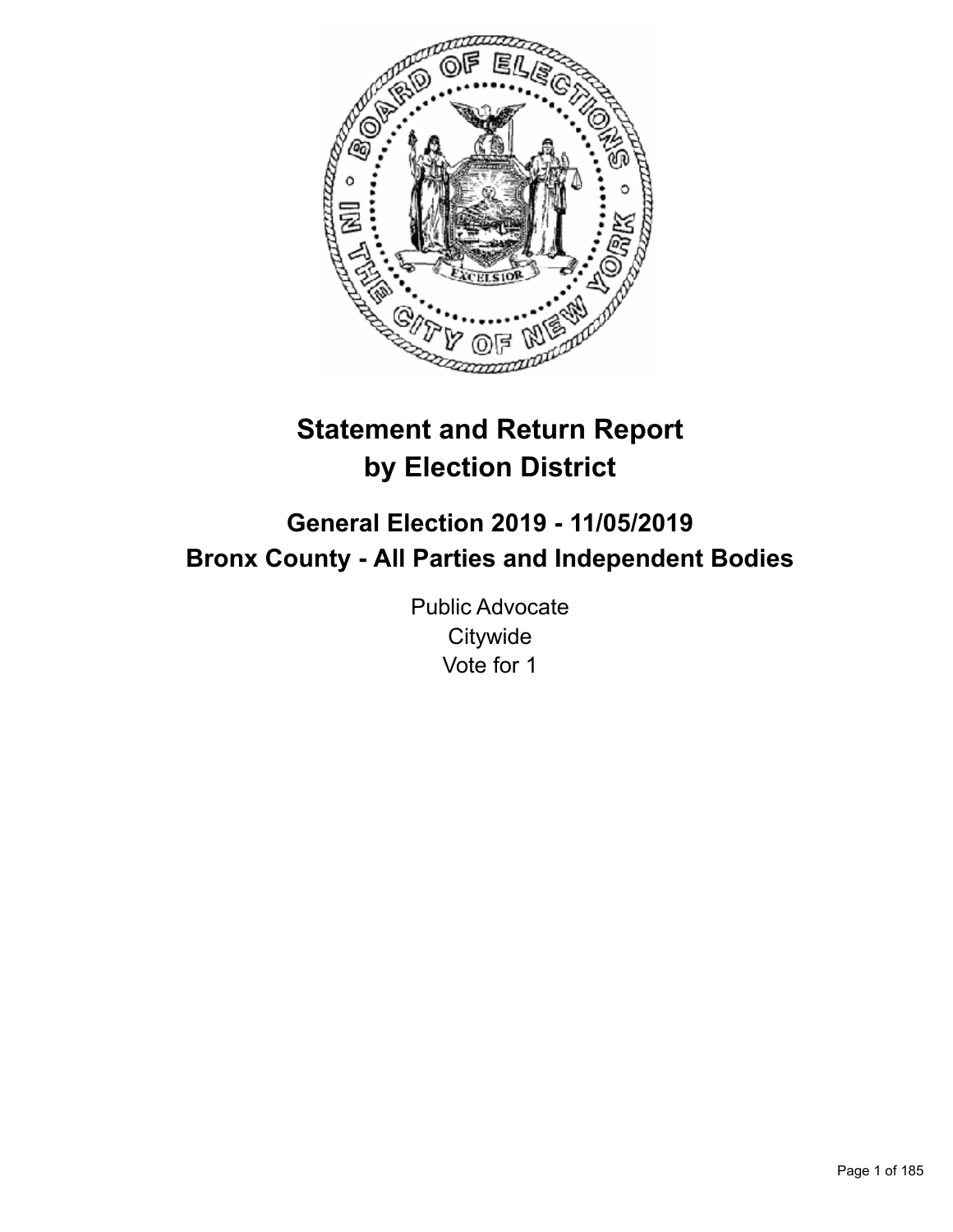

#### **001/77 COMBINED into: 011/84**

#### **002/77**

| PUBLIC COUNTER                                           | 132            |
|----------------------------------------------------------|----------------|
| MANUALLY COUNTED EMERGENCY                               | 0              |
| ABSENTEE / MILITARY                                      | $\overline{2}$ |
| AFFIDAVIT                                                |                |
| <b>Total Ballots</b>                                     | 135            |
| Less - Inapplicable Federal/Special Presidential Ballots | 0              |
| <b>Total Applicable Ballots</b>                          | 135            |
| JUMAANE D. WILLIAMS (DEMOCRATIC)                         | 125            |
| JOSEPH C. BORELLI (REPUBLICAN)                           | 4              |
| JOSEPH C. BORELLI (CONSERVATIVE)                         |                |
| DEVIN BALKIND (LIBERTARIAN)                              | 0              |
| <b>Total Votes</b>                                       | 130            |
| Unrecorded                                               | 5              |

#### **003/77**

| <b>PUBLIC COUNTER</b>                                    | 189            |
|----------------------------------------------------------|----------------|
| <b>MANUALLY COUNTED EMERGENCY</b>                        | 0              |
| ABSENTEE / MILITARY                                      | $\overline{2}$ |
| AFFIDAVIT                                                | $\mathbf 0$    |
| <b>Total Ballots</b>                                     | 191            |
| Less - Inapplicable Federal/Special Presidential Ballots | 0              |
| <b>Total Applicable Ballots</b>                          | 191            |
| JUMAANE D. WILLIAMS (DEMOCRATIC)                         | 171            |
| JOSEPH C. BORELLI (REPUBLICAN)                           | 2              |
| JOSEPH C. BORELLI (CONSERVATIVE)                         | $\mathbf 0$    |
| DEVIN BALKIND (LIBERTARIAN)                              |                |
| LORRAINE ALI (WRITE-IN)                                  |                |
| <b>Total Votes</b>                                       | 175            |
| Unrecorded                                               | 16             |
| 004/77 COMBINED into: 002/77                             |                |

| <b>PUBLIC COUNTER</b>                                    | 202            |
|----------------------------------------------------------|----------------|
| <b>MANUALLY COUNTED EMERGENCY</b>                        | 0              |
| ABSENTEE / MILITARY                                      | $\overline{2}$ |
| <b>AFFIDAVIT</b>                                         |                |
| <b>Total Ballots</b>                                     | 205            |
| Less - Inapplicable Federal/Special Presidential Ballots | 0              |
| <b>Total Applicable Ballots</b>                          | 205            |
| JUMAANE D. WILLIAMS (DEMOCRATIC)                         | 189            |
| JOSEPH C. BORELLI (REPUBLICAN)                           | 8              |
| JOSEPH C. BORELLI (CONSERVATIVE)                         | 2              |
| DEVIN BALKIND (LIBERTARIAN)                              | 2              |
| <b>Total Votes</b>                                       | 201            |
| Unrecorded                                               | 4              |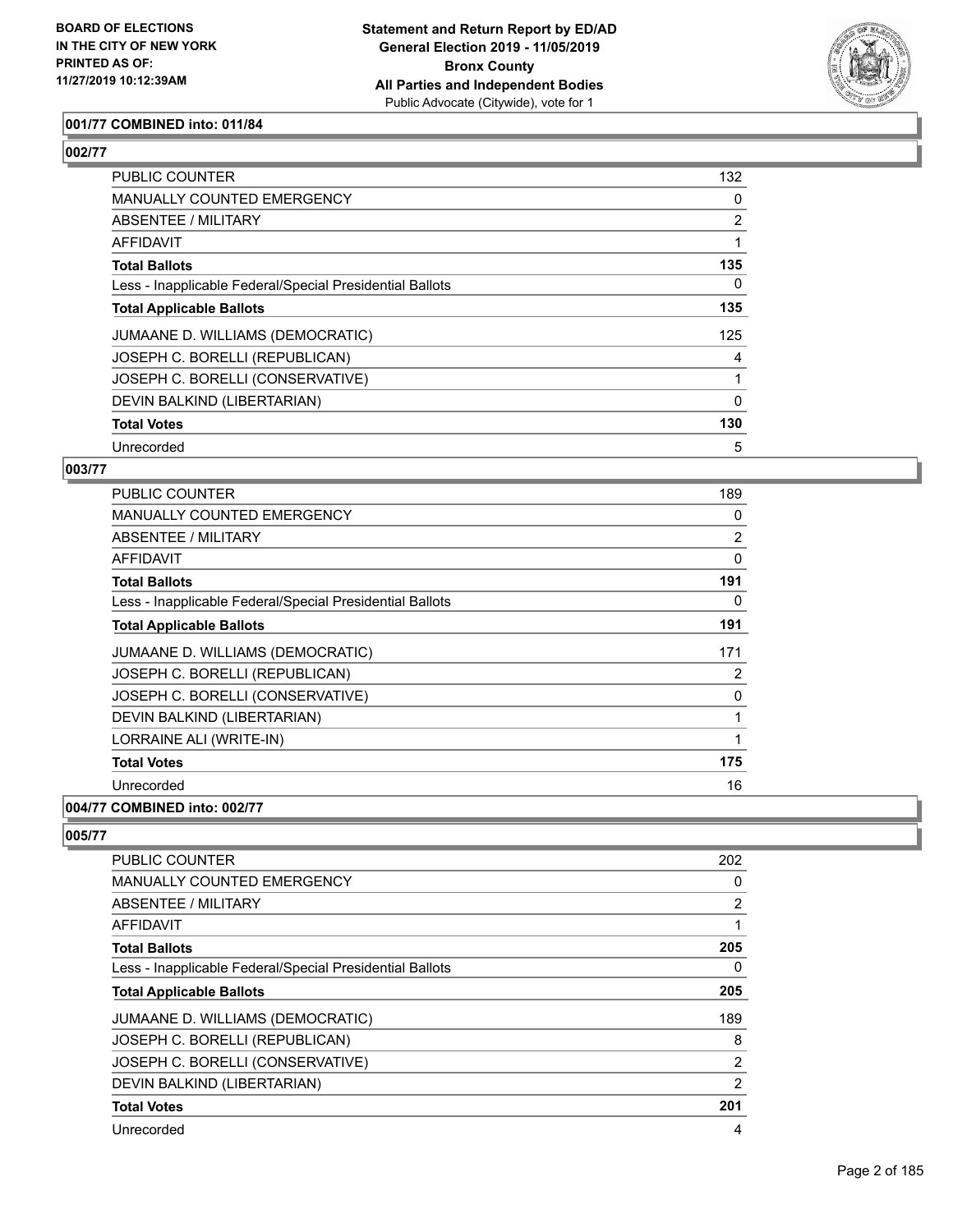

| <b>PUBLIC COUNTER</b>                                    | 139            |
|----------------------------------------------------------|----------------|
| <b>MANUALLY COUNTED EMERGENCY</b>                        | 0              |
| ABSENTEE / MILITARY                                      | 1              |
| <b>AFFIDAVIT</b>                                         | 0              |
| <b>Total Ballots</b>                                     | 140            |
| Less - Inapplicable Federal/Special Presidential Ballots | 0              |
| <b>Total Applicable Ballots</b>                          | 140            |
| JUMAANE D. WILLIAMS (DEMOCRATIC)                         | 132            |
| JOSEPH C. BORELLI (REPUBLICAN)                           | 2              |
| JOSEPH C. BORELLI (CONSERVATIVE)                         | 3              |
| DEVIN BALKIND (LIBERTARIAN)                              | 1              |
| <b>Total Votes</b>                                       | 138            |
| Unrecorded                                               | $\overline{2}$ |

#### **007/77**

| PUBLIC COUNTER                                           | 170            |
|----------------------------------------------------------|----------------|
| MANUALLY COUNTED EMERGENCY                               | 0              |
| <b>ABSENTEE / MILITARY</b>                               | 5              |
| AFFIDAVIT                                                |                |
| <b>Total Ballots</b>                                     | 176            |
| Less - Inapplicable Federal/Special Presidential Ballots | 0              |
| <b>Total Applicable Ballots</b>                          | 176            |
| JUMAANE D. WILLIAMS (DEMOCRATIC)                         | 145            |
| JOSEPH C. BORELLI (REPUBLICAN)                           | 9              |
| JOSEPH C. BORELLI (CONSERVATIVE)                         | $\overline{2}$ |
| DEVIN BALKIND (LIBERTARIAN)                              | 2              |
| <b>Total Votes</b>                                       | 158            |
| Unrecorded                                               | 18             |

| PUBLIC COUNTER                                           | 133      |
|----------------------------------------------------------|----------|
| MANUALLY COUNTED EMERGENCY                               | 0        |
| ABSENTEE / MILITARY                                      | 3        |
| AFFIDAVIT                                                | 0        |
| <b>Total Ballots</b>                                     | 136      |
| Less - Inapplicable Federal/Special Presidential Ballots | 0        |
| <b>Total Applicable Ballots</b>                          | 136      |
| JUMAANE D. WILLIAMS (DEMOCRATIC)                         | 126      |
| JOSEPH C. BORELLI (REPUBLICAN)                           | 5        |
| JOSEPH C. BORELLI (CONSERVATIVE)                         | $\Omega$ |
| DEVIN BALKIND (LIBERTARIAN)                              | $\Omega$ |
| <b>Total Votes</b>                                       | 131      |
| Unrecorded                                               | 5        |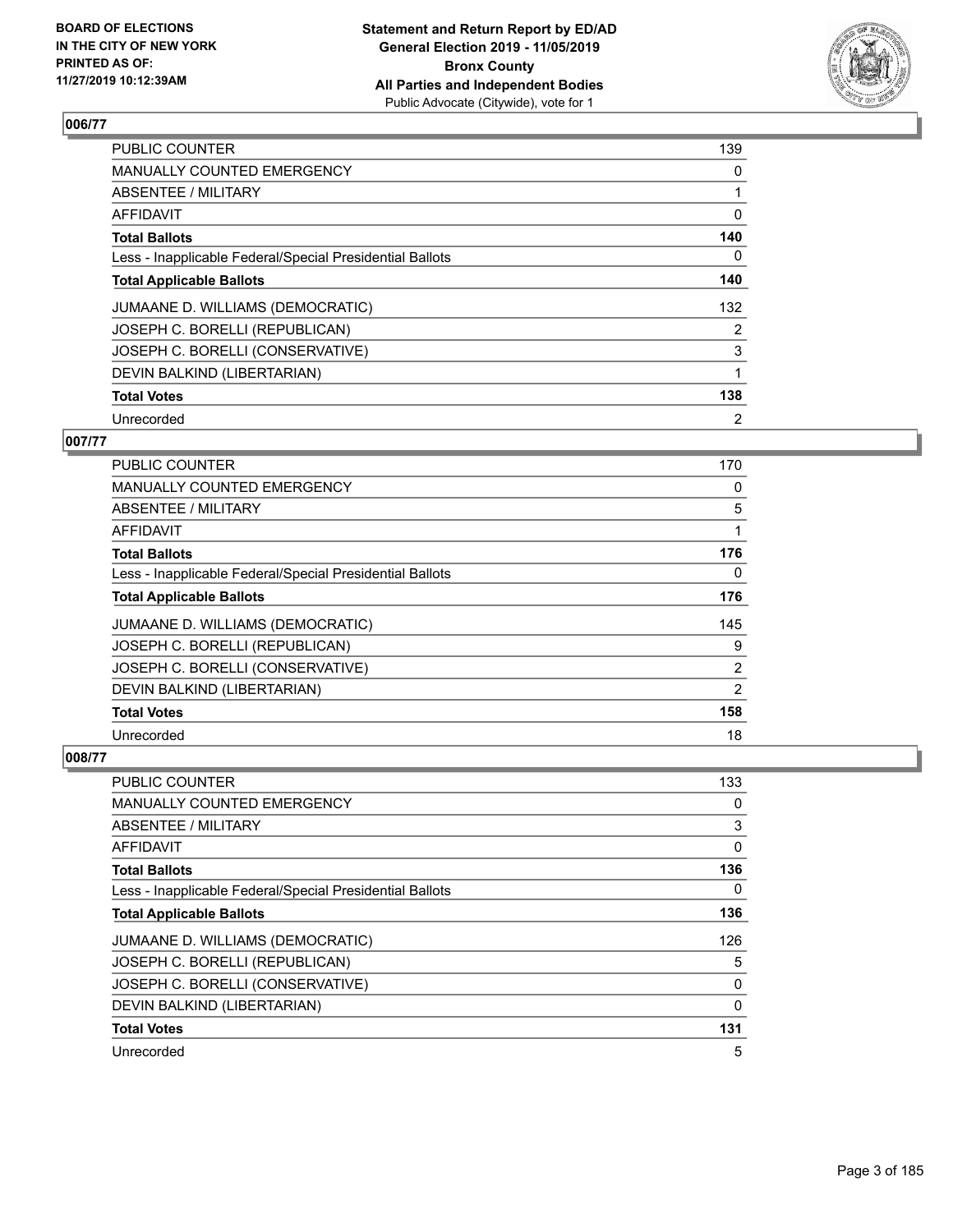

| <b>PUBLIC COUNTER</b>                                    | 111 |
|----------------------------------------------------------|-----|
| <b>MANUALLY COUNTED EMERGENCY</b>                        | 0   |
| ABSENTEE / MILITARY                                      | 3   |
| AFFIDAVIT                                                | 0   |
| <b>Total Ballots</b>                                     | 114 |
| Less - Inapplicable Federal/Special Presidential Ballots | 0   |
| <b>Total Applicable Ballots</b>                          | 114 |
| JUMAANE D. WILLIAMS (DEMOCRATIC)                         | 93  |
| JOSEPH C. BORELLI (REPUBLICAN)                           | 7   |
| JOSEPH C. BORELLI (CONSERVATIVE)                         | 2   |
| DEVIN BALKIND (LIBERTARIAN)                              | 3   |
| <b>Total Votes</b>                                       | 105 |
| Unrecorded                                               | 9   |

#### **010/77**

| <b>PUBLIC COUNTER</b>                                    | 328 |
|----------------------------------------------------------|-----|
| <b>MANUALLY COUNTED EMERGENCY</b>                        | 0   |
| ABSENTEE / MILITARY                                      | 5   |
| <b>AFFIDAVIT</b>                                         | 6   |
| <b>Total Ballots</b>                                     | 339 |
| Less - Inapplicable Federal/Special Presidential Ballots | 0   |
| <b>Total Applicable Ballots</b>                          | 339 |
| JUMAANE D. WILLIAMS (DEMOCRATIC)                         | 298 |
| JOSEPH C. BORELLI (REPUBLICAN)                           | 17  |
| JOSEPH C. BORELLI (CONSERVATIVE)                         |     |
| DEVIN BALKIND (LIBERTARIAN)                              | 5   |
| UNATTRIBUTABLE WRITE-IN (WRITE-IN)                       | 1   |
| <b>Total Votes</b>                                       | 322 |
| Unrecorded                                               | 17  |

| PUBLIC COUNTER                                           | 109      |
|----------------------------------------------------------|----------|
| MANUALLY COUNTED EMERGENCY                               | $\Omega$ |
| ABSENTEE / MILITARY                                      | 2        |
| AFFIDAVIT                                                | 3        |
| <b>Total Ballots</b>                                     | 114      |
| Less - Inapplicable Federal/Special Presidential Ballots | 0        |
| <b>Total Applicable Ballots</b>                          | 114      |
| JUMAANE D. WILLIAMS (DEMOCRATIC)                         | 100      |
| JOSEPH C. BORELLI (REPUBLICAN)                           | 5        |
| JOSEPH C. BORELLI (CONSERVATIVE)                         |          |
| DEVIN BALKIND (LIBERTARIAN)                              |          |
| <b>Total Votes</b>                                       | 107      |
| Unrecorded                                               | 7        |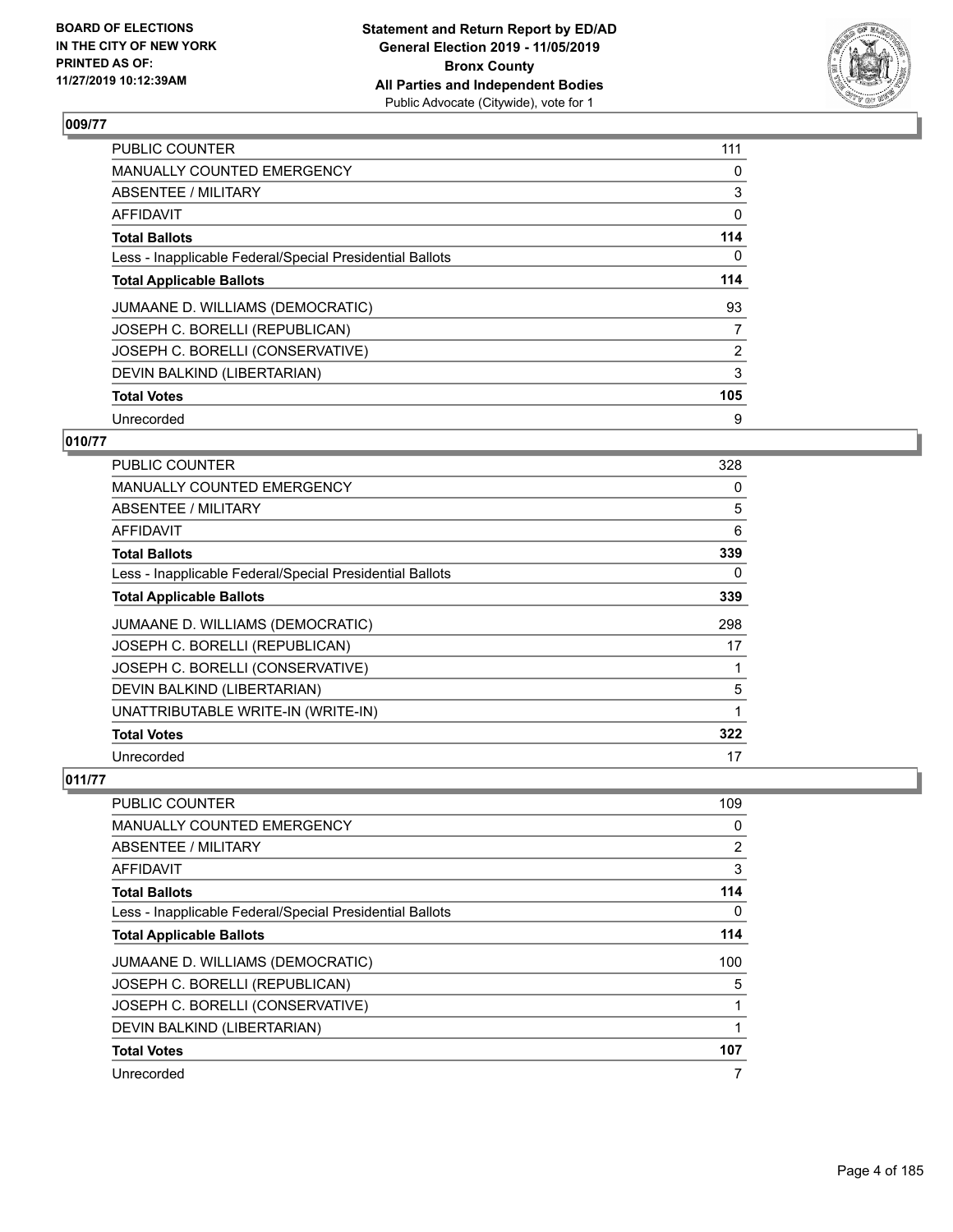

| <b>PUBLIC COUNTER</b>                                    | 176 |
|----------------------------------------------------------|-----|
| <b>MANUALLY COUNTED EMERGENCY</b>                        | 0   |
| ABSENTEE / MILITARY                                      | 3   |
| <b>AFFIDAVIT</b>                                         | 0   |
| <b>Total Ballots</b>                                     | 179 |
| Less - Inapplicable Federal/Special Presidential Ballots | 0   |
| <b>Total Applicable Ballots</b>                          | 179 |
| JUMAANE D. WILLIAMS (DEMOCRATIC)                         | 158 |
| JOSEPH C. BORELLI (REPUBLICAN)                           | 9   |
| JOSEPH C. BORELLI (CONSERVATIVE)                         | 3   |
| DEVIN BALKIND (LIBERTARIAN)                              | 2   |
| <b>Total Votes</b>                                       | 172 |
| Unrecorded                                               |     |
| 013/77 COMBINED into: 012/77                             |     |

## **014/77**

| <b>PUBLIC COUNTER</b>                                    | 208            |
|----------------------------------------------------------|----------------|
| <b>MANUALLY COUNTED EMERGENCY</b>                        | 0              |
| ABSENTEE / MILITARY                                      | 0              |
| AFFIDAVIT                                                | $\overline{2}$ |
| <b>Total Ballots</b>                                     | 210            |
| Less - Inapplicable Federal/Special Presidential Ballots | 0              |
| <b>Total Applicable Ballots</b>                          | 210            |
| JUMAANE D. WILLIAMS (DEMOCRATIC)                         | 184            |
| JOSEPH C. BORELLI (REPUBLICAN)                           | 16             |
| JOSEPH C. BORELLI (CONSERVATIVE)                         | 2              |
| DEVIN BALKIND (LIBERTARIAN)                              |                |
| <b>Total Votes</b>                                       | 203            |
| Unrecorded                                               | 7              |
|                                                          |                |

#### **015/77 COMBINED into: 014/77**

| <b>PUBLIC COUNTER</b>                                    | 185      |
|----------------------------------------------------------|----------|
| <b>MANUALLY COUNTED EMERGENCY</b>                        | 0        |
| ABSENTEE / MILITARY                                      | 4        |
| AFFIDAVIT                                                | 0        |
| <b>Total Ballots</b>                                     | 189      |
| Less - Inapplicable Federal/Special Presidential Ballots | 0        |
| <b>Total Applicable Ballots</b>                          | 189      |
| JUMAANE D. WILLIAMS (DEMOCRATIC)                         | 167      |
| JOSEPH C. BORELLI (REPUBLICAN)                           | 8        |
| JOSEPH C. BORELLI (CONSERVATIVE)                         | 2        |
| DEVIN BALKIND (LIBERTARIAN)                              | $\Omega$ |
| <b>Total Votes</b>                                       | 177      |
| Unrecorded                                               | 12       |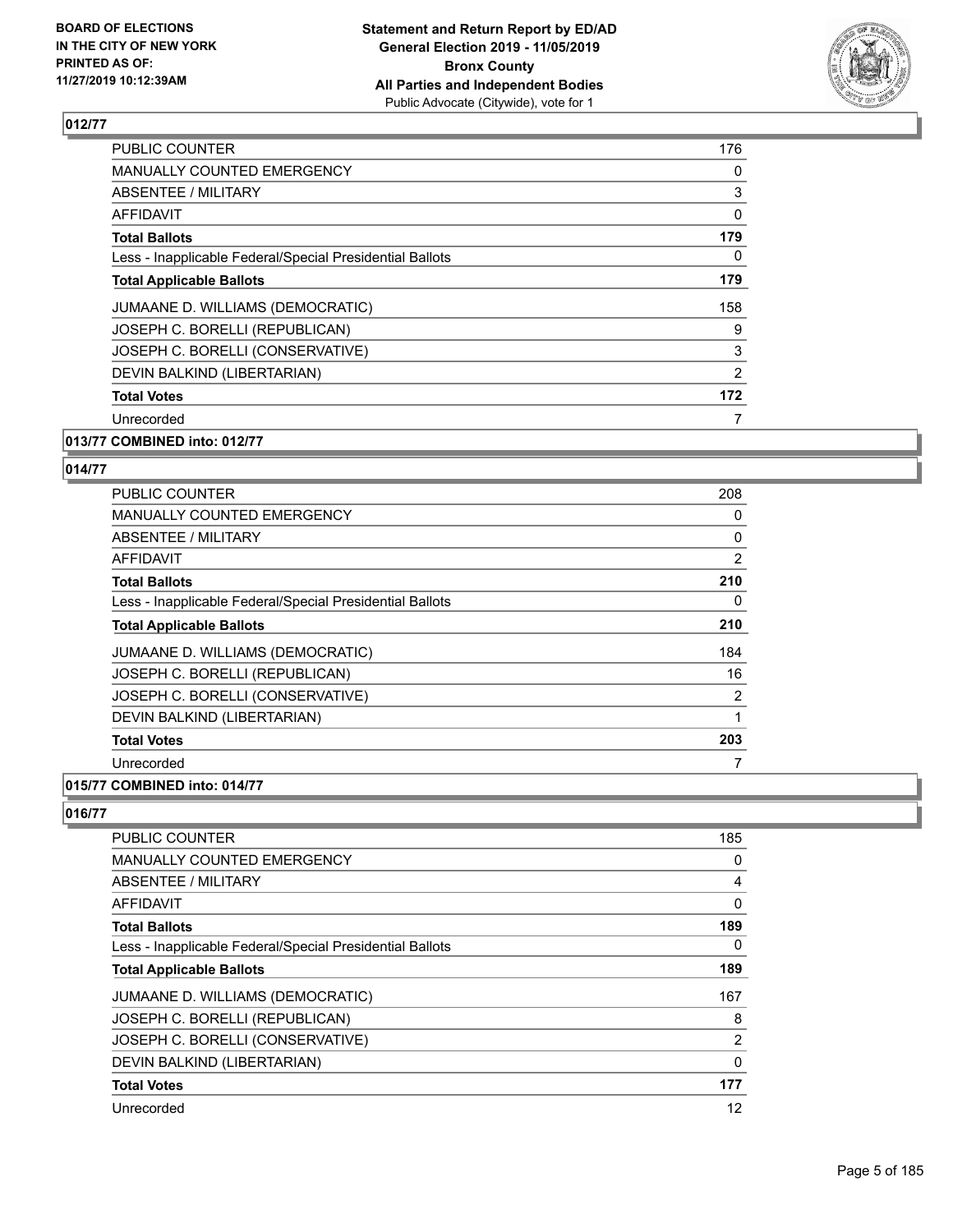

| <b>PUBLIC COUNTER</b>                                    | 170 |
|----------------------------------------------------------|-----|
| <b>MANUALLY COUNTED EMERGENCY</b>                        | 0   |
| ABSENTEE / MILITARY                                      | 3   |
| <b>AFFIDAVIT</b>                                         | 2   |
| <b>Total Ballots</b>                                     | 175 |
| Less - Inapplicable Federal/Special Presidential Ballots | 0   |
| <b>Total Applicable Ballots</b>                          | 175 |
| JUMAANE D. WILLIAMS (DEMOCRATIC)                         | 163 |
| JOSEPH C. BORELLI (REPUBLICAN)                           | 4   |
| JOSEPH C. BORELLI (CONSERVATIVE)                         |     |
| DEVIN BALKIND (LIBERTARIAN)                              | 2   |
| <b>Total Votes</b>                                       | 170 |
| Unrecorded                                               | 5   |

#### **018/77**

| PUBLIC COUNTER                                           | 66       |
|----------------------------------------------------------|----------|
| MANUALLY COUNTED EMERGENCY                               | 0        |
| ABSENTEE / MILITARY                                      | 4        |
| AFFIDAVIT                                                |          |
| <b>Total Ballots</b>                                     | 71       |
| Less - Inapplicable Federal/Special Presidential Ballots | $\Omega$ |
| <b>Total Applicable Ballots</b>                          | 71       |
| JUMAANE D. WILLIAMS (DEMOCRATIC)                         | 63       |
| JOSEPH C. BORELLI (REPUBLICAN)                           | 0        |
| JOSEPH C. BORELLI (CONSERVATIVE)                         | 0        |
| DEVIN BALKIND (LIBERTARIAN)                              |          |
| <b>Total Votes</b>                                       | 64       |
| Unrecorded                                               | 7        |

| PUBLIC COUNTER                                           | 210            |
|----------------------------------------------------------|----------------|
| MANUALLY COUNTED EMERGENCY                               | 0              |
| ABSENTEE / MILITARY                                      | 4              |
| <b>AFFIDAVIT</b>                                         | $\Omega$       |
| <b>Total Ballots</b>                                     | 214            |
| Less - Inapplicable Federal/Special Presidential Ballots | 0              |
| <b>Total Applicable Ballots</b>                          | 214            |
| JUMAANE D. WILLIAMS (DEMOCRATIC)                         | 198            |
| JOSEPH C. BORELLI (REPUBLICAN)                           | 6              |
| JOSEPH C. BORELLI (CONSERVATIVE)                         |                |
| DEVIN BALKIND (LIBERTARIAN)                              | $\mathfrak{p}$ |
| <b>Total Votes</b>                                       | 207            |
| Unrecorded                                               |                |
| 020/77 COMBINED into: 021/77                             |                |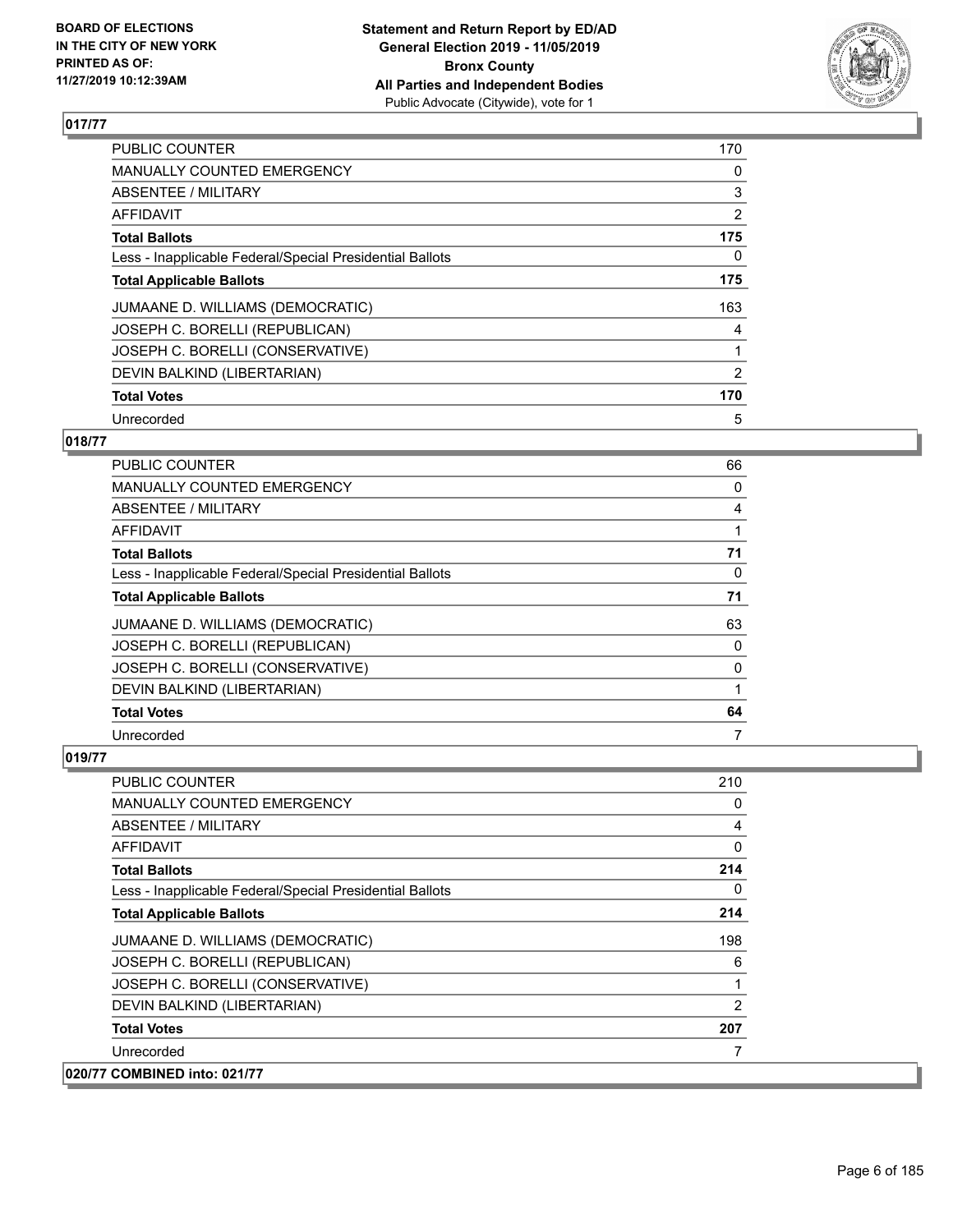

| PUBLIC COUNTER                                           | 175      |
|----------------------------------------------------------|----------|
| <b>MANUALLY COUNTED EMERGENCY</b>                        | 0        |
| ABSENTEE / MILITARY                                      | 4        |
| AFFIDAVIT                                                | $\Omega$ |
| <b>Total Ballots</b>                                     | 179      |
| Less - Inapplicable Federal/Special Presidential Ballots | 0        |
| <b>Total Applicable Ballots</b>                          | 179      |
| JUMAANE D. WILLIAMS (DEMOCRATIC)                         | 168      |
| JOSEPH C. BORELLI (REPUBLICAN)                           | 3        |
| JOSEPH C. BORELLI (CONSERVATIVE)                         | 5        |
| DEVIN BALKIND (LIBERTARIAN)                              | $\Omega$ |
| <b>Total Votes</b>                                       | 176      |
| Unrecorded                                               | 3        |

#### **022/77**

| PUBLIC COUNTER                                           | 186 |
|----------------------------------------------------------|-----|
| MANUALLY COUNTED EMERGENCY                               | 0   |
| ABSENTEE / MILITARY                                      | 8   |
| AFFIDAVIT                                                | 2   |
| <b>Total Ballots</b>                                     | 196 |
| Less - Inapplicable Federal/Special Presidential Ballots | 0   |
| <b>Total Applicable Ballots</b>                          | 196 |
| JUMAANE D. WILLIAMS (DEMOCRATIC)                         | 177 |
| JOSEPH C. BORELLI (REPUBLICAN)                           | 12  |
| JOSEPH C. BORELLI (CONSERVATIVE)                         |     |
| DEVIN BALKIND (LIBERTARIAN)                              | 3   |
| <b>Total Votes</b>                                       | 193 |
| Unrecorded                                               | 3   |

| <b>PUBLIC COUNTER</b>                                    | 224         |
|----------------------------------------------------------|-------------|
| <b>MANUALLY COUNTED EMERGENCY</b>                        | 0           |
| ABSENTEE / MILITARY                                      | 3           |
| AFFIDAVIT                                                | 1           |
| <b>Total Ballots</b>                                     | 228         |
| Less - Inapplicable Federal/Special Presidential Ballots | 0           |
| <b>Total Applicable Ballots</b>                          | 228         |
| JUMAANE D. WILLIAMS (DEMOCRATIC)                         | 214         |
| JOSEPH C. BORELLI (REPUBLICAN)                           | 8           |
| JOSEPH C. BORELLI (CONSERVATIVE)                         | 1           |
| DEVIN BALKIND (LIBERTARIAN)                              | $\mathbf 0$ |
| BERNIE SANDERS (WRITE-IN)                                | 1           |
| <b>Total Votes</b>                                       | 224         |
| Unrecorded                                               | 4           |
| 024/77 COMBINED into: 023/77                             |             |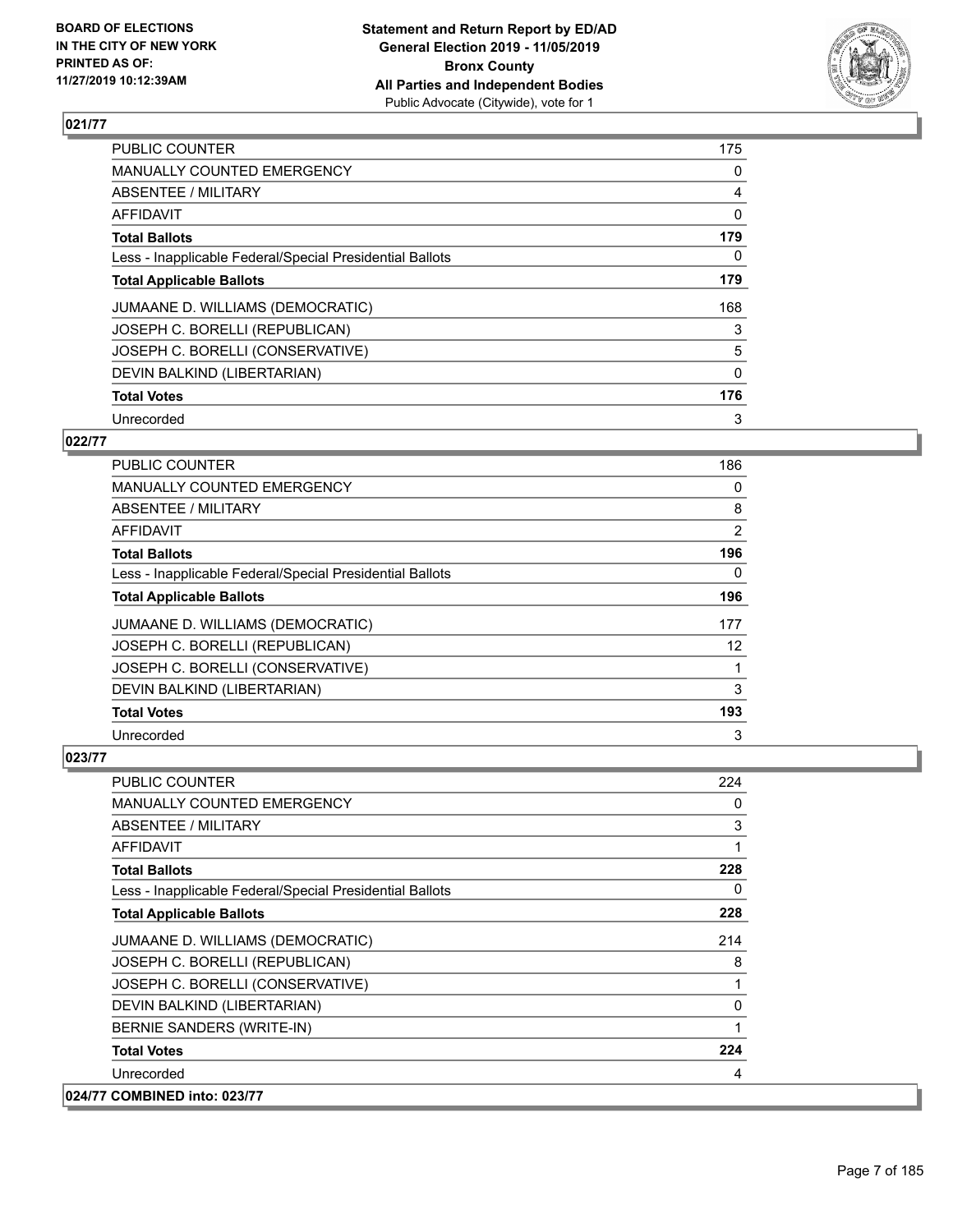

| <b>PUBLIC COUNTER</b>                                    | 194 |
|----------------------------------------------------------|-----|
| <b>MANUALLY COUNTED EMERGENCY</b>                        | 0   |
| ABSENTEE / MILITARY                                      | 3   |
| AFFIDAVIT                                                | 0   |
| <b>Total Ballots</b>                                     | 197 |
| Less - Inapplicable Federal/Special Presidential Ballots | 0   |
| <b>Total Applicable Ballots</b>                          | 197 |
| JUMAANE D. WILLIAMS (DEMOCRATIC)                         | 182 |
| JOSEPH C. BORELLI (REPUBLICAN)                           | 7   |
| JOSEPH C. BORELLI (CONSERVATIVE)                         | 0   |
| DEVIN BALKIND (LIBERTARIAN)                              | 2   |
| <b>Total Votes</b>                                       | 191 |
| Unrecorded                                               | 6   |
|                                                          |     |

#### **026/77 COMBINED into: 022/77**

#### **027/77**

| PUBLIC COUNTER                                           | 134            |
|----------------------------------------------------------|----------------|
| <b>MANUALLY COUNTED EMERGENCY</b>                        | $\Omega$       |
| ABSENTEE / MILITARY                                      | 4              |
| AFFIDAVIT                                                | $\overline{2}$ |
| <b>Total Ballots</b>                                     | 140            |
| Less - Inapplicable Federal/Special Presidential Ballots | 0              |
| <b>Total Applicable Ballots</b>                          | 140            |
| JUMAANE D. WILLIAMS (DEMOCRATIC)                         | 131            |
| JOSEPH C. BORELLI (REPUBLICAN)                           | 6              |
| JOSEPH C. BORELLI (CONSERVATIVE)                         |                |
| DEVIN BALKIND (LIBERTARIAN)                              | 2              |
| <b>Total Votes</b>                                       | 140            |

| <b>PUBLIC COUNTER</b>                                    | 188      |
|----------------------------------------------------------|----------|
| <b>MANUALLY COUNTED EMERGENCY</b>                        | 0        |
| <b>ABSENTEE / MILITARY</b>                               | 5        |
| AFFIDAVIT                                                | 2        |
| <b>Total Ballots</b>                                     | 195      |
| Less - Inapplicable Federal/Special Presidential Ballots | $\Omega$ |
| <b>Total Applicable Ballots</b>                          | 195      |
| JUMAANE D. WILLIAMS (DEMOCRATIC)                         | 176      |
| JOSEPH C. BORELLI (REPUBLICAN)                           | 8        |
| JOSEPH C. BORELLI (CONSERVATIVE)                         | 2        |
| DEVIN BALKIND (LIBERTARIAN)                              | 0        |
| <b>Total Votes</b>                                       | 186      |
| Unrecorded                                               | 9        |
| 029/77 COMBINED into: 028/77                             |          |
| 030/77 COMBINED into: 025/77                             |          |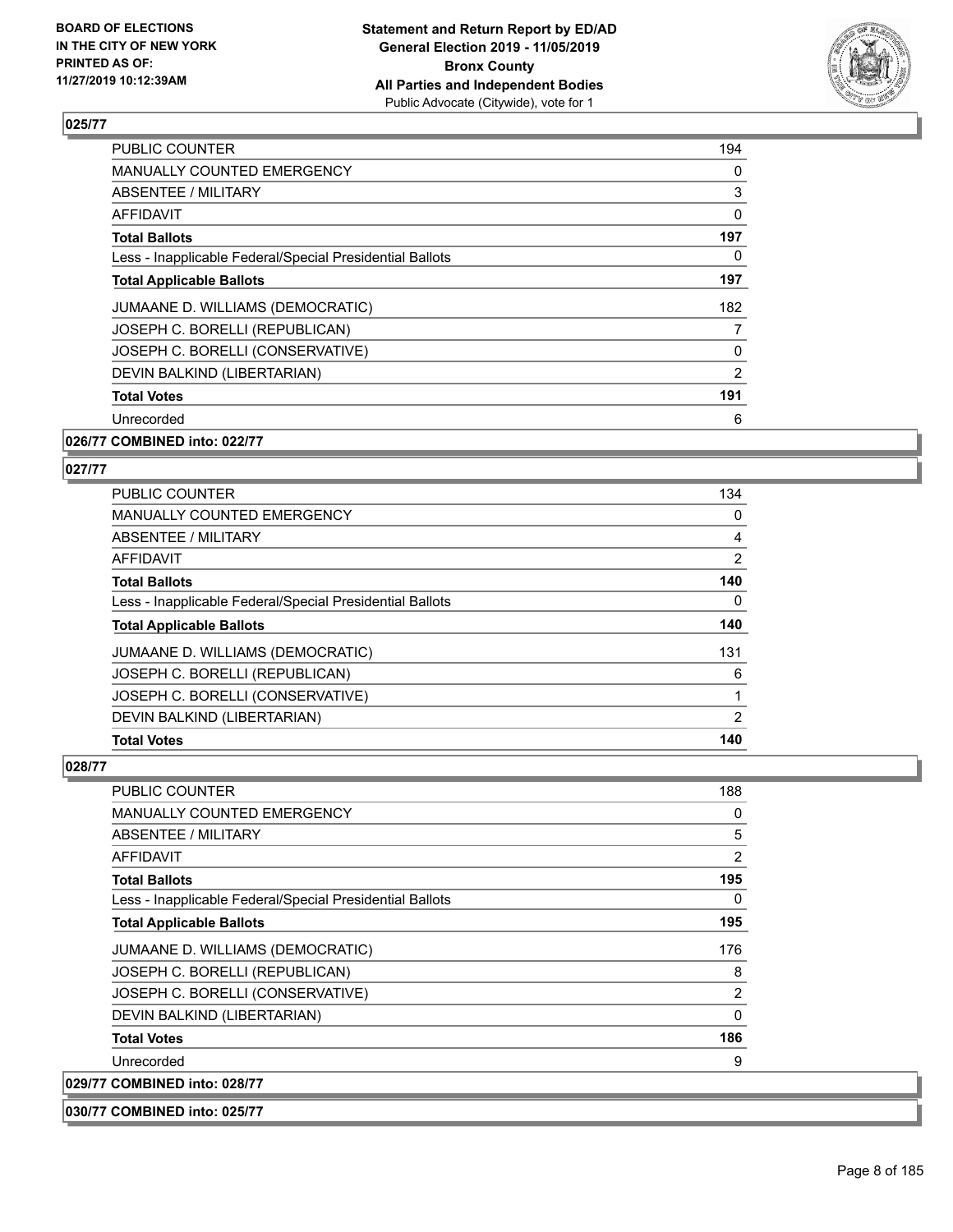

| <b>PUBLIC COUNTER</b>                                    | 127            |
|----------------------------------------------------------|----------------|
| <b>MANUALLY COUNTED EMERGENCY</b>                        | 0              |
| ABSENTEE / MILITARY                                      | 0              |
| <b>AFFIDAVIT</b>                                         |                |
| <b>Total Ballots</b>                                     | 128            |
| Less - Inapplicable Federal/Special Presidential Ballots | 0              |
| <b>Total Applicable Ballots</b>                          | 128            |
| JUMAANE D. WILLIAMS (DEMOCRATIC)                         | 119            |
| JOSEPH C. BORELLI (REPUBLICAN)                           | 3              |
| JOSEPH C. BORELLI (CONSERVATIVE)                         | $\overline{2}$ |
| DEVIN BALKIND (LIBERTARIAN)                              | $\Omega$       |
| <b>Total Votes</b>                                       | 124            |
| Unrecorded                                               | 4              |

#### **032/77**

| <b>PUBLIC COUNTER</b>                                    | 128 |
|----------------------------------------------------------|-----|
| <b>MANUALLY COUNTED EMERGENCY</b>                        | 0   |
| ABSENTEE / MILITARY                                      | 4   |
| <b>AFFIDAVIT</b>                                         | 0   |
| <b>Total Ballots</b>                                     | 132 |
| Less - Inapplicable Federal/Special Presidential Ballots | 0   |
| <b>Total Applicable Ballots</b>                          | 132 |
| JUMAANE D. WILLIAMS (DEMOCRATIC)                         | 117 |
| JOSEPH C. BORELLI (REPUBLICAN)                           | 8   |
| JOSEPH C. BORELLI (CONSERVATIVE)                         | 0   |
| DEVIN BALKIND (LIBERTARIAN)                              | 1   |
| <b>Total Votes</b>                                       | 126 |
| Unrecorded                                               | 6   |
|                                                          |     |

### **033/77 COMBINED into: 032/77**

| <b>PUBLIC COUNTER</b>                                    | 112      |
|----------------------------------------------------------|----------|
| <b>MANUALLY COUNTED EMERGENCY</b>                        | 0        |
| ABSENTEE / MILITARY                                      | 7        |
| <b>AFFIDAVIT</b>                                         | 2        |
| <b>Total Ballots</b>                                     | 121      |
| Less - Inapplicable Federal/Special Presidential Ballots | $\Omega$ |
| <b>Total Applicable Ballots</b>                          | 121      |
| JUMAANE D. WILLIAMS (DEMOCRATIC)                         | 105      |
| JOSEPH C. BORELLI (REPUBLICAN)                           | 11       |
| JOSEPH C. BORELLI (CONSERVATIVE)                         | $\Omega$ |
| DEVIN BALKIND (LIBERTARIAN)                              | 1        |
| <b>Total Votes</b>                                       | 117      |
| Unrecorded                                               | 4        |
| 035/77 COMBINED into: 034/77                             |          |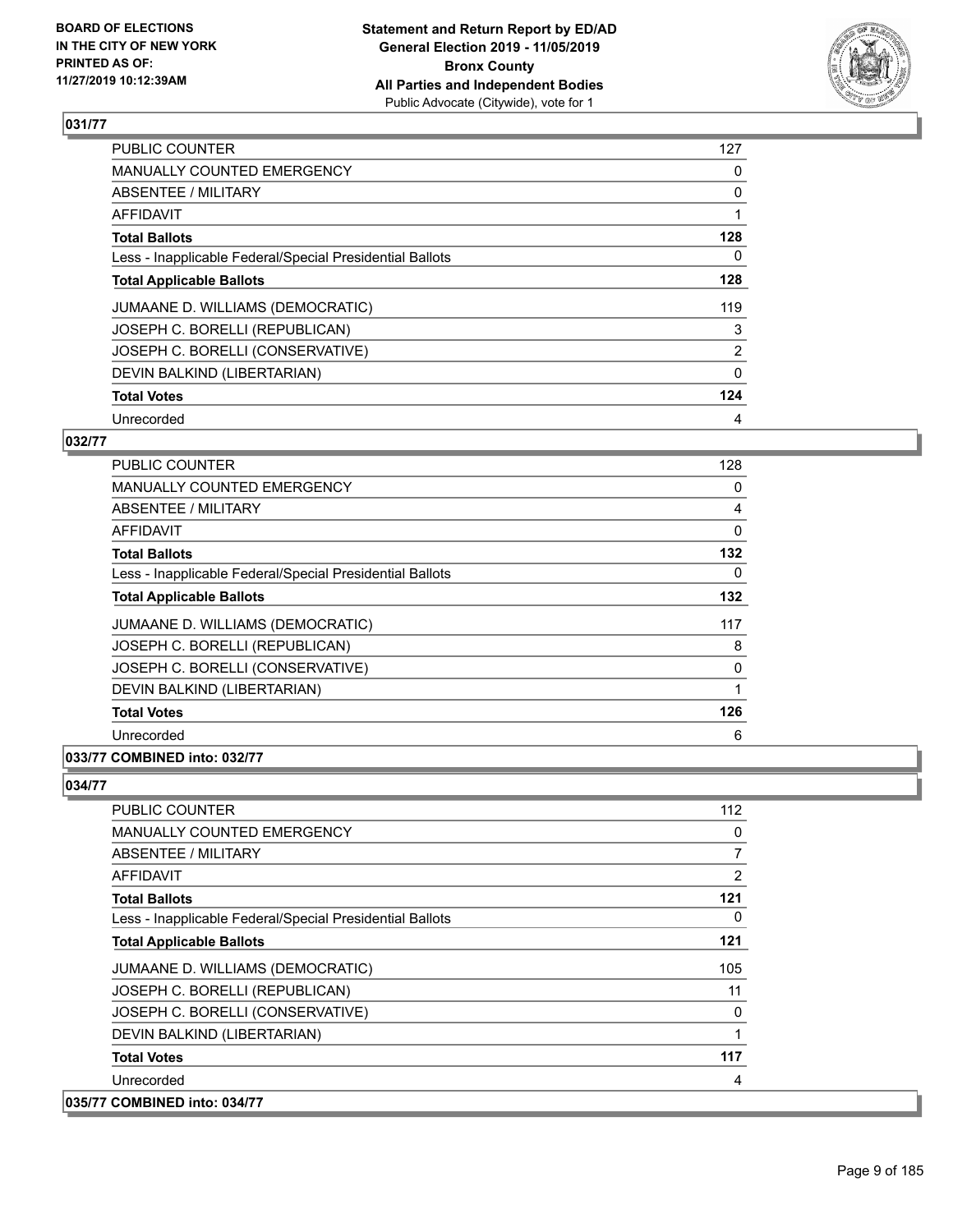

| <b>PUBLIC COUNTER</b>                                    | 129            |
|----------------------------------------------------------|----------------|
| <b>MANUALLY COUNTED EMERGENCY</b>                        | 0              |
| ABSENTEE / MILITARY                                      | 4              |
| <b>AFFIDAVIT</b>                                         | $\overline{2}$ |
| <b>Total Ballots</b>                                     | 135            |
| Less - Inapplicable Federal/Special Presidential Ballots | 0              |
| <b>Total Applicable Ballots</b>                          | 135            |
| JUMAANE D. WILLIAMS (DEMOCRATIC)                         | 110            |
| JOSEPH C. BORELLI (REPUBLICAN)                           | 10             |
| JOSEPH C. BORELLI (CONSERVATIVE)                         | 3              |
| DEVIN BALKIND (LIBERTARIAN)                              |                |
| <b>Total Votes</b>                                       | 124            |
| Unrecorded                                               | 11             |

#### **037/77**

| <b>PUBLIC COUNTER</b>                                    | 157 |
|----------------------------------------------------------|-----|
| MANUALLY COUNTED EMERGENCY                               | 0   |
| ABSENTEE / MILITARY                                      | 3   |
| AFFIDAVIT                                                | 5   |
| <b>Total Ballots</b>                                     | 165 |
| Less - Inapplicable Federal/Special Presidential Ballots | 0   |
| <b>Total Applicable Ballots</b>                          | 165 |
| JUMAANE D. WILLIAMS (DEMOCRATIC)                         | 156 |
| JOSEPH C. BORELLI (REPUBLICAN)                           | 4   |
| JOSEPH C. BORELLI (CONSERVATIVE)                         | 0   |
| DEVIN BALKIND (LIBERTARIAN)                              | 2   |
| <b>Total Votes</b>                                       | 162 |
| Unrecorded                                               | 3   |
|                                                          |     |

#### **038/77 COMBINED into: 017/77**

#### **039/77**

| <b>PUBLIC COUNTER</b>                                    | 167      |
|----------------------------------------------------------|----------|
| MANUALLY COUNTED EMERGENCY                               | 0        |
| ABSENTEE / MILITARY                                      | 8        |
| AFFIDAVIT                                                | 3        |
| <b>Total Ballots</b>                                     | 178      |
| Less - Inapplicable Federal/Special Presidential Ballots | 0        |
| <b>Total Applicable Ballots</b>                          | 178      |
| JUMAANE D. WILLIAMS (DEMOCRATIC)                         | 166      |
| JOSEPH C. BORELLI (REPUBLICAN)                           | 6        |
| JOSEPH C. BORELLI (CONSERVATIVE)                         | 2        |
| DEVIN BALKIND (LIBERTARIAN)                              | $\Omega$ |
| <b>Total Votes</b>                                       | 174      |
| Unrecorded                                               | 4        |
| 040/77 COMBINED into: 039/77                             |          |

**041/77 COMBINED into: 042/77**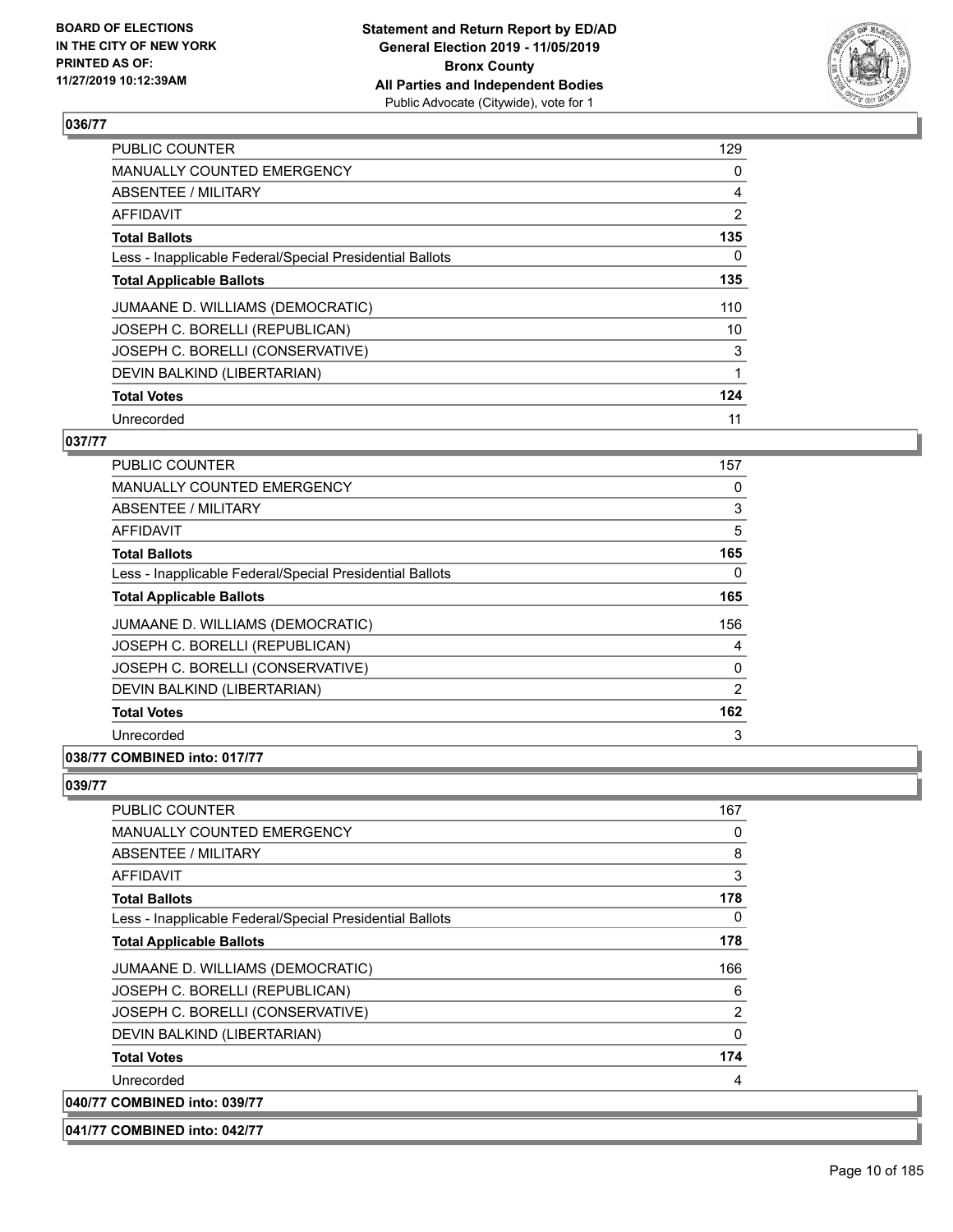

| <b>PUBLIC COUNTER</b>                                    | 199 |
|----------------------------------------------------------|-----|
| <b>MANUALLY COUNTED EMERGENCY</b>                        | 0   |
| ABSENTEE / MILITARY                                      |     |
| <b>AFFIDAVIT</b>                                         | 2   |
| <b>Total Ballots</b>                                     | 202 |
| Less - Inapplicable Federal/Special Presidential Ballots | 0   |
| <b>Total Applicable Ballots</b>                          | 202 |
| JUMAANE D. WILLIAMS (DEMOCRATIC)                         | 178 |
| JOSEPH C. BORELLI (REPUBLICAN)                           | 10  |
| JOSEPH C. BORELLI (CONSERVATIVE)                         | 2   |
| DEVIN BALKIND (LIBERTARIAN)                              | 3   |
| <b>Total Votes</b>                                       | 193 |
| Unrecorded                                               | 9   |

#### **043/77**

| PUBLIC COUNTER                                           | 99       |
|----------------------------------------------------------|----------|
| MANUALLY COUNTED EMERGENCY                               | $\Omega$ |
| ABSENTEE / MILITARY                                      | 3        |
| AFFIDAVIT                                                | 3        |
| <b>Total Ballots</b>                                     | 105      |
| Less - Inapplicable Federal/Special Presidential Ballots | 0        |
| <b>Total Applicable Ballots</b>                          | 105      |
| JUMAANE D. WILLIAMS (DEMOCRATIC)                         | 100      |
| JOSEPH C. BORELLI (REPUBLICAN)                           | 3        |
| JOSEPH C. BORELLI (CONSERVATIVE)                         | 0        |
| DEVIN BALKIND (LIBERTARIAN)                              |          |
| <b>Total Votes</b>                                       | 104      |
| Unrecorded                                               |          |

| <b>PUBLIC COUNTER</b>                                    | 160 |
|----------------------------------------------------------|-----|
| MANUALLY COUNTED EMERGENCY                               | 0   |
| ABSENTEE / MILITARY                                      | 9   |
| AFFIDAVIT                                                | 0   |
| <b>Total Ballots</b>                                     | 169 |
| Less - Inapplicable Federal/Special Presidential Ballots | 0   |
| <b>Total Applicable Ballots</b>                          | 169 |
| JUMAANE D. WILLIAMS (DEMOCRATIC)                         | 156 |
| JOSEPH C. BORELLI (REPUBLICAN)                           | 5   |
| JOSEPH C. BORELLI (CONSERVATIVE)                         | 3   |
| DEVIN BALKIND (LIBERTARIAN)                              |     |
| <b>Total Votes</b>                                       | 165 |
| Unrecorded                                               | 4   |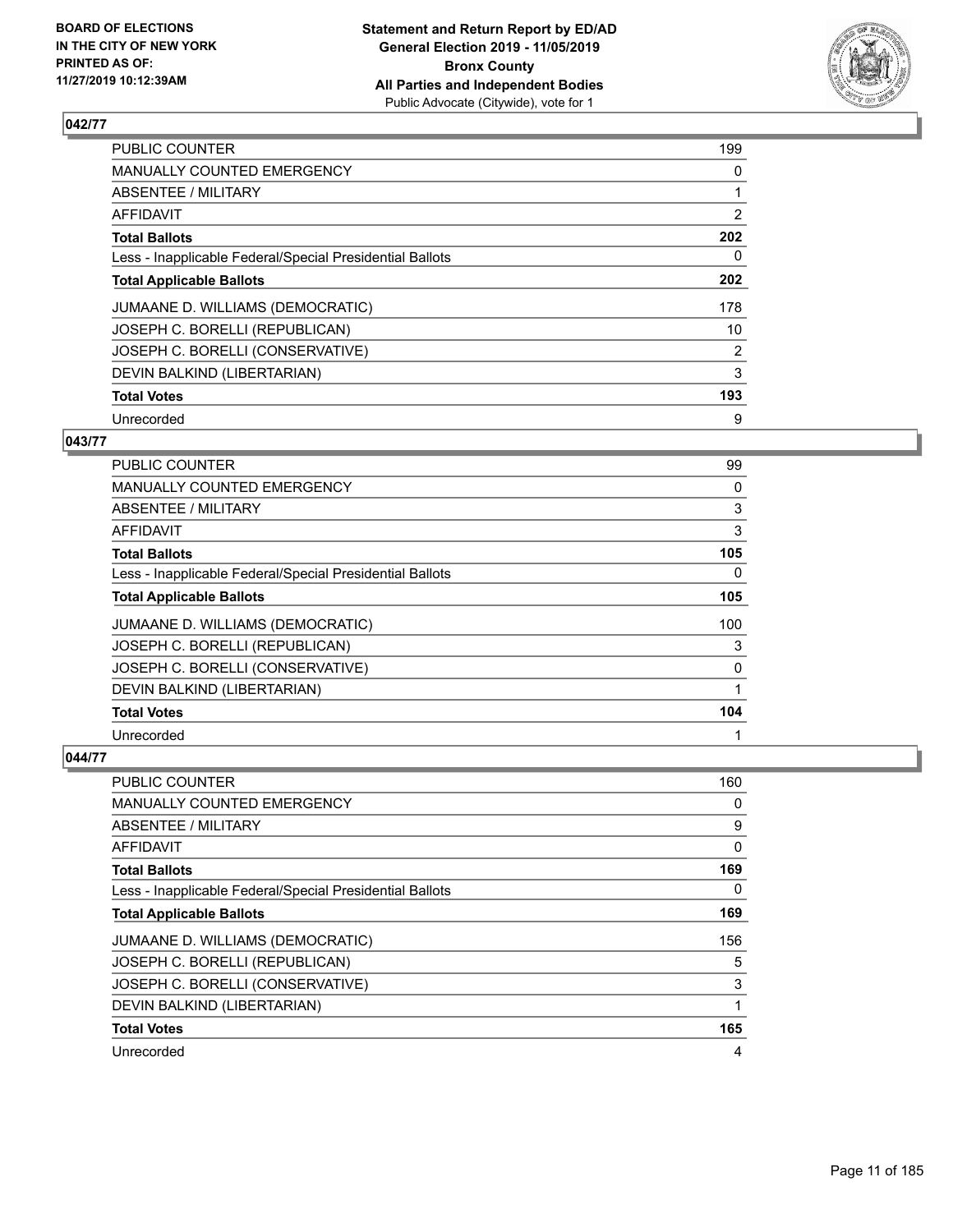

| <b>PUBLIC COUNTER</b>                                    | 156 |
|----------------------------------------------------------|-----|
| MANUALLY COUNTED EMERGENCY                               | 0   |
| ABSENTEE / MILITARY                                      | 4   |
| AFFIDAVIT                                                | 0   |
| <b>Total Ballots</b>                                     | 160 |
| Less - Inapplicable Federal/Special Presidential Ballots | 0   |
| <b>Total Applicable Ballots</b>                          | 160 |
| JUMAANE D. WILLIAMS (DEMOCRATIC)                         | 135 |
| JOSEPH C. BORELLI (REPUBLICAN)                           | 12  |
| JOSEPH C. BORELLI (CONSERVATIVE)                         | 3   |
| DEVIN BALKIND (LIBERTARIAN)                              | 0   |
| JEFROY MORRISHOW (WRITE-IN)                              | 1   |
| <b>Total Votes</b>                                       | 151 |
| Unrecorded                                               | 9   |
|                                                          |     |

**046/77 COMBINED into: 045/77**

#### **047/77**

| <b>PUBLIC COUNTER</b>                                    | 232 |
|----------------------------------------------------------|-----|
| <b>MANUALLY COUNTED EMERGENCY</b>                        | 0   |
| ABSENTEE / MILITARY                                      | 40  |
| AFFIDAVIT                                                |     |
| <b>Total Ballots</b>                                     | 273 |
| Less - Inapplicable Federal/Special Presidential Ballots | 0   |
| <b>Total Applicable Ballots</b>                          | 273 |
| JUMAANE D. WILLIAMS (DEMOCRATIC)                         | 240 |
| JOSEPH C. BORELLI (REPUBLICAN)                           | 14  |
| JOSEPH C. BORELLI (CONSERVATIVE)                         | 4   |
| DEVIN BALKIND (LIBERTARIAN)                              | 1   |
| UNATTRIBUTABLE WRITE-IN (WRITE-IN)                       | 3   |
| <b>Total Votes</b>                                       | 262 |
| Unrecorded                                               | 11  |

| <b>PUBLIC COUNTER</b>                                    | 241 |
|----------------------------------------------------------|-----|
| <b>MANUALLY COUNTED EMERGENCY</b>                        | 0   |
| ABSENTEE / MILITARY                                      | 7   |
| AFFIDAVIT                                                | 1   |
| <b>Total Ballots</b>                                     | 249 |
| Less - Inapplicable Federal/Special Presidential Ballots | 0   |
| <b>Total Applicable Ballots</b>                          | 249 |
| JUMAANE D. WILLIAMS (DEMOCRATIC)                         | 228 |
| JOSEPH C. BORELLI (REPUBLICAN)                           | 9   |
| JOSEPH C. BORELLI (CONSERVATIVE)                         | 3   |
| DEVIN BALKIND (LIBERTARIAN)                              | 2   |
| MARK FRASIER (WRITE-IN)                                  | 1   |
| <b>Total Votes</b>                                       | 243 |
| Unrecorded                                               | 6   |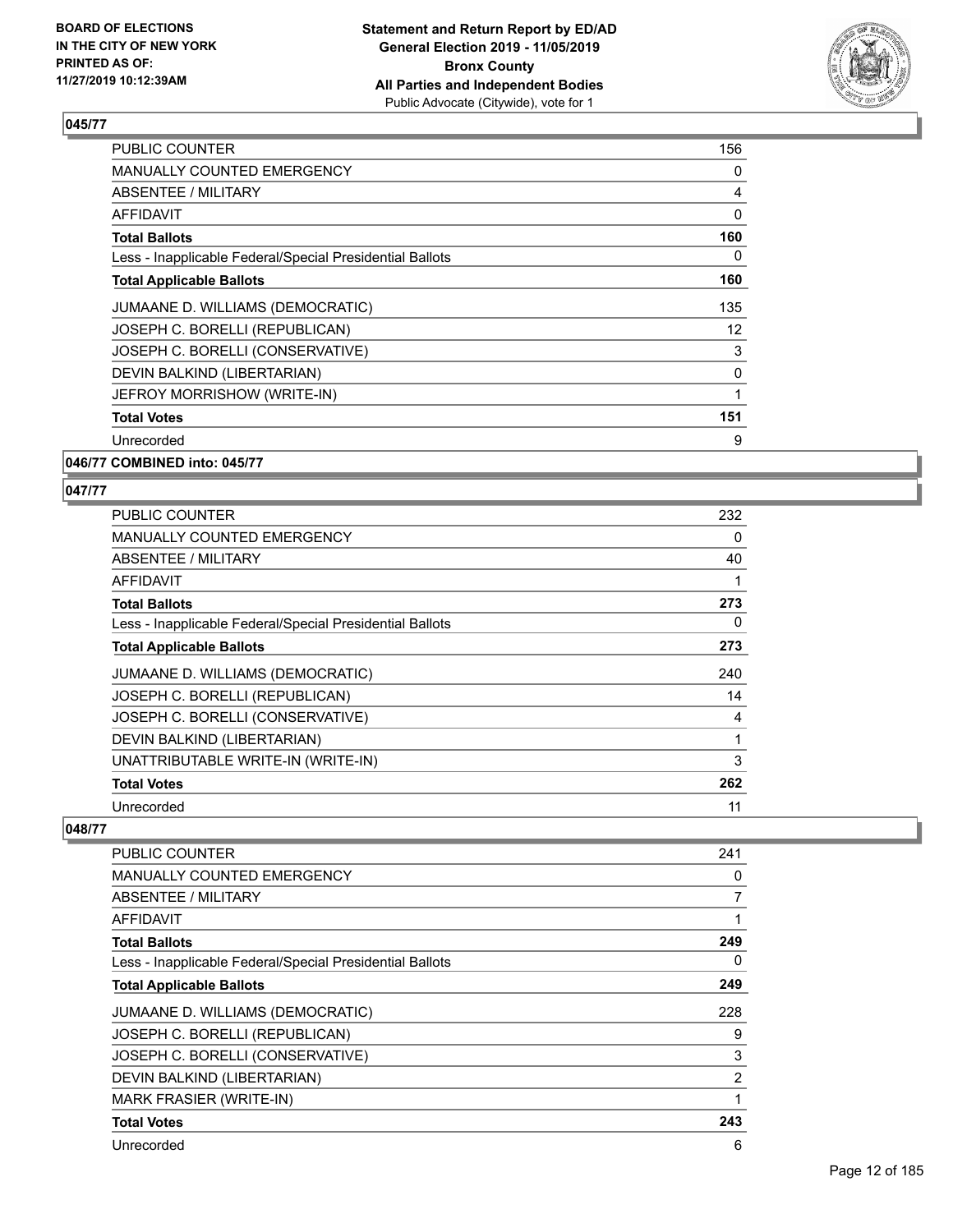

| <b>PUBLIC COUNTER</b>                                    | 287 |
|----------------------------------------------------------|-----|
| MANUALLY COUNTED EMERGENCY                               | 0   |
| ABSENTEE / MILITARY                                      | 5   |
| AFFIDAVIT                                                | 3   |
| <b>Total Ballots</b>                                     | 295 |
| Less - Inapplicable Federal/Special Presidential Ballots | 0   |
| <b>Total Applicable Ballots</b>                          | 295 |
| JUMAANE D. WILLIAMS (DEMOCRATIC)                         | 269 |
| JOSEPH C. BORELLI (REPUBLICAN)                           | 8   |
| JOSEPH C. BORELLI (CONSERVATIVE)                         | 4   |
| DEVIN BALKIND (LIBERTARIAN)                              | 7   |
| <b>Total Votes</b>                                       | 288 |
| Unrecorded                                               |     |

#### **050/77**

| <b>PUBLIC COUNTER</b>                                    | 224            |
|----------------------------------------------------------|----------------|
| MANUALLY COUNTED EMERGENCY                               | 0              |
| ABSENTEE / MILITARY                                      | 4              |
| <b>AFFIDAVIT</b>                                         | 0              |
| <b>Total Ballots</b>                                     | 228            |
| Less - Inapplicable Federal/Special Presidential Ballots | 0              |
| <b>Total Applicable Ballots</b>                          | 228            |
| JUMAANE D. WILLIAMS (DEMOCRATIC)                         | 209            |
| JOSEPH C. BORELLI (REPUBLICAN)                           | 11             |
| JOSEPH C. BORELLI (CONSERVATIVE)                         | 3              |
| DEVIN BALKIND (LIBERTARIAN)                              | $\overline{2}$ |
| <b>Total Votes</b>                                       | 225            |
| Unrecorded                                               | 3              |
|                                                          |                |

#### **051/77 COMBINED into: 050/77**

| PUBLIC COUNTER                                           | 35       |
|----------------------------------------------------------|----------|
| MANUALLY COUNTED EMERGENCY                               | 0        |
| ABSENTEE / MILITARY                                      | 0        |
| AFFIDAVIT                                                | 0        |
| <b>Total Ballots</b>                                     | 35       |
| Less - Inapplicable Federal/Special Presidential Ballots | $\Omega$ |
| <b>Total Applicable Ballots</b>                          | 35       |
| JUMAANE D. WILLIAMS (DEMOCRATIC)                         | 29       |
| JOSEPH C. BORELLI (REPUBLICAN)                           | 5        |
| JOSEPH C. BORELLI (CONSERVATIVE)                         |          |
| DEVIN BALKIND (LIBERTARIAN)                              | 0        |
| <b>Total Votes</b>                                       | 35       |
|                                                          |          |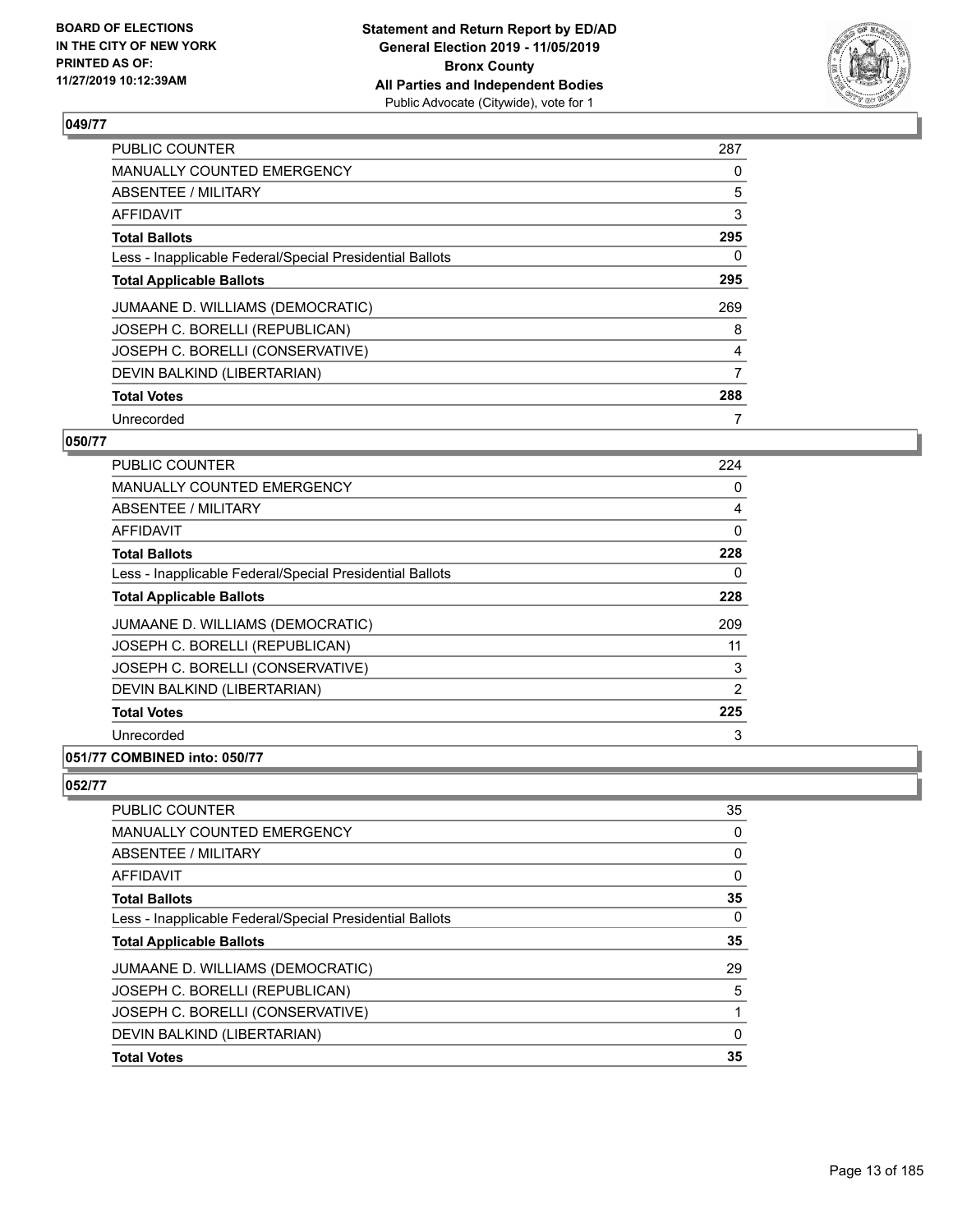

| <b>PUBLIC COUNTER</b>                                    | 179      |
|----------------------------------------------------------|----------|
| <b>MANUALLY COUNTED EMERGENCY</b>                        | 0        |
| ABSENTEE / MILITARY                                      |          |
| <b>AFFIDAVIT</b>                                         | 3        |
| <b>Total Ballots</b>                                     | 183      |
| Less - Inapplicable Federal/Special Presidential Ballots | 0        |
| <b>Total Applicable Ballots</b>                          | 183      |
| JUMAANE D. WILLIAMS (DEMOCRATIC)                         | 171      |
| JOSEPH C. BORELLI (REPUBLICAN)                           | 8        |
| JOSEPH C. BORELLI (CONSERVATIVE)                         |          |
| DEVIN BALKIND (LIBERTARIAN)                              | $\Omega$ |
| <b>Total Votes</b>                                       | 180      |
| Unrecorded                                               | 3        |

#### **054/77**

| PUBLIC COUNTER                                           | 91             |
|----------------------------------------------------------|----------------|
| MANUALLY COUNTED EMERGENCY                               | $\Omega$       |
| ABSENTEE / MILITARY                                      | $\overline{2}$ |
| AFFIDAVIT                                                |                |
| <b>Total Ballots</b>                                     | 94             |
| Less - Inapplicable Federal/Special Presidential Ballots | $\Omega$       |
| <b>Total Applicable Ballots</b>                          | 94             |
| JUMAANE D. WILLIAMS (DEMOCRATIC)                         | 84             |
| JOSEPH C. BORELLI (REPUBLICAN)                           | 3              |
| JOSEPH C. BORELLI (CONSERVATIVE)                         |                |
| DEVIN BALKIND (LIBERTARIAN)                              | 3              |
| <b>Total Votes</b>                                       | 91             |
| Unrecorded                                               | 3              |

| <b>PUBLIC COUNTER</b>                                    | 192            |
|----------------------------------------------------------|----------------|
| <b>MANUALLY COUNTED EMERGENCY</b>                        | 0              |
| <b>ABSENTEE / MILITARY</b>                               | 4              |
| AFFIDAVIT                                                | 3              |
| <b>Total Ballots</b>                                     | 199            |
| Less - Inapplicable Federal/Special Presidential Ballots | 0              |
| <b>Total Applicable Ballots</b>                          | 199            |
| JUMAANE D. WILLIAMS (DEMOCRATIC)                         | 179            |
| JOSEPH C. BORELLI (REPUBLICAN)                           | 10             |
| JOSEPH C. BORELLI (CONSERVATIVE)                         | $\overline{2}$ |
| DEVIN BALKIND (LIBERTARIAN)                              | 4              |
| <b>Total Votes</b>                                       | 195            |
| Unrecorded                                               | 4              |
| 056/77 COMBINED into: 047/77                             |                |
| 057/77 COMBINED into: 058/77                             |                |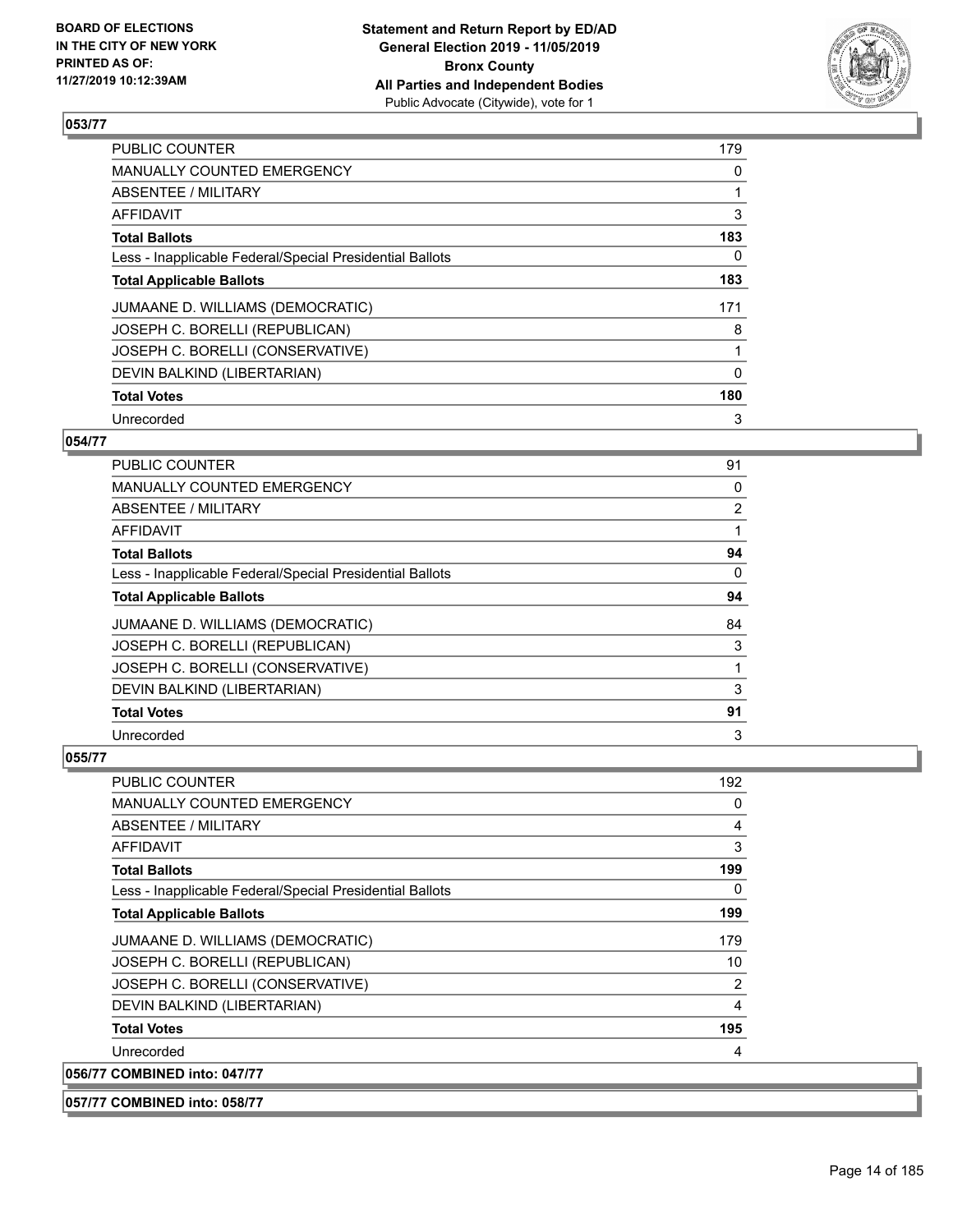

| <b>PUBLIC COUNTER</b>                                    | 356            |
|----------------------------------------------------------|----------------|
| MANUALLY COUNTED EMERGENCY                               | 0              |
| ABSENTEE / MILITARY                                      | 3              |
| <b>AFFIDAVIT</b>                                         | 4              |
| <b>Total Ballots</b>                                     | 363            |
| Less - Inapplicable Federal/Special Presidential Ballots | 0              |
| <b>Total Applicable Ballots</b>                          | 363            |
| JUMAANE D. WILLIAMS (DEMOCRATIC)                         | 329            |
| JOSEPH C. BORELLI (REPUBLICAN)                           | 15             |
| JOSEPH C. BORELLI (CONSERVATIVE)                         | $\overline{2}$ |
| DEVIN BALKIND (LIBERTARIAN)                              | 7              |
| <b>Total Votes</b>                                       | 353            |
| Unrecorded                                               | 10             |
|                                                          |                |

**059/77 COMBINED into: 049/77**

#### **060/77 COMBINED into: 049/77**

#### **061/77**

| <b>PUBLIC COUNTER</b>                                    | 262 |
|----------------------------------------------------------|-----|
| MANUALLY COUNTED EMERGENCY                               | 0   |
| ABSENTEE / MILITARY                                      | 2   |
| AFFIDAVIT                                                | 2   |
| <b>Total Ballots</b>                                     | 266 |
| Less - Inapplicable Federal/Special Presidential Ballots | 0   |
| <b>Total Applicable Ballots</b>                          | 266 |
| JUMAANE D. WILLIAMS (DEMOCRATIC)                         | 233 |
| JOSEPH C. BORELLI (REPUBLICAN)                           | 16  |
| JOSEPH C. BORELLI (CONSERVATIVE)                         | 4   |
| DEVIN BALKIND (LIBERTARIAN)                              | 7   |
| <b>Total Votes</b>                                       | 260 |
| Unrecorded                                               | 6   |

| <b>PUBLIC COUNTER</b>                                    | 150            |
|----------------------------------------------------------|----------------|
| <b>MANUALLY COUNTED EMERGENCY</b>                        | 0              |
| ABSENTEE / MILITARY                                      | $\overline{2}$ |
| <b>AFFIDAVIT</b>                                         |                |
| <b>Total Ballots</b>                                     | 153            |
| Less - Inapplicable Federal/Special Presidential Ballots | $\Omega$       |
| <b>Total Applicable Ballots</b>                          | 153            |
| JUMAANE D. WILLIAMS (DEMOCRATIC)                         | 143            |
| JOSEPH C. BORELLI (REPUBLICAN)                           | 5              |
| JOSEPH C. BORELLI (CONSERVATIVE)                         | $\overline{2}$ |
| DEVIN BALKIND (LIBERTARIAN)                              |                |
| <b>Total Votes</b>                                       | 151            |
| Unrecorded                                               | 2              |
| 063/77 COMBINED into: 055/77                             |                |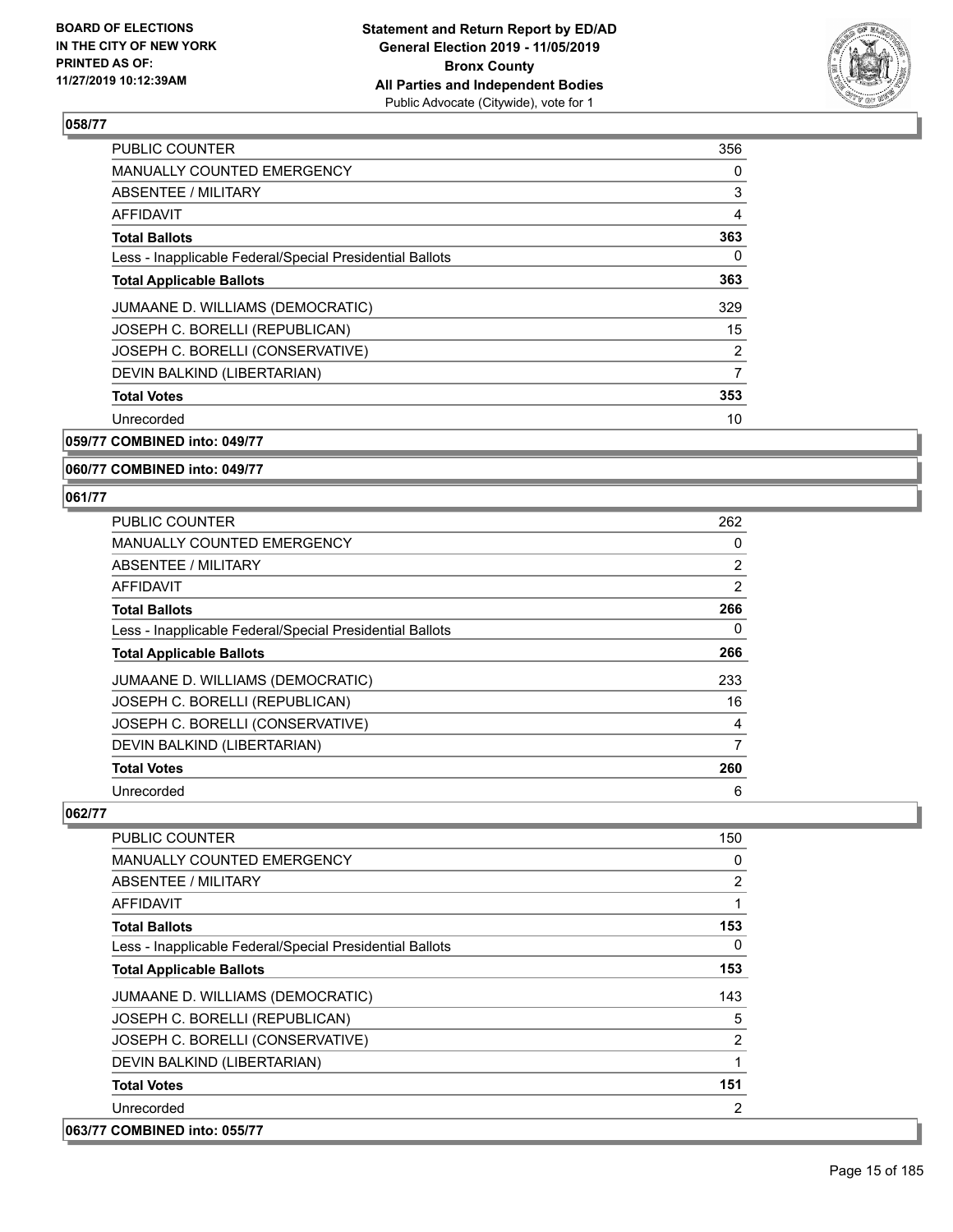

#### **064/77 COMBINED into: 062/77**

#### **065/77**

| PUBLIC COUNTER                                           | 110            |
|----------------------------------------------------------|----------------|
| MANUALLY COUNTED EMERGENCY                               | 0              |
| ABSENTEE / MILITARY                                      | 4              |
| AFFIDAVIT                                                | $\overline{2}$ |
| <b>Total Ballots</b>                                     | 116            |
| Less - Inapplicable Federal/Special Presidential Ballots | $\Omega$       |
| <b>Total Applicable Ballots</b>                          | 116            |
| JUMAANE D. WILLIAMS (DEMOCRATIC)                         | 111            |
| JOSEPH C. BORELLI (REPUBLICAN)                           | 0              |
| JOSEPH C. BORELLI (CONSERVATIVE)                         | 0              |
| DEVIN BALKIND (LIBERTARIAN)                              | 2              |
| <b>Total Votes</b>                                       | 113            |
| Unrecorded                                               | 3              |

#### **066/77**

| <b>PUBLIC COUNTER</b>                                    | 214            |
|----------------------------------------------------------|----------------|
| <b>MANUALLY COUNTED EMERGENCY</b>                        | 0              |
| ABSENTEE / MILITARY                                      | 2              |
| AFFIDAVIT                                                | 0              |
| <b>Total Ballots</b>                                     | 216            |
| Less - Inapplicable Federal/Special Presidential Ballots | 0              |
| <b>Total Applicable Ballots</b>                          | 216            |
| JUMAANE D. WILLIAMS (DEMOCRATIC)                         | 191            |
| JOSEPH C. BORELLI (REPUBLICAN)                           | 10             |
| JOSEPH C. BORELLI (CONSERVATIVE)                         | 2              |
| DEVIN BALKIND (LIBERTARIAN)                              | $\overline{2}$ |
| UNATTRIBUTABLE WRITE-IN (WRITE-IN)                       | 1              |
| <b>Total Votes</b>                                       | 206            |
| Unrecorded                                               | 10             |

#### **067/77 COMBINED into: 016/77**

| <b>PUBLIC COUNTER</b>                                    | 106      |
|----------------------------------------------------------|----------|
| <b>MANUALLY COUNTED EMERGENCY</b>                        | $\Omega$ |
| ABSENTEE / MILITARY                                      |          |
| <b>AFFIDAVIT</b>                                         | $\Omega$ |
| <b>Total Ballots</b>                                     | 107      |
| Less - Inapplicable Federal/Special Presidential Ballots | 0        |
| <b>Total Applicable Ballots</b>                          | 107      |
| JUMAANE D. WILLIAMS (DEMOCRATIC)                         | 97       |
| JOSEPH C. BORELLI (REPUBLICAN)                           | 2        |
| JOSEPH C. BORELLI (CONSERVATIVE)                         | 3        |
| DEVIN BALKIND (LIBERTARIAN)                              | 3        |
| <b>Total Votes</b>                                       | 105      |
| Unrecorded                                               | 2        |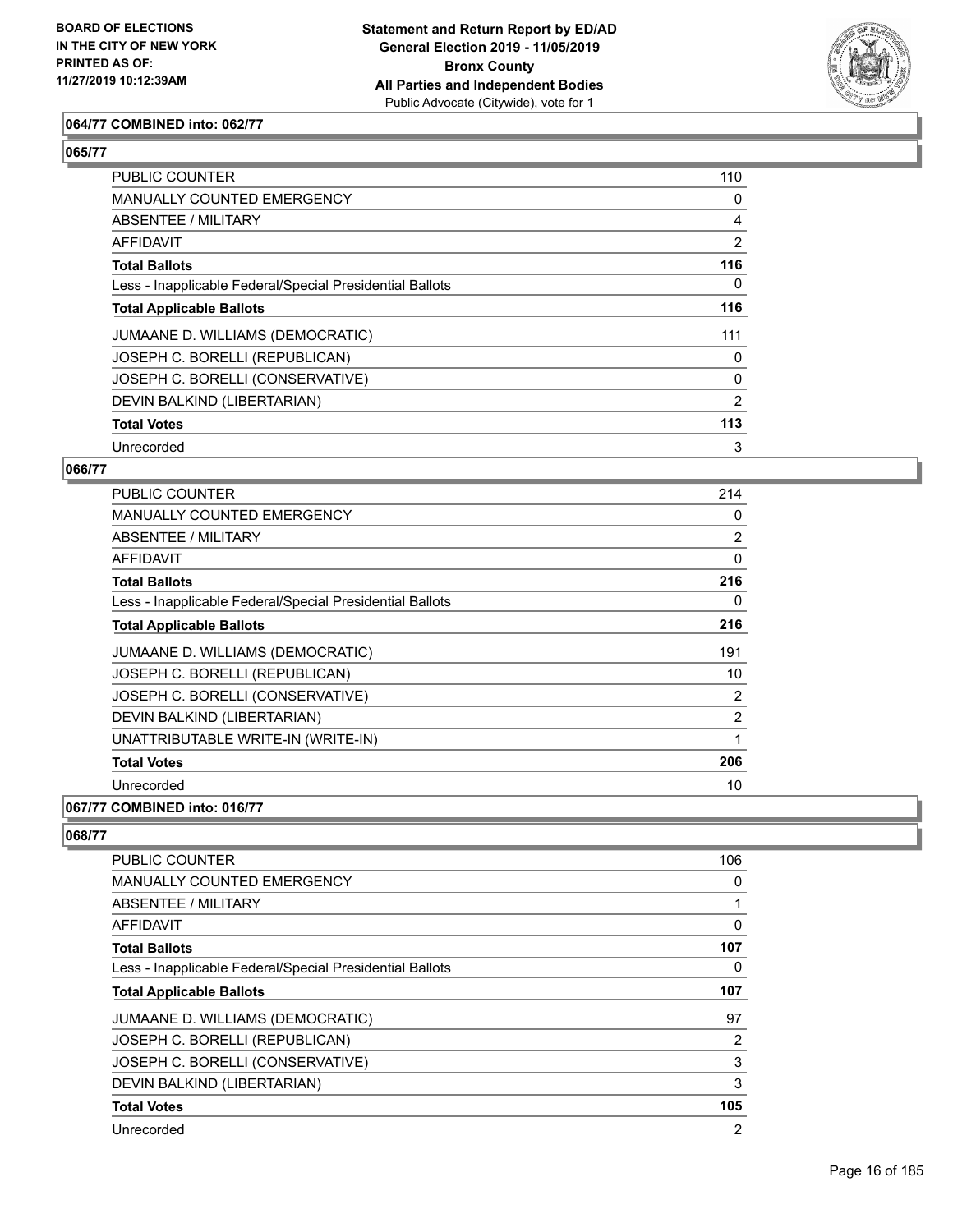

#### **069/77 COMBINED into: 061/77**

#### **070/77 COMBINED into: 044/77**

**071/77** 

| <b>PUBLIC COUNTER</b>                                    | 201 |
|----------------------------------------------------------|-----|
| <b>MANUALLY COUNTED EMERGENCY</b>                        | 0   |
| ABSENTEE / MILITARY                                      | 3   |
| AFFIDAVIT                                                | 3   |
| <b>Total Ballots</b>                                     | 207 |
| Less - Inapplicable Federal/Special Presidential Ballots | 0   |
| <b>Total Applicable Ballots</b>                          | 207 |
| JUMAANE D. WILLIAMS (DEMOCRATIC)                         | 194 |
| JOSEPH C. BORELLI (REPUBLICAN)                           | 12  |
| JOSEPH C. BORELLI (CONSERVATIVE)                         | 0   |
| DEVIN BALKIND (LIBERTARIAN)                              | 0   |
| <b>Total Votes</b>                                       | 206 |
| Unrecorded                                               |     |

**072/77 COMBINED into: 061/77**

#### **073/77 COMBINED into: 061/77**

**074/77 COMBINED into: 010/77**

#### **075/77 COMBINED into: 071/77**

| <b>PUBLIC COUNTER</b>                                    | 152            |
|----------------------------------------------------------|----------------|
| <b>MANUALLY COUNTED EMERGENCY</b>                        | 0              |
| ABSENTEE / MILITARY                                      | $\overline{2}$ |
| <b>AFFIDAVIT</b>                                         | 1              |
| <b>Total Ballots</b>                                     | 155            |
| Less - Inapplicable Federal/Special Presidential Ballots | 0              |
| <b>Total Applicable Ballots</b>                          | 155            |
| JUMAANE D. WILLIAMS (DEMOCRATIC)                         | 134            |
| JOSEPH C. BORELLI (REPUBLICAN)                           | 7              |
| JOSEPH C. BORELLI (CONSERVATIVE)                         | $\overline{2}$ |
| DEVIN BALKIND (LIBERTARIAN)                              | 1              |
| RUBEN DIAZ (WRITE-IN)                                    | 1              |
| UNATTRIBUTABLE WRITE-IN (WRITE-IN)                       | 1              |
| <b>Total Votes</b>                                       | 146            |
| Unrecorded                                               | 9              |
| 077/77 COMBINED into: 003/77                             |                |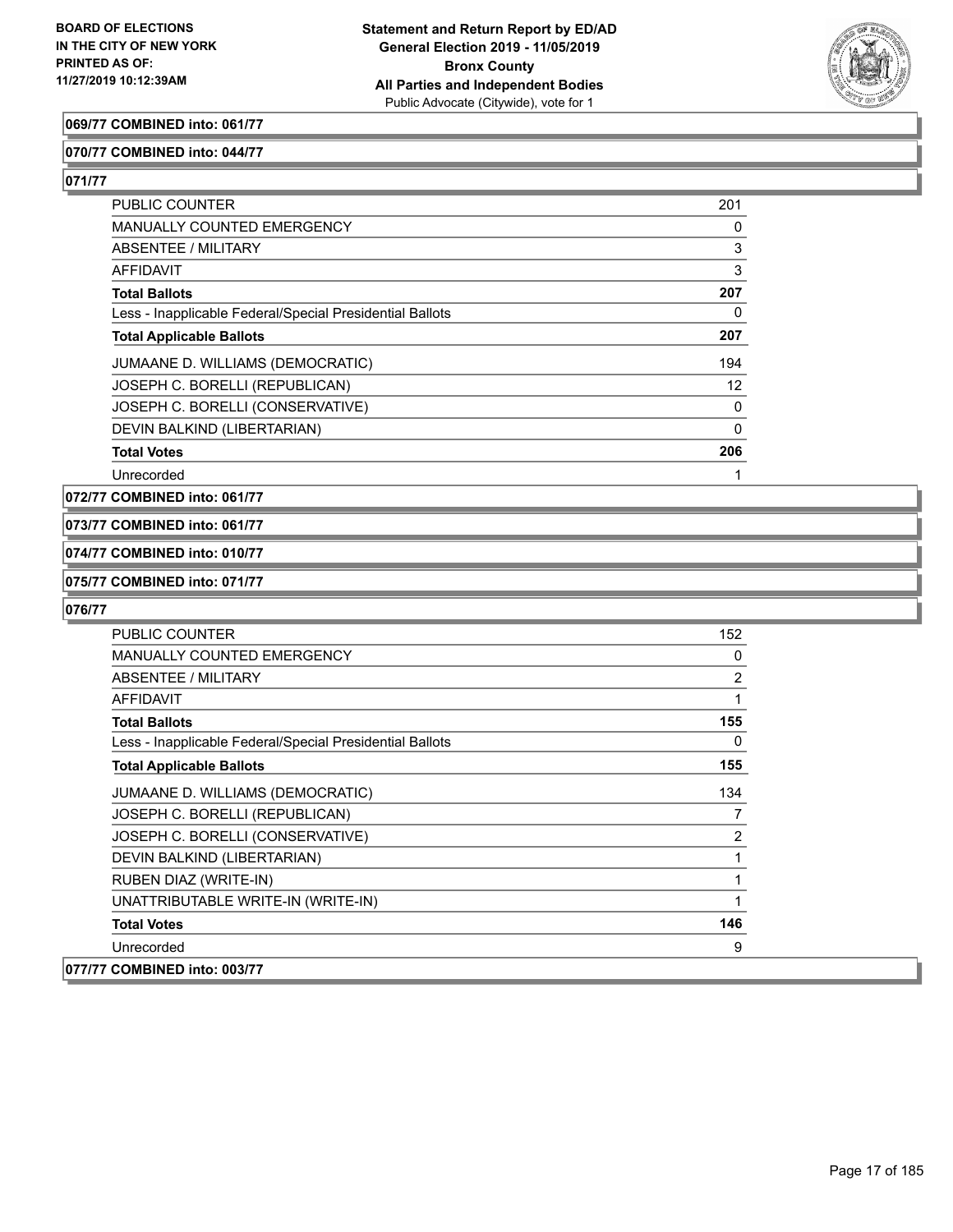

| PUBLIC COUNTER                                           | 133 |
|----------------------------------------------------------|-----|
| <b>MANUALLY COUNTED EMERGENCY</b>                        | 0   |
| ABSENTEE / MILITARY                                      | 2   |
| <b>AFFIDAVIT</b>                                         | 0   |
| <b>Total Ballots</b>                                     | 135 |
| Less - Inapplicable Federal/Special Presidential Ballots | 0   |
| <b>Total Applicable Ballots</b>                          | 135 |
| JUMAANE D. WILLIAMS (DEMOCRATIC)                         | 115 |
| JOSEPH C. BORELLI (REPUBLICAN)                           | 8   |
| JOSEPH C. BORELLI (CONSERVATIVE)                         |     |
| DEVIN BALKIND (LIBERTARIAN)                              |     |
| <b>Total Votes</b>                                       | 125 |
| Unrecorded                                               | 10  |
| 079/77 COMBINED into: 076/77                             |     |
| 080/77 COMBINED into: 044/77                             |     |
| 081/77 COMBINED into: 019/77                             |     |

**082/77 COMBINED into: 048/77**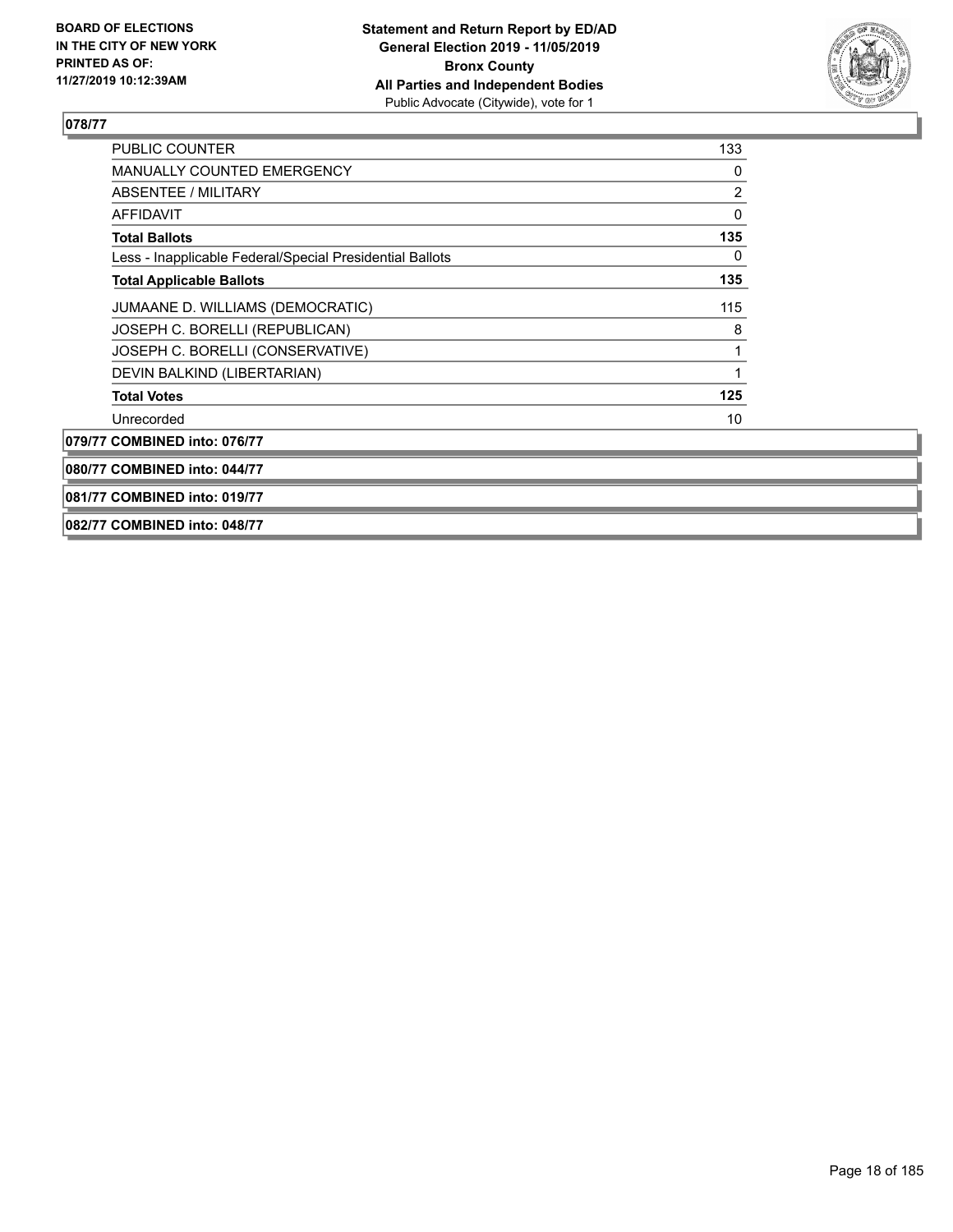

#### **001/78 COMBINED into: 003/78**

#### **002/78**

| PUBLIC COUNTER                                           | 175            |
|----------------------------------------------------------|----------------|
| MANUALLY COUNTED EMERGENCY                               | 0              |
| ABSENTEE / MILITARY                                      | 3              |
| AFFIDAVIT                                                | $\overline{2}$ |
| <b>Total Ballots</b>                                     | 180            |
| Less - Inapplicable Federal/Special Presidential Ballots | 0              |
| <b>Total Applicable Ballots</b>                          | 180            |
| JUMAANE D. WILLIAMS (DEMOCRATIC)                         | 166            |
| JOSEPH C. BORELLI (REPUBLICAN)                           | 6              |
| JOSEPH C. BORELLI (CONSERVATIVE)                         | $\overline{2}$ |
| DEVIN BALKIND (LIBERTARIAN)                              |                |
| <b>Total Votes</b>                                       | 175            |
| Unrecorded                                               | 5              |

#### **003/78**

| <b>PUBLIC COUNTER</b>                                    | 210 |
|----------------------------------------------------------|-----|
| MANUALLY COUNTED EMERGENCY                               | 0   |
| ABSENTEE / MILITARY                                      | 3   |
| AFFIDAVIT                                                |     |
| <b>Total Ballots</b>                                     | 214 |
| Less - Inapplicable Federal/Special Presidential Ballots | 0   |
| <b>Total Applicable Ballots</b>                          | 214 |
| JUMAANE D. WILLIAMS (DEMOCRATIC)                         | 185 |
| JOSEPH C. BORELLI (REPUBLICAN)                           | 14  |
| JOSEPH C. BORELLI (CONSERVATIVE)                         | 4   |
| DEVIN BALKIND (LIBERTARIAN)                              | 2   |
| <b>Total Votes</b>                                       | 205 |
| Unrecorded                                               | 9   |
| $A$ $A$                                                  |     |

#### **004/78 COMBINED into: 006/78**

| PUBLIC COUNTER                                           | 200            |
|----------------------------------------------------------|----------------|
| <b>MANUALLY COUNTED EMERGENCY</b>                        | 0              |
| ABSENTEE / MILITARY                                      | 7              |
| <b>AFFIDAVIT</b>                                         | $\overline{2}$ |
| <b>Total Ballots</b>                                     | 209            |
| Less - Inapplicable Federal/Special Presidential Ballots | 0              |
| <b>Total Applicable Ballots</b>                          | 209            |
| JUMAANE D. WILLIAMS (DEMOCRATIC)                         | 188            |
| JOSEPH C. BORELLI (REPUBLICAN)                           | 12             |
| JOSEPH C. BORELLI (CONSERVATIVE)                         | 3              |
| DEVIN BALKIND (LIBERTARIAN)                              | $\overline{2}$ |
| UNATTRIBUTABLE WRITE-IN (WRITE-IN)                       | 1              |
| <b>Total Votes</b>                                       | 206            |
| Unrecorded                                               | 3              |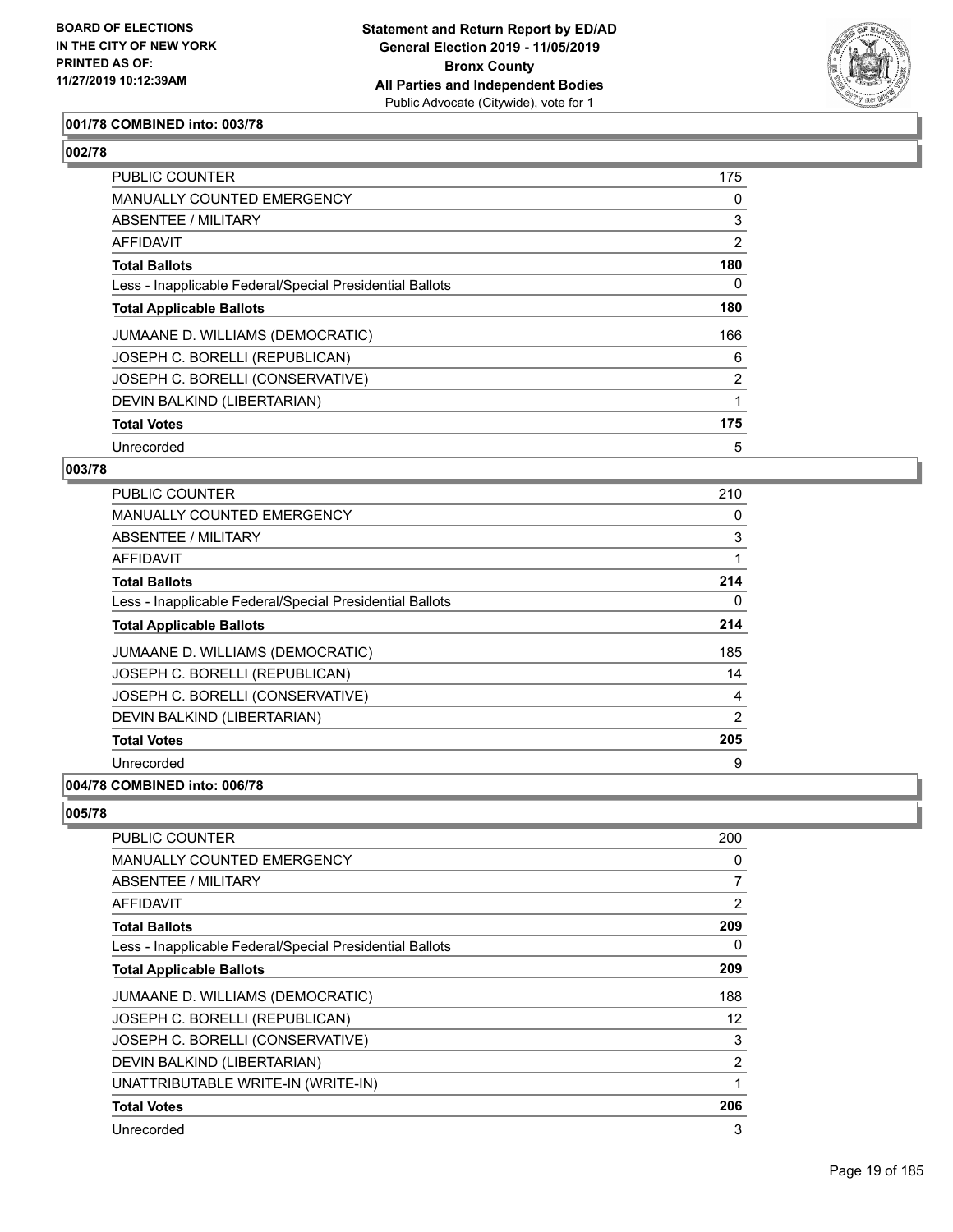

| PUBLIC COUNTER                                           | 212 |
|----------------------------------------------------------|-----|
| MANUALLY COUNTED EMERGENCY                               | 0   |
| ABSENTEE / MILITARY                                      | 6   |
| AFFIDAVIT                                                | 17  |
| <b>Total Ballots</b>                                     | 235 |
| Less - Inapplicable Federal/Special Presidential Ballots | 0   |
| <b>Total Applicable Ballots</b>                          | 235 |
| JUMAANE D. WILLIAMS (DEMOCRATIC)                         | 208 |
| JOSEPH C. BORELLI (REPUBLICAN)                           | 12  |
| JOSEPH C. BORELLI (CONSERVATIVE)                         | 4   |
| DEVIN BALKIND (LIBERTARIAN)                              | 4   |
| <b>RUBEN DIAZ (WRITE-IN)</b>                             |     |
| <b>Total Votes</b>                                       | 229 |
| Unrecorded                                               | 6   |

#### **007/78**

| PUBLIC COUNTER                                           | 115            |
|----------------------------------------------------------|----------------|
| MANUALLY COUNTED EMERGENCY                               | 0              |
| ABSENTEE / MILITARY                                      | 2              |
| AFFIDAVIT                                                | 1              |
| <b>Total Ballots</b>                                     | 118            |
| Less - Inapplicable Federal/Special Presidential Ballots | $\Omega$       |
| <b>Total Applicable Ballots</b>                          | 118            |
| JUMAANE D. WILLIAMS (DEMOCRATIC)                         | 108            |
| JOSEPH C. BORELLI (REPUBLICAN)                           | 8              |
| JOSEPH C. BORELLI (CONSERVATIVE)                         | 0              |
| DEVIN BALKIND (LIBERTARIAN)                              | 0              |
| <b>Total Votes</b>                                       | 116            |
| Unrecorded                                               | $\overline{2}$ |

| <b>PUBLIC COUNTER</b>                                    | 182      |
|----------------------------------------------------------|----------|
| MANUALLY COUNTED EMERGENCY                               | 0        |
| ABSENTEE / MILITARY                                      | 6        |
| AFFIDAVIT                                                | 9        |
| <b>Total Ballots</b>                                     | 197      |
| Less - Inapplicable Federal/Special Presidential Ballots | $\Omega$ |
| <b>Total Applicable Ballots</b>                          | 197      |
| JUMAANE D. WILLIAMS (DEMOCRATIC)                         | 173      |
| JOSEPH C. BORELLI (REPUBLICAN)                           | 12       |
| JOSEPH C. BORELLI (CONSERVATIVE)                         | 5        |
| DEVIN BALKIND (LIBERTARIAN)                              | 2        |
| <b>Total Votes</b>                                       | 192      |
| Unrecorded                                               | 5        |
| 009/78 COMBINED into: 007/78                             |          |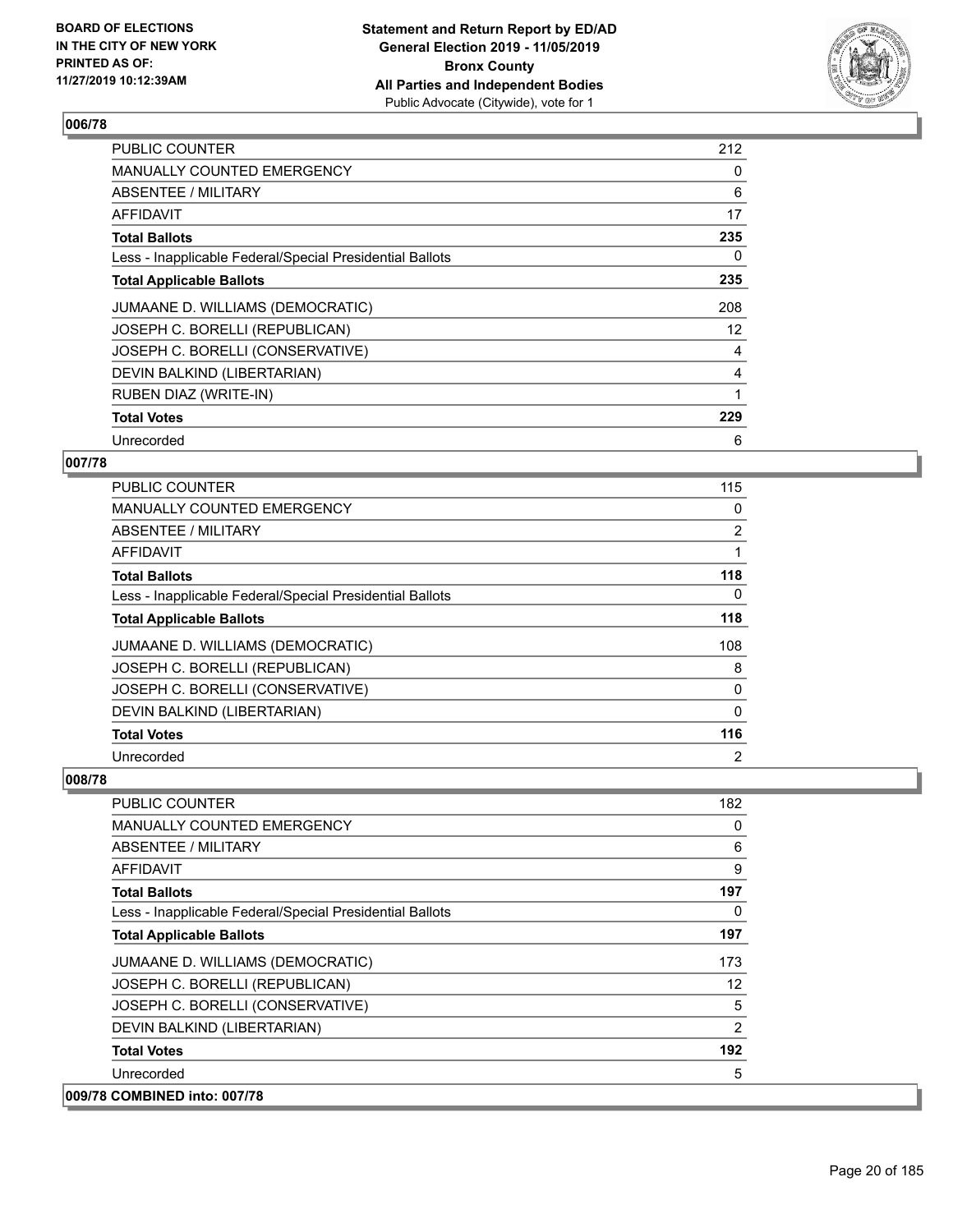

| <b>PUBLIC COUNTER</b>                                    | 168 |
|----------------------------------------------------------|-----|
| <b>MANUALLY COUNTED EMERGENCY</b>                        | 0   |
| ABSENTEE / MILITARY                                      | 5   |
| AFFIDAVIT                                                | 4   |
| <b>Total Ballots</b>                                     | 177 |
| Less - Inapplicable Federal/Special Presidential Ballots | 0   |
| <b>Total Applicable Ballots</b>                          | 177 |
| JUMAANE D. WILLIAMS (DEMOCRATIC)                         | 160 |
| JOSEPH C. BORELLI (REPUBLICAN)                           | 7   |
| JOSEPH C. BORELLI (CONSERVATIVE)                         | 4   |
| DEVIN BALKIND (LIBERTARIAN)                              | 3   |
| <b>Total Votes</b>                                       | 174 |
| Unrecorded                                               | 3   |
| 011/78 COMBINED into: 010/78                             |     |

### **012/78**

| <b>PUBLIC COUNTER</b>                                    | 150 |
|----------------------------------------------------------|-----|
| MANUALLY COUNTED EMERGENCY                               | 0   |
| ABSENTEE / MILITARY                                      | 7   |
| AFFIDAVIT                                                | 1   |
| <b>Total Ballots</b>                                     | 158 |
| Less - Inapplicable Federal/Special Presidential Ballots | 0   |
| <b>Total Applicable Ballots</b>                          | 158 |
| JUMAANE D. WILLIAMS (DEMOCRATIC)                         | 136 |
| JOSEPH C. BORELLI (REPUBLICAN)                           | 11  |
| JOSEPH C. BORELLI (CONSERVATIVE)                         | 0   |
| DEVIN BALKIND (LIBERTARIAN)                              | 2   |
| <b>Total Votes</b>                                       | 149 |
| Unrecorded                                               | 9   |

| <b>PUBLIC COUNTER</b>                                    | 161 |
|----------------------------------------------------------|-----|
| MANUALLY COUNTED EMERGENCY                               | 0   |
| ABSENTEE / MILITARY                                      |     |
| AFFIDAVIT                                                | 2   |
| <b>Total Ballots</b>                                     | 164 |
| Less - Inapplicable Federal/Special Presidential Ballots | 0   |
| <b>Total Applicable Ballots</b>                          | 164 |
| JUMAANE D. WILLIAMS (DEMOCRATIC)                         | 139 |
| JOSEPH C. BORELLI (REPUBLICAN)                           | 12  |
| JOSEPH C. BORELLI (CONSERVATIVE)                         | 4   |
| DEVIN BALKIND (LIBERTARIAN)                              | 2   |
| <b>Total Votes</b>                                       | 157 |
| Unrecorded                                               | 7   |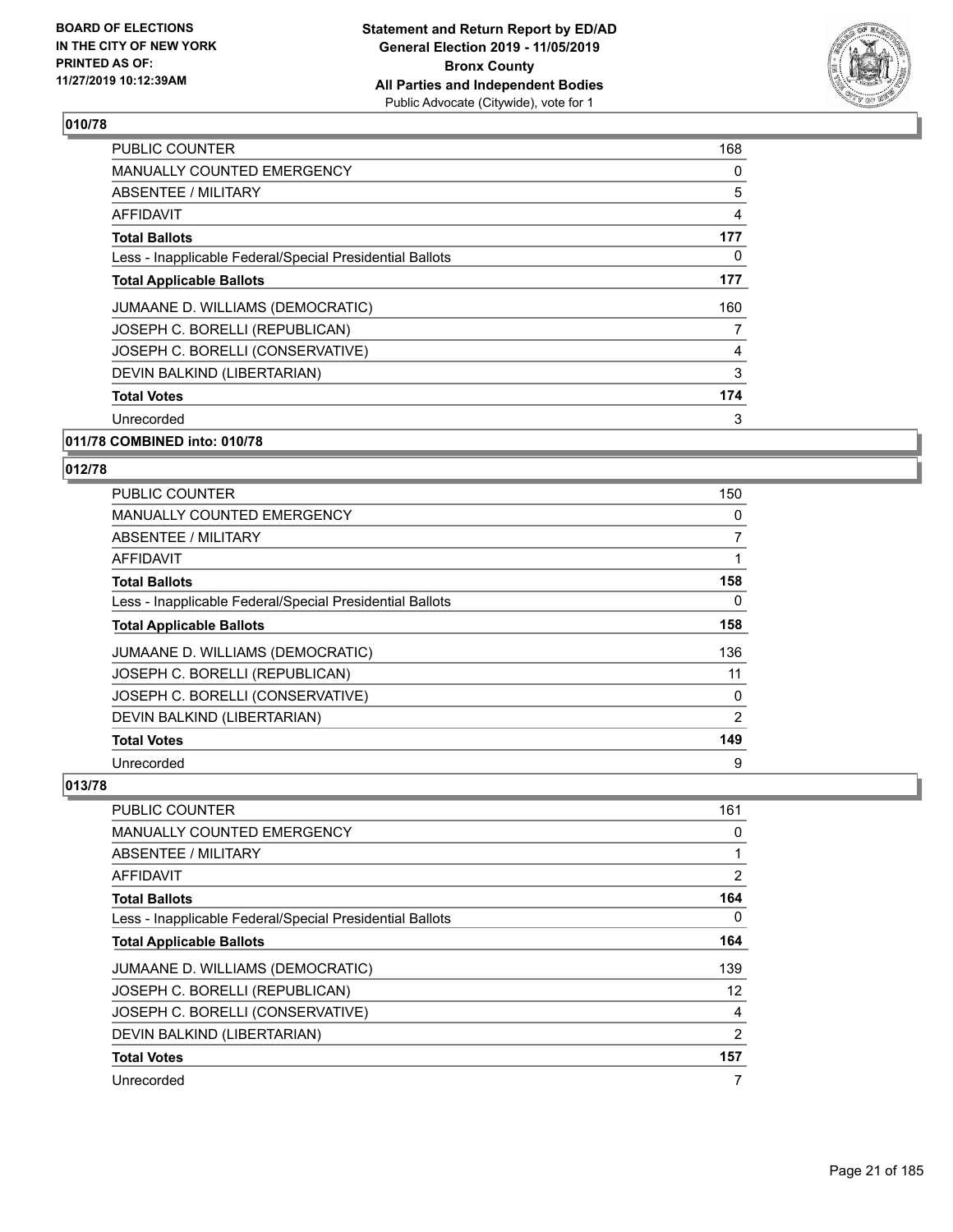

| <b>PUBLIC COUNTER</b>                                    | 134            |
|----------------------------------------------------------|----------------|
| <b>MANUALLY COUNTED EMERGENCY</b>                        | 0              |
| ABSENTEE / MILITARY                                      |                |
| <b>AFFIDAVIT</b>                                         | 2              |
| <b>Total Ballots</b>                                     | 137            |
| Less - Inapplicable Federal/Special Presidential Ballots | 0              |
| <b>Total Applicable Ballots</b>                          | 137            |
| JUMAANE D. WILLIAMS (DEMOCRATIC)                         | 125            |
| JOSEPH C. BORELLI (REPUBLICAN)                           | 6              |
| JOSEPH C. BORELLI (CONSERVATIVE)                         | 2              |
| DEVIN BALKIND (LIBERTARIAN)                              | 2              |
| <b>Total Votes</b>                                       | 135            |
| Unrecorded                                               | $\overline{2}$ |

#### **015/78**

| PUBLIC COUNTER                                           | 97               |
|----------------------------------------------------------|------------------|
| <b>MANUALLY COUNTED EMERGENCY</b>                        | $\Omega$         |
| ABSENTEE / MILITARY                                      | 5                |
| AFFIDAVIT                                                | 0                |
| <b>Total Ballots</b>                                     | 102 <sub>2</sub> |
| Less - Inapplicable Federal/Special Presidential Ballots | 0                |
| <b>Total Applicable Ballots</b>                          | 102              |
| JUMAANE D. WILLIAMS (DEMOCRATIC)                         | 83               |
| JOSEPH C. BORELLI (REPUBLICAN)                           | 9                |
| JOSEPH C. BORELLI (CONSERVATIVE)                         |                  |
| DEVIN BALKIND (LIBERTARIAN)                              | 3                |
| <b>Total Votes</b>                                       | 96               |
| Unrecorded                                               | 6                |

| PUBLIC COUNTER                                           | 204 |
|----------------------------------------------------------|-----|
| MANUALLY COUNTED EMERGENCY                               | 0   |
| ABSENTEE / MILITARY                                      | 8   |
| AFFIDAVIT                                                | 6   |
| <b>Total Ballots</b>                                     | 218 |
| Less - Inapplicable Federal/Special Presidential Ballots | 0   |
| <b>Total Applicable Ballots</b>                          | 218 |
| JUMAANE D. WILLIAMS (DEMOCRATIC)                         | 181 |
| JOSEPH C. BORELLI (REPUBLICAN)                           | 17  |
| JOSEPH C. BORELLI (CONSERVATIVE)                         | 7   |
| DEVIN BALKIND (LIBERTARIAN)                              | 3   |
| <b>Total Votes</b>                                       | 208 |
| Unrecorded                                               | 10  |
| 017/78 COMBINED into: 012/78                             |     |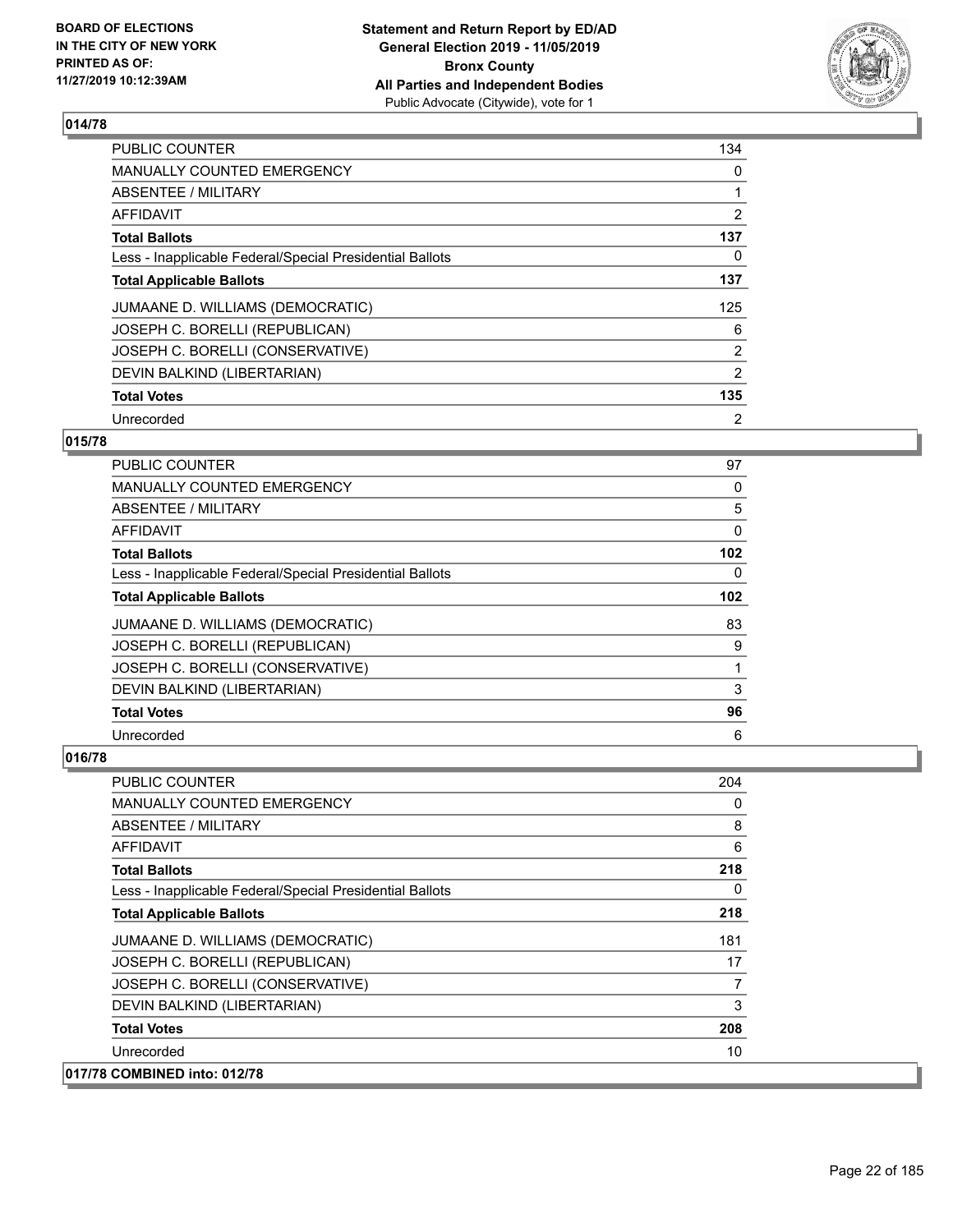

| <b>PUBLIC COUNTER</b>                                    | 155 |
|----------------------------------------------------------|-----|
| MANUALLY COUNTED EMERGENCY                               | 0   |
| ABSENTEE / MILITARY                                      |     |
| <b>AFFIDAVIT</b>                                         | 10  |
| <b>Total Ballots</b>                                     | 166 |
| Less - Inapplicable Federal/Special Presidential Ballots | 0   |
| <b>Total Applicable Ballots</b>                          | 166 |
| JUMAANE D. WILLIAMS (DEMOCRATIC)                         | 144 |
| JOSEPH C. BORELLI (REPUBLICAN)                           | 11  |
| JOSEPH C. BORELLI (CONSERVATIVE)                         | 3   |
| DEVIN BALKIND (LIBERTARIAN)                              | 1   |
| <b>Total Votes</b>                                       | 159 |
| Unrecorded                                               | 7   |

#### **019/78**

| PUBLIC COUNTER                                           | 120            |
|----------------------------------------------------------|----------------|
| MANUALLY COUNTED EMERGENCY                               | 0              |
| ABSENTEE / MILITARY                                      | 4              |
| AFFIDAVIT                                                | 2              |
| <b>Total Ballots</b>                                     | 126            |
| Less - Inapplicable Federal/Special Presidential Ballots | 0              |
| <b>Total Applicable Ballots</b>                          | 126            |
| JUMAANE D. WILLIAMS (DEMOCRATIC)                         | 112            |
| JOSEPH C. BORELLI (REPUBLICAN)                           | 7              |
| JOSEPH C. BORELLI (CONSERVATIVE)                         | $\overline{2}$ |
| DEVIN BALKIND (LIBERTARIAN)                              |                |
| <b>Total Votes</b>                                       | 122            |
| Unrecorded                                               | 4              |

| <b>PUBLIC COUNTER</b>                                    | 120      |
|----------------------------------------------------------|----------|
| <b>MANUALLY COUNTED EMERGENCY</b>                        | 0        |
| ABSENTEE / MILITARY                                      | 5        |
| <b>AFFIDAVIT</b>                                         | 0        |
| <b>Total Ballots</b>                                     | 125      |
| Less - Inapplicable Federal/Special Presidential Ballots | 0        |
| <b>Total Applicable Ballots</b>                          | 125      |
| JUMAANE D. WILLIAMS (DEMOCRATIC)                         | 109      |
| JOSEPH C. BORELLI (REPUBLICAN)                           | 9        |
| JOSEPH C. BORELLI (CONSERVATIVE)                         | 0        |
| DEVIN BALKIND (LIBERTARIAN)                              | $\Omega$ |
| <b>Total Votes</b>                                       | 118      |
| Unrecorded                                               | 7        |
| 021/78 COMBINED into: 015/78                             |          |
| 022/78 COMBINED into: 013/78                             |          |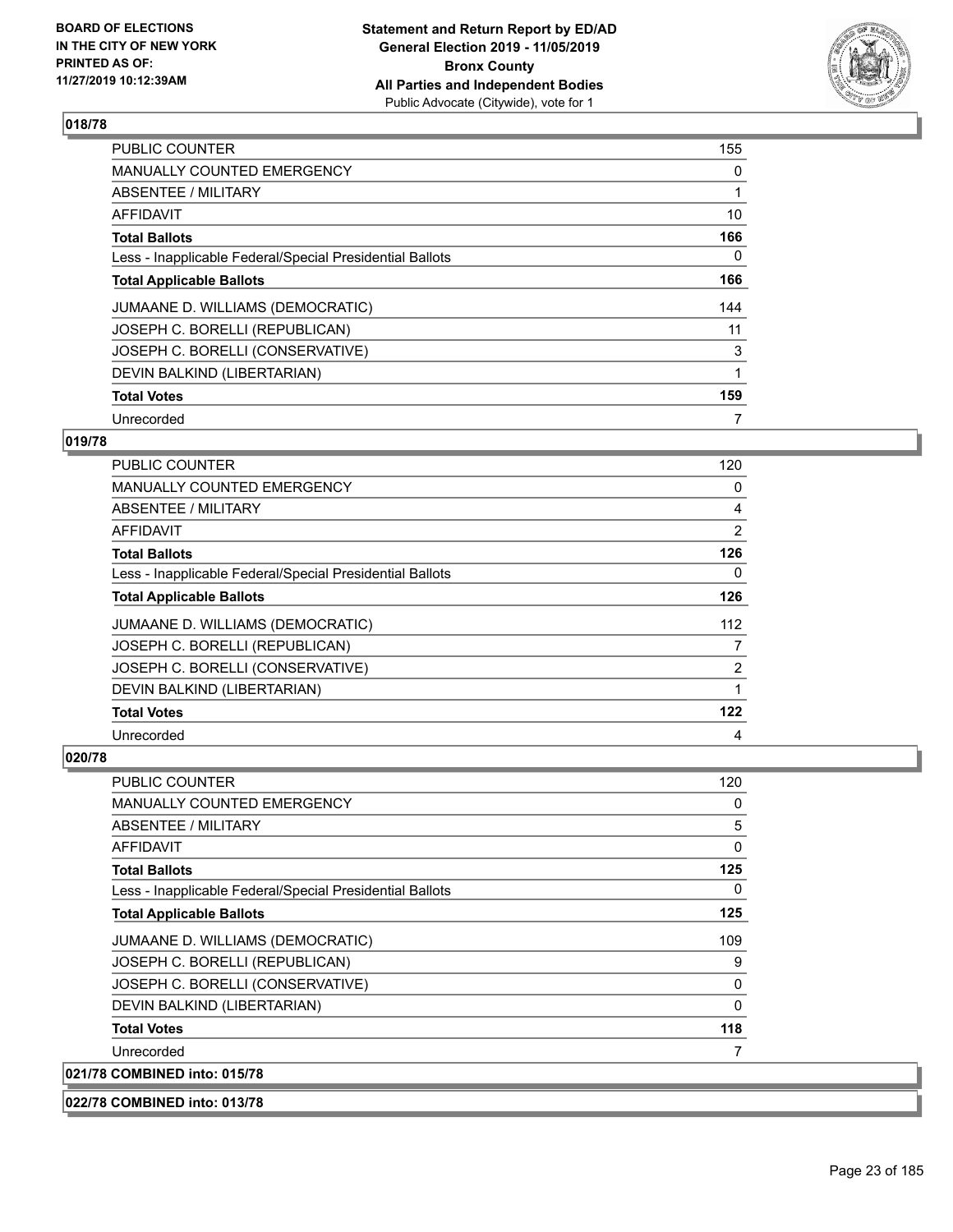

| <b>PUBLIC COUNTER</b>                                    | 94       |
|----------------------------------------------------------|----------|
| <b>MANUALLY COUNTED EMERGENCY</b>                        | 0        |
| ABSENTEE / MILITARY                                      | 3        |
| <b>AFFIDAVIT</b>                                         |          |
| <b>Total Ballots</b>                                     | 98       |
| Less - Inapplicable Federal/Special Presidential Ballots | 0        |
| <b>Total Applicable Ballots</b>                          | 98       |
| JUMAANE D. WILLIAMS (DEMOCRATIC)                         | 82       |
| JOSEPH C. BORELLI (REPUBLICAN)                           | 8        |
| JOSEPH C. BORELLI (CONSERVATIVE)                         | 3        |
| DEVIN BALKIND (LIBERTARIAN)                              | $\Omega$ |
| <b>Total Votes</b>                                       | 93       |
| Unrecorded                                               | 5        |

#### **024/78**

| <b>PUBLIC COUNTER</b>                                    | 120 |
|----------------------------------------------------------|-----|
| <b>MANUALLY COUNTED EMERGENCY</b>                        | 0   |
| ABSENTEE / MILITARY                                      |     |
| <b>AFFIDAVIT</b>                                         |     |
| <b>Total Ballots</b>                                     | 122 |
| Less - Inapplicable Federal/Special Presidential Ballots | 0   |
| <b>Total Applicable Ballots</b>                          | 122 |
| JUMAANE D. WILLIAMS (DEMOCRATIC)                         | 103 |
| JOSEPH C. BORELLI (REPUBLICAN)                           | 11  |
| JOSEPH C. BORELLI (CONSERVATIVE)                         | 4   |
| DEVIN BALKIND (LIBERTARIAN)                              | 1   |
| <b>Total Votes</b>                                       | 119 |
| Unrecorded                                               | 3   |
|                                                          |     |

#### **025/78 COMBINED into: 020/78**

#### **026/78 COMBINED into: 027/78**

| PUBLIC COUNTER                                           | 183            |
|----------------------------------------------------------|----------------|
| <b>MANUALLY COUNTED EMERGENCY</b>                        | 0              |
| ABSENTEE / MILITARY                                      | 3              |
| AFFIDAVIT                                                | 0              |
| <b>Total Ballots</b>                                     | 186            |
| Less - Inapplicable Federal/Special Presidential Ballots | $\Omega$       |
| <b>Total Applicable Ballots</b>                          | 186            |
| JUMAANE D. WILLIAMS (DEMOCRATIC)                         | 161            |
| JOSEPH C. BORELLI (REPUBLICAN)                           | 7              |
| JOSEPH C. BORELLI (CONSERVATIVE)                         | 4              |
| DEVIN BALKIND (LIBERTARIAN)                              | $\overline{2}$ |
| UNATTRIBUTABLE WRITE-IN (WRITE-IN)                       | 1              |
| <b>Total Votes</b>                                       | 175            |
| Unrecorded                                               | 11             |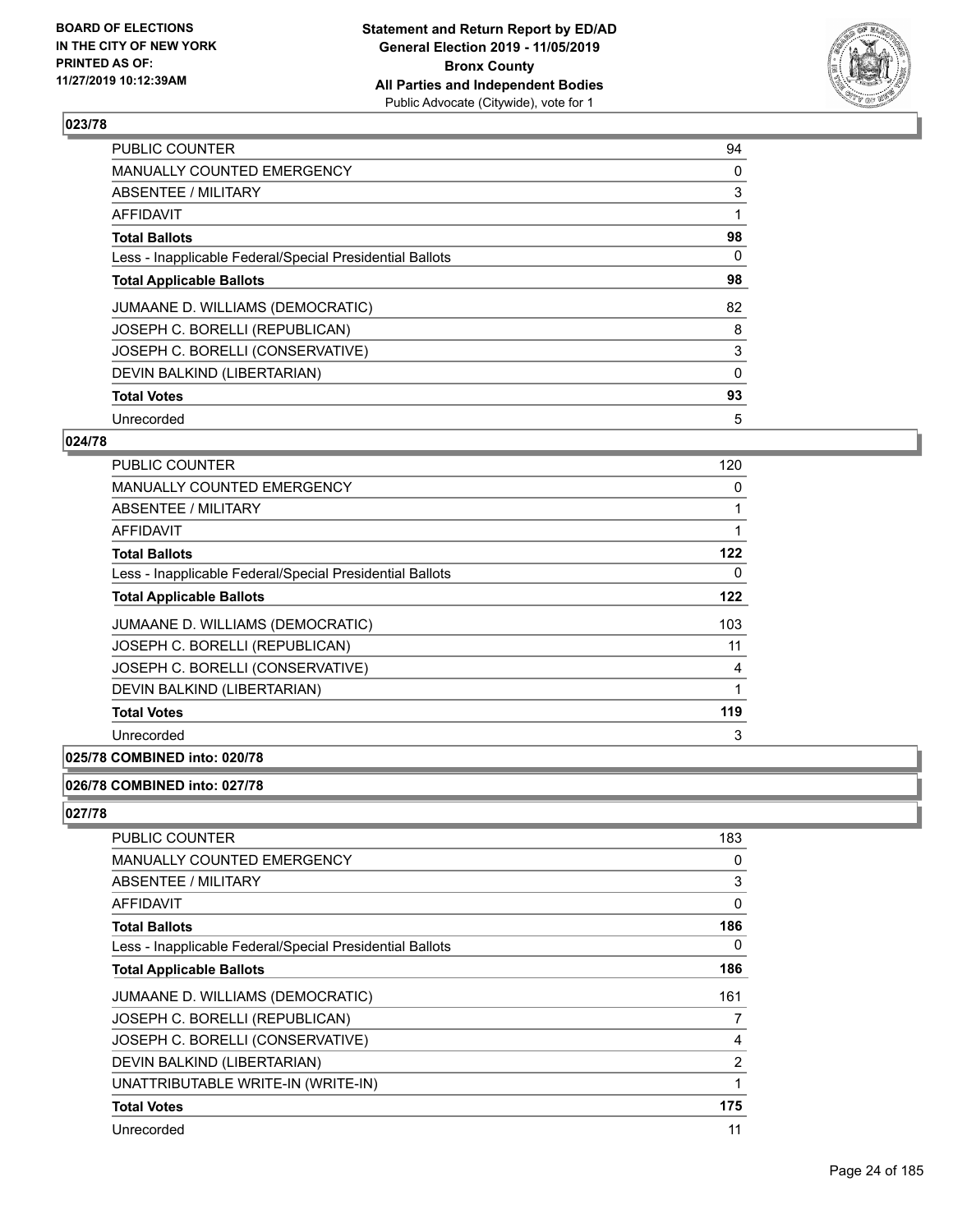

#### **028/78 COMBINED into: 016/78**

#### **029/78**

| <b>PUBLIC COUNTER</b>                                    | 151 |
|----------------------------------------------------------|-----|
| <b>MANUALLY COUNTED EMERGENCY</b>                        | 0   |
| ABSENTEE / MILITARY                                      | 4   |
| AFFIDAVIT                                                |     |
| <b>Total Ballots</b>                                     | 156 |
| Less - Inapplicable Federal/Special Presidential Ballots | 0   |
| <b>Total Applicable Ballots</b>                          | 156 |
| JUMAANE D. WILLIAMS (DEMOCRATIC)                         | 127 |
| JOSEPH C. BORELLI (REPUBLICAN)                           | 13  |
| JOSEPH C. BORELLI (CONSERVATIVE)                         | 2   |
| DEVIN BALKIND (LIBERTARIAN)                              |     |
| <b>Total Votes</b>                                       | 143 |
| Unrecorded                                               | 13  |

#### **030/78 COMBINED into: 029/78**

| <b>PUBLIC COUNTER</b>                                    | 210            |
|----------------------------------------------------------|----------------|
| <b>MANUALLY COUNTED EMERGENCY</b>                        | 0              |
| ABSENTEE / MILITARY                                      | 4              |
| AFFIDAVIT                                                | 4              |
| <b>Total Ballots</b>                                     | 218            |
| Less - Inapplicable Federal/Special Presidential Ballots | 0              |
| <b>Total Applicable Ballots</b>                          | 218            |
| JUMAANE D. WILLIAMS (DEMOCRATIC)                         | 181            |
| JOSEPH C. BORELLI (REPUBLICAN)                           | 23             |
| JOSEPH C. BORELLI (CONSERVATIVE)                         | 3              |
| DEVIN BALKIND (LIBERTARIAN)                              | 5              |
| UNATTRIBUTABLE WRITE-IN (WRITE-IN)                       | $\overline{2}$ |
| <b>Total Votes</b>                                       | 214            |
| Unrecorded                                               | 4              |
| 032/78 COMBINED into: 031/78                             |                |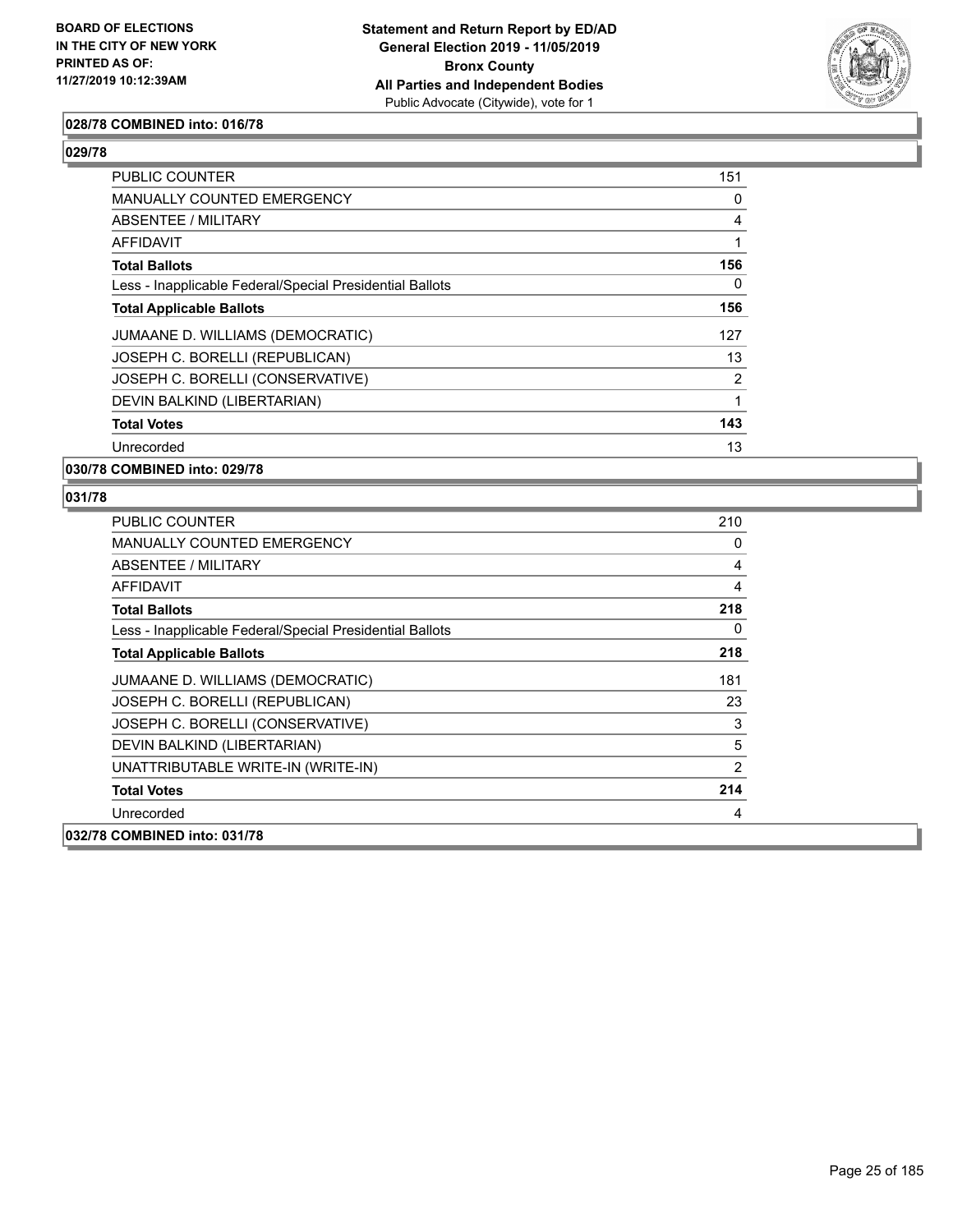

| <b>PUBLIC COUNTER</b>                                    | 235            |
|----------------------------------------------------------|----------------|
| <b>MANUALLY COUNTED EMERGENCY</b>                        | 0              |
| ABSENTEE / MILITARY                                      | 4              |
| AFFIDAVIT                                                | $\overline{2}$ |
| <b>Total Ballots</b>                                     | 241            |
| Less - Inapplicable Federal/Special Presidential Ballots | 0              |
| <b>Total Applicable Ballots</b>                          | 241            |
| JUMAANE D. WILLIAMS (DEMOCRATIC)                         | 179            |
| JOSEPH C. BORELLI (REPUBLICAN)                           | 33             |
| JOSEPH C. BORELLI (CONSERVATIVE)                         | 11             |
| DEVIN BALKIND (LIBERTARIAN)                              | 10             |
| <b>Total Votes</b>                                       | 233            |
| Unrecorded                                               | 8              |

#### **034/78**

| PUBLIC COUNTER                                           | 180 |
|----------------------------------------------------------|-----|
| <b>MANUALLY COUNTED EMERGENCY</b>                        | 0   |
| <b>ABSENTEE / MILITARY</b>                               | 8   |
| <b>AFFIDAVIT</b>                                         | 1   |
| <b>Total Ballots</b>                                     | 189 |
| Less - Inapplicable Federal/Special Presidential Ballots | 0   |
| <b>Total Applicable Ballots</b>                          | 189 |
| JUMAANE D. WILLIAMS (DEMOCRATIC)                         | 165 |
| JOSEPH C. BORELLI (REPUBLICAN)                           | 13  |
| JOSEPH C. BORELLI (CONSERVATIVE)                         | 5   |
| DEVIN BALKIND (LIBERTARIAN)                              | 3   |
| <b>Total Votes</b>                                       | 186 |
| Unrecorded                                               | 3   |
| 035/78 COMBINED into: 016/78                             |     |

| PUBLIC COUNTER                                           | 86       |
|----------------------------------------------------------|----------|
| <b>MANUALLY COUNTED EMERGENCY</b>                        | 0        |
| ABSENTEE / MILITARY                                      | 0        |
| AFFIDAVIT                                                | 4        |
| <b>Total Ballots</b>                                     | 90       |
| Less - Inapplicable Federal/Special Presidential Ballots | $\Omega$ |
| <b>Total Applicable Ballots</b>                          | 90       |
| JUMAANE D. WILLIAMS (DEMOCRATIC)                         | 75       |
| JOSEPH C. BORELLI (REPUBLICAN)                           | 10       |
| JOSEPH C. BORELLI (CONSERVATIVE)                         | 3        |
| DEVIN BALKIND (LIBERTARIAN)                              | 1        |
| <b>Total Votes</b>                                       | 89       |
| Unrecorded                                               | 1        |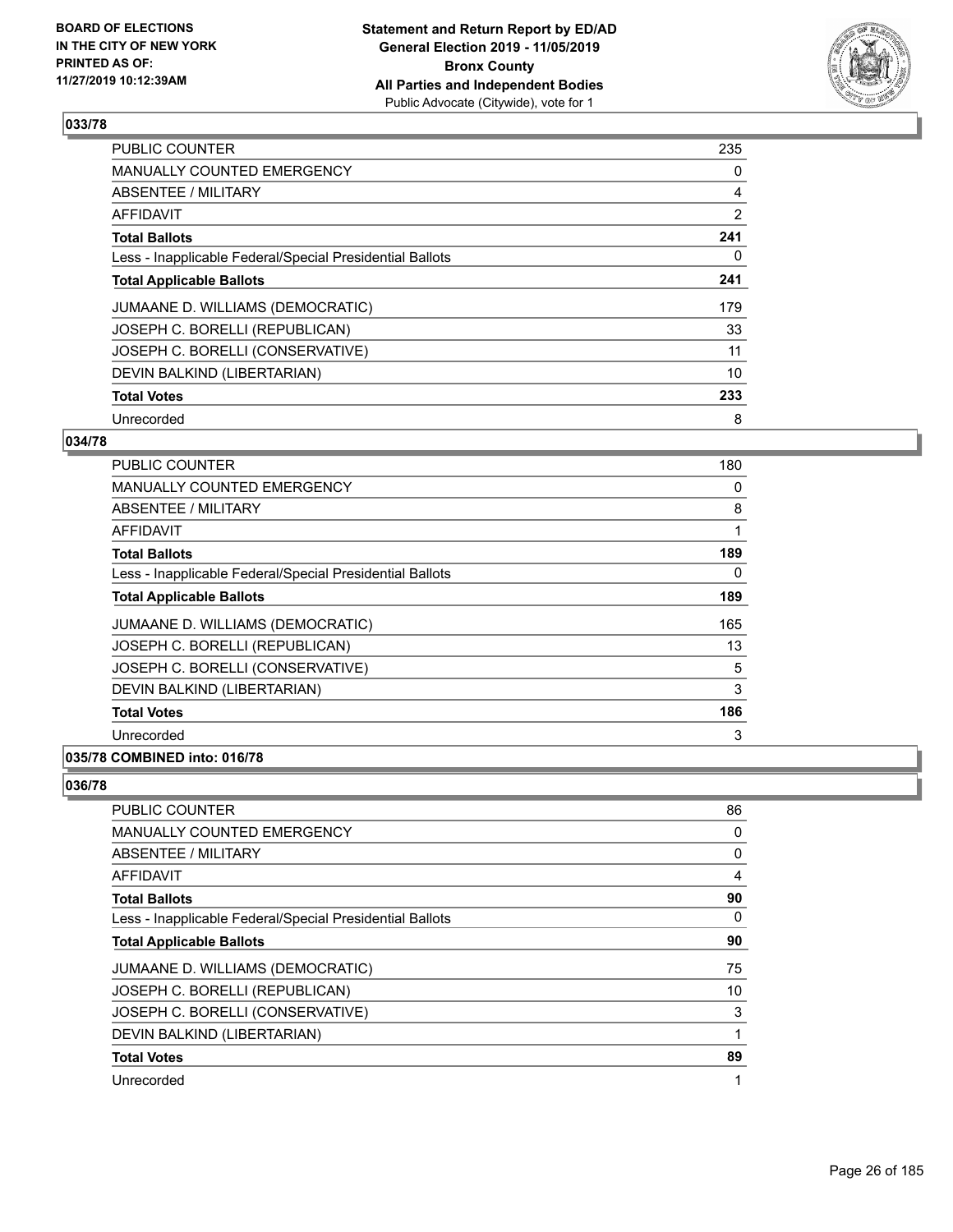

| <b>PUBLIC COUNTER</b>                                    | 140 |
|----------------------------------------------------------|-----|
| MANUALLY COUNTED EMERGENCY                               | 0   |
| <b>ABSENTEE / MILITARY</b>                               | 9   |
| AFFIDAVIT                                                | 0   |
| <b>Total Ballots</b>                                     | 149 |
| Less - Inapplicable Federal/Special Presidential Ballots | 0   |
| <b>Total Applicable Ballots</b>                          | 149 |
| JUMAANE D. WILLIAMS (DEMOCRATIC)                         | 122 |
| JOSEPH C. BORELLI (REPUBLICAN)                           | 14  |
| JOSEPH C. BORELLI (CONSERVATIVE)                         | 5   |
| DEVIN BALKIND (LIBERTARIAN)                              | 5   |
| <b>Total Votes</b>                                       | 146 |
| Unrecorded                                               | 3   |

#### **038/78**

| <b>PUBLIC COUNTER</b>                                    | 132      |
|----------------------------------------------------------|----------|
| <b>MANUALLY COUNTED EMERGENCY</b>                        | 0        |
| ABSENTEE / MILITARY                                      | 4        |
| AFFIDAVIT                                                | 2        |
| <b>Total Ballots</b>                                     | 138      |
| Less - Inapplicable Federal/Special Presidential Ballots | $\Omega$ |
| <b>Total Applicable Ballots</b>                          | 138      |
| JUMAANE D. WILLIAMS (DEMOCRATIC)                         | 108      |
| JOSEPH C. BORELLI (REPUBLICAN)                           | 17       |
| JOSEPH C. BORELLI (CONSERVATIVE)                         | 6        |
| DEVIN BALKIND (LIBERTARIAN)                              | 3        |
| <b>Total Votes</b>                                       | 134      |
| Unrecorded                                               | 4        |
| 039/78 COMBINED into: 037/78                             |          |

| PUBLIC COUNTER                                           | 249            |
|----------------------------------------------------------|----------------|
| <b>MANUALLY COUNTED EMERGENCY</b>                        | 0              |
| ABSENTEE / MILITARY                                      | $\overline{4}$ |
| AFFIDAVIT                                                | 1              |
| <b>Total Ballots</b>                                     | 254            |
| Less - Inapplicable Federal/Special Presidential Ballots | $\Omega$       |
| <b>Total Applicable Ballots</b>                          | 254            |
| JUMAANE D. WILLIAMS (DEMOCRATIC)                         | 212            |
| JOSEPH C. BORELLI (REPUBLICAN)                           | 24             |
| JOSEPH C. BORELLI (CONSERVATIVE)                         | 2              |
| DEVIN BALKIND (LIBERTARIAN)                              | 5              |
| <b>Total Votes</b>                                       | 243            |
| Unrecorded                                               | 11             |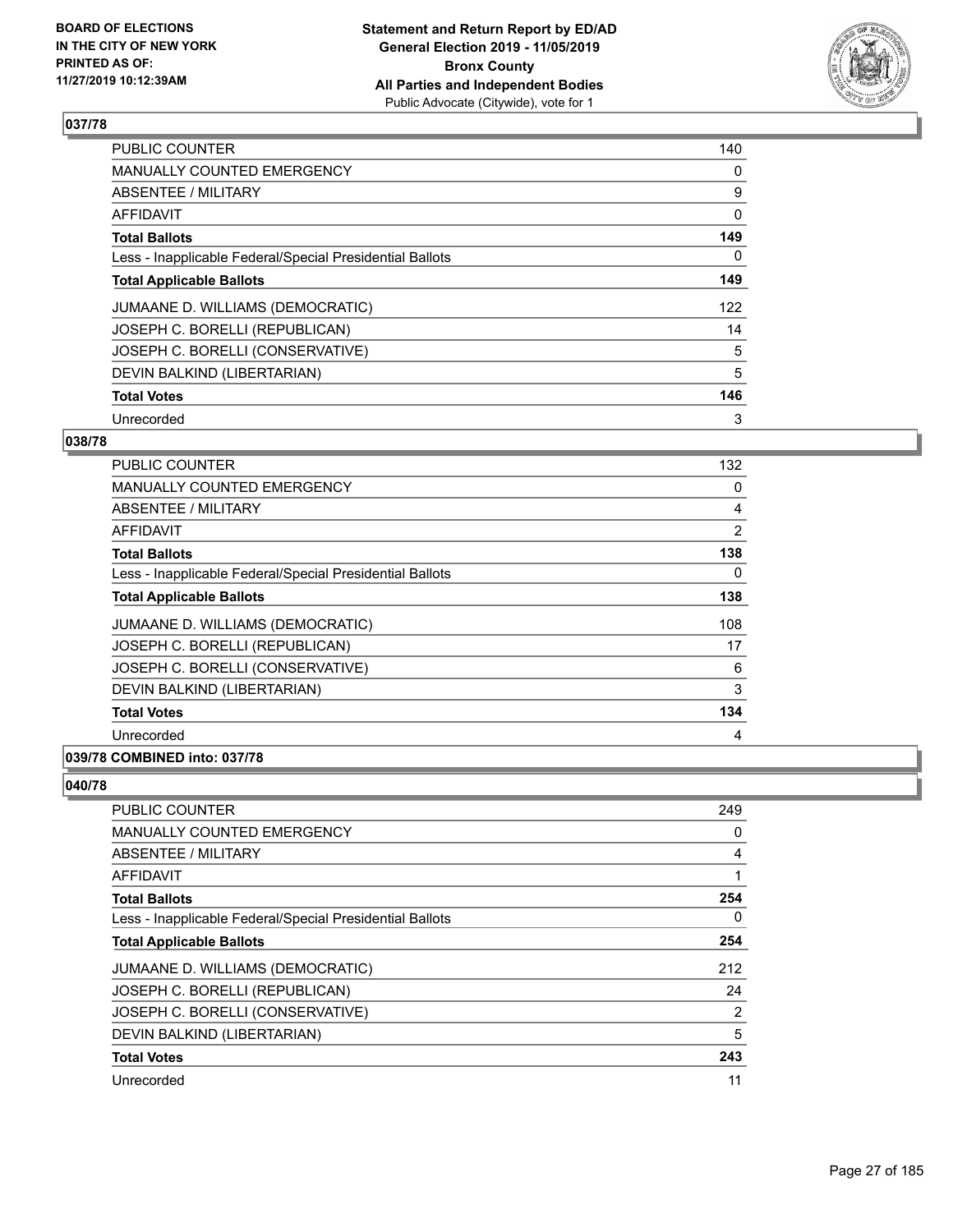

| <b>PUBLIC COUNTER</b>                                    | 183 |
|----------------------------------------------------------|-----|
| MANUALLY COUNTED EMERGENCY                               | 0   |
| ABSENTEE / MILITARY                                      | 5   |
| AFFIDAVIT                                                | 1   |
| <b>Total Ballots</b>                                     | 189 |
| Less - Inapplicable Federal/Special Presidential Ballots | 0   |
| <b>Total Applicable Ballots</b>                          | 189 |
| JUMAANE D. WILLIAMS (DEMOCRATIC)                         | 152 |
| JOSEPH C. BORELLI (REPUBLICAN)                           | 25  |
| JOSEPH C. BORELLI (CONSERVATIVE)                         | 3   |
| DEVIN BALKIND (LIBERTARIAN)                              | 3   |
| UNATTRIBUTABLE WRITE-IN (WRITE-IN)                       | 1   |
| <b>Total Votes</b>                                       | 184 |
| Unrecorded                                               | 5   |
|                                                          |     |

**042/78 COMBINED into: 008/78**

**043/78** 

| <b>PUBLIC COUNTER</b>                                    | 173 |
|----------------------------------------------------------|-----|
| <b>MANUALLY COUNTED EMERGENCY</b>                        | 0   |
| ABSENTEE / MILITARY                                      | 2   |
| AFFIDAVIT                                                | 10  |
| <b>Total Ballots</b>                                     | 185 |
| Less - Inapplicable Federal/Special Presidential Ballots | 0   |
| <b>Total Applicable Ballots</b>                          | 185 |
| JUMAANE D. WILLIAMS (DEMOCRATIC)                         | 154 |
| JOSEPH C. BORELLI (REPUBLICAN)                           | 14  |
| JOSEPH C. BORELLI (CONSERVATIVE)                         | 3   |
| DEVIN BALKIND (LIBERTARIAN)                              | 3   |
| <b>Total Votes</b>                                       | 174 |
| Unrecorded                                               | 11  |

| <b>PUBLIC COUNTER</b>                                    | 179               |
|----------------------------------------------------------|-------------------|
| <b>MANUALLY COUNTED EMERGENCY</b>                        | 0                 |
| ABSENTEE / MILITARY                                      | 3                 |
| <b>AFFIDAVIT</b>                                         | 1                 |
| <b>Total Ballots</b>                                     | 183               |
| Less - Inapplicable Federal/Special Presidential Ballots | 0                 |
| <b>Total Applicable Ballots</b>                          | 183               |
| JUMAANE D. WILLIAMS (DEMOCRATIC)                         | 163               |
| JOSEPH C. BORELLI (REPUBLICAN)                           | $12 \overline{ }$ |
| JOSEPH C. BORELLI (CONSERVATIVE)                         | 1                 |
| DEVIN BALKIND (LIBERTARIAN)                              | 2                 |
| <b>Total Votes</b>                                       | 178               |
| Unrecorded                                               | 5                 |
| 045/78 COMBINED into: 044/78                             |                   |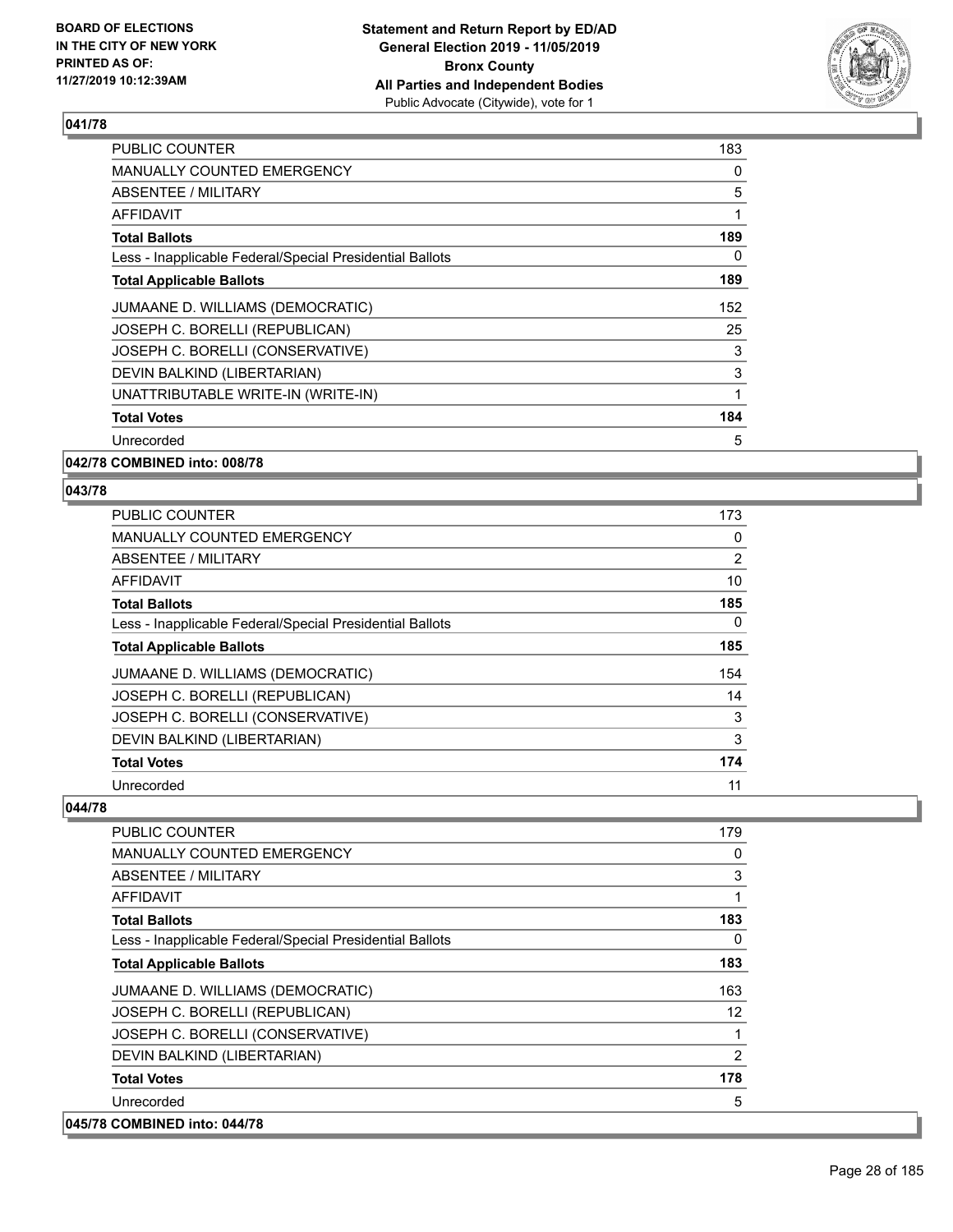

#### **046/78 COMBINED into: 043/78**

#### **047/78**

| PUBLIC COUNTER                                           | 138 |
|----------------------------------------------------------|-----|
| <b>MANUALLY COUNTED EMERGENCY</b>                        | 0   |
| ABSENTEE / MILITARY                                      | 5   |
| AFFIDAVIT                                                | 8   |
| <b>Total Ballots</b>                                     | 151 |
| Less - Inapplicable Federal/Special Presidential Ballots | 0   |
| <b>Total Applicable Ballots</b>                          | 151 |
| JUMAANE D. WILLIAMS (DEMOCRATIC)                         | 131 |
| JOSEPH C. BORELLI (REPUBLICAN)                           | 7   |
| JOSEPH C. BORELLI (CONSERVATIVE)                         |     |
| DEVIN BALKIND (LIBERTARIAN)                              | 2   |
| <b>Total Votes</b>                                       | 141 |
| Unrecorded                                               | 10  |

#### **048/78**

| <b>PUBLIC COUNTER</b>                                    | 434            |
|----------------------------------------------------------|----------------|
| <b>MANUALLY COUNTED EMERGENCY</b>                        | $\Omega$       |
| ABSENTEE / MILITARY                                      | 12             |
| AFFIDAVIT                                                | 4              |
| <b>Total Ballots</b>                                     | 450            |
| Less - Inapplicable Federal/Special Presidential Ballots | 0              |
| <b>Total Applicable Ballots</b>                          | 450            |
| JUMAANE D. WILLIAMS (DEMOCRATIC)                         | 397            |
| JOSEPH C. BORELLI (REPUBLICAN)                           | 29             |
| JOSEPH C. BORELLI (CONSERVATIVE)                         | 5              |
| DEVIN BALKIND (LIBERTARIAN)                              | $\overline{7}$ |
| UNATTRIBUTABLE WRITE-IN (WRITE-IN)                       |                |
| <b>Total Votes</b>                                       | 439            |
| Unrecorded                                               | 11             |
| 049/78 COMBINED into: 048/78                             |                |

| PUBLIC COUNTER                                           | 164            |
|----------------------------------------------------------|----------------|
| <b>MANUALLY COUNTED EMERGENCY</b>                        | 0              |
| ABSENTEE / MILITARY                                      | 2              |
| <b>AFFIDAVIT</b>                                         | 5              |
| <b>Total Ballots</b>                                     | 171            |
| Less - Inapplicable Federal/Special Presidential Ballots | 0              |
| <b>Total Applicable Ballots</b>                          | 171            |
| JUMAANE D. WILLIAMS (DEMOCRATIC)                         | 156            |
| JOSEPH C. BORELLI (REPUBLICAN)                           |                |
| JOSEPH C. BORELLI (CONSERVATIVE)                         | $\overline{2}$ |
| DEVIN BALKIND (LIBERTARIAN)                              | 3              |
| <b>Total Votes</b>                                       | 168            |
| Unrecorded                                               | 3              |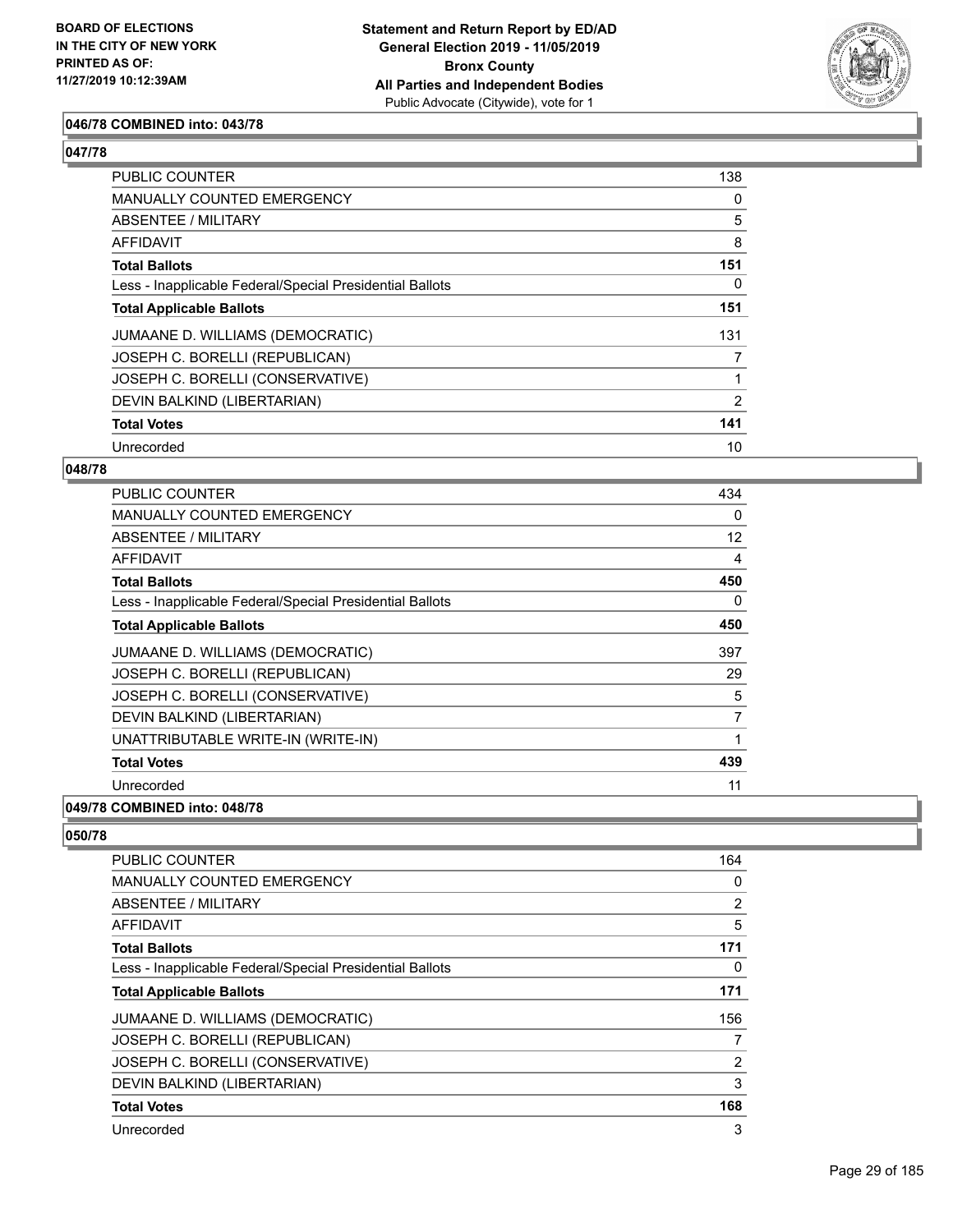

#### **051/78 COMBINED into: 050/78**

#### **052/78**

| <b>PUBLIC COUNTER</b>                                    | 147            |
|----------------------------------------------------------|----------------|
| <b>MANUALLY COUNTED EMERGENCY</b>                        | 0              |
| ABSENTEE / MILITARY                                      | 5              |
| AFFIDAVIT                                                | 0              |
| <b>Total Ballots</b>                                     | 152            |
| Less - Inapplicable Federal/Special Presidential Ballots | $\Omega$       |
| <b>Total Applicable Ballots</b>                          | 152            |
| JUMAANE D. WILLIAMS (DEMOCRATIC)                         | 131            |
| JOSEPH C. BORELLI (REPUBLICAN)                           | 9              |
| JOSEPH C. BORELLI (CONSERVATIVE)                         | $\overline{2}$ |
| DEVIN BALKIND (LIBERTARIAN)                              | 4              |
| UNATTRIBUTABLE WRITE-IN (WRITE-IN)                       | 1              |
| <b>Total Votes</b>                                       | 147            |
| Unrecorded                                               | 5              |

#### **053/78**

| $AFL/70$ $AALDIRID$ $$ $A27/70$                          |          |
|----------------------------------------------------------|----------|
| 054/78 COMBINED into: 052/78                             |          |
| Unrecorded                                               | 3        |
| <b>Total Votes</b>                                       | 102      |
| DEVIN BALKIND (LIBERTARIAN)                              | 1        |
| JOSEPH C. BORELLI (CONSERVATIVE)                         | 4        |
| JOSEPH C. BORELLI (REPUBLICAN)                           | 7        |
| JUMAANE D. WILLIAMS (DEMOCRATIC)                         | 90       |
| <b>Total Applicable Ballots</b>                          | 105      |
| Less - Inapplicable Federal/Special Presidential Ballots | 0        |
| <b>Total Ballots</b>                                     | 105      |
| AFFIDAVIT                                                | 7        |
| ABSENTEE / MILITARY                                      | 1        |
| <b>MANUALLY COUNTED EMERGENCY</b>                        | $\Omega$ |
| <b>PUBLIC COUNTER</b>                                    | 97       |

**055/78 COMBINED into: 037/78**

**056/78 COMBINED into: 037/78**

**057/78 COMBINED into: 012/78**

**058/78 COMBINED into: 037/78**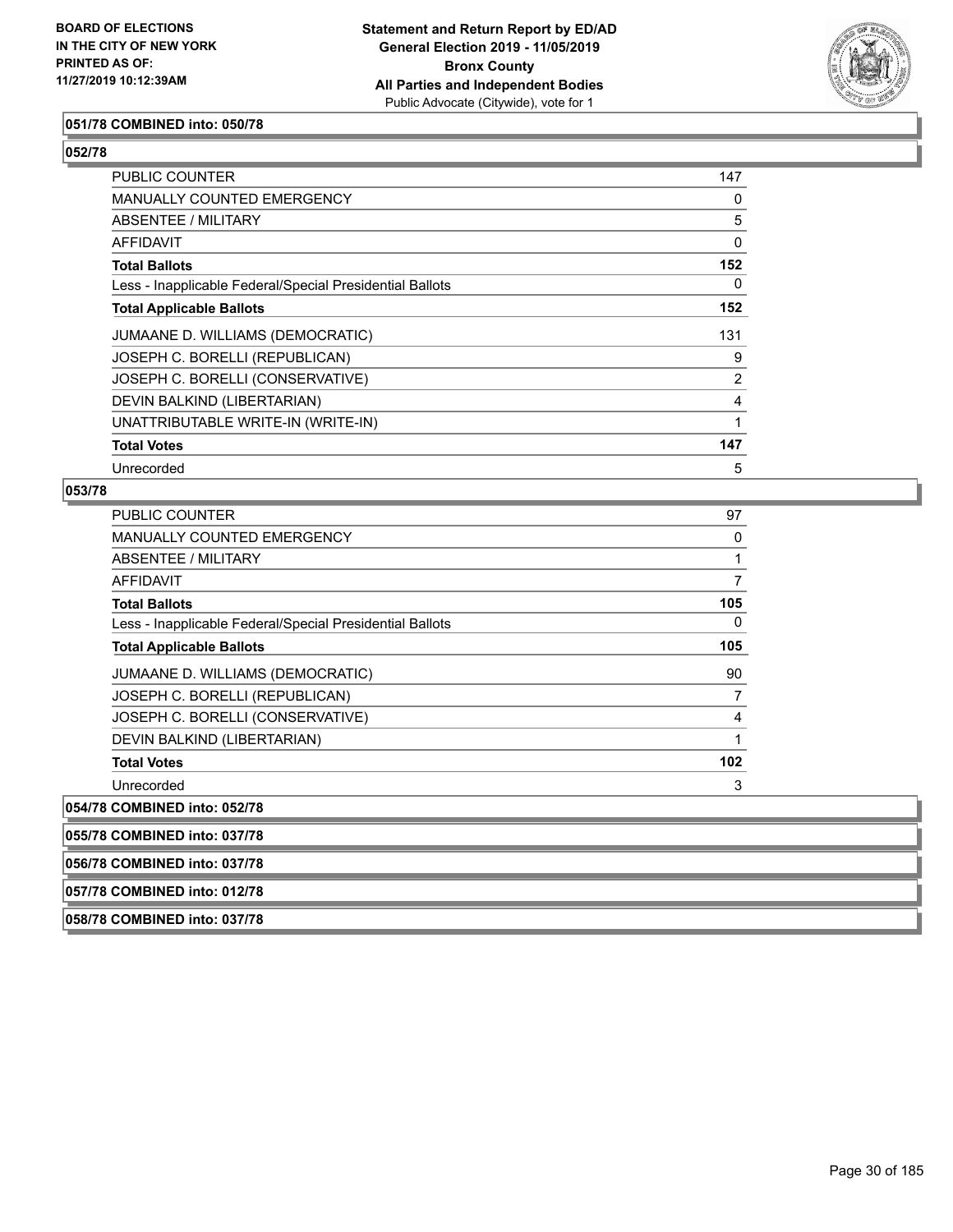

| <b>PUBLIC COUNTER</b>                                    | 185 |
|----------------------------------------------------------|-----|
| <b>MANUALLY COUNTED EMERGENCY</b>                        | 0   |
| ABSENTEE / MILITARY                                      | 75  |
| <b>AFFIDAVIT</b>                                         | 4   |
| <b>Total Ballots</b>                                     | 264 |
| Less - Inapplicable Federal/Special Presidential Ballots | 0   |
| <b>Total Applicable Ballots</b>                          | 264 |
| JUMAANE D. WILLIAMS (DEMOCRATIC)                         | 234 |
| JOSEPH C. BORELLI (REPUBLICAN)                           | 14  |
| JOSEPH C. BORELLI (CONSERVATIVE)                         | 6   |
| DEVIN BALKIND (LIBERTARIAN)                              | 3   |
| <b>Total Votes</b>                                       | 257 |
| Unrecorded                                               | 7   |

#### **060/78**

| PUBLIC COUNTER                                           | 186      |
|----------------------------------------------------------|----------|
| <b>MANUALLY COUNTED EMERGENCY</b>                        | $\Omega$ |
| ABSENTEE / MILITARY                                      | 4        |
| AFFIDAVIT                                                | 13       |
| <b>Total Ballots</b>                                     | 203      |
| Less - Inapplicable Federal/Special Presidential Ballots | 0        |
| <b>Total Applicable Ballots</b>                          | 203      |
| JUMAANE D. WILLIAMS (DEMOCRATIC)                         | 173      |
| JOSEPH C. BORELLI (REPUBLICAN)                           | 16       |
| JOSEPH C. BORELLI (CONSERVATIVE)                         | 0        |
| DEVIN BALKIND (LIBERTARIAN)                              | 5        |
| <b>Total Votes</b>                                       | 194      |
| Unrecorded                                               | 9        |

#### **061/78**

| PUBLIC COUNTER                                           | 229      |
|----------------------------------------------------------|----------|
| <b>MANUALLY COUNTED EMERGENCY</b>                        | 0        |
| ABSENTEE / MILITARY                                      | 7        |
| AFFIDAVIT                                                | 6        |
| <b>Total Ballots</b>                                     | 242      |
| Less - Inapplicable Federal/Special Presidential Ballots | $\Omega$ |
| <b>Total Applicable Ballots</b>                          | 242      |
| JUMAANE D. WILLIAMS (DEMOCRATIC)                         | 206      |
| JOSEPH C. BORELLI (REPUBLICAN)                           | 27       |
| JOSEPH C. BORELLI (CONSERVATIVE)                         | 2        |
| DEVIN BALKIND (LIBERTARIAN)                              | 5        |
| EDGAR CISNEROS (WRITE-IN)                                | 1        |
| <b>Total Votes</b>                                       | 241      |
| Unrecorded                                               |          |
| 062/78 COMBINED into: 037/78                             |          |

**063/78 COMBINED into: 012/78**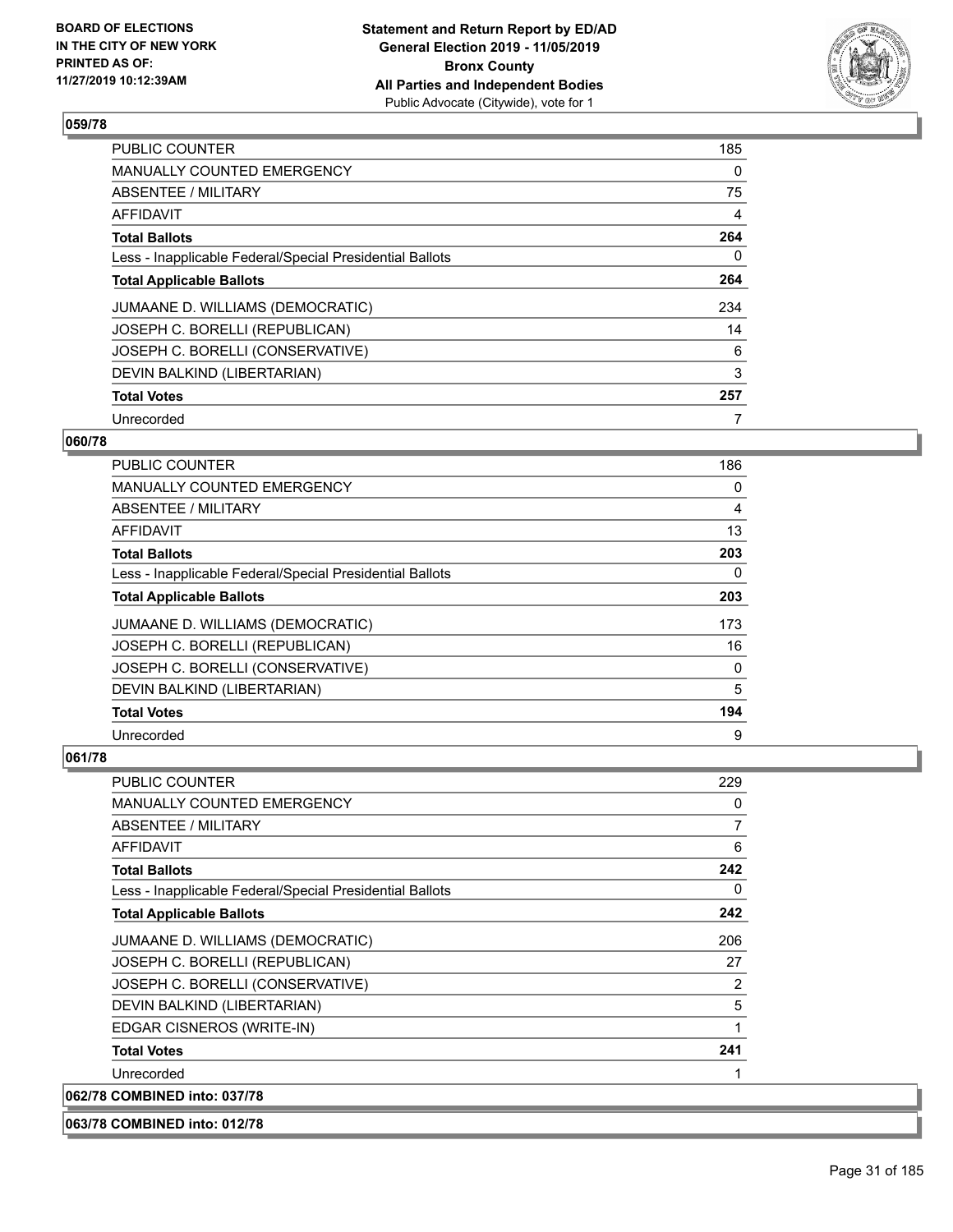

| <b>PUBLIC COUNTER</b>                                    | 123            |
|----------------------------------------------------------|----------------|
| <b>MANUALLY COUNTED EMERGENCY</b>                        | 0              |
| ABSENTEE / MILITARY                                      | 0              |
| AFFIDAVIT                                                | 8              |
| <b>Total Ballots</b>                                     | 131            |
| Less - Inapplicable Federal/Special Presidential Ballots | 0              |
| <b>Total Applicable Ballots</b>                          | 131            |
| JUMAANE D. WILLIAMS (DEMOCRATIC)                         | 121            |
| JOSEPH C. BORELLI (REPUBLICAN)                           | 4              |
| JOSEPH C. BORELLI (CONSERVATIVE)                         | $\overline{2}$ |
| DEVIN BALKIND (LIBERTARIAN)                              | 1              |
| UNATTRIBUTABLE WRITE-IN (WRITE-IN)                       |                |
| <b>Total Votes</b>                                       | 129            |
| Unrecorded                                               | 2              |

#### **065/78**

| PUBLIC COUNTER                                           | 124               |
|----------------------------------------------------------|-------------------|
| <b>MANUALLY COUNTED EMERGENCY</b>                        | 0                 |
| ABSENTEE / MILITARY                                      | $12 \overline{ }$ |
| <b>AFFIDAVIT</b>                                         | 2                 |
| <b>Total Ballots</b>                                     | 138               |
| Less - Inapplicable Federal/Special Presidential Ballots | 0                 |
| <b>Total Applicable Ballots</b>                          | 138               |
| JUMAANE D. WILLIAMS (DEMOCRATIC)                         | 118               |
| JOSEPH C. BORELLI (REPUBLICAN)                           | 11                |
| JOSEPH C. BORELLI (CONSERVATIVE)                         | 4                 |
| DEVIN BALKIND (LIBERTARIAN)                              | 1                 |
| <b>Total Votes</b>                                       | 134               |
| Unrecorded                                               | 4                 |
| 066/78 COMBINED into: 053/78                             |                   |

**067/78 COMBINED into: 061/78**

**068/78 COMBINED into: 052/78**

**069/78 COMBINED into: 005/78**

**070/78 COMBINED into: 008/78**

**071/78 COMBINED into: 065/78**

**072/78 COMBINED into: 024/78**

**073/78 COMBINED into: 034/78**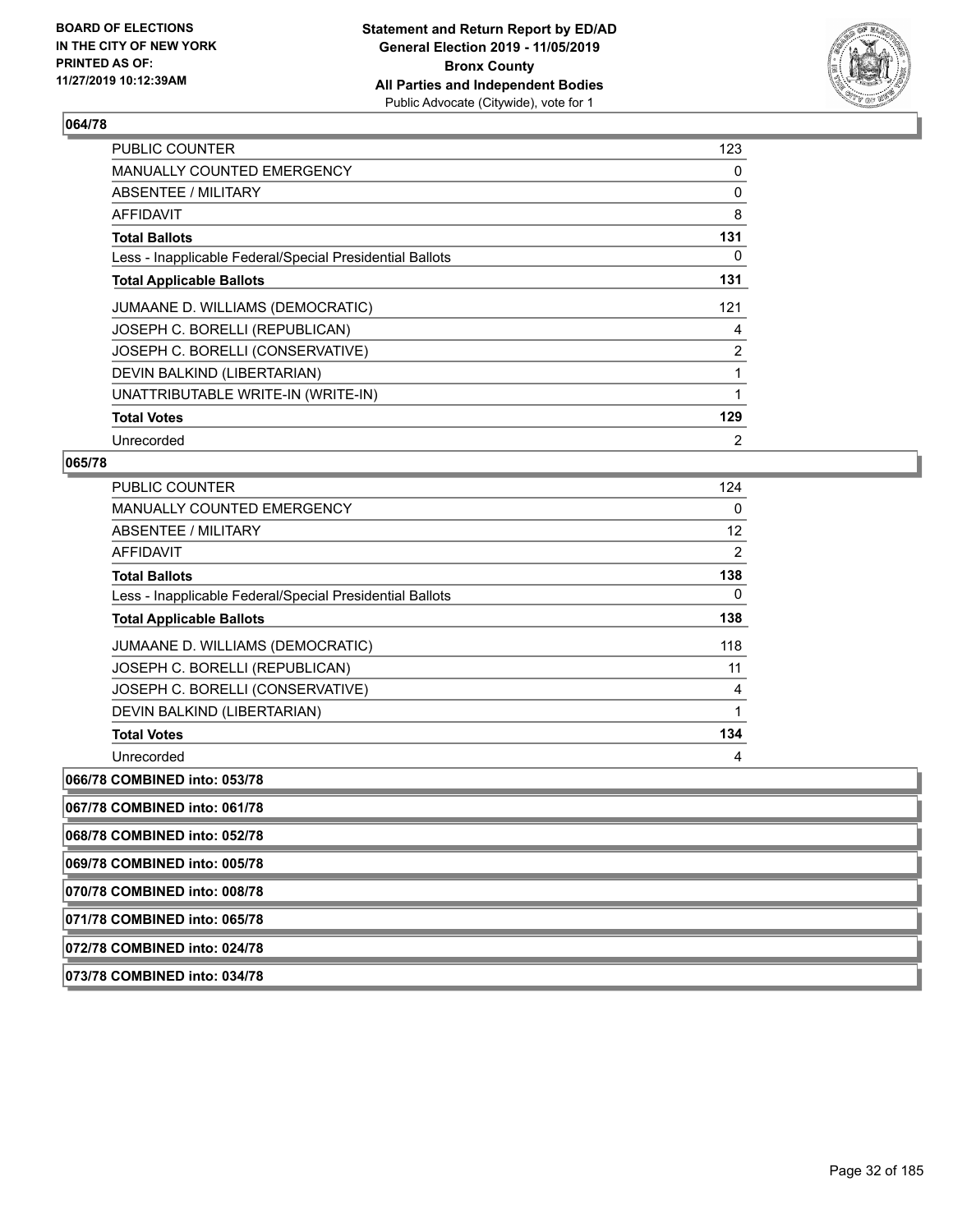

| PUBLIC COUNTER                                           | 126            |
|----------------------------------------------------------|----------------|
| <b>MANUALLY COUNTED EMERGENCY</b>                        | 0              |
| ABSENTEE / MILITARY                                      | 2              |
| AFFIDAVIT                                                | $\overline{2}$ |
| <b>Total Ballots</b>                                     | 130            |
| Less - Inapplicable Federal/Special Presidential Ballots | 0              |
| <b>Total Applicable Ballots</b>                          | 130            |
| JUMAANE D. WILLIAMS (DEMOCRATIC)                         | 113            |
| JOSEPH C. BORELLI (REPUBLICAN)                           | 8              |
| JOSEPH C. BORELLI (CONSERVATIVE)                         | 2              |
| DEVIN BALKIND (LIBERTARIAN)                              | 1              |
| <b>Total Votes</b>                                       | 124            |
| Unrecorded                                               | 6              |
|                                                          |                |

#### **002/79 COMBINED into: 002/78**

#### **003/79**

| PUBLIC COUNTER                                           | 118 |
|----------------------------------------------------------|-----|
| MANUALLY COUNTED EMERGENCY                               | 0   |
| <b>ABSENTEE / MILITARY</b>                               | 2   |
| AFFIDAVIT                                                |     |
| <b>Total Ballots</b>                                     | 121 |
| Less - Inapplicable Federal/Special Presidential Ballots | 0   |
| <b>Total Applicable Ballots</b>                          | 121 |
| JUMAANE D. WILLIAMS (DEMOCRATIC)                         | 104 |
| JOSEPH C. BORELLI (REPUBLICAN)                           | 7   |
| JOSEPH C. BORELLI (CONSERVATIVE)                         | 2   |
| DEVIN BALKIND (LIBERTARIAN)                              |     |
| <b>Total Votes</b>                                       | 114 |
| Unrecorded                                               | 7   |

| <b>PUBLIC COUNTER</b>                                    | 193          |
|----------------------------------------------------------|--------------|
| <b>MANUALLY COUNTED EMERGENCY</b>                        | 0            |
| ABSENTEE / MILITARY                                      | 10           |
| <b>AFFIDAVIT</b>                                         | 2            |
| <b>Total Ballots</b>                                     | 205          |
| Less - Inapplicable Federal/Special Presidential Ballots | 0            |
| <b>Total Applicable Ballots</b>                          | 205          |
| JUMAANE D. WILLIAMS (DEMOCRATIC)                         | 185          |
| JOSEPH C. BORELLI (REPUBLICAN)                           | 10           |
| JOSEPH C. BORELLI (CONSERVATIVE)                         | 4            |
| DEVIN BALKIND (LIBERTARIAN)                              | $\mathbf{1}$ |
| MICHAEL A BLAKE (WRITE-IN)                               | 1            |
| <b>Total Votes</b>                                       | 201          |
| Unrecorded                                               | 4            |
| 005/79 COMBINED into: 004/79                             |              |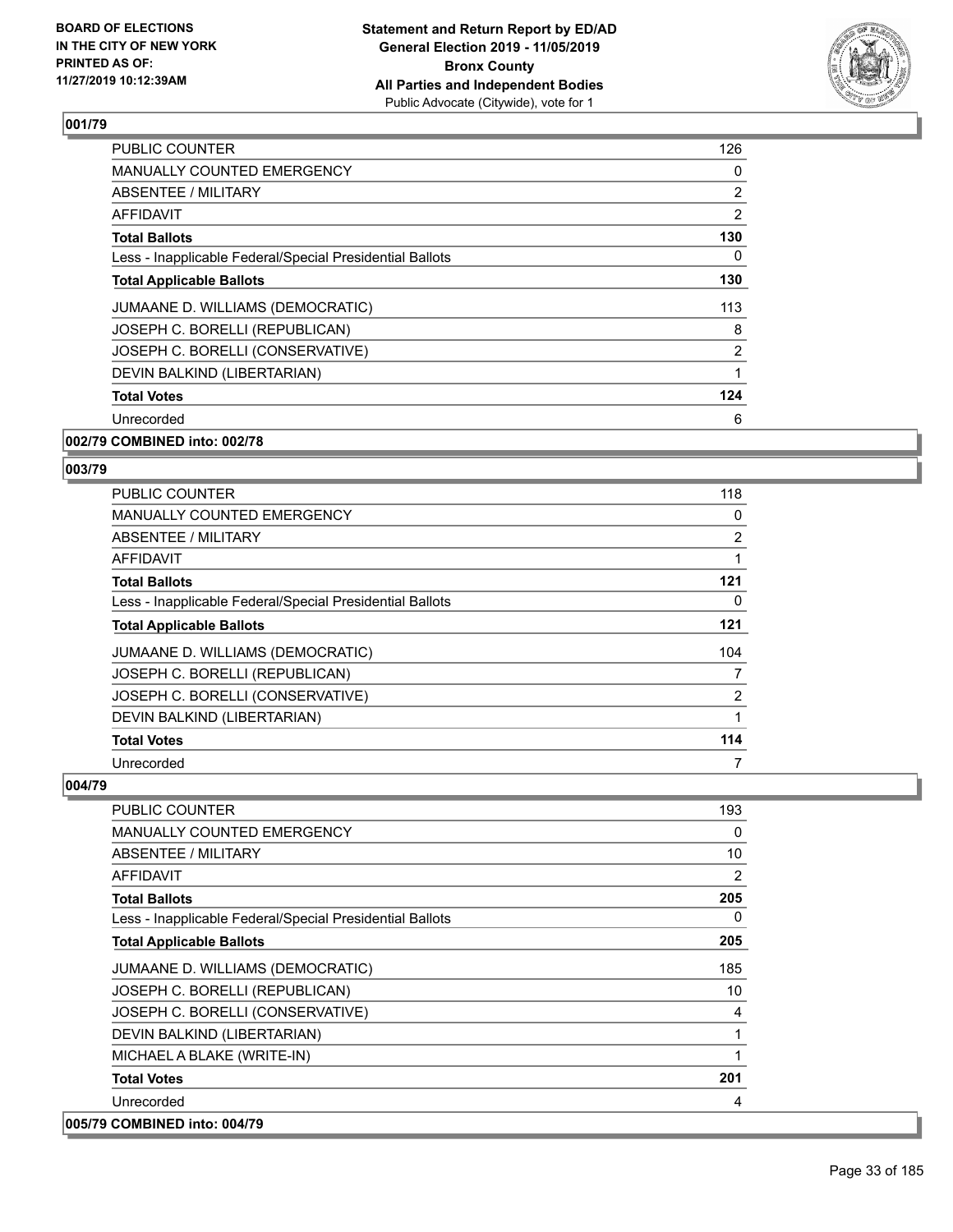

| <b>PUBLIC COUNTER</b>                                    | 88       |
|----------------------------------------------------------|----------|
| <b>MANUALLY COUNTED EMERGENCY</b>                        | 0        |
| ABSENTEE / MILITARY                                      | 4        |
| <b>AFFIDAVIT</b>                                         | 0        |
| <b>Total Ballots</b>                                     | 92       |
| Less - Inapplicable Federal/Special Presidential Ballots | $\Omega$ |
| <b>Total Applicable Ballots</b>                          | 92       |
| JUMAANE D. WILLIAMS (DEMOCRATIC)                         | 82       |
| JOSEPH C. BORELLI (REPUBLICAN)                           | 4        |
| JOSEPH C. BORELLI (CONSERVATIVE)                         | 0        |
| DEVIN BALKIND (LIBERTARIAN)                              | $\Omega$ |
| <b>Total Votes</b>                                       | 86       |
| Unrecorded                                               | 6        |

#### **007/79**

| PUBLIC COUNTER                                           | 158 |
|----------------------------------------------------------|-----|
| <b>MANUALLY COUNTED EMERGENCY</b>                        | 0   |
| ABSENTEE / MILITARY                                      | 6   |
| AFFIDAVIT                                                | 0   |
| <b>Total Ballots</b>                                     | 164 |
| Less - Inapplicable Federal/Special Presidential Ballots | 0   |
| <b>Total Applicable Ballots</b>                          | 164 |
| JUMAANE D. WILLIAMS (DEMOCRATIC)                         | 145 |
| JOSEPH C. BORELLI (REPUBLICAN)                           | 7   |
| JOSEPH C. BORELLI (CONSERVATIVE)                         | 5   |
| DEVIN BALKIND (LIBERTARIAN)                              | 2   |
| <b>Total Votes</b>                                       | 159 |
| Unrecorded                                               | 5   |

| <b>PUBLIC COUNTER</b>                                    | 166            |
|----------------------------------------------------------|----------------|
| <b>MANUALLY COUNTED EMERGENCY</b>                        | 0              |
| ABSENTEE / MILITARY                                      | 3              |
| <b>AFFIDAVIT</b>                                         | $\Omega$       |
| <b>Total Ballots</b>                                     | 169            |
| Less - Inapplicable Federal/Special Presidential Ballots | $\Omega$       |
| <b>Total Applicable Ballots</b>                          | 169            |
| JUMAANE D. WILLIAMS (DEMOCRATIC)                         | 157            |
| JOSEPH C. BORELLI (REPUBLICAN)                           | 6              |
| JOSEPH C. BORELLI (CONSERVATIVE)                         | 0              |
| DEVIN BALKIND (LIBERTARIAN)                              | $\overline{2}$ |
| CAROL ROBINSON (WRITE-IN)                                | 1              |
| <b>GUSTAVO RIVERA (WRITE-IN)</b>                         | 1              |
| <b>Total Votes</b>                                       | 167            |
| Unrecorded                                               | 2              |
| 009/79 COMBINED into: 008/79                             |                |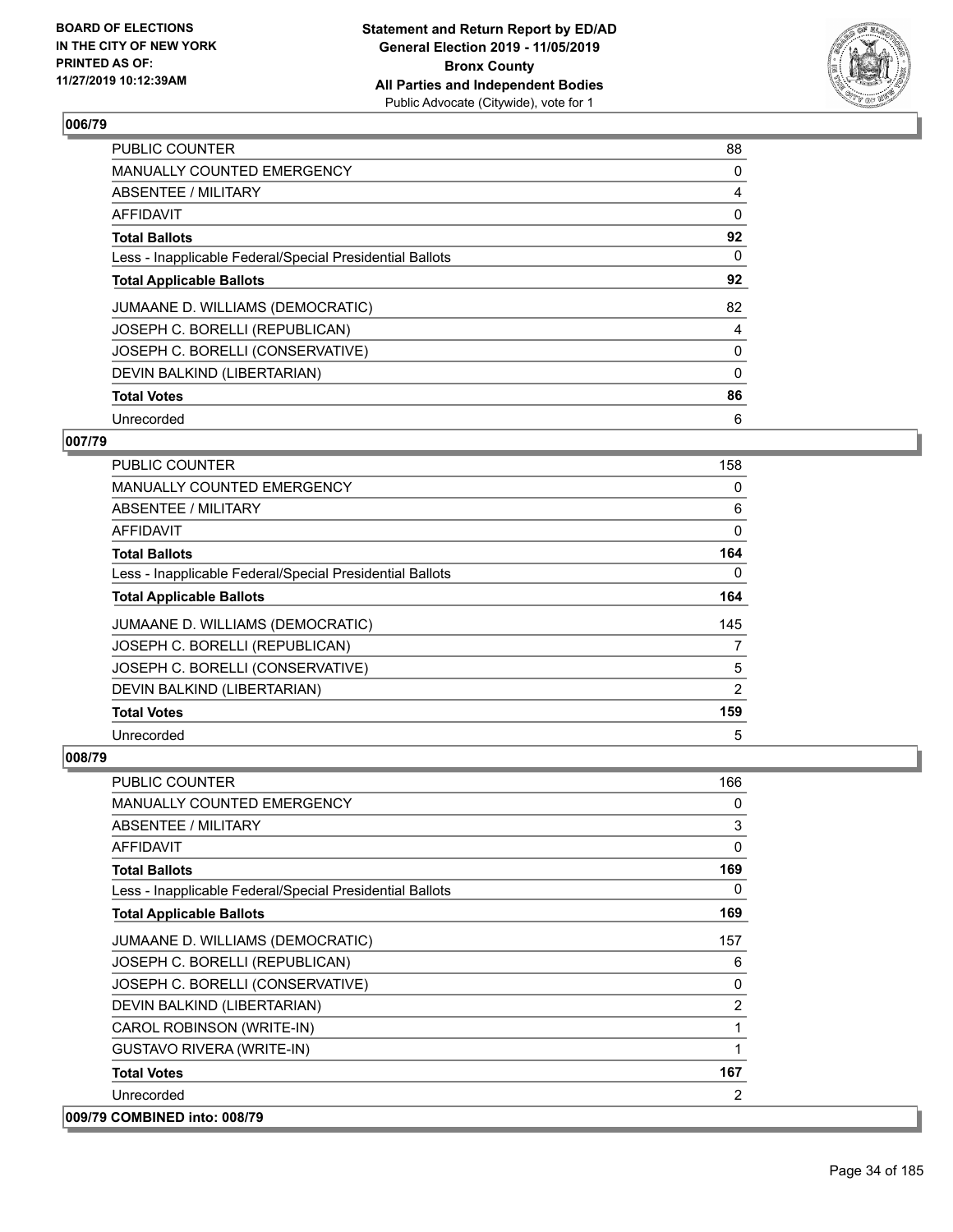

| <b>PUBLIC COUNTER</b>                                    | 95             |
|----------------------------------------------------------|----------------|
| <b>MANUALLY COUNTED EMERGENCY</b>                        | 0              |
| ABSENTEE / MILITARY                                      | 3              |
| <b>AFFIDAVIT</b>                                         | 3              |
| <b>Total Ballots</b>                                     | 101            |
| Less - Inapplicable Federal/Special Presidential Ballots | 0              |
| <b>Total Applicable Ballots</b>                          | 101            |
| JUMAANE D. WILLIAMS (DEMOCRATIC)                         | 92             |
| JOSEPH C. BORELLI (REPUBLICAN)                           | 5              |
| JOSEPH C. BORELLI (CONSERVATIVE)                         | 0              |
| DEVIN BALKIND (LIBERTARIAN)                              | $\overline{2}$ |
| <b>Total Votes</b>                                       | 99             |
| Unrecorded                                               | 2              |
| 011/79 COMBINED into: 006/79                             |                |

### **012/79 COMBINED into: 007/79**

#### **013/79**

| <b>PUBLIC COUNTER</b>                                    | 204 |
|----------------------------------------------------------|-----|
| MANUALLY COUNTED EMERGENCY                               | 0   |
| ABSENTEE / MILITARY                                      | 3   |
| AFFIDAVIT                                                | 1   |
| <b>Total Ballots</b>                                     | 208 |
| Less - Inapplicable Federal/Special Presidential Ballots | 0   |
| <b>Total Applicable Ballots</b>                          | 208 |
| JUMAANE D. WILLIAMS (DEMOCRATIC)                         | 176 |
| JOSEPH C. BORELLI (REPUBLICAN)                           | 14  |
| JOSEPH C. BORELLI (CONSERVATIVE)                         | 2   |
| DEVIN BALKIND (LIBERTARIAN)                              | 1   |
| <b>Total Votes</b>                                       | 193 |
| Unrecorded                                               | 15  |

#### **014/79 COMBINED into: 015/79**

| PUBLIC COUNTER                                           | 119          |
|----------------------------------------------------------|--------------|
| <b>MANUALLY COUNTED EMERGENCY</b>                        | 0            |
| <b>ABSENTEE / MILITARY</b>                               | 6            |
| AFFIDAVIT                                                | $\mathbf{0}$ |
| <b>Total Ballots</b>                                     | 125          |
| Less - Inapplicable Federal/Special Presidential Ballots | 0            |
| <b>Total Applicable Ballots</b>                          | 125          |
| JUMAANE D. WILLIAMS (DEMOCRATIC)                         | 114          |
| JOSEPH C. BORELLI (REPUBLICAN)                           | 0            |
| JOSEPH C. BORELLI (CONSERVATIVE)                         |              |
| DEVIN BALKIND (LIBERTARIAN)                              | 3            |
| <b>Total Votes</b>                                       | 118          |
| Unrecorded                                               | 7            |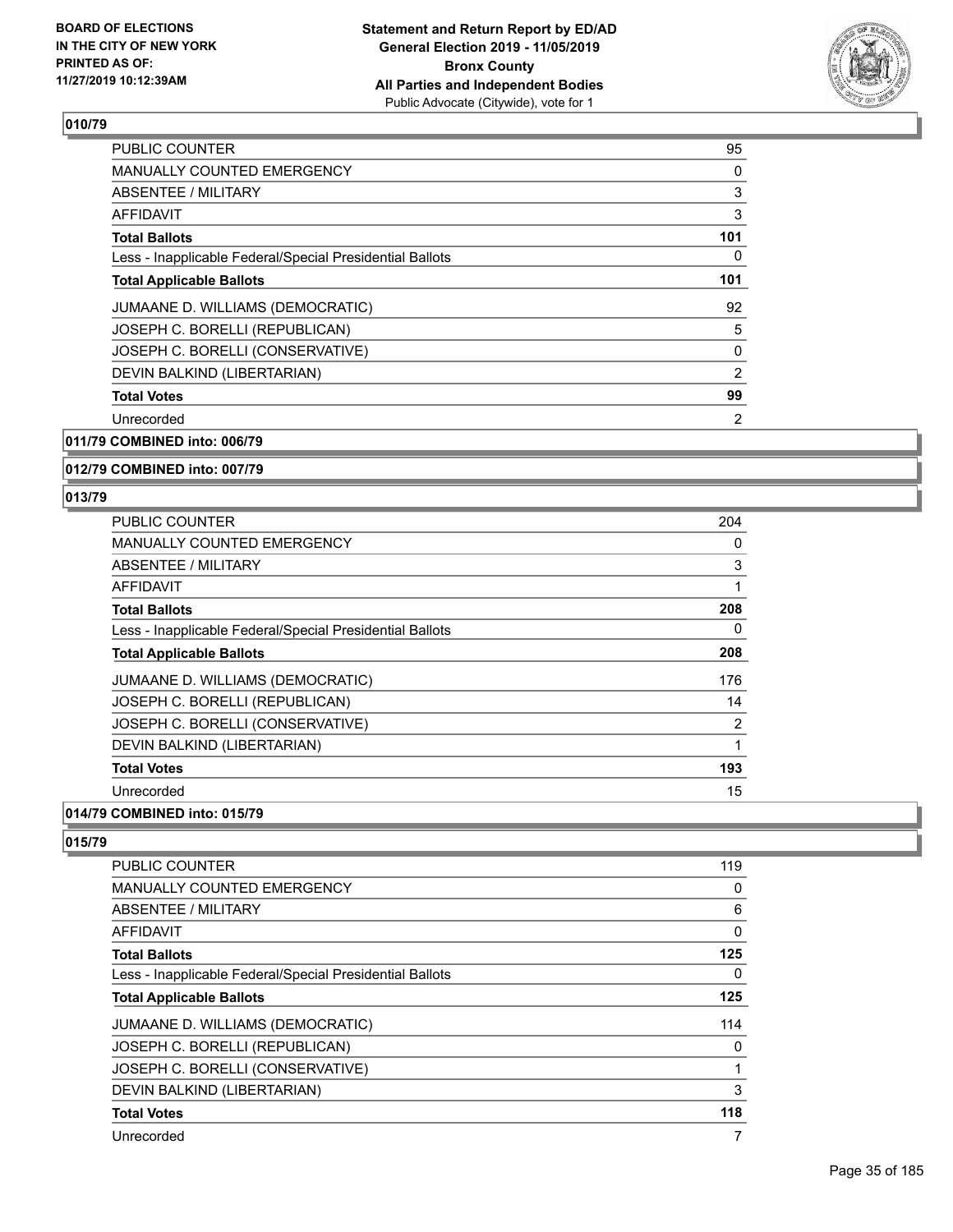

| <b>PUBLIC COUNTER</b>                                    | 157            |
|----------------------------------------------------------|----------------|
| <b>MANUALLY COUNTED EMERGENCY</b>                        | 0              |
| ABSENTEE / MILITARY                                      | 8              |
| <b>AFFIDAVIT</b>                                         |                |
| <b>Total Ballots</b>                                     | 166            |
| Less - Inapplicable Federal/Special Presidential Ballots | 0              |
| <b>Total Applicable Ballots</b>                          | 166            |
| JUMAANE D. WILLIAMS (DEMOCRATIC)                         | 146            |
| JOSEPH C. BORELLI (REPUBLICAN)                           | 8              |
| JOSEPH C. BORELLI (CONSERVATIVE)                         | $\overline{2}$ |
| DEVIN BALKIND (LIBERTARIAN)                              | $\overline{2}$ |
| <b>Total Votes</b>                                       | 158            |
| Unrecorded                                               | 8              |

#### **017/79**

| <b>PUBLIC COUNTER</b>                                    | 197 |
|----------------------------------------------------------|-----|
| <b>MANUALLY COUNTED EMERGENCY</b>                        | 0   |
| <b>ABSENTEE / MILITARY</b>                               | 3   |
| AFFIDAVIT                                                | 7   |
| <b>Total Ballots</b>                                     | 207 |
| Less - Inapplicable Federal/Special Presidential Ballots | 0   |
| <b>Total Applicable Ballots</b>                          | 207 |
| JUMAANE D. WILLIAMS (DEMOCRATIC)                         | 191 |
| JOSEPH C. BORELLI (REPUBLICAN)                           | 11  |
| JOSEPH C. BORELLI (CONSERVATIVE)                         | 3   |
| DEVIN BALKIND (LIBERTARIAN)                              | 0   |
| <b>Total Votes</b>                                       | 205 |
| Unrecorded                                               | 2   |
|                                                          |     |

### **018/79 COMBINED into: 016/79**

#### **019/79 COMBINED into: 013/79**

| <b>PUBLIC COUNTER</b>                                    | 148            |
|----------------------------------------------------------|----------------|
| <b>MANUALLY COUNTED EMERGENCY</b>                        | 0              |
| ABSENTEE / MILITARY                                      | 0              |
| AFFIDAVIT                                                | $\overline{2}$ |
| <b>Total Ballots</b>                                     | 150            |
| Less - Inapplicable Federal/Special Presidential Ballots | $\Omega$       |
| <b>Total Applicable Ballots</b>                          | 150            |
| JUMAANE D. WILLIAMS (DEMOCRATIC)                         | 126            |
| JOSEPH C. BORELLI (REPUBLICAN)                           | 9              |
| JOSEPH C. BORELLI (CONSERVATIVE)                         | 2              |
| DEVIN BALKIND (LIBERTARIAN)                              | 5              |
| <b>Total Votes</b>                                       | 142            |
| Unrecorded                                               | 8              |
| 021/79 COMBINED into: 020/79                             |                |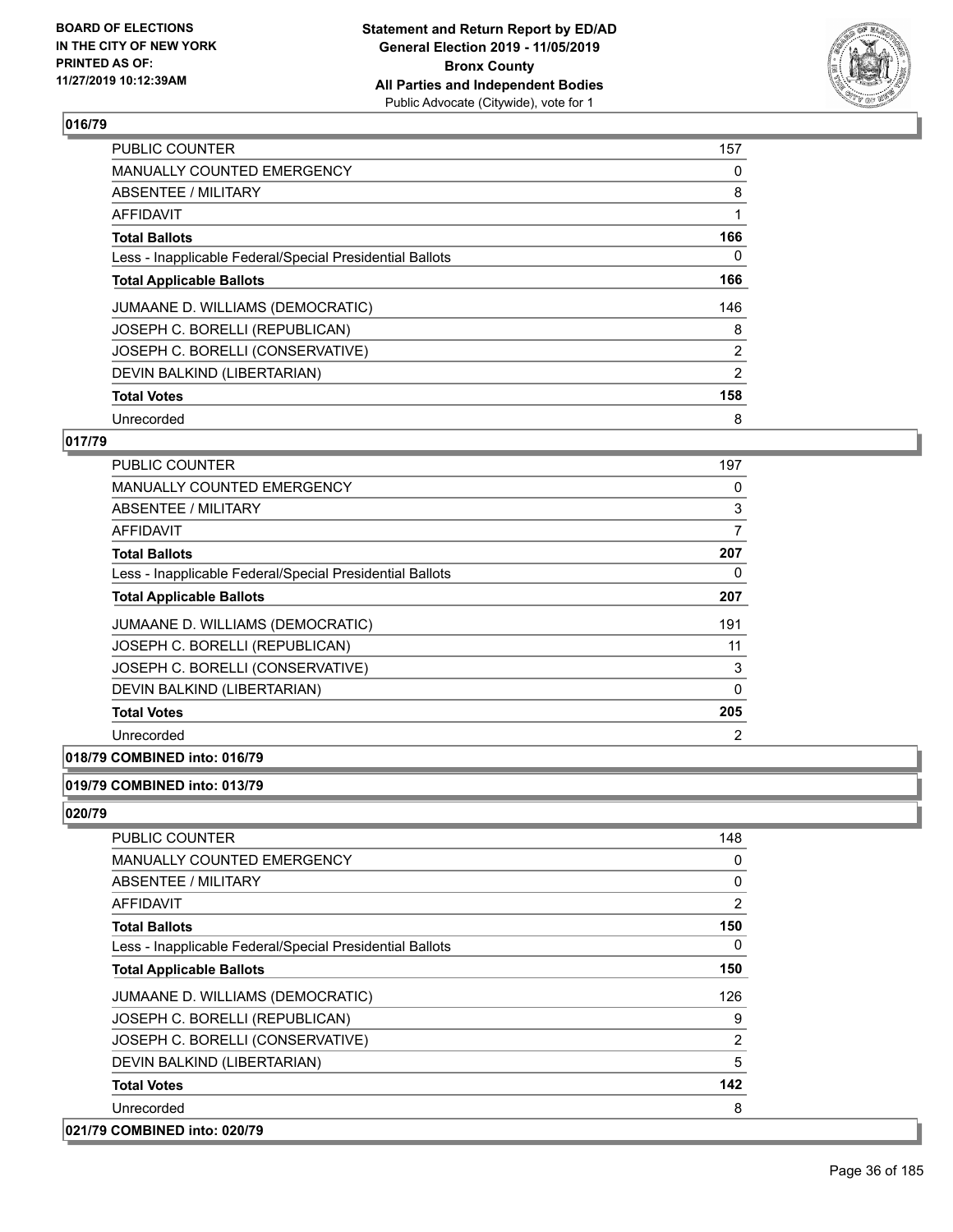

| <b>PUBLIC COUNTER</b>                                    | 206            |
|----------------------------------------------------------|----------------|
| MANUALLY COUNTED EMERGENCY                               | 0              |
| ABSENTEE / MILITARY                                      | $\overline{2}$ |
| AFFIDAVIT                                                | 0              |
| <b>Total Ballots</b>                                     | 208            |
| Less - Inapplicable Federal/Special Presidential Ballots | 0              |
| <b>Total Applicable Ballots</b>                          | 208            |
| JUMAANE D. WILLIAMS (DEMOCRATIC)                         | 172            |
| JOSEPH C. BORELLI (REPUBLICAN)                           | 19             |
| JOSEPH C. BORELLI (CONSERVATIVE)                         |                |
| DEVIN BALKIND (LIBERTARIAN)                              | 4              |
| <b>Total Votes</b>                                       | 196            |
| Unrecorded                                               | 12             |

### **023/79**

| <b>PUBLIC COUNTER</b>                                    | 189 |
|----------------------------------------------------------|-----|
| <b>MANUALLY COUNTED EMERGENCY</b>                        | 0   |
| ABSENTEE / MILITARY                                      | 0   |
| AFFIDAVIT                                                | 1   |
| <b>Total Ballots</b>                                     | 190 |
| Less - Inapplicable Federal/Special Presidential Ballots | 0   |
| <b>Total Applicable Ballots</b>                          | 190 |
| JUMAANE D. WILLIAMS (DEMOCRATIC)                         | 171 |
| JOSEPH C. BORELLI (REPUBLICAN)                           | 7   |
| JOSEPH C. BORELLI (CONSERVATIVE)                         | 3   |
| DEVIN BALKIND (LIBERTARIAN)                              | 1   |
| <b>Total Votes</b>                                       | 182 |
| Unrecorded                                               | 8   |
|                                                          |     |

# **024/79 COMBINED into: 022/79**

| <b>PUBLIC COUNTER</b>                                    | 124 |
|----------------------------------------------------------|-----|
| <b>MANUALLY COUNTED EMERGENCY</b>                        | 0   |
| ABSENTEE / MILITARY                                      |     |
| AFFIDAVIT                                                | 0   |
| <b>Total Ballots</b>                                     | 125 |
| Less - Inapplicable Federal/Special Presidential Ballots | 0   |
| <b>Total Applicable Ballots</b>                          | 125 |
| JUMAANE D. WILLIAMS (DEMOCRATIC)                         | 113 |
| JOSEPH C. BORELLI (REPUBLICAN)                           | 4   |
| JOSEPH C. BORELLI (CONSERVATIVE)                         | 1   |
| DEVIN BALKIND (LIBERTARIAN)                              | 2   |
| <b>Total Votes</b>                                       | 120 |
| Unrecorded                                               | 5   |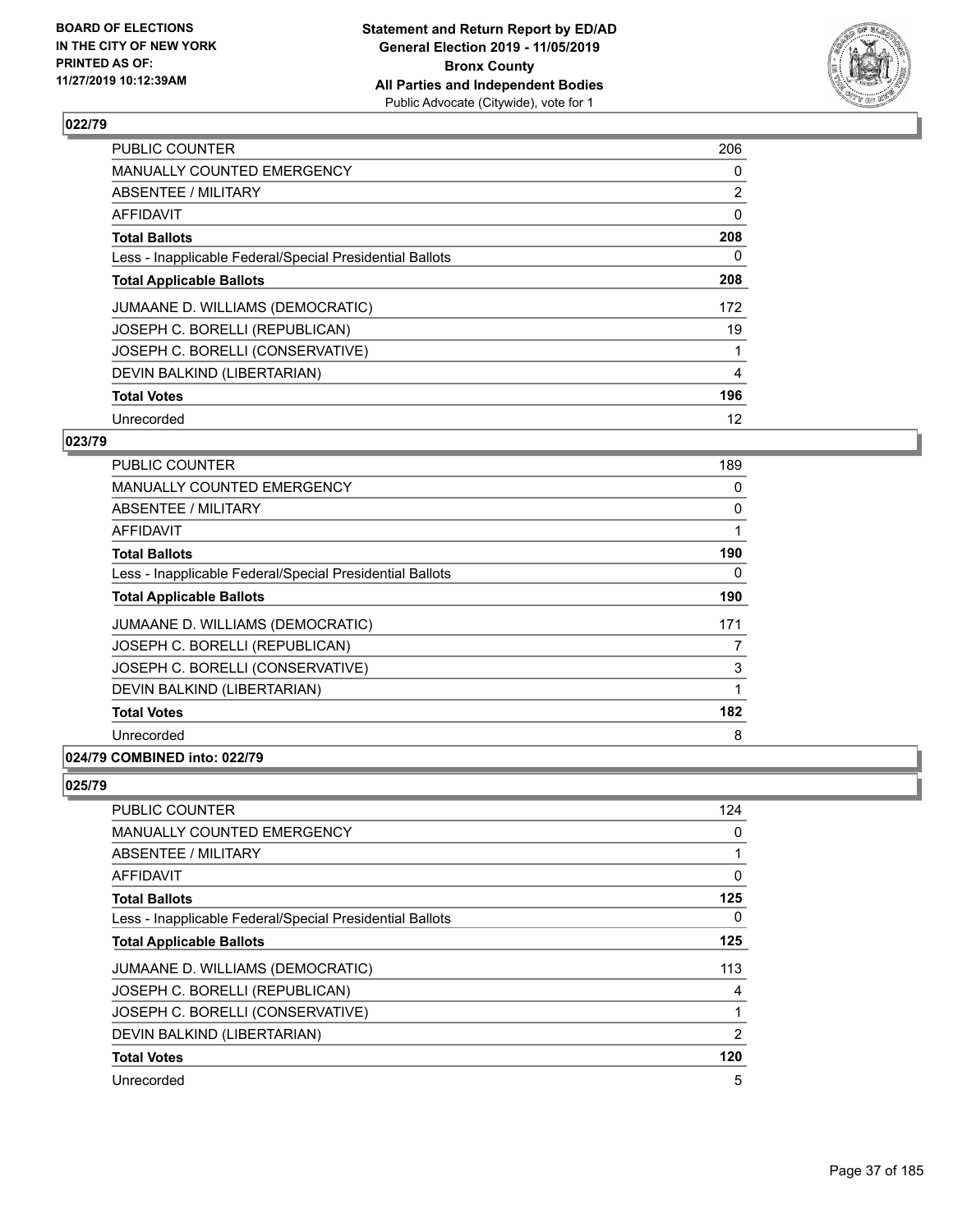

| <b>PUBLIC COUNTER</b>                                    | 122          |
|----------------------------------------------------------|--------------|
| <b>MANUALLY COUNTED EMERGENCY</b>                        | 0            |
| ABSENTEE / MILITARY                                      | 2            |
| <b>AFFIDAVIT</b>                                         | 0            |
| <b>Total Ballots</b>                                     | 124          |
| Less - Inapplicable Federal/Special Presidential Ballots | 0            |
| <b>Total Applicable Ballots</b>                          | 124          |
| JUMAANE D. WILLIAMS (DEMOCRATIC)                         | 108          |
| JOSEPH C. BORELLI (REPUBLICAN)                           | 10           |
| JOSEPH C. BORELLI (CONSERVATIVE)                         |              |
| DEVIN BALKIND (LIBERTARIAN)                              | $\mathbf{1}$ |
| <b>Total Votes</b>                                       | 120          |
| Unrecorded                                               | 4            |

# **027/79**

| PUBLIC COUNTER                                           | 141 |
|----------------------------------------------------------|-----|
| MANUALLY COUNTED EMERGENCY                               | 0   |
| ABSENTEE / MILITARY                                      |     |
| AFFIDAVIT                                                | 2   |
| <b>Total Ballots</b>                                     | 144 |
| Less - Inapplicable Federal/Special Presidential Ballots | 0   |
| <b>Total Applicable Ballots</b>                          | 144 |
| JUMAANE D. WILLIAMS (DEMOCRATIC)                         | 136 |
| JOSEPH C. BORELLI (REPUBLICAN)                           | 2   |
| JOSEPH C. BORELLI (CONSERVATIVE)                         |     |
| DEVIN BALKIND (LIBERTARIAN)                              |     |
| <b>Total Votes</b>                                       | 140 |
| Unrecorded                                               | 4   |

| <b>PUBLIC COUNTER</b>                                    | 112            |
|----------------------------------------------------------|----------------|
| <b>MANUALLY COUNTED EMERGENCY</b>                        | 0              |
| ABSENTEE / MILITARY                                      | $\overline{2}$ |
| AFFIDAVIT                                                | 0              |
| <b>Total Ballots</b>                                     | 114            |
| Less - Inapplicable Federal/Special Presidential Ballots | 0              |
| <b>Total Applicable Ballots</b>                          | 114            |
| JUMAANE D. WILLIAMS (DEMOCRATIC)                         | 98             |
| JOSEPH C. BORELLI (REPUBLICAN)                           | 3              |
| JOSEPH C. BORELLI (CONSERVATIVE)                         | 2              |
| DEVIN BALKIND (LIBERTARIAN)                              | 4              |
| <b>Total Votes</b>                                       | 107            |
| Unrecorded                                               | 7              |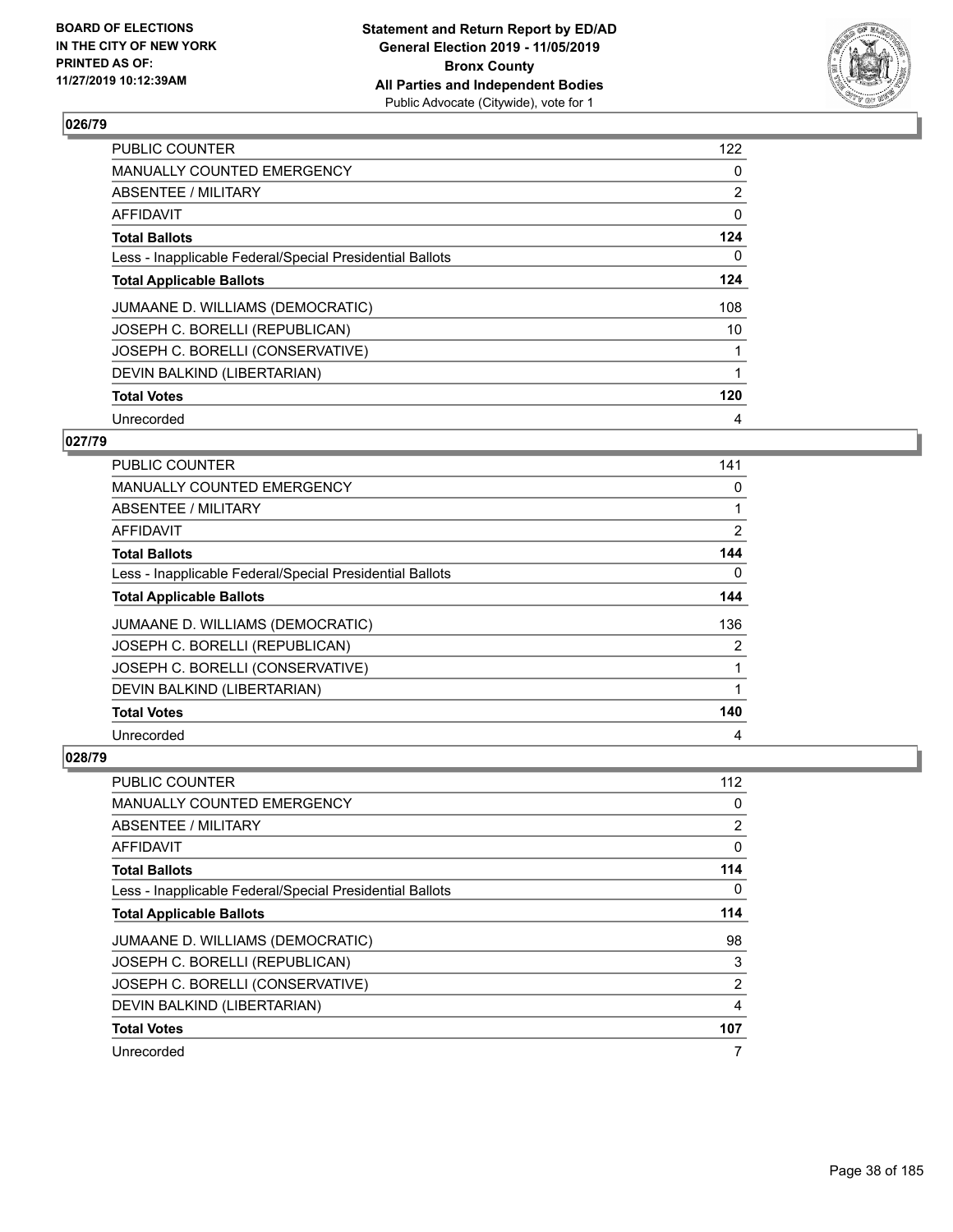

| <b>PUBLIC COUNTER</b>                                    | 64           |
|----------------------------------------------------------|--------------|
| <b>MANUALLY COUNTED EMERGENCY</b>                        | 0            |
| ABSENTEE / MILITARY                                      | 0            |
| <b>AFFIDAVIT</b>                                         | 0            |
| <b>Total Ballots</b>                                     | 64           |
| Less - Inapplicable Federal/Special Presidential Ballots | 0            |
| <b>Total Applicable Ballots</b>                          | 64           |
| JUMAANE D. WILLIAMS (DEMOCRATIC)                         | 58           |
| JOSEPH C. BORELLI (REPUBLICAN)                           | 3            |
| JOSEPH C. BORELLI (CONSERVATIVE)                         | 0            |
| DEVIN BALKIND (LIBERTARIAN)                              | 2            |
| <b>Total Votes</b>                                       | 63           |
| Unrecorded                                               | $\mathbf{1}$ |

### **030/79**

| PUBLIC COUNTER                                           | 221 |
|----------------------------------------------------------|-----|
| <b>MANUALLY COUNTED EMERGENCY</b>                        | 0   |
| ABSENTEE / MILITARY                                      | 9   |
| <b>AFFIDAVIT</b>                                         | 0   |
| <b>Total Ballots</b>                                     | 230 |
| Less - Inapplicable Federal/Special Presidential Ballots | 0   |
| <b>Total Applicable Ballots</b>                          | 230 |
| JUMAANE D. WILLIAMS (DEMOCRATIC)                         | 212 |
| JOSEPH C. BORELLI (REPUBLICAN)                           | 4   |
| JOSEPH C. BORELLI (CONSERVATIVE)                         | 6   |
| DEVIN BALKIND (LIBERTARIAN)                              | 3   |
| <b>Total Votes</b>                                       | 225 |
| Unrecorded                                               | 5   |
|                                                          |     |

# **031/79 COMBINED into: 033/79**

### **032/79 COMBINED into: 035/79**

| <b>PUBLIC COUNTER</b>                                    | 180      |
|----------------------------------------------------------|----------|
| <b>MANUALLY COUNTED EMERGENCY</b>                        | 0        |
| ABSENTEE / MILITARY                                      | 5        |
| AFFIDAVIT                                                | 0        |
| <b>Total Ballots</b>                                     | 185      |
| Less - Inapplicable Federal/Special Presidential Ballots | $\Omega$ |
| <b>Total Applicable Ballots</b>                          | 185      |
| JUMAANE D. WILLIAMS (DEMOCRATIC)                         | 169      |
| JOSEPH C. BORELLI (REPUBLICAN)                           | 3        |
| JOSEPH C. BORELLI (CONSERVATIVE)                         | 1        |
| DEVIN BALKIND (LIBERTARIAN)                              | $\Omega$ |
| <b>Total Votes</b>                                       | 173      |
| Unrecorded                                               | 12       |
| 034/79 COMBINED into: 040/79                             |          |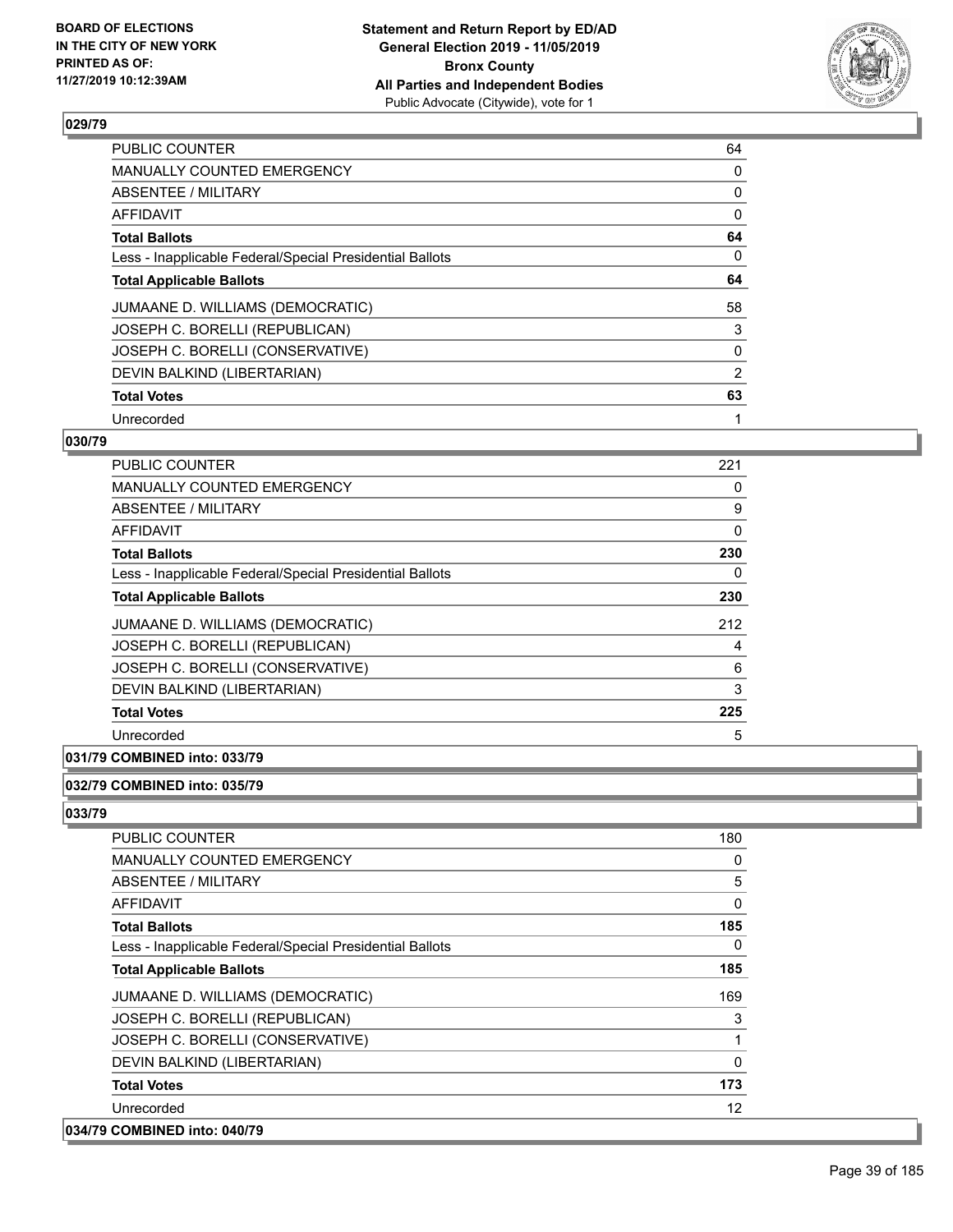

| <b>PUBLIC COUNTER</b>                                    | 198            |
|----------------------------------------------------------|----------------|
| MANUALLY COUNTED EMERGENCY                               | 0              |
| ABSENTEE / MILITARY                                      | 8              |
| AFFIDAVIT                                                | $\overline{2}$ |
| <b>Total Ballots</b>                                     | 208            |
| Less - Inapplicable Federal/Special Presidential Ballots | 0              |
| <b>Total Applicable Ballots</b>                          | 208            |
| JUMAANE D. WILLIAMS (DEMOCRATIC)                         | 190            |
| JOSEPH C. BORELLI (REPUBLICAN)                           | 11             |
| JOSEPH C. BORELLI (CONSERVATIVE)                         | 0              |
| DEVIN BALKIND (LIBERTARIAN)                              | $\overline{2}$ |
| <b>Total Votes</b>                                       | 203            |
| Unrecorded                                               | 5              |

### **036/79**

| <b>PUBLIC COUNTER</b>                                    | 225 |
|----------------------------------------------------------|-----|
| MANUALLY COUNTED EMERGENCY                               | 0   |
| ABSENTEE / MILITARY                                      | 2   |
| <b>AFFIDAVIT</b>                                         | 0   |
| <b>Total Ballots</b>                                     | 227 |
| Less - Inapplicable Federal/Special Presidential Ballots | 0   |
| <b>Total Applicable Ballots</b>                          | 227 |
| JUMAANE D. WILLIAMS (DEMOCRATIC)                         | 205 |
| JOSEPH C. BORELLI (REPUBLICAN)                           | 4   |
| JOSEPH C. BORELLI (CONSERVATIVE)                         | 2   |
| DEVIN BALKIND (LIBERTARIAN)                              | 3   |
| <b>Total Votes</b>                                       | 214 |
| Unrecorded                                               | 13  |
|                                                          |     |

# **037/79 COMBINED into: 036/79**

| PUBLIC COUNTER                                           | 94  |
|----------------------------------------------------------|-----|
| MANUALLY COUNTED EMERGENCY                               | 0   |
| ABSENTEE / MILITARY                                      | 6   |
| AFFIDAVIT                                                | 0   |
| <b>Total Ballots</b>                                     | 100 |
| Less - Inapplicable Federal/Special Presidential Ballots | 0   |
| <b>Total Applicable Ballots</b>                          | 100 |
| JUMAANE D. WILLIAMS (DEMOCRATIC)                         | 98  |
| JOSEPH C. BORELLI (REPUBLICAN)                           | 2   |
| JOSEPH C. BORELLI (CONSERVATIVE)                         | 0   |
| DEVIN BALKIND (LIBERTARIAN)                              | 0   |
| <b>Total Votes</b>                                       | 100 |
|                                                          |     |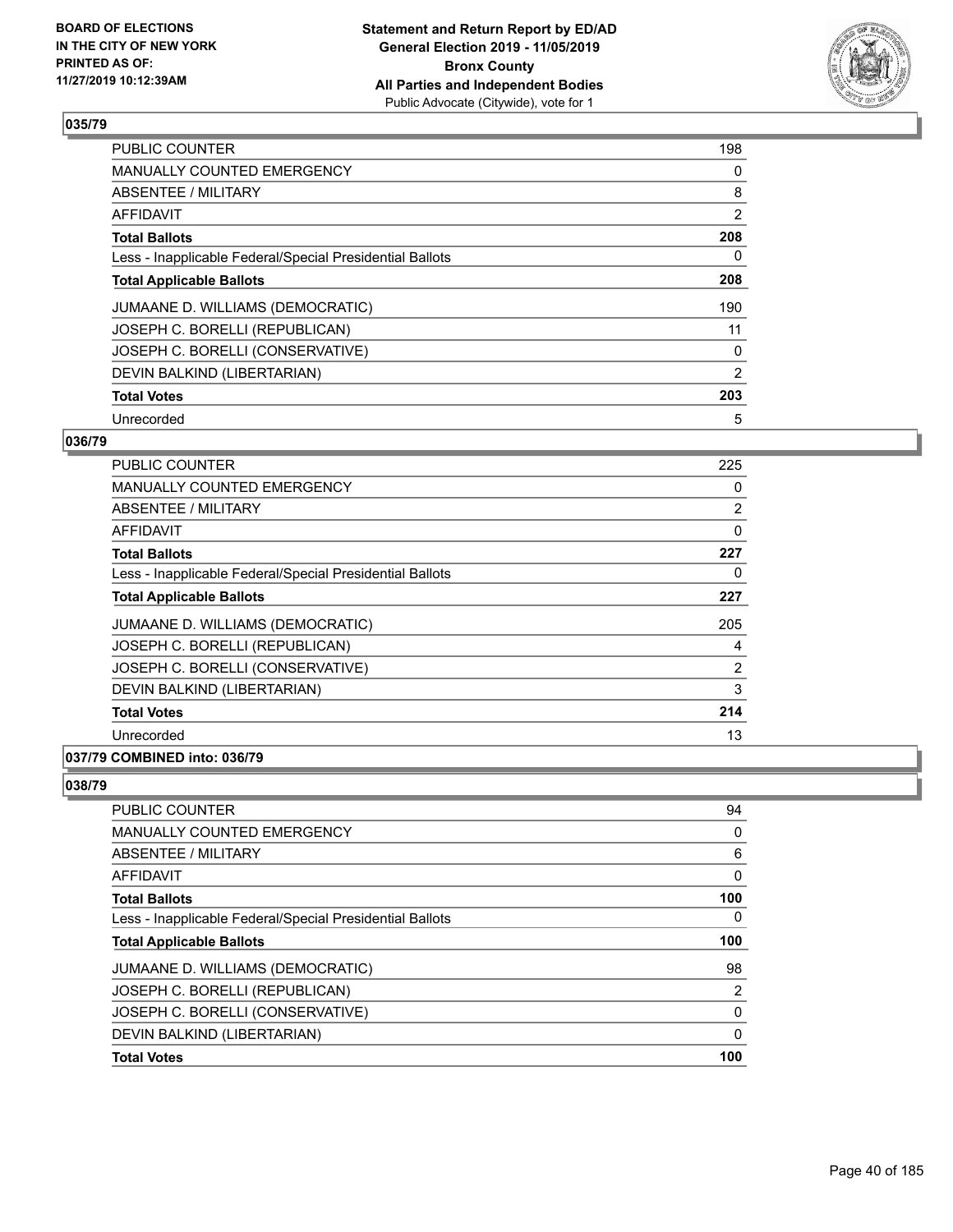

| <b>PUBLIC COUNTER</b>                                    | 128 |
|----------------------------------------------------------|-----|
| <b>MANUALLY COUNTED EMERGENCY</b>                        | 0   |
| ABSENTEE / MILITARY                                      | 33  |
| AFFIDAVIT                                                | 2   |
| <b>Total Ballots</b>                                     | 163 |
| Less - Inapplicable Federal/Special Presidential Ballots | 0   |
| <b>Total Applicable Ballots</b>                          | 163 |
| JUMAANE D. WILLIAMS (DEMOCRATIC)                         | 142 |
| JOSEPH C. BORELLI (REPUBLICAN)                           | 7   |
| JOSEPH C. BORELLI (CONSERVATIVE)                         | 4   |
| DEVIN BALKIND (LIBERTARIAN)                              | 3   |
| <b>Total Votes</b>                                       | 156 |
| Unrecorded                                               | 7   |

### **040/79**

| <b>PUBLIC COUNTER</b>                                    | 254 |
|----------------------------------------------------------|-----|
| MANUALLY COUNTED EMERGENCY                               | 0   |
| ABSENTEE / MILITARY                                      | 3   |
| <b>AFFIDAVIT</b>                                         | 2   |
| <b>Total Ballots</b>                                     | 259 |
| Less - Inapplicable Federal/Special Presidential Ballots | 0   |
| <b>Total Applicable Ballots</b>                          | 259 |
| JUMAANE D. WILLIAMS (DEMOCRATIC)                         | 231 |
| JOSEPH C. BORELLI (REPUBLICAN)                           | 18  |
| JOSEPH C. BORELLI (CONSERVATIVE)                         | 0   |
| DEVIN BALKIND (LIBERTARIAN)                              | 4   |
| UNATTRIBUTABLE WRITE-IN (WRITE-IN)                       | 1   |
| <b>Total Votes</b>                                       | 254 |
| Unrecorded                                               | 5   |

| <b>PUBLIC COUNTER</b>                                    | 115 |
|----------------------------------------------------------|-----|
| <b>MANUALLY COUNTED EMERGENCY</b>                        | 0   |
| ABSENTEE / MILITARY                                      | 6   |
| AFFIDAVIT                                                | 2   |
| <b>Total Ballots</b>                                     | 123 |
| Less - Inapplicable Federal/Special Presidential Ballots | 0   |
| <b>Total Applicable Ballots</b>                          | 123 |
| JUMAANE D. WILLIAMS (DEMOCRATIC)                         | 116 |
| JOSEPH C. BORELLI (REPUBLICAN)                           | 3   |
| JOSEPH C. BORELLI (CONSERVATIVE)                         | 2   |
| DEVIN BALKIND (LIBERTARIAN)                              | 0   |
| <b>GLADYS AIDOO (WRITE-IN)</b>                           | 1   |
| <b>Total Votes</b>                                       | 122 |
| Unrecorded                                               | 1   |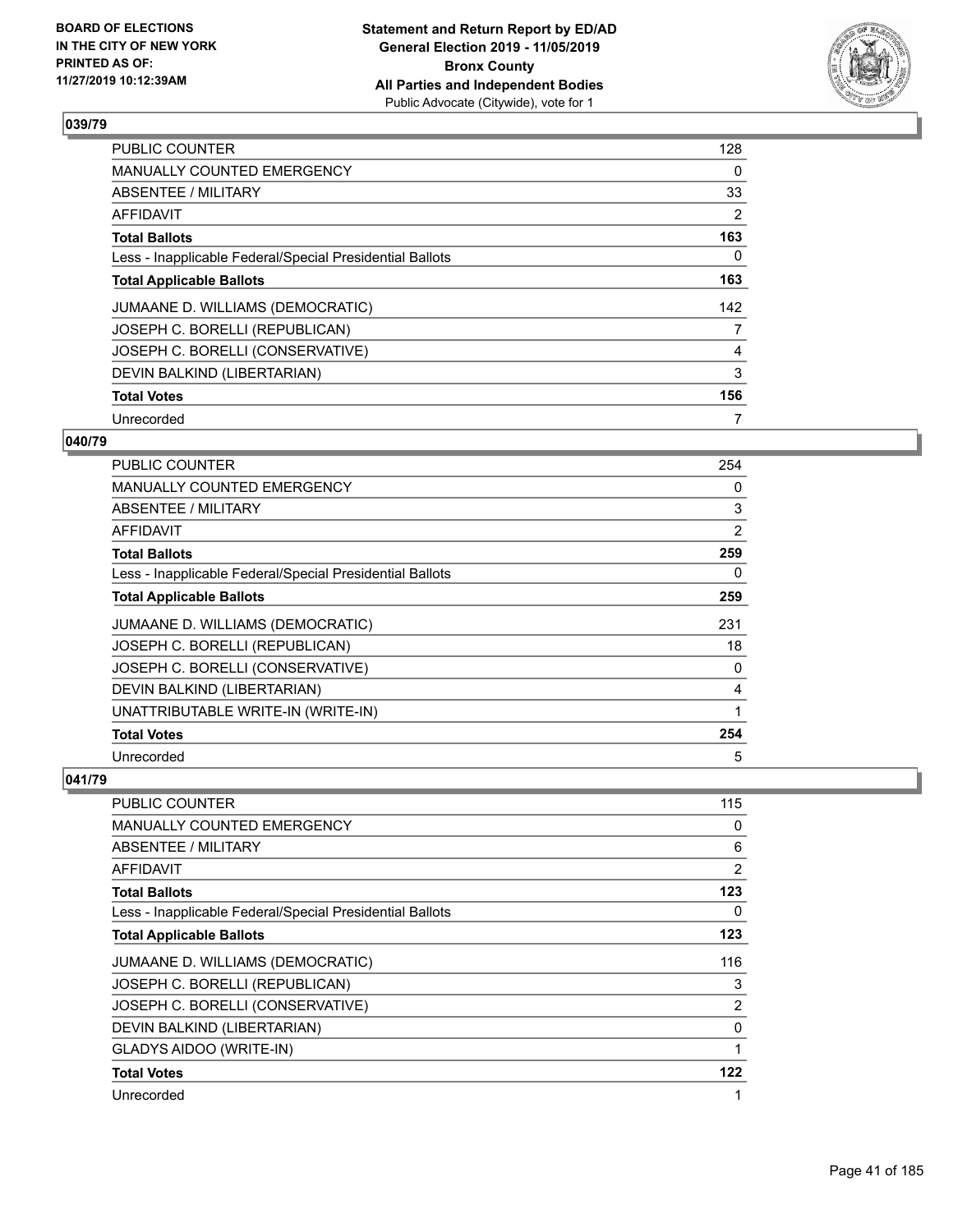

| PUBLIC COUNTER                                           | 198            |
|----------------------------------------------------------|----------------|
| MANUALLY COUNTED EMERGENCY                               | 0              |
| ABSENTEE / MILITARY                                      | $\overline{2}$ |
| AFFIDAVIT                                                | $\overline{2}$ |
| <b>Total Ballots</b>                                     | 202            |
| Less - Inapplicable Federal/Special Presidential Ballots | 0              |
| <b>Total Applicable Ballots</b>                          | 202            |
| JUMAANE D. WILLIAMS (DEMOCRATIC)                         | 179            |
| JOSEPH C. BORELLI (REPUBLICAN)                           | 8              |
| JOSEPH C. BORELLI (CONSERVATIVE)                         | 3              |
| DEVIN BALKIND (LIBERTARIAN)                              | 5              |
| <b>RUBEN DIAZ (WRITE-IN)</b>                             |                |
| <b>Total Votes</b>                                       | 196            |
| Unrecorded                                               | 6              |

### **043/79**

| PUBLIC COUNTER                                           | 98       |
|----------------------------------------------------------|----------|
| <b>MANUALLY COUNTED EMERGENCY</b>                        | 0        |
| ABSENTEE / MILITARY                                      | 2        |
| AFFIDAVIT                                                |          |
| <b>Total Ballots</b>                                     | 101      |
| Less - Inapplicable Federal/Special Presidential Ballots | 0        |
| <b>Total Applicable Ballots</b>                          | 101      |
| JUMAANE D. WILLIAMS (DEMOCRATIC)                         | 92       |
| JOSEPH C. BORELLI (REPUBLICAN)                           | 5        |
| JOSEPH C. BORELLI (CONSERVATIVE)                         | 1        |
| DEVIN BALKIND (LIBERTARIAN)                              | $\Omega$ |
| <b>Total Votes</b>                                       | 98       |
| Unrecorded                                               | 3        |

| <b>PUBLIC COUNTER</b>                                    | 109      |
|----------------------------------------------------------|----------|
| <b>MANUALLY COUNTED EMERGENCY</b>                        | 0        |
| ABSENTEE / MILITARY                                      | 1        |
| <b>AFFIDAVIT</b>                                         |          |
| <b>Total Ballots</b>                                     | 111      |
| Less - Inapplicable Federal/Special Presidential Ballots | $\Omega$ |
| <b>Total Applicable Ballots</b>                          | 111      |
| JUMAANE D. WILLIAMS (DEMOCRATIC)                         | 97       |
| JOSEPH C. BORELLI (REPUBLICAN)                           | 5        |
| JOSEPH C. BORELLI (CONSERVATIVE)                         | 3        |
| DEVIN BALKIND (LIBERTARIAN)                              |          |
| FRANCIS JAMES (WRITE-IN)                                 | 1        |
| <b>Total Votes</b>                                       | 107      |
| Unrecorded                                               | 4        |
| 045/79 COMBINED into: 057/79                             |          |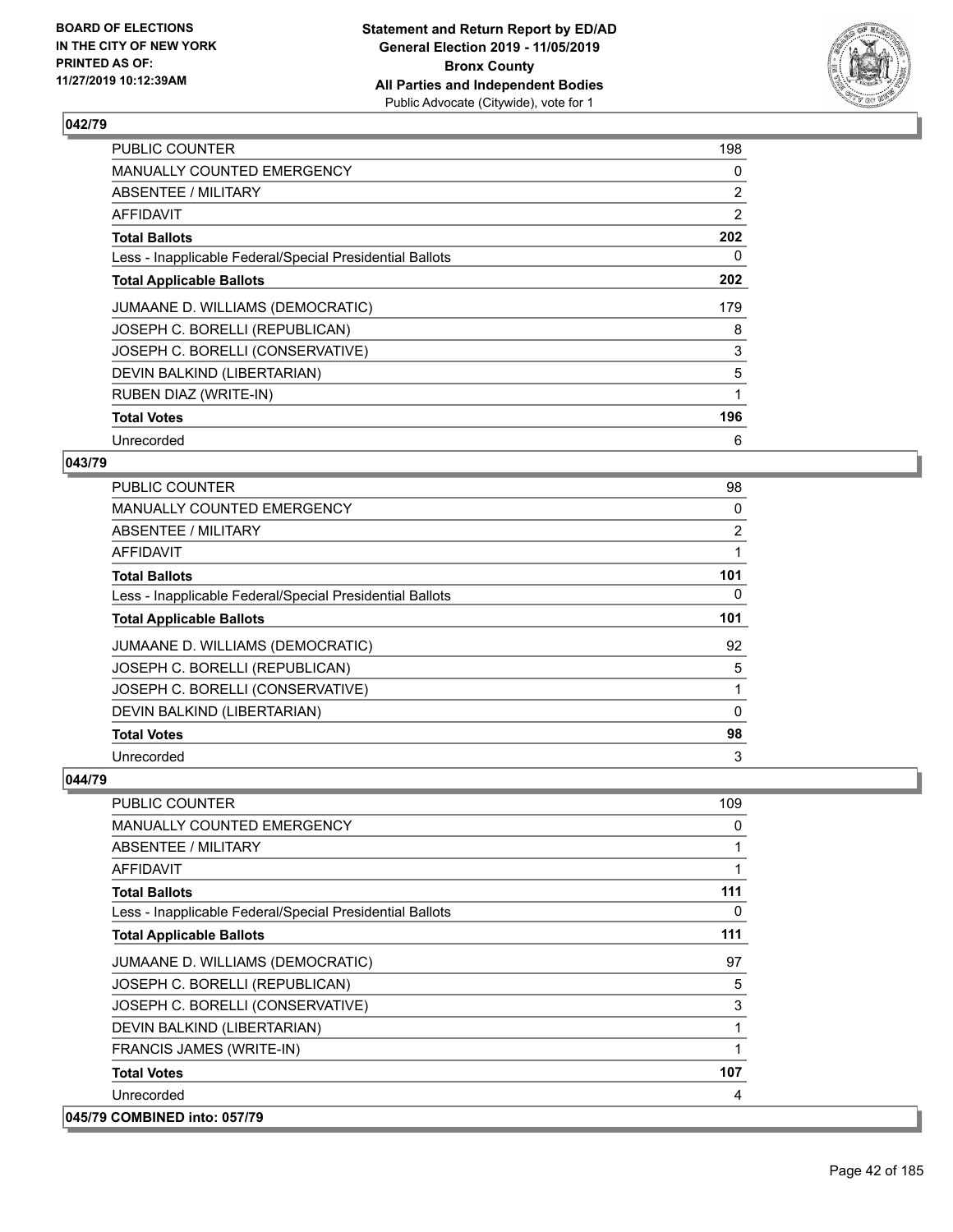

| <b>PUBLIC COUNTER</b>                                    | 218 |
|----------------------------------------------------------|-----|
| MANUALLY COUNTED EMERGENCY                               | 0   |
| ABSENTEE / MILITARY                                      | 1   |
| <b>AFFIDAVIT</b>                                         | 2   |
| <b>Total Ballots</b>                                     | 221 |
| Less - Inapplicable Federal/Special Presidential Ballots | 0   |
| <b>Total Applicable Ballots</b>                          | 221 |
| JUMAANE D. WILLIAMS (DEMOCRATIC)                         | 200 |
| JOSEPH C. BORELLI (REPUBLICAN)                           | 10  |
| JOSEPH C. BORELLI (CONSERVATIVE)                         | 0   |
| DEVIN BALKIND (LIBERTARIAN)                              | 2   |
| <b>Total Votes</b>                                       | 212 |
| Unrecorded                                               | 9   |
|                                                          |     |

### **047/79 COMBINED into: 046/79**

### **048/79**

| <b>PUBLIC COUNTER</b>                                    | 92  |
|----------------------------------------------------------|-----|
| MANUALLY COUNTED EMERGENCY                               | 0   |
| ABSENTEE / MILITARY                                      | 3   |
| AFFIDAVIT                                                | 5   |
| <b>Total Ballots</b>                                     | 100 |
| Less - Inapplicable Federal/Special Presidential Ballots | 0   |
| <b>Total Applicable Ballots</b>                          | 100 |
| JUMAANE D. WILLIAMS (DEMOCRATIC)                         | 89  |
| JOSEPH C. BORELLI (REPUBLICAN)                           |     |
| JOSEPH C. BORELLI (CONSERVATIVE)                         | 0   |
| DEVIN BALKIND (LIBERTARIAN)                              | 2   |
| <b>Total Votes</b>                                       | 92  |
| Unrecorded                                               | 8   |

| <b>PUBLIC COUNTER</b>                                    | 148      |
|----------------------------------------------------------|----------|
| MANUALLY COUNTED EMERGENCY                               | 0        |
| ABSENTEE / MILITARY                                      | 2        |
| AFFIDAVIT                                                | 2        |
| <b>Total Ballots</b>                                     | 152      |
| Less - Inapplicable Federal/Special Presidential Ballots | $\Omega$ |
| <b>Total Applicable Ballots</b>                          | 152      |
| JUMAANE D. WILLIAMS (DEMOCRATIC)                         | 144      |
| JOSEPH C. BORELLI (REPUBLICAN)                           | 4        |
| JOSEPH C. BORELLI (CONSERVATIVE)                         | 1        |
| DEVIN BALKIND (LIBERTARIAN)                              | 0        |
| <b>Total Votes</b>                                       | 149      |
| Unrecorded                                               | 3        |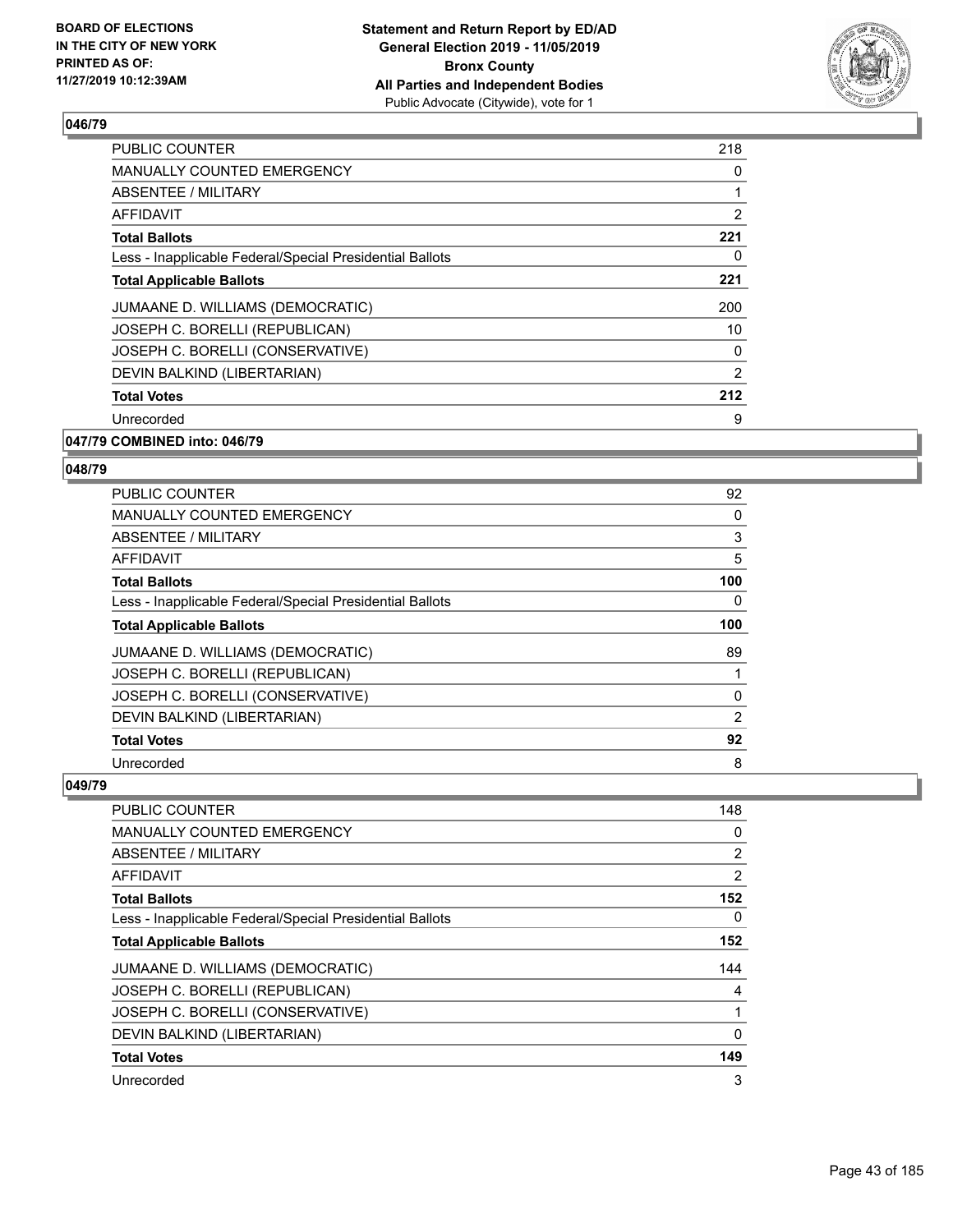

| <b>PUBLIC COUNTER</b>                                    | 172 |
|----------------------------------------------------------|-----|
| MANUALLY COUNTED EMERGENCY                               | 0   |
| ABSENTEE / MILITARY                                      | 3   |
| AFFIDAVIT                                                | 0   |
| <b>Total Ballots</b>                                     | 175 |
| Less - Inapplicable Federal/Special Presidential Ballots | 0   |
| <b>Total Applicable Ballots</b>                          | 175 |
| JUMAANE D. WILLIAMS (DEMOCRATIC)                         | 160 |
| JOSEPH C. BORELLI (REPUBLICAN)                           | 10  |
| JOSEPH C. BORELLI (CONSERVATIVE)                         | 2   |
| DEVIN BALKIND (LIBERTARIAN)                              | 0   |
| <b>Total Votes</b>                                       | 172 |
| Unrecorded                                               | 3   |
|                                                          |     |

### **051/79 COMBINED into: 053/79**

#### **052/79 COMBINED into: 050/79**

### **053/79**

| <b>PUBLIC COUNTER</b>                                    | 237 |
|----------------------------------------------------------|-----|
| MANUALLY COUNTED EMERGENCY                               | 0   |
| ABSENTEE / MILITARY                                      | 5   |
| AFFIDAVIT                                                | 0   |
| <b>Total Ballots</b>                                     | 242 |
| Less - Inapplicable Federal/Special Presidential Ballots | 0   |
| <b>Total Applicable Ballots</b>                          | 242 |
| JUMAANE D. WILLIAMS (DEMOCRATIC)                         | 227 |
| JOSEPH C. BORELLI (REPUBLICAN)                           |     |
| JOSEPH C. BORELLI (CONSERVATIVE)                         | 4   |
| DEVIN BALKIND (LIBERTARIAN)                              | 4   |
| <b>Total Votes</b>                                       | 242 |

| PUBLIC COUNTER                                           | 90             |
|----------------------------------------------------------|----------------|
| MANUALLY COUNTED EMERGENCY                               | 0              |
| ABSENTEE / MILITARY                                      | $\overline{2}$ |
| AFFIDAVIT                                                | $\Omega$       |
| <b>Total Ballots</b>                                     | 92             |
| Less - Inapplicable Federal/Special Presidential Ballots | $\Omega$       |
| <b>Total Applicable Ballots</b>                          | 92             |
| JUMAANE D. WILLIAMS (DEMOCRATIC)                         | 83             |
| JOSEPH C. BORELLI (REPUBLICAN)                           | 4              |
| JOSEPH C. BORELLI (CONSERVATIVE)                         | 0              |
| DEVIN BALKIND (LIBERTARIAN)                              |                |
| NURYS LAUREANO (WRITE-IN)                                |                |
| <b>Total Votes</b>                                       | 89             |
| Unrecorded                                               | 3              |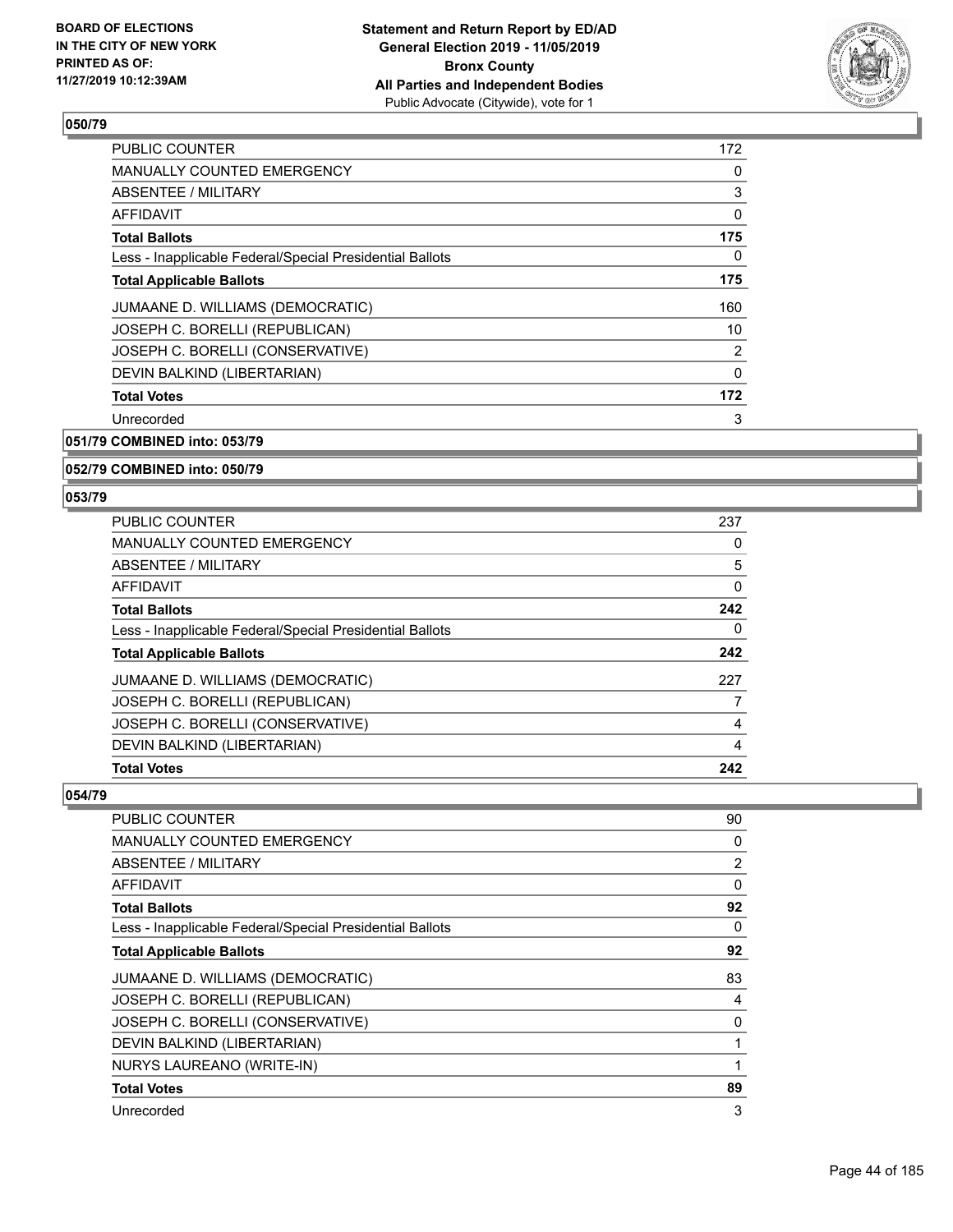

| <b>PUBLIC COUNTER</b>                                    | 114 |
|----------------------------------------------------------|-----|
| <b>MANUALLY COUNTED EMERGENCY</b>                        | 0   |
| ABSENTEE / MILITARY                                      | 1   |
| AFFIDAVIT                                                | 0   |
| <b>Total Ballots</b>                                     | 115 |
| Less - Inapplicable Federal/Special Presidential Ballots | 0   |
| <b>Total Applicable Ballots</b>                          | 115 |
| JUMAANE D. WILLIAMS (DEMOCRATIC)                         | 107 |
| JOSEPH C. BORELLI (REPUBLICAN)                           | 3   |
| JOSEPH C. BORELLI (CONSERVATIVE)                         | 0   |
| DEVIN BALKIND (LIBERTARIAN)                              | 1   |
| <b>Total Votes</b>                                       | 111 |
| Unrecorded                                               | 4   |

### **056/79**

| <b>PUBLIC COUNTER</b>                                    | 212 |
|----------------------------------------------------------|-----|
| MANUALLY COUNTED EMERGENCY                               | 0   |
| ABSENTEE / MILITARY                                      | 8   |
| AFFIDAVIT                                                | 0   |
| <b>Total Ballots</b>                                     | 220 |
| Less - Inapplicable Federal/Special Presidential Ballots | 0   |
| <b>Total Applicable Ballots</b>                          | 220 |
| JUMAANE D. WILLIAMS (DEMOCRATIC)                         | 202 |
| JOSEPH C. BORELLI (REPUBLICAN)                           | 9   |
| JOSEPH C. BORELLI (CONSERVATIVE)                         | 4   |
| DEVIN BALKIND (LIBERTARIAN)                              |     |
| <b>Total Votes</b>                                       | 216 |
| Unrecorded                                               | 4   |

| PUBLIC COUNTER                                           | 200            |
|----------------------------------------------------------|----------------|
| MANUALLY COUNTED EMERGENCY                               | 0              |
| ABSENTEE / MILITARY                                      | 7              |
| AFFIDAVIT                                                | 0              |
| <b>Total Ballots</b>                                     | 207            |
| Less - Inapplicable Federal/Special Presidential Ballots | 0              |
| <b>Total Applicable Ballots</b>                          | 207            |
| JUMAANE D. WILLIAMS (DEMOCRATIC)                         | 189            |
| JOSEPH C. BORELLI (REPUBLICAN)                           | 4              |
| JOSEPH C. BORELLI (CONSERVATIVE)                         | $\overline{2}$ |
| DEVIN BALKIND (LIBERTARIAN)                              | 5              |
| <b>Total Votes</b>                                       | 200            |
| Unrecorded                                               | 7              |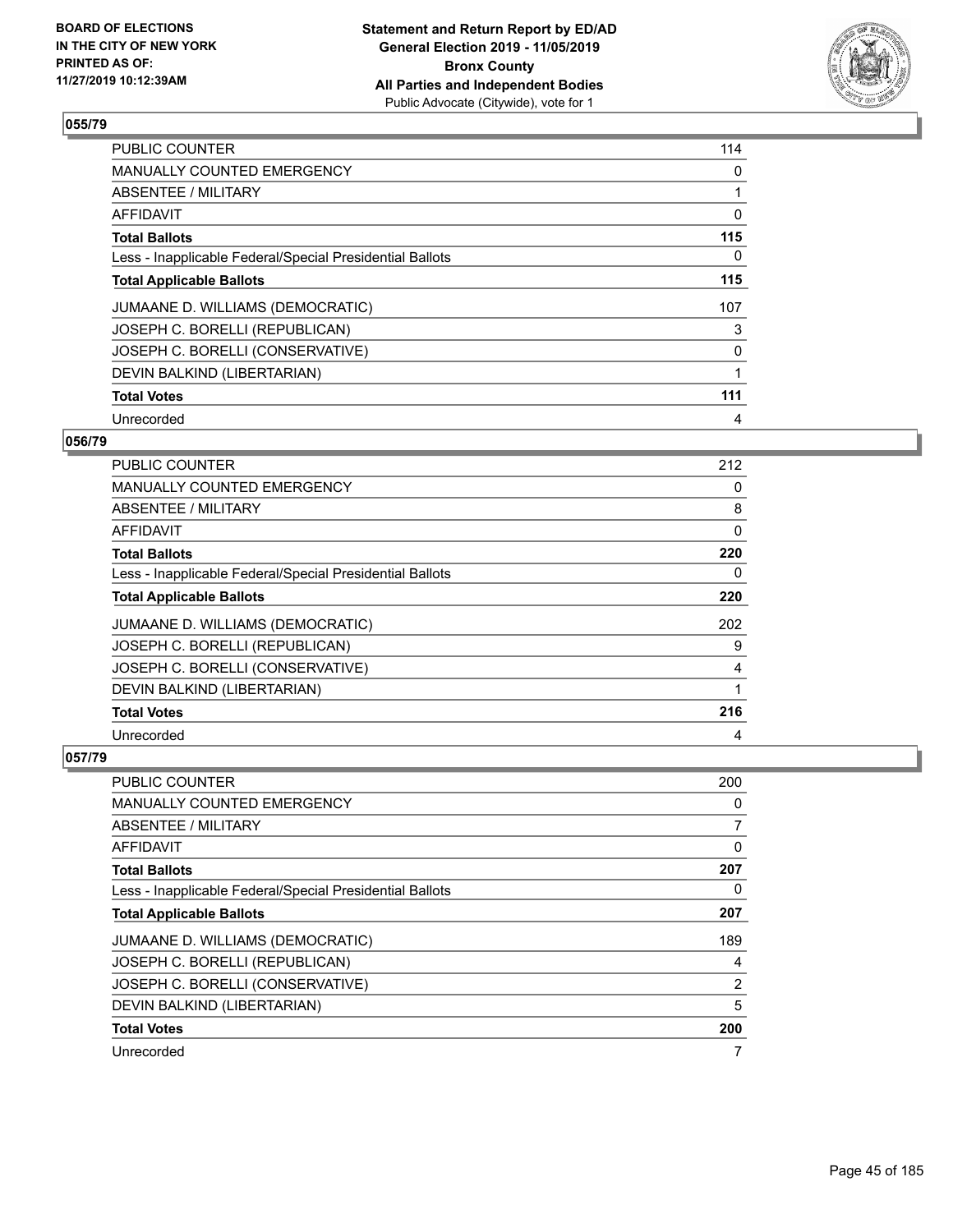

| <b>PUBLIC COUNTER</b>                                    | 91  |
|----------------------------------------------------------|-----|
| MANUALLY COUNTED EMERGENCY                               | 0   |
| ABSENTEE / MILITARY                                      | 3   |
| AFFIDAVIT                                                | 19  |
| <b>Total Ballots</b>                                     | 113 |
| Less - Inapplicable Federal/Special Presidential Ballots | 0   |
| <b>Total Applicable Ballots</b>                          | 113 |
| JUMAANE D. WILLIAMS (DEMOCRATIC)                         | 102 |
| JOSEPH C. BORELLI (REPUBLICAN)                           | 3   |
| JOSEPH C. BORELLI (CONSERVATIVE)                         | 0   |
| DEVIN BALKIND (LIBERTARIAN)                              | 1   |
| <b>Total Votes</b>                                       | 106 |
| Unrecorded                                               | 7   |
|                                                          |     |

**059/79 COMBINED into: 058/79**

### **060/79 COMBINED into: 061/79**

### **061/79**

| PUBLIC COUNTER                                           | 160            |
|----------------------------------------------------------|----------------|
| MANUALLY COUNTED EMERGENCY                               | 0              |
| ABSENTEE / MILITARY                                      | $\overline{2}$ |
| AFFIDAVIT                                                | 1              |
| <b>Total Ballots</b>                                     | 163            |
| Less - Inapplicable Federal/Special Presidential Ballots | 0              |
| <b>Total Applicable Ballots</b>                          | 163            |
| JUMAANE D. WILLIAMS (DEMOCRATIC)                         | 147            |
| JOSEPH C. BORELLI (REPUBLICAN)                           | 4              |
| JOSEPH C. BORELLI (CONSERVATIVE)                         | $\overline{2}$ |
| DEVIN BALKIND (LIBERTARIAN)                              | 0              |
| LETITIA JAMES (WRITE-IN)                                 | 1              |
| <b>Total Votes</b>                                       | 154            |
| Unrecorded                                               | 9              |

| PUBLIC COUNTER                                           | 113 |
|----------------------------------------------------------|-----|
| <b>MANUALLY COUNTED EMERGENCY</b>                        | 0   |
| ABSENTEE / MILITARY                                      | 8   |
| AFFIDAVIT                                                | 0   |
| <b>Total Ballots</b>                                     | 121 |
| Less - Inapplicable Federal/Special Presidential Ballots | 0   |
| <b>Total Applicable Ballots</b>                          | 121 |
| JUMAANE D. WILLIAMS (DEMOCRATIC)                         | 106 |
| JOSEPH C. BORELLI (REPUBLICAN)                           | 6   |
| JOSEPH C. BORELLI (CONSERVATIVE)                         |     |
| DEVIN BALKIND (LIBERTARIAN)                              | 2   |
| <b>Total Votes</b>                                       | 115 |
| Unrecorded                                               | 6   |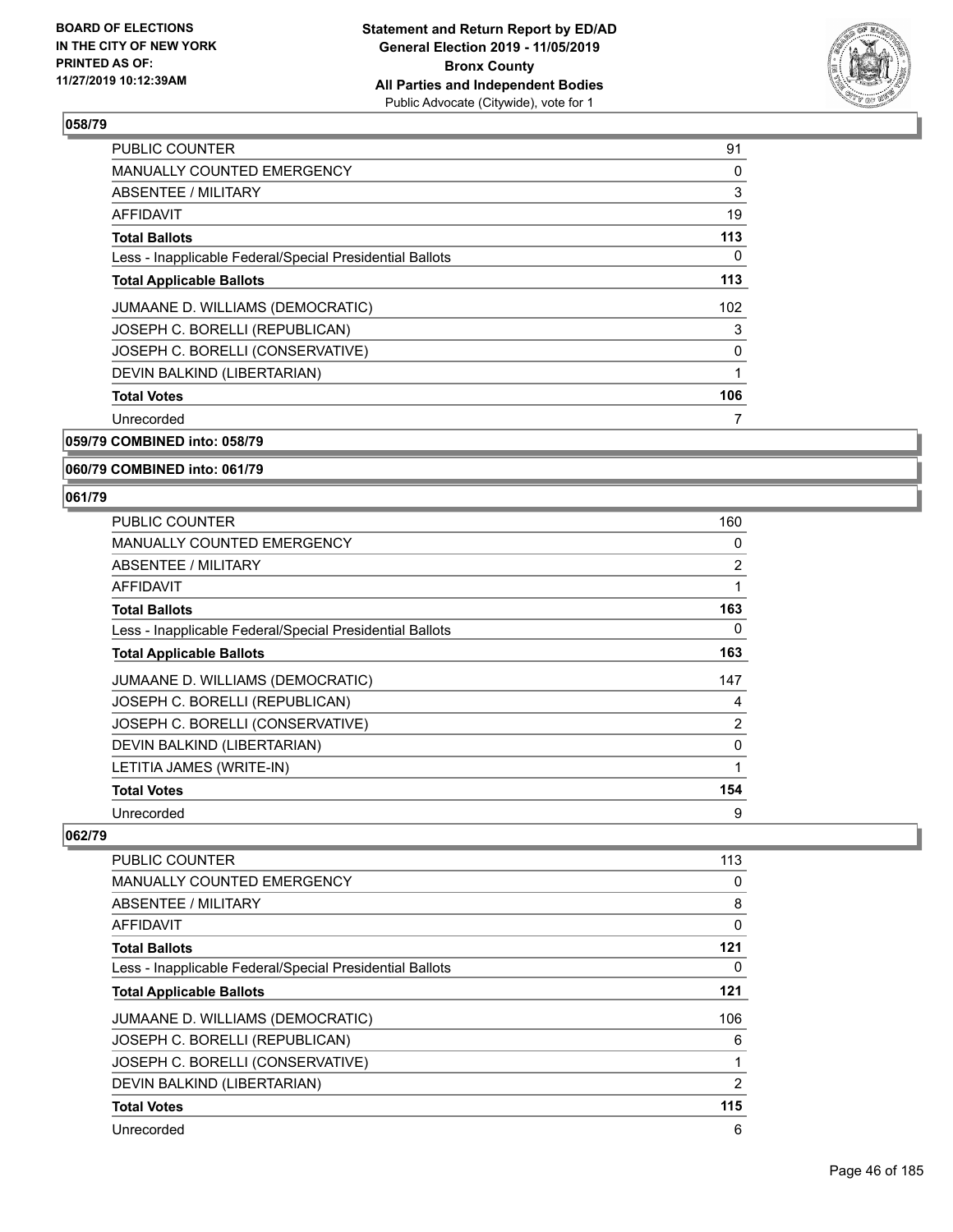

| <b>PUBLIC COUNTER</b>                                    | 82             |
|----------------------------------------------------------|----------------|
| <b>MANUALLY COUNTED EMERGENCY</b>                        | 0              |
| ABSENTEE / MILITARY                                      |                |
| AFFIDAVIT                                                |                |
| <b>Total Ballots</b>                                     | 84             |
| Less - Inapplicable Federal/Special Presidential Ballots | 0              |
| <b>Total Applicable Ballots</b>                          | 84             |
| JUMAANE D. WILLIAMS (DEMOCRATIC)                         | 77             |
| JOSEPH C. BORELLI (REPUBLICAN)                           |                |
| JOSEPH C. BORELLI (CONSERVATIVE)                         | 4              |
| DEVIN BALKIND (LIBERTARIAN)                              | $\overline{2}$ |
| <b>Total Votes</b>                                       | 84             |

### **064/79**

| <b>PUBLIC COUNTER</b>                                    | 94           |
|----------------------------------------------------------|--------------|
| <b>MANUALLY COUNTED EMERGENCY</b>                        | 0            |
| ABSENTEE / MILITARY                                      | 0            |
| AFFIDAVIT                                                | 2            |
| <b>Total Ballots</b>                                     | 96           |
| Less - Inapplicable Federal/Special Presidential Ballots | 0            |
| <b>Total Applicable Ballots</b>                          | 96           |
| JUMAANE D. WILLIAMS (DEMOCRATIC)                         | 84           |
| JOSEPH C. BORELLI (REPUBLICAN)                           | 4            |
| JOSEPH C. BORELLI (CONSERVATIVE)                         | 0            |
| DEVIN BALKIND (LIBERTARIAN)                              | $\mathbf{0}$ |
| <b>Total Votes</b>                                       | 88           |
| Unrecorded                                               | 8            |

### **065/79 COMBINED into: 055/79**

| <b>PUBLIC COUNTER</b>                                    | 147 |
|----------------------------------------------------------|-----|
| <b>MANUALLY COUNTED EMERGENCY</b>                        | 0   |
| ABSENTEE / MILITARY                                      |     |
| AFFIDAVIT                                                | 0   |
| <b>Total Ballots</b>                                     | 148 |
| Less - Inapplicable Federal/Special Presidential Ballots | 0   |
| <b>Total Applicable Ballots</b>                          | 148 |
| JUMAANE D. WILLIAMS (DEMOCRATIC)                         | 139 |
| JOSEPH C. BORELLI (REPUBLICAN)                           | 4   |
| JOSEPH C. BORELLI (CONSERVATIVE)                         | 1   |
| DEVIN BALKIND (LIBERTARIAN)                              | 0   |
| <b>Total Votes</b>                                       | 144 |
| Unrecorded                                               | 4   |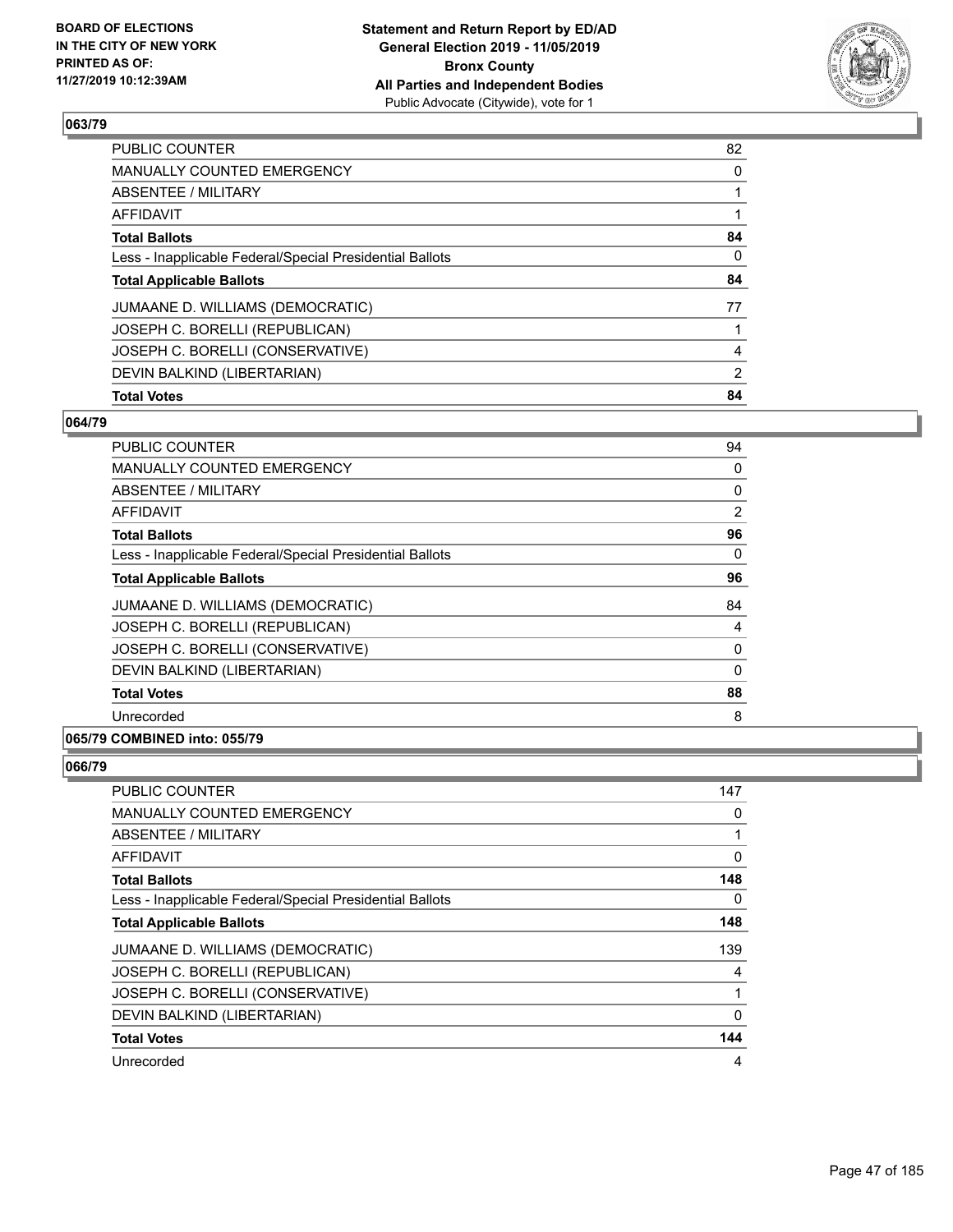

| <b>PUBLIC COUNTER</b>                                    | 145 |
|----------------------------------------------------------|-----|
| MANUALLY COUNTED EMERGENCY                               | 0   |
| ABSENTEE / MILITARY                                      | 2   |
| AFFIDAVIT                                                | 2   |
| <b>Total Ballots</b>                                     | 149 |
| Less - Inapplicable Federal/Special Presidential Ballots | 0   |
| <b>Total Applicable Ballots</b>                          | 149 |
| JUMAANE D. WILLIAMS (DEMOCRATIC)                         | 138 |
| JOSEPH C. BORELLI (REPUBLICAN)                           | 5   |
| JOSEPH C. BORELLI (CONSERVATIVE)                         | 2   |
| DEVIN BALKIND (LIBERTARIAN)                              | 1   |
| <b>Total Votes</b>                                       | 146 |
| Unrecorded                                               | 3   |

### **068/79**

| <b>PUBLIC COUNTER</b>                                    | 267 |
|----------------------------------------------------------|-----|
| <b>MANUALLY COUNTED EMERGENCY</b>                        | 0   |
| ABSENTEE / MILITARY                                      |     |
| AFFIDAVIT                                                | 3   |
| <b>Total Ballots</b>                                     | 271 |
| Less - Inapplicable Federal/Special Presidential Ballots | 0   |
| <b>Total Applicable Ballots</b>                          | 271 |
| JUMAANE D. WILLIAMS (DEMOCRATIC)                         | 259 |
| JOSEPH C. BORELLI (REPUBLICAN)                           | 6   |
| JOSEPH C. BORELLI (CONSERVATIVE)                         | 5   |
| DEVIN BALKIND (LIBERTARIAN)                              |     |
| <b>Total Votes</b>                                       | 271 |

| <b>PUBLIC COUNTER</b>                                    | 572 |
|----------------------------------------------------------|-----|
| <b>MANUALLY COUNTED EMERGENCY</b>                        | 0   |
| ABSENTEE / MILITARY                                      | 11  |
| AFFIDAVIT                                                | 3   |
| <b>Total Ballots</b>                                     | 586 |
| Less - Inapplicable Federal/Special Presidential Ballots | 0   |
| <b>Total Applicable Ballots</b>                          | 586 |
| JUMAANE D. WILLIAMS (DEMOCRATIC)                         | 551 |
| JOSEPH C. BORELLI (REPUBLICAN)                           | 10  |
| JOSEPH C. BORELLI (CONSERVATIVE)                         | 8   |
| DEVIN BALKIND (LIBERTARIAN)                              | 4   |
| <b>Total Votes</b>                                       | 573 |
| Unrecorded                                               | 13  |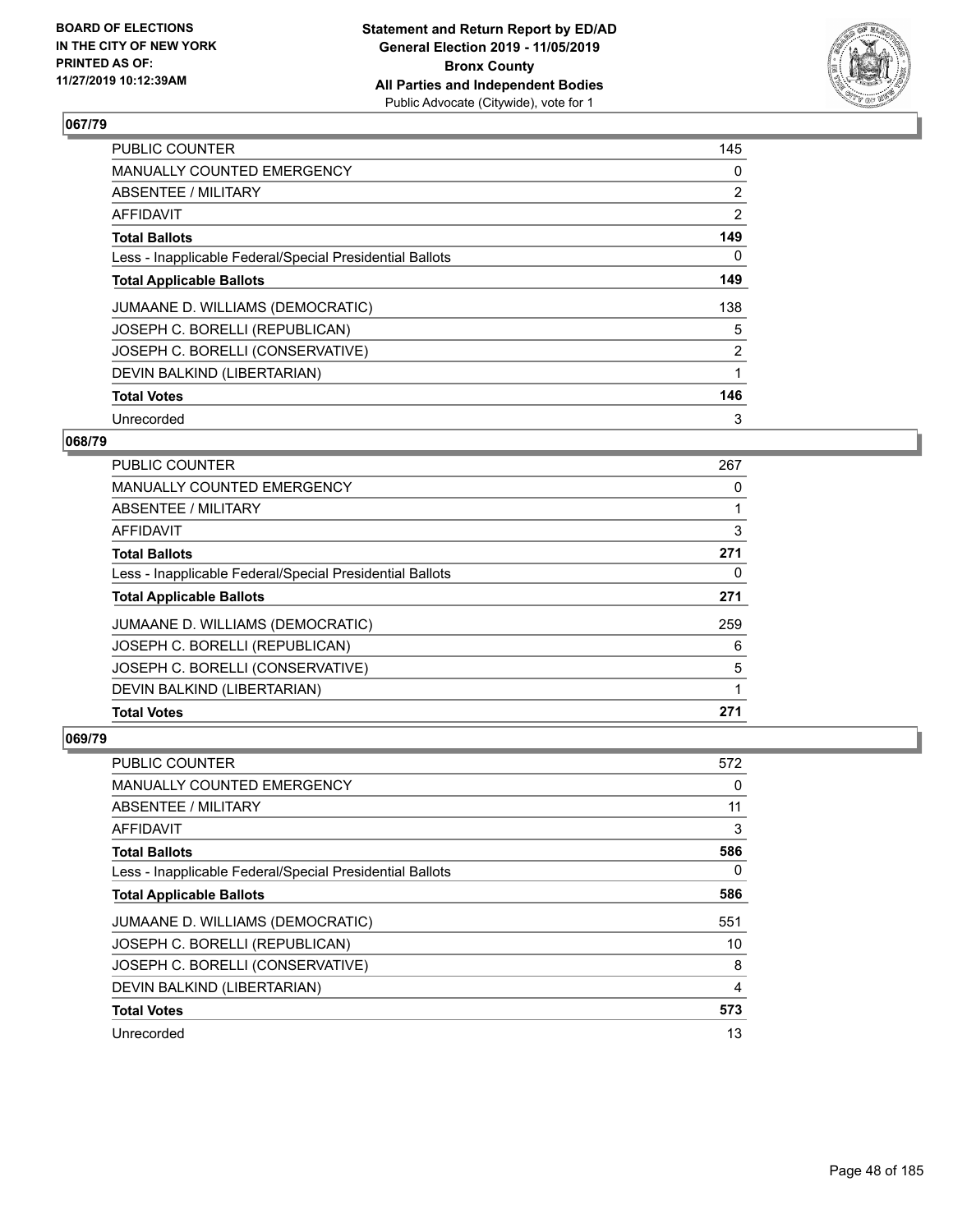

| <b>PUBLIC COUNTER</b>                                    | 178 |
|----------------------------------------------------------|-----|
| <b>MANUALLY COUNTED EMERGENCY</b>                        | 0   |
| ABSENTEE / MILITARY                                      | 5   |
| <b>AFFIDAVIT</b>                                         | 2   |
| <b>Total Ballots</b>                                     | 185 |
| Less - Inapplicable Federal/Special Presidential Ballots | 0   |
| <b>Total Applicable Ballots</b>                          | 185 |
| JUMAANE D. WILLIAMS (DEMOCRATIC)                         | 164 |
| JOSEPH C. BORELLI (REPUBLICAN)                           | 5   |
| JOSEPH C. BORELLI (CONSERVATIVE)                         | 4   |
| DEVIN BALKIND (LIBERTARIAN)                              | 2   |
| UNATTRIBUTABLE WRITE-IN (WRITE-IN)                       | 1   |
| <b>Total Votes</b>                                       | 176 |
| Unrecorded                                               | 9   |
|                                                          |     |

**071/79 COMBINED into: 070/79**

### **072/79**

| <b>PUBLIC COUNTER</b>                                    | 225 |
|----------------------------------------------------------|-----|
| <b>MANUALLY COUNTED EMERGENCY</b>                        | 0   |
| ABSENTEE / MILITARY                                      |     |
| AFFIDAVIT                                                | 5   |
| <b>Total Ballots</b>                                     | 231 |
| Less - Inapplicable Federal/Special Presidential Ballots | 0   |
| <b>Total Applicable Ballots</b>                          | 231 |
| JUMAANE D. WILLIAMS (DEMOCRATIC)                         | 203 |
| JOSEPH C. BORELLI (REPUBLICAN)                           | 13  |
| JOSEPH C. BORELLI (CONSERVATIVE)                         | 6   |
| DEVIN BALKIND (LIBERTARIAN)                              | 3   |
| <b>Total Votes</b>                                       | 225 |
| Unrecorded                                               | 6   |
| 073/79 COMBINED into: 072/79                             |     |
|                                                          |     |

**074/79 COMBINED into: 029/79**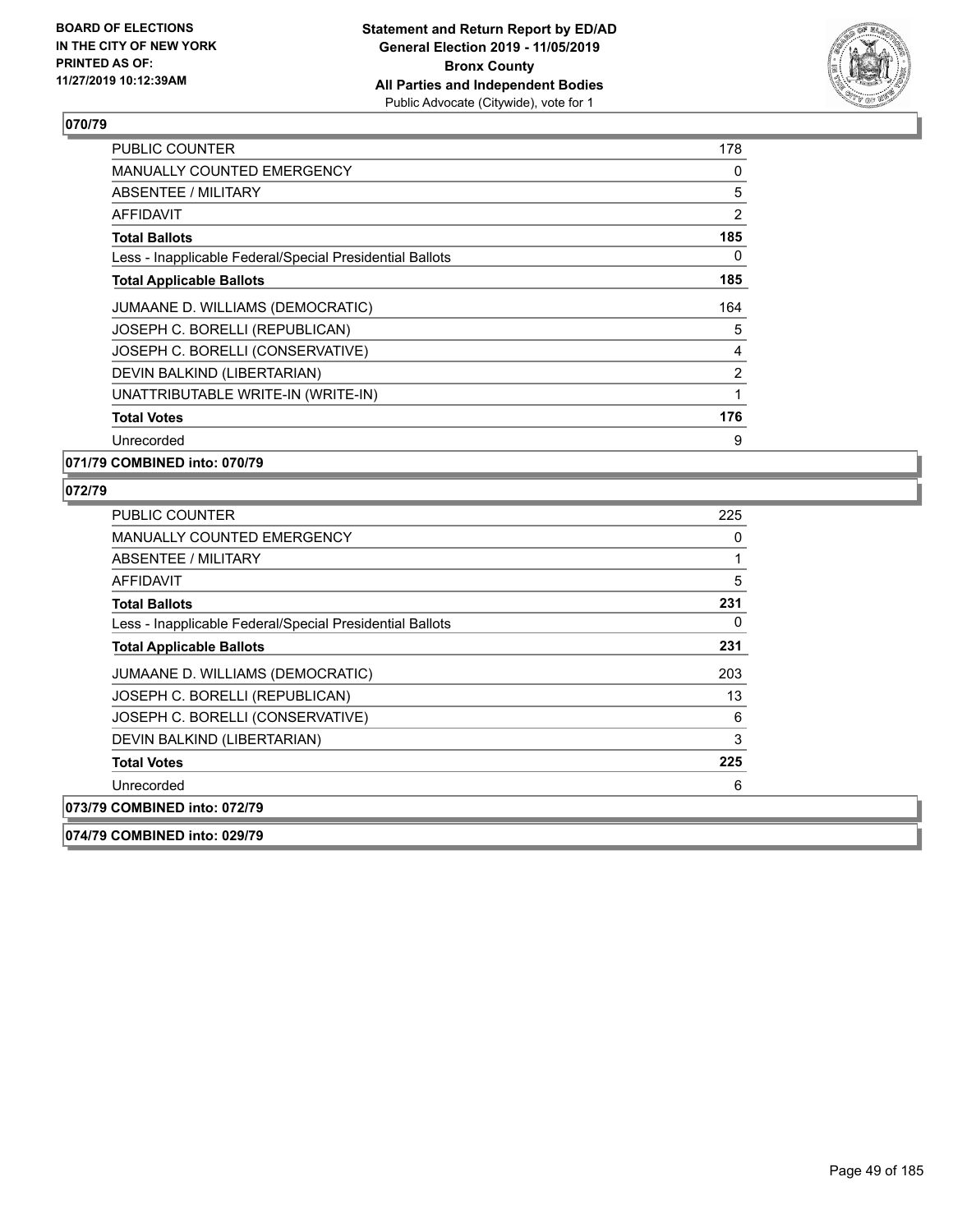

| <b>PUBLIC COUNTER</b>                                    | 117            |
|----------------------------------------------------------|----------------|
| <b>MANUALLY COUNTED EMERGENCY</b>                        | 0              |
| ABSENTEE / MILITARY                                      | 2              |
| AFFIDAVIT                                                | 0              |
| <b>Total Ballots</b>                                     | 119            |
| Less - Inapplicable Federal/Special Presidential Ballots | 0              |
| <b>Total Applicable Ballots</b>                          | 119            |
| JUMAANE D. WILLIAMS (DEMOCRATIC)                         | 105            |
| JOSEPH C. BORELLI (REPUBLICAN)                           | 6              |
| JOSEPH C. BORELLI (CONSERVATIVE)                         | 3              |
| DEVIN BALKIND (LIBERTARIAN)                              | 3              |
| <b>Total Votes</b>                                       | 117            |
| Unrecorded                                               | $\overline{2}$ |

**076/79 COMBINED into: 023/79**

**077/79 COMBINED into: 029/79**

**078/79 COMBINED into: 049/79**

### **079/79 COMBINED into: 070/79**

**080/79 COMBINED into: 049/79**

# **081/79 COMBINED into: 049/79**

# **082/79 COMBINED into: 086/79**

# **083/79 COMBINED into: 030/79**

| <b>PUBLIC COUNTER</b>                                    | 210      |
|----------------------------------------------------------|----------|
| <b>MANUALLY COUNTED EMERGENCY</b>                        | 0        |
| <b>ABSENTEE / MILITARY</b>                               | 9        |
| AFFIDAVIT                                                | 0        |
| <b>Total Ballots</b>                                     | 219      |
| Less - Inapplicable Federal/Special Presidential Ballots | 0        |
| <b>Total Applicable Ballots</b>                          | 219      |
| JUMAANE D. WILLIAMS (DEMOCRATIC)                         | 198      |
| JOSEPH C. BORELLI (REPUBLICAN)                           | 8        |
| JOSEPH C. BORELLI (CONSERVATIVE)                         | 4        |
| DEVIN BALKIND (LIBERTARIAN)                              | $\Omega$ |
| <b>Total Votes</b>                                       | 210      |
| Unrecorded                                               | 9        |
| 085/79 COMBINED into: 042/79                             |          |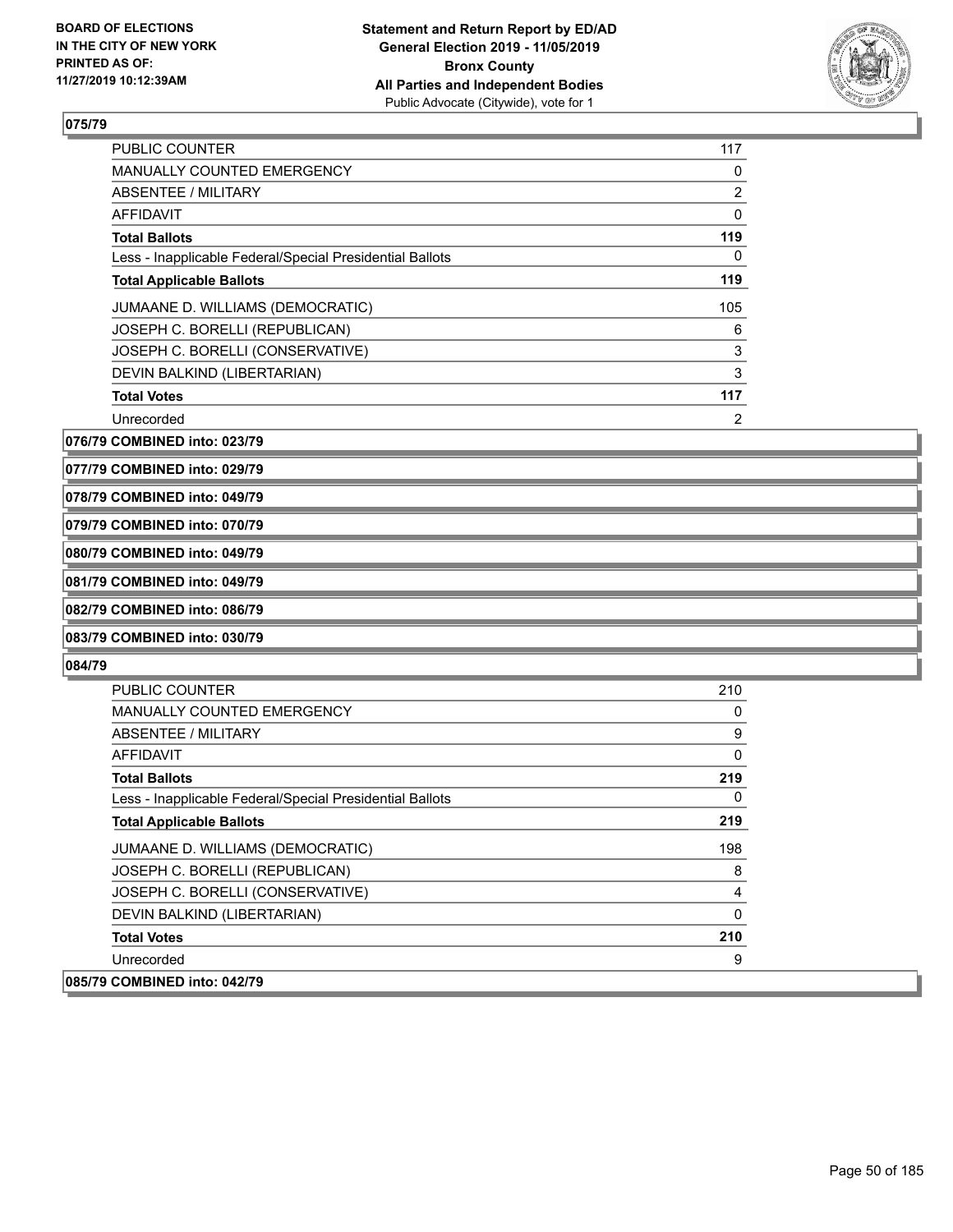

| <b>PUBLIC COUNTER</b>                                    | 170            |
|----------------------------------------------------------|----------------|
| <b>MANUALLY COUNTED EMERGENCY</b>                        | 0              |
| ABSENTEE / MILITARY                                      | 3              |
| <b>AFFIDAVIT</b>                                         | $\overline{2}$ |
| <b>Total Ballots</b>                                     | 175            |
| Less - Inapplicable Federal/Special Presidential Ballots | 0              |
| <b>Total Applicable Ballots</b>                          | 175            |
| JUMAANE D. WILLIAMS (DEMOCRATIC)                         | 155            |
| JOSEPH C. BORELLI (REPUBLICAN)                           | 8              |
| JOSEPH C. BORELLI (CONSERVATIVE)                         | $\overline{2}$ |
| DEVIN BALKIND (LIBERTARIAN)                              | $\mathbf 0$    |
| <b>Total Votes</b>                                       | 165            |
| Unrecorded                                               | 10             |
| 087/79 COMBINED into: 001/79                             |                |
| 088/79 COMBINED into: 013/79                             |                |
| 089/79 COMBINED into: 084/79                             |                |

### **090/79 COMBINED into: 069/79**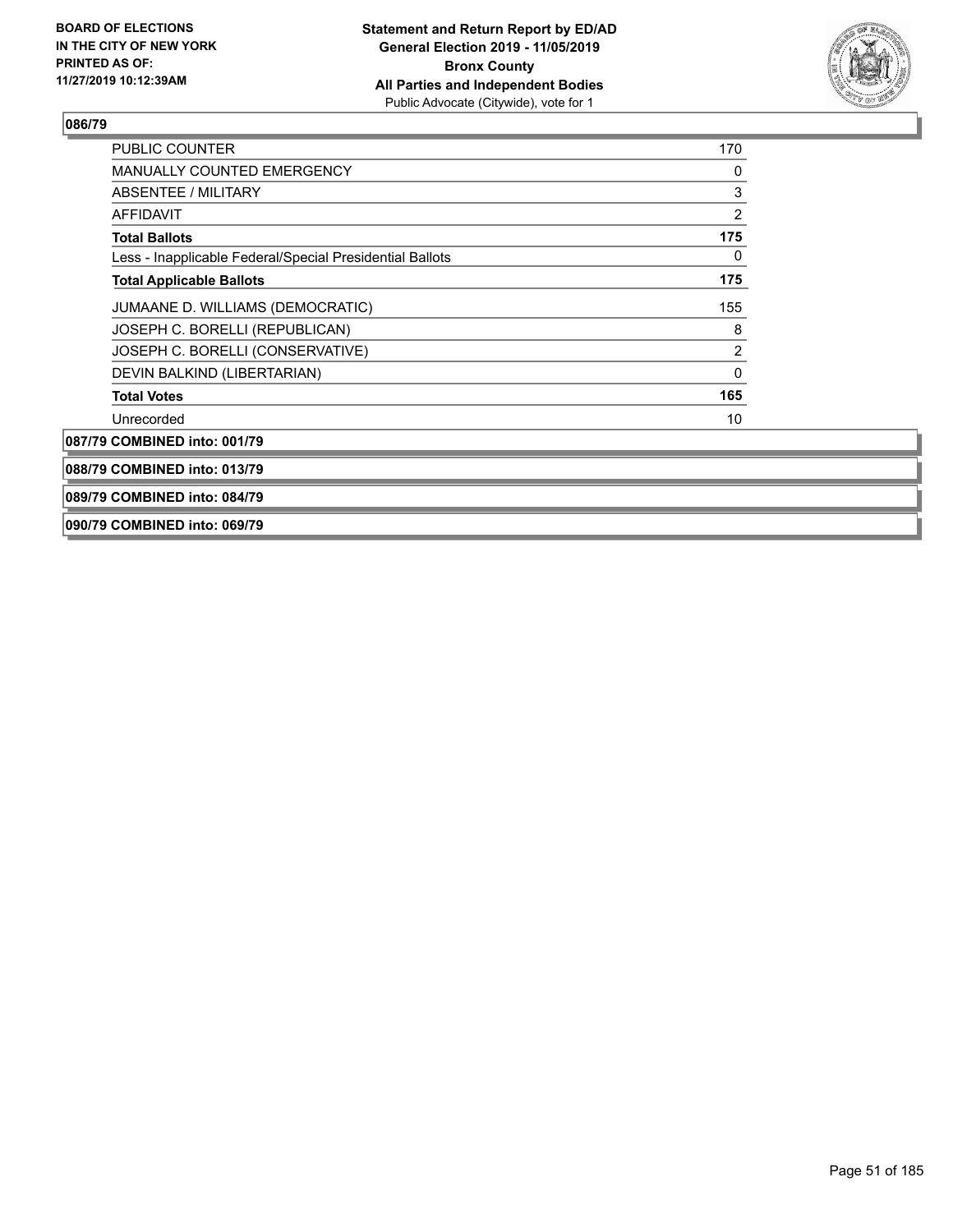

| 297      |
|----------|
| 0        |
| 13       |
| $\Omega$ |
| 310      |
| 0        |
| 310      |
| 160      |
| 125      |
| 14       |
| 6        |
| 305      |
| 5        |
|          |

**002/80 COMBINED into: 001/80**

### **003/80 COMBINED into: 001/80**

### **004/80**

| <b>PUBLIC COUNTER</b>                                    | 124 |
|----------------------------------------------------------|-----|
| MANUALLY COUNTED EMERGENCY                               | 0   |
| ABSENTEE / MILITARY                                      | 2   |
| AFFIDAVIT                                                | 0   |
| <b>Total Ballots</b>                                     | 126 |
| Less - Inapplicable Federal/Special Presidential Ballots | 0   |
| <b>Total Applicable Ballots</b>                          | 126 |
| JUMAANE D. WILLIAMS (DEMOCRATIC)                         | 59  |
| JOSEPH C. BORELLI (REPUBLICAN)                           | 42  |
| JOSEPH C. BORELLI (CONSERVATIVE)                         | 21  |
| DEVIN BALKIND (LIBERTARIAN)                              | 3   |
| <b>Total Votes</b>                                       | 125 |
| Unrecorded                                               | 1   |

# **005/80 COMBINED into: 004/80**

| <b>PUBLIC COUNTER</b>                                    | 236 |
|----------------------------------------------------------|-----|
| <b>MANUALLY COUNTED EMERGENCY</b>                        | 0   |
| ABSENTEE / MILITARY                                      |     |
| AFFIDAVIT                                                | 0   |
| <b>Total Ballots</b>                                     | 237 |
| Less - Inapplicable Federal/Special Presidential Ballots | 0   |
| <b>Total Applicable Ballots</b>                          | 237 |
| JUMAANE D. WILLIAMS (DEMOCRATIC)                         | 154 |
| JOSEPH C. BORELLI (REPUBLICAN)                           | 66  |
| JOSEPH C. BORELLI (CONSERVATIVE)                         | 11  |
| DEVIN BALKIND (LIBERTARIAN)                              | 4   |
| <b>Total Votes</b>                                       | 235 |
| Unrecorded                                               | 2   |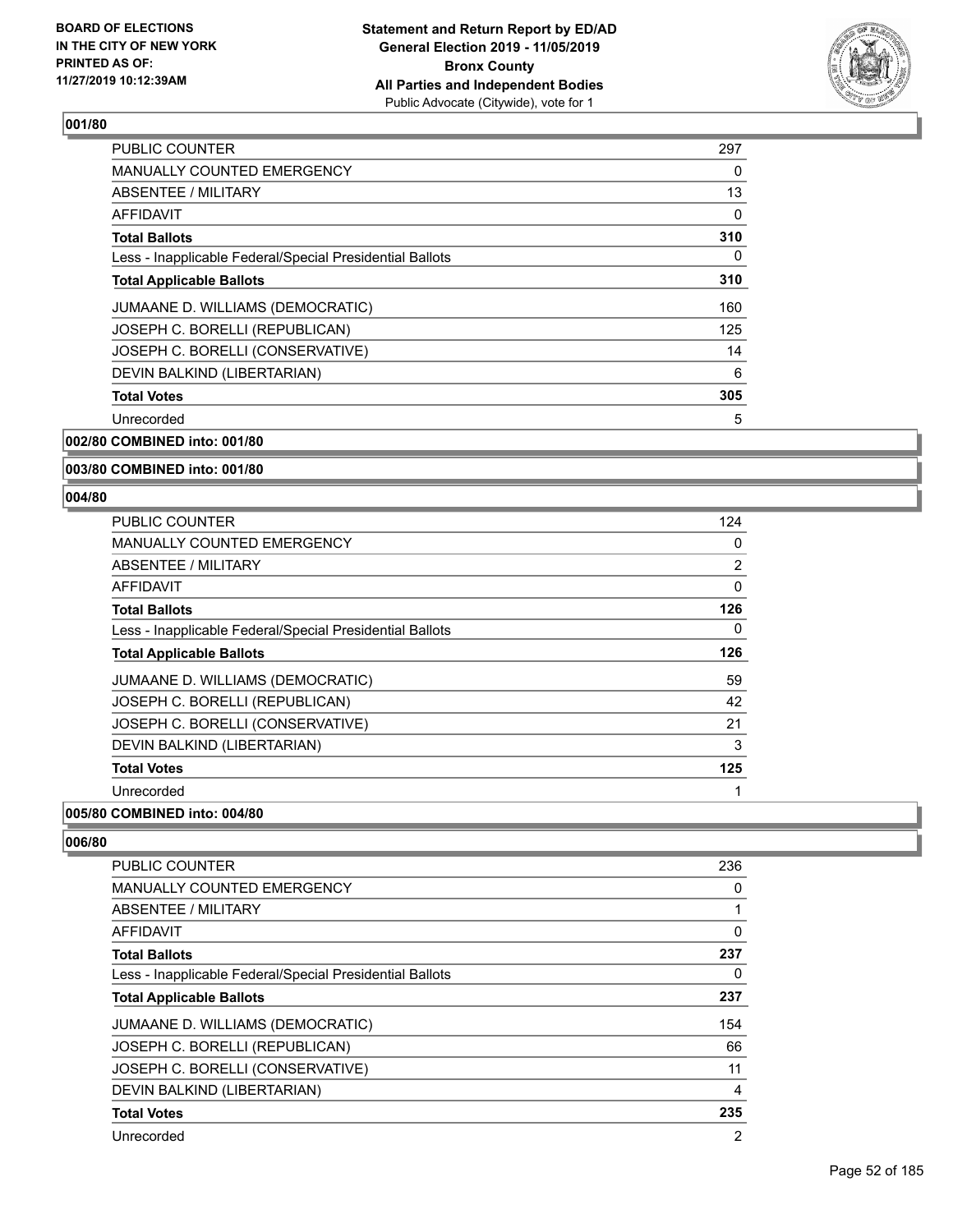

### **007/80 COMBINED into: 006/80**

### **008/80 COMBINED into: 006/80**

**009/80** 

| <b>PUBLIC COUNTER</b>                                    | 186            |
|----------------------------------------------------------|----------------|
| <b>MANUALLY COUNTED EMERGENCY</b>                        | 0              |
| ABSENTEE / MILITARY                                      |                |
| AFFIDAVIT                                                | 0              |
| <b>Total Ballots</b>                                     | 187            |
| Less - Inapplicable Federal/Special Presidential Ballots | 0              |
| <b>Total Applicable Ballots</b>                          | 187            |
| JUMAANE D. WILLIAMS (DEMOCRATIC)                         | 143            |
| JOSEPH C. BORELLI (REPUBLICAN)                           | 30             |
| JOSEPH C. BORELLI (CONSERVATIVE)                         | 9              |
| DEVIN BALKIND (LIBERTARIAN)                              | 3              |
| <b>Total Votes</b>                                       | 185            |
| Unrecorded                                               | $\overline{2}$ |

**010/80 COMBINED into: 009/80**

| <b>PUBLIC COUNTER</b>                                    | 174 |
|----------------------------------------------------------|-----|
| <b>MANUALLY COUNTED EMERGENCY</b>                        | 0   |
| ABSENTEE / MILITARY                                      | 5   |
| AFFIDAVIT                                                | 1   |
| <b>Total Ballots</b>                                     | 180 |
| Less - Inapplicable Federal/Special Presidential Ballots | 0   |
| <b>Total Applicable Ballots</b>                          | 180 |
| JUMAANE D. WILLIAMS (DEMOCRATIC)                         | 91  |
| JOSEPH C. BORELLI (REPUBLICAN)                           | 63  |
| JOSEPH C. BORELLI (CONSERVATIVE)                         | 18  |
| DEVIN BALKIND (LIBERTARIAN)                              | 5   |
| ISAAC AMBROSE MOORE (WRITE-IN)                           | 1   |
| <b>Total Votes</b>                                       | 178 |
| Unrecorded                                               | 2   |
| 012/80 COMBINED into: 009/80                             |     |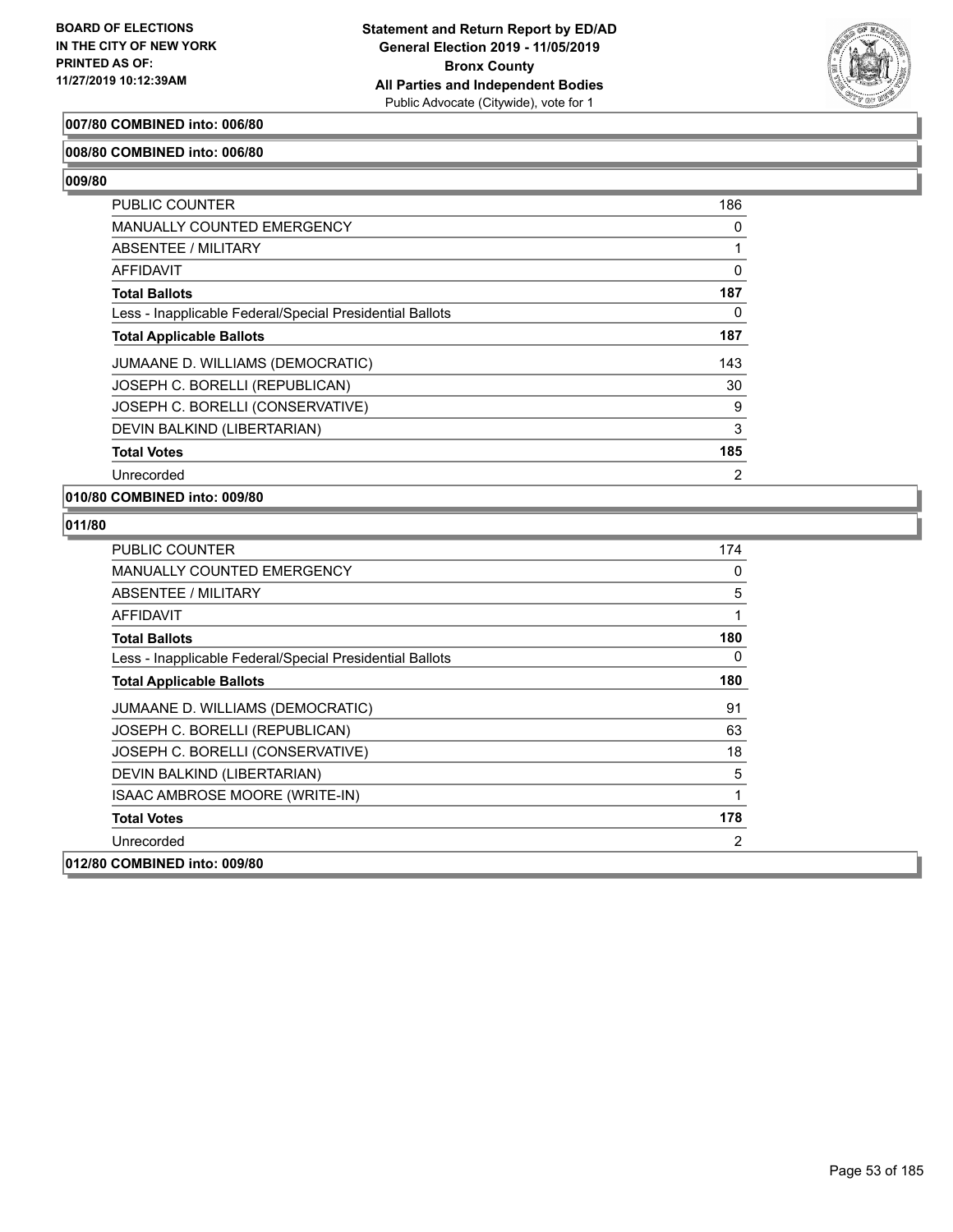

| <b>PUBLIC COUNTER</b>                                    | 199 |
|----------------------------------------------------------|-----|
| <b>MANUALLY COUNTED EMERGENCY</b>                        | 0   |
| ABSENTEE / MILITARY                                      | 3   |
| <b>AFFIDAVIT</b>                                         | 2   |
| <b>Total Ballots</b>                                     | 204 |
| Less - Inapplicable Federal/Special Presidential Ballots | 0   |
| <b>Total Applicable Ballots</b>                          | 204 |
| JUMAANE D. WILLIAMS (DEMOCRATIC)                         | 168 |
| JOSEPH C. BORELLI (REPUBLICAN)                           | 25  |
| JOSEPH C. BORELLI (CONSERVATIVE)                         | 3   |
| DEVIN BALKIND (LIBERTARIAN)                              | 2   |
| <b>Total Votes</b>                                       | 198 |
| Unrecorded                                               | 6   |

### **014/80**

| PUBLIC COUNTER                                           | 183            |
|----------------------------------------------------------|----------------|
| <b>MANUALLY COUNTED EMERGENCY</b>                        | $\Omega$       |
| ABSENTEE / MILITARY                                      | 4              |
| AFFIDAVIT                                                | 3              |
| <b>Total Ballots</b>                                     | 190            |
| Less - Inapplicable Federal/Special Presidential Ballots | 0              |
| <b>Total Applicable Ballots</b>                          | 190            |
| JUMAANE D. WILLIAMS (DEMOCRATIC)                         | 174            |
| JOSEPH C. BORELLI (REPUBLICAN)                           | 10             |
| JOSEPH C. BORELLI (CONSERVATIVE)                         |                |
| DEVIN BALKIND (LIBERTARIAN)                              | 3              |
| <b>Total Votes</b>                                       | 188            |
| Unrecorded                                               | $\overline{2}$ |

| <b>PUBLIC COUNTER</b>                                    | 242            |
|----------------------------------------------------------|----------------|
| MANUALLY COUNTED EMERGENCY                               | 0              |
| ABSENTEE / MILITARY                                      | 4              |
| AFFIDAVIT                                                | $\overline{2}$ |
| <b>Total Ballots</b>                                     | 248            |
| Less - Inapplicable Federal/Special Presidential Ballots | 0              |
| <b>Total Applicable Ballots</b>                          | 248            |
| JUMAANE D. WILLIAMS (DEMOCRATIC)                         | 198            |
| JOSEPH C. BORELLI (REPUBLICAN)                           | 35             |
| JOSEPH C. BORELLI (CONSERVATIVE)                         | 5              |
| DEVIN BALKIND (LIBERTARIAN)                              | 7              |
| <b>Total Votes</b>                                       | 245            |
| Unrecorded                                               | 3              |
| 016/80 COMBINED into: 015/80                             |                |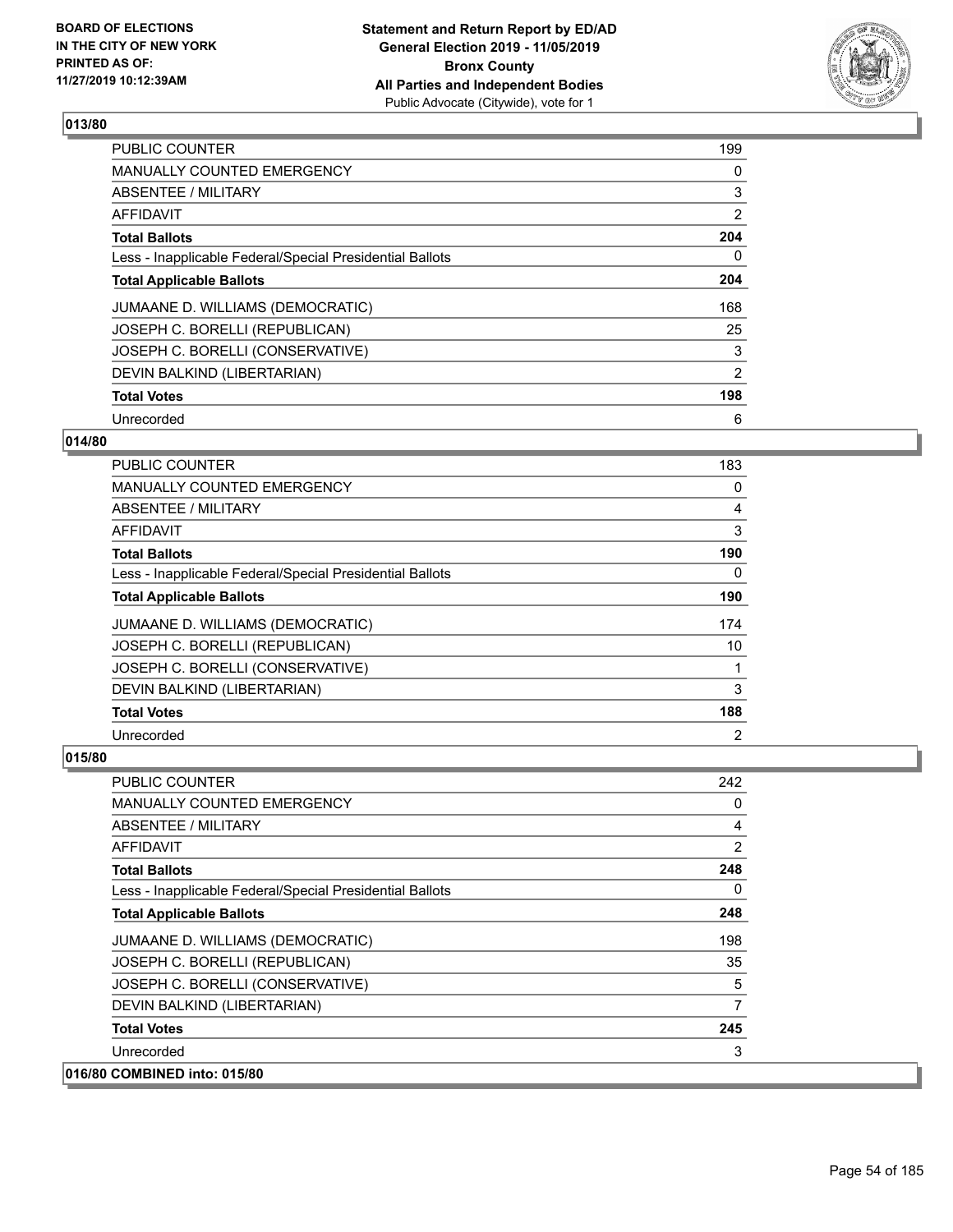

| <b>PUBLIC COUNTER</b>                                    | 221 |
|----------------------------------------------------------|-----|
| <b>MANUALLY COUNTED EMERGENCY</b>                        | 0   |
| ABSENTEE / MILITARY                                      | 5   |
| AFFIDAVIT                                                | 2   |
| <b>Total Ballots</b>                                     | 228 |
| Less - Inapplicable Federal/Special Presidential Ballots | 0   |
| <b>Total Applicable Ballots</b>                          | 228 |
| JUMAANE D. WILLIAMS (DEMOCRATIC)                         | 189 |
| JOSEPH C. BORELLI (REPUBLICAN)                           | 27  |
| JOSEPH C. BORELLI (CONSERVATIVE)                         | 5   |
| DEVIN BALKIND (LIBERTARIAN)                              | 2   |
| <b>Total Votes</b>                                       | 223 |
| Unrecorded                                               | 5   |

**018/80 COMBINED into: 011/80**

**019/80 COMBINED into: 011/80**

**020/80 COMBINED into: 021/80**

| PUBLIC COUNTER                                           | 230 |
|----------------------------------------------------------|-----|
| <b>MANUALLY COUNTED EMERGENCY</b>                        | 0   |
| ABSENTEE / MILITARY                                      | 2   |
| AFFIDAVIT                                                | 2   |
| <b>Total Ballots</b>                                     | 234 |
| Less - Inapplicable Federal/Special Presidential Ballots | 0   |
| <b>Total Applicable Ballots</b>                          | 234 |
| JUMAANE D. WILLIAMS (DEMOCRATIC)                         | 197 |
| JOSEPH C. BORELLI (REPUBLICAN)                           | 23  |
| JOSEPH C. BORELLI (CONSERVATIVE)                         | 7   |
| DEVIN BALKIND (LIBERTARIAN)                              | 3   |
| <b>Total Votes</b>                                       | 230 |
| Unrecorded                                               | 4   |
| 022/80 COMBINED into: 017/80                             |     |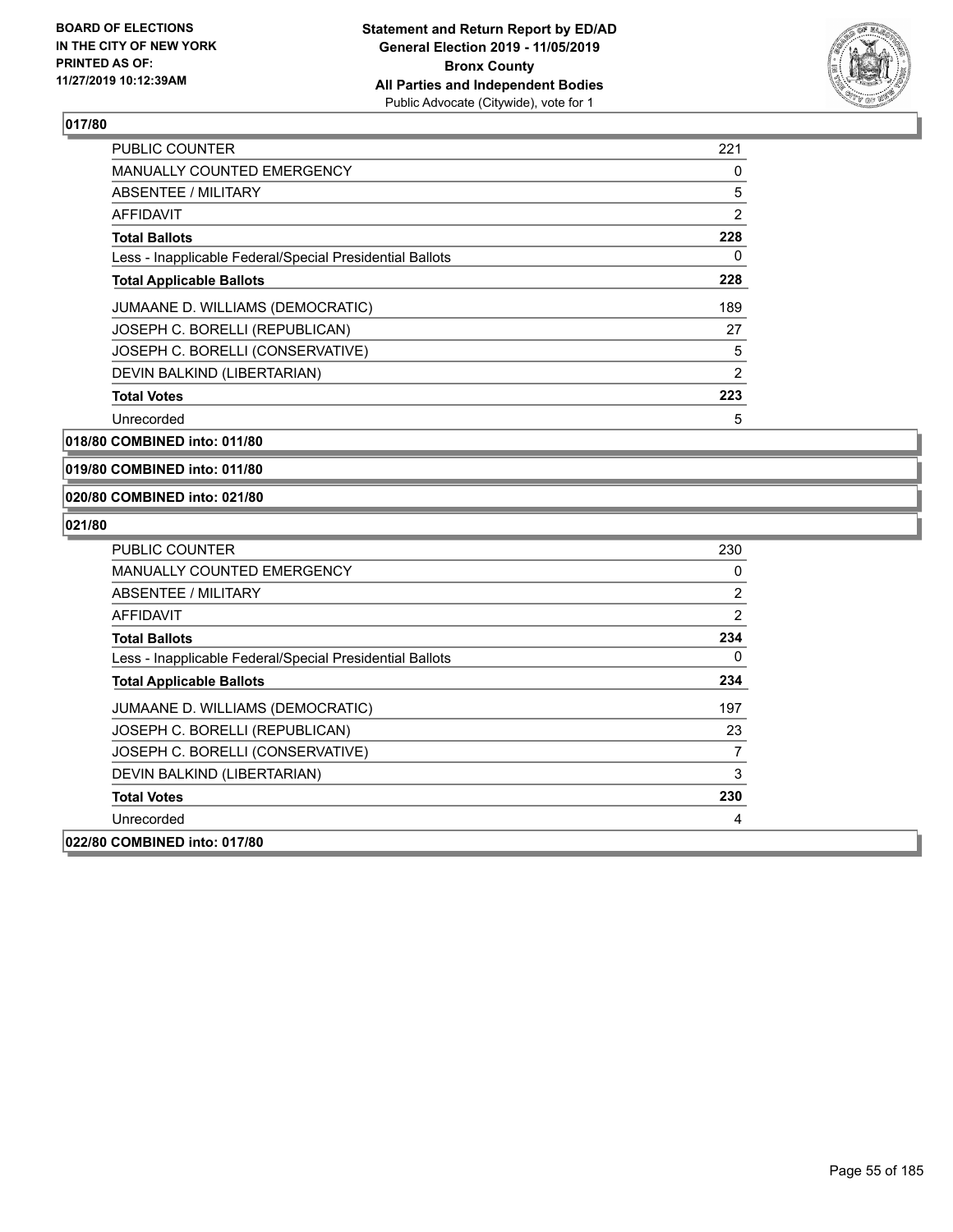

| <b>PUBLIC COUNTER</b>                                    | 236 |
|----------------------------------------------------------|-----|
| <b>MANUALLY COUNTED EMERGENCY</b>                        | 0   |
| ABSENTEE / MILITARY                                      | 7   |
| AFFIDAVIT                                                |     |
| <b>Total Ballots</b>                                     | 244 |
| Less - Inapplicable Federal/Special Presidential Ballots | 0   |
| <b>Total Applicable Ballots</b>                          | 244 |
| JUMAANE D. WILLIAMS (DEMOCRATIC)                         | 210 |
| JOSEPH C. BORELLI (REPUBLICAN)                           | 26  |
| JOSEPH C. BORELLI (CONSERVATIVE)                         |     |
| DEVIN BALKIND (LIBERTARIAN)                              | 4   |
| <b>Total Votes</b>                                       | 241 |
| Unrecorded                                               | 3   |
| 024/80 COMBINED into: 023/80                             |     |

# **025/80**

| PUBLIC COUNTER                                           | 224      |
|----------------------------------------------------------|----------|
| MANUALLY COUNTED EMERGENCY                               | 0        |
| ABSENTEE / MILITARY                                      | $\Omega$ |
| AFFIDAVIT                                                | 2        |
| <b>Total Ballots</b>                                     | 226      |
| Less - Inapplicable Federal/Special Presidential Ballots | 0        |
| <b>Total Applicable Ballots</b>                          | 226      |
| JUMAANE D. WILLIAMS (DEMOCRATIC)                         | 191      |
| JOSEPH C. BORELLI (REPUBLICAN)                           | 27       |
| JOSEPH C. BORELLI (CONSERVATIVE)                         | 2        |
| DEVIN BALKIND (LIBERTARIAN)                              | 4        |
| WILL HERNANDEZ (WRITE-IN)                                |          |
| <b>Total Votes</b>                                       | 225      |
| Unrecorded                                               |          |

| <b>PUBLIC COUNTER</b>                                    | 289               |
|----------------------------------------------------------|-------------------|
| <b>MANUALLY COUNTED EMERGENCY</b>                        | 0                 |
| ABSENTEE / MILITARY                                      | 34                |
| <b>AFFIDAVIT</b>                                         | $\Omega$          |
| <b>Total Ballots</b>                                     | 323               |
| Less - Inapplicable Federal/Special Presidential Ballots | 0                 |
| <b>Total Applicable Ballots</b>                          | 323               |
| JUMAANE D. WILLIAMS (DEMOCRATIC)                         | 234               |
| JOSEPH C. BORELLI (REPUBLICAN)                           | 55                |
| JOSEPH C. BORELLI (CONSERVATIVE)                         | 16                |
| DEVIN BALKIND (LIBERTARIAN)                              | 6                 |
| <b>Total Votes</b>                                       | 311               |
| Unrecorded                                               | $12 \overline{ }$ |
| 027/80 COMBINED into: 026/80                             |                   |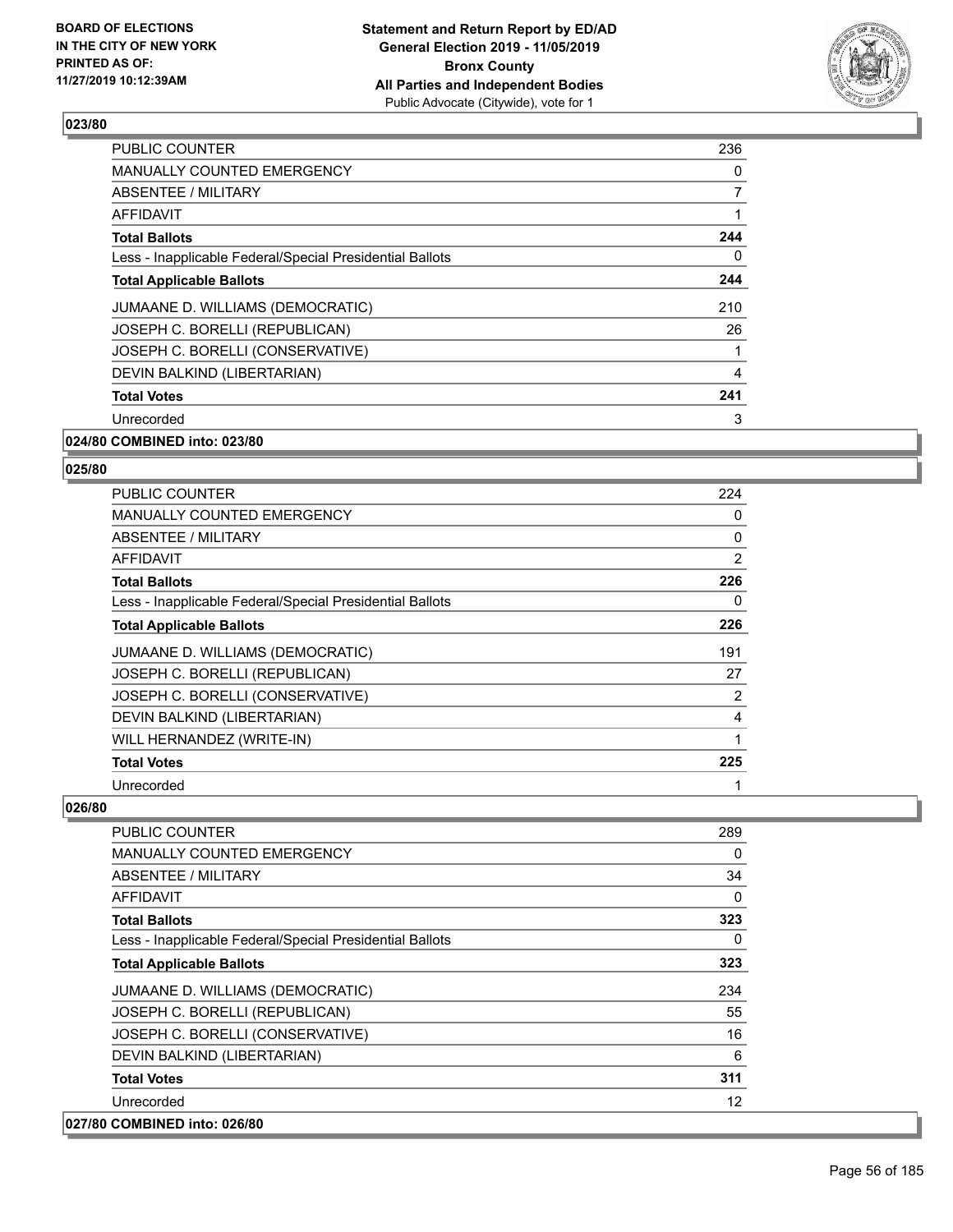

### **028/80 COMBINED into: 026/80**

### **029/80 COMBINED into: 004/80**

**030/80** 

| PUBLIC COUNTER                                           | 217 |
|----------------------------------------------------------|-----|
| MANUALLY COUNTED EMERGENCY                               | 0   |
| ABSENTEE / MILITARY                                      | 7   |
| <b>AFFIDAVIT</b>                                         | 5   |
| <b>Total Ballots</b>                                     | 229 |
| Less - Inapplicable Federal/Special Presidential Ballots | 0   |
| <b>Total Applicable Ballots</b>                          | 229 |
| JUMAANE D. WILLIAMS (DEMOCRATIC)                         | 102 |
| JOSEPH C. BORELLI (REPUBLICAN)                           | 99  |
| JOSEPH C. BORELLI (CONSERVATIVE)                         | 18  |
| DEVIN BALKIND (LIBERTARIAN)                              | 5   |
| NOMIKI KONST (WRITE-IN)                                  | 1   |
| <b>Total Votes</b>                                       | 225 |
| Unrecorded                                               | 4   |

| <b>PUBLIC COUNTER</b>                                    | 232 |
|----------------------------------------------------------|-----|
| <b>MANUALLY COUNTED EMERGENCY</b>                        | 0   |
| ABSENTEE / MILITARY                                      | 5   |
| <b>AFFIDAVIT</b>                                         | 0   |
| <b>Total Ballots</b>                                     | 237 |
| Less - Inapplicable Federal/Special Presidential Ballots | 0   |
| <b>Total Applicable Ballots</b>                          | 237 |
| JUMAANE D. WILLIAMS (DEMOCRATIC)                         | 127 |
| JOSEPH C. BORELLI (REPUBLICAN)                           | 81  |
| JOSEPH C. BORELLI (CONSERVATIVE)                         | 19  |
| DEVIN BALKIND (LIBERTARIAN)                              | 4   |
| CHRIS CUOMO (WRITE-IN)                                   | 1   |
| UNATTRIBUTABLE WRITE-IN (WRITE-IN)                       | 1   |
| <b>Total Votes</b>                                       | 233 |
| Unrecorded                                               | 4   |
| 032/80 COMBINED into: 031/80                             |     |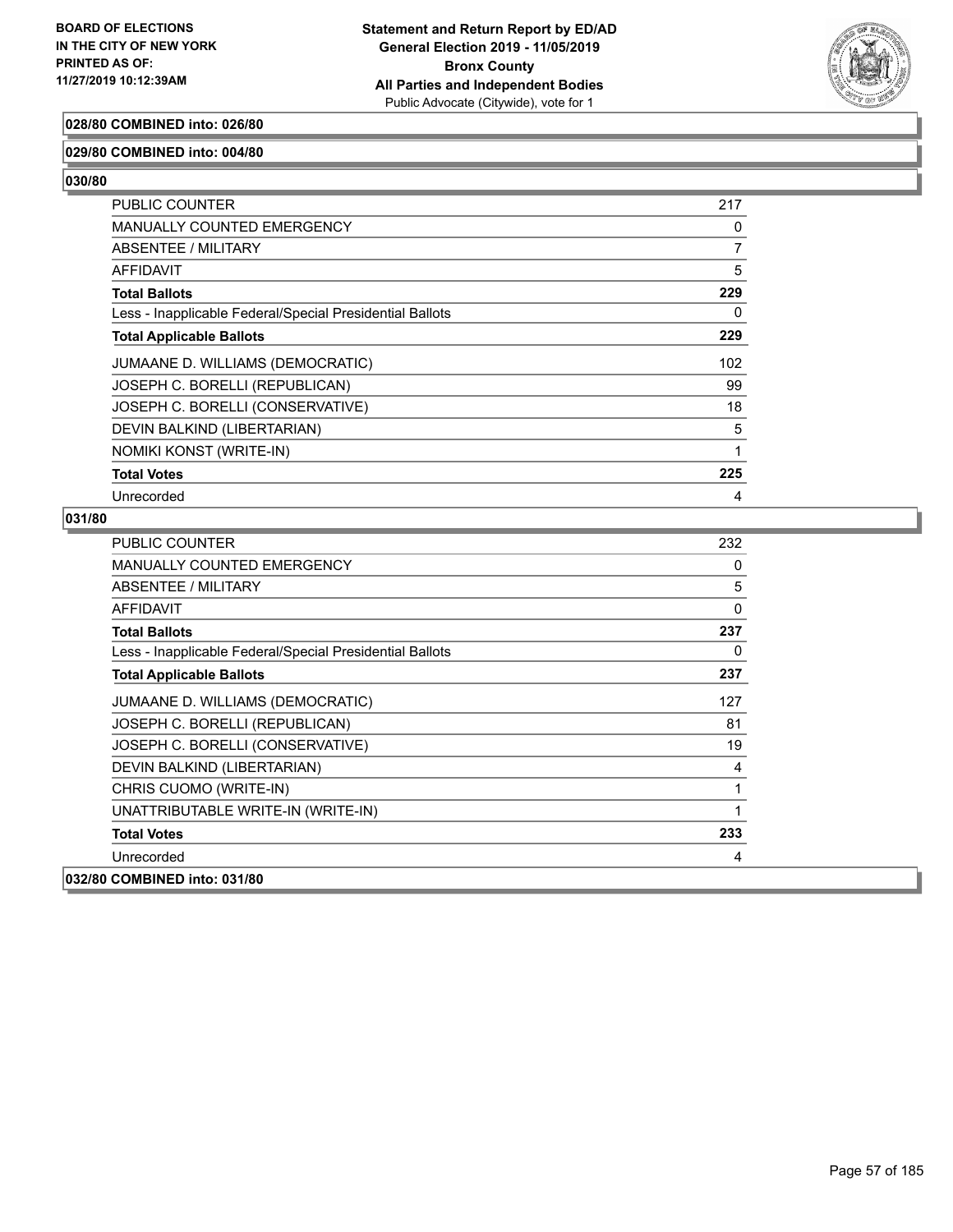

| <b>PUBLIC COUNTER</b>                                    | 122 |
|----------------------------------------------------------|-----|
| <b>MANUALLY COUNTED EMERGENCY</b>                        | 0   |
| ABSENTEE / MILITARY                                      | 127 |
| <b>AFFIDAVIT</b>                                         |     |
| <b>Total Ballots</b>                                     | 250 |
| Less - Inapplicable Federal/Special Presidential Ballots | 0   |
| <b>Total Applicable Ballots</b>                          | 250 |
| JUMAANE D. WILLIAMS (DEMOCRATIC)                         | 163 |
| JOSEPH C. BORELLI (REPUBLICAN)                           | 59  |
| JOSEPH C. BORELLI (CONSERVATIVE)                         | 14  |
| DEVIN BALKIND (LIBERTARIAN)                              | 6   |
| <b>Total Votes</b>                                       | 242 |
| Unrecorded                                               | 8   |
|                                                          |     |

# **034/80 COMBINED into: 033/80**

### **035/80 COMBINED into: 071/80**

### **036/80**

| <b>PUBLIC COUNTER</b>                                    | 183 |
|----------------------------------------------------------|-----|
| <b>MANUALLY COUNTED EMERGENCY</b>                        | 0   |
| ABSENTEE / MILITARY                                      | 4   |
| AFFIDAVIT                                                | 4   |
| <b>Total Ballots</b>                                     | 191 |
| Less - Inapplicable Federal/Special Presidential Ballots | 0   |
| <b>Total Applicable Ballots</b>                          | 191 |
| JUMAANE D. WILLIAMS (DEMOCRATIC)                         | 147 |
| JOSEPH C. BORELLI (REPUBLICAN)                           | 33  |
| JOSEPH C. BORELLI (CONSERVATIVE)                         | 7   |
| DEVIN BALKIND (LIBERTARIAN)                              | 3   |
| <b>Total Votes</b>                                       | 190 |
| Unrecorded                                               |     |

| <b>PUBLIC COUNTER</b>                                    | 137 |
|----------------------------------------------------------|-----|
| <b>MANUALLY COUNTED EMERGENCY</b>                        | 0   |
| ABSENTEE / MILITARY                                      | 8   |
| AFFIDAVIT                                                | 0   |
| <b>Total Ballots</b>                                     | 145 |
| Less - Inapplicable Federal/Special Presidential Ballots | 0   |
| <b>Total Applicable Ballots</b>                          | 145 |
| JUMAANE D. WILLIAMS (DEMOCRATIC)                         | 110 |
| JOSEPH C. BORELLI (REPUBLICAN)                           | 26  |
| JOSEPH C. BORELLI (CONSERVATIVE)                         | 6   |
| DEVIN BALKIND (LIBERTARIAN)                              | 1   |
| <b>Total Votes</b>                                       | 143 |
| Unrecorded                                               | 2   |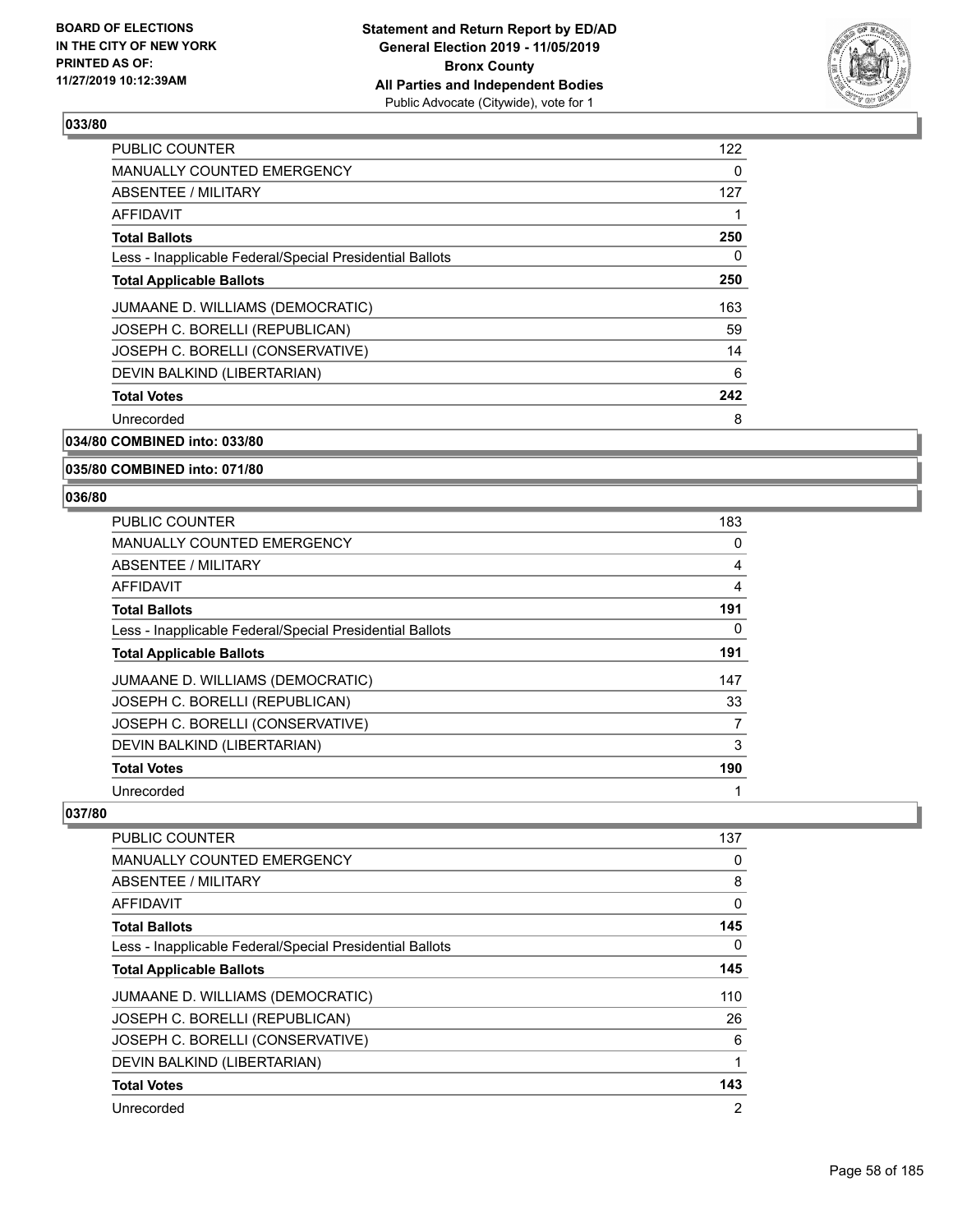

| PUBLIC COUNTER                                           | 238 |
|----------------------------------------------------------|-----|
| <b>MANUALLY COUNTED EMERGENCY</b>                        |     |
| ABSENTEE / MILITARY                                      | 55  |
| AFFIDAVIT                                                | 1   |
| <b>Total Ballots</b>                                     | 295 |
| Less - Inapplicable Federal/Special Presidential Ballots | 0   |
| <b>Total Applicable Ballots</b>                          | 295 |
| JUMAANE D. WILLIAMS (DEMOCRATIC)                         | 209 |
| JOSEPH C. BORELLI (REPUBLICAN)                           | 51  |
| JOSEPH C. BORELLI (CONSERVATIVE)                         | 13  |
| DEVIN BALKIND (LIBERTARIAN)                              | 10  |
| UNATTRIBUTABLE WRITE-IN (WRITE-IN)                       | 1   |
| <b>Total Votes</b>                                       | 284 |
| Unrecorded                                               | 11  |
|                                                          |     |

**039/80 COMBINED into: 038/80**

**040/80 COMBINED into: 037/80**

### **041/80**

| <b>PUBLIC COUNTER</b>                                    | 135            |
|----------------------------------------------------------|----------------|
| MANUALLY COUNTED EMERGENCY                               | 0              |
| ABSENTEE / MILITARY                                      |                |
| AFFIDAVIT                                                | $\overline{2}$ |
| <b>Total Ballots</b>                                     | 138            |
| Less - Inapplicable Federal/Special Presidential Ballots | 0              |
| <b>Total Applicable Ballots</b>                          | 138            |
| JUMAANE D. WILLIAMS (DEMOCRATIC)                         | 120            |
| JOSEPH C. BORELLI (REPUBLICAN)                           | 8              |
| JOSEPH C. BORELLI (CONSERVATIVE)                         | 3              |
| DEVIN BALKIND (LIBERTARIAN)                              | $\overline{2}$ |
| <b>Total Votes</b>                                       | 133            |
| Unrecorded                                               | 5              |

| <b>PUBLIC COUNTER</b>                                    | 113 |
|----------------------------------------------------------|-----|
| <b>MANUALLY COUNTED EMERGENCY</b>                        | 0   |
| ABSENTEE / MILITARY                                      | 1   |
| AFFIDAVIT                                                |     |
| <b>Total Ballots</b>                                     | 115 |
| Less - Inapplicable Federal/Special Presidential Ballots | 0   |
| <b>Total Applicable Ballots</b>                          | 115 |
| JUMAANE D. WILLIAMS (DEMOCRATIC)                         | 98  |
| JOSEPH C. BORELLI (REPUBLICAN)                           | 10  |
| JOSEPH C. BORELLI (CONSERVATIVE)                         | 3   |
| DEVIN BALKIND (LIBERTARIAN)                              | 1   |
| <b>Total Votes</b>                                       | 112 |
| Unrecorded                                               | 3   |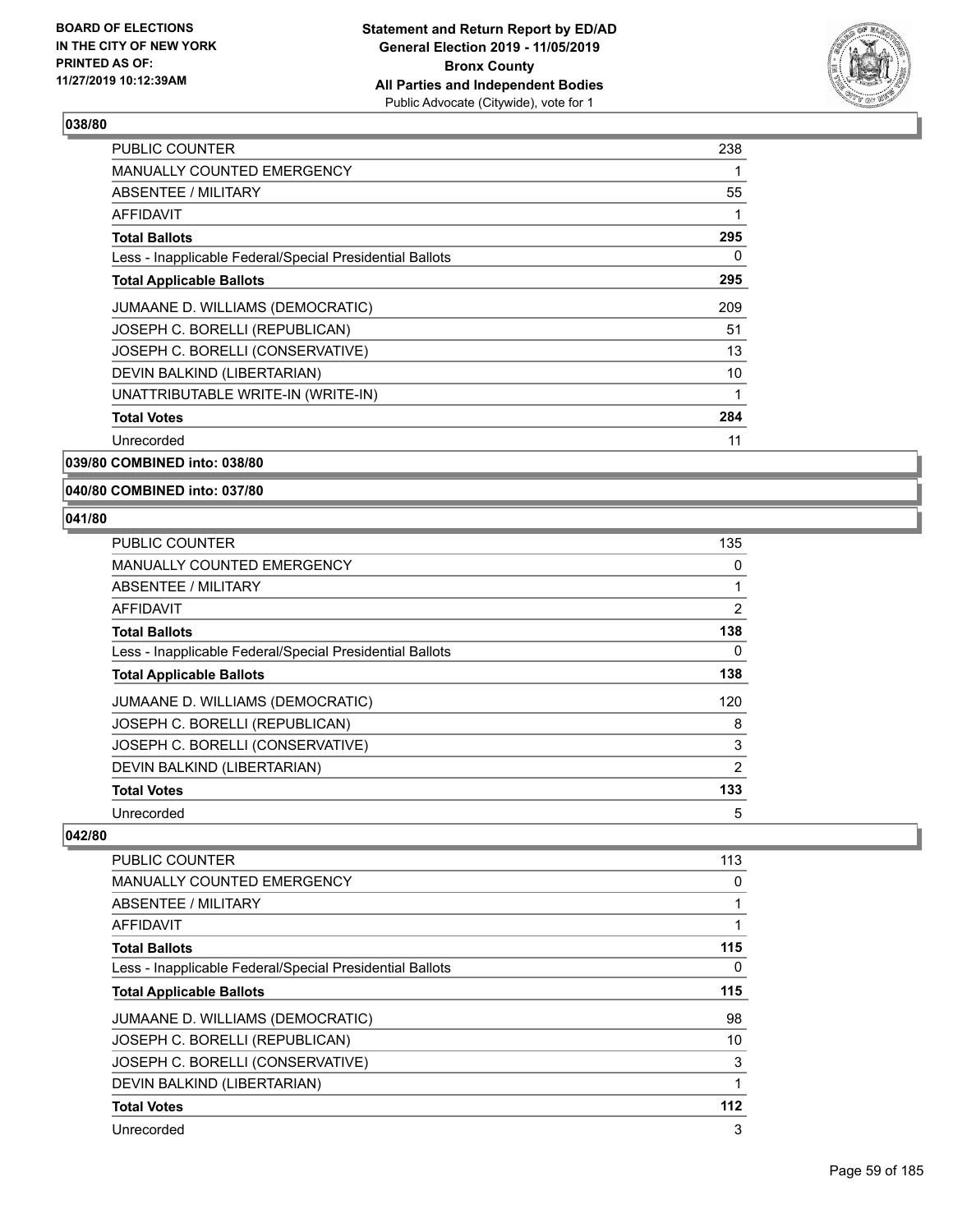

| <b>PUBLIC COUNTER</b>                                    | 147 |
|----------------------------------------------------------|-----|
| <b>MANUALLY COUNTED EMERGENCY</b>                        | 0   |
| ABSENTEE / MILITARY                                      | 8   |
| AFFIDAVIT                                                | 0   |
| <b>Total Ballots</b>                                     | 155 |
| Less - Inapplicable Federal/Special Presidential Ballots | 0   |
| <b>Total Applicable Ballots</b>                          | 155 |
| JUMAANE D. WILLIAMS (DEMOCRATIC)                         | 113 |
| JOSEPH C. BORELLI (REPUBLICAN)                           | 29  |
| JOSEPH C. BORELLI (CONSERVATIVE)                         | 5   |
| DEVIN BALKIND (LIBERTARIAN)                              | 3   |
| <b>GARRETT LISA (WRITE-IN)</b>                           | 1   |
| <b>Total Votes</b>                                       | 151 |
| Unrecorded                                               | 4   |
|                                                          |     |

**044/80 COMBINED into: 043/80**

### **045/80**

| <b>PUBLIC COUNTER</b>                                    | 116 |
|----------------------------------------------------------|-----|
| <b>MANUALLY COUNTED EMERGENCY</b>                        | 0   |
| ABSENTEE / MILITARY                                      | 2   |
| AFFIDAVIT                                                | 1   |
| <b>Total Ballots</b>                                     | 119 |
| Less - Inapplicable Federal/Special Presidential Ballots | 0   |
| <b>Total Applicable Ballots</b>                          | 119 |
| JUMAANE D. WILLIAMS (DEMOCRATIC)                         | 90  |
| JOSEPH C. BORELLI (REPUBLICAN)                           | 11  |
| JOSEPH C. BORELLI (CONSERVATIVE)                         | 5   |
| DEVIN BALKIND (LIBERTARIAN)                              | 6   |
| UNATTRIBUTABLE WRITE-IN (WRITE-IN)                       | 1   |
| <b>Total Votes</b>                                       | 113 |
| Unrecorded                                               | 6   |

| PUBLIC COUNTER                                           | 134            |
|----------------------------------------------------------|----------------|
| <b>MANUALLY COUNTED EMERGENCY</b>                        | $\Omega$       |
| <b>ABSENTEE / MILITARY</b>                               | 27             |
| <b>AFFIDAVIT</b>                                         | $\Omega$       |
| <b>Total Ballots</b>                                     | 161            |
| Less - Inapplicable Federal/Special Presidential Ballots | 0              |
| <b>Total Applicable Ballots</b>                          | 161            |
| JUMAANE D. WILLIAMS (DEMOCRATIC)                         | 138            |
| JOSEPH C. BORELLI (REPUBLICAN)                           | 18             |
| JOSEPH C. BORELLI (CONSERVATIVE)                         | 2              |
| DEVIN BALKIND (LIBERTARIAN)                              | $\overline{2}$ |
| <b>Total Votes</b>                                       | 160            |
| Unrecorded                                               |                |
| 047/80 COMBINED into: 040/78                             |                |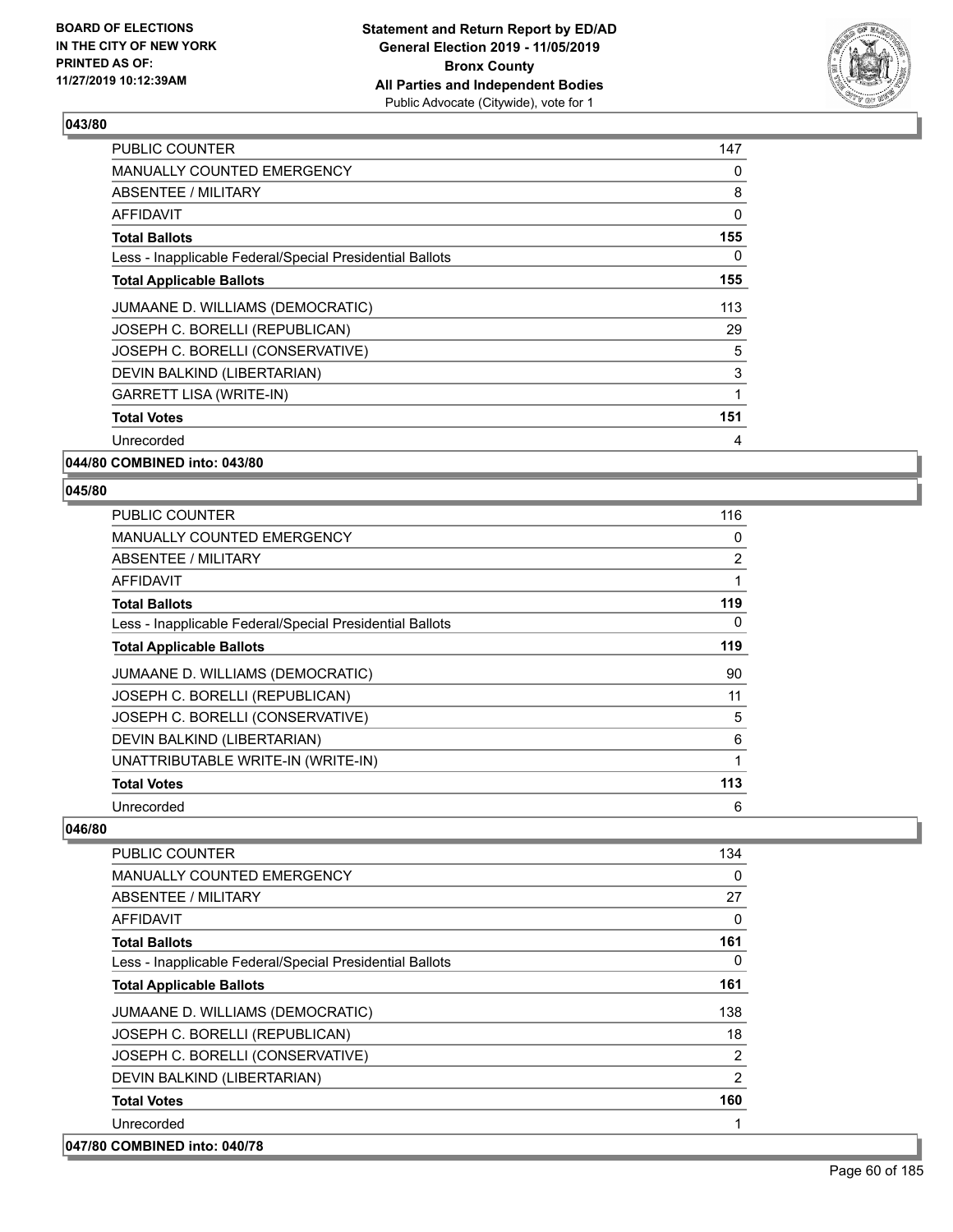

| <b>PUBLIC COUNTER</b>                                    | 222 |
|----------------------------------------------------------|-----|
| <b>MANUALLY COUNTED EMERGENCY</b>                        | 0   |
| ABSENTEE / MILITARY                                      | 6   |
| <b>AFFIDAVIT</b>                                         | 4   |
| <b>Total Ballots</b>                                     | 232 |
| Less - Inapplicable Federal/Special Presidential Ballots | 0   |
| <b>Total Applicable Ballots</b>                          | 232 |
| JUMAANE D. WILLIAMS (DEMOCRATIC)                         | 204 |
| JOSEPH C. BORELLI (REPUBLICAN)                           | 13  |
| JOSEPH C. BORELLI (CONSERVATIVE)                         | 3   |
| DEVIN BALKIND (LIBERTARIAN)                              | 2   |
| <b>Total Votes</b>                                       | 222 |
| Unrecorded                                               | 10  |

**049/80 COMBINED into: 046/80**

**050/80 COMBINED into: 048/80**

**051/80 COMBINED into: 046/80**

| PUBLIC COUNTER                                           | 164      |
|----------------------------------------------------------|----------|
| <b>MANUALLY COUNTED EMERGENCY</b>                        | 0        |
| ABSENTEE / MILITARY                                      | 1        |
| AFFIDAVIT                                                | $\Omega$ |
| <b>Total Ballots</b>                                     | 165      |
| Less - Inapplicable Federal/Special Presidential Ballots | 0        |
| <b>Total Applicable Ballots</b>                          | 165      |
| JUMAANE D. WILLIAMS (DEMOCRATIC)                         | 147      |
| JOSEPH C. BORELLI (REPUBLICAN)                           | 10       |
| JOSEPH C. BORELLI (CONSERVATIVE)                         |          |
| DEVIN BALKIND (LIBERTARIAN)                              | 2        |
| <b>Total Votes</b>                                       | 160      |
| Unrecorded                                               | 5        |
| 053/80 COMBINED into: 052/80                             |          |
| 054/80 COMBINED into: 033/78                             |          |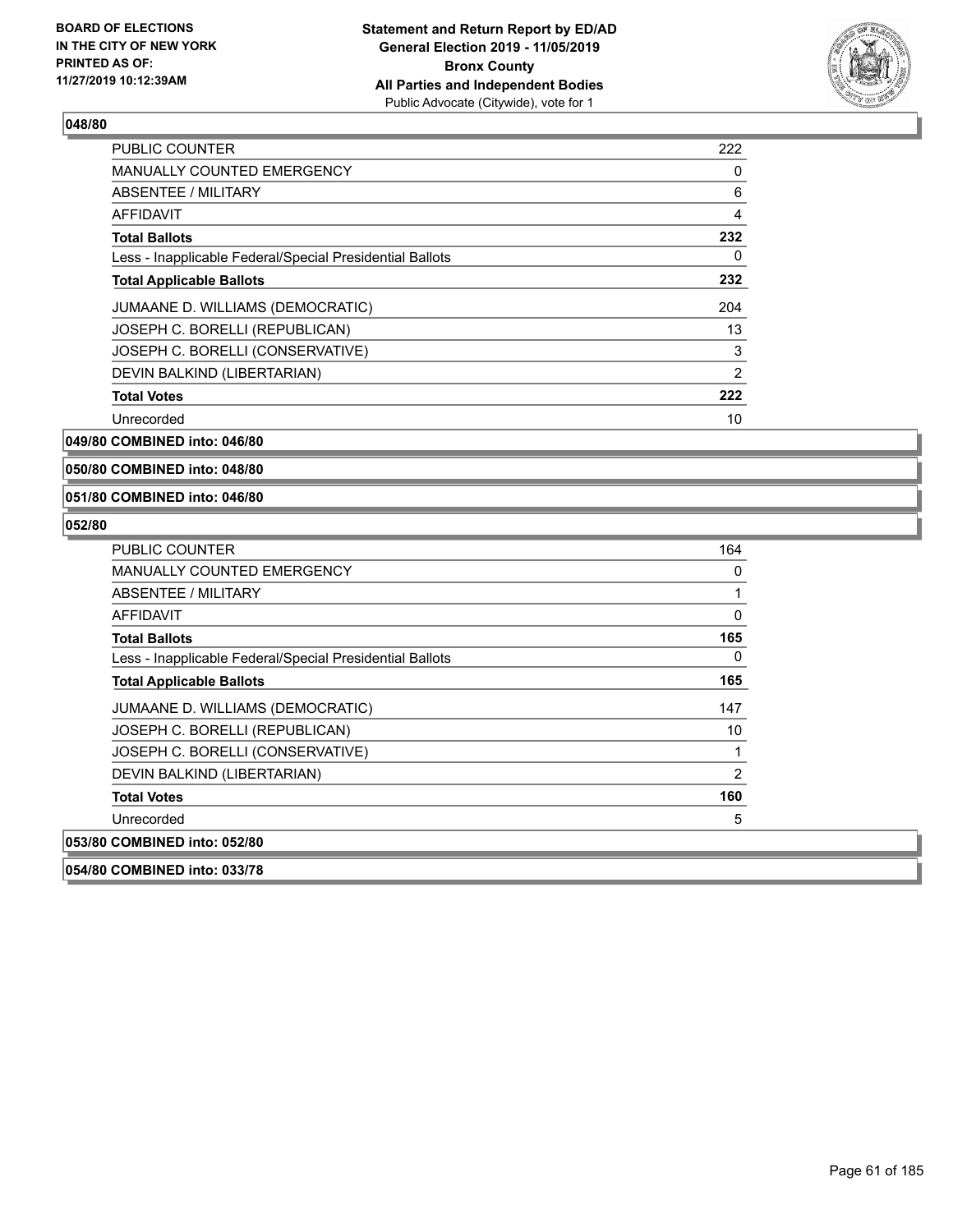

| <b>PUBLIC COUNTER</b>                                    | 141            |
|----------------------------------------------------------|----------------|
| <b>MANUALLY COUNTED EMERGENCY</b>                        | 0              |
| ABSENTEE / MILITARY                                      |                |
| <b>AFFIDAVIT</b>                                         | $\overline{2}$ |
| <b>Total Ballots</b>                                     | 144            |
| Less - Inapplicable Federal/Special Presidential Ballots | 0              |
| <b>Total Applicable Ballots</b>                          | 144            |
| JUMAANE D. WILLIAMS (DEMOCRATIC)                         | 126            |
| JOSEPH C. BORELLI (REPUBLICAN)                           | 14             |
| JOSEPH C. BORELLI (CONSERVATIVE)                         | 0              |
| DEVIN BALKIND (LIBERTARIAN)                              | 0              |
| <b>Total Votes</b>                                       | 140            |
| Unrecorded                                               | 4              |

### **056/80**

| <b>PUBLIC COUNTER</b>                                    | 103 |
|----------------------------------------------------------|-----|
| MANUALLY COUNTED EMERGENCY                               | 0   |
| ABSENTEE / MILITARY                                      | 3   |
| AFFIDAVIT                                                | 16  |
| <b>Total Ballots</b>                                     | 122 |
| Less - Inapplicable Federal/Special Presidential Ballots | 0   |
| <b>Total Applicable Ballots</b>                          | 122 |
| JUMAANE D. WILLIAMS (DEMOCRATIC)                         | 119 |
| JOSEPH C. BORELLI (REPUBLICAN)                           | 1   |
| JOSEPH C. BORELLI (CONSERVATIVE)                         | 0   |
| DEVIN BALKIND (LIBERTARIAN)                              | 1   |
| <b>Total Votes</b>                                       | 121 |
| Unrecorded                                               |     |
|                                                          |     |

### **057/80 COMBINED into: 055/80**

| PUBLIC COUNTER                                           | 114      |
|----------------------------------------------------------|----------|
| MANUALLY COUNTED EMERGENCY                               | $\Omega$ |
| ABSENTEE / MILITARY                                      | 2        |
| AFFIDAVIT                                                | 1        |
| <b>Total Ballots</b>                                     | 117      |
| Less - Inapplicable Federal/Special Presidential Ballots | $\Omega$ |
| <b>Total Applicable Ballots</b>                          | 117      |
| JUMAANE D. WILLIAMS (DEMOCRATIC)                         | 100      |
| JOSEPH C. BORELLI (REPUBLICAN)                           | 10       |
| JOSEPH C. BORELLI (CONSERVATIVE)                         | 2        |
| DEVIN BALKIND (LIBERTARIAN)                              | 1        |
| <b>Total Votes</b>                                       | 113      |
| Unrecorded                                               | 4        |
| 059/80 COMBINED into: 038/80                             |          |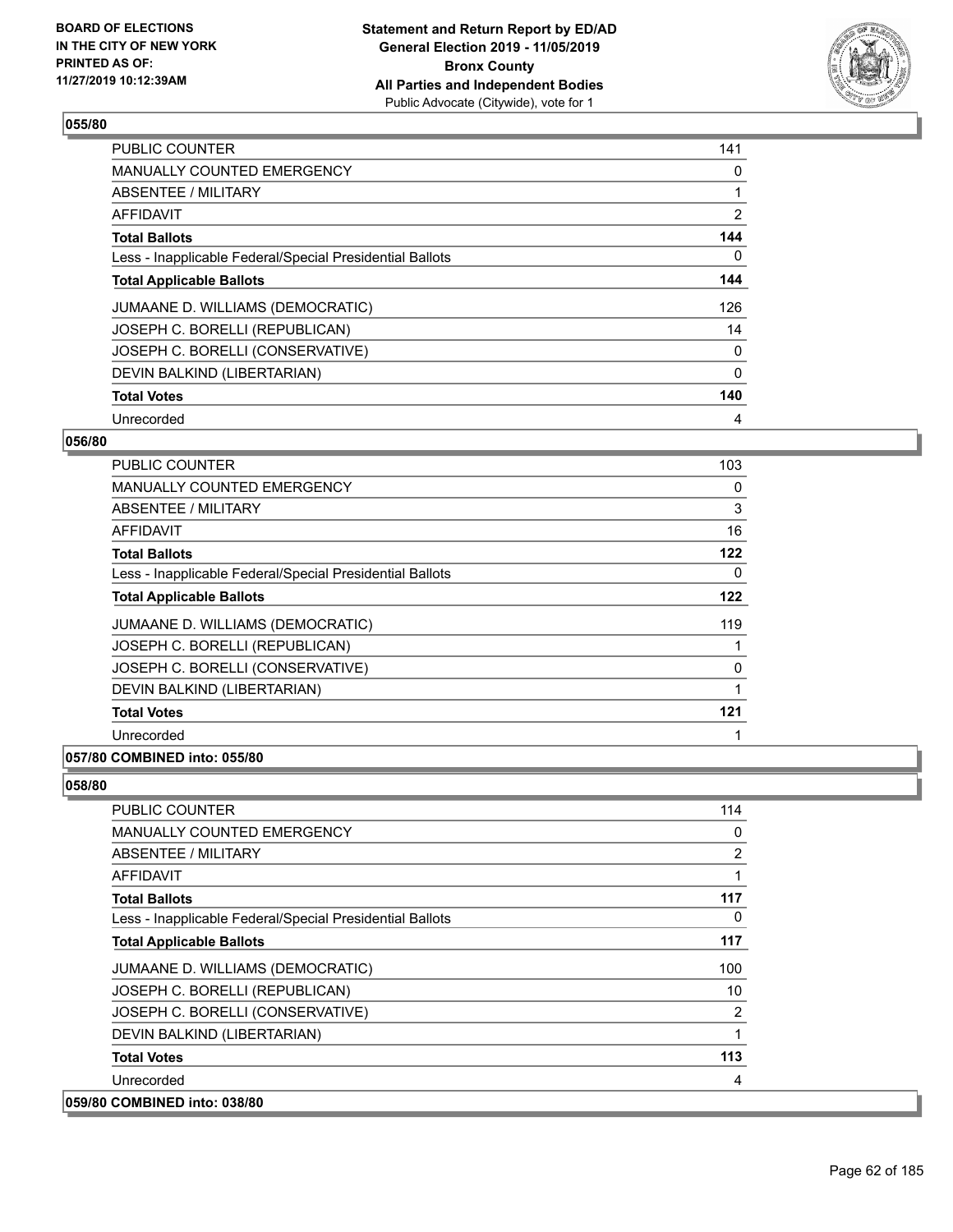

| 141 |
|-----|
| 0   |
| 4   |
| 0   |
| 145 |
| 0   |
| 145 |
| 136 |
| 7   |
|     |
| 0   |
| 144 |
|     |
|     |

# **061/80 COMBINED into: 060/80**

### **062/80 COMBINED into: 014/80**

| PUBLIC COUNTER                                           | 259 |
|----------------------------------------------------------|-----|
| <b>MANUALLY COUNTED EMERGENCY</b>                        | 0   |
| ABSENTEE / MILITARY                                      | 13  |
| AFFIDAVIT                                                | 1   |
| <b>Total Ballots</b>                                     | 273 |
| Less - Inapplicable Federal/Special Presidential Ballots | 0   |
| <b>Total Applicable Ballots</b>                          | 273 |
| JUMAANE D. WILLIAMS (DEMOCRATIC)                         | 236 |
| JOSEPH C. BORELLI (REPUBLICAN)                           | 19  |
| JOSEPH C. BORELLI (CONSERVATIVE)                         | 6   |
| DEVIN BALKIND (LIBERTARIAN)                              | 1   |
| UNATTRIBUTABLE WRITE-IN (WRITE-IN)                       | 1   |
| <b>Total Votes</b>                                       | 263 |
| Unrecorded                                               | 10  |
| 064/80 COMBINED into: 063/80                             |     |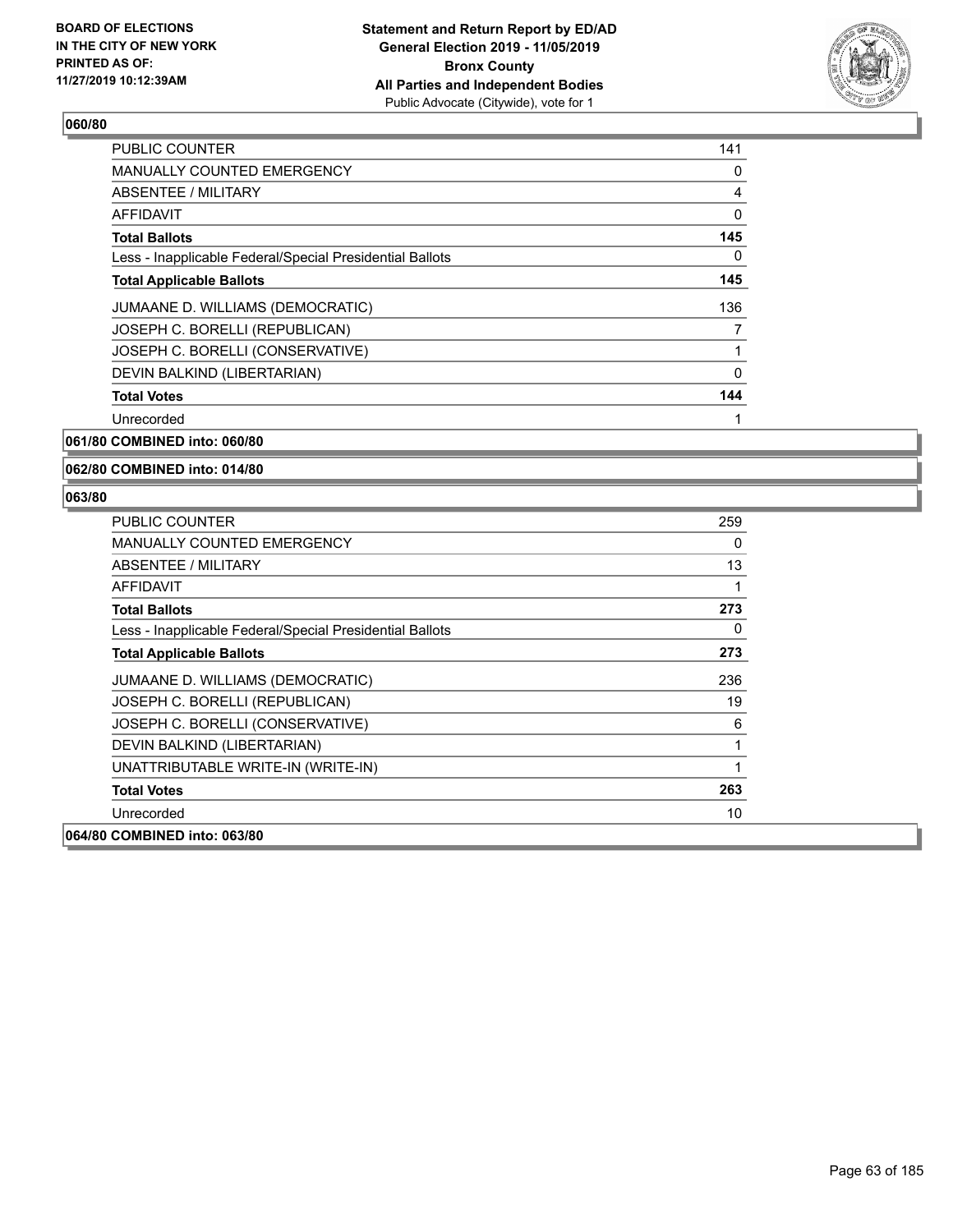

| <b>PUBLIC COUNTER</b>                                    | 181 |
|----------------------------------------------------------|-----|
| <b>MANUALLY COUNTED EMERGENCY</b>                        | 0   |
| ABSENTEE / MILITARY                                      | 2   |
| AFFIDAVIT                                                | 13  |
| <b>Total Ballots</b>                                     | 196 |
| Less - Inapplicable Federal/Special Presidential Ballots | 0   |
| <b>Total Applicable Ballots</b>                          | 196 |
| JUMAANE D. WILLIAMS (DEMOCRATIC)                         | 177 |
| JOSEPH C. BORELLI (REPUBLICAN)                           | 5   |
| JOSEPH C. BORELLI (CONSERVATIVE)                         | 0   |
| DEVIN BALKIND (LIBERTARIAN)                              | 3   |
| <b>Total Votes</b>                                       | 185 |
| Unrecorded                                               | 11  |
| 066/80 COMBINED into: 033/80                             |     |

| <b>PUBLIC COUNTER</b>                                    | 244 |
|----------------------------------------------------------|-----|
| <b>MANUALLY COUNTED EMERGENCY</b>                        | 0   |
| ABSENTEE / MILITARY                                      | 3   |
| AFFIDAVIT                                                |     |
| <b>Total Ballots</b>                                     | 248 |
| Less - Inapplicable Federal/Special Presidential Ballots | 0   |
| <b>Total Applicable Ballots</b>                          | 248 |
| JUMAANE D. WILLIAMS (DEMOCRATIC)                         | 200 |
| JOSEPH C. BORELLI (REPUBLICAN)                           | 30  |
| JOSEPH C. BORELLI (CONSERVATIVE)                         | 8   |
| DEVIN BALKIND (LIBERTARIAN)                              | 4   |
| <b>Total Votes</b>                                       | 242 |
| Unrecorded                                               | 6   |
| 068/80 COMBINED into: 067/80                             |     |
| 069/80 COMBINED into: 067/80                             |     |
| 070/80 COMBINED into: 036/80                             |     |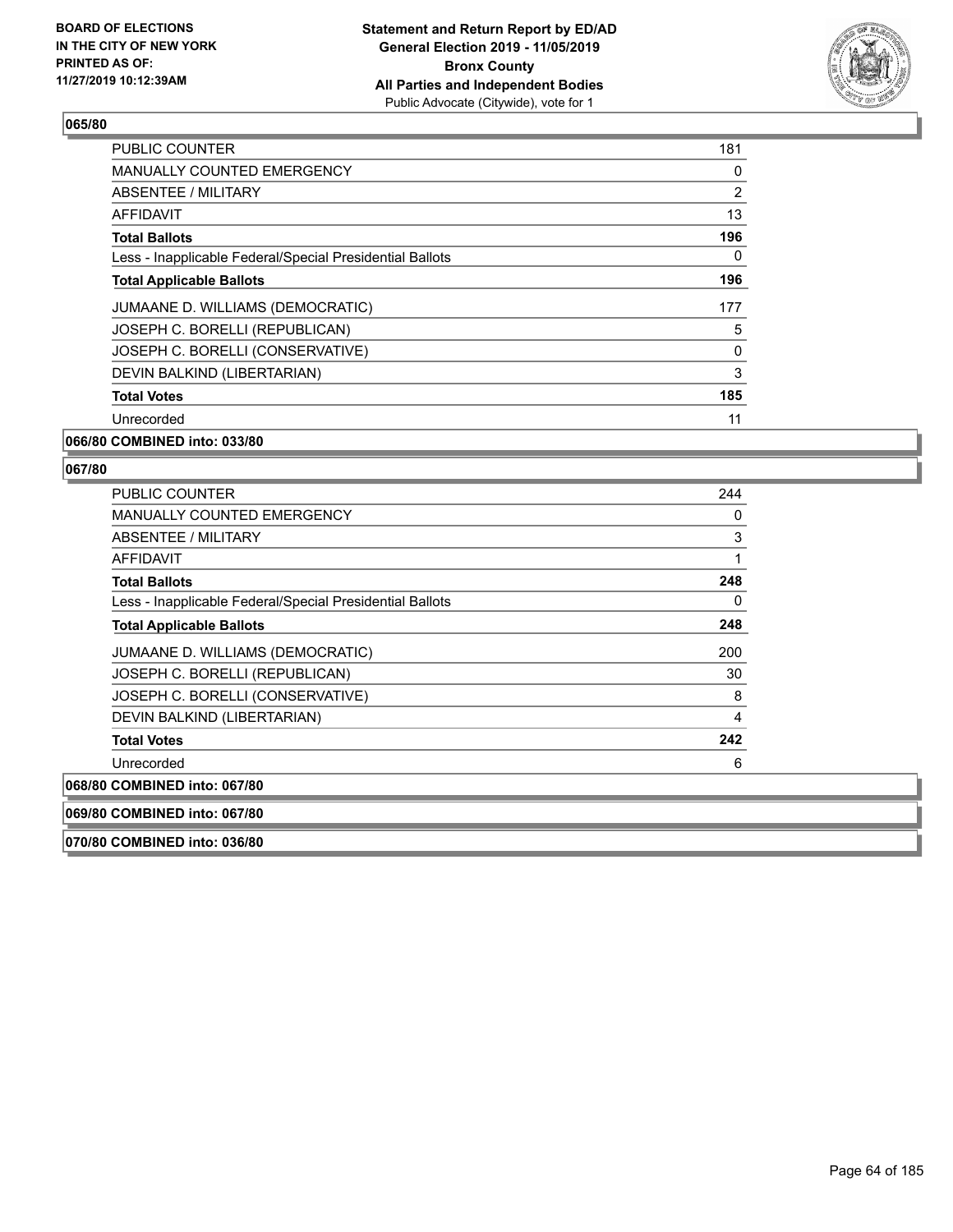

| <b>PUBLIC COUNTER</b>                                    | 228 |
|----------------------------------------------------------|-----|
| <b>MANUALLY COUNTED EMERGENCY</b>                        | 0   |
| <b>ABSENTEE / MILITARY</b>                               | 22  |
| <b>AFFIDAVIT</b>                                         |     |
| <b>Total Ballots</b>                                     | 251 |
| Less - Inapplicable Federal/Special Presidential Ballots | 0   |
| <b>Total Applicable Ballots</b>                          | 251 |
| JUMAANE D. WILLIAMS (DEMOCRATIC)                         | 198 |
| JOSEPH C. BORELLI (REPUBLICAN)                           | 31  |
| JOSEPH C. BORELLI (CONSERVATIVE)                         | 12  |
| DEVIN BALKIND (LIBERTARIAN)                              | 6   |
| NOMIKI KONST (WRITE-IN)                                  | 1   |
| <b>Total Votes</b>                                       | 248 |
| Unrecorded                                               | 3   |

**072/80 COMBINED into: 071/80**

**073/80 COMBINED into: 071/80**

| <b>PUBLIC COUNTER</b>                                    | 138      |
|----------------------------------------------------------|----------|
| <b>MANUALLY COUNTED EMERGENCY</b>                        | 0        |
| ABSENTEE / MILITARY                                      | 3        |
| AFFIDAVIT                                                | 3        |
| <b>Total Ballots</b>                                     | 144      |
| Less - Inapplicable Federal/Special Presidential Ballots | $\Omega$ |
| <b>Total Applicable Ballots</b>                          | 144      |
| JUMAANE D. WILLIAMS (DEMOCRATIC)                         | 132      |
| JOSEPH C. BORELLI (REPUBLICAN)                           | 9        |
| JOSEPH C. BORELLI (CONSERVATIVE)                         | 2        |
| DEVIN BALKIND (LIBERTARIAN)                              |          |
| <b>Total Votes</b>                                       | 144      |
| 075/80 COMBINED into: 078/80                             |          |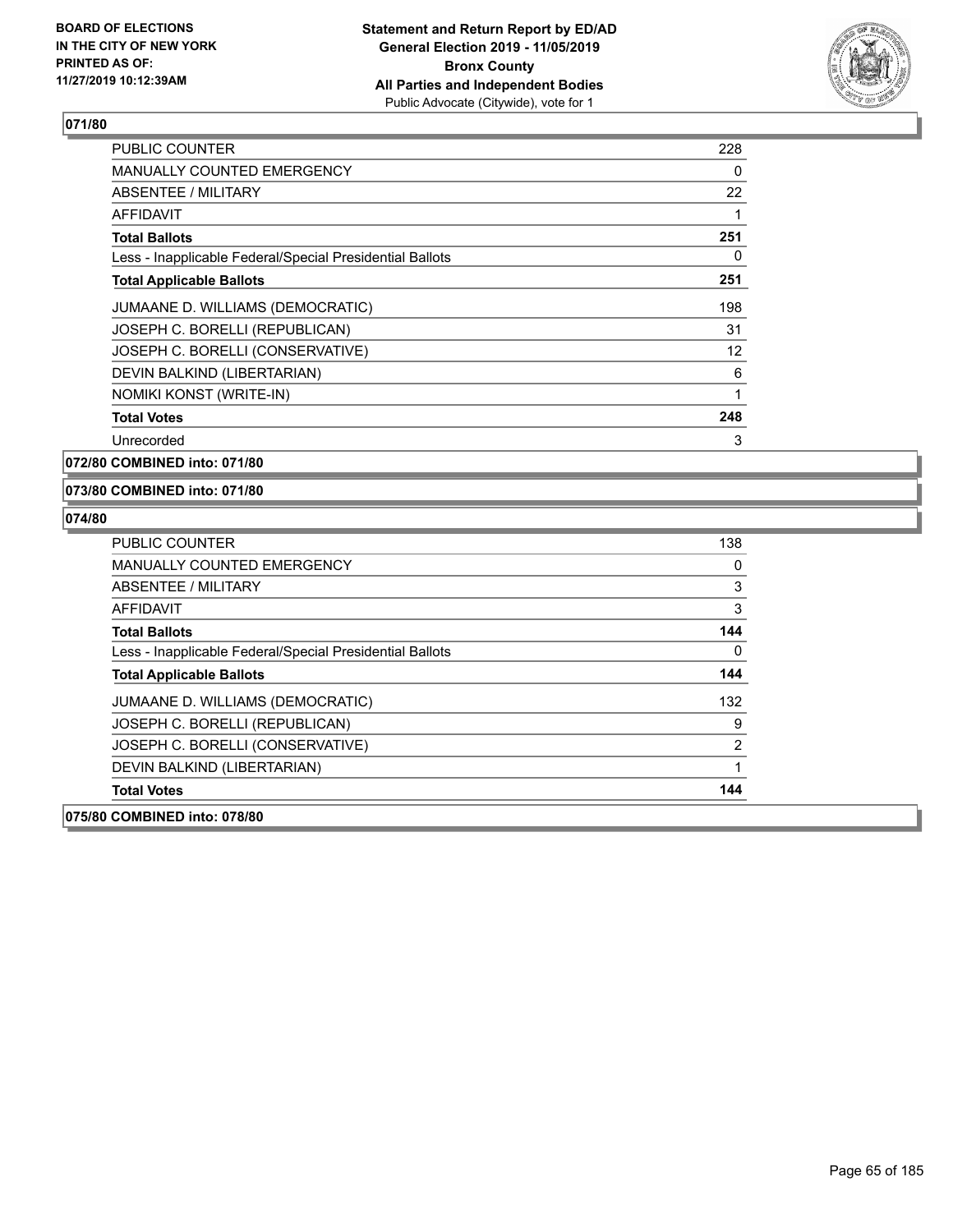

| PUBLIC COUNTER                                           | 82 |
|----------------------------------------------------------|----|
| <b>MANUALLY COUNTED EMERGENCY</b>                        | 0  |
| ABSENTEE / MILITARY                                      | 1  |
| AFFIDAVIT                                                | 0  |
| Total Ballots                                            | 83 |
| Less - Inapplicable Federal/Special Presidential Ballots | 0  |
| <b>Total Applicable Ballots</b>                          | 83 |
| JUMAANE D. WILLIAMS (DEMOCRATIC)                         | 59 |
| JOSEPH C. BORELLI (REPUBLICAN)                           | 16 |
| JOSEPH C. BORELLI (CONSERVATIVE)                         | 2  |
| DEVIN BALKIND (LIBERTARIAN)                              | 3  |
| SETH GALINSKY (WRITE-IN)                                 | 1  |
| <b>Total Votes</b>                                       | 81 |
| Unrecorded                                               | 2  |
|                                                          |    |

**077/80 COMBINED into: 078/80**

### **078/80**

| PUBLIC COUNTER                                           | 253 |
|----------------------------------------------------------|-----|
| <b>MANUALLY COUNTED EMERGENCY</b>                        | 0   |
| <b>ABSENTEE / MILITARY</b>                               | 4   |
| AFFIDAVIT                                                | 7   |
| <b>Total Ballots</b>                                     | 264 |
| Less - Inapplicable Federal/Special Presidential Ballots | 0   |
| <b>Total Applicable Ballots</b>                          | 264 |
| JUMAANE D. WILLIAMS (DEMOCRATIC)                         | 231 |
| JOSEPH C. BORELLI (REPUBLICAN)                           | 19  |
| JOSEPH C. BORELLI (CONSERVATIVE)                         | 2   |
| DEVIN BALKIND (LIBERTARIAN)                              | 5   |
| BILL DEBLASIO (WRITE-IN)                                 | 1   |
| <b>Total Votes</b>                                       | 258 |
| Unrecorded                                               | 6   |
|                                                          |     |

# **079/80 COMBINED into: 081/80**

| <b>PUBLIC COUNTER</b>                                    | 139 |
|----------------------------------------------------------|-----|
| <b>MANUALLY COUNTED EMERGENCY</b>                        | 0   |
| ABSENTEE / MILITARY                                      | 2   |
| AFFIDAVIT                                                | 0   |
| <b>Total Ballots</b>                                     | 141 |
| Less - Inapplicable Federal/Special Presidential Ballots | 0   |
| <b>Total Applicable Ballots</b>                          | 141 |
| JUMAANE D. WILLIAMS (DEMOCRATIC)                         | 113 |
| JOSEPH C. BORELLI (REPUBLICAN)                           | 23  |
| JOSEPH C. BORELLI (CONSERVATIVE)                         | 2   |
| DEVIN BALKIND (LIBERTARIAN)                              | 1   |
| <b>Total Votes</b>                                       | 139 |
| Unrecorded                                               | 2   |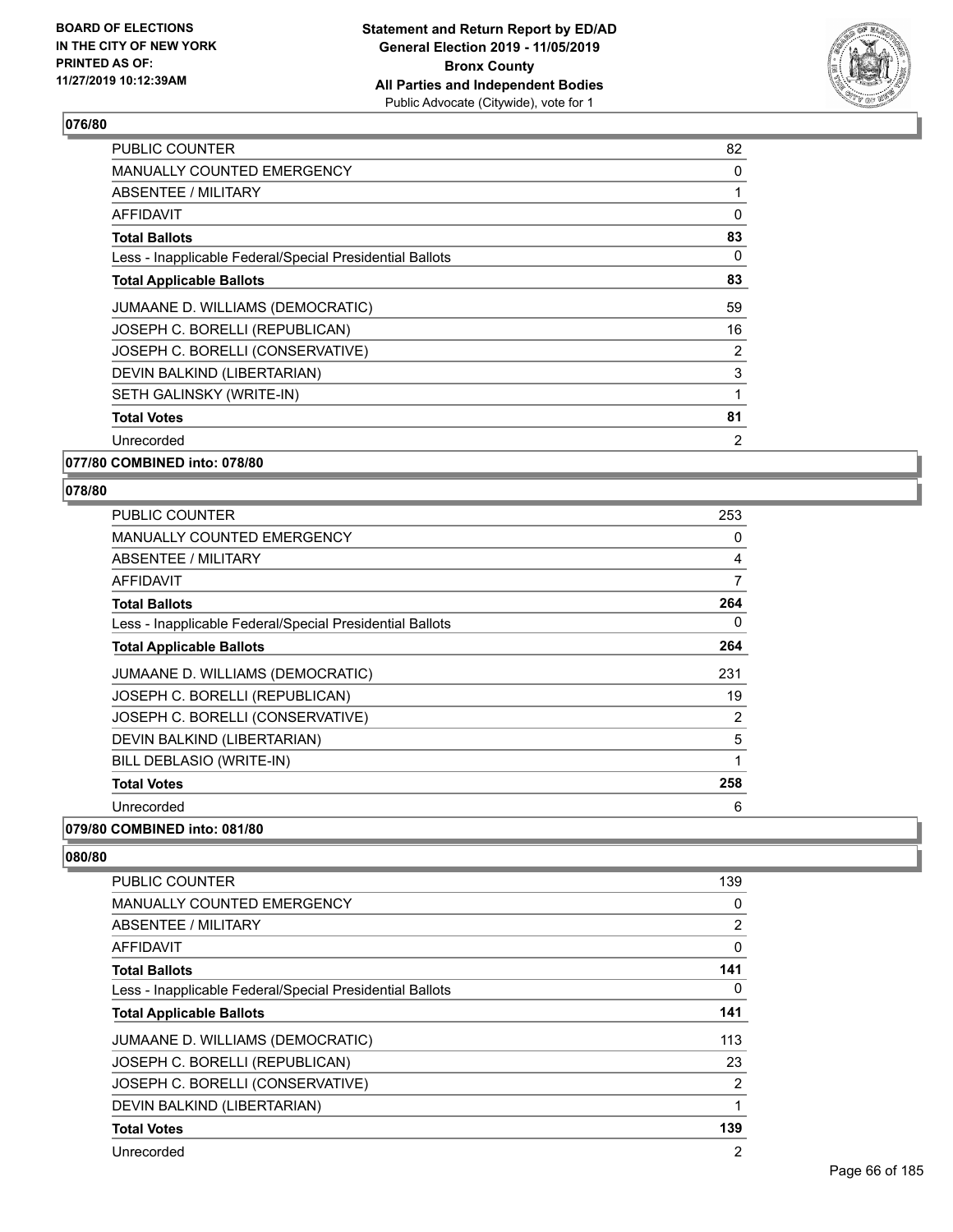

| <b>PUBLIC COUNTER</b>                                    | 188 |
|----------------------------------------------------------|-----|
| <b>MANUALLY COUNTED EMERGENCY</b>                        | 0   |
| ABSENTEE / MILITARY                                      | 5   |
| <b>AFFIDAVIT</b>                                         | 0   |
| <b>Total Ballots</b>                                     | 193 |
| Less - Inapplicable Federal/Special Presidential Ballots | 0   |
| <b>Total Applicable Ballots</b>                          | 193 |
| JUMAANE D. WILLIAMS (DEMOCRATIC)                         | 170 |
| JOSEPH C. BORELLI (REPUBLICAN)                           | 13  |
| JOSEPH C. BORELLI (CONSERVATIVE)                         | 5   |
| DEVIN BALKIND (LIBERTARIAN)                              | 2   |
| <b>Total Votes</b>                                       | 190 |
| Unrecorded                                               | 3   |
|                                                          |     |

### **082/80 COMBINED into: 061/78**

### **083/80**

| <b>PUBLIC COUNTER</b>                                    | 249 |
|----------------------------------------------------------|-----|
| <b>MANUALLY COUNTED EMERGENCY</b>                        | 0   |
| ABSENTEE / MILITARY                                      | 9   |
| AFFIDAVIT                                                | 1   |
| <b>Total Ballots</b>                                     | 259 |
| Less - Inapplicable Federal/Special Presidential Ballots | 0   |
| <b>Total Applicable Ballots</b>                          | 259 |
| JUMAANE D. WILLIAMS (DEMOCRATIC)                         | 212 |
| JOSEPH C. BORELLI (REPUBLICAN)                           | 28  |
| JOSEPH C. BORELLI (CONSERVATIVE)                         | 6   |
| DEVIN BALKIND (LIBERTARIAN)                              | 4   |
| <b>Total Votes</b>                                       | 250 |
| Unrecorded                                               | 9   |
|                                                          |     |

### **084/80 COMBINED into: 083/80**

| PUBLIC COUNTER                                           | 199 |
|----------------------------------------------------------|-----|
| <b>MANUALLY COUNTED EMERGENCY</b>                        | 0   |
| ABSENTEE / MILITARY                                      | 2   |
| AFFIDAVIT                                                | 2   |
| <b>Total Ballots</b>                                     | 203 |
| Less - Inapplicable Federal/Special Presidential Ballots | 0   |
| <b>Total Applicable Ballots</b>                          | 203 |
| JUMAANE D. WILLIAMS (DEMOCRATIC)                         | 174 |
| JOSEPH C. BORELLI (REPUBLICAN)                           | 9   |
| JOSEPH C. BORELLI (CONSERVATIVE)                         | 3   |
| DEVIN BALKIND (LIBERTARIAN)                              | 9   |
| <b>Total Votes</b>                                       | 195 |
| Unrecorded                                               | 8   |
| 086/80 COMBINED into: 085/80                             |     |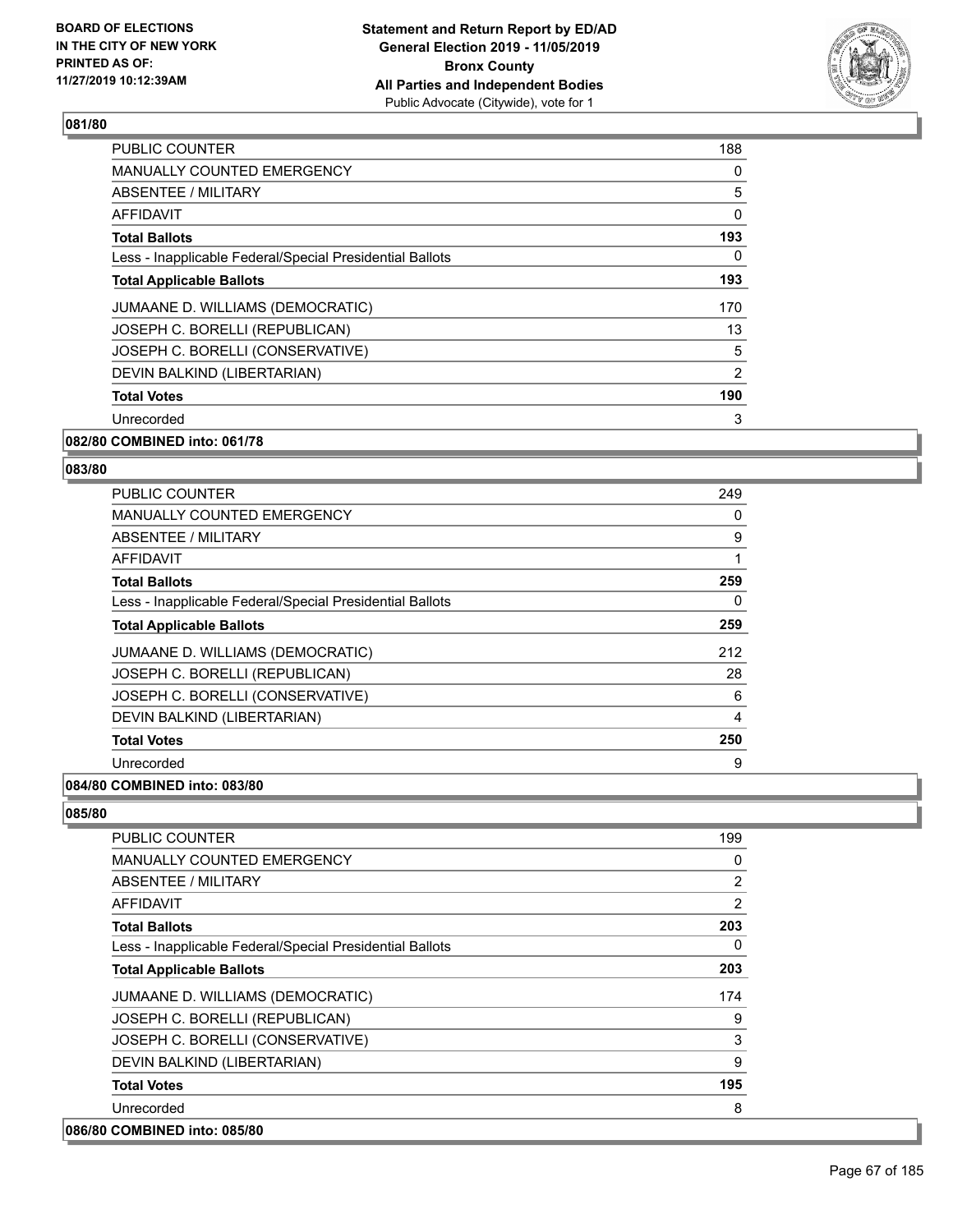

### **087/80 COMBINED into: 065/80**

**088/80 COMBINED into: 030/80**

**089/80 COMBINED into: 043/80**

**090/80 COMBINED into: 071/80**

**091/80 COMBINED into: 081/80**

**092/80 COMBINED into: 027/83**

**093/80 COMBINED into: 025/80**

### **094/80**

| PUBLIC COUNTER                                           | 148            |
|----------------------------------------------------------|----------------|
| <b>MANUALLY COUNTED EMERGENCY</b>                        | 0              |
| <b>ABSENTEE / MILITARY</b>                               | $\overline{2}$ |
| <b>AFFIDAVIT</b>                                         |                |
| <b>Total Ballots</b>                                     | 151            |
| Less - Inapplicable Federal/Special Presidential Ballots | 0              |
| <b>Total Applicable Ballots</b>                          | 151            |
| JUMAANE D. WILLIAMS (DEMOCRATIC)                         | 136            |
| JOSEPH C. BORELLI (REPUBLICAN)                           | 8              |
| JOSEPH C. BORELLI (CONSERVATIVE)                         | 4              |
| DEVIN BALKIND (LIBERTARIAN)                              | 0              |
| <b>Total Votes</b>                                       | 148            |
| Unrecorded                                               | 3              |

| PUBLIC COUNTER                                           | 106 |
|----------------------------------------------------------|-----|
| <b>MANUALLY COUNTED EMERGENCY</b>                        | 0   |
| <b>ABSENTEE / MILITARY</b>                               | 3   |
| <b>AFFIDAVIT</b>                                         | 2   |
| <b>Total Ballots</b>                                     | 111 |
| Less - Inapplicable Federal/Special Presidential Ballots | 0   |
| <b>Total Applicable Ballots</b>                          | 111 |
| JUMAANE D. WILLIAMS (DEMOCRATIC)                         | 88  |
| JOSEPH C. BORELLI (REPUBLICAN)                           | 15  |
| JOSEPH C. BORELLI (CONSERVATIVE)                         | 1   |
| DEVIN BALKIND (LIBERTARIAN)                              | 5   |
| <b>Total Votes</b>                                       | 109 |
| Unrecorded                                               | 2   |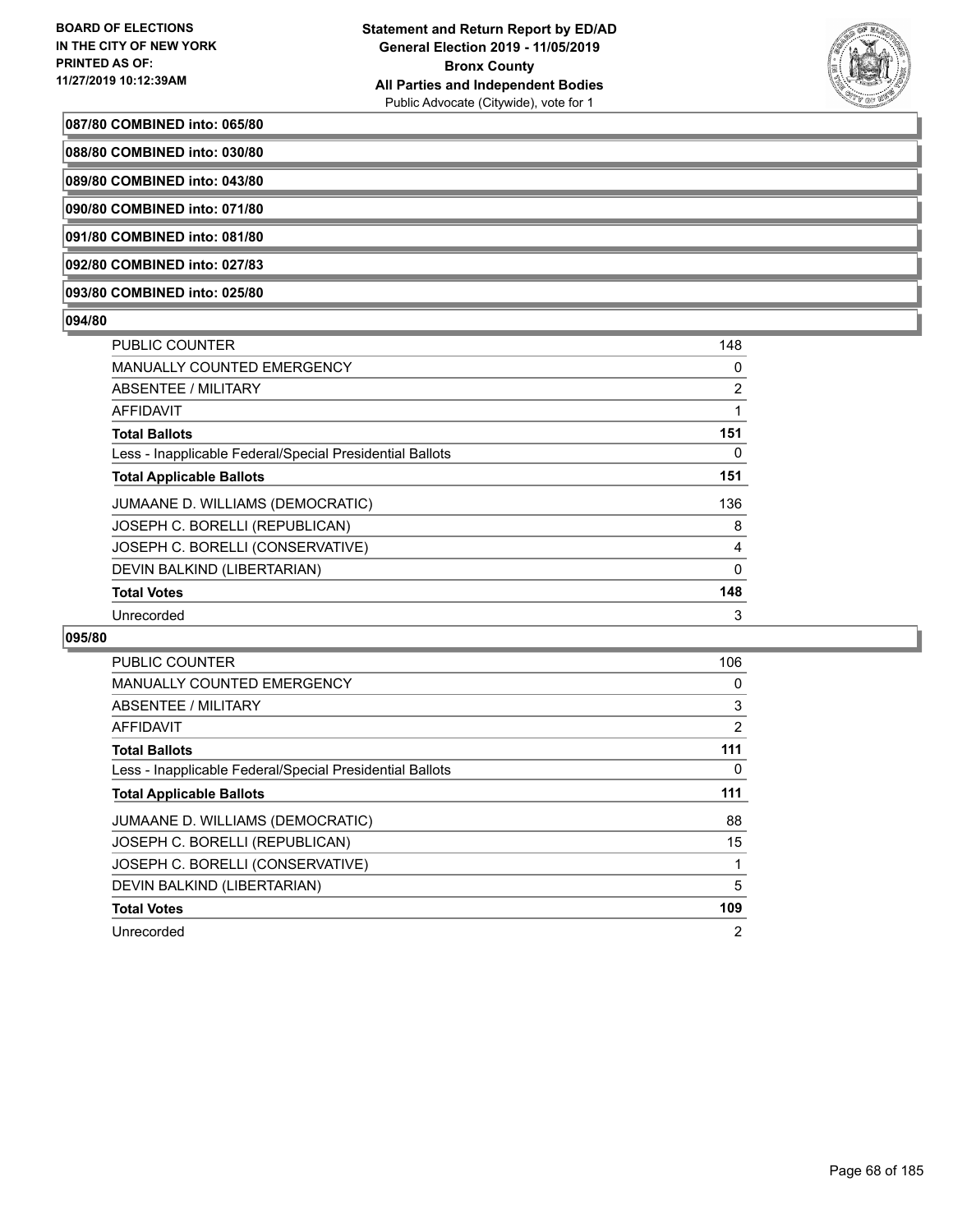

### **001/81 COMBINED into: 059/78**

# **002/81**

| <b>PUBLIC COUNTER</b>                                    | 242 |
|----------------------------------------------------------|-----|
| <b>MANUALLY COUNTED EMERGENCY</b>                        | 0   |
| ABSENTEE / MILITARY                                      | 4   |
| <b>AFFIDAVIT</b>                                         | 0   |
| <b>Total Ballots</b>                                     | 246 |
| Less - Inapplicable Federal/Special Presidential Ballots | 0   |
| <b>Total Applicable Ballots</b>                          | 246 |
| JUMAANE D. WILLIAMS (DEMOCRATIC)                         | 197 |
| JOSEPH C. BORELLI (REPUBLICAN)                           | 30  |
| JOSEPH C. BORELLI (CONSERVATIVE)                         | 4   |
| DEVIN BALKIND (LIBERTARIAN)                              | 3   |
| <b>Total Votes</b>                                       | 234 |
| Unrecorded                                               | 12  |

### **003/81**

| <b>PUBLIC COUNTER</b>                                    | 164            |
|----------------------------------------------------------|----------------|
| <b>MANUALLY COUNTED EMERGENCY</b>                        | 0              |
| ABSENTEE / MILITARY                                      |                |
| AFFIDAVIT                                                | $\overline{2}$ |
| <b>Total Ballots</b>                                     | 167            |
| Less - Inapplicable Federal/Special Presidential Ballots | 0              |
| <b>Total Applicable Ballots</b>                          | 167            |
| JUMAANE D. WILLIAMS (DEMOCRATIC)                         | 137            |
| JOSEPH C. BORELLI (REPUBLICAN)                           | 14             |
| JOSEPH C. BORELLI (CONSERVATIVE)                         | 6              |
| DEVIN BALKIND (LIBERTARIAN)                              | 3              |
| <b>Total Votes</b>                                       | 160            |
| Unrecorded                                               | 7              |
|                                                          |                |

# **004/81 COMBINED into: 003/81**

#### **005/81 COMBINED into: 002/81**

| PUBLIC COUNTER                                           | 142            |
|----------------------------------------------------------|----------------|
| <b>MANUALLY COUNTED EMERGENCY</b>                        | 0              |
| ABSENTEE / MILITARY                                      |                |
| AFFIDAVIT                                                | $\overline{2}$ |
| <b>Total Ballots</b>                                     | 145            |
| Less - Inapplicable Federal/Special Presidential Ballots | 0              |
| <b>Total Applicable Ballots</b>                          | 145            |
| JUMAANE D. WILLIAMS (DEMOCRATIC)                         | 116            |
| JOSEPH C. BORELLI (REPUBLICAN)                           | 17             |
| JOSEPH C. BORELLI (CONSERVATIVE)                         | 6              |
| DEVIN BALKIND (LIBERTARIAN)                              | 4              |
| <b>Total Votes</b>                                       | 143            |
| Unrecorded                                               | 2              |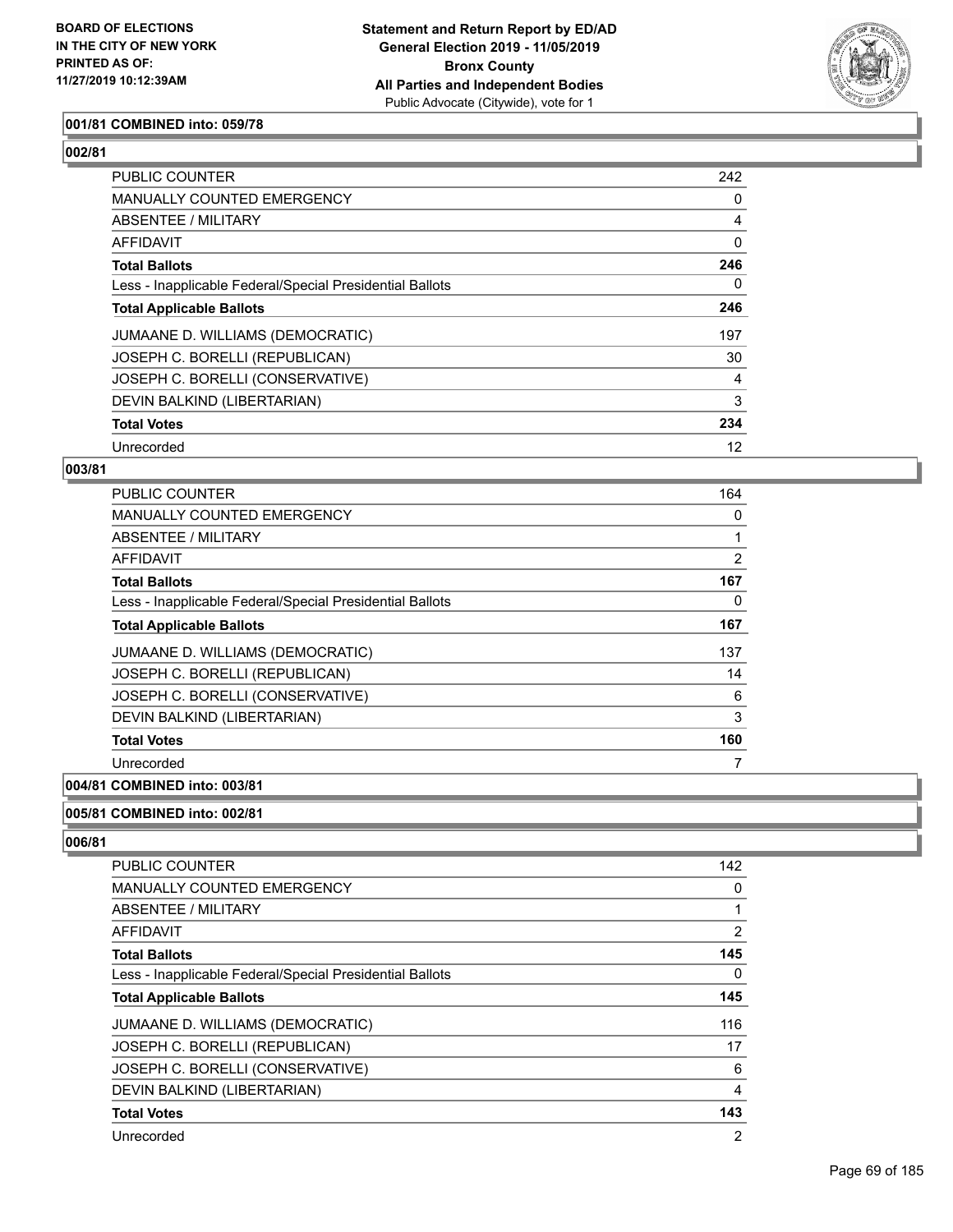

| <b>PUBLIC COUNTER</b>                                    | 91             |
|----------------------------------------------------------|----------------|
| MANUALLY COUNTED EMERGENCY                               | 0              |
| ABSENTEE / MILITARY                                      | $\overline{2}$ |
| <b>AFFIDAVIT</b>                                         |                |
| <b>Total Ballots</b>                                     | 94             |
| Less - Inapplicable Federal/Special Presidential Ballots | 0              |
| <b>Total Applicable Ballots</b>                          | 94             |
| JUMAANE D. WILLIAMS (DEMOCRATIC)                         | 78             |
| JOSEPH C. BORELLI (REPUBLICAN)                           | 3              |
| JOSEPH C. BORELLI (CONSERVATIVE)                         | 3              |
| DEVIN BALKIND (LIBERTARIAN)                              | 3              |
| UNATTRIBUTABLE WRITE-IN (WRITE-IN)                       | 2              |
| <b>Total Votes</b>                                       | 89             |
| Unrecorded                                               | 5              |

### **008/81**

| PUBLIC COUNTER                                           | 126            |
|----------------------------------------------------------|----------------|
| <b>MANUALLY COUNTED EMERGENCY</b>                        | 0              |
| ABSENTEE / MILITARY                                      |                |
| <b>AFFIDAVIT</b>                                         | 3              |
| <b>Total Ballots</b>                                     | 130            |
| Less - Inapplicable Federal/Special Presidential Ballots | 0              |
| <b>Total Applicable Ballots</b>                          | 130            |
| JUMAANE D. WILLIAMS (DEMOCRATIC)                         | 112            |
| JOSEPH C. BORELLI (REPUBLICAN)                           | 10             |
| JOSEPH C. BORELLI (CONSERVATIVE)                         |                |
| DEVIN BALKIND (LIBERTARIAN)                              | $\overline{2}$ |
| <b>Total Votes</b>                                       | 125            |
| Unrecorded                                               | 5              |
| 009/81 COMBINED into: 008/81                             |                |
| 010/81 COMBINED into: 037/81                             |                |
|                                                          |                |

**011/81 COMBINED into: 019/81**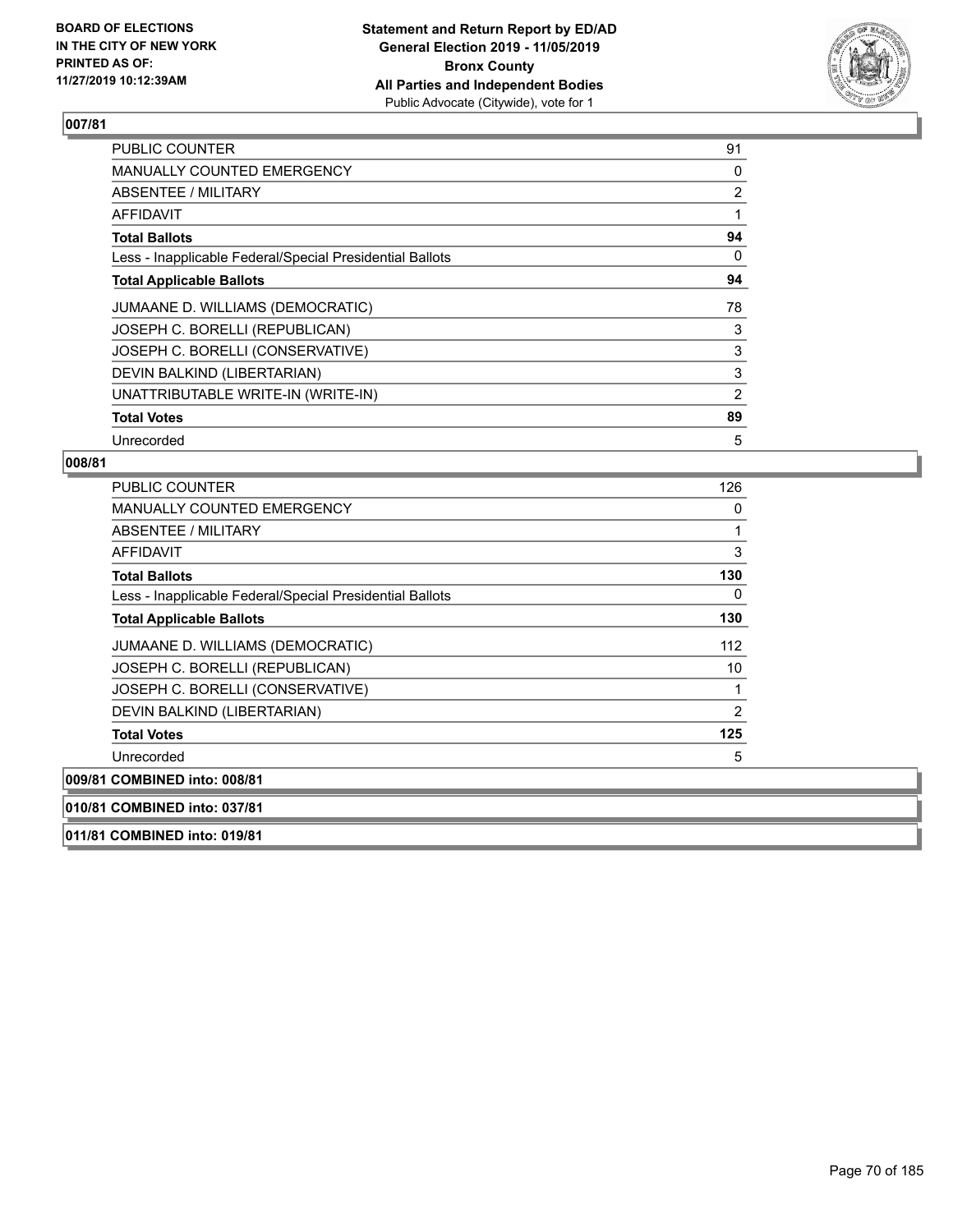

| <b>PUBLIC COUNTER</b>                                    | 250            |
|----------------------------------------------------------|----------------|
| <b>MANUALLY COUNTED EMERGENCY</b>                        | 0              |
| <b>ABSENTEE / MILITARY</b>                               | 3              |
| AFFIDAVIT                                                | $\overline{2}$ |
| <b>Total Ballots</b>                                     | 255            |
| Less - Inapplicable Federal/Special Presidential Ballots | 0              |
| <b>Total Applicable Ballots</b>                          | 255            |
| JUMAANE D. WILLIAMS (DEMOCRATIC)                         | 219            |
| JOSEPH C. BORELLI (REPUBLICAN)                           | 20             |
| JOSEPH C. BORELLI (CONSERVATIVE)                         | 5              |
| DEVIN BALKIND (LIBERTARIAN)                              | 3              |
| <b>Total Votes</b>                                       | 247            |
| Unrecorded                                               | 8              |
|                                                          |                |

### **013/81 COMBINED into: 012/81**

| 016/81 COMBINED into: 037/81                             |                |
|----------------------------------------------------------|----------------|
| 015/81 COMBINED into: 014/81                             |                |
| Unrecorded                                               |                |
| <b>Total Votes</b>                                       | 354            |
| UNATTRIBUTABLE WRITE-IN (WRITE-IN)                       | $\overline{2}$ |
| JANET MOCH (WRITE-IN)                                    | 1              |
| HILLARY RODHAM CLINTON (WRITE-IN)                        | 1              |
| DEVIN BALKIND (LIBERTARIAN)                              | 12             |
| JOSEPH C. BORELLI (CONSERVATIVE)                         | 9              |
| JOSEPH C. BORELLI (REPUBLICAN)                           | 44             |
| JUMAANE D. WILLIAMS (DEMOCRATIC)                         | 285            |
| <b>Total Applicable Ballots</b>                          | 361            |
| Less - Inapplicable Federal/Special Presidential Ballots | 0              |
| <b>Total Ballots</b>                                     | 361            |
| <b>AFFIDAVIT</b>                                         |                |
| <b>ABSENTEE / MILITARY</b>                               | 32             |
| <b>MANUALLY COUNTED EMERGENCY</b>                        | 0              |
| <b>PUBLIC COUNTER</b>                                    | 328            |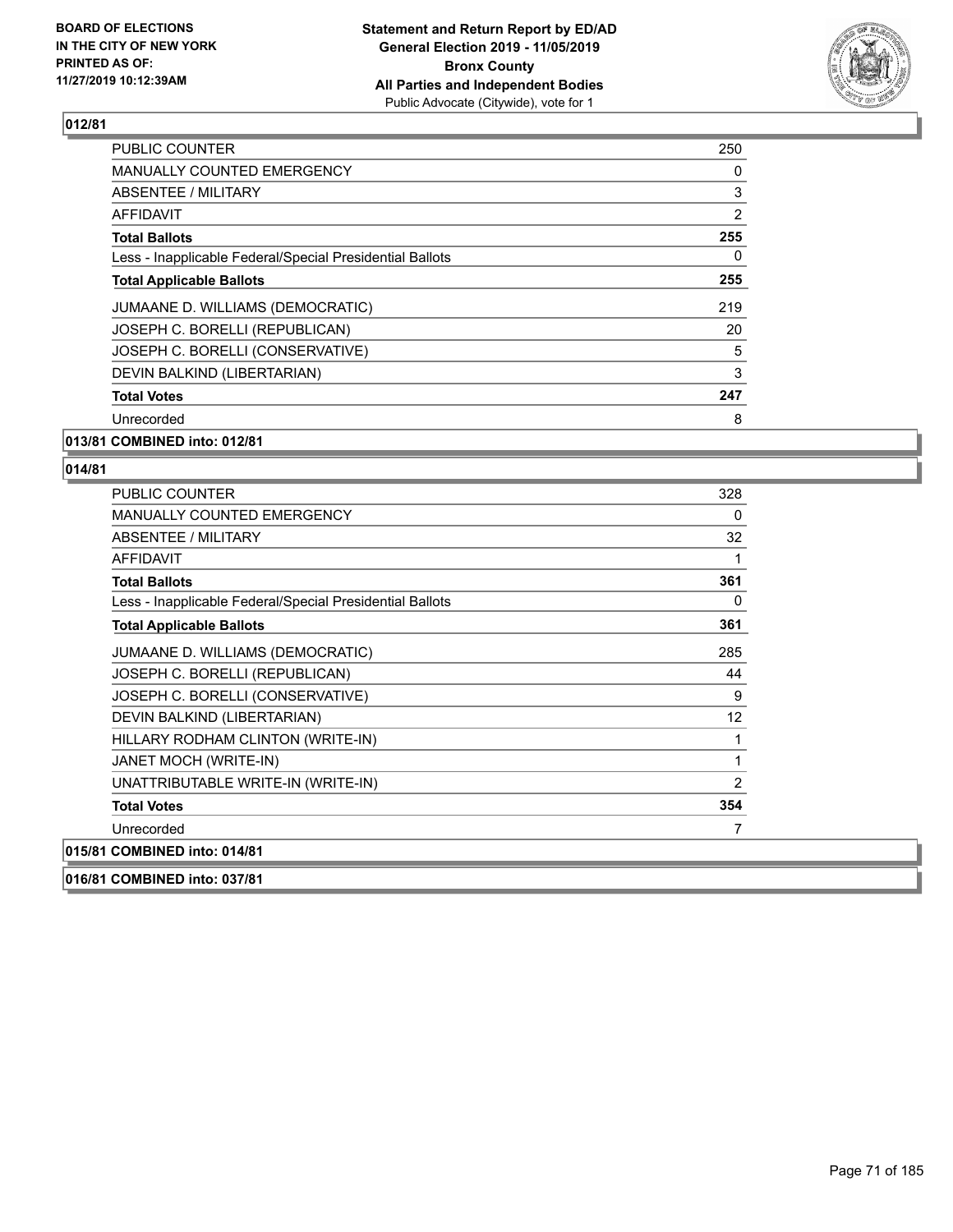

| <b>PUBLIC COUNTER</b>                                    | 223 |
|----------------------------------------------------------|-----|
| <b>MANUALLY COUNTED EMERGENCY</b>                        | 0   |
| ABSENTEE / MILITARY                                      | 4   |
| AFFIDAVIT                                                | 1   |
| <b>Total Ballots</b>                                     | 228 |
| Less - Inapplicable Federal/Special Presidential Ballots | 0   |
| <b>Total Applicable Ballots</b>                          | 228 |
| JUMAANE D. WILLIAMS (DEMOCRATIC)                         | 213 |
| JOSEPH C. BORELLI (REPUBLICAN)                           | 9   |
| JOSEPH C. BORELLI (CONSERVATIVE)                         | 1   |
| DEVIN BALKIND (LIBERTARIAN)                              | 1   |
| <b>Total Votes</b>                                       | 224 |
| Unrecorded                                               | 4   |
|                                                          |     |

### **018/81 COMBINED into: 017/81**

### **019/81**

| <b>PUBLIC COUNTER</b>                                    | 179 |
|----------------------------------------------------------|-----|
| <b>MANUALLY COUNTED EMERGENCY</b>                        | 0   |
| ABSENTEE / MILITARY                                      | 8   |
| AFFIDAVIT                                                | 17  |
| <b>Total Ballots</b>                                     | 204 |
| Less - Inapplicable Federal/Special Presidential Ballots | 0   |
| <b>Total Applicable Ballots</b>                          | 204 |
| JUMAANE D. WILLIAMS (DEMOCRATIC)                         | 178 |
| JOSEPH C. BORELLI (REPUBLICAN)                           | 16  |
| JOSEPH C. BORELLI (CONSERVATIVE)                         | 4   |
| DEVIN BALKIND (LIBERTARIAN)                              | 0   |
| UNATTRIBUTABLE WRITE-IN (WRITE-IN)                       |     |
| <b>Total Votes</b>                                       | 199 |
| Unrecorded                                               | 5   |

| PUBLIC COUNTER                                           | 122 |
|----------------------------------------------------------|-----|
| <b>MANUALLY COUNTED EMERGENCY</b>                        | 0   |
| ABSENTEE / MILITARY                                      | 3   |
| AFFIDAVIT                                                | 2   |
| <b>Total Ballots</b>                                     | 127 |
| Less - Inapplicable Federal/Special Presidential Ballots | 0   |
| <b>Total Applicable Ballots</b>                          | 127 |
| JUMAANE D. WILLIAMS (DEMOCRATIC)                         | 112 |
| JOSEPH C. BORELLI (REPUBLICAN)                           | 10  |
| JOSEPH C. BORELLI (CONSERVATIVE)                         | 3   |
| DEVIN BALKIND (LIBERTARIAN)                              | 0   |
| <b>Total Votes</b>                                       | 125 |
| Unrecorded                                               | 2   |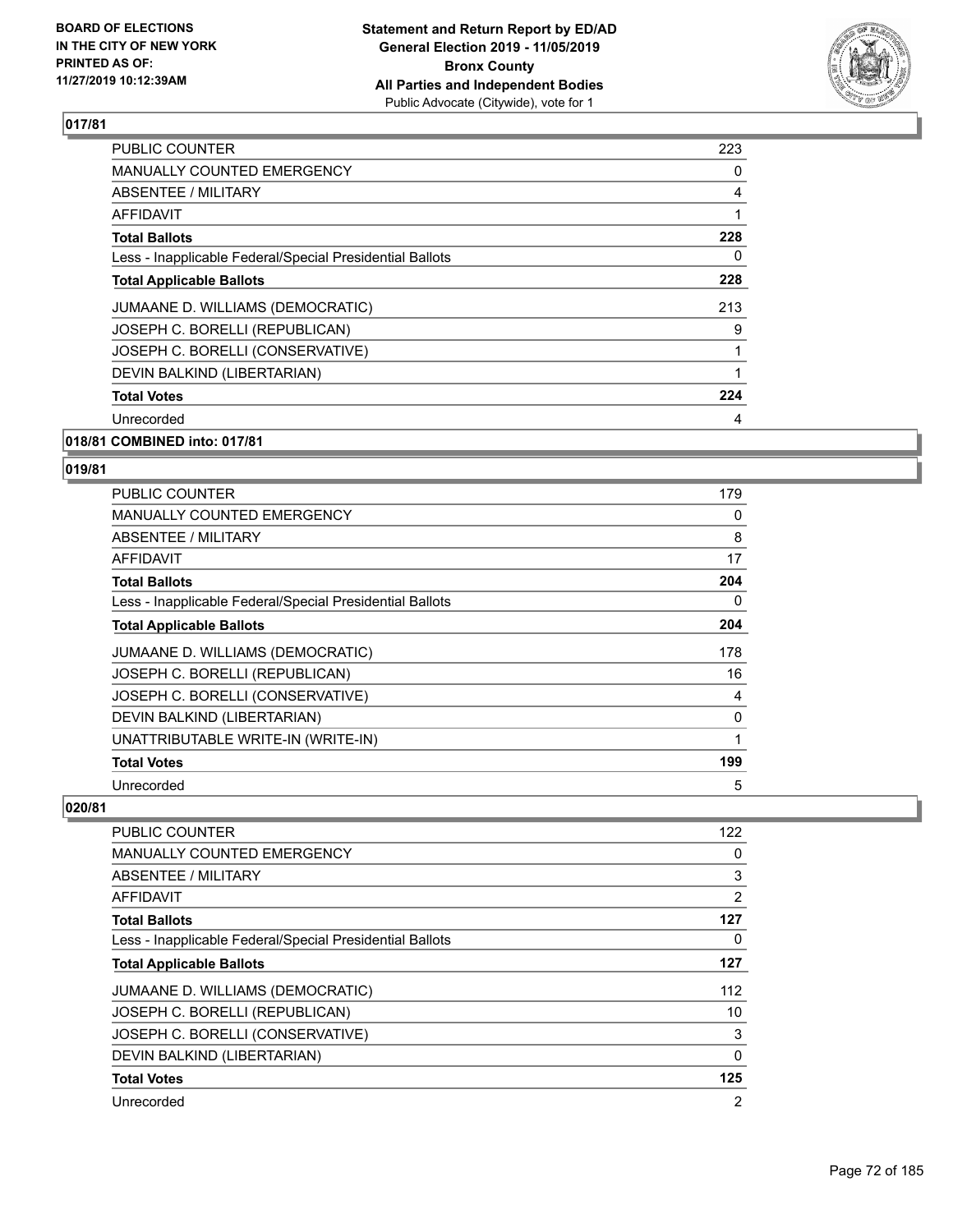

| <b>PUBLIC COUNTER</b>                                    | 232 |
|----------------------------------------------------------|-----|
| <b>MANUALLY COUNTED EMERGENCY</b>                        | 0   |
| ABSENTEE / MILITARY                                      | 6   |
| AFFIDAVIT                                                | 1   |
| <b>Total Ballots</b>                                     | 239 |
| Less - Inapplicable Federal/Special Presidential Ballots | 0   |
| <b>Total Applicable Ballots</b>                          | 239 |
| JUMAANE D. WILLIAMS (DEMOCRATIC)                         | 226 |
| JOSEPH C. BORELLI (REPUBLICAN)                           | 2   |
| JOSEPH C. BORELLI (CONSERVATIVE)                         | 1   |
| DEVIN BALKIND (LIBERTARIAN)                              | 0   |
| ROBERT RIZZUTO (WRITE-IN)                                | 1   |
| <b>Total Votes</b>                                       | 230 |
| Unrecorded                                               | 9   |
|                                                          |     |

**022/81 COMBINED into: 021/81**

## **023/81**

| <b>PUBLIC COUNTER</b>                                    | 290 |
|----------------------------------------------------------|-----|
| <b>MANUALLY COUNTED EMERGENCY</b>                        | 0   |
| ABSENTEE / MILITARY                                      | 7   |
| AFFIDAVIT                                                | 2   |
| <b>Total Ballots</b>                                     | 299 |
| Less - Inapplicable Federal/Special Presidential Ballots | 0   |
| <b>Total Applicable Ballots</b>                          | 299 |
| JUMAANE D. WILLIAMS (DEMOCRATIC)                         | 264 |
| JOSEPH C. BORELLI (REPUBLICAN)                           | 18  |
| JOSEPH C. BORELLI (CONSERVATIVE)                         | 5   |
| DEVIN BALKIND (LIBERTARIAN)                              | 1   |
| <b>Total Votes</b>                                       | 288 |
| Unrecorded                                               | 11  |
|                                                          |     |

## **024/81 COMBINED into: 023/81**

# $\boxed{025/81}$

| <b>PUBLIC COUNTER</b>                                    | 371 |
|----------------------------------------------------------|-----|
| MANUALLY COUNTED EMERGENCY                               | 0   |
| ABSENTEE / MILITARY                                      | 8   |
| <b>AFFIDAVIT</b>                                         | 2   |
| <b>Total Ballots</b>                                     | 381 |
| Less - Inapplicable Federal/Special Presidential Ballots | 0   |
| <b>Total Applicable Ballots</b>                          | 381 |
| JUMAANE D. WILLIAMS (DEMOCRATIC)                         | 189 |
| JOSEPH C. BORELLI (REPUBLICAN)                           | 138 |
| JOSEPH C. BORELLI (CONSERVATIVE)                         | 41  |
| DEVIN BALKIND (LIBERTARIAN)                              | 8   |
| <b>Total Votes</b>                                       | 376 |
| Unrecorded                                               | 5   |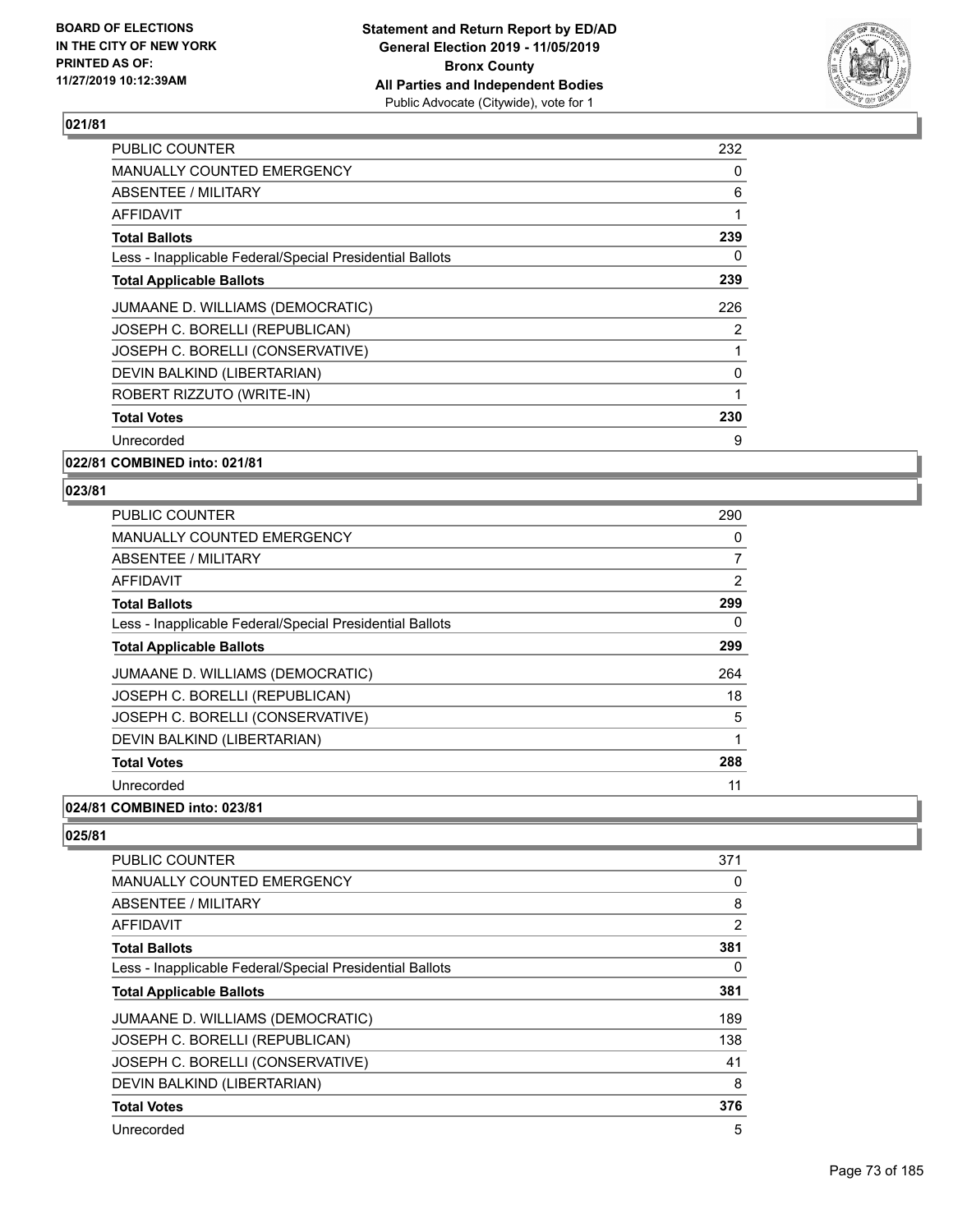

## **026/81 COMBINED into: 025/81**

## **027/81 COMBINED into: 025/81**

**028/81** 

| <b>PUBLIC COUNTER</b>                                    | 126 |
|----------------------------------------------------------|-----|
| <b>MANUALLY COUNTED EMERGENCY</b>                        | 0   |
| ABSENTEE / MILITARY                                      |     |
| <b>AFFIDAVIT</b>                                         |     |
| <b>Total Ballots</b>                                     | 128 |
| Less - Inapplicable Federal/Special Presidential Ballots | 0   |
| <b>Total Applicable Ballots</b>                          | 128 |
| JUMAANE D. WILLIAMS (DEMOCRATIC)                         | 69  |
| JOSEPH C. BORELLI (REPUBLICAN)                           | 36  |
| JOSEPH C. BORELLI (CONSERVATIVE)                         | 13  |
| DEVIN BALKIND (LIBERTARIAN)                              | 9   |
| <b>Total Votes</b>                                       | 127 |
| Unrecorded                                               |     |
|                                                          |     |

**029/81 COMBINED into: 025/81**

| PUBLIC COUNTER                                           | 356 |
|----------------------------------------------------------|-----|
| <b>MANUALLY COUNTED EMERGENCY</b>                        | 0   |
| ABSENTEE / MILITARY                                      | 3   |
| AFFIDAVIT                                                | 3   |
| <b>Total Ballots</b>                                     | 362 |
| Less - Inapplicable Federal/Special Presidential Ballots | 0   |
| <b>Total Applicable Ballots</b>                          | 362 |
| JUMAANE D. WILLIAMS (DEMOCRATIC)                         | 153 |
| JOSEPH C. BORELLI (REPUBLICAN)                           | 147 |
| JOSEPH C. BORELLI (CONSERVATIVE)                         | 38  |
| DEVIN BALKIND (LIBERTARIAN)                              | 15  |
| <b>Total Votes</b>                                       | 353 |
| Unrecorded                                               | 9   |
| 031/81 COMBINED into: 030/81                             |     |
| 032/81 COMBINED into: 030/81                             |     |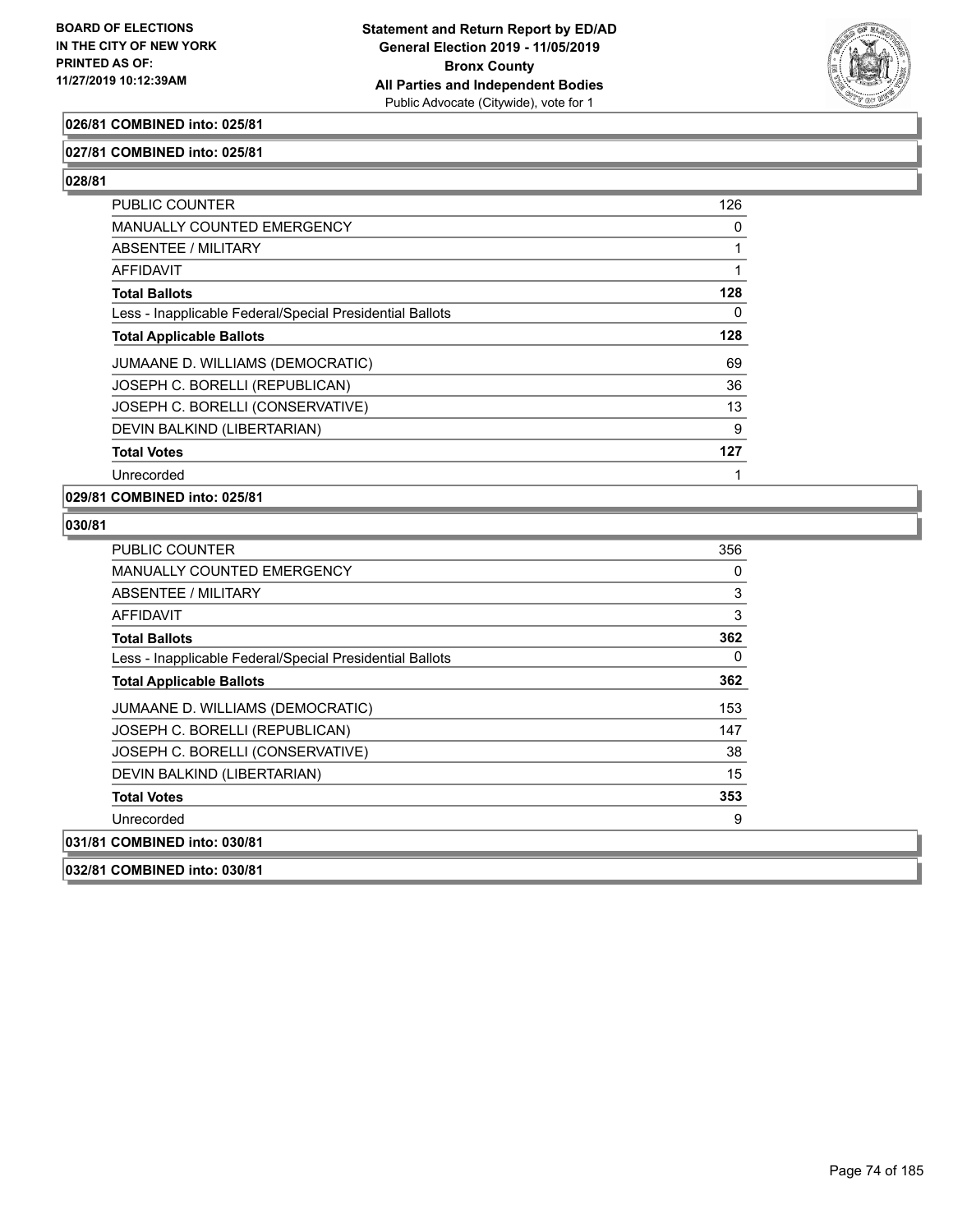

| <b>PUBLIC COUNTER</b>                                    | 355            |
|----------------------------------------------------------|----------------|
| <b>MANUALLY COUNTED EMERGENCY</b>                        | 0              |
| <b>ABSENTEE / MILITARY</b>                               | $\overline{2}$ |
| AFFIDAVIT                                                | 9              |
| <b>Total Ballots</b>                                     | 366            |
| Less - Inapplicable Federal/Special Presidential Ballots | 0              |
| <b>Total Applicable Ballots</b>                          | 366            |
| JUMAANE D. WILLIAMS (DEMOCRATIC)                         | 308            |
| JOSEPH C. BORELLI (REPUBLICAN)                           | 41             |
| JOSEPH C. BORELLI (CONSERVATIVE)                         | 4              |
| DEVIN BALKIND (LIBERTARIAN)                              | 7              |
| <b>Total Votes</b>                                       | 360            |
| Unrecorded                                               | 6              |
| 034/81 COMBINED into: 033/81                             |                |

## **035/81**

| <b>PUBLIC COUNTER</b>                                    | 288 |
|----------------------------------------------------------|-----|
| <b>MANUALLY COUNTED EMERGENCY</b>                        | 0   |
| ABSENTEE / MILITARY                                      | 8   |
| AFFIDAVIT                                                | 2   |
| <b>Total Ballots</b>                                     | 298 |
| Less - Inapplicable Federal/Special Presidential Ballots | 0   |
| <b>Total Applicable Ballots</b>                          | 298 |
| JUMAANE D. WILLIAMS (DEMOCRATIC)                         | 243 |
| JOSEPH C. BORELLI (REPUBLICAN)                           | 36  |
| JOSEPH C. BORELLI (CONSERVATIVE)                         | 8   |
| DEVIN BALKIND (LIBERTARIAN)                              | 6   |
| <b>Total Votes</b>                                       | 293 |
| Unrecorded                                               | 5   |
|                                                          |     |

## **036/81 COMBINED into: 035/81**

| PUBLIC COUNTER                                           | 150            |
|----------------------------------------------------------|----------------|
| <b>MANUALLY COUNTED EMERGENCY</b>                        | 0              |
| ABSENTEE / MILITARY                                      | 10             |
| <b>AFFIDAVIT</b>                                         | 4              |
| <b>Total Ballots</b>                                     | 164            |
| Less - Inapplicable Federal/Special Presidential Ballots | 0              |
| <b>Total Applicable Ballots</b>                          | 164            |
| JUMAANE D. WILLIAMS (DEMOCRATIC)                         | 131            |
| JOSEPH C. BORELLI (REPUBLICAN)                           | 19             |
| JOSEPH C. BORELLI (CONSERVATIVE)                         | 6              |
| DEVIN BALKIND (LIBERTARIAN)                              | 3              |
| EILEEN M CRONIN (WRITE-IN)                               | $\overline{2}$ |
| <b>Total Votes</b>                                       | 161            |
| Unrecorded                                               | 3              |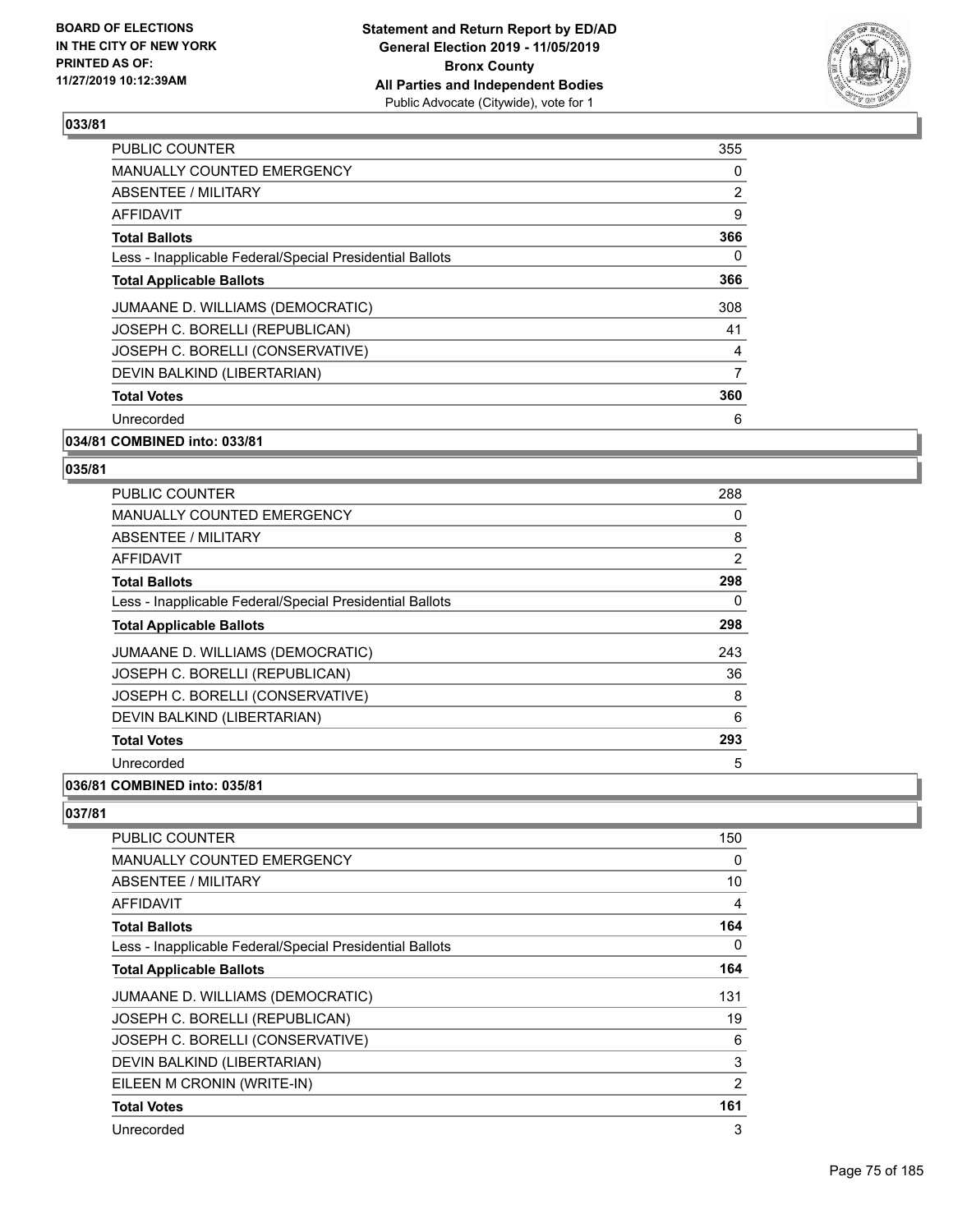

| <b>PUBLIC COUNTER</b>                                    | 171 |
|----------------------------------------------------------|-----|
| <b>MANUALLY COUNTED EMERGENCY</b>                        | 0   |
| ABSENTEE / MILITARY                                      | 2   |
| <b>AFFIDAVIT</b>                                         | 1   |
| <b>Total Ballots</b>                                     | 174 |
| Less - Inapplicable Federal/Special Presidential Ballots | 0   |
| <b>Total Applicable Ballots</b>                          | 174 |
| JUMAANE D. WILLIAMS (DEMOCRATIC)                         | 151 |
| JOSEPH C. BORELLI (REPUBLICAN)                           | 8   |
| JOSEPH C. BORELLI (CONSERVATIVE)                         | 1   |
| DEVIN BALKIND (LIBERTARIAN)                              | 6   |
| <b>Total Votes</b>                                       | 166 |
| Unrecorded                                               | 8   |
|                                                          |     |

## **039/81 COMBINED into: 040/81**

#### **040/81**

| <b>PUBLIC COUNTER</b>                                    | 221 |
|----------------------------------------------------------|-----|
| <b>MANUALLY COUNTED EMERGENCY</b>                        | 0   |
| ABSENTEE / MILITARY                                      | 4   |
| AFFIDAVIT                                                | 2   |
| <b>Total Ballots</b>                                     | 227 |
| Less - Inapplicable Federal/Special Presidential Ballots | 0   |
| <b>Total Applicable Ballots</b>                          | 227 |
| JUMAANE D. WILLIAMS (DEMOCRATIC)                         | 188 |
| JOSEPH C. BORELLI (REPUBLICAN)                           | 24  |
| JOSEPH C. BORELLI (CONSERVATIVE)                         | 7   |
| DEVIN BALKIND (LIBERTARIAN)                              | 3   |
| <b>Total Votes</b>                                       | 222 |
| Unrecorded                                               | 5   |

| PUBLIC COUNTER                                           | 217      |
|----------------------------------------------------------|----------|
| <b>MANUALLY COUNTED EMERGENCY</b>                        | 0        |
| <b>ABSENTEE / MILITARY</b>                               | 9        |
| <b>AFFIDAVIT</b>                                         | $\Omega$ |
| <b>Total Ballots</b>                                     | 226      |
| Less - Inapplicable Federal/Special Presidential Ballots | $\Omega$ |
| <b>Total Applicable Ballots</b>                          | 226      |
| JUMAANE D. WILLIAMS (DEMOCRATIC)                         | 174      |
| JOSEPH C. BORELLI (REPUBLICAN)                           | 34       |
| JOSEPH C. BORELLI (CONSERVATIVE)                         | 7        |
| DEVIN BALKIND (LIBERTARIAN)                              | 5        |
| <b>Total Votes</b>                                       | 220      |
| Unrecorded                                               | 6        |
| 042/81 COMBINED into: 041/81                             |          |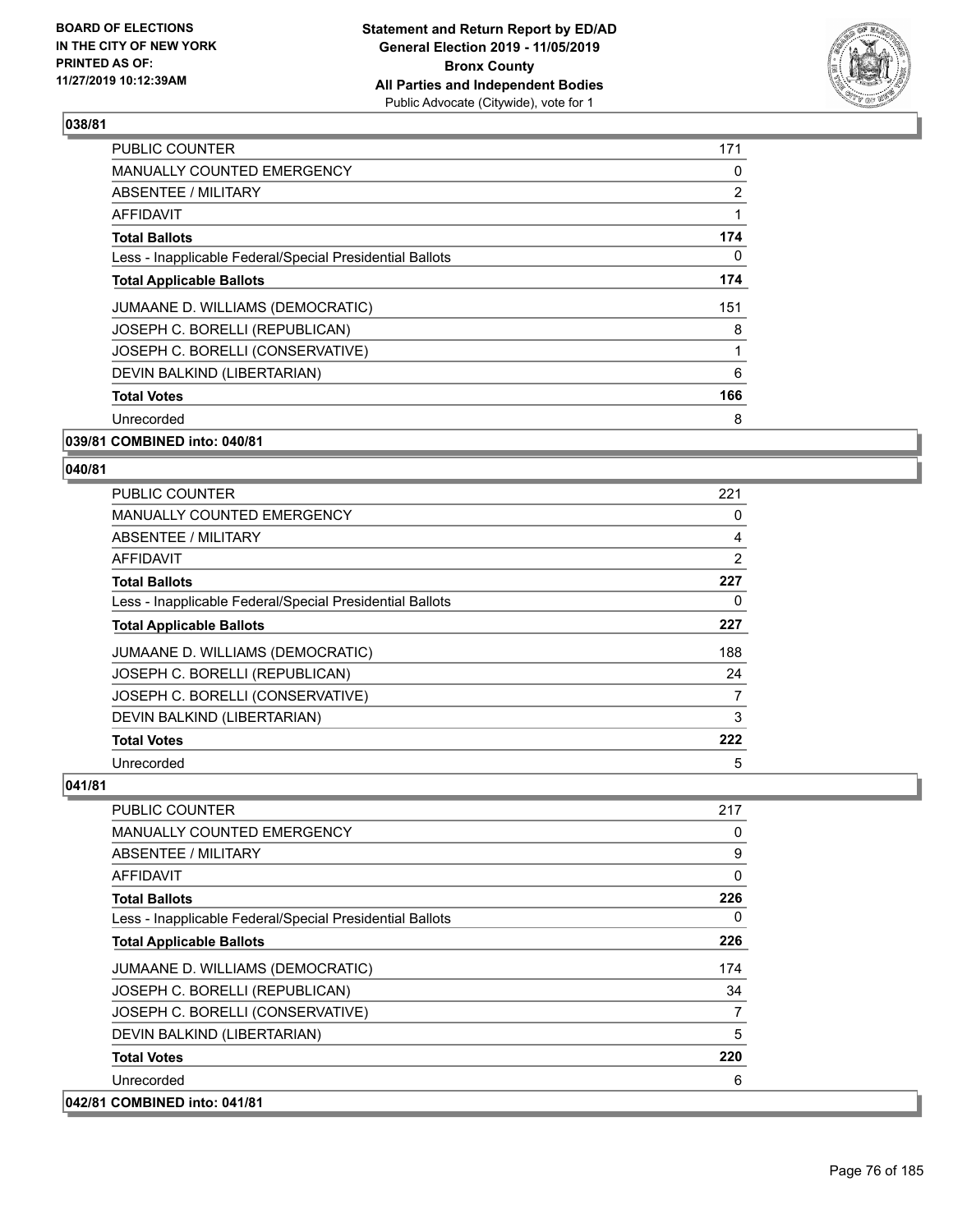

| PUBLIC COUNTER                                           | 260 |
|----------------------------------------------------------|-----|
| <b>MANUALLY COUNTED EMERGENCY</b>                        | 0   |
| ABSENTEE / MILITARY                                      | 35  |
| <b>AFFIDAVIT</b>                                         | 4   |
| <b>Total Ballots</b>                                     | 299 |
| Less - Inapplicable Federal/Special Presidential Ballots | 0   |
| <b>Total Applicable Ballots</b>                          | 299 |
| JUMAANE D. WILLIAMS (DEMOCRATIC)                         | 226 |
| JOSEPH C. BORELLI (REPUBLICAN)                           | 42  |
| JOSEPH C. BORELLI (CONSERVATIVE)                         | 12  |
| DEVIN BALKIND (LIBERTARIAN)                              | 8   |
| FRANCK LABOY (WRITE-IN)                                  | 1   |
| <b>Total Votes</b>                                       | 289 |
| Unrecorded                                               | 10  |

**044/81 COMBINED into: 043/81**

**045/81 COMBINED into: 043/81**

## **046/81 COMBINED into: 043/81**

| PUBLIC COUNTER                                           | 379 |
|----------------------------------------------------------|-----|
| <b>MANUALLY COUNTED EMERGENCY</b>                        | 0   |
| ABSENTEE / MILITARY                                      | 20  |
| AFFIDAVIT                                                |     |
| <b>Total Ballots</b>                                     | 400 |
| Less - Inapplicable Federal/Special Presidential Ballots | 0   |
| <b>Total Applicable Ballots</b>                          | 400 |
| JUMAANE D. WILLIAMS (DEMOCRATIC)                         | 294 |
| JOSEPH C. BORELLI (REPUBLICAN)                           | 66  |
| JOSEPH C. BORELLI (CONSERVATIVE)                         | 10  |
| DEVIN BALKIND (LIBERTARIAN)                              | 18  |
| ANNE MILGRAM (WRITE-IN)                                  | 1   |
| <b>Total Votes</b>                                       | 389 |
| Unrecorded                                               | 11  |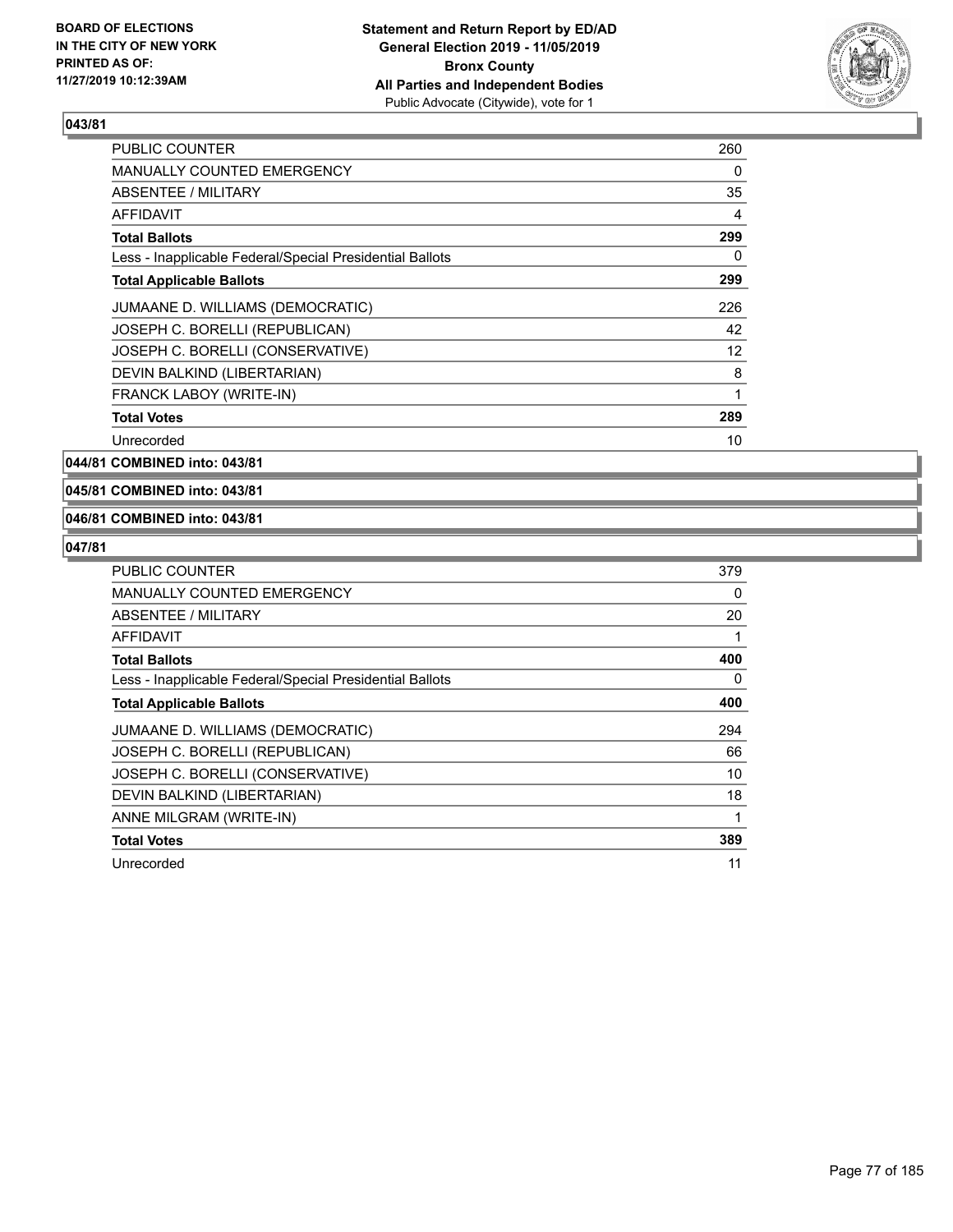

| <b>PUBLIC COUNTER</b>                                    | 255 |
|----------------------------------------------------------|-----|
| <b>MANUALLY COUNTED EMERGENCY</b>                        | 0   |
| ABSENTEE / MILITARY                                      | 10  |
| <b>AFFIDAVIT</b>                                         | 6   |
| <b>Total Ballots</b>                                     | 271 |
| Less - Inapplicable Federal/Special Presidential Ballots | 0   |
| <b>Total Applicable Ballots</b>                          | 271 |
| JUMAANE D. WILLIAMS (DEMOCRATIC)                         | 224 |
| JOSEPH C. BORELLI (REPUBLICAN)                           | 24  |
| JOSEPH C. BORELLI (CONSERVATIVE)                         | 7   |
| DEVIN BALKIND (LIBERTARIAN)                              | 11  |
| <b>Total Votes</b>                                       | 266 |
| Unrecorded                                               | 5   |

## **049/81**

| <b>PUBLIC COUNTER</b>                                    | 358 |
|----------------------------------------------------------|-----|
| <b>MANUALLY COUNTED EMERGENCY</b>                        | 0   |
| ABSENTEE / MILITARY                                      | 15  |
| AFFIDAVIT                                                | 2   |
| <b>Total Ballots</b>                                     | 375 |
| Less - Inapplicable Federal/Special Presidential Ballots | 0   |
| <b>Total Applicable Ballots</b>                          | 375 |
| JUMAANE D. WILLIAMS (DEMOCRATIC)                         | 279 |
| JOSEPH C. BORELLI (REPUBLICAN)                           | 67  |
| JOSEPH C. BORELLI (CONSERVATIVE)                         | 10  |
| DEVIN BALKIND (LIBERTARIAN)                              | 14  |
| <b>Total Votes</b>                                       | 370 |
| Unrecorded                                               | 5   |

## **050/81 COMBINED into: 049/81**

## **051/81 COMBINED into: 048/81**

## **052/81 COMBINED into: 049/81**

| <b>PUBLIC COUNTER</b>                                    | 245            |
|----------------------------------------------------------|----------------|
| <b>MANUALLY COUNTED EMERGENCY</b>                        | 0              |
| ABSENTEE / MILITARY                                      | 9              |
| AFFIDAVIT                                                | 1              |
| <b>Total Ballots</b>                                     | 255            |
| Less - Inapplicable Federal/Special Presidential Ballots | 0              |
| <b>Total Applicable Ballots</b>                          | 255            |
| JUMAANE D. WILLIAMS (DEMOCRATIC)                         | 192            |
| JOSEPH C. BORELLI (REPUBLICAN)                           | 48             |
| JOSEPH C. BORELLI (CONSERVATIVE)                         | 7              |
| DEVIN BALKIND (LIBERTARIAN)                              | $\overline{2}$ |
| <b>Total Votes</b>                                       | 249            |
| Unrecorded                                               | 6              |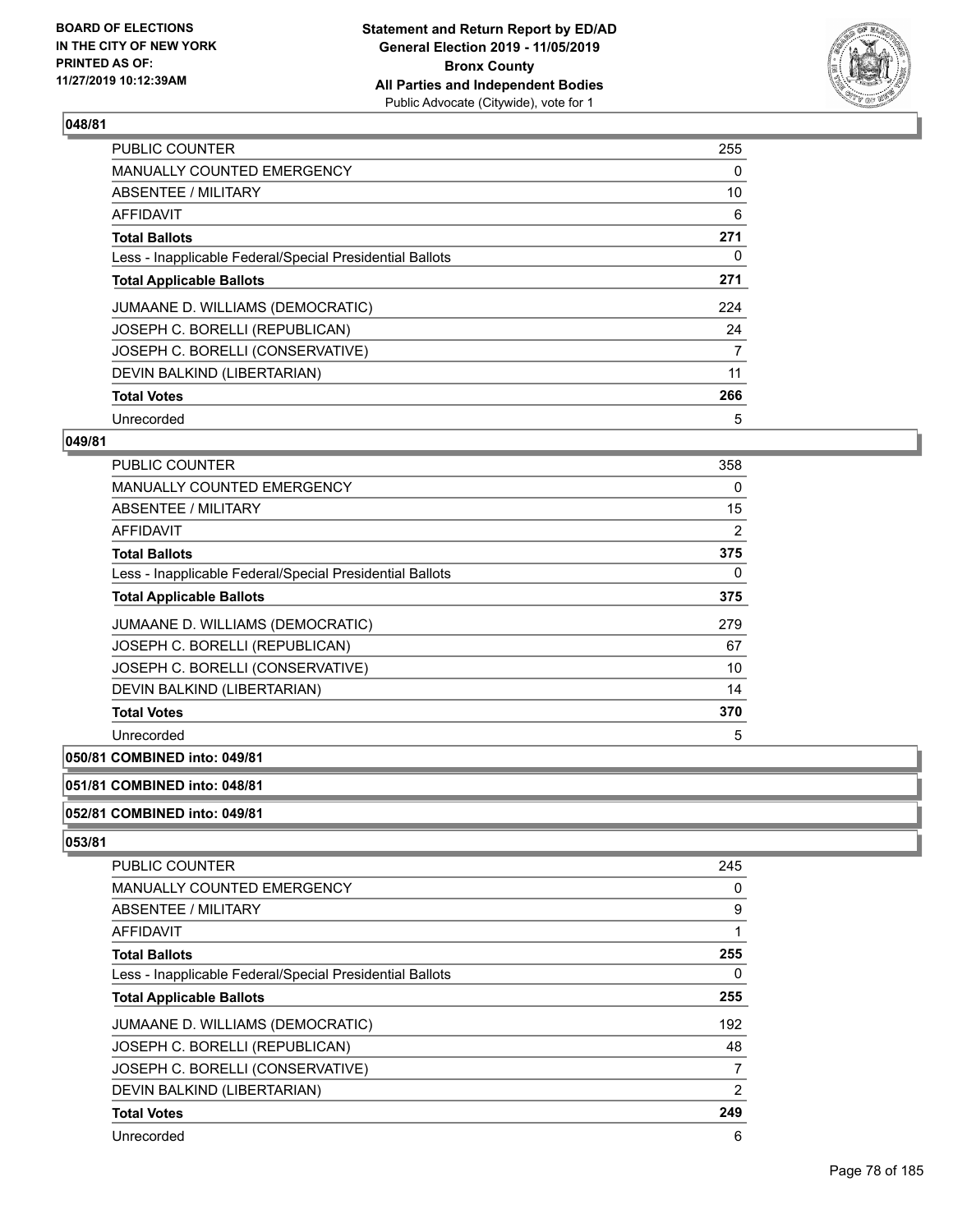

| <b>PUBLIC COUNTER</b>                                    | 153 |
|----------------------------------------------------------|-----|
| <b>MANUALLY COUNTED EMERGENCY</b>                        | 0   |
| ABSENTEE / MILITARY                                      | 5   |
| <b>AFFIDAVIT</b>                                         | 0   |
| <b>Total Ballots</b>                                     | 158 |
| Less - Inapplicable Federal/Special Presidential Ballots | 0   |
| <b>Total Applicable Ballots</b>                          | 158 |
| JUMAANE D. WILLIAMS (DEMOCRATIC)                         | 130 |
| JOSEPH C. BORELLI (REPUBLICAN)                           | 11  |
| JOSEPH C. BORELLI (CONSERVATIVE)                         | 6   |
| DEVIN BALKIND (LIBERTARIAN)                              | 10  |
| <b>Total Votes</b>                                       | 157 |
| Unrecorded                                               |     |
|                                                          |     |

# **055/81 COMBINED into: 053/81**

## **056/81**

| <b>PUBLIC COUNTER</b>                                    | 279 |
|----------------------------------------------------------|-----|
| <b>MANUALLY COUNTED EMERGENCY</b>                        | 0   |
| ABSENTEE / MILITARY                                      | 7   |
| AFFIDAVIT                                                | 0   |
| <b>Total Ballots</b>                                     | 286 |
| Less - Inapplicable Federal/Special Presidential Ballots | 0   |
| <b>Total Applicable Ballots</b>                          | 286 |
| JUMAANE D. WILLIAMS (DEMOCRATIC)                         | 184 |
| JOSEPH C. BORELLI (REPUBLICAN)                           | 69  |
| JOSEPH C. BORELLI (CONSERVATIVE)                         | 12  |
| DEVIN BALKIND (LIBERTARIAN)                              | 15  |
| NATALIE GOMEZ VELEZ (WRITE-IN)                           | 1   |
| <b>Total Votes</b>                                       | 281 |
| Unrecorded                                               | 5   |

# **057/81 COMBINED into: 056/81**

| <b>PUBLIC COUNTER</b>                                    | 243 |
|----------------------------------------------------------|-----|
| MANUALLY COUNTED EMERGENCY                               | 0   |
| ABSENTEE / MILITARY                                      | 22  |
| AFFIDAVIT                                                |     |
| <b>Total Ballots</b>                                     | 266 |
| Less - Inapplicable Federal/Special Presidential Ballots | 0   |
| <b>Total Applicable Ballots</b>                          | 266 |
| JUMAANE D. WILLIAMS (DEMOCRATIC)                         | 203 |
| JOSEPH C. BORELLI (REPUBLICAN)                           | 47  |
| JOSEPH C. BORELLI (CONSERVATIVE)                         |     |
| DEVIN BALKIND (LIBERTARIAN)                              | 3   |
| <b>Total Votes</b>                                       | 260 |
| Unrecorded                                               | 6   |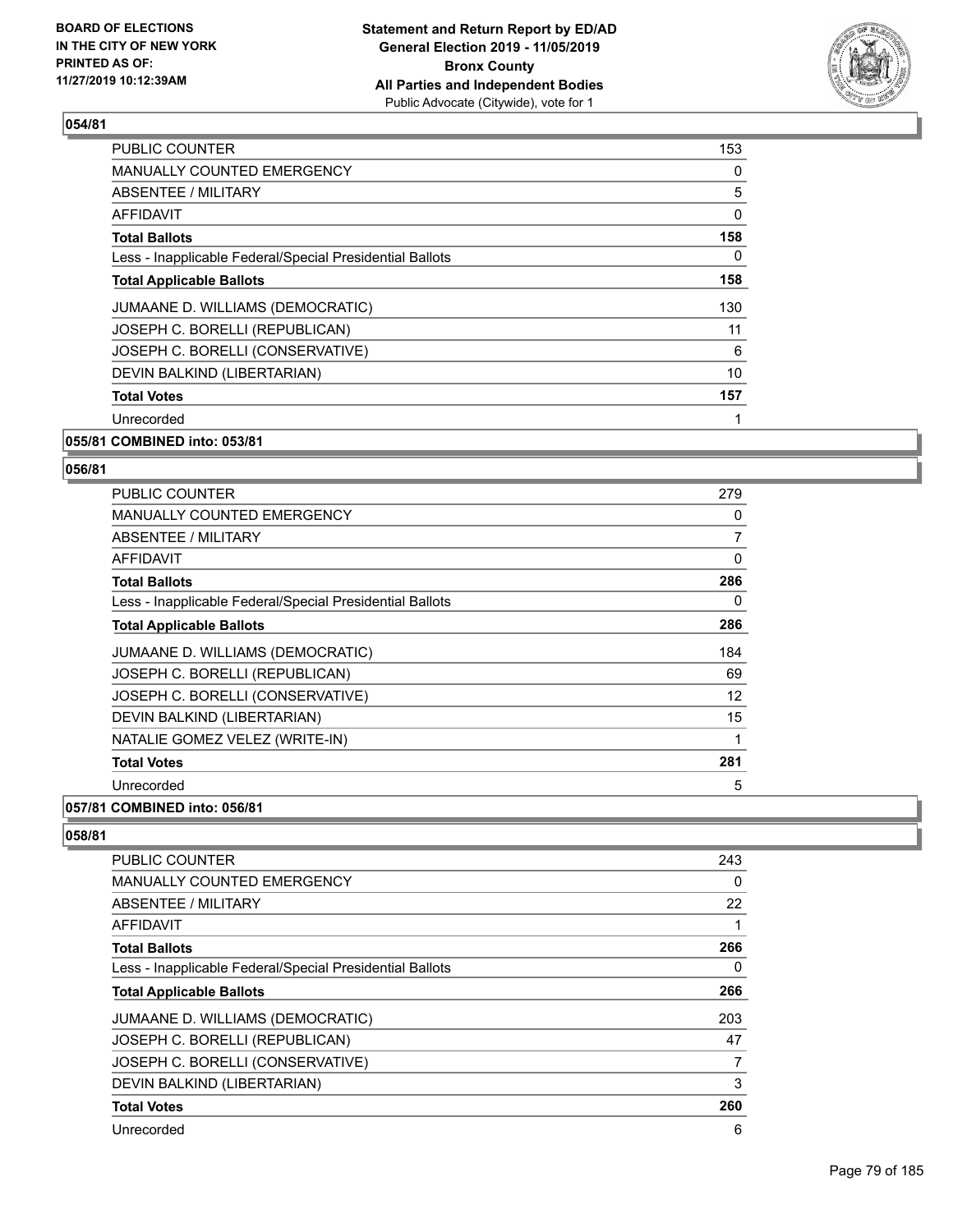

#### **059/81 COMBINED into: 058/81**

| <b>PUBLIC COUNTER</b>                                    | 390 |
|----------------------------------------------------------|-----|
| MANUALLY COUNTED EMERGENCY                               | 0   |
| ABSENTEE / MILITARY                                      | 35  |
| AFFIDAVIT                                                | 2   |
| <b>Total Ballots</b>                                     | 427 |
| Less - Inapplicable Federal/Special Presidential Ballots | 0   |
| <b>Total Applicable Ballots</b>                          | 427 |
| JUMAANE D. WILLIAMS (DEMOCRATIC)                         | 296 |
| JOSEPH C. BORELLI (REPUBLICAN)                           | 100 |
| JOSEPH C. BORELLI (CONSERVATIVE)                         | 16  |
| DEVIN BALKIND (LIBERTARIAN)                              | 8   |
| <b>Total Votes</b>                                       | 420 |
| Unrecorded                                               | 7   |

**061/81 COMBINED into: 060/81**

**062/81 COMBINED into: 064/81**

## **063/81 COMBINED into: 060/81**

| <b>PUBLIC COUNTER</b>                                    | 440 |
|----------------------------------------------------------|-----|
| <b>MANUALLY COUNTED EMERGENCY</b>                        | 0   |
| ABSENTEE / MILITARY                                      | 20  |
| AFFIDAVIT                                                | 4   |
| <b>Total Ballots</b>                                     | 464 |
| Less - Inapplicable Federal/Special Presidential Ballots | 0   |
| <b>Total Applicable Ballots</b>                          | 464 |
| JUMAANE D. WILLIAMS (DEMOCRATIC)                         | 392 |
| JOSEPH C. BORELLI (REPUBLICAN)                           | 51  |
| JOSEPH C. BORELLI (CONSERVATIVE)                         | 5   |
| DEVIN BALKIND (LIBERTARIAN)                              | 6   |
| <b>Total Votes</b>                                       | 454 |
| Unrecorded                                               | 10  |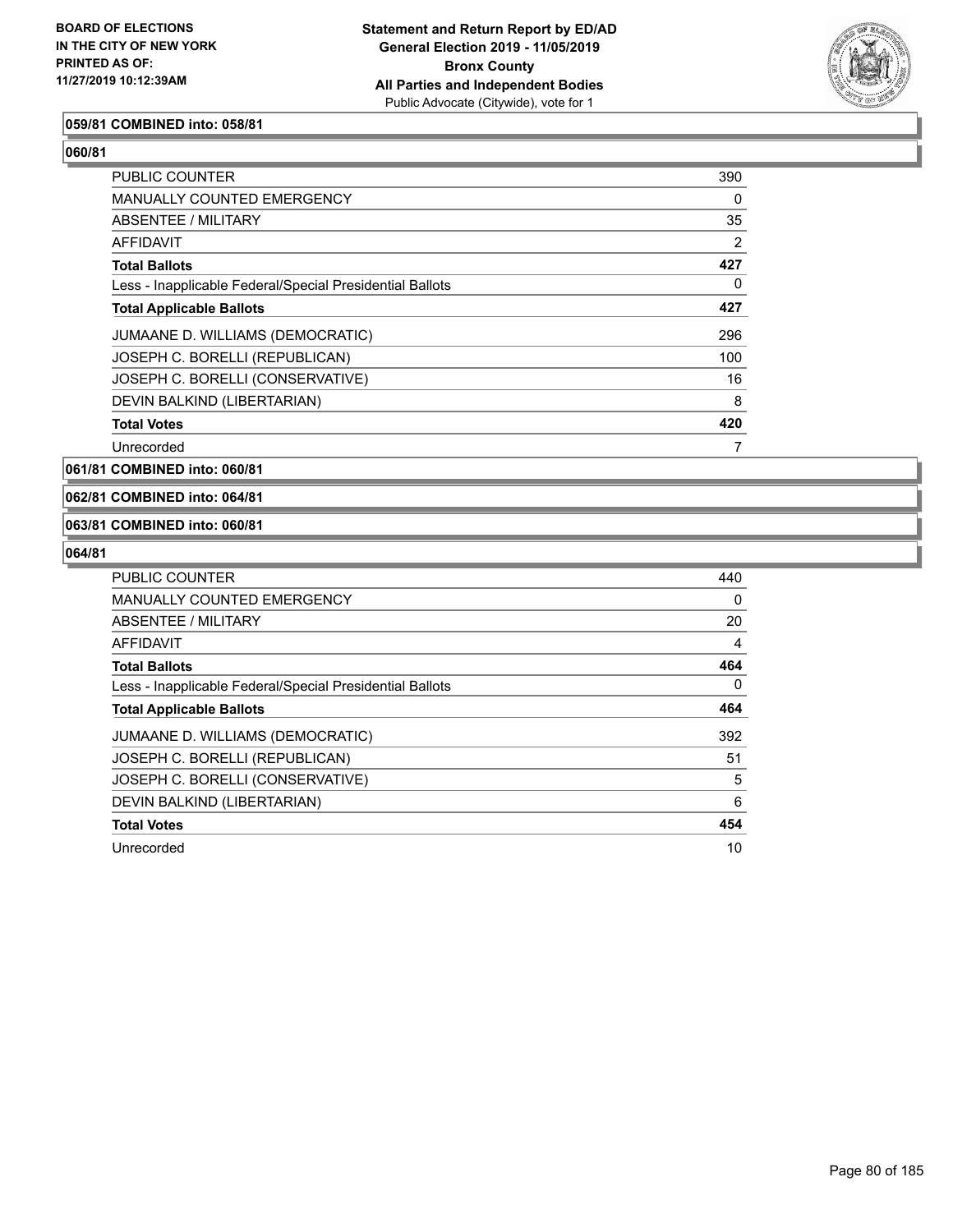

| 396 |
|-----|
| 0   |
| 15  |
| 4   |
| 415 |
| 0   |
| 415 |
| 302 |
| 72  |
| 19  |
| 17  |
| 410 |
| 5   |
|     |

**066/81 COMBINED into: 065/81**

#### **067/81 COMBINED into: 065/81**

## **068/81**

| PUBLIC COUNTER                                           | 445 |
|----------------------------------------------------------|-----|
| <b>MANUALLY COUNTED EMERGENCY</b>                        | 0   |
| ABSENTEE / MILITARY                                      | 23  |
| AFFIDAVIT                                                | 2   |
| <b>Total Ballots</b>                                     | 470 |
| Less - Inapplicable Federal/Special Presidential Ballots | 0   |
| <b>Total Applicable Ballots</b>                          | 470 |
| JUMAANE D. WILLIAMS (DEMOCRATIC)                         | 355 |
| JOSEPH C. BORELLI (REPUBLICAN)                           | 69  |
| JOSEPH C. BORELLI (CONSERVATIVE)                         | 19  |
| DEVIN BALKIND (LIBERTARIAN)                              | 18  |
| <b>Total Votes</b>                                       | 461 |
| Unrecorded                                               | 9   |
| 069/81 COMBINED into: 068/81                             |     |
|                                                          |     |

**070/81 COMBINED into: 068/81**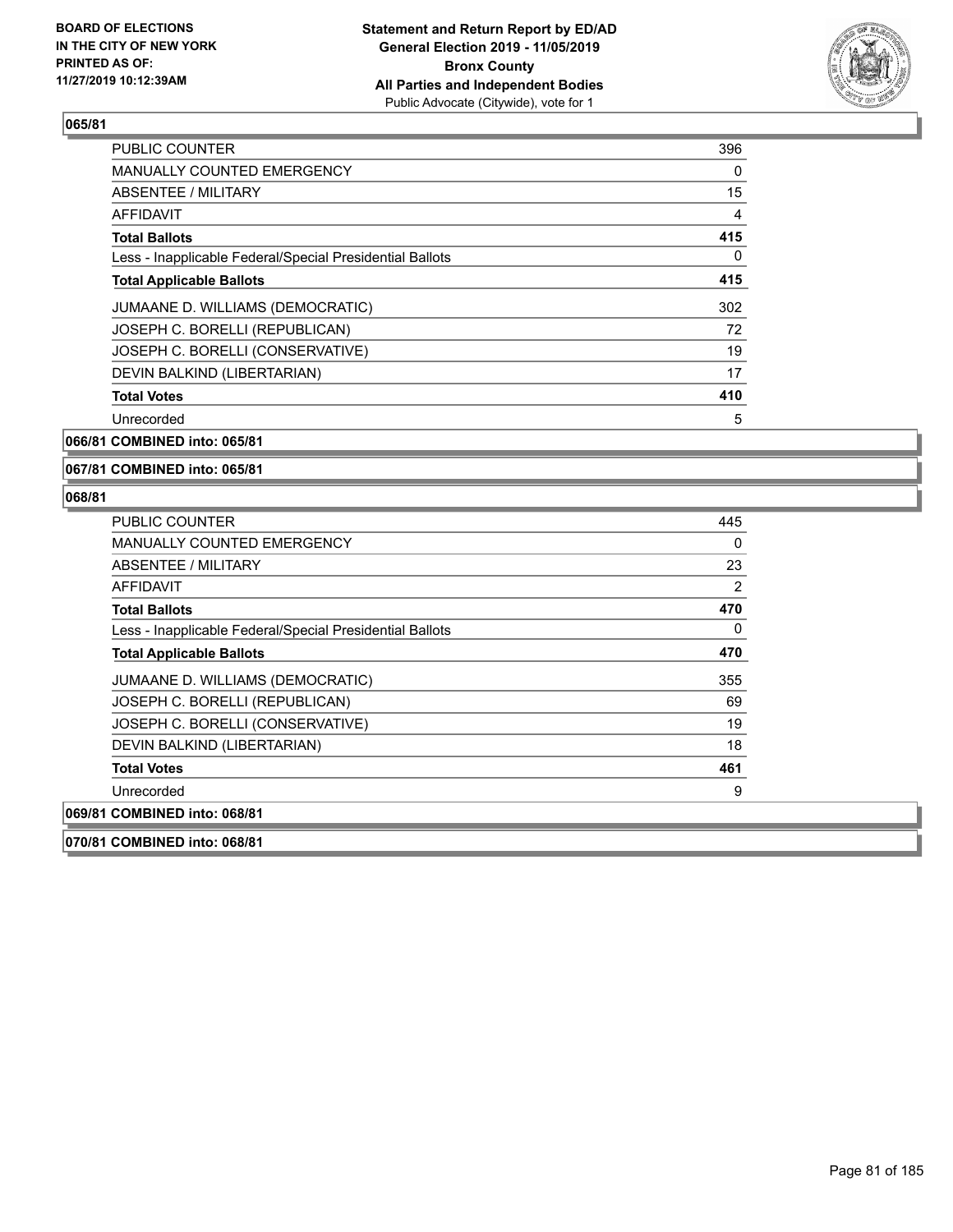

| <b>PUBLIC COUNTER</b>                                    | 350      |
|----------------------------------------------------------|----------|
| <b>MANUALLY COUNTED EMERGENCY</b>                        | $\Omega$ |
| <b>ABSENTEE / MILITARY</b>                               | 13       |
| AFFIDAVIT                                                |          |
| <b>Total Ballots</b>                                     | 364      |
| Less - Inapplicable Federal/Special Presidential Ballots | 0        |
| <b>Total Applicable Ballots</b>                          | 364      |
| JUMAANE D. WILLIAMS (DEMOCRATIC)                         | 290      |
| JOSEPH C. BORELLI (REPUBLICAN)                           | 47       |
| JOSEPH C. BORELLI (CONSERVATIVE)                         | 6        |
| DEVIN BALKIND (LIBERTARIAN)                              | 12       |
| <b>Total Votes</b>                                       | 355      |
| Unrecorded                                               | 9        |
| 072/81 COMBINED into: 071/81                             |          |

# **073/81**

| <b>PUBLIC COUNTER</b>                                    | 466 |
|----------------------------------------------------------|-----|
| <b>MANUALLY COUNTED EMERGENCY</b>                        | 0   |
| ABSENTEE / MILITARY                                      | 14  |
| AFFIDAVIT                                                | 4   |
| <b>Total Ballots</b>                                     | 484 |
| Less - Inapplicable Federal/Special Presidential Ballots | 0   |
| <b>Total Applicable Ballots</b>                          | 484 |
| JUMAANE D. WILLIAMS (DEMOCRATIC)                         | 351 |
| JOSEPH C. BORELLI (REPUBLICAN)                           | 93  |
| JOSEPH C. BORELLI (CONSERVATIVE)                         | 12  |
| DEVIN BALKIND (LIBERTARIAN)                              | 16  |
| UNATTRIBUTABLE WRITE-IN (WRITE-IN)                       |     |
| <b>Total Votes</b>                                       | 473 |
| Unrecorded                                               | 11  |

| PUBLIC COUNTER                                           | 364 |
|----------------------------------------------------------|-----|
| MANUALLY COUNTED EMERGENCY                               | 0   |
| ABSENTEE / MILITARY                                      | 13  |
| AFFIDAVIT                                                |     |
| <b>Total Ballots</b>                                     | 378 |
| Less - Inapplicable Federal/Special Presidential Ballots | 0   |
| <b>Total Applicable Ballots</b>                          | 378 |
| JUMAANE D. WILLIAMS (DEMOCRATIC)                         | 298 |
| JOSEPH C. BORELLI (REPUBLICAN)                           | 54  |
| JOSEPH C. BORELLI (CONSERVATIVE)                         | 7   |
| DEVIN BALKIND (LIBERTARIAN)                              | 11  |
| MARK GREEN (WRITE-IN)                                    | 1   |
| UNATTRIBUTABLE WRITE-IN (WRITE-IN)                       | 3   |
| <b>Total Votes</b>                                       | 374 |
| Unrecorded                                               | 4   |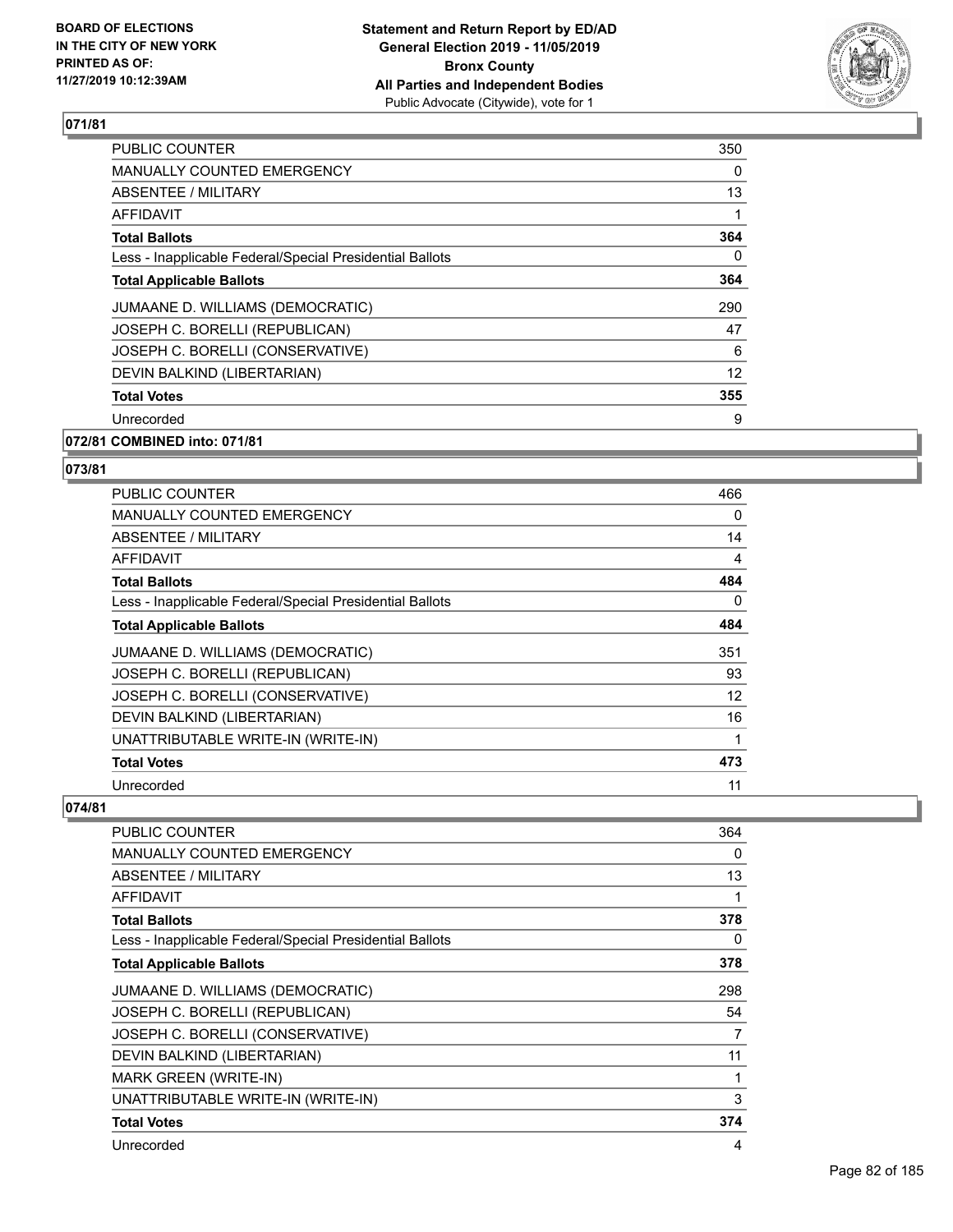

## **075/81 COMBINED into: 074/81**

## **076/81 COMBINED into: 047/81**

## **077/81 COMBINED into: 047/81**

## **078/81**

| <b>PUBLIC COUNTER</b>                                    | 256 |
|----------------------------------------------------------|-----|
| MANUALLY COUNTED EMERGENCY                               | 0   |
| ABSENTEE / MILITARY                                      | 7   |
| AFFIDAVIT                                                | 4   |
| <b>Total Ballots</b>                                     | 267 |
| Less - Inapplicable Federal/Special Presidential Ballots | 0   |
| <b>Total Applicable Ballots</b>                          | 267 |
| JUMAANE D. WILLIAMS (DEMOCRATIC)                         | 205 |
| JOSEPH C. BORELLI (REPUBLICAN)                           | 41  |
| JOSEPH C. BORELLI (CONSERVATIVE)                         | 3   |
| DEVIN BALKIND (LIBERTARIAN)                              | 10  |
| <b>JOSHUA R DIAMOND (WRITE-IN)</b>                       | 1   |
| <b>Total Votes</b>                                       | 260 |
| Unrecorded                                               |     |

### **079/81 COMBINED into: 073/81**

| PUBLIC COUNTER                                           | 197 |
|----------------------------------------------------------|-----|
| <b>MANUALLY COUNTED EMERGENCY</b>                        | 0   |
| ABSENTEE / MILITARY                                      | 12  |
| <b>AFFIDAVIT</b>                                         | 3   |
| <b>Total Ballots</b>                                     | 212 |
| Less - Inapplicable Federal/Special Presidential Ballots | 0   |
| <b>Total Applicable Ballots</b>                          | 212 |
| JUMAANE D. WILLIAMS (DEMOCRATIC)                         | 164 |
| JOSEPH C. BORELLI (REPUBLICAN)                           | 29  |
| JOSEPH C. BORELLI (CONSERVATIVE)                         | 8   |
| DEVIN BALKIND (LIBERTARIAN)                              | 6   |
| <b>Total Votes</b>                                       | 207 |
| Unrecorded                                               | 5   |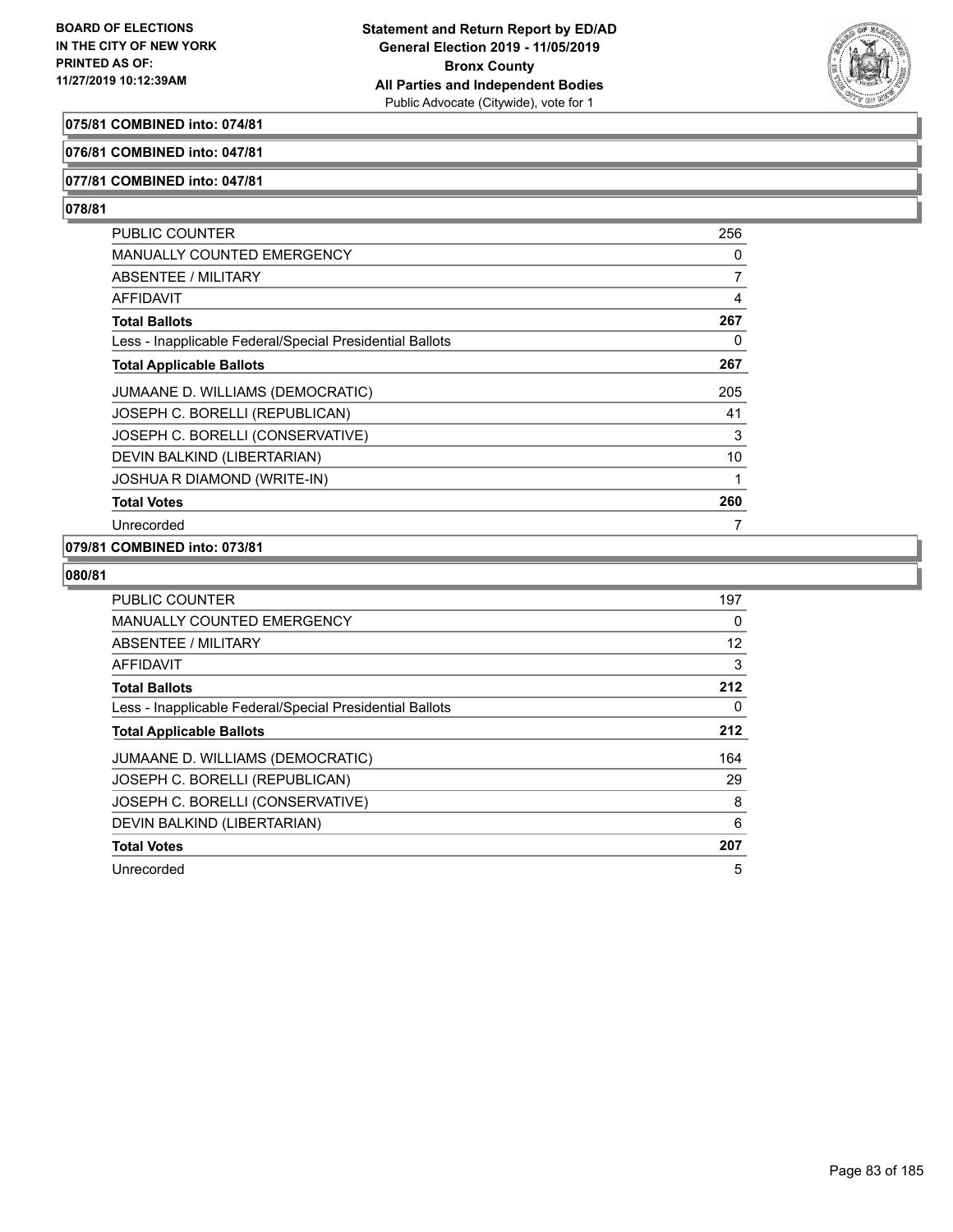

| <b>PUBLIC COUNTER</b>                                    | 325 |
|----------------------------------------------------------|-----|
| <b>MANUALLY COUNTED EMERGENCY</b>                        | 0   |
| <b>ABSENTEE / MILITARY</b>                               | 15  |
| <b>AFFIDAVIT</b>                                         | 3   |
| <b>Total Ballots</b>                                     | 343 |
| Less - Inapplicable Federal/Special Presidential Ballots | 0   |
| <b>Total Applicable Ballots</b>                          | 343 |
| JUMAANE D. WILLIAMS (DEMOCRATIC)                         | 270 |
| JOSEPH C. BORELLI (REPUBLICAN)                           | 44  |
| JOSEPH C. BORELLI (CONSERVATIVE)                         | 9   |
| DEVIN BALKIND (LIBERTARIAN)                              | 15  |
| <b>Total Votes</b>                                       | 338 |
| Unrecorded                                               | 5   |
| 082/81 COMBINED into: 081/81                             |     |

# **083/84**

| ۰.<br>× | . .<br>۰.<br>×<br>× | ×<br>۰, |  |
|---------|---------------------|---------|--|
|         |                     |         |  |
|         |                     |         |  |

| <b>PUBLIC COUNTER</b>                                    | 380      |
|----------------------------------------------------------|----------|
| <b>MANUALLY COUNTED EMERGENCY</b>                        | 0        |
| ABSENTEE / MILITARY                                      | 61       |
| AFFIDAVIT                                                | 6        |
| <b>Total Ballots</b>                                     | 447      |
| Less - Inapplicable Federal/Special Presidential Ballots | $\Omega$ |
| <b>Total Applicable Ballots</b>                          | 447      |
| JUMAANE D. WILLIAMS (DEMOCRATIC)                         | 351      |
| JOSEPH C. BORELLI (REPUBLICAN)                           | 61       |
| JOSEPH C. BORELLI (CONSERVATIVE)                         | 7        |
| DEVIN BALKIND (LIBERTARIAN)                              | 15       |
| <b>GRETA THUNBERG (WRITE-IN)</b>                         |          |
| <b>Total Votes</b>                                       | 435      |
| Unrecorded                                               | 12       |
| 084/81 COMBINED into: 083/81                             |          |

| <b>PUBLIC COUNTER</b>                                    | 481 |
|----------------------------------------------------------|-----|
| <b>MANUALLY COUNTED EMERGENCY</b>                        | 0   |
| ABSENTEE / MILITARY                                      | 12  |
| AFFIDAVIT                                                | 4   |
| <b>Total Ballots</b>                                     | 497 |
| Less - Inapplicable Federal/Special Presidential Ballots | 0   |
| <b>Total Applicable Ballots</b>                          | 497 |
| JUMAANE D. WILLIAMS (DEMOCRATIC)                         | 356 |
| JOSEPH C. BORELLI (REPUBLICAN)                           | 93  |
| JOSEPH C. BORELLI (CONSERVATIVE)                         | 28  |
| DEVIN BALKIND (LIBERTARIAN)                              | 9   |
| <b>Total Votes</b>                                       | 486 |
| Unrecorded                                               | 11  |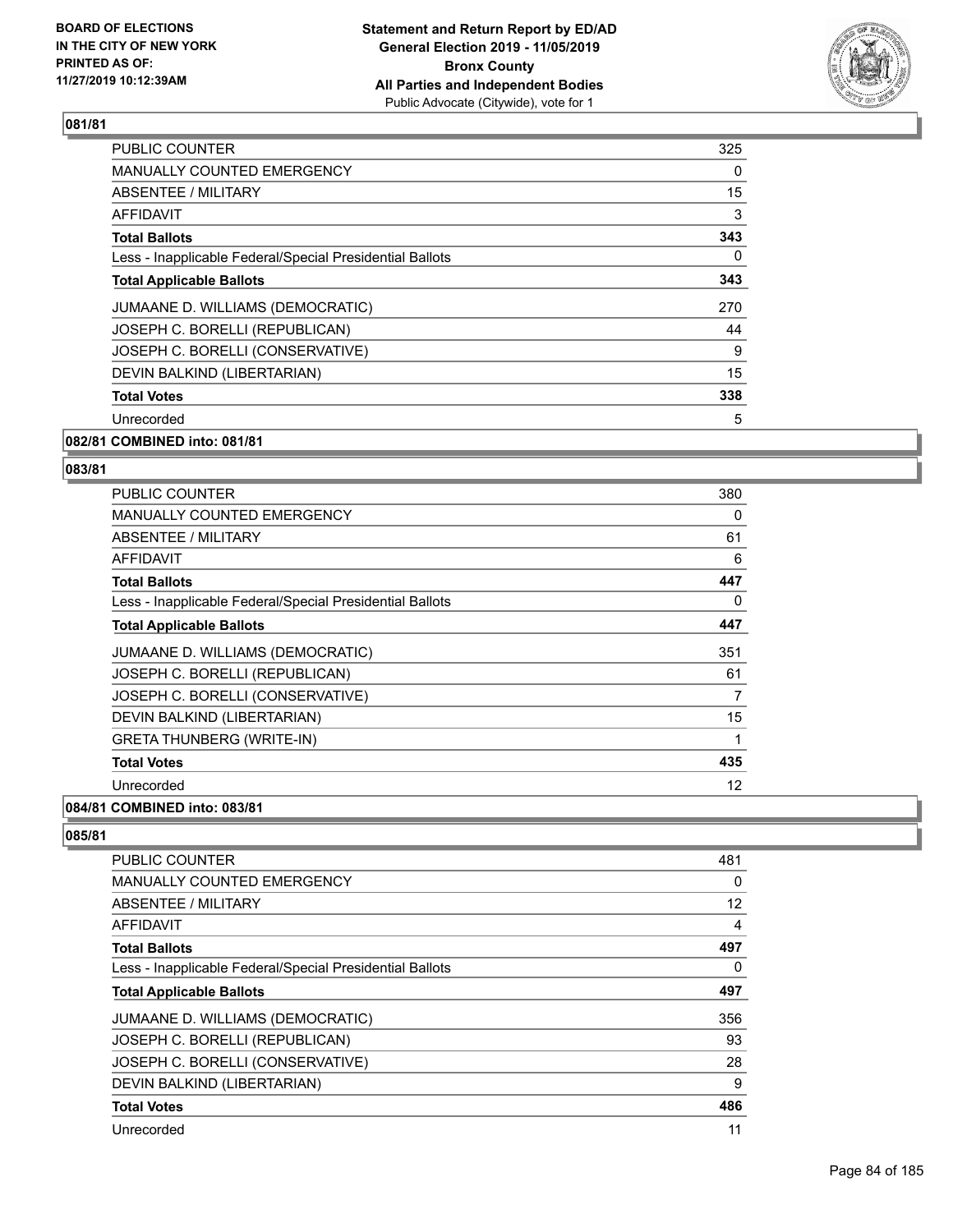

## **086/81 COMBINED into: 085/81**

**087/81** 

| <b>PUBLIC COUNTER</b>                                    | 488 |
|----------------------------------------------------------|-----|
| <b>MANUALLY COUNTED EMERGENCY</b>                        | 0   |
| ABSENTEE / MILITARY                                      | 10  |
| AFFIDAVIT                                                |     |
| <b>Total Ballots</b>                                     | 499 |
| Less - Inapplicable Federal/Special Presidential Ballots | 0   |
| <b>Total Applicable Ballots</b>                          | 499 |
| JUMAANE D. WILLIAMS (DEMOCRATIC)                         | 406 |
| JOSEPH C. BORELLI (REPUBLICAN)                           | 62  |
| JOSEPH C. BORELLI (CONSERVATIVE)                         | 6   |
| DEVIN BALKIND (LIBERTARIAN)                              | 12  |
| HILLARY RODHAM CLINTON (WRITE-IN)                        | 2   |
| UNATTRIBUTABLE WRITE-IN (WRITE-IN)                       | 1   |
| <b>Total Votes</b>                                       | 489 |
| Unrecorded                                               | 10  |

**088/81 COMBINED into: 085/81**

**089/81 COMBINED into: 087/81**

#### **090/81 COMBINED into: 087/81**

| PUBLIC COUNTER                                           | 149            |
|----------------------------------------------------------|----------------|
| <b>MANUALLY COUNTED EMERGENCY</b>                        | 0              |
| ABSENTEE / MILITARY                                      | 8              |
| AFFIDAVIT                                                | 13             |
| <b>Total Ballots</b>                                     | 170            |
| Less - Inapplicable Federal/Special Presidential Ballots | $\Omega$       |
| <b>Total Applicable Ballots</b>                          | 170            |
| JUMAANE D. WILLIAMS (DEMOCRATIC)                         | 144            |
| JOSEPH C. BORELLI (REPUBLICAN)                           | 15             |
| JOSEPH C. BORELLI (CONSERVATIVE)                         | 4              |
| DEVIN BALKIND (LIBERTARIAN)                              | $\overline{4}$ |
| <b>Total Votes</b>                                       | 167            |
| Unrecorded                                               | 3              |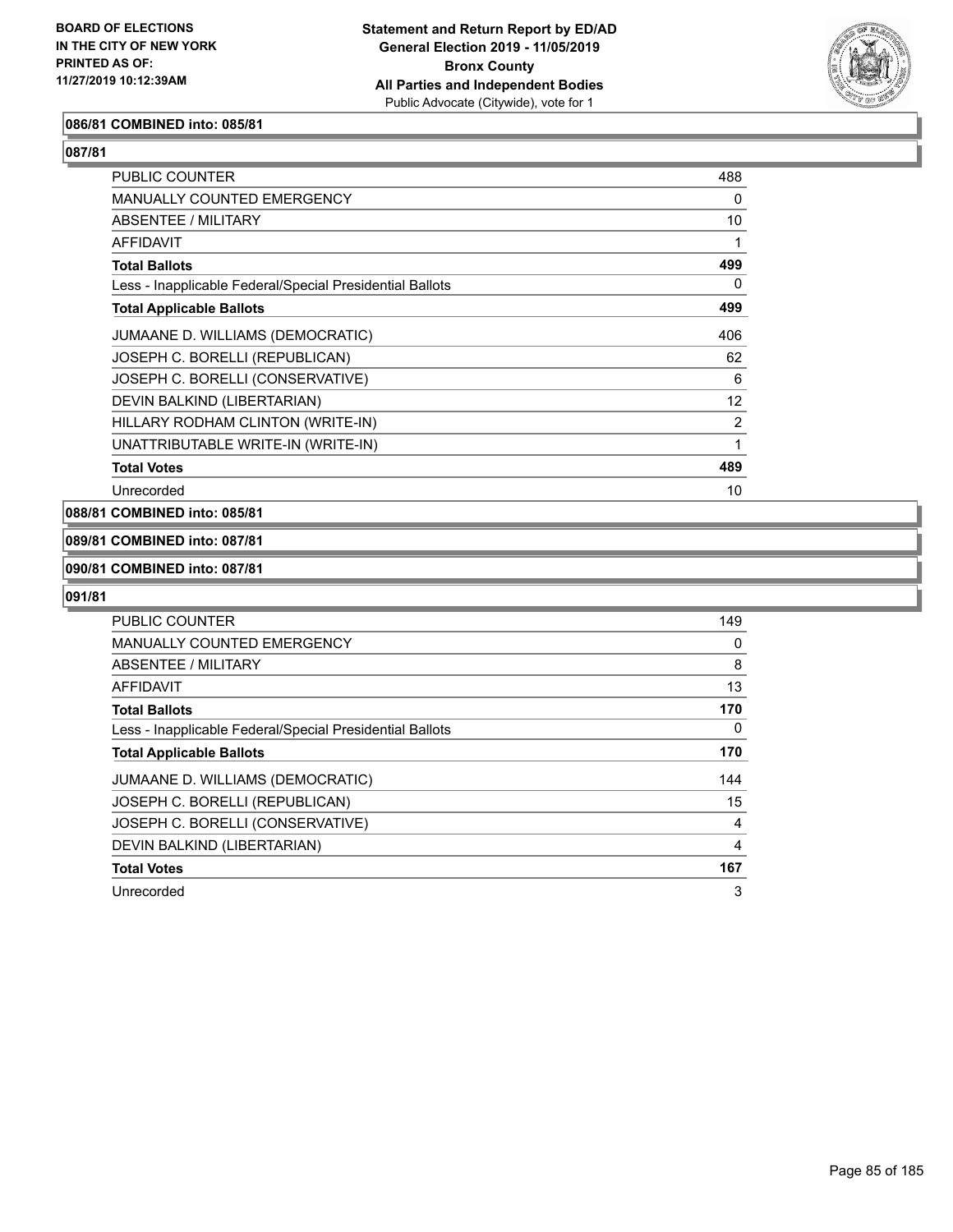

| PUBLIC COUNTER                                           | 165 |
|----------------------------------------------------------|-----|
| <b>MANUALLY COUNTED EMERGENCY</b>                        | 0   |
| <b>ABSENTEE / MILITARY</b>                               | 3   |
| AFFIDAVIT                                                | 3   |
| <b>Total Ballots</b>                                     | 171 |
| Less - Inapplicable Federal/Special Presidential Ballots | 0   |
| <b>Total Applicable Ballots</b>                          | 171 |
| JUMAANE D. WILLIAMS (DEMOCRATIC)                         | 147 |
| JOSEPH C. BORELLI (REPUBLICAN)                           | 10  |
| JOSEPH C. BORELLI (CONSERVATIVE)                         | 3   |
| DEVIN BALKIND (LIBERTARIAN)                              | 4   |
| <b>Total Votes</b>                                       | 164 |
| Unrecorded                                               | 7   |
|                                                          |     |

## **093/81 COMBINED into: 092/81**

## **094/81**

| <b>PUBLIC COUNTER</b>                                    | 176 |
|----------------------------------------------------------|-----|
| MANUALLY COUNTED EMERGENCY                               | 0   |
| ABSENTEE / MILITARY                                      | 23  |
| <b>AFFIDAVIT</b>                                         | 1   |
| <b>Total Ballots</b>                                     | 200 |
| Less - Inapplicable Federal/Special Presidential Ballots | 0   |
| <b>Total Applicable Ballots</b>                          | 200 |
| JUMAANE D. WILLIAMS (DEMOCRATIC)                         | 171 |
| JOSEPH C. BORELLI (REPUBLICAN)                           | 18  |
| JOSEPH C. BORELLI (CONSERVATIVE)                         | 2   |
| DEVIN BALKIND (LIBERTARIAN)                              | 2   |
| <b>Total Votes</b>                                       | 193 |
| Unrecorded                                               |     |
|                                                          |     |

## **095/81 COMBINED into: 033/78**

## **096/81 COMBINED into: 094/81**

| <b>PUBLIC COUNTER</b>                                    | 262 |
|----------------------------------------------------------|-----|
| MANUALLY COUNTED EMERGENCY                               | 0   |
| ABSENTEE / MILITARY                                      | 4   |
| AFFIDAVIT                                                | 1   |
| <b>Total Ballots</b>                                     | 267 |
| Less - Inapplicable Federal/Special Presidential Ballots | 0   |
| <b>Total Applicable Ballots</b>                          | 267 |
| JUMAANE D. WILLIAMS (DEMOCRATIC)                         | 247 |
| JOSEPH C. BORELLI (REPUBLICAN)                           | 8   |
| JOSEPH C. BORELLI (CONSERVATIVE)                         | 4   |
| DEVIN BALKIND (LIBERTARIAN)                              | 4   |
| <b>Total Votes</b>                                       | 263 |
| Unrecorded                                               | 4   |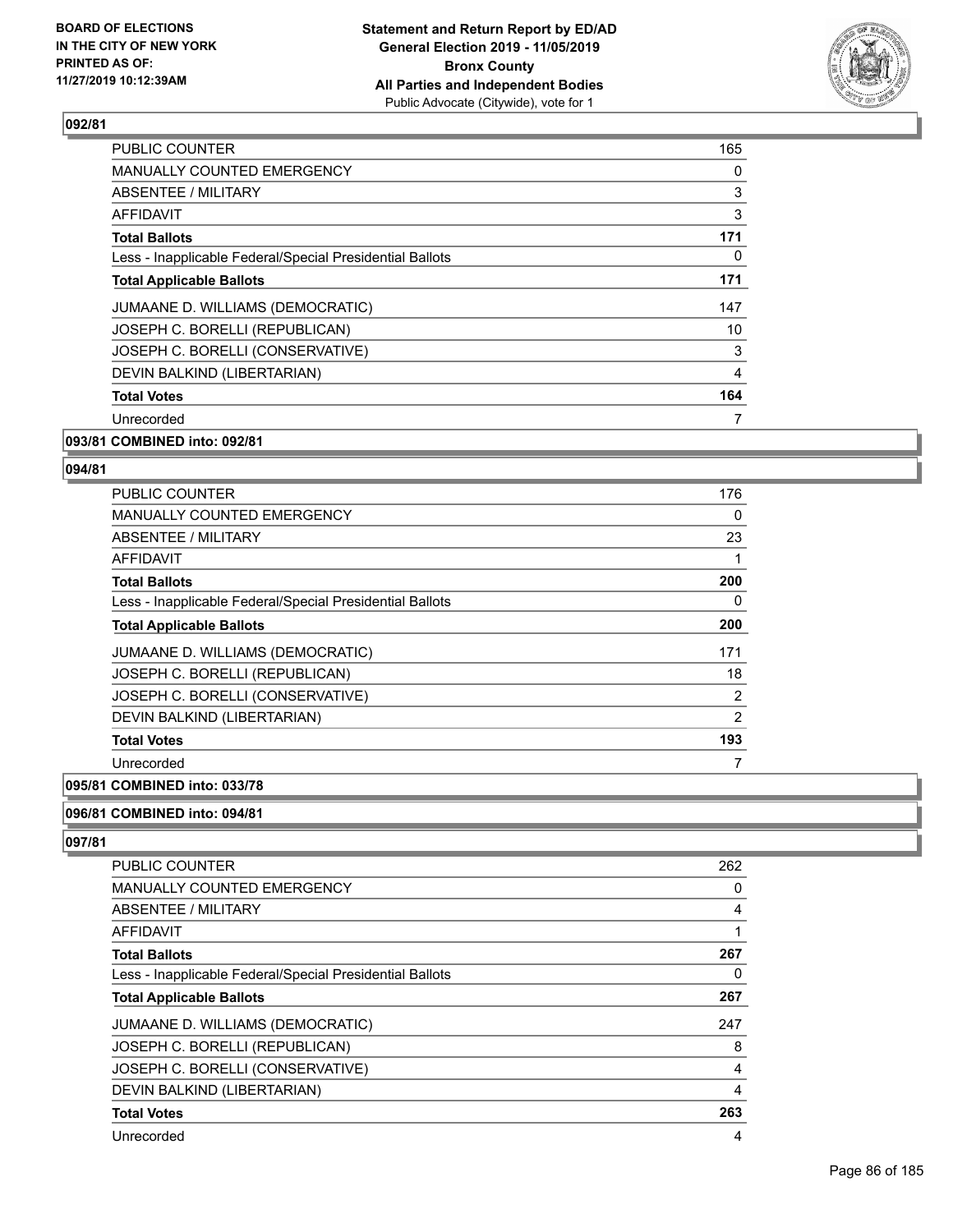

#### **098/81 COMBINED into: 097/81**

## **099/81**

| <b>PUBLIC COUNTER</b>                                    | 105 |
|----------------------------------------------------------|-----|
| MANUALLY COUNTED EMERGENCY                               | 0   |
| ABSENTEE / MILITARY                                      | 3   |
| AFFIDAVIT                                                | 2   |
| <b>Total Ballots</b>                                     | 110 |
| Less - Inapplicable Federal/Special Presidential Ballots | 0   |
| <b>Total Applicable Ballots</b>                          | 110 |
| JUMAANE D. WILLIAMS (DEMOCRATIC)                         | 87  |
| JOSEPH C. BORELLI (REPUBLICAN)                           | 13  |
| JOSEPH C. BORELLI (CONSERVATIVE)                         | 3   |
| DEVIN BALKIND (LIBERTARIAN)                              |     |
| UNATTRIBUTABLE WRITE-IN (WRITE-IN)                       |     |
| <b>Total Votes</b>                                       | 105 |
| Unrecorded                                               | 5   |

## **100/81**

| PUBLIC COUNTER                                           | 109 |
|----------------------------------------------------------|-----|
| <b>MANUALLY COUNTED EMERGENCY</b>                        | 0   |
| ABSENTEE / MILITARY                                      | 5   |
| AFFIDAVIT                                                | 3   |
| <b>Total Ballots</b>                                     | 117 |
| Less - Inapplicable Federal/Special Presidential Ballots | 0   |
| <b>Total Applicable Ballots</b>                          | 117 |
| JUMAANE D. WILLIAMS (DEMOCRATIC)                         | 105 |
| JOSEPH C. BORELLI (REPUBLICAN)                           | 2   |
| JOSEPH C. BORELLI (CONSERVATIVE)                         | 3   |
| DEVIN BALKIND (LIBERTARIAN)                              | 0   |
| <b>Total Votes</b>                                       | 110 |
| Unrecorded                                               |     |

**101/81 COMBINED into: 100/81**

**102/81 COMBINED into: 037/81**

**103/81 COMBINED into: 037/81**

**104/81 COMBINED into: 100/81**

**105/81 COMBINED into: 047/83**

**106/81 COMBINED into: 073/81**

**107/81 COMBINED into: 100/81**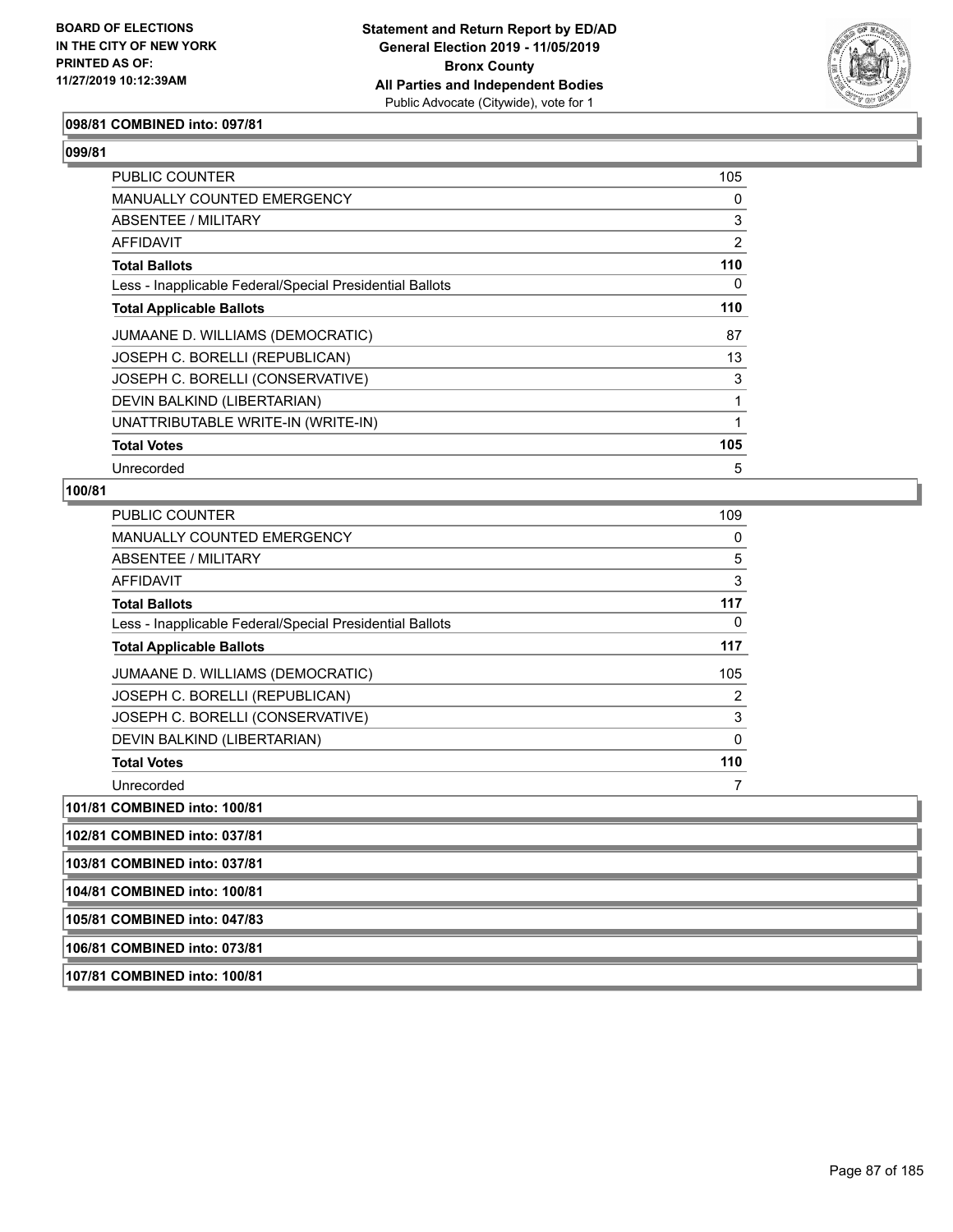

| <b>PUBLIC COUNTER</b>                                    | 364      |
|----------------------------------------------------------|----------|
| <b>MANUALLY COUNTED EMERGENCY</b>                        | $\Omega$ |
| ABSENTEE / MILITARY                                      | 14       |
| AFFIDAVIT                                                | 2        |
| <b>Total Ballots</b>                                     | 380      |
| Less - Inapplicable Federal/Special Presidential Ballots | 0        |
| <b>Total Applicable Ballots</b>                          | 380      |
| JUMAANE D. WILLIAMS (DEMOCRATIC)                         | 107      |
| JOSEPH C. BORELLI (REPUBLICAN)                           | 211      |
| JOSEPH C. BORELLI (CONSERVATIVE)                         | 48       |
| DEVIN BALKIND (LIBERTARIAN)                              | 8        |
| <b>Total Votes</b>                                       | 374      |
| Unrecorded                                               | 6        |
| 002/82 COMBINED into: 001/82                             |          |

# **003/82**

| <b>PUBLIC COUNTER</b>                                    | 94 |
|----------------------------------------------------------|----|
| <b>MANUALLY COUNTED EMERGENCY</b>                        | 0  |
| ABSENTEE / MILITARY                                      | 4  |
| <b>AFFIDAVIT</b>                                         |    |
| <b>Total Ballots</b>                                     | 99 |
| Less - Inapplicable Federal/Special Presidential Ballots | 0  |
| <b>Total Applicable Ballots</b>                          | 99 |
| JUMAANE D. WILLIAMS (DEMOCRATIC)                         | 23 |
| JOSEPH C. BORELLI (REPUBLICAN)                           | 61 |
| JOSEPH C. BORELLI (CONSERVATIVE)                         | 14 |
| DEVIN BALKIND (LIBERTARIAN)                              | 0  |
| <b>Total Votes</b>                                       | 98 |
| Unrecorded                                               |    |
|                                                          |    |

## **004/82 COMBINED into: 005/82**

| <b>PUBLIC COUNTER</b>                                    | 334      |
|----------------------------------------------------------|----------|
| <b>MANUALLY COUNTED EMERGENCY</b>                        | 0        |
| ABSENTEE / MILITARY                                      | 4        |
| <b>AFFIDAVIT</b>                                         | 1        |
| <b>Total Ballots</b>                                     | 339      |
| Less - Inapplicable Federal/Special Presidential Ballots | $\Omega$ |
| <b>Total Applicable Ballots</b>                          | 339      |
| JUMAANE D. WILLIAMS (DEMOCRATIC)                         | 132      |
| JOSEPH C. BORELLI (REPUBLICAN)                           | 170      |
| JOSEPH C. BORELLI (CONSERVATIVE)                         | 25       |
| DEVIN BALKIND (LIBERTARIAN)                              | 5        |
| <b>Total Votes</b>                                       | 332      |
| Unrecorded                                               | 7        |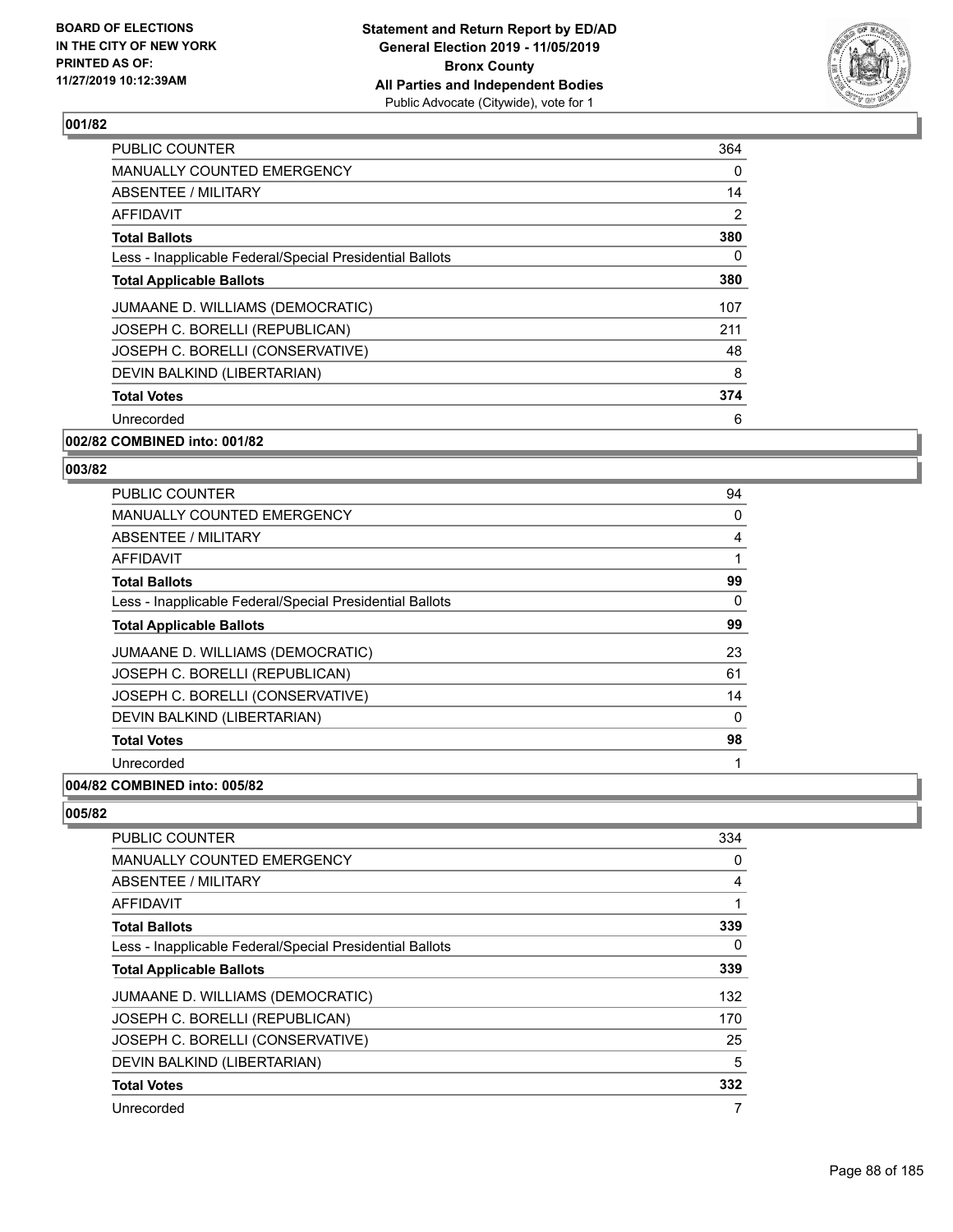

| PUBLIC COUNTER                                           | 252            |
|----------------------------------------------------------|----------------|
| <b>MANUALLY COUNTED EMERGENCY</b>                        | $\mathbf{0}$   |
| ABSENTEE / MILITARY                                      | $\overline{2}$ |
| AFFIDAVIT                                                | 5              |
| <b>Total Ballots</b>                                     | 259            |
| Less - Inapplicable Federal/Special Presidential Ballots | 0              |
| <b>Total Applicable Ballots</b>                          | 259            |
| JUMAANE D. WILLIAMS (DEMOCRATIC)                         | 125            |
| JOSEPH C. BORELLI (REPUBLICAN)                           | 104            |
| JOSEPH C. BORELLI (CONSERVATIVE)                         | 18             |
| DEVIN BALKIND (LIBERTARIAN)                              | 10             |
| <b>Total Votes</b>                                       | 257            |
| Unrecorded                                               | 2              |
| 007/82 COMBINED into: 006/82                             |                |

## **008/82**

| PUBLIC COUNTER                                           | 151      |
|----------------------------------------------------------|----------|
| <b>MANUALLY COUNTED EMERGENCY</b>                        | $\Omega$ |
| ABSENTEE / MILITARY                                      | 3        |
| AFFIDAVIT                                                | 1        |
| <b>Total Ballots</b>                                     | 155      |
| Less - Inapplicable Federal/Special Presidential Ballots | $\Omega$ |
| <b>Total Applicable Ballots</b>                          | 155      |
| JUMAANE D. WILLIAMS (DEMOCRATIC)                         | 114      |
| JOSEPH C. BORELLI (REPUBLICAN)                           | 31       |
| JOSEPH C. BORELLI (CONSERVATIVE)                         | 8        |
| DEVIN BALKIND (LIBERTARIAN)                              |          |
| <b>Total Votes</b>                                       | 154      |
| Unrecorded                                               | 1        |

| PUBLIC COUNTER                                           | 276      |
|----------------------------------------------------------|----------|
| <b>MANUALLY COUNTED EMERGENCY</b>                        | 0        |
| <b>ABSENTEE / MILITARY</b>                               | 5        |
| <b>AFFIDAVIT</b>                                         |          |
| <b>Total Ballots</b>                                     | 282      |
| Less - Inapplicable Federal/Special Presidential Ballots | $\Omega$ |
| <b>Total Applicable Ballots</b>                          | 282      |
| JUMAANE D. WILLIAMS (DEMOCRATIC)                         | 177      |
| JOSEPH C. BORELLI (REPUBLICAN)                           | 78       |
| JOSEPH C. BORELLI (CONSERVATIVE)                         | 19       |
| DEVIN BALKIND (LIBERTARIAN)                              | 2        |
| <b>Total Votes</b>                                       | 276      |
| Unrecorded                                               | 6        |
| 010/82 COMBINED into: 009/82                             |          |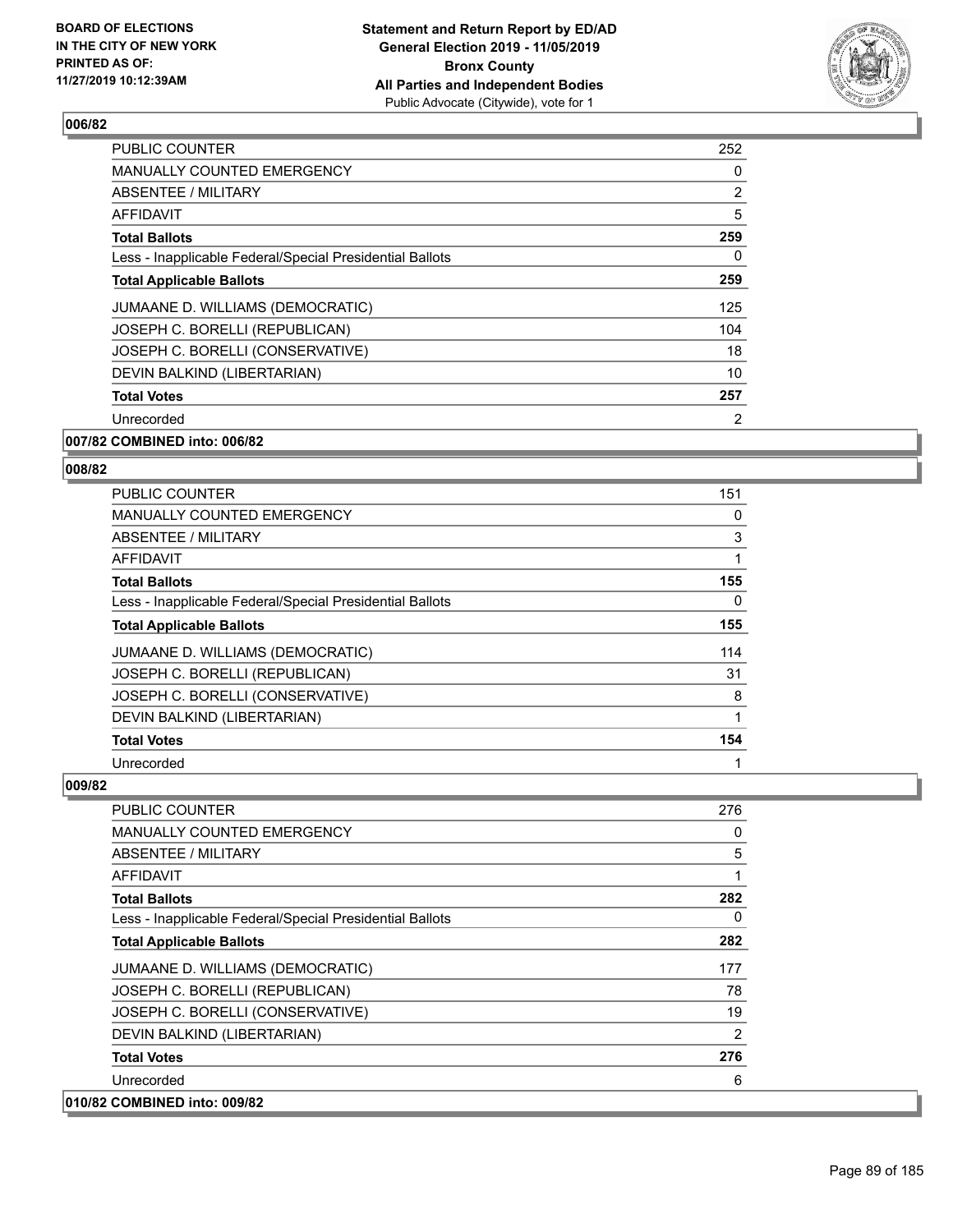

| <b>PUBLIC COUNTER</b>                                    | 100 |
|----------------------------------------------------------|-----|
| <b>MANUALLY COUNTED EMERGENCY</b>                        | 0   |
| <b>ABSENTEE / MILITARY</b>                               | 5   |
| <b>AFFIDAVIT</b>                                         | 2   |
| <b>Total Ballots</b>                                     | 107 |
| Less - Inapplicable Federal/Special Presidential Ballots | 0   |
| <b>Total Applicable Ballots</b>                          | 107 |
| JUMAANE D. WILLIAMS (DEMOCRATIC)                         | 60  |
| JOSEPH C. BORELLI (REPUBLICAN)                           | 37  |
| JOSEPH C. BORELLI (CONSERVATIVE)                         | 6   |
| DEVIN BALKIND (LIBERTARIAN)                              | 3   |
| <b>Total Votes</b>                                       | 106 |
| Unrecorded                                               | 1   |

## **012/82**

| <b>PUBLIC COUNTER</b>                                    | 105 |
|----------------------------------------------------------|-----|
| MANUALLY COUNTED EMERGENCY                               | 0   |
| ABSENTEE / MILITARY                                      | 3   |
| AFFIDAVIT                                                | 0   |
| <b>Total Ballots</b>                                     | 108 |
| Less - Inapplicable Federal/Special Presidential Ballots | 0   |
| <b>Total Applicable Ballots</b>                          | 108 |
| JUMAANE D. WILLIAMS (DEMOCRATIC)                         | 94  |
| JOSEPH C. BORELLI (REPUBLICAN)                           | 5   |
| JOSEPH C. BORELLI (CONSERVATIVE)                         | 3   |
| DEVIN BALKIND (LIBERTARIAN)                              | 2   |
| <b>Total Votes</b>                                       | 104 |
| Unrecorded                                               | 4   |

| <b>PUBLIC COUNTER</b>                                    | 232 |
|----------------------------------------------------------|-----|
| <b>MANUALLY COUNTED EMERGENCY</b>                        | 0   |
| ABSENTEE / MILITARY                                      | 5   |
| AFFIDAVIT                                                | 1   |
| <b>Total Ballots</b>                                     | 238 |
| Less - Inapplicable Federal/Special Presidential Ballots | 0   |
| <b>Total Applicable Ballots</b>                          | 238 |
| JUMAANE D. WILLIAMS (DEMOCRATIC)                         | 217 |
| JOSEPH C. BORELLI (REPUBLICAN)                           | 11  |
| JOSEPH C. BORELLI (CONSERVATIVE)                         | 2   |
| DEVIN BALKIND (LIBERTARIAN)                              | 1   |
| <b>Total Votes</b>                                       | 231 |
| Unrecorded                                               |     |
| 014/82 COMBINED into: 012/82                             |     |
| 015/82 COMBINED into: 013/82                             |     |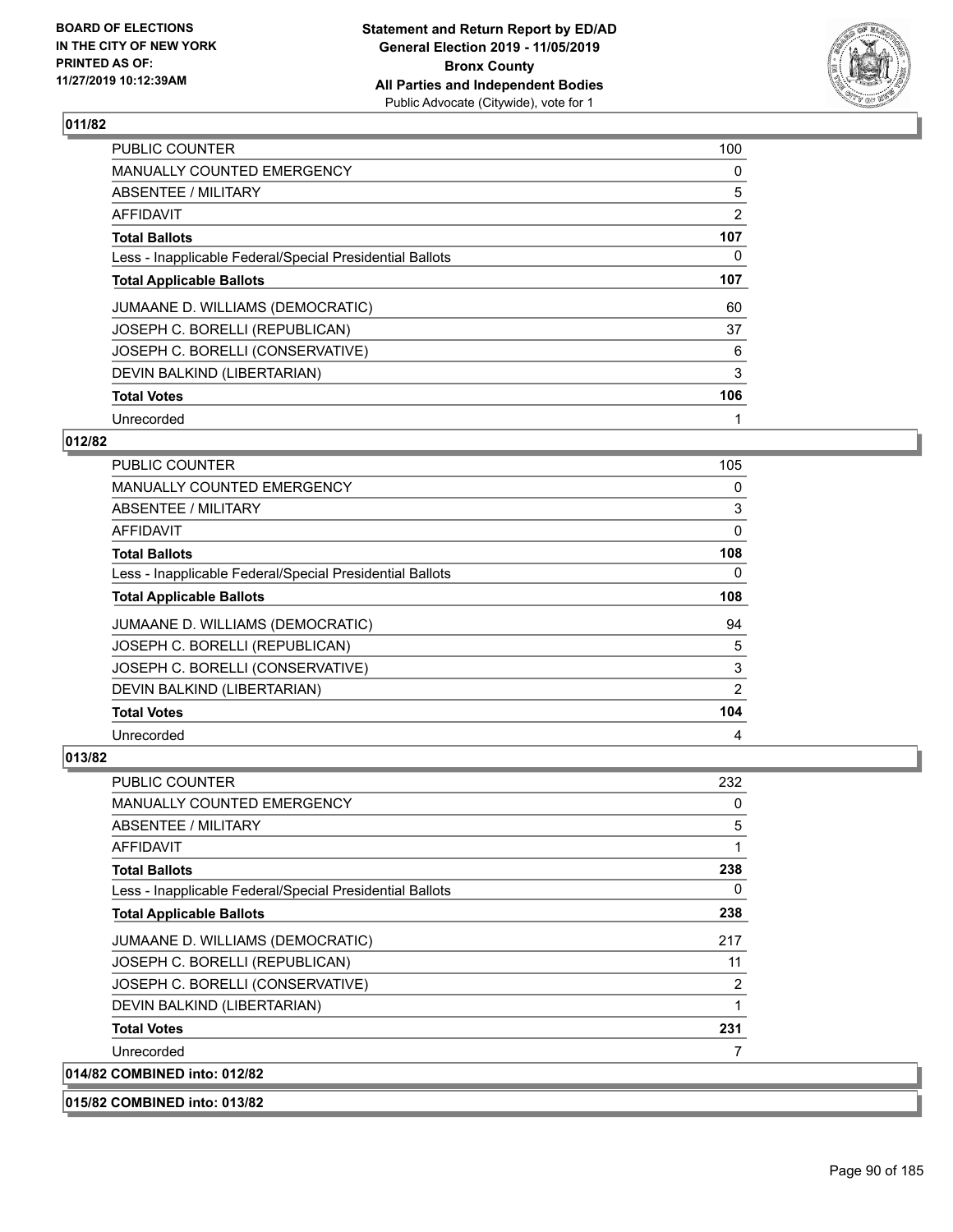

| <b>PUBLIC COUNTER</b>                                    | 218 |
|----------------------------------------------------------|-----|
| <b>MANUALLY COUNTED EMERGENCY</b>                        | 0   |
| ABSENTEE / MILITARY                                      | 9   |
| AFFIDAVIT                                                | 3   |
| <b>Total Ballots</b>                                     | 230 |
| Less - Inapplicable Federal/Special Presidential Ballots | 0   |
| <b>Total Applicable Ballots</b>                          | 230 |
| JUMAANE D. WILLIAMS (DEMOCRATIC)                         | 137 |
| JOSEPH C. BORELLI (REPUBLICAN)                           | 66  |
| JOSEPH C. BORELLI (CONSERVATIVE)                         | 15  |
| DEVIN BALKIND (LIBERTARIAN)                              | 10  |
| JAMES VACCA (WRITE-IN)                                   | 1   |
| <b>Total Votes</b>                                       | 229 |
| Unrecorded                                               |     |
|                                                          |     |

**017/82 COMBINED into: 016/82**

## **018/82**

| <b>MANUALLY COUNTED EMERGENCY</b><br><b>ABSENTEE / MILITARY</b><br>AFFIDAVIT<br><b>Total Ballots</b><br>Less - Inapplicable Federal/Special Presidential Ballots<br><b>Total Applicable Ballots</b> | 129      |
|-----------------------------------------------------------------------------------------------------------------------------------------------------------------------------------------------------|----------|
|                                                                                                                                                                                                     | 0        |
|                                                                                                                                                                                                     | 4        |
|                                                                                                                                                                                                     | $\Omega$ |
|                                                                                                                                                                                                     | 133      |
|                                                                                                                                                                                                     | 0        |
|                                                                                                                                                                                                     | 133      |
| JUMAANE D. WILLIAMS (DEMOCRATIC)                                                                                                                                                                    | 78       |
| JOSEPH C. BORELLI (REPUBLICAN)                                                                                                                                                                      | 41       |
| JOSEPH C. BORELLI (CONSERVATIVE)                                                                                                                                                                    | 8        |
| DEVIN BALKIND (LIBERTARIAN)                                                                                                                                                                         | 4        |
| <b>Total Votes</b>                                                                                                                                                                                  | 131      |
| Unrecorded                                                                                                                                                                                          | 2        |

## **019/82 COMBINED into: 018/82**

| <b>PUBLIC COUNTER</b>                                    | 191 |
|----------------------------------------------------------|-----|
| <b>MANUALLY COUNTED EMERGENCY</b>                        | 0   |
| ABSENTEE / MILITARY                                      | 10  |
| AFFIDAVIT                                                | 3   |
| <b>Total Ballots</b>                                     | 204 |
| Less - Inapplicable Federal/Special Presidential Ballots | 0   |
| <b>Total Applicable Ballots</b>                          | 204 |
| JUMAANE D. WILLIAMS (DEMOCRATIC)                         | 91  |
| JOSEPH C. BORELLI (REPUBLICAN)                           | 82  |
| JOSEPH C. BORELLI (CONSERVATIVE)                         | 24  |
| DEVIN BALKIND (LIBERTARIAN)                              | 4   |
| HORTENSIA ANDERSON (WRITE-IN)                            | 1   |
| <b>Total Votes</b>                                       | 202 |
| Unrecorded                                               | 2   |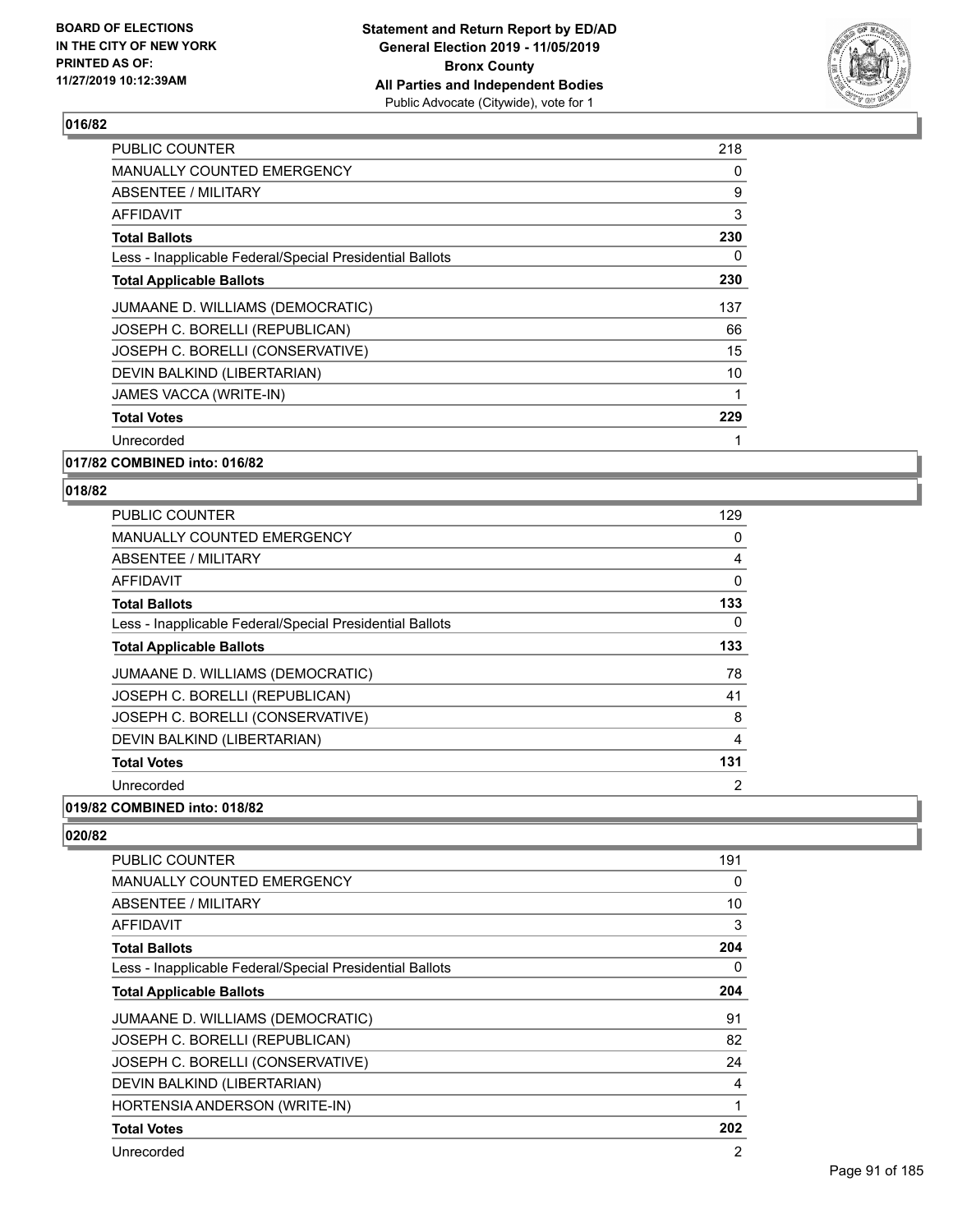

| <b>PUBLIC COUNTER</b>                                    | 200            |
|----------------------------------------------------------|----------------|
| <b>MANUALLY COUNTED EMERGENCY</b>                        | 0              |
| ABSENTEE / MILITARY                                      | $\overline{2}$ |
| <b>AFFIDAVIT</b>                                         | $\mathbf{0}$   |
| <b>Total Ballots</b>                                     | 202            |
| Less - Inapplicable Federal/Special Presidential Ballots | 0              |
| <b>Total Applicable Ballots</b>                          | 202            |
| JUMAANE D. WILLIAMS (DEMOCRATIC)                         | 113            |
| JOSEPH C. BORELLI (REPUBLICAN)                           | 65             |
| JOSEPH C. BORELLI (CONSERVATIVE)                         | 14             |
| DEVIN BALKIND (LIBERTARIAN)                              | 3              |
| <b>Total Votes</b>                                       | 195            |
| Unrecorded                                               | 7              |
|                                                          |                |

## **022/82 COMBINED into: 021/82**

#### **023/82**

| <b>PUBLIC COUNTER</b>                                    | 181 |
|----------------------------------------------------------|-----|
| MANUALLY COUNTED EMERGENCY                               | 0   |
| ABSENTEE / MILITARY                                      |     |
| AFFIDAVIT                                                | 0   |
| <b>Total Ballots</b>                                     | 182 |
| Less - Inapplicable Federal/Special Presidential Ballots | 0   |
| <b>Total Applicable Ballots</b>                          | 182 |
| JUMAANE D. WILLIAMS (DEMOCRATIC)                         | 147 |
| JOSEPH C. BORELLI (REPUBLICAN)                           | 17  |
| JOSEPH C. BORELLI (CONSERVATIVE)                         | 6   |
| DEVIN BALKIND (LIBERTARIAN)                              | 5   |
| <b>Total Votes</b>                                       | 175 |
| Unrecorded                                               | 7   |

#### **024/82**

| <b>Total Votes</b>                                       | 97       |
|----------------------------------------------------------|----------|
| DEVIN BALKIND (LIBERTARIAN)                              | 2        |
| JOSEPH C. BORELLI (CONSERVATIVE)                         | 6        |
| JOSEPH C. BORELLI (REPUBLICAN)                           | 21       |
| JUMAANE D. WILLIAMS (DEMOCRATIC)                         | 68       |
| <b>Total Applicable Ballots</b>                          | 97       |
| Less - Inapplicable Federal/Special Presidential Ballots | 0        |
| <b>Total Ballots</b>                                     | 97       |
| AFFIDAVIT                                                | $\Omega$ |
| <b>ABSENTEE / MILITARY</b>                               |          |
| <b>MANUALLY COUNTED EMERGENCY</b>                        | 0        |
| <b>PUBLIC COUNTER</b>                                    | 96       |

**025/82 COMBINED into: 020/82**

**026/82 COMBINED into: 069/83**

**027/82 COMBINED into: 023/82**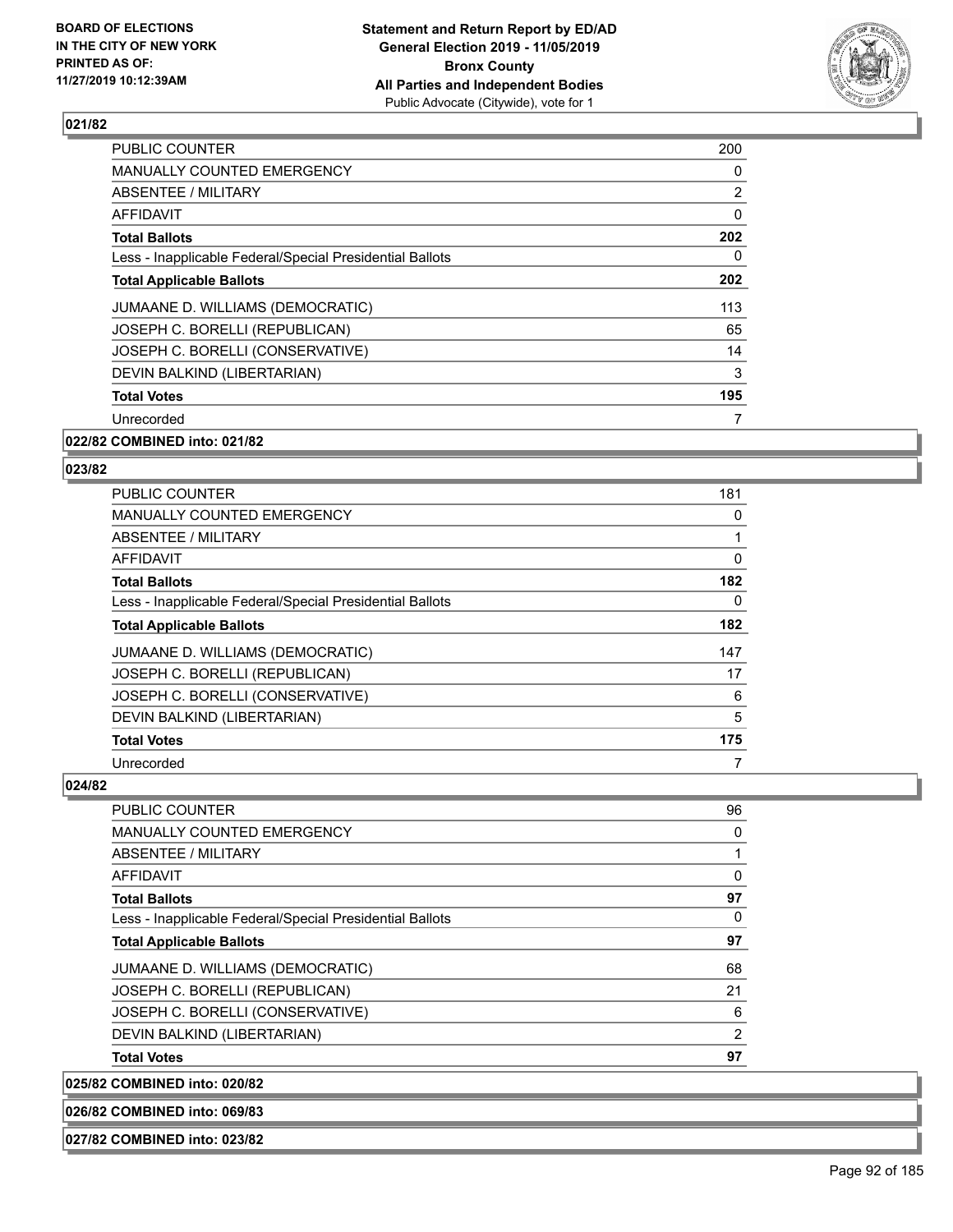

| PUBLIC COUNTER                                           | 123 |
|----------------------------------------------------------|-----|
| <b>MANUALLY COUNTED EMERGENCY</b>                        | 0   |
| <b>ABSENTEE / MILITARY</b>                               | 6   |
| <b>AFFIDAVIT</b>                                         |     |
| <b>Total Ballots</b>                                     | 130 |
| Less - Inapplicable Federal/Special Presidential Ballots | 0   |
| <b>Total Applicable Ballots</b>                          | 130 |
| JUMAANE D. WILLIAMS (DEMOCRATIC)                         | 114 |
| JOSEPH C. BORELLI (REPUBLICAN)                           | 8   |
| JOSEPH C. BORELLI (CONSERVATIVE)                         | 5   |
| DEVIN BALKIND (LIBERTARIAN)                              | 1   |
| <b>Total Votes</b>                                       | 128 |
| Unrecorded                                               | 2   |
|                                                          |     |

## **029/82 COMBINED into: 028/82**

#### **030/82**

| <b>PUBLIC COUNTER</b>                                    | 273 |
|----------------------------------------------------------|-----|
| <b>MANUALLY COUNTED EMERGENCY</b>                        | 0   |
| ABSENTEE / MILITARY                                      | 2   |
| AFFIDAVIT                                                | 5   |
| <b>Total Ballots</b>                                     | 280 |
| Less - Inapplicable Federal/Special Presidential Ballots | 0   |
| <b>Total Applicable Ballots</b>                          | 280 |
| JUMAANE D. WILLIAMS (DEMOCRATIC)                         | 227 |
| JOSEPH C. BORELLI (REPUBLICAN)                           | 31  |
| JOSEPH C. BORELLI (CONSERVATIVE)                         | 10  |
| DEVIN BALKIND (LIBERTARIAN)                              |     |
| <b>Total Votes</b>                                       | 269 |
| Unrecorded                                               | 11  |
|                                                          |     |

## **031/82 COMBINED into: 030/82**

| <b>PUBLIC COUNTER</b>                                    | 226 |
|----------------------------------------------------------|-----|
| <b>MANUALLY COUNTED EMERGENCY</b>                        | 0   |
| <b>ABSENTEE / MILITARY</b>                               | 9   |
| AFFIDAVIT                                                |     |
| <b>Total Ballots</b>                                     | 236 |
| Less - Inapplicable Federal/Special Presidential Ballots | 0   |
| <b>Total Applicable Ballots</b>                          | 236 |
| JUMAANE D. WILLIAMS (DEMOCRATIC)                         | 124 |
| JOSEPH C. BORELLI (REPUBLICAN)                           | 82  |
| JOSEPH C. BORELLI (CONSERVATIVE)                         | 21  |
| DEVIN BALKIND (LIBERTARIAN)                              | 4   |
| <b>Total Votes</b>                                       | 231 |
| Unrecorded                                               | 5   |
| 033/82 COMBINED into: 032/82                             |     |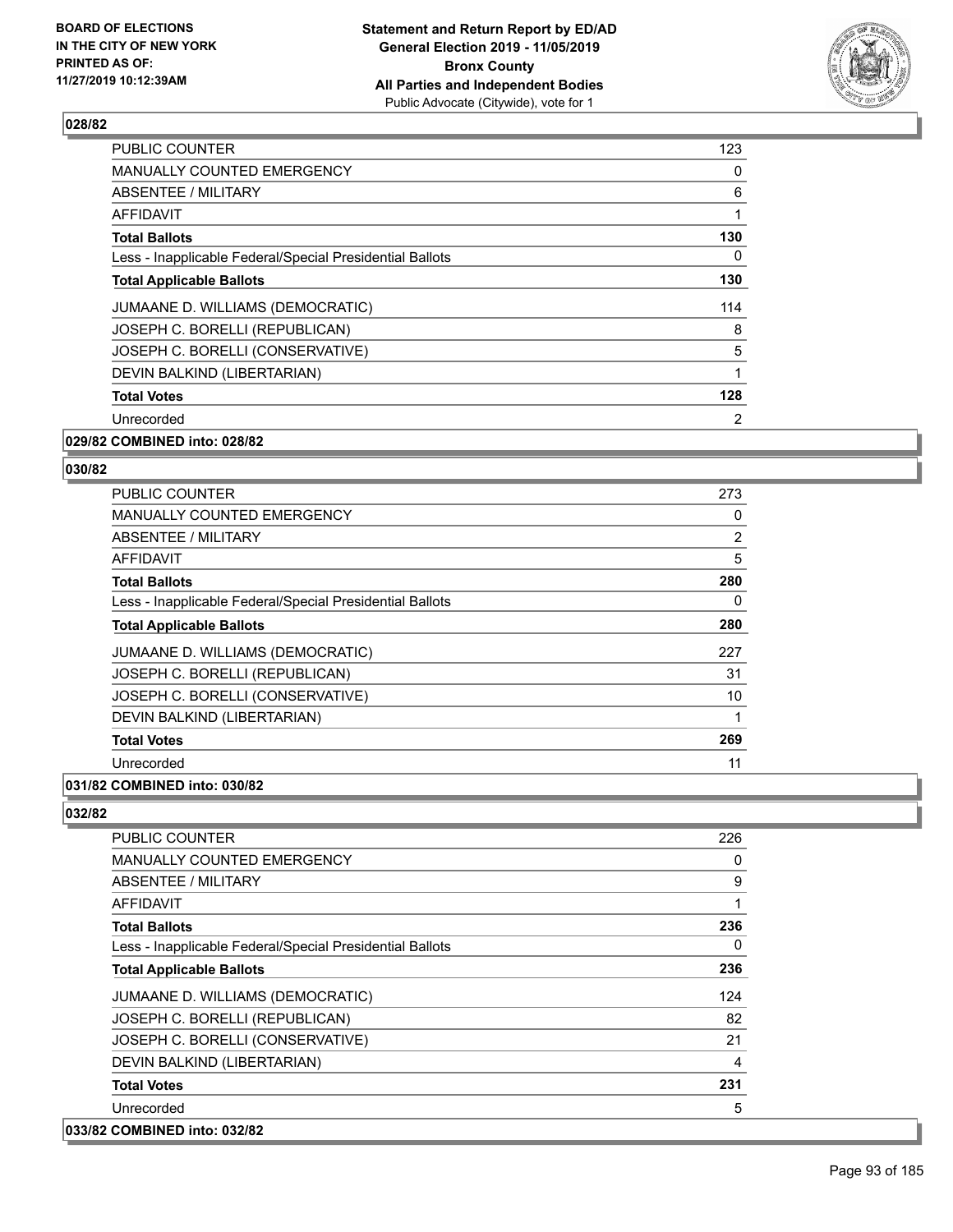

## **034/82 COMBINED into: 035/82**

## **035/82**

| <b>PUBLIC COUNTER</b>                                    | 236      |
|----------------------------------------------------------|----------|
| <b>MANUALLY COUNTED EMERGENCY</b>                        | 0        |
| ABSENTEE / MILITARY                                      | 4        |
| <b>AFFIDAVIT</b>                                         |          |
| <b>Total Ballots</b>                                     | 241      |
| Less - Inapplicable Federal/Special Presidential Ballots | $\Omega$ |
| <b>Total Applicable Ballots</b>                          | 241      |
| JUMAANE D. WILLIAMS (DEMOCRATIC)                         | 139      |
| JOSEPH C. BORELLI (REPUBLICAN)                           | 73       |
| JOSEPH C. BORELLI (CONSERVATIVE)                         | 11       |
| DEVIN BALKIND (LIBERTARIAN)                              | 12       |
| <b>Total Votes</b>                                       | 235      |
| Unrecorded                                               | 6        |

#### **036/82**

| PUBLIC COUNTER                                           | 162            |
|----------------------------------------------------------|----------------|
| MANUALLY COUNTED EMERGENCY                               | 0              |
| ABSENTEE / MILITARY                                      | $\overline{7}$ |
| AFFIDAVIT                                                |                |
| <b>Total Ballots</b>                                     | 170            |
| Less - Inapplicable Federal/Special Presidential Ballots | 0              |
| <b>Total Applicable Ballots</b>                          | 170            |
| JUMAANE D. WILLIAMS (DEMOCRATIC)                         | 97             |
| JOSEPH C. BORELLI (REPUBLICAN)                           | 57             |
| JOSEPH C. BORELLI (CONSERVATIVE)                         | 8              |
| DEVIN BALKIND (LIBERTARIAN)                              | 2              |
| <b>Total Votes</b>                                       | 164            |
| Unrecorded                                               | 6              |

| <b>PUBLIC COUNTER</b>                                    | 136 |
|----------------------------------------------------------|-----|
| <b>MANUALLY COUNTED EMERGENCY</b>                        | 0   |
| ABSENTEE / MILITARY                                      | 3   |
| AFFIDAVIT                                                | 3   |
| <b>Total Ballots</b>                                     | 142 |
| Less - Inapplicable Federal/Special Presidential Ballots | 0   |
| <b>Total Applicable Ballots</b>                          | 142 |
| JUMAANE D. WILLIAMS (DEMOCRATIC)                         | 101 |
| JOSEPH C. BORELLI (REPUBLICAN)                           | 25  |
| JOSEPH C. BORELLI (CONSERVATIVE)                         | 7   |
| DEVIN BALKIND (LIBERTARIAN)                              | 2   |
| <b>Total Votes</b>                                       | 135 |
| Unrecorded                                               | 7   |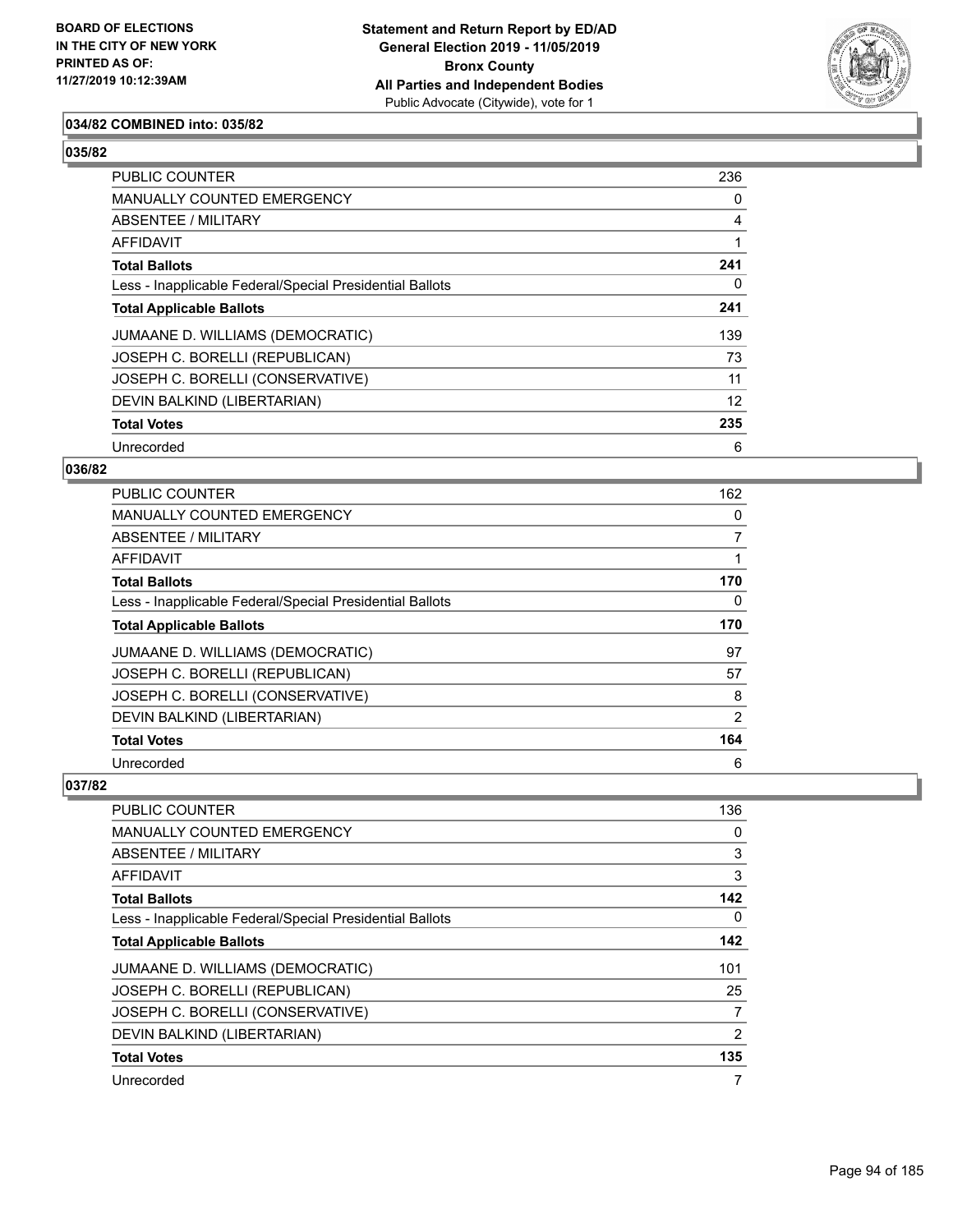

| <b>PUBLIC COUNTER</b>                                    | 252 |
|----------------------------------------------------------|-----|
| <b>MANUALLY COUNTED EMERGENCY</b>                        | 0   |
| ABSENTEE / MILITARY                                      | 5   |
| AFFIDAVIT                                                | 0   |
| <b>Total Ballots</b>                                     | 257 |
| Less - Inapplicable Federal/Special Presidential Ballots | 0   |
| <b>Total Applicable Ballots</b>                          | 257 |
| JUMAANE D. WILLIAMS (DEMOCRATIC)                         | 182 |
| JOSEPH C. BORELLI (REPUBLICAN)                           | 56  |
| JOSEPH C. BORELLI (CONSERVATIVE)                         | 9   |
| DEVIN BALKIND (LIBERTARIAN)                              | 7   |
| <b>Total Votes</b>                                       | 254 |
| Unrecorded                                               | 3   |
|                                                          |     |

## **039/82 COMBINED into: 038/82**

## **040/82**

| <b>PUBLIC COUNTER</b>                                    | 186 |
|----------------------------------------------------------|-----|
| <b>MANUALLY COUNTED EMERGENCY</b>                        | 0   |
| ABSENTEE / MILITARY                                      | 1   |
| AFFIDAVIT                                                | 2   |
| <b>Total Ballots</b>                                     | 189 |
| Less - Inapplicable Federal/Special Presidential Ballots | 0   |
| <b>Total Applicable Ballots</b>                          | 189 |
| JUMAANE D. WILLIAMS (DEMOCRATIC)                         | 68  |
| JOSEPH C. BORELLI (REPUBLICAN)                           | 100 |
| JOSEPH C. BORELLI (CONSERVATIVE)                         | 18  |
| DEVIN BALKIND (LIBERTARIAN)                              | 1   |
| <b>Total Votes</b>                                       | 187 |
| Unrecorded                                               | 2   |

| <b>PUBLIC COUNTER</b>                                    | 268 |
|----------------------------------------------------------|-----|
| <b>MANUALLY COUNTED EMERGENCY</b>                        | 0   |
| ABSENTEE / MILITARY                                      | 5   |
| AFFIDAVIT                                                | 6   |
| <b>Total Ballots</b>                                     | 279 |
| Less - Inapplicable Federal/Special Presidential Ballots | 0   |
| <b>Total Applicable Ballots</b>                          | 279 |
| JUMAANE D. WILLIAMS (DEMOCRATIC)                         | 102 |
| JOSEPH C. BORELLI (REPUBLICAN)                           | 144 |
| JOSEPH C. BORELLI (CONSERVATIVE)                         | 22  |
| DEVIN BALKIND (LIBERTARIAN)                              | 10  |
| <b>Total Votes</b>                                       | 278 |
| Unrecorded                                               | 1   |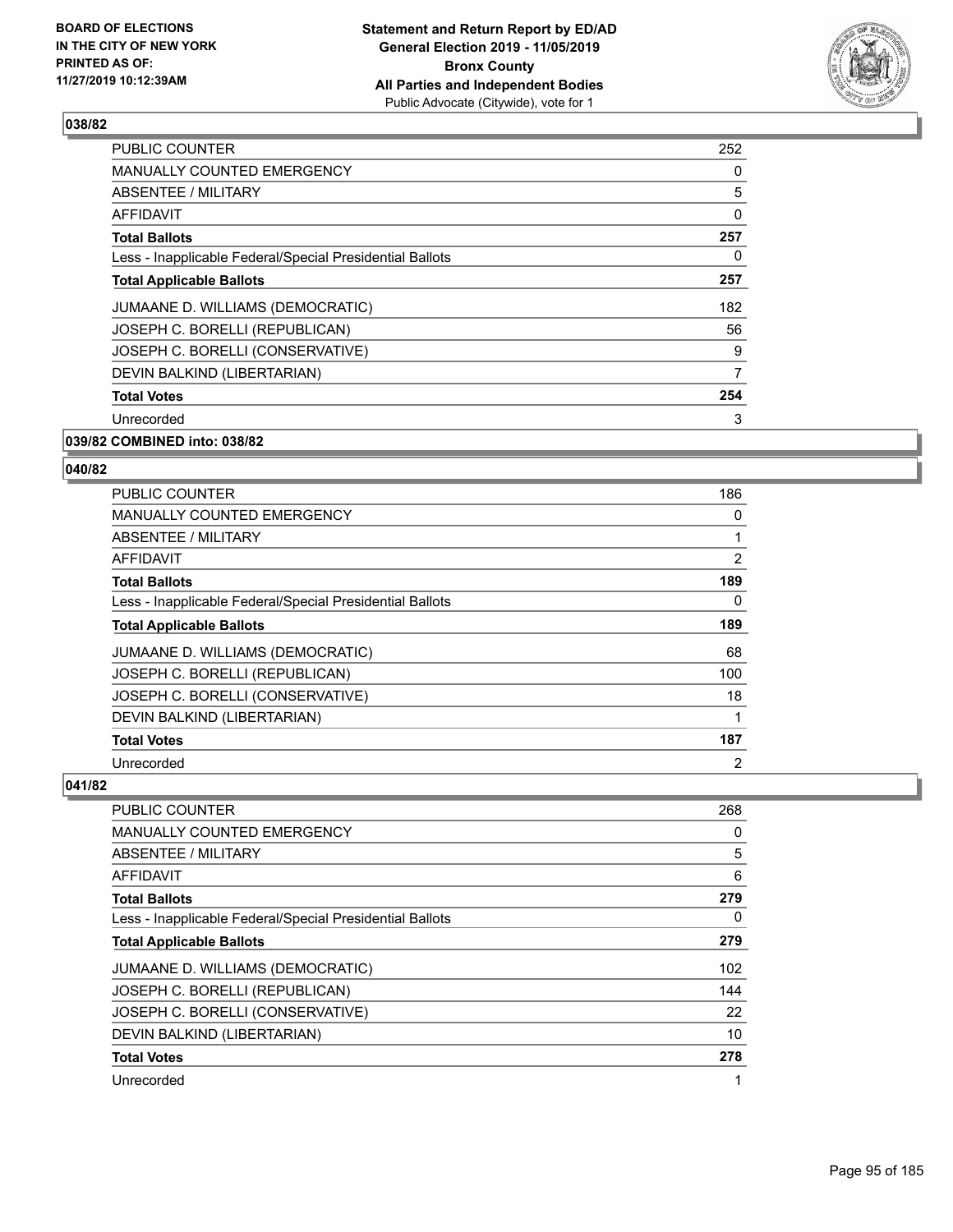

| <b>PUBLIC COUNTER</b>                                    | 302            |
|----------------------------------------------------------|----------------|
| <b>MANUALLY COUNTED EMERGENCY</b>                        | 0              |
| ABSENTEE / MILITARY                                      | 8              |
| <b>AFFIDAVIT</b>                                         | 6              |
| <b>Total Ballots</b>                                     | 316            |
| Less - Inapplicable Federal/Special Presidential Ballots | 0              |
| <b>Total Applicable Ballots</b>                          | 316            |
| JUMAANE D. WILLIAMS (DEMOCRATIC)                         | 104            |
| JOSEPH C. BORELLI (REPUBLICAN)                           | 169            |
| JOSEPH C. BORELLI (CONSERVATIVE)                         | 36             |
| DEVIN BALKIND (LIBERTARIAN)                              | 3              |
| JAMES GONZALEZ (WRITE-IN)                                | 1              |
| RUDY GIULIANI (WRITE-IN)                                 | 1              |
| <b>Total Votes</b>                                       | 314            |
| Unrecorded                                               | $\overline{2}$ |

**043/82 COMBINED into: 040/82**

## **044/82 COMBINED into: 041/82**

## **045/82 COMBINED into: 042/82**

## **046/82 COMBINED into: 042/82**

| <b>PUBLIC COUNTER</b>                                    | 246            |
|----------------------------------------------------------|----------------|
| <b>MANUALLY COUNTED EMERGENCY</b>                        | $\Omega$       |
| <b>ABSENTEE / MILITARY</b>                               | $\overline{2}$ |
| AFFIDAVIT                                                | 4              |
| <b>Total Ballots</b>                                     | 252            |
| Less - Inapplicable Federal/Special Presidential Ballots | 0              |
| <b>Total Applicable Ballots</b>                          | 252            |
| JUMAANE D. WILLIAMS (DEMOCRATIC)                         | 95             |
| JOSEPH C. BORELLI (REPUBLICAN)                           | 121            |
| JOSEPH C. BORELLI (CONSERVATIVE)                         | 28             |
| DEVIN BALKIND (LIBERTARIAN)                              | 6              |
| UNATTRIBUTABLE WRITE-IN (WRITE-IN)                       | 1              |
| <b>Total Votes</b>                                       | 251            |
| Unrecorded                                               |                |
| 048/82 COMBINED into: 047/82                             |                |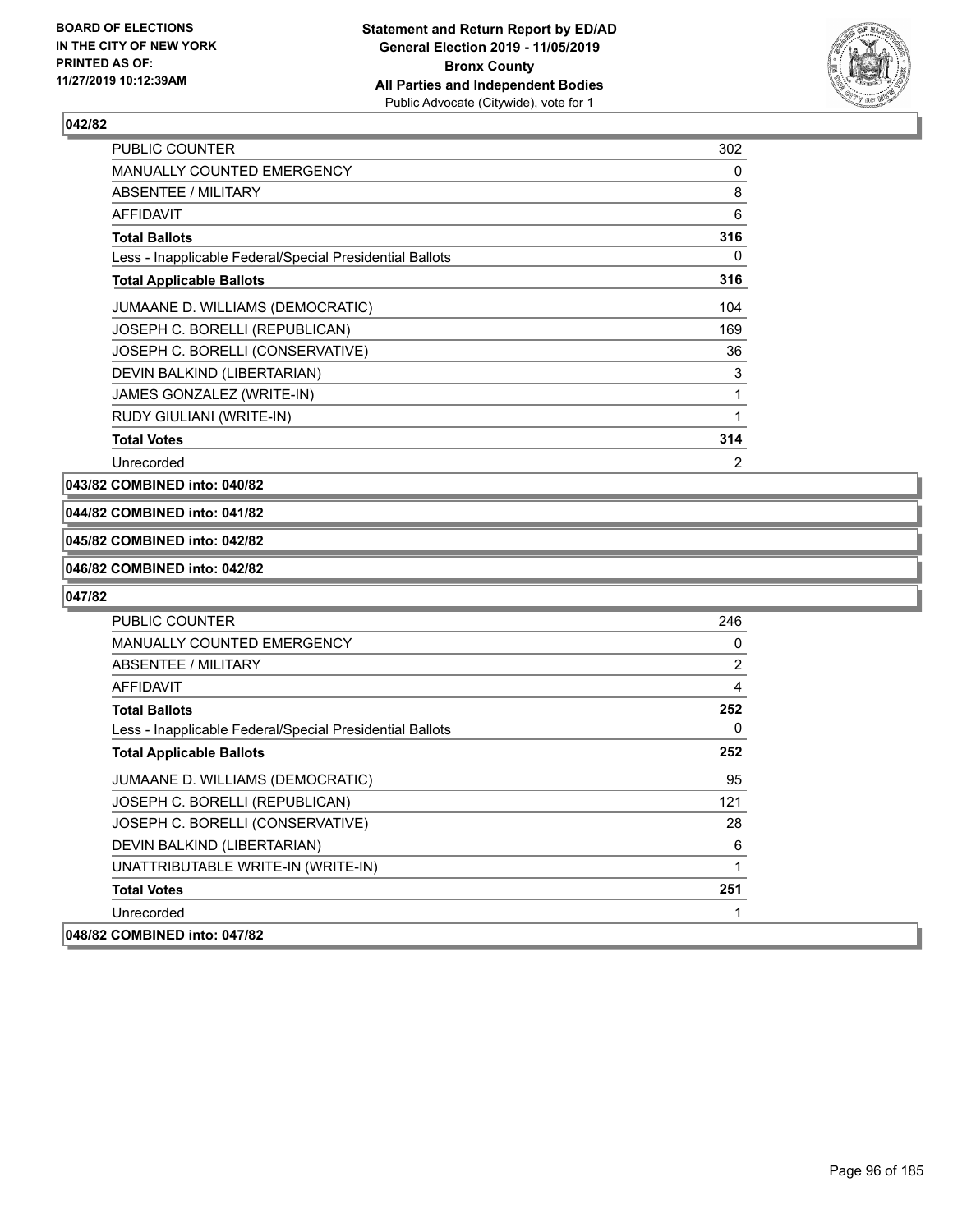

| <b>PUBLIC COUNTER</b>                                    | 174 |
|----------------------------------------------------------|-----|
| <b>MANUALLY COUNTED EMERGENCY</b>                        | 0   |
| ABSENTEE / MILITARY                                      | 5   |
| <b>AFFIDAVIT</b>                                         |     |
| <b>Total Ballots</b>                                     | 180 |
| Less - Inapplicable Federal/Special Presidential Ballots | 0   |
| <b>Total Applicable Ballots</b>                          | 180 |
| JUMAANE D. WILLIAMS (DEMOCRATIC)                         | 56  |
| JOSEPH C. BORELLI (REPUBLICAN)                           | 98  |
| JOSEPH C. BORELLI (CONSERVATIVE)                         | 18  |
| DEVIN BALKIND (LIBERTARIAN)                              | 4   |
| <b>Total Votes</b>                                       | 176 |
| Unrecorded                                               | 4   |

## **050/82**

| PUBLIC COUNTER                                           | 93       |
|----------------------------------------------------------|----------|
| <b>MANUALLY COUNTED EMERGENCY</b>                        | 0        |
| <b>ABSENTEE / MILITARY</b>                               | 4        |
| <b>AFFIDAVIT</b>                                         |          |
| <b>Total Ballots</b>                                     | 98       |
| Less - Inapplicable Federal/Special Presidential Ballots | $\Omega$ |
| <b>Total Applicable Ballots</b>                          | 98       |
| JUMAANE D. WILLIAMS (DEMOCRATIC)                         | 60       |
| JOSEPH C. BORELLI (REPUBLICAN)                           | 33       |
| JOSEPH C. BORELLI (CONSERVATIVE)                         | 3        |
| DEVIN BALKIND (LIBERTARIAN)                              |          |
| <b>Total Votes</b>                                       | 97       |
| Unrecorded                                               |          |

| <b>PUBLIC COUNTER</b>                                    | 218            |
|----------------------------------------------------------|----------------|
| <b>MANUALLY COUNTED EMERGENCY</b>                        | 0              |
| ABSENTEE / MILITARY                                      | 4              |
| AFFIDAVIT                                                | $\overline{2}$ |
| <b>Total Ballots</b>                                     | 224            |
| Less - Inapplicable Federal/Special Presidential Ballots | 0              |
| <b>Total Applicable Ballots</b>                          | 224            |
| JUMAANE D. WILLIAMS (DEMOCRATIC)                         | 135            |
| JOSEPH C. BORELLI (REPUBLICAN)                           | 66             |
| JOSEPH C. BORELLI (CONSERVATIVE)                         | 15             |
| DEVIN BALKIND (LIBERTARIAN)                              | 3              |
| EGIDIO SEMINTELLI (WRITE-IN)                             | 1              |
| UNATTRIBUTABLE WRITE-IN (WRITE-IN)                       | 1              |
| <b>Total Votes</b>                                       | 221            |
| Unrecorded                                               | 3              |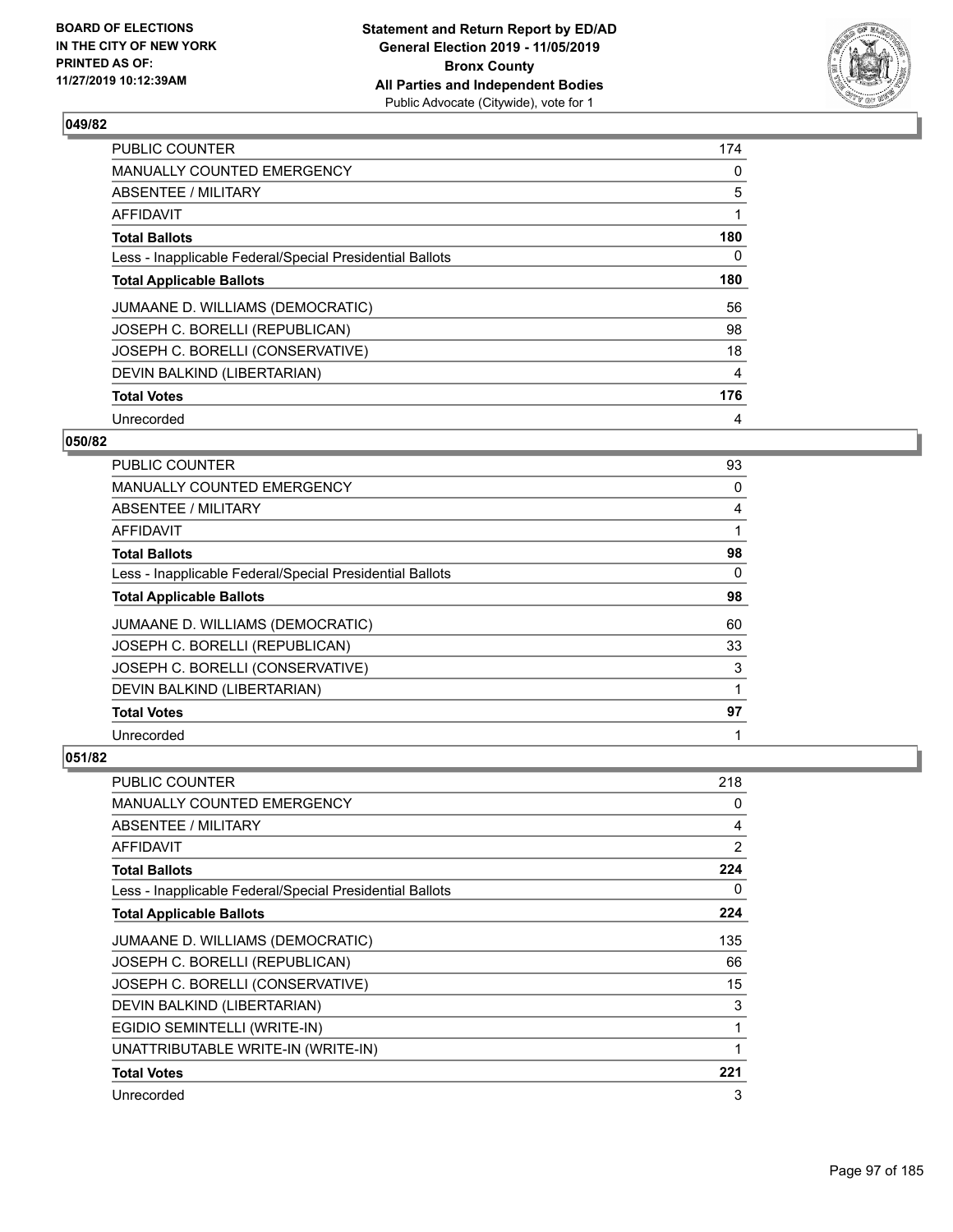

| <b>PUBLIC COUNTER</b>                                    | 274 |
|----------------------------------------------------------|-----|
| <b>MANUALLY COUNTED EMERGENCY</b>                        | 0   |
| ABSENTEE / MILITARY                                      | 3   |
| AFFIDAVIT                                                | 0   |
| <b>Total Ballots</b>                                     | 277 |
| Less - Inapplicable Federal/Special Presidential Ballots | 0   |
| <b>Total Applicable Ballots</b>                          | 277 |
| JUMAANE D. WILLIAMS (DEMOCRATIC)                         | 153 |
| JOSEPH C. BORELLI (REPUBLICAN)                           | 105 |
| JOSEPH C. BORELLI (CONSERVATIVE)                         | 11  |
| DEVIN BALKIND (LIBERTARIAN)                              | 5   |
| <b>Total Votes</b>                                       | 274 |
| Unrecorded                                               | 3   |

**053/82 COMBINED into: 051/82**

**054/82 COMBINED into: 067/80**

**055/82 COMBINED into: 052/82**

| <b>PUBLIC COUNTER</b>                                    | 77 |
|----------------------------------------------------------|----|
| <b>MANUALLY COUNTED EMERGENCY</b>                        | 0  |
| ABSENTEE / MILITARY                                      | 7  |
| AFFIDAVIT                                                | 0  |
| <b>Total Ballots</b>                                     | 84 |
| Less - Inapplicable Federal/Special Presidential Ballots | 0  |
| <b>Total Applicable Ballots</b>                          | 84 |
| JUMAANE D. WILLIAMS (DEMOCRATIC)                         | 47 |
| JOSEPH C. BORELLI (REPUBLICAN)                           | 34 |
| JOSEPH C. BORELLI (CONSERVATIVE)                         |    |
| DEVIN BALKIND (LIBERTARIAN)                              |    |
| <b>Total Votes</b>                                       | 83 |
| Unrecorded                                               | 1  |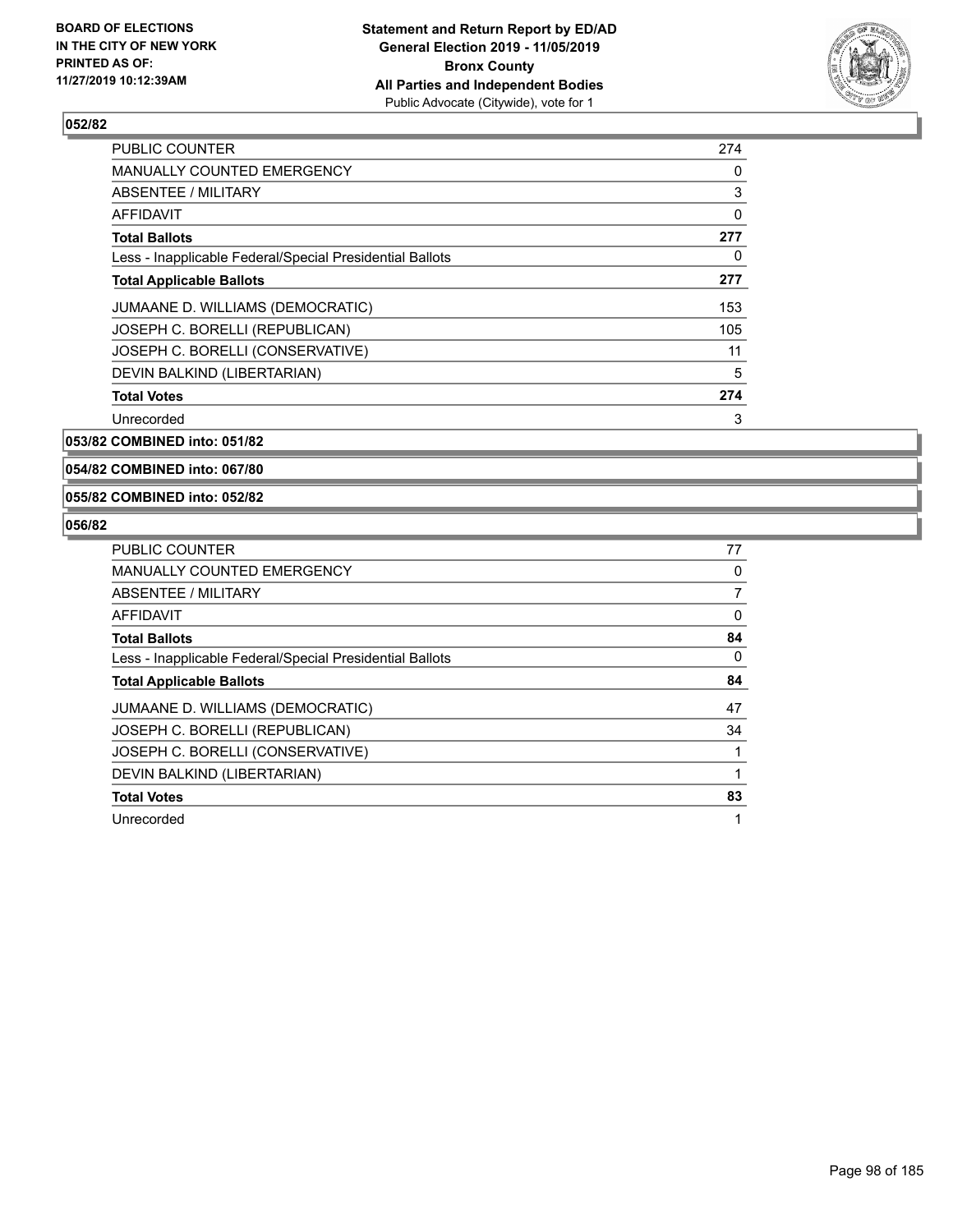

| <b>MANUALLY COUNTED EMERGENCY</b>                        | 0   |
|----------------------------------------------------------|-----|
|                                                          |     |
| ABSENTEE / MILITARY                                      | 6   |
| AFFIDAVIT                                                | 5   |
| <b>Total Ballots</b>                                     | 193 |
| Less - Inapplicable Federal/Special Presidential Ballots | 0   |
| <b>Total Applicable Ballots</b>                          | 193 |
| JUMAANE D. WILLIAMS (DEMOCRATIC)                         | 93  |
| JOSEPH C. BORELLI (REPUBLICAN)                           | 66  |
| JOSEPH C. BORELLI (CONSERVATIVE)                         | 22  |
| DEVIN BALKIND (LIBERTARIAN)                              | 8   |
| RYEN WOO (WRITE-IN)                                      | 1   |
| <b>Total Votes</b>                                       | 190 |
| Unrecorded                                               | 3   |

**058/82 COMBINED into: 030/80**

## **059/82**

| <b>PUBLIC COUNTER</b>                                    | 27 |
|----------------------------------------------------------|----|
| MANUALLY COUNTED EMERGENCY                               | 0  |
| ABSENTEE / MILITARY                                      |    |
| AFFIDAVIT                                                | 0  |
| <b>Total Ballots</b>                                     | 28 |
| Less - Inapplicable Federal/Special Presidential Ballots | 0  |
| <b>Total Applicable Ballots</b>                          | 28 |
| JUMAANE D. WILLIAMS (DEMOCRATIC)                         | 24 |
| JOSEPH C. BORELLI (REPUBLICAN)                           |    |
| JOSEPH C. BORELLI (CONSERVATIVE)                         | 0  |
| DEVIN BALKIND (LIBERTARIAN)                              | 1  |
| <b>Total Votes</b>                                       | 26 |
| Unrecorded                                               | 2  |

| <b>PUBLIC COUNTER</b>                                    | 411 |
|----------------------------------------------------------|-----|
| <b>MANUALLY COUNTED EMERGENCY</b>                        | 0   |
| <b>ABSENTEE / MILITARY</b>                               | 9   |
| AFFIDAVIT                                                | 2   |
| <b>Total Ballots</b>                                     | 422 |
| Less - Inapplicable Federal/Special Presidential Ballots | 0   |
| <b>Total Applicable Ballots</b>                          | 422 |
| JUMAANE D. WILLIAMS (DEMOCRATIC)                         | 212 |
| JOSEPH C. BORELLI (REPUBLICAN)                           | 150 |
| JOSEPH C. BORELLI (CONSERVATIVE)                         | 40  |
| DEVIN BALKIND (LIBERTARIAN)                              | 10  |
| HILLARY RODHAM CLINTON (WRITE-IN)                        |     |
| <b>WILLIAM STANTON (WRITE-IN)</b>                        |     |
| <b>Total Votes</b>                                       | 414 |
| Unrecorded                                               | 8   |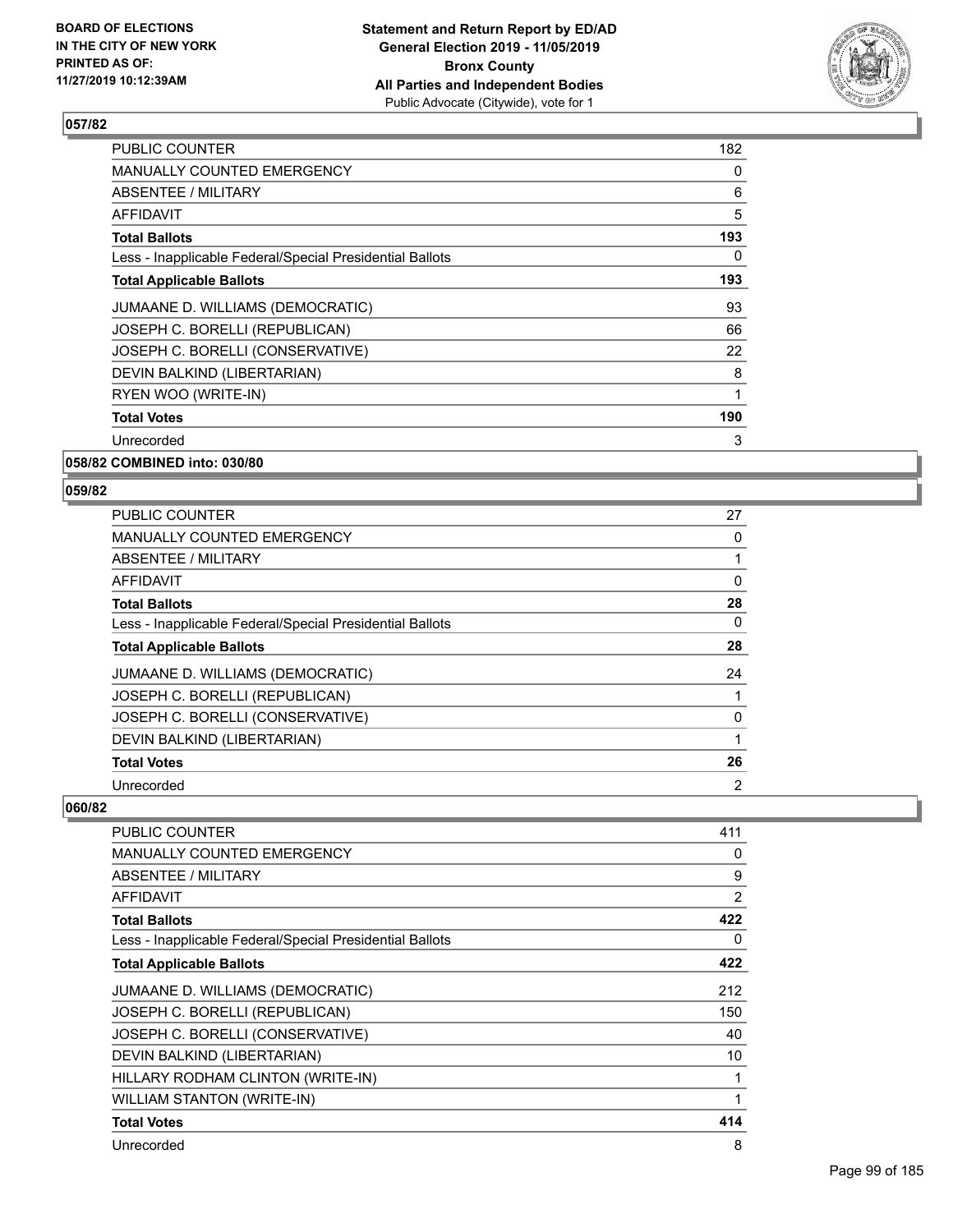

## **061/82 COMBINED into: 060/82**

## **062/82**

| PUBLIC COUNTER                                           | 312            |
|----------------------------------------------------------|----------------|
| MANUALLY COUNTED EMERGENCY                               | 0              |
| ABSENTEE / MILITARY                                      | 8              |
| AFFIDAVIT                                                | $\overline{2}$ |
| <b>Total Ballots</b>                                     | 322            |
| Less - Inapplicable Federal/Special Presidential Ballots | 0              |
| <b>Total Applicable Ballots</b>                          | 322            |
| JUMAANE D. WILLIAMS (DEMOCRATIC)                         | 155            |
| JOSEPH C. BORELLI (REPUBLICAN)                           | 128            |
| JOSEPH C. BORELLI (CONSERVATIVE)                         | 20             |
| DEVIN BALKIND (LIBERTARIAN)                              | 10             |
| STANLEY K SCHLIEN (WRITE-IN)                             | 1              |
| <b>Total Votes</b>                                       | 314            |
| Unrecorded                                               | 8              |

**063/82 COMBINED into: 062/82**

#### **064/82**

| <b>PUBLIC COUNTER</b>                                    | 163            |
|----------------------------------------------------------|----------------|
| <b>MANUALLY COUNTED EMERGENCY</b>                        | 0              |
| ABSENTEE / MILITARY                                      | $\overline{2}$ |
| AFFIDAVIT                                                | 3              |
| <b>Total Ballots</b>                                     | 168            |
| Less - Inapplicable Federal/Special Presidential Ballots | $\Omega$       |
| <b>Total Applicable Ballots</b>                          | 168            |
| JUMAANE D. WILLIAMS (DEMOCRATIC)                         | 135            |
| JOSEPH C. BORELLI (REPUBLICAN)                           | 23             |
| JOSEPH C. BORELLI (CONSERVATIVE)                         | 5              |
| DEVIN BALKIND (LIBERTARIAN)                              | 2              |
| <b>Total Votes</b>                                       | 165            |
| Unrecorded                                               | 3              |

| <b>PUBLIC COUNTER</b>                                    | 467 |
|----------------------------------------------------------|-----|
| <b>MANUALLY COUNTED EMERGENCY</b>                        | 0   |
| ABSENTEE / MILITARY                                      | 13  |
| AFFIDAVIT                                                |     |
| <b>Total Ballots</b>                                     | 481 |
| Less - Inapplicable Federal/Special Presidential Ballots | 0   |
| <b>Total Applicable Ballots</b>                          | 481 |
| JUMAANE D. WILLIAMS (DEMOCRATIC)                         | 442 |
| JOSEPH C. BORELLI (REPUBLICAN)                           | 23  |
| JOSEPH C. BORELLI (CONSERVATIVE)                         | 5   |
| DEVIN BALKIND (LIBERTARIAN)                              | 1   |
| <b>Total Votes</b>                                       | 471 |
| Unrecorded                                               | 10  |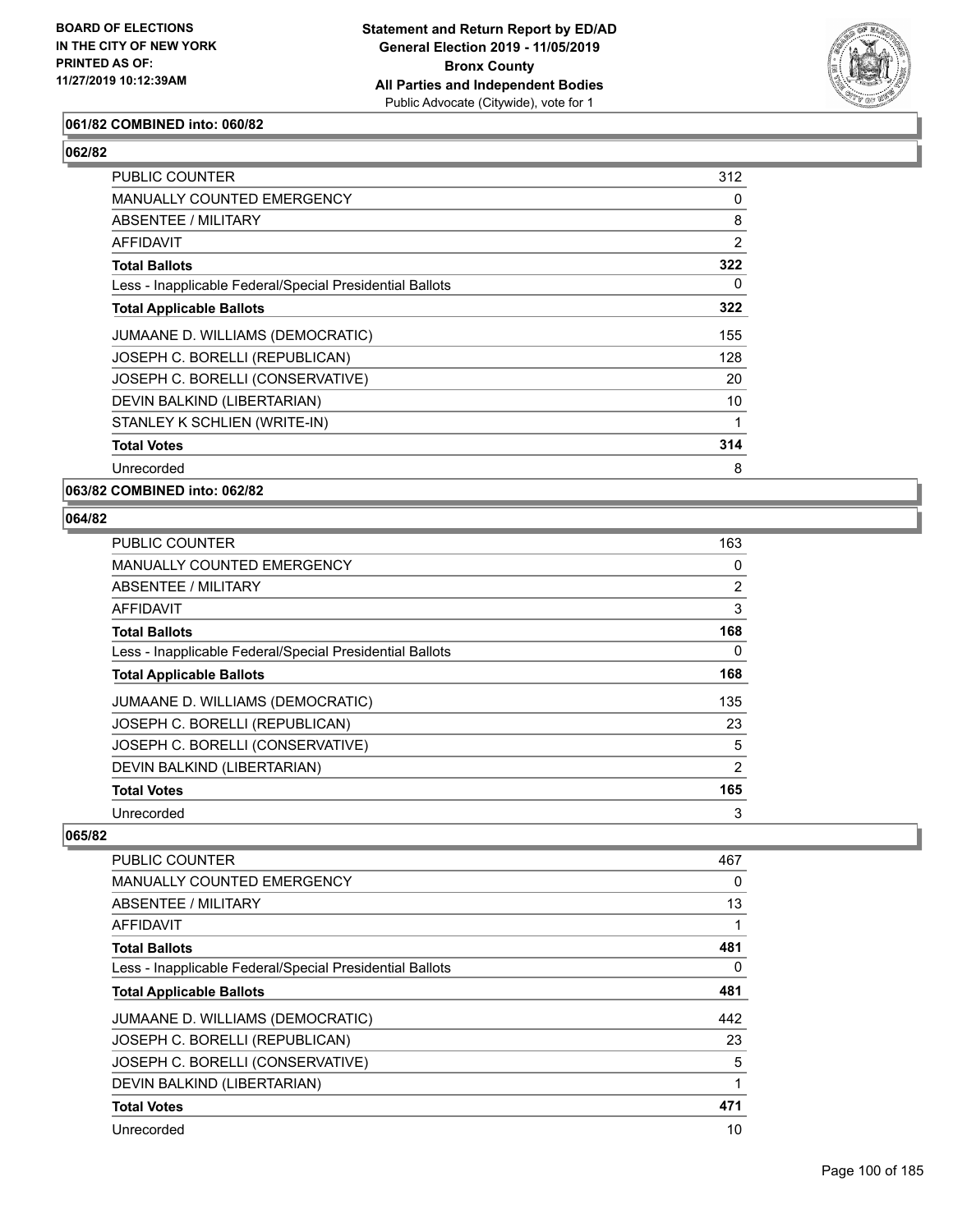

| <b>PUBLIC COUNTER</b>                                    | 440 |
|----------------------------------------------------------|-----|
| <b>MANUALLY COUNTED EMERGENCY</b>                        | 0   |
| ABSENTEE / MILITARY                                      | 6   |
| AFFIDAVIT                                                | 3   |
| <b>Total Ballots</b>                                     | 449 |
| Less - Inapplicable Federal/Special Presidential Ballots | 0   |
| <b>Total Applicable Ballots</b>                          | 449 |
| JUMAANE D. WILLIAMS (DEMOCRATIC)                         | 418 |
| JOSEPH C. BORELLI (REPUBLICAN)                           | 18  |
| JOSEPH C. BORELLI (CONSERVATIVE)                         | 3   |
| DEVIN BALKIND (LIBERTARIAN)                              | 3   |
| <b>Total Votes</b>                                       | 442 |
| Unrecorded                                               | 7   |

## **067/82 COMBINED into: 066/82**

## **068/82 COMBINED into: 066/82**

#### **069/82**

| <b>PUBLIC COUNTER</b>                                    | 451 |
|----------------------------------------------------------|-----|
| <b>MANUALLY COUNTED EMERGENCY</b>                        | 0   |
| ABSENTEE / MILITARY                                      | 10  |
| AFFIDAVIT                                                | 2   |
| <b>Total Ballots</b>                                     | 463 |
| Less - Inapplicable Federal/Special Presidential Ballots | 0   |
| <b>Total Applicable Ballots</b>                          | 463 |
| JUMAANE D. WILLIAMS (DEMOCRATIC)                         | 417 |
| JOSEPH C. BORELLI (REPUBLICAN)                           | 24  |
| JOSEPH C. BORELLI (CONSERVATIVE)                         | 7   |
| DEVIN BALKIND (LIBERTARIAN)                              | 4   |
| <b>Total Votes</b>                                       | 452 |
| Unrecorded                                               | 11  |

## **070/82 COMBINED into: 069/82**

| PUBLIC COUNTER                                           | 463 |
|----------------------------------------------------------|-----|
| <b>MANUALLY COUNTED EMERGENCY</b>                        | 0   |
| ABSENTEE / MILITARY                                      | 9   |
| <b>AFFIDAVIT</b>                                         |     |
| <b>Total Ballots</b>                                     | 473 |
| Less - Inapplicable Federal/Special Presidential Ballots | 0   |
| <b>Total Applicable Ballots</b>                          | 473 |
| JUMAANE D. WILLIAMS (DEMOCRATIC)                         | 444 |
| JOSEPH C. BORELLI (REPUBLICAN)                           | 11  |
| JOSEPH C. BORELLI (CONSERVATIVE)                         | 6   |
| DEVIN BALKIND (LIBERTARIAN)                              | 4   |
| <b>Total Votes</b>                                       | 465 |
| Unrecorded                                               | 8   |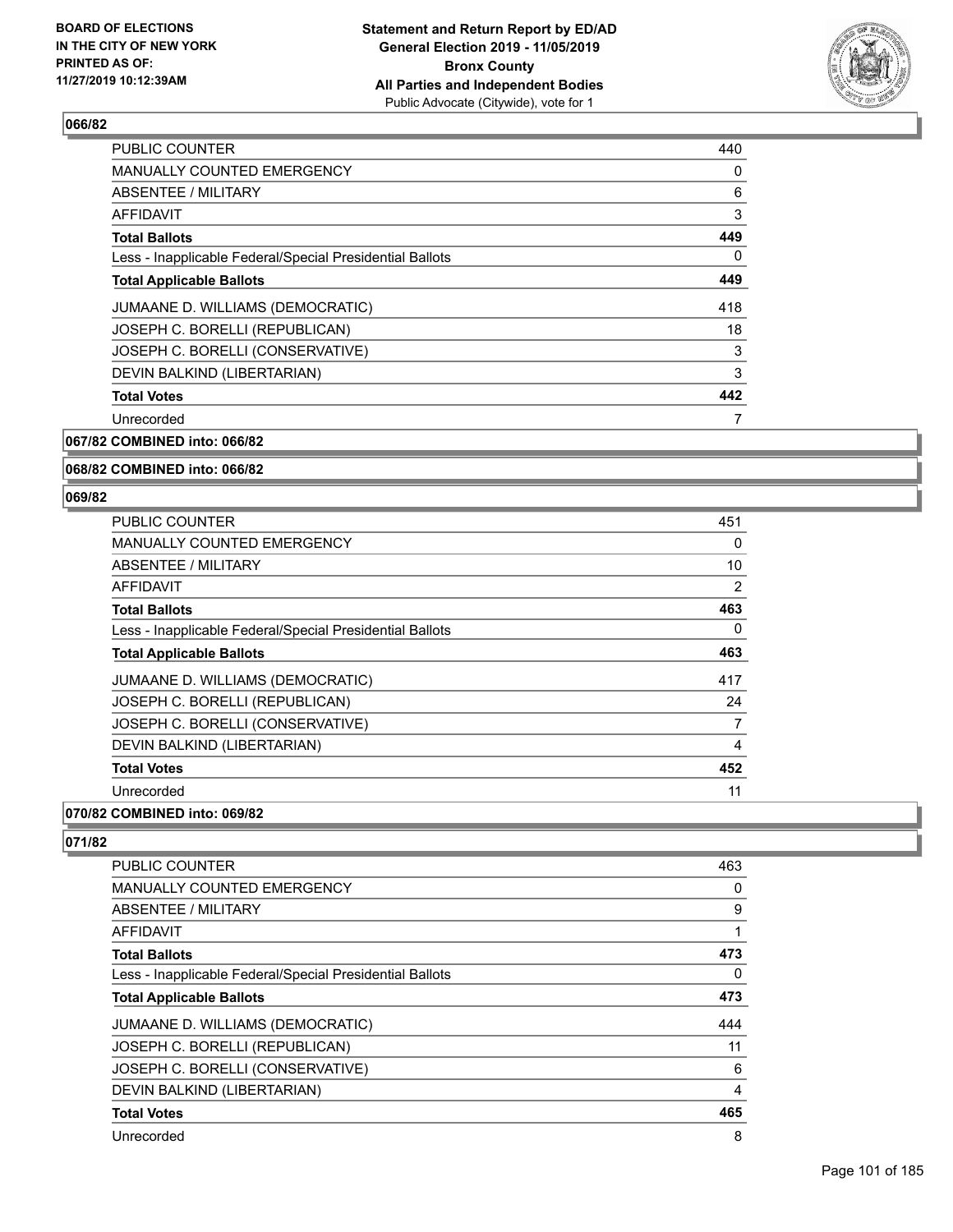

## **072/82 COMBINED into: 071/82**

## **073/82 COMBINED into: 071/82**

**074/82** 

| PUBLIC COUNTER                                           | 399 |
|----------------------------------------------------------|-----|
| MANUALLY COUNTED EMERGENCY                               | 0   |
| ABSENTEE / MILITARY                                      | 4   |
| <b>AFFIDAVIT</b>                                         |     |
| <b>Total Ballots</b>                                     | 404 |
| Less - Inapplicable Federal/Special Presidential Ballots | 0   |
| <b>Total Applicable Ballots</b>                          | 404 |
| JUMAANE D. WILLIAMS (DEMOCRATIC)                         | 361 |
| JOSEPH C. BORELLI (REPUBLICAN)                           | 25  |
| JOSEPH C. BORELLI (CONSERVATIVE)                         | 4   |
| DEVIN BALKIND (LIBERTARIAN)                              | 0   |
| TOM MERRITT (WRITE-IN)                                   | 1   |
| <b>Total Votes</b>                                       | 391 |
| Unrecorded                                               | 13  |

**075/82 COMBINED into: 074/82**

**076/82 COMBINED into: 074/82**

**077/82 COMBINED into: 069/82**

## **078/82 COMBINED into: 065/82**

**079/82 COMBINED into: 065/82**

| PUBLIC COUNTER                                           | 279 |
|----------------------------------------------------------|-----|
| MANUALLY COUNTED EMERGENCY                               | 0   |
| ABSENTEE / MILITARY                                      | 11  |
| AFFIDAVIT                                                | 3   |
| <b>Total Ballots</b>                                     | 293 |
| Less - Inapplicable Federal/Special Presidential Ballots | 0   |
| <b>Total Applicable Ballots</b>                          | 293 |
| JUMAANE D. WILLIAMS (DEMOCRATIC)                         | 280 |
| JOSEPH C. BORELLI (REPUBLICAN)                           | 6   |
| JOSEPH C. BORELLI (CONSERVATIVE)                         | 2   |
| DEVIN BALKIND (LIBERTARIAN)                              | 3   |
| RUBEN DIAZ (WRITE-IN)                                    |     |
| <b>Total Votes</b>                                       | 292 |
| Unrecorded                                               |     |
| 081/82 COMBINED into: 080/82                             |     |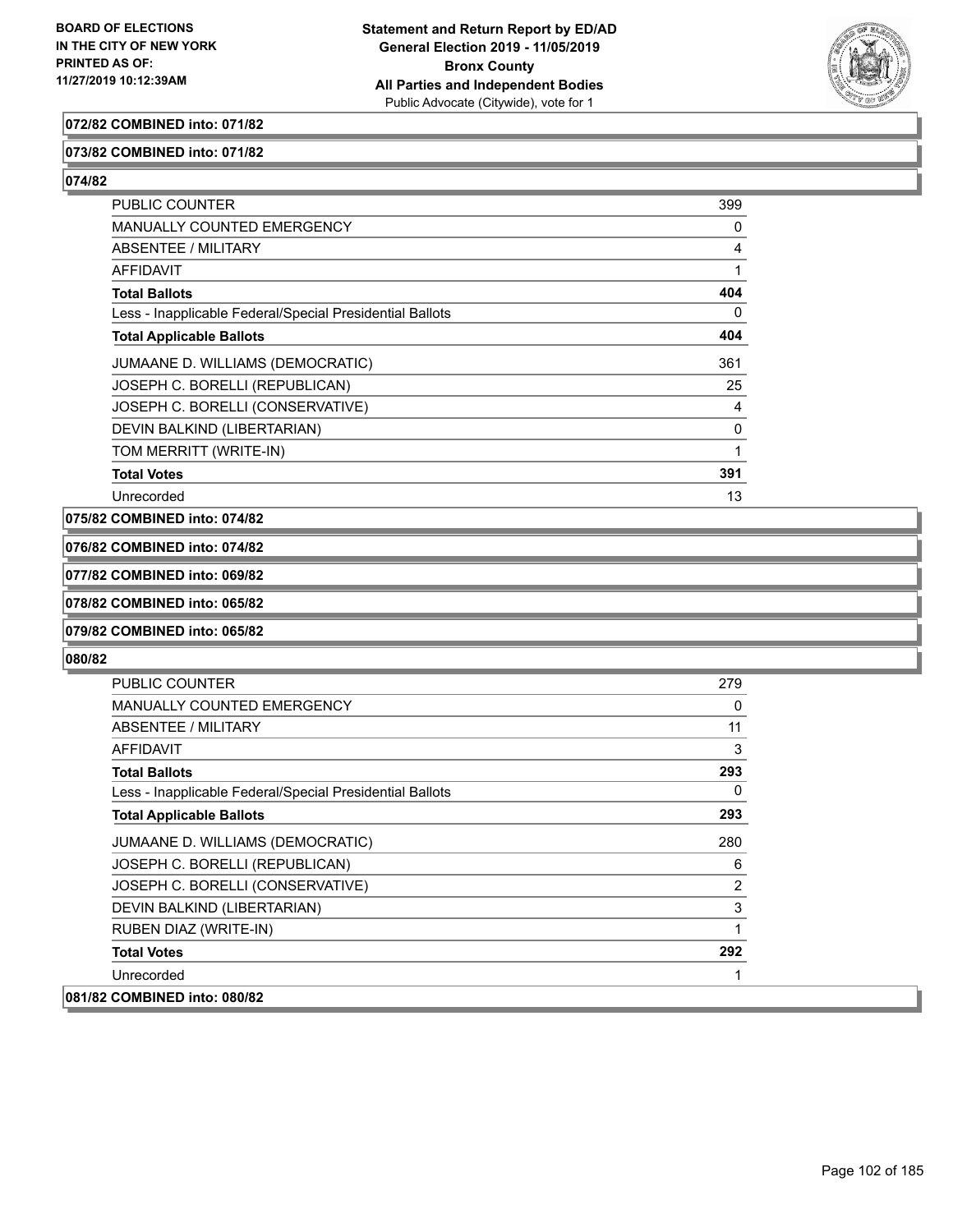

| <b>PUBLIC COUNTER</b>                                    | 305 |
|----------------------------------------------------------|-----|
| <b>MANUALLY COUNTED EMERGENCY</b>                        | 0   |
| ABSENTEE / MILITARY                                      | 9   |
| AFFIDAVIT                                                | 3   |
| <b>Total Ballots</b>                                     | 317 |
| Less - Inapplicable Federal/Special Presidential Ballots | 0   |
| <b>Total Applicable Ballots</b>                          | 317 |
| JUMAANE D. WILLIAMS (DEMOCRATIC)                         | 295 |
| JOSEPH C. BORELLI (REPUBLICAN)                           | 13  |
| JOSEPH C. BORELLI (CONSERVATIVE)                         | 3   |
| DEVIN BALKIND (LIBERTARIAN)                              | 1   |
| <b>Total Votes</b>                                       | 312 |
| Unrecorded                                               | 5   |

**083/82 COMBINED into: 082/82**

## **084/82 COMBINED into: 082/82**

#### **085/82**

| PUBLIC COUNTER                                           | 368            |
|----------------------------------------------------------|----------------|
| MANUALLY COUNTED EMERGENCY                               | 0              |
| ABSENTEE / MILITARY                                      | 18             |
| <b>AFFIDAVIT</b>                                         | 3              |
| <b>Total Ballots</b>                                     | 389            |
| Less - Inapplicable Federal/Special Presidential Ballots | $\Omega$       |
| <b>Total Applicable Ballots</b>                          | 389            |
| JUMAANE D. WILLIAMS (DEMOCRATIC)                         | 355            |
| JOSEPH C. BORELLI (REPUBLICAN)                           | 17             |
| JOSEPH C. BORELLI (CONSERVATIVE)                         | 4              |
| DEVIN BALKIND (LIBERTARIAN)                              | $\overline{2}$ |
| <b>Total Votes</b>                                       | 378            |
| Unrecorded                                               | 11             |
| 086/82 COMBINED into: 085/82                             |                |
|                                                          |                |

**087/82 COMBINED into: 085/82**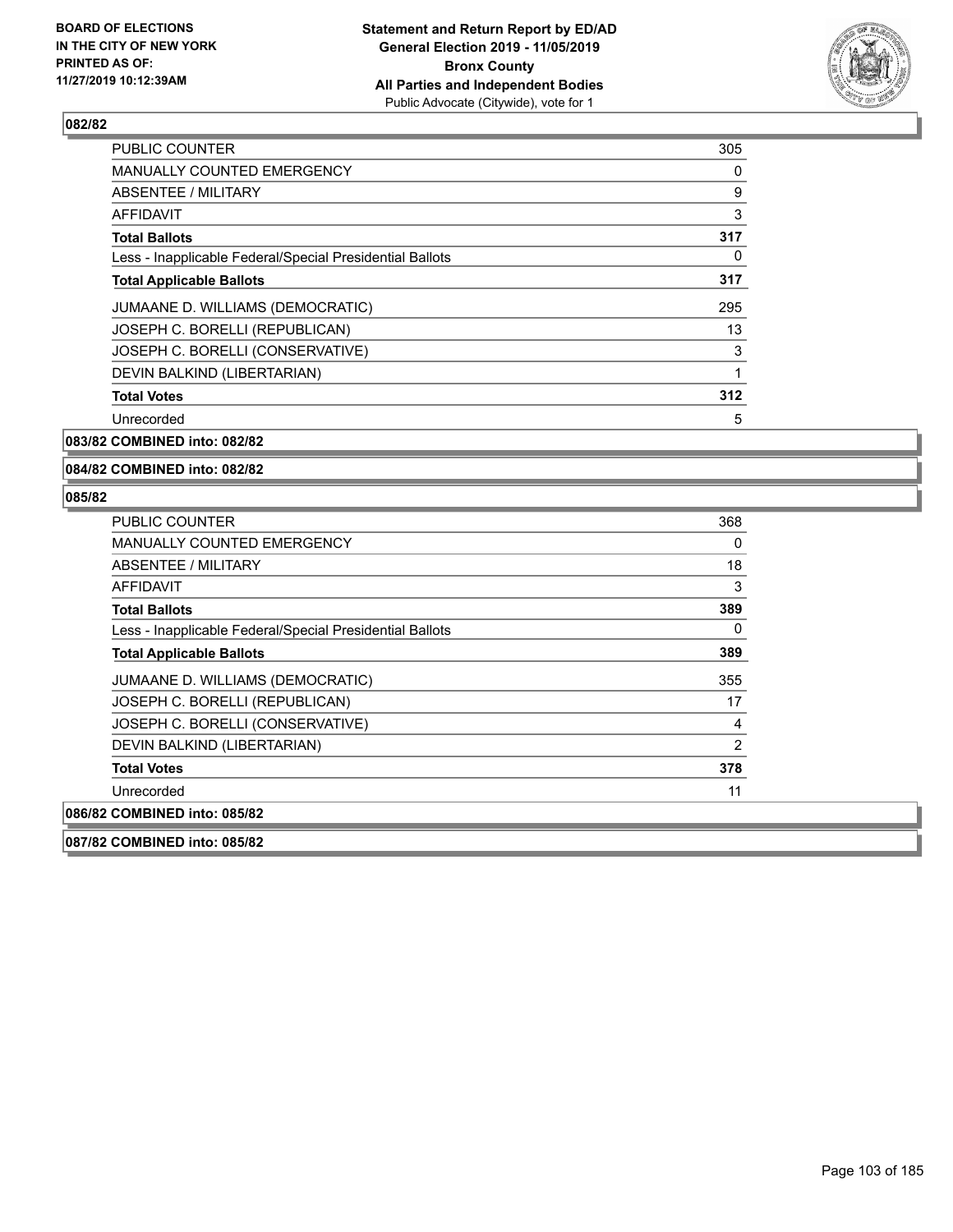

| PUBLIC COUNTER                                           | 352 |
|----------------------------------------------------------|-----|
| <b>MANUALLY COUNTED EMERGENCY</b>                        | 0   |
| ABSENTEE / MILITARY                                      | 5   |
| <b>AFFIDAVIT</b>                                         | 3   |
| <b>Total Ballots</b>                                     | 360 |
| Less - Inapplicable Federal/Special Presidential Ballots | 0   |
| <b>Total Applicable Ballots</b>                          | 360 |
| JUMAANE D. WILLIAMS (DEMOCRATIC)                         | 331 |
| JOSEPH C. BORELLI (REPUBLICAN)                           | 12  |
| JOSEPH C. BORELLI (CONSERVATIVE)                         | 7   |
| DEVIN BALKIND (LIBERTARIAN)                              | 4   |
| <b>Total Votes</b>                                       | 354 |
| Unrecorded                                               | 6   |

## **089/82**

| <b>PUBLIC COUNTER</b>                                    | 428      |
|----------------------------------------------------------|----------|
| MANUALLY COUNTED EMERGENCY                               | 0        |
| ABSENTEE / MILITARY                                      | 16       |
| AFFIDAVIT                                                | 0        |
| <b>Total Ballots</b>                                     | 444      |
| Less - Inapplicable Federal/Special Presidential Ballots | $\Omega$ |
| <b>Total Applicable Ballots</b>                          | 444      |
| JUMAANE D. WILLIAMS (DEMOCRATIC)                         | 418      |
| JOSEPH C. BORELLI (REPUBLICAN)                           | 13       |
| JOSEPH C. BORELLI (CONSERVATIVE)                         | 3        |
| DEVIN BALKIND (LIBERTARIAN)                              | 2        |
| <b>Total Votes</b>                                       | 436      |
| Unrecorded                                               | 8        |

| <b>PUBLIC COUNTER</b>                                    | 298 |
|----------------------------------------------------------|-----|
| MANUALLY COUNTED EMERGENCY                               | 0   |
| ABSENTEE / MILITARY                                      | 7   |
| AFFIDAVIT                                                | 0   |
| <b>Total Ballots</b>                                     | 305 |
| Less - Inapplicable Federal/Special Presidential Ballots | 0   |
| <b>Total Applicable Ballots</b>                          | 305 |
| JUMAANE D. WILLIAMS (DEMOCRATIC)                         | 284 |
| JOSEPH C. BORELLI (REPUBLICAN)                           | 10  |
| JOSEPH C. BORELLI (CONSERVATIVE)                         | 3   |
| DEVIN BALKIND (LIBERTARIAN)                              | 1   |
| <b>Total Votes</b>                                       | 298 |
| Unrecorded                                               |     |
| 091/82 COMBINED into: 088/82                             |     |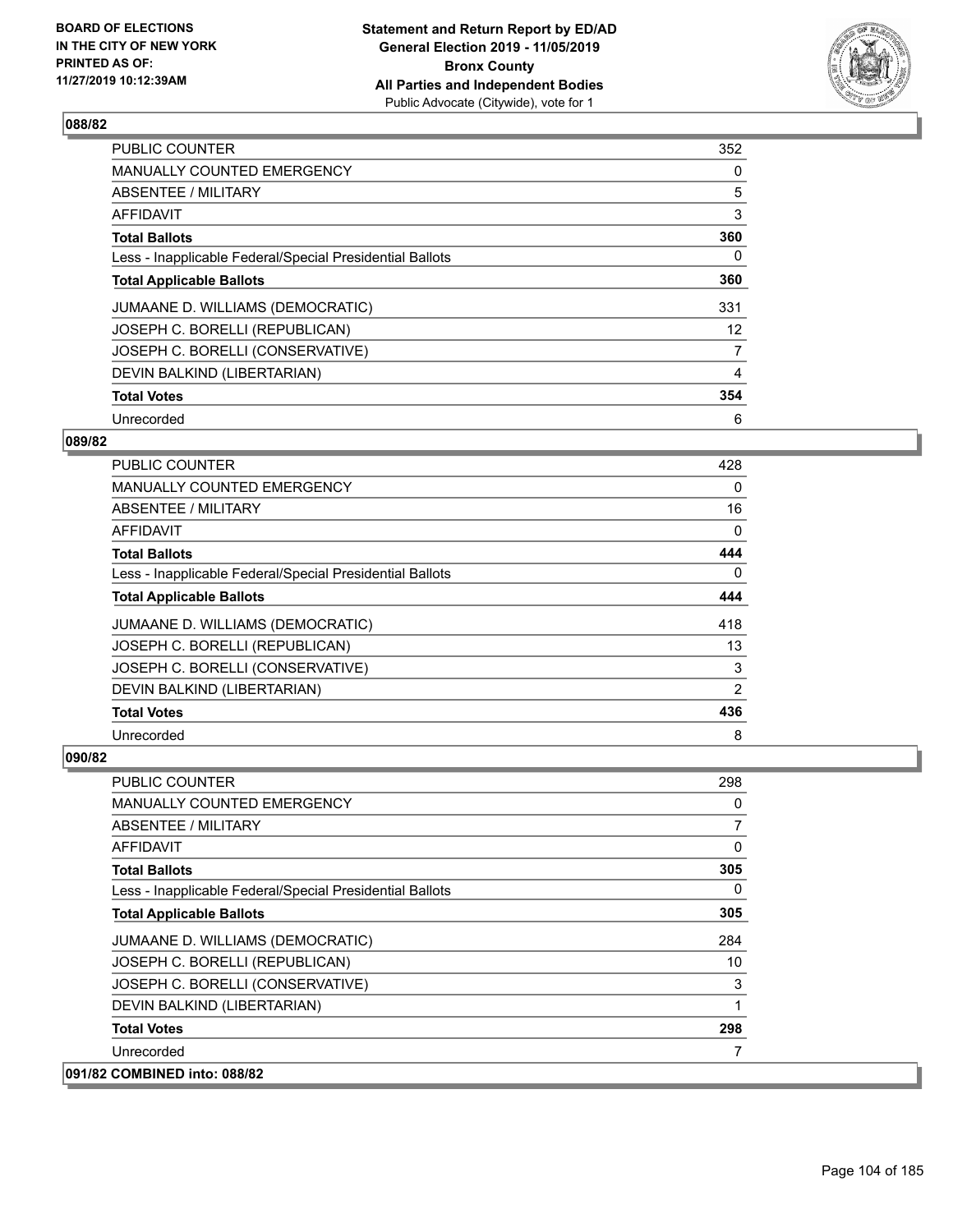

| <b>PUBLIC COUNTER</b>                                    | 378 |
|----------------------------------------------------------|-----|
| <b>MANUALLY COUNTED EMERGENCY</b>                        | 0   |
| ABSENTEE / MILITARY                                      | 8   |
| <b>AFFIDAVIT</b>                                         | 3   |
| <b>Total Ballots</b>                                     | 389 |
| Less - Inapplicable Federal/Special Presidential Ballots | 0   |
| <b>Total Applicable Ballots</b>                          | 389 |
| JUMAANE D. WILLIAMS (DEMOCRATIC)                         | 357 |
| JOSEPH C. BORELLI (REPUBLICAN)                           | 17  |
| JOSEPH C. BORELLI (CONSERVATIVE)                         | 8   |
| DEVIN BALKIND (LIBERTARIAN)                              | 3   |
| <b>Total Votes</b>                                       | 385 |
| Unrecorded                                               | 4   |

## **093/82**

| <b>PUBLIC COUNTER</b>                                    | 296      |
|----------------------------------------------------------|----------|
| <b>MANUALLY COUNTED EMERGENCY</b>                        | 0        |
| ABSENTEE / MILITARY                                      | 7        |
| <b>AFFIDAVIT</b>                                         | 0        |
| <b>Total Ballots</b>                                     | 303      |
| Less - Inapplicable Federal/Special Presidential Ballots | 0        |
| <b>Total Applicable Ballots</b>                          | 303      |
| JUMAANE D. WILLIAMS (DEMOCRATIC)                         | 278      |
| JOSEPH C. BORELLI (REPUBLICAN)                           | 16       |
| JOSEPH C. BORELLI (CONSERVATIVE)                         | 3        |
| DEVIN BALKIND (LIBERTARIAN)                              | $\Omega$ |
| <b>Total Votes</b>                                       | 297      |
| Unrecorded                                               | 6        |
| 094/82 COMBINED into: 093/82                             |          |
| 095/82 COMBINED into: 092/82                             |          |
| 096/82 COMBINED into: 088/82                             |          |

**097/82 COMBINED into: 090/82**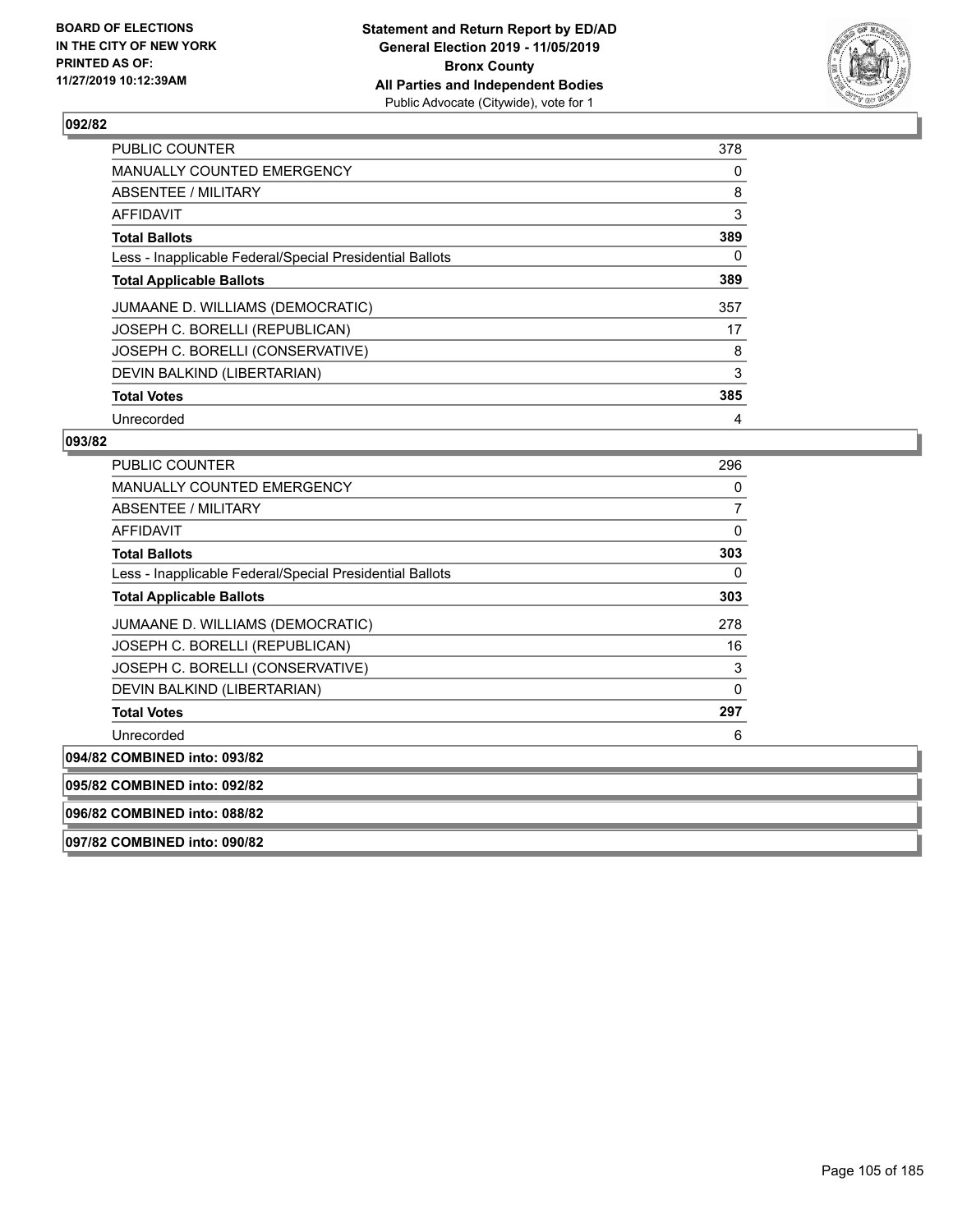

| <b>PUBLIC COUNTER</b>                                    | 377 |
|----------------------------------------------------------|-----|
| <b>MANUALLY COUNTED EMERGENCY</b>                        | 0   |
| ABSENTEE / MILITARY                                      | 3   |
| <b>AFFIDAVIT</b>                                         | 0   |
| <b>Total Ballots</b>                                     | 380 |
| Less - Inapplicable Federal/Special Presidential Ballots | 0   |
| <b>Total Applicable Ballots</b>                          | 380 |
| JUMAANE D. WILLIAMS (DEMOCRATIC)                         | 351 |
| JOSEPH C. BORELLI (REPUBLICAN)                           | 15  |
| JOSEPH C. BORELLI (CONSERVATIVE)                         | 3   |
| DEVIN BALKIND (LIBERTARIAN)                              | 4   |
| <b>Total Votes</b>                                       | 373 |
| Unrecorded                                               | 7   |

**099/82 COMBINED into: 089/82**

**100/82 COMBINED into: 098/82**

**101/82 COMBINED into: 089/82**

| <b>PUBLIC COUNTER</b>                                    | 454 |
|----------------------------------------------------------|-----|
| MANUALLY COUNTED EMERGENCY                               | 0   |
| ABSENTEE / MILITARY                                      | 6   |
| <b>AFFIDAVIT</b>                                         |     |
| <b>Total Ballots</b>                                     | 461 |
| Less - Inapplicable Federal/Special Presidential Ballots | 0   |
| <b>Total Applicable Ballots</b>                          | 461 |
| JUMAANE D. WILLIAMS (DEMOCRATIC)                         | 418 |
| JOSEPH C. BORELLI (REPUBLICAN)                           | 19  |
| JOSEPH C. BORELLI (CONSERVATIVE)                         | 8   |
| DEVIN BALKIND (LIBERTARIAN)                              | 7   |
| <b>Total Votes</b>                                       | 452 |
| Unrecorded                                               | 9   |
| 103/82 COMBINED into: 102/82                             |     |
| 104/82 COMBINED into: 102/82                             |     |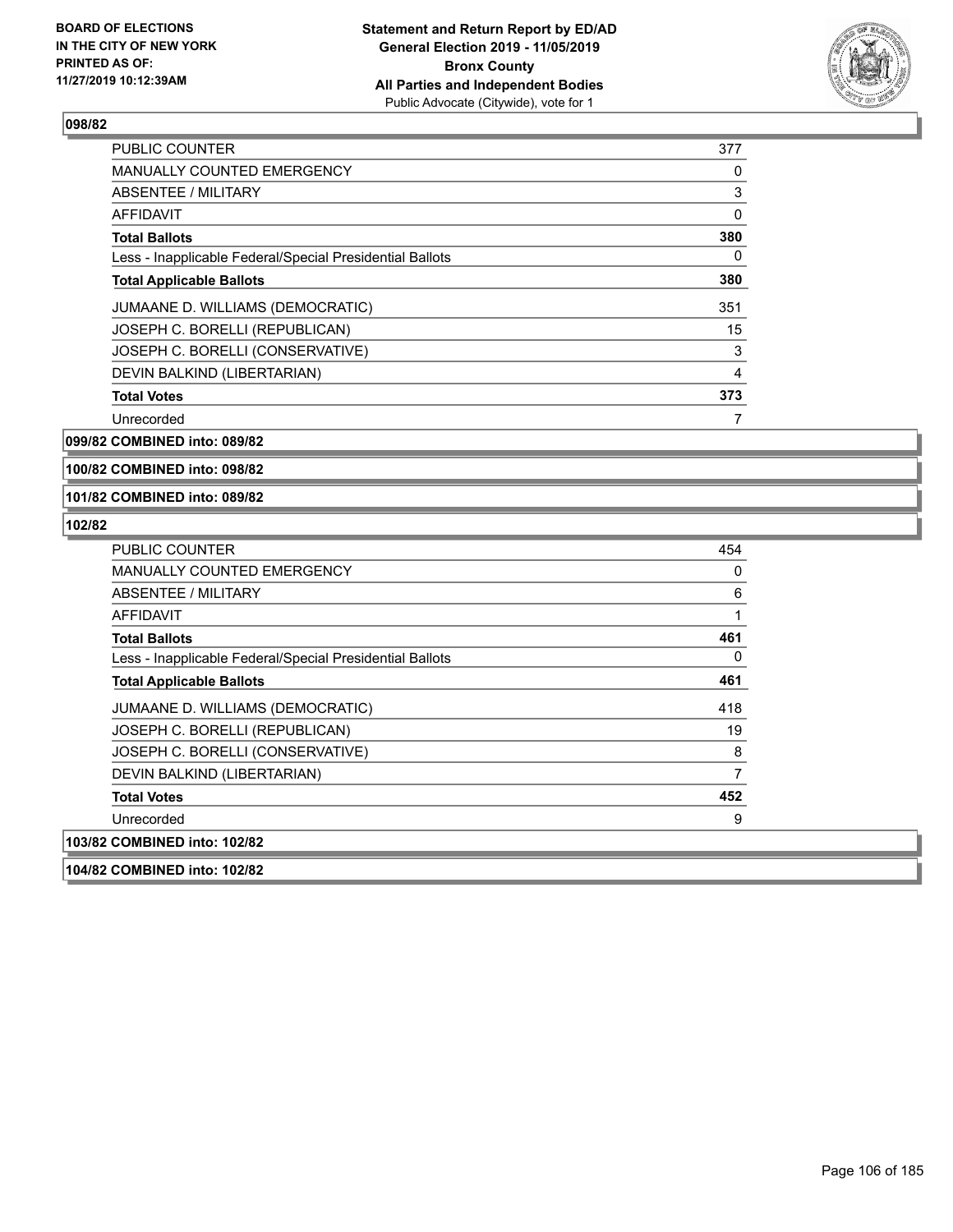

| <b>PUBLIC COUNTER</b>                                    | 258 |
|----------------------------------------------------------|-----|
| MANUALLY COUNTED EMERGENCY                               | 0   |
| ABSENTEE / MILITARY                                      | 18  |
| AFFIDAVIT                                                | 3   |
| <b>Total Ballots</b>                                     | 279 |
| Less - Inapplicable Federal/Special Presidential Ballots | 0   |
| <b>Total Applicable Ballots</b>                          | 279 |
| JUMAANE D. WILLIAMS (DEMOCRATIC)                         | 241 |
| JOSEPH C. BORELLI (REPUBLICAN)                           | 18  |
| JOSEPH C. BORELLI (CONSERVATIVE)                         | 4   |
| DEVIN BALKIND (LIBERTARIAN)                              |     |
| <b>Total Votes</b>                                       | 264 |
| Unrecorded                                               | 15  |

**106/82 COMBINED into: 105/82**

**107/82 COMBINED into: 069/83**

**108/82 COMBINED into: 069/82**

**109/82 COMBINED into: 105/82**

**110/82 COMBINED into: 067/80**

**111/82 COMBINED into: 069/82**

**112/82 COMBINED into: 069/83**

**113/82 COMBINED into: 069/82**

**114/82 COMBINED into: 069/83**

**115/82 COMBINED into: 074/82**

**116/82 COMBINED into: 069/82**

**117/82 COMBINED into: 069/83**

**118/82 COMBINED into: 069/83**

**119/82 COMBINED into: 057/82**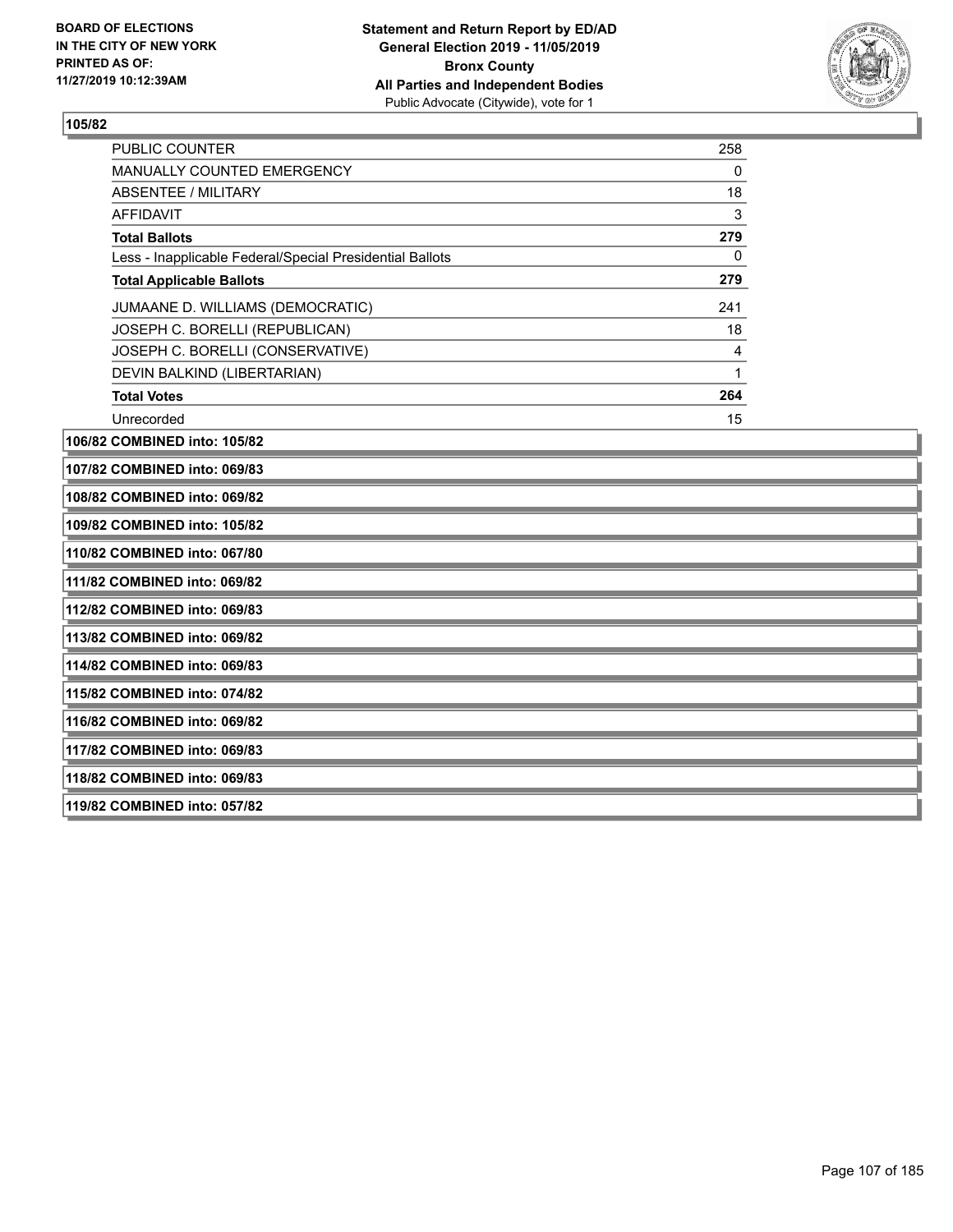

| <b>PUBLIC COUNTER</b>                                    | 310 |
|----------------------------------------------------------|-----|
| <b>MANUALLY COUNTED EMERGENCY</b>                        | 0   |
| ABSENTEE / MILITARY                                      | 7   |
| AFFIDAVIT                                                | 2   |
| <b>Total Ballots</b>                                     | 319 |
| Less - Inapplicable Federal/Special Presidential Ballots | 0   |
| <b>Total Applicable Ballots</b>                          | 319 |
| JUMAANE D. WILLIAMS (DEMOCRATIC)                         | 293 |
| JOSEPH C. BORELLI (REPUBLICAN)                           | 11  |
| JOSEPH C. BORELLI (CONSERVATIVE)                         | 2   |
| DEVIN BALKIND (LIBERTARIAN)                              | 4   |
| <b>Total Votes</b>                                       | 310 |
| Unrecorded                                               | 9   |
|                                                          |     |

## **002/83 COMBINED into: 001/83**

## **003/83 COMBINED into: 001/83**

#### **004/83**

| PUBLIC COUNTER                                           | 241            |
|----------------------------------------------------------|----------------|
| <b>MANUALLY COUNTED EMERGENCY</b>                        | 0              |
| ABSENTEE / MILITARY                                      | 8              |
| <b>AFFIDAVIT</b>                                         | $\overline{2}$ |
| <b>Total Ballots</b>                                     | 251            |
| Less - Inapplicable Federal/Special Presidential Ballots | 0              |
| <b>Total Applicable Ballots</b>                          | 251            |
| JUMAANE D. WILLIAMS (DEMOCRATIC)                         | 233            |
| JOSEPH C. BORELLI (REPUBLICAN)                           | 9              |
| JOSEPH C. BORELLI (CONSERVATIVE)                         | 2              |
| DEVIN BALKIND (LIBERTARIAN)                              | 2              |
| <b>Total Votes</b>                                       | 246            |
| Unrecorded                                               | 5              |

## **005/83 COMBINED into: 004/83**

| <b>PUBLIC COUNTER</b>                                    | 239            |
|----------------------------------------------------------|----------------|
| <b>MANUALLY COUNTED EMERGENCY</b>                        | 0              |
| ABSENTEE / MILITARY                                      | 9              |
| <b>AFFIDAVIT</b>                                         | $\overline{2}$ |
| <b>Total Ballots</b>                                     | 250            |
| Less - Inapplicable Federal/Special Presidential Ballots | 0              |
| <b>Total Applicable Ballots</b>                          | 250            |
| JUMAANE D. WILLIAMS (DEMOCRATIC)                         | 239            |
| JOSEPH C. BORELLI (REPUBLICAN)                           | 4              |
| JOSEPH C. BORELLI (CONSERVATIVE)                         | 3              |
| DEVIN BALKIND (LIBERTARIAN)                              | $\overline{2}$ |
| <b>Total Votes</b>                                       | 248            |
| Unrecorded                                               | 2              |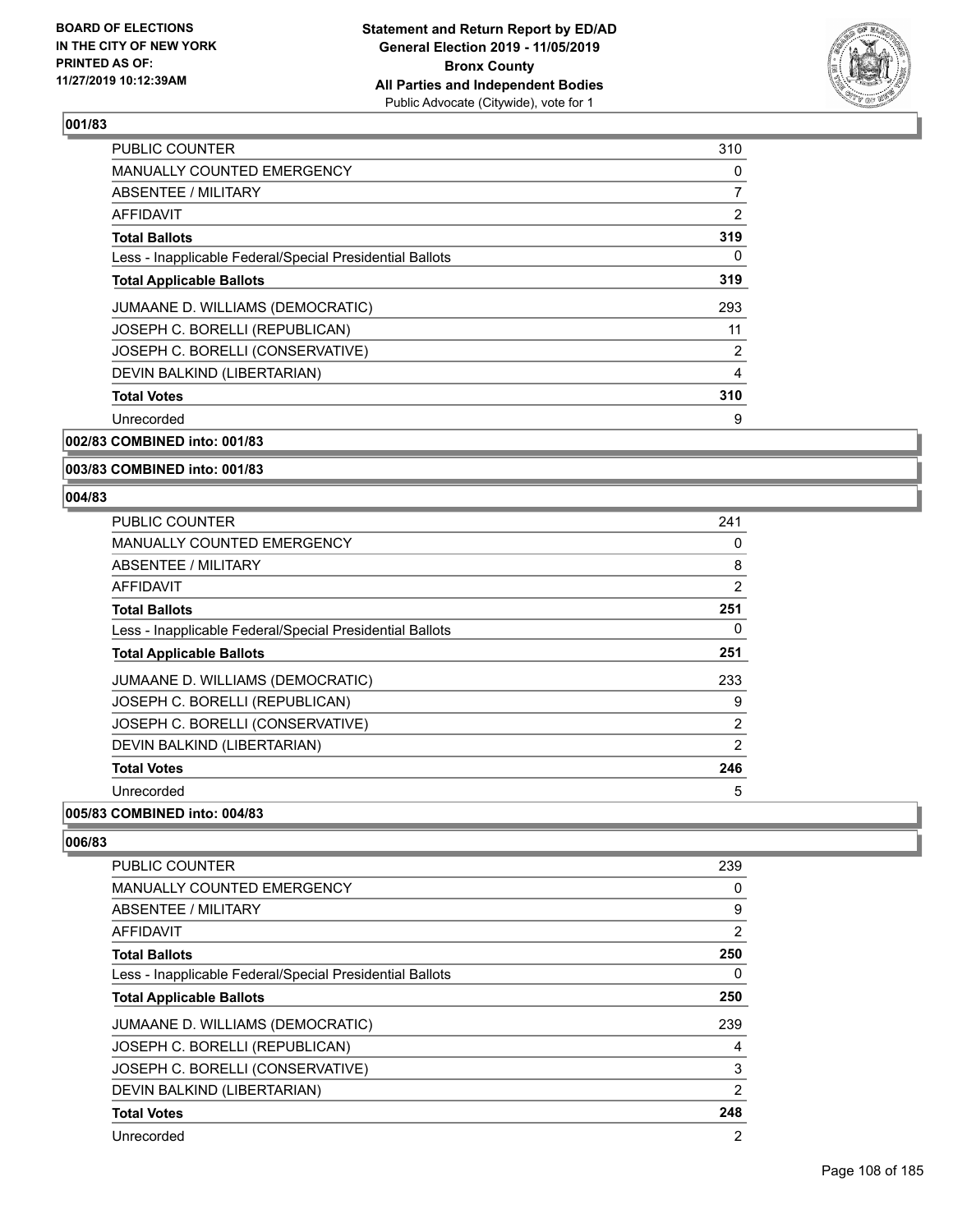

## **007/83 COMBINED into: 004/83**

## **008/83**

| <b>PUBLIC COUNTER</b>                                    | 310      |
|----------------------------------------------------------|----------|
| <b>MANUALLY COUNTED EMERGENCY</b>                        | $\Omega$ |
| ABSENTEE / MILITARY                                      | 74       |
| <b>AFFIDAVIT</b>                                         | 7        |
| <b>Total Ballots</b>                                     | 391      |
| Less - Inapplicable Federal/Special Presidential Ballots | 0        |
| <b>Total Applicable Ballots</b>                          | 391      |
| JUMAANE D. WILLIAMS (DEMOCRATIC)                         | 365      |
| JOSEPH C. BORELLI (REPUBLICAN)                           | 13       |
| JOSEPH C. BORELLI (CONSERVATIVE)                         |          |
| DEVIN BALKIND (LIBERTARIAN)                              | 4        |
| IJEOMA ONYEKWERE (WRITE-IN)                              | 1        |
| <b>Total Votes</b>                                       | 384      |
| Unrecorded                                               | 7        |

#### **009/83 COMBINED into: 010/83**

#### **010/83**

| <b>PUBLIC COUNTER</b>                                    | 317 |
|----------------------------------------------------------|-----|
| MANUALLY COUNTED EMERGENCY                               | 0   |
| ABSENTEE / MILITARY                                      | 5   |
| AFFIDAVIT                                                | 4   |
| <b>Total Ballots</b>                                     | 326 |
| Less - Inapplicable Federal/Special Presidential Ballots | 0   |
| <b>Total Applicable Ballots</b>                          | 326 |
| JUMAANE D. WILLIAMS (DEMOCRATIC)                         | 311 |
| JOSEPH C. BORELLI (REPUBLICAN)                           | 6   |
| JOSEPH C. BORELLI (CONSERVATIVE)                         | 2   |
| DEVIN BALKIND (LIBERTARIAN)                              | 1   |
| UNATTRIBUTABLE WRITE-IN (WRITE-IN)                       | 1   |
| <b>Total Votes</b>                                       | 321 |
| Unrecorded                                               | 5   |

| <b>PUBLIC COUNTER</b>                                    | 259      |
|----------------------------------------------------------|----------|
| <b>MANUALLY COUNTED EMERGENCY</b>                        | 0        |
| ABSENTEE / MILITARY                                      |          |
| AFFIDAVIT                                                | 0        |
| <b>Total Ballots</b>                                     | 266      |
| Less - Inapplicable Federal/Special Presidential Ballots | 0        |
| <b>Total Applicable Ballots</b>                          | 266      |
| JUMAANE D. WILLIAMS (DEMOCRATIC)                         | 256      |
| JOSEPH C. BORELLI (REPUBLICAN)                           | 6        |
| JOSEPH C. BORELLI (CONSERVATIVE)                         | $\Omega$ |
| DEVIN BALKIND (LIBERTARIAN)                              | 4        |
| <b>Total Votes</b>                                       | 266      |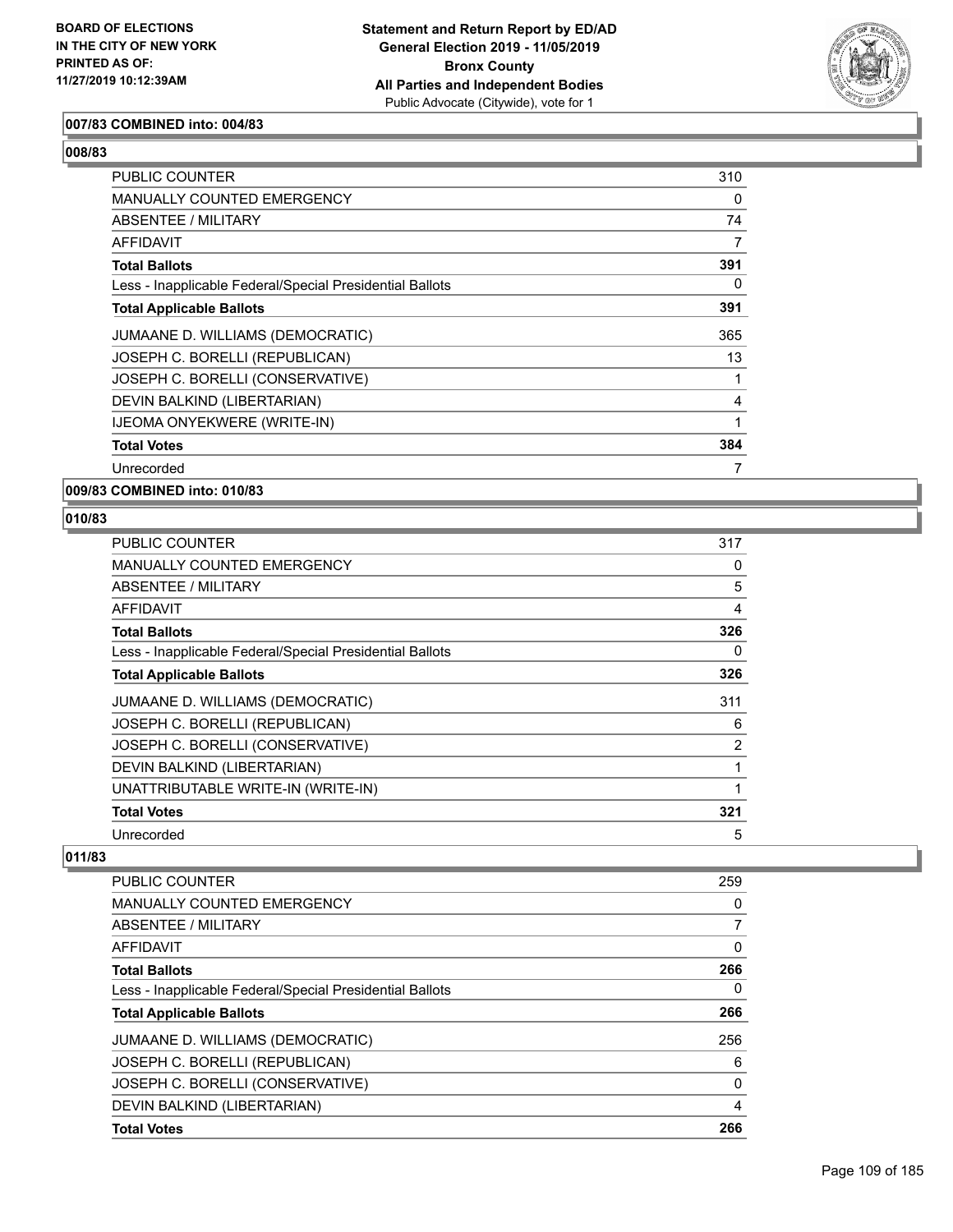

#### **012/83 COMBINED into: 010/83**

| PUBLIC COUNTER                                           | 211            |
|----------------------------------------------------------|----------------|
| <b>MANUALLY COUNTED EMERGENCY</b>                        | 0              |
| ABSENTEE / MILITARY                                      | 8              |
| AFFIDAVIT                                                | 0              |
| <b>Total Ballots</b>                                     | 219            |
| Less - Inapplicable Federal/Special Presidential Ballots | $\Omega$       |
| <b>Total Applicable Ballots</b>                          | 219            |
| JUMAANE D. WILLIAMS (DEMOCRATIC)                         | 200            |
| JOSEPH C. BORELLI (REPUBLICAN)                           | 12             |
| JOSEPH C. BORELLI (CONSERVATIVE)                         | $\overline{2}$ |
| DEVIN BALKIND (LIBERTARIAN)                              | 2              |
| <b>Total Votes</b>                                       | 216            |
| Unrecorded                                               | 3              |

**014/83 COMBINED into: 008/83**

**015/83 COMBINED into: 006/83**

| <b>PUBLIC COUNTER</b>                                    | 270 |
|----------------------------------------------------------|-----|
| <b>MANUALLY COUNTED EMERGENCY</b>                        | 0   |
| ABSENTEE / MILITARY                                      | 4   |
| AFFIDAVIT                                                |     |
| <b>Total Ballots</b>                                     | 275 |
| Less - Inapplicable Federal/Special Presidential Ballots | 0   |
| <b>Total Applicable Ballots</b>                          | 275 |
| JUMAANE D. WILLIAMS (DEMOCRATIC)                         | 259 |
| JOSEPH C. BORELLI (REPUBLICAN)                           | 4   |
| JOSEPH C. BORELLI (CONSERVATIVE)                         | 2   |
| DEVIN BALKIND (LIBERTARIAN)                              |     |
| UNATTRIBUTABLE WRITE-IN (WRITE-IN)                       |     |
| <b>Total Votes</b>                                       | 267 |
| Unrecorded                                               | 8   |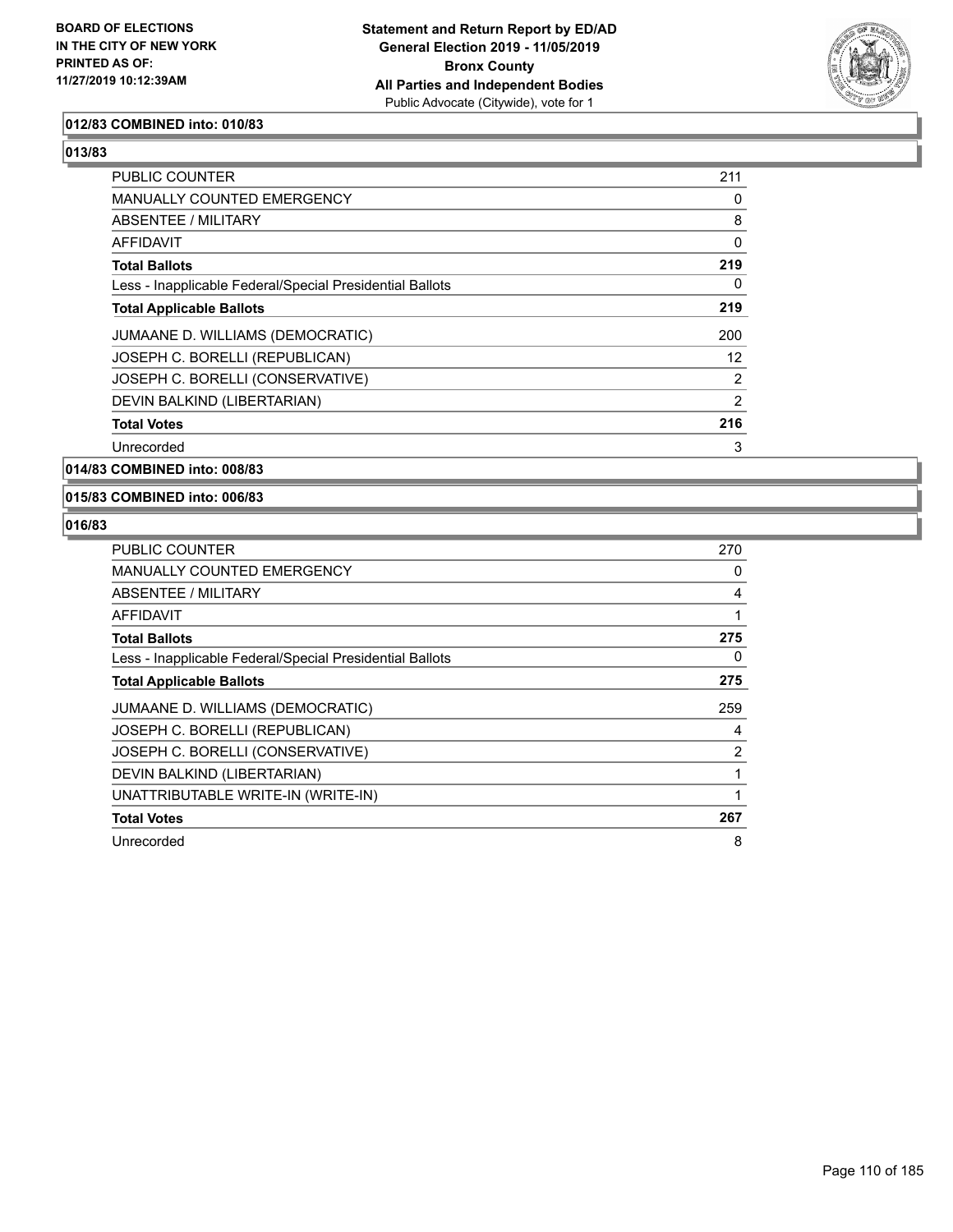

| <b>PUBLIC COUNTER</b>                                    | 296 |
|----------------------------------------------------------|-----|
| <b>MANUALLY COUNTED EMERGENCY</b>                        | 0   |
| ABSENTEE / MILITARY                                      | 7   |
| AFFIDAVIT                                                | 2   |
| <b>Total Ballots</b>                                     | 305 |
| Less - Inapplicable Federal/Special Presidential Ballots | 0   |
| <b>Total Applicable Ballots</b>                          | 305 |
| JUMAANE D. WILLIAMS (DEMOCRATIC)                         | 293 |
| JOSEPH C. BORELLI (REPUBLICAN)                           | 6   |
| JOSEPH C. BORELLI (CONSERVATIVE)                         | 1   |
| DEVIN BALKIND (LIBERTARIAN)                              | 3   |
| <b>Total Votes</b>                                       | 303 |
| Unrecorded                                               | 2   |

**018/83 COMBINED into: 017/83**

**019/83 COMBINED into: 011/83**

**020/83 COMBINED into: 013/83**

| PUBLIC COUNTER                                           | 222 |
|----------------------------------------------------------|-----|
| MANUALLY COUNTED EMERGENCY                               | 0   |
| ABSENTEE / MILITARY                                      | 4   |
| AFFIDAVIT                                                |     |
| <b>Total Ballots</b>                                     | 227 |
| Less - Inapplicable Federal/Special Presidential Ballots | 0   |
| <b>Total Applicable Ballots</b>                          | 227 |
| JUMAANE D. WILLIAMS (DEMOCRATIC)                         | 215 |
| JOSEPH C. BORELLI (REPUBLICAN)                           |     |
| JOSEPH C. BORELLI (CONSERVATIVE)                         |     |
| DEVIN BALKIND (LIBERTARIAN)                              |     |
| <b>Total Votes</b>                                       | 224 |
| Unrecorded                                               | 3   |
| 022/83 COMBINED into: 021/83                             |     |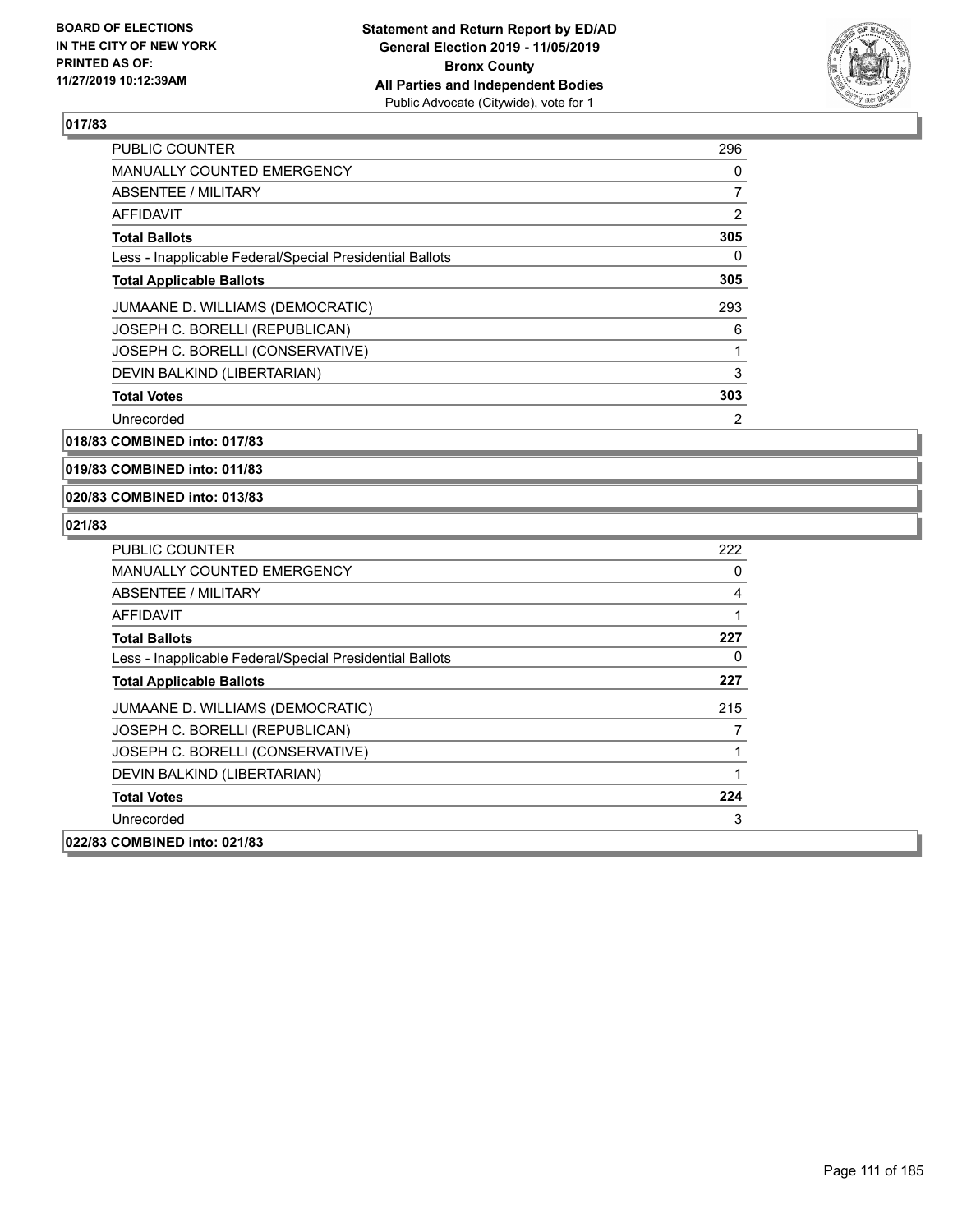

| <b>PUBLIC COUNTER</b>                                    | 149 |
|----------------------------------------------------------|-----|
| MANUALLY COUNTED EMERGENCY                               | 0   |
| ABSENTEE / MILITARY                                      | 3   |
| AFFIDAVIT                                                | 1   |
| <b>Total Ballots</b>                                     | 153 |
| Less - Inapplicable Federal/Special Presidential Ballots | 0   |
| <b>Total Applicable Ballots</b>                          | 153 |
| JUMAANE D. WILLIAMS (DEMOCRATIC)                         | 138 |
| JOSEPH C. BORELLI (REPUBLICAN)                           | 5   |
| JOSEPH C. BORELLI (CONSERVATIVE)                         | 2   |
| DEVIN BALKIND (LIBERTARIAN)                              | 1   |
| <b>Total Votes</b>                                       | 146 |
| Unrecorded                                               | 7   |
|                                                          |     |

#### **024/83 COMBINED into: 023/83**

#### **025/83**

| <b>PUBLIC COUNTER</b>                                    | 218 |
|----------------------------------------------------------|-----|
| <b>MANUALLY COUNTED EMERGENCY</b>                        | 0   |
| ABSENTEE / MILITARY                                      | 5   |
| AFFIDAVIT                                                | 0   |
| <b>Total Ballots</b>                                     | 223 |
| Less - Inapplicable Federal/Special Presidential Ballots | 0   |
| <b>Total Applicable Ballots</b>                          | 223 |
| JUMAANE D. WILLIAMS (DEMOCRATIC)                         | 206 |
| JOSEPH C. BORELLI (REPUBLICAN)                           | 7   |
| JOSEPH C. BORELLI (CONSERVATIVE)                         | 5   |
| DEVIN BALKIND (LIBERTARIAN)                              | 3   |
| <b>Total Votes</b>                                       | 221 |
| Unrecorded                                               | 2   |
|                                                          |     |

#### **026/83 COMBINED into: 027/83**

| <b>PUBLIC COUNTER</b>                                    | 237 |
|----------------------------------------------------------|-----|
| <b>MANUALLY COUNTED EMERGENCY</b>                        | 0   |
| ABSENTEE / MILITARY                                      | 3   |
| AFFIDAVIT                                                | 3   |
| <b>Total Ballots</b>                                     | 243 |
| Less - Inapplicable Federal/Special Presidential Ballots | 0   |
| <b>Total Applicable Ballots</b>                          | 243 |
| JUMAANE D. WILLIAMS (DEMOCRATIC)                         | 225 |
| JOSEPH C. BORELLI (REPUBLICAN)                           | 12  |
| JOSEPH C. BORELLI (CONSERVATIVE)                         | 6   |
| DEVIN BALKIND (LIBERTARIAN)                              | 0   |
| <b>Total Votes</b>                                       | 243 |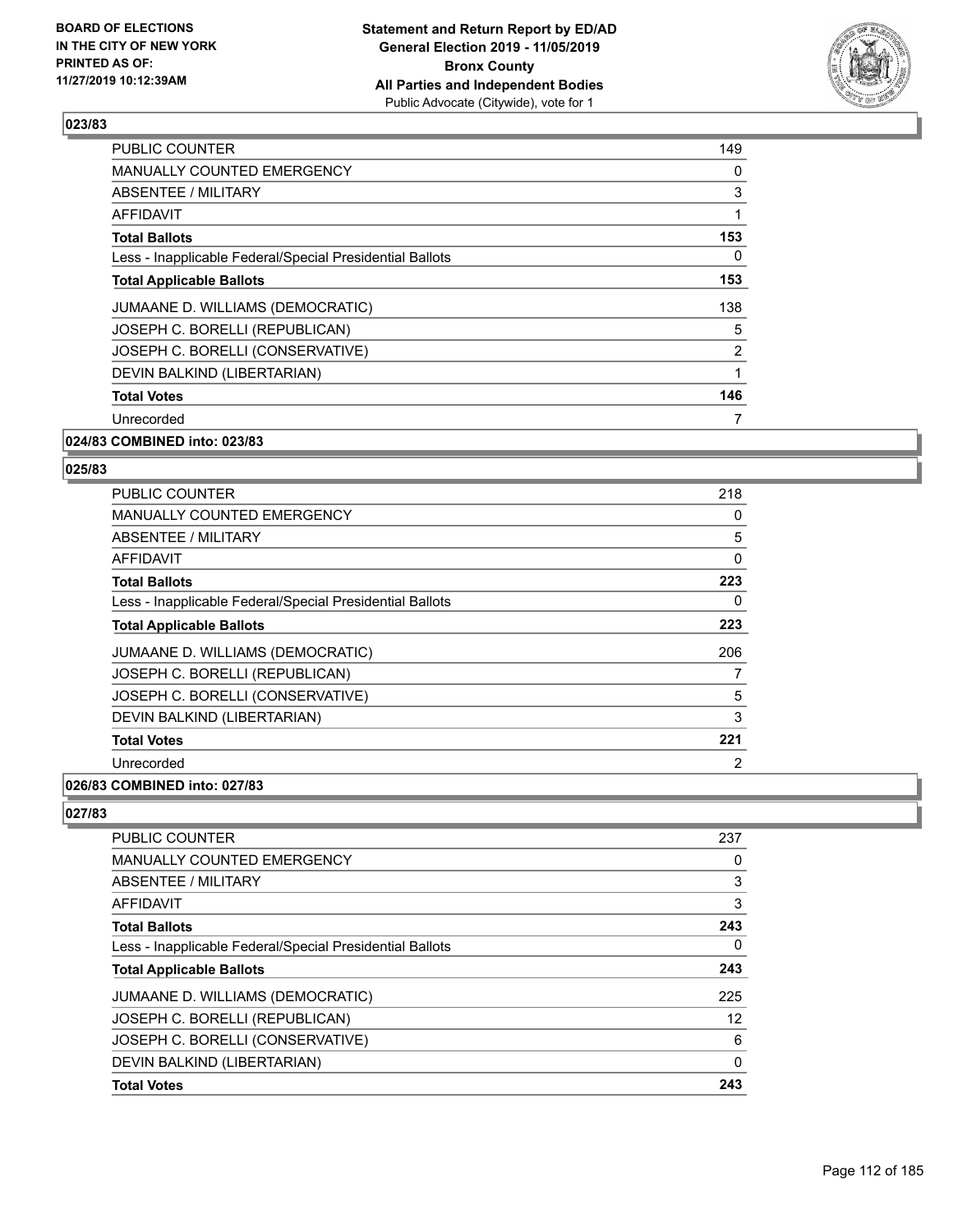

| <b>PUBLIC COUNTER</b>                                    | 181            |
|----------------------------------------------------------|----------------|
| <b>MANUALLY COUNTED EMERGENCY</b>                        | 0              |
| ABSENTEE / MILITARY                                      |                |
| <b>AFFIDAVIT</b>                                         | 6              |
| <b>Total Ballots</b>                                     | 188            |
| Less - Inapplicable Federal/Special Presidential Ballots | 0              |
| <b>Total Applicable Ballots</b>                          | 188            |
| JUMAANE D. WILLIAMS (DEMOCRATIC)                         | 176            |
| JOSEPH C. BORELLI (REPUBLICAN)                           | 4              |
| JOSEPH C. BORELLI (CONSERVATIVE)                         | $\overline{2}$ |
| DEVIN BALKIND (LIBERTARIAN)                              | 1              |
| UNATTRIBUTABLE WRITE-IN (WRITE-IN)                       |                |
| <b>Total Votes</b>                                       | 184            |
| Unrecorded                                               | 4              |

## **029/83**

| <b>PUBLIC COUNTER</b>                                    | 206 |
|----------------------------------------------------------|-----|
| <b>MANUALLY COUNTED EMERGENCY</b>                        | 0   |
| ABSENTEE / MILITARY                                      | 37  |
| AFFIDAVIT                                                | 3   |
| <b>Total Ballots</b>                                     | 246 |
| Less - Inapplicable Federal/Special Presidential Ballots | 0   |
| <b>Total Applicable Ballots</b>                          | 246 |
| JUMAANE D. WILLIAMS (DEMOCRATIC)                         | 223 |
| JOSEPH C. BORELLI (REPUBLICAN)                           | 9   |
| JOSEPH C. BORELLI (CONSERVATIVE)                         | 4   |
| DEVIN BALKIND (LIBERTARIAN)                              | 3   |
| <b>Total Votes</b>                                       | 239 |
| Unrecorded                                               |     |
| 0.01101100                                               |     |

## **030/83 COMBINED into: 029/83**

| <b>PUBLIC COUNTER</b>                                    | 170 |
|----------------------------------------------------------|-----|
| <b>MANUALLY COUNTED EMERGENCY</b>                        | 0   |
| ABSENTEE / MILITARY                                      | 2   |
| AFFIDAVIT                                                | 0   |
| <b>Total Ballots</b>                                     | 172 |
| Less - Inapplicable Federal/Special Presidential Ballots | 0   |
| <b>Total Applicable Ballots</b>                          | 172 |
| JUMAANE D. WILLIAMS (DEMOCRATIC)                         | 163 |
| JOSEPH C. BORELLI (REPUBLICAN)                           | 4   |
| JOSEPH C. BORELLI (CONSERVATIVE)                         | 2   |
| DEVIN BALKIND (LIBERTARIAN)                              | 2   |
| <b>Total Votes</b>                                       | 171 |
| Unrecorded                                               | 1   |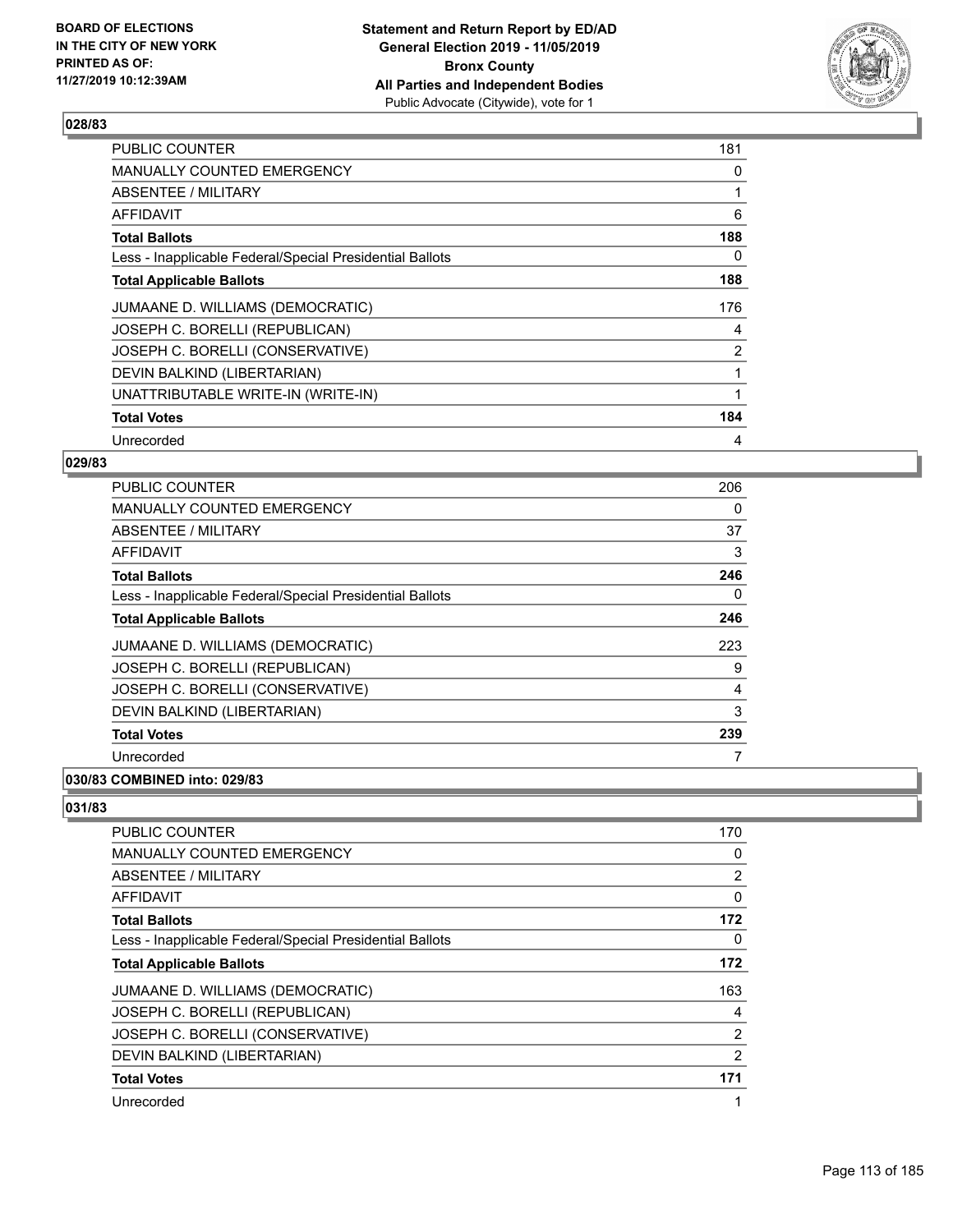

| <b>PUBLIC COUNTER</b>                                    | 210 |
|----------------------------------------------------------|-----|
| MANUALLY COUNTED EMERGENCY                               | 0   |
| ABSENTEE / MILITARY                                      | 5   |
| AFFIDAVIT                                                | 5   |
| <b>Total Ballots</b>                                     | 220 |
| Less - Inapplicable Federal/Special Presidential Ballots | 0   |
| <b>Total Applicable Ballots</b>                          | 220 |
| JUMAANE D. WILLIAMS (DEMOCRATIC)                         | 206 |
| JOSEPH C. BORELLI (REPUBLICAN)                           | 5   |
| JOSEPH C. BORELLI (CONSERVATIVE)                         | 3   |
| DEVIN BALKIND (LIBERTARIAN)                              | 3   |
| <b>Total Votes</b>                                       | 217 |
| Unrecorded                                               | 3   |

#### **033/83**

| <b>PUBLIC COUNTER</b>                                    | 347 |
|----------------------------------------------------------|-----|
| MANUALLY COUNTED EMERGENCY                               | 0   |
| ABSENTEE / MILITARY                                      | 6   |
| AFFIDAVIT                                                | 2   |
| <b>Total Ballots</b>                                     | 355 |
| Less - Inapplicable Federal/Special Presidential Ballots | 0   |
| <b>Total Applicable Ballots</b>                          | 355 |
| JUMAANE D. WILLIAMS (DEMOCRATIC)                         | 336 |
| JOSEPH C. BORELLI (REPUBLICAN)                           | 6   |
| JOSEPH C. BORELLI (CONSERVATIVE)                         | 5   |
| DEVIN BALKIND (LIBERTARIAN)                              | 1   |
| <b>Total Votes</b>                                       | 348 |
| Unrecorded                                               | 7   |
|                                                          |     |

## **034/83 COMBINED into: 033/83**

#### **035/83**

| <b>PUBLIC COUNTER</b>                                    | 163 |
|----------------------------------------------------------|-----|
| <b>MANUALLY COUNTED EMERGENCY</b>                        | 0   |
| ABSENTEE / MILITARY                                      | 2   |
| AFFIDAVIT                                                | 3   |
| <b>Total Ballots</b>                                     | 168 |
| Less - Inapplicable Federal/Special Presidential Ballots | 0   |
| <b>Total Applicable Ballots</b>                          | 168 |
| JUMAANE D. WILLIAMS (DEMOCRATIC)                         | 157 |
| JOSEPH C. BORELLI (REPUBLICAN)                           | 5   |
| JOSEPH C. BORELLI (CONSERVATIVE)                         | 0   |
| DEVIN BALKIND (LIBERTARIAN)                              | 2   |
| <b>Total Votes</b>                                       | 164 |
| Unrecorded                                               | 4   |
| 036/83 COMBINED into: 035/83                             |     |

**037/83 COMBINED into: 032/83**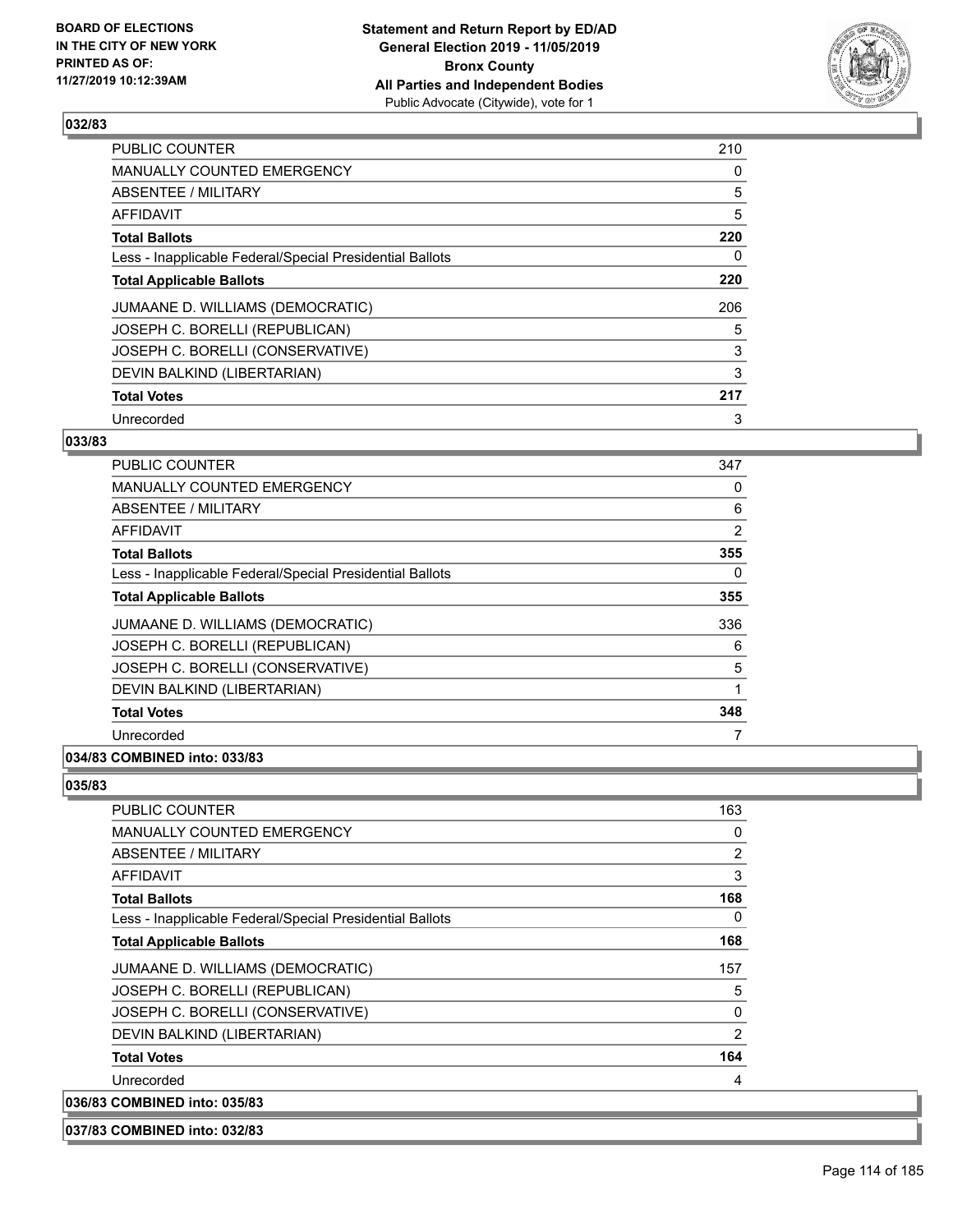

| <b>PUBLIC COUNTER</b>                                    | 106 |
|----------------------------------------------------------|-----|
| <b>MANUALLY COUNTED EMERGENCY</b>                        | 0   |
| ABSENTEE / MILITARY                                      | 1   |
| AFFIDAVIT                                                | 7   |
| <b>Total Ballots</b>                                     | 114 |
| Less - Inapplicable Federal/Special Presidential Ballots | 0   |
| <b>Total Applicable Ballots</b>                          | 114 |
| JUMAANE D. WILLIAMS (DEMOCRATIC)                         | 105 |
| JOSEPH C. BORELLI (REPUBLICAN)                           | 4   |
| JOSEPH C. BORELLI (CONSERVATIVE)                         | 0   |
| DEVIN BALKIND (LIBERTARIAN)                              | 2   |
| <b>Total Votes</b>                                       | 111 |
| Unrecorded                                               | 3   |

#### **039/83**

| <b>PUBLIC COUNTER</b>                                    | 236 |
|----------------------------------------------------------|-----|
| <b>MANUALLY COUNTED EMERGENCY</b>                        | 0   |
| ABSENTEE / MILITARY                                      | 4   |
| AFFIDAVIT                                                | 2   |
| <b>Total Ballots</b>                                     | 242 |
| Less - Inapplicable Federal/Special Presidential Ballots | 0   |
| <b>Total Applicable Ballots</b>                          | 242 |
| JUMAANE D. WILLIAMS (DEMOCRATIC)                         | 230 |
| JOSEPH C. BORELLI (REPUBLICAN)                           | 5   |
| JOSEPH C. BORELLI (CONSERVATIVE)                         | 2   |
| DEVIN BALKIND (LIBERTARIAN)                              | 1   |
| <b>Total Votes</b>                                       | 238 |
| Unrecorded                                               | 4   |
|                                                          |     |

## **040/83 COMBINED into: 039/83**

#### **041/83 COMBINED into: 016/83**

| <b>PUBLIC COUNTER</b>                                    | 201      |
|----------------------------------------------------------|----------|
| <b>MANUALLY COUNTED EMERGENCY</b>                        | 0        |
| ABSENTEE / MILITARY                                      | 3        |
| AFFIDAVIT                                                | 0        |
| <b>Total Ballots</b>                                     | 204      |
| Less - Inapplicable Federal/Special Presidential Ballots | $\Omega$ |
| <b>Total Applicable Ballots</b>                          | 204      |
| JUMAANE D. WILLIAMS (DEMOCRATIC)                         | 193      |
| JOSEPH C. BORELLI (REPUBLICAN)                           | 5        |
| JOSEPH C. BORELLI (CONSERVATIVE)                         |          |
| DEVIN BALKIND (LIBERTARIAN)                              |          |
| <b>Total Votes</b>                                       | 200      |
| Unrecorded                                               | 4        |
| 043/83 COMBINED into: 042/83                             |          |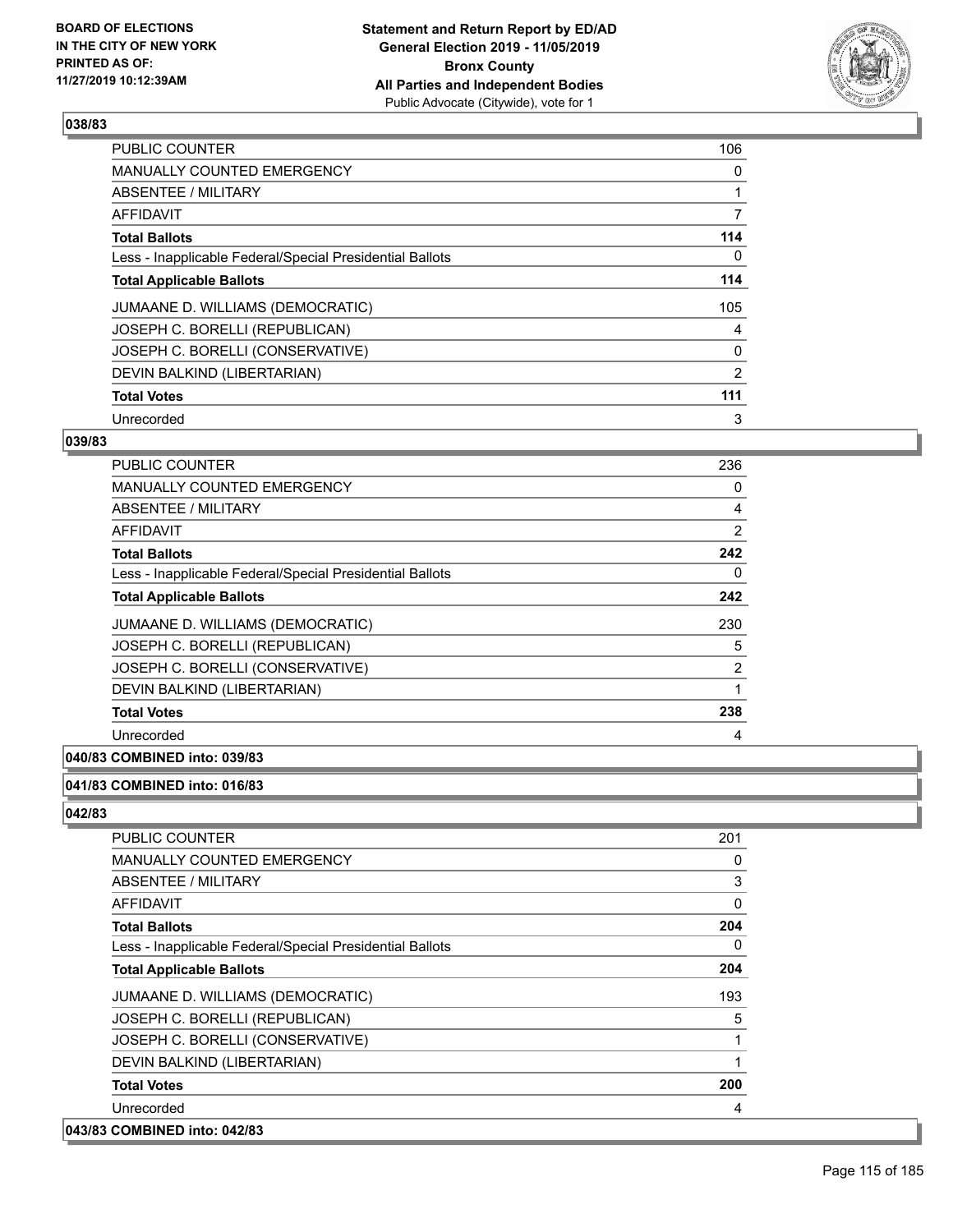

| <b>PUBLIC COUNTER</b>                                    | 218            |
|----------------------------------------------------------|----------------|
| MANUALLY COUNTED EMERGENCY                               | 0              |
| ABSENTEE / MILITARY                                      | 4              |
| AFFIDAVIT                                                | 4              |
| <b>Total Ballots</b>                                     | 226            |
| Less - Inapplicable Federal/Special Presidential Ballots | 0              |
| <b>Total Applicable Ballots</b>                          | 226            |
| JUMAANE D. WILLIAMS (DEMOCRATIC)                         | 216            |
| JOSEPH C. BORELLI (REPUBLICAN)                           | 6              |
| JOSEPH C. BORELLI (CONSERVATIVE)                         | $\overline{2}$ |
| DEVIN BALKIND (LIBERTARIAN)                              | 0              |
| <b>Total Votes</b>                                       | 224            |
| Unrecorded                                               | 2              |

#### **045/83**

| PUBLIC COUNTER                                           | 245 |
|----------------------------------------------------------|-----|
| <b>MANUALLY COUNTED EMERGENCY</b>                        | 0   |
| ABSENTEE / MILITARY                                      | 10  |
| AFFIDAVIT                                                | 8   |
| <b>Total Ballots</b>                                     | 263 |
| Less - Inapplicable Federal/Special Presidential Ballots | 0   |
| <b>Total Applicable Ballots</b>                          | 263 |
| JUMAANE D. WILLIAMS (DEMOCRATIC)                         | 247 |
| JOSEPH C. BORELLI (REPUBLICAN)                           | 2   |
| JOSEPH C. BORELLI (CONSERVATIVE)                         | 4   |
| DEVIN BALKIND (LIBERTARIAN)                              |     |
| EDWARD WADSWORTH (WRITE-IN)                              | 1   |
| <b>Total Votes</b>                                       | 255 |
| Unrecorded                                               | 8   |

| PUBLIC COUNTER                                           | 162 |
|----------------------------------------------------------|-----|
| MANUALLY COUNTED EMERGENCY                               | 0   |
| ABSENTEE / MILITARY                                      | 7   |
| AFFIDAVIT                                                | 0   |
| <b>Total Ballots</b>                                     | 169 |
| Less - Inapplicable Federal/Special Presidential Ballots | 0   |
| <b>Total Applicable Ballots</b>                          | 169 |
| JUMAANE D. WILLIAMS (DEMOCRATIC)                         | 151 |
| JOSEPH C. BORELLI (REPUBLICAN)                           | 12  |
| JOSEPH C. BORELLI (CONSERVATIVE)                         | 1   |
| DEVIN BALKIND (LIBERTARIAN)                              | 2   |
| <b>Total Votes</b>                                       | 166 |
| Unrecorded                                               | 3   |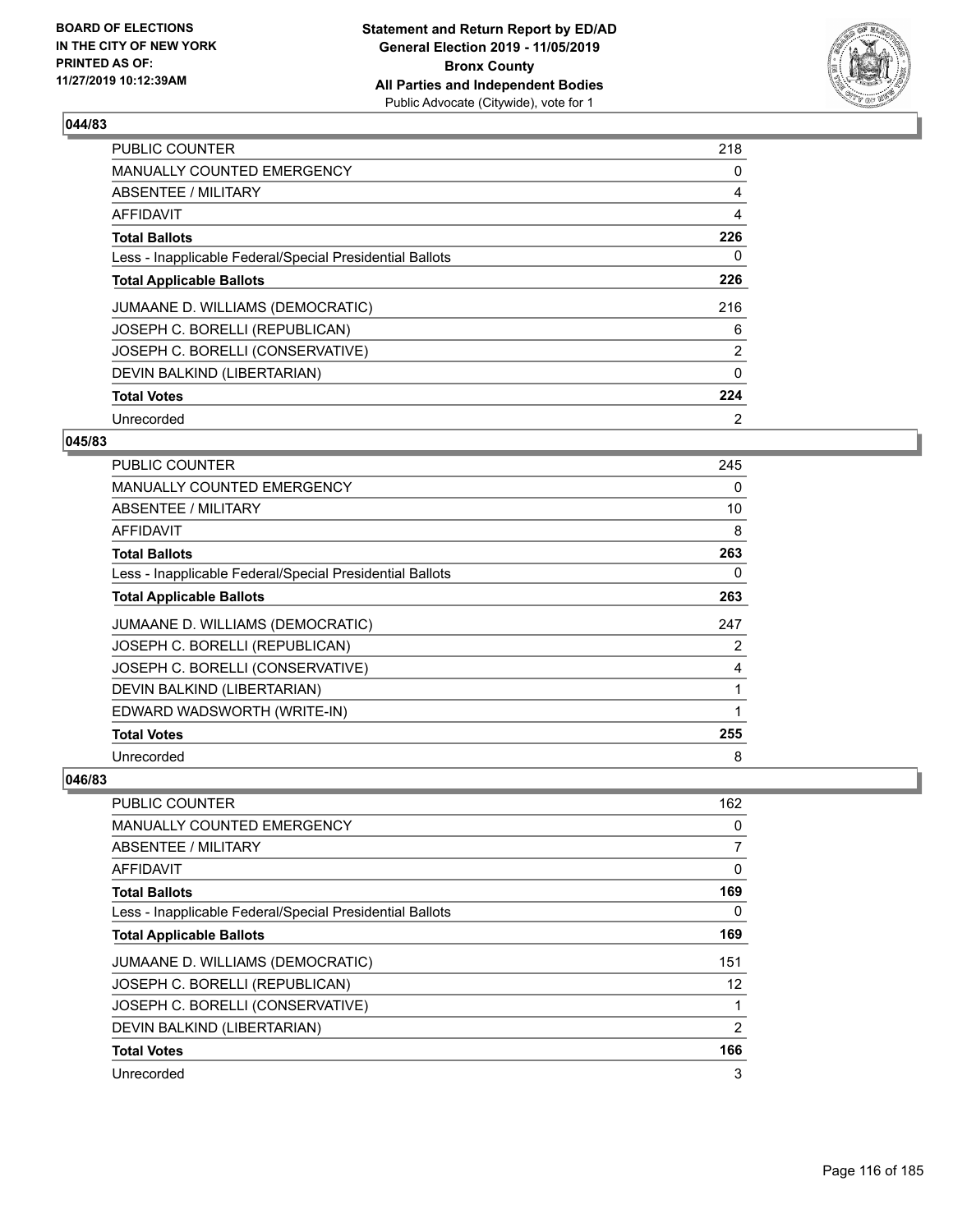

| <b>PUBLIC COUNTER</b>                                    | 179            |
|----------------------------------------------------------|----------------|
| <b>MANUALLY COUNTED EMERGENCY</b>                        | 0              |
| <b>ABSENTEE / MILITARY</b>                               | 9              |
| <b>AFFIDAVIT</b>                                         | 2              |
| <b>Total Ballots</b>                                     | 190            |
| Less - Inapplicable Federal/Special Presidential Ballots | 0              |
| <b>Total Applicable Ballots</b>                          | 190            |
| JUMAANE D. WILLIAMS (DEMOCRATIC)                         | 170            |
| JOSEPH C. BORELLI (REPUBLICAN)                           | 15             |
| JOSEPH C. BORELLI (CONSERVATIVE)                         | 1              |
| DEVIN BALKIND (LIBERTARIAN)                              | 2              |
| <b>Total Votes</b>                                       | 188            |
| Unrecorded                                               | $\overline{2}$ |
|                                                          |                |

## **048/83 COMBINED into: 047/83**

#### **049/83 COMBINED into: 045/83**

#### **050/83**

| <b>PUBLIC COUNTER</b>                                    | 224 |
|----------------------------------------------------------|-----|
| <b>MANUALLY COUNTED EMERGENCY</b>                        | 0   |
| ABSENTEE / MILITARY                                      | 2   |
| AFFIDAVIT                                                |     |
| <b>Total Ballots</b>                                     | 227 |
| Less - Inapplicable Federal/Special Presidential Ballots | 0   |
| <b>Total Applicable Ballots</b>                          | 227 |
| JUMAANE D. WILLIAMS (DEMOCRATIC)                         | 208 |
| JOSEPH C. BORELLI (REPUBLICAN)                           | 12  |
| JOSEPH C. BORELLI (CONSERVATIVE)                         | 2   |
| DEVIN BALKIND (LIBERTARIAN)                              | 2   |
| <b>Total Votes</b>                                       | 224 |
| Unrecorded                                               | 3   |

#### **051/83**

| 052/83 COMBINED into: 050/83                             |          |
|----------------------------------------------------------|----------|
| <b>Total Votes</b>                                       | 133      |
| DEVIN BALKIND (LIBERTARIAN)                              | $\Omega$ |
| JOSEPH C. BORELLI (CONSERVATIVE)                         | 0        |
| JOSEPH C. BORELLI (REPUBLICAN)                           | 5        |
| JUMAANE D. WILLIAMS (DEMOCRATIC)                         | 128      |
| <b>Total Applicable Ballots</b>                          | 133      |
| Less - Inapplicable Federal/Special Presidential Ballots | $\Omega$ |
| <b>Total Ballots</b>                                     | 133      |
| AFFIDAVIT                                                | 1        |
| ABSENTEE / MILITARY                                      |          |
| <b>MANUALLY COUNTED EMERGENCY</b>                        | 0        |
| <b>PUBLIC COUNTER</b>                                    | 131      |

# **053/83 COMBINED into: 044/83**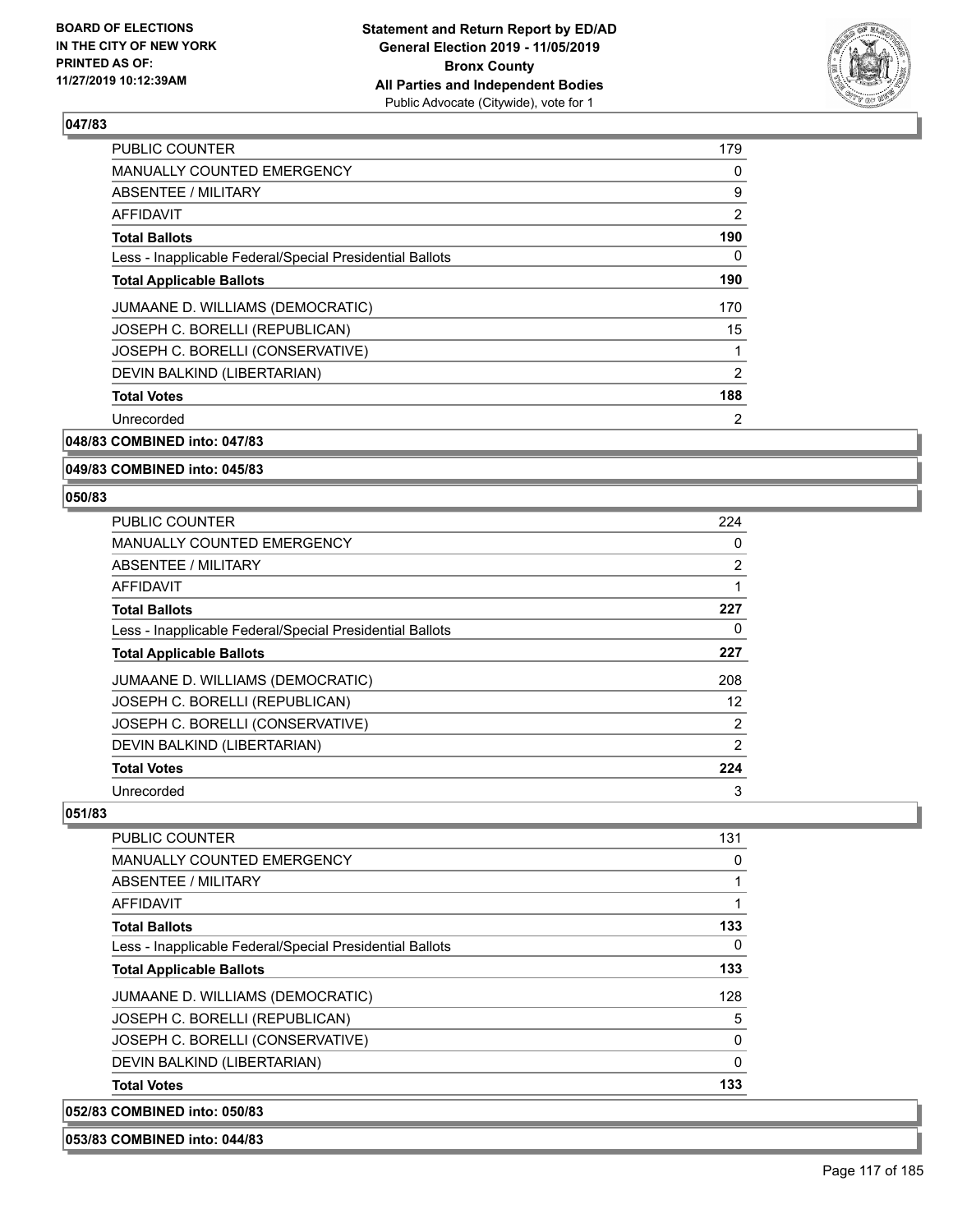

#### **054/83 COMBINED into: 019/81**

#### **055/83**

| PUBLIC COUNTER                                           | 210 |
|----------------------------------------------------------|-----|
| MANUALLY COUNTED EMERGENCY                               | 0   |
| ABSENTEE / MILITARY                                      | 10  |
| AFFIDAVIT                                                | 3   |
| <b>Total Ballots</b>                                     | 223 |
| Less - Inapplicable Federal/Special Presidential Ballots | 0   |
| <b>Total Applicable Ballots</b>                          | 223 |
| JUMAANE D. WILLIAMS (DEMOCRATIC)                         | 211 |
| JOSEPH C. BORELLI (REPUBLICAN)                           | 5   |
| JOSEPH C. BORELLI (CONSERVATIVE)                         | 2   |
| DEVIN BALKIND (LIBERTARIAN)                              | 0   |
| <b>Total Votes</b>                                       | 218 |
| Unrecorded                                               | 5   |

#### **056/83 COMBINED into: 055/83**

#### **057/83**

| PUBLIC COUNTER                                           | 263 |
|----------------------------------------------------------|-----|
| <b>MANUALLY COUNTED EMERGENCY</b>                        | 0   |
| ABSENTEE / MILITARY                                      | 10  |
| AFFIDAVIT                                                | 4   |
| <b>Total Ballots</b>                                     | 277 |
| Less - Inapplicable Federal/Special Presidential Ballots | 0   |
| <b>Total Applicable Ballots</b>                          | 277 |
| JUMAANE D. WILLIAMS (DEMOCRATIC)                         | 256 |
| JOSEPH C. BORELLI (REPUBLICAN)                           | 6   |
| JOSEPH C. BORELLI (CONSERVATIVE)                         |     |
| DEVIN BALKIND (LIBERTARIAN)                              | 5   |
| <b>Total Votes</b>                                       | 268 |
| Unrecorded                                               | 9   |

| <b>PUBLIC COUNTER</b>                                    | 173 |
|----------------------------------------------------------|-----|
| <b>MANUALLY COUNTED EMERGENCY</b>                        | 0   |
| ABSENTEE / MILITARY                                      | 3   |
| AFFIDAVIT                                                | 0   |
| <b>Total Ballots</b>                                     | 176 |
| Less - Inapplicable Federal/Special Presidential Ballots | 0   |
| <b>Total Applicable Ballots</b>                          | 176 |
| JUMAANE D. WILLIAMS (DEMOCRATIC)                         | 163 |
| JOSEPH C. BORELLI (REPUBLICAN)                           | 8   |
| JOSEPH C. BORELLI (CONSERVATIVE)                         | 0   |
| DEVIN BALKIND (LIBERTARIAN)                              | 1   |
| <b>Total Votes</b>                                       | 172 |
| Unrecorded                                               | 4   |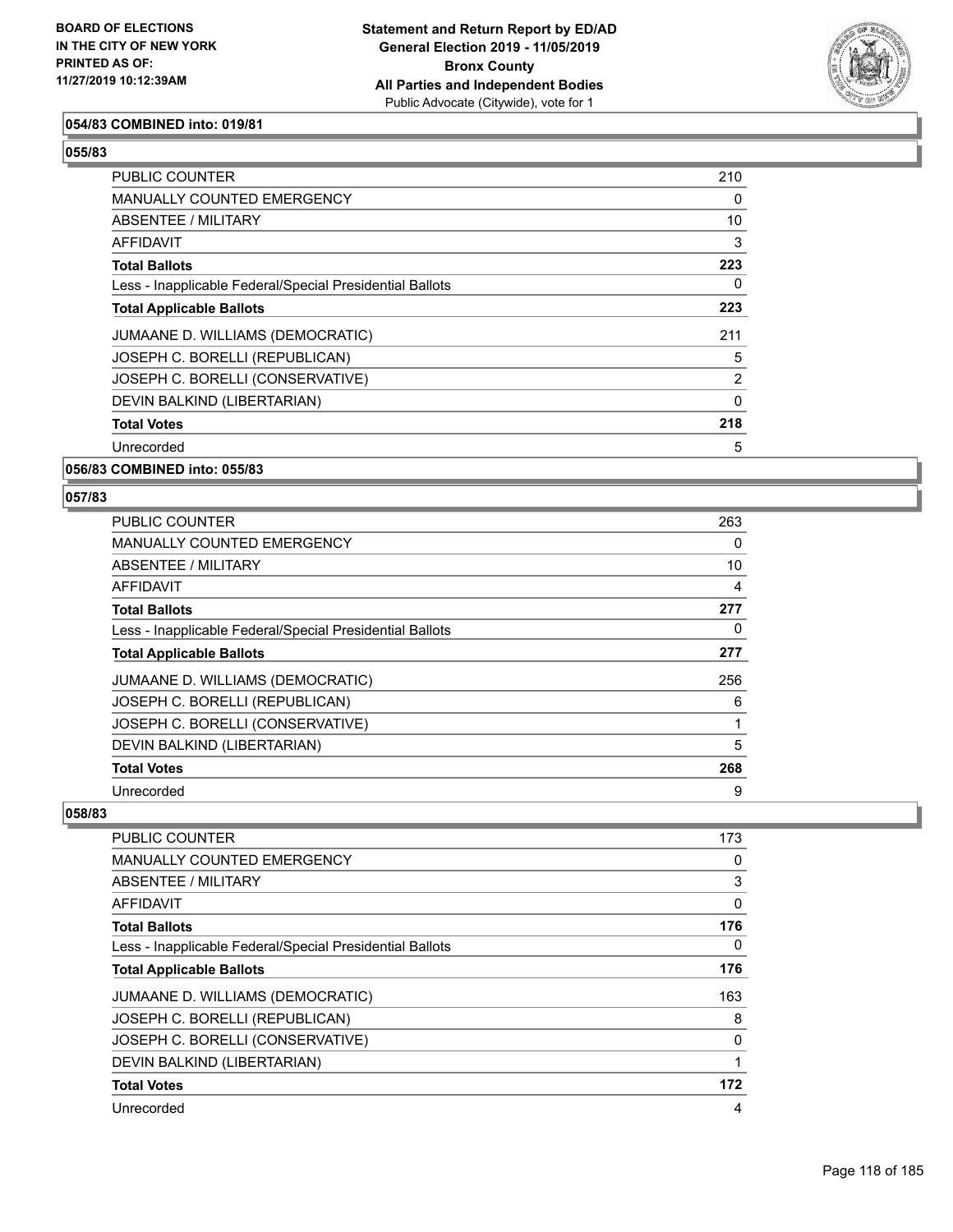

| <b>PUBLIC COUNTER</b>                                    | 122            |
|----------------------------------------------------------|----------------|
| MANUALLY COUNTED EMERGENCY                               | 0              |
| ABSENTEE / MILITARY                                      | 2              |
| AFFIDAVIT                                                |                |
| <b>Total Ballots</b>                                     | 125            |
| Less - Inapplicable Federal/Special Presidential Ballots | 0              |
| <b>Total Applicable Ballots</b>                          | 125            |
| JUMAANE D. WILLIAMS (DEMOCRATIC)                         | 120            |
| JOSEPH C. BORELLI (REPUBLICAN)                           |                |
| JOSEPH C. BORELLI (CONSERVATIVE)                         | 0              |
| DEVIN BALKIND (LIBERTARIAN)                              | 2              |
| <b>Total Votes</b>                                       | 123            |
| Unrecorded                                               | $\overline{2}$ |

**060/83 COMBINED into: 058/83**

**061/83 COMBINED into: 057/83**

**062/83 COMBINED into: 058/83**

#### **063/83**

| <b>PUBLIC COUNTER</b>                                    | 147            |
|----------------------------------------------------------|----------------|
| MANUALLY COUNTED EMERGENCY                               | 0              |
| <b>ABSENTEE / MILITARY</b>                               | 4              |
| AFFIDAVIT                                                | $\overline{2}$ |
| <b>Total Ballots</b>                                     | 153            |
| Less - Inapplicable Federal/Special Presidential Ballots | 0              |
| <b>Total Applicable Ballots</b>                          | 153            |
| JUMAANE D. WILLIAMS (DEMOCRATIC)                         | 140            |
| JOSEPH C. BORELLI (REPUBLICAN)                           |                |
| JOSEPH C. BORELLI (CONSERVATIVE)                         |                |
| DEVIN BALKIND (LIBERTARIAN)                              | $\Omega$       |
| <b>Total Votes</b>                                       | 148            |
| Unrecorded                                               | 5              |

| <b>PUBLIC COUNTER</b>                                    | 240 |
|----------------------------------------------------------|-----|
| <b>MANUALLY COUNTED EMERGENCY</b>                        | 0   |
| ABSENTEE / MILITARY                                      | 10  |
| AFFIDAVIT                                                |     |
| <b>Total Ballots</b>                                     | 251 |
| Less - Inapplicable Federal/Special Presidential Ballots | 0   |
| <b>Total Applicable Ballots</b>                          | 251 |
| JUMAANE D. WILLIAMS (DEMOCRATIC)                         | 235 |
| JOSEPH C. BORELLI (REPUBLICAN)                           | 7   |
| JOSEPH C. BORELLI (CONSERVATIVE)                         | 2   |
| DEVIN BALKIND (LIBERTARIAN)                              | 5   |
| <b>Total Votes</b>                                       | 249 |
| Unrecorded                                               | 2   |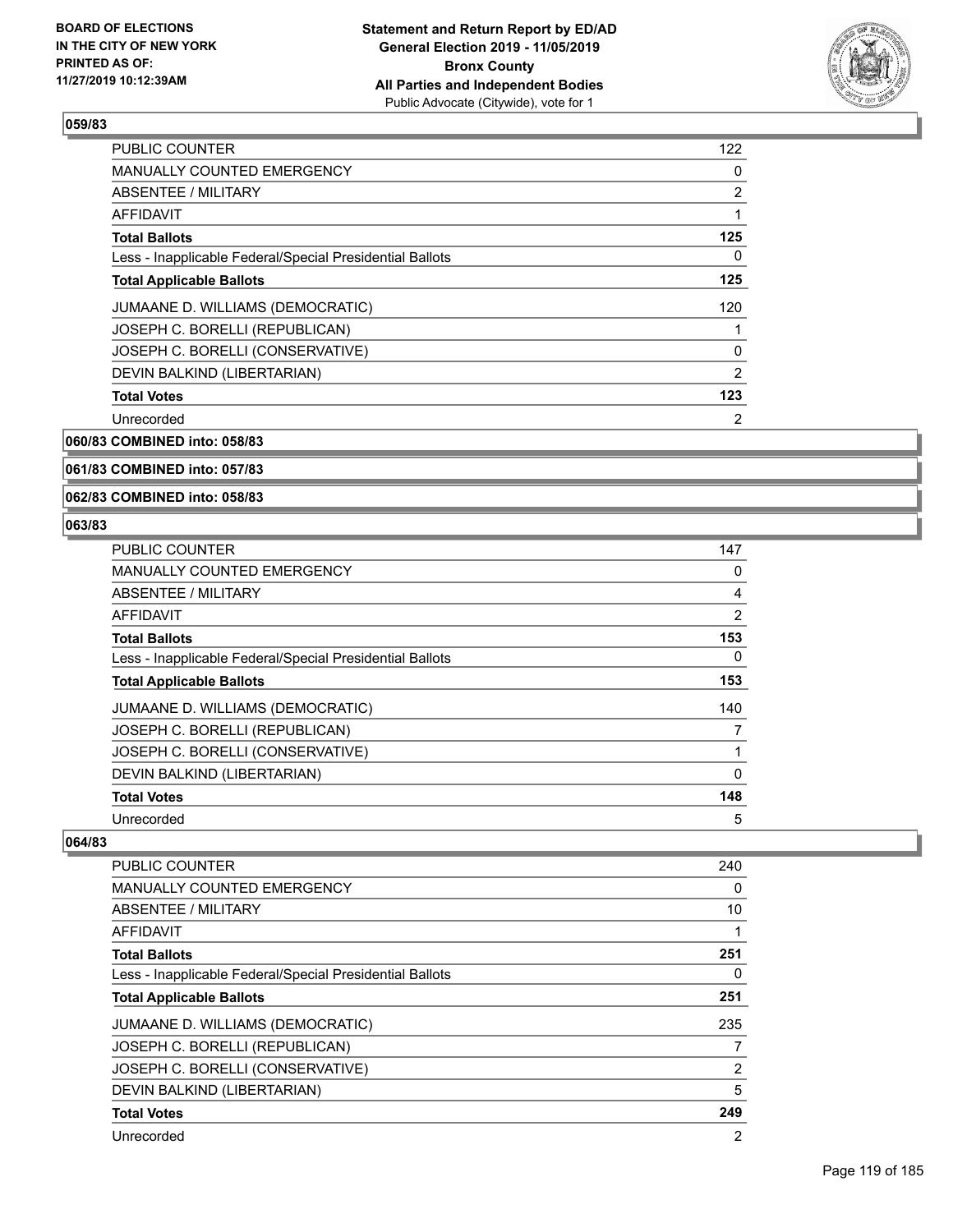

#### **065/83 COMBINED into: 063/83**

## **066/83**

| PUBLIC COUNTER                                           | 291 |
|----------------------------------------------------------|-----|
| MANUALLY COUNTED EMERGENCY                               | 0   |
| ABSENTEE / MILITARY                                      | 6   |
| AFFIDAVIT                                                | 0   |
| <b>Total Ballots</b>                                     | 297 |
| Less - Inapplicable Federal/Special Presidential Ballots | 0   |
| <b>Total Applicable Ballots</b>                          | 297 |
| JUMAANE D. WILLIAMS (DEMOCRATIC)                         | 281 |
| JOSEPH C. BORELLI (REPUBLICAN)                           | 10  |
| JOSEPH C. BORELLI (CONSERVATIVE)                         | 4   |
| DEVIN BALKIND (LIBERTARIAN)                              |     |
| UNATTRIBUTABLE WRITE-IN (WRITE-IN)                       |     |
| <b>Total Votes</b>                                       | 297 |

## **067/83**

| PUBLIC COUNTER                                           | 199               |
|----------------------------------------------------------|-------------------|
| MANUALLY COUNTED EMERGENCY                               | 0                 |
| ABSENTEE / MILITARY                                      | 3                 |
| AFFIDAVIT                                                | 3                 |
| <b>Total Ballots</b>                                     | 205               |
| Less - Inapplicable Federal/Special Presidential Ballots | 0                 |
| <b>Total Applicable Ballots</b>                          | 205               |
| JUMAANE D. WILLIAMS (DEMOCRATIC)                         | 184               |
| JOSEPH C. BORELLI (REPUBLICAN)                           | $12 \overline{ }$ |
| JOSEPH C. BORELLI (CONSERVATIVE)                         | 3                 |
| DEVIN BALKIND (LIBERTARIAN)                              | 2                 |
| <b>Total Votes</b>                                       | 201               |
| Unrecorded                                               | 4                 |
|                                                          |                   |

#### **068/83 COMBINED into: 067/83**

| <b>PUBLIC COUNTER</b>                                    | 235 |
|----------------------------------------------------------|-----|
| <b>MANUALLY COUNTED EMERGENCY</b>                        | 0   |
| ABSENTEE / MILITARY                                      | 2   |
| AFFIDAVIT                                                | 1   |
| <b>Total Ballots</b>                                     | 238 |
| Less - Inapplicable Federal/Special Presidential Ballots | 0   |
| <b>Total Applicable Ballots</b>                          | 238 |
| JUMAANE D. WILLIAMS (DEMOCRATIC)                         | 208 |
| JOSEPH C. BORELLI (REPUBLICAN)                           | 20  |
| JOSEPH C. BORELLI (CONSERVATIVE)                         | 5   |
| DEVIN BALKIND (LIBERTARIAN)                              | 1   |
| <b>Total Votes</b>                                       | 234 |
| Unrecorded                                               | 4   |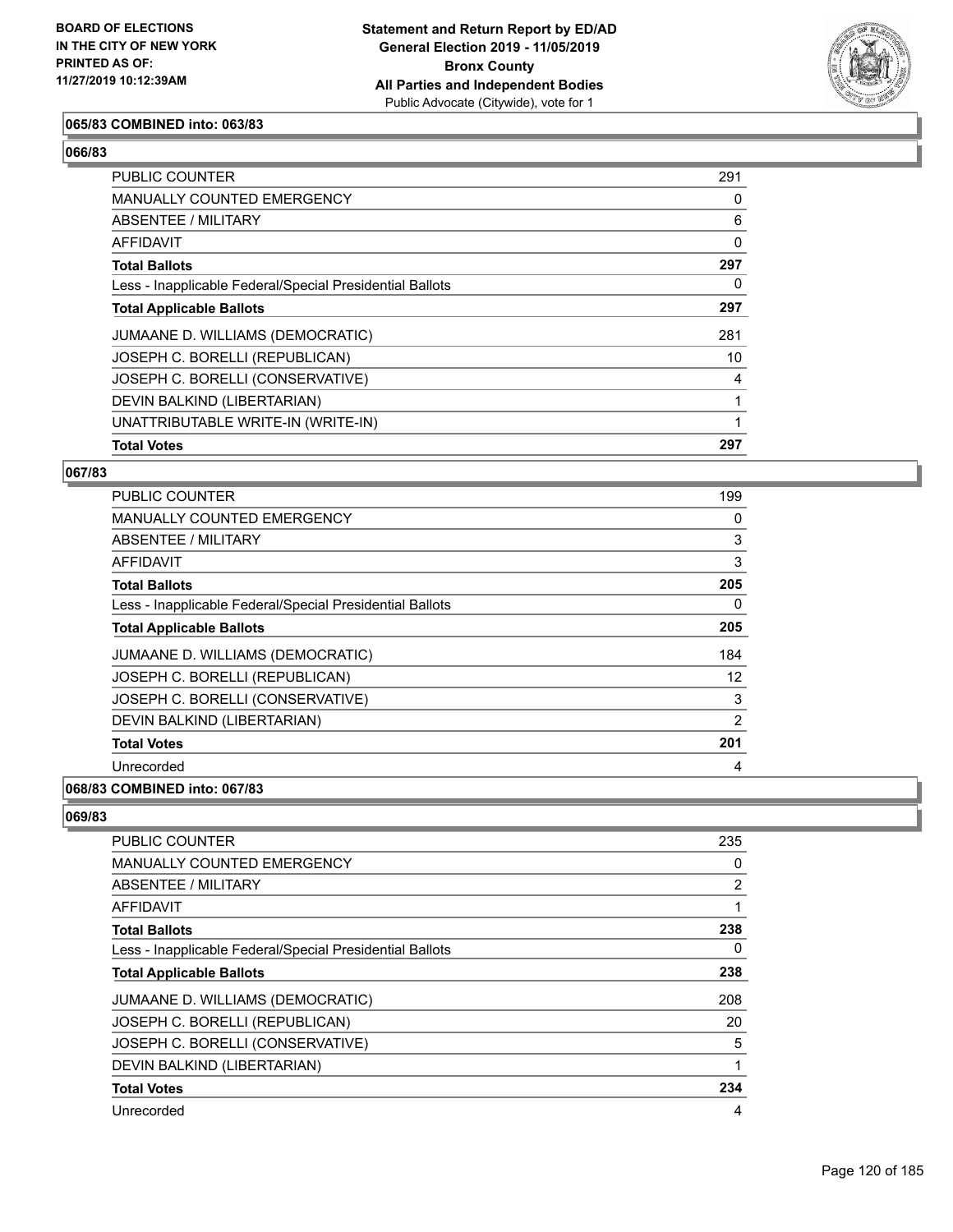

| <b>PUBLIC COUNTER</b>                                    | 175      |
|----------------------------------------------------------|----------|
| <b>MANUALLY COUNTED EMERGENCY</b>                        | 0        |
| ABSENTEE / MILITARY                                      | 5        |
| AFFIDAVIT                                                | 2        |
| <b>Total Ballots</b>                                     | 182      |
| Less - Inapplicable Federal/Special Presidential Ballots | 0        |
| <b>Total Applicable Ballots</b>                          | 182      |
| JUMAANE D. WILLIAMS (DEMOCRATIC)                         | 173      |
| JOSEPH C. BORELLI (REPUBLICAN)                           | 6        |
| JOSEPH C. BORELLI (CONSERVATIVE)                         |          |
| DEVIN BALKIND (LIBERTARIAN)                              | $\Omega$ |
| <b>Total Votes</b>                                       | 180      |
| Unrecorded                                               | 2        |
| 071/83 COMBINED into: 066/83                             |          |

## **072/83**

| <b>PUBLIC COUNTER</b>                                    | 220 |
|----------------------------------------------------------|-----|
| <b>MANUALLY COUNTED EMERGENCY</b>                        | 0   |
| ABSENTEE / MILITARY                                      |     |
| AFFIDAVIT                                                |     |
| <b>Total Ballots</b>                                     | 222 |
| Less - Inapplicable Federal/Special Presidential Ballots | 0   |
| <b>Total Applicable Ballots</b>                          | 222 |
| JUMAANE D. WILLIAMS (DEMOCRATIC)                         | 212 |
| JOSEPH C. BORELLI (REPUBLICAN)                           | 7   |
| JOSEPH C. BORELLI (CONSERVATIVE)                         | 0   |
| DEVIN BALKIND (LIBERTARIAN)                              |     |
| <b>Total Votes</b>                                       | 220 |
| Unrecorded                                               | 2   |
|                                                          |     |

#### **073/83 COMBINED into: 072/83**

| <b>PUBLIC COUNTER</b>                                    | 293      |
|----------------------------------------------------------|----------|
| <b>MANUALLY COUNTED EMERGENCY</b>                        | 0        |
| ABSENTEE / MILITARY                                      | 6        |
| AFFIDAVIT                                                | 5        |
| <b>Total Ballots</b>                                     | 304      |
| Less - Inapplicable Federal/Special Presidential Ballots | $\Omega$ |
| <b>Total Applicable Ballots</b>                          | 304      |
| JUMAANE D. WILLIAMS (DEMOCRATIC)                         | 281      |
| JOSEPH C. BORELLI (REPUBLICAN)                           | 16       |
| JOSEPH C. BORELLI (CONSERVATIVE)                         | 3        |
| DEVIN BALKIND (LIBERTARIAN)                              | 1        |
| <b>Total Votes</b>                                       | 301      |
| Unrecorded                                               | 3        |
| 075/83 COMBINED into: 064/83                             |          |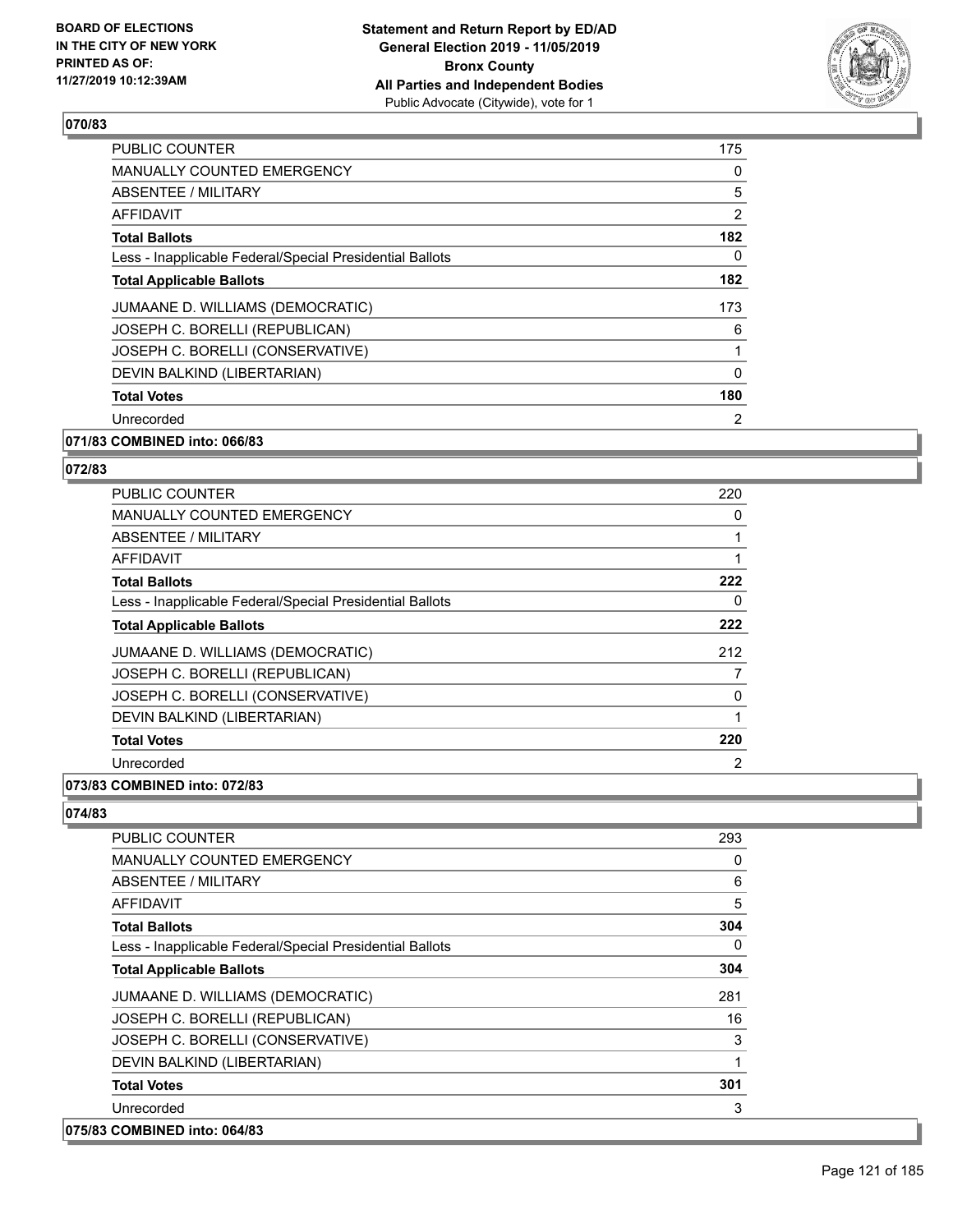

## **076/83 COMBINED into: 074/83**

## **077/83**

| <b>PUBLIC COUNTER</b>                                    | 282 |
|----------------------------------------------------------|-----|
| <b>MANUALLY COUNTED EMERGENCY</b>                        | 0   |
| ABSENTEE / MILITARY                                      | 9   |
| <b>AFFIDAVIT</b>                                         | 3   |
| <b>Total Ballots</b>                                     | 294 |
| Less - Inapplicable Federal/Special Presidential Ballots | 0   |
| <b>Total Applicable Ballots</b>                          | 294 |
| JUMAANE D. WILLIAMS (DEMOCRATIC)                         | 280 |
| JOSEPH C. BORELLI (REPUBLICAN)                           | 8   |
| JOSEPH C. BORELLI (CONSERVATIVE)                         |     |
| DEVIN BALKIND (LIBERTARIAN)                              |     |
| <b>Total Votes</b>                                       | 290 |
| Unrecorded                                               | 4   |

#### **078/83**

| PUBLIC COUNTER                                           | 197      |
|----------------------------------------------------------|----------|
| MANUALLY COUNTED EMERGENCY                               | 0        |
| ABSENTEE / MILITARY                                      | 6        |
| AFFIDAVIT                                                | 4        |
| <b>Total Ballots</b>                                     | 207      |
| Less - Inapplicable Federal/Special Presidential Ballots | 0        |
| <b>Total Applicable Ballots</b>                          | 207      |
| JUMAANE D. WILLIAMS (DEMOCRATIC)                         | 201      |
| JOSEPH C. BORELLI (REPUBLICAN)                           | 2        |
| JOSEPH C. BORELLI (CONSERVATIVE)                         |          |
| DEVIN BALKIND (LIBERTARIAN)                              | $\Omega$ |
| <b>Total Votes</b>                                       | 204      |
| Unrecorded                                               | 3        |

#### **079/83**

| <b>PUBLIC COUNTER</b>                                    | 160      |
|----------------------------------------------------------|----------|
| <b>MANUALLY COUNTED EMERGENCY</b>                        | 0        |
| ABSENTEE / MILITARY                                      | 3        |
| <b>AFFIDAVIT</b>                                         | 0        |
| <b>Total Ballots</b>                                     | 163      |
| Less - Inapplicable Federal/Special Presidential Ballots | $\Omega$ |
| <b>Total Applicable Ballots</b>                          | 163      |
| JUMAANE D. WILLIAMS (DEMOCRATIC)                         | 155      |
| JOSEPH C. BORELLI (REPUBLICAN)                           | 5        |
| JOSEPH C. BORELLI (CONSERVATIVE)                         | 1        |
| DEVIN BALKIND (LIBERTARIAN)                              | $\Omega$ |
| <b>Total Votes</b>                                       | 161      |
| Unrecorded                                               | 2        |
| 080/83 COMBINED into: 078/83                             |          |

**081/83 COMBINED into: 077/83**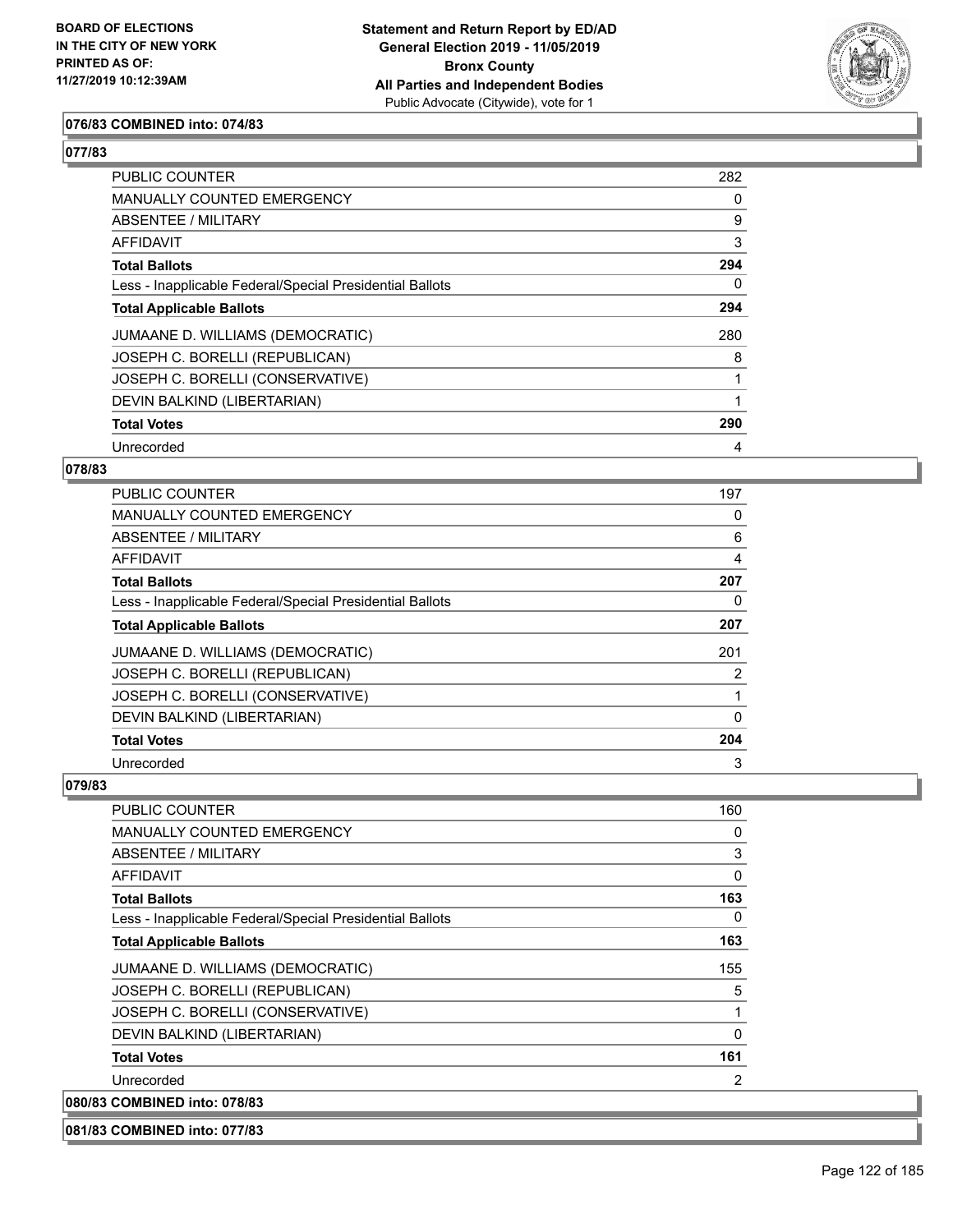

| <b>PUBLIC COUNTER</b>                                    | 222 |
|----------------------------------------------------------|-----|
| <b>MANUALLY COUNTED EMERGENCY</b>                        | 0   |
| ABSENTEE / MILITARY                                      | 4   |
| AFFIDAVIT                                                | 2   |
| <b>Total Ballots</b>                                     | 228 |
| Less - Inapplicable Federal/Special Presidential Ballots | 0   |
| <b>Total Applicable Ballots</b>                          | 228 |
| JUMAANE D. WILLIAMS (DEMOCRATIC)                         | 211 |
| JOSEPH C. BORELLI (REPUBLICAN)                           | 5   |
| JOSEPH C. BORELLI (CONSERVATIVE)                         | 5   |
| DEVIN BALKIND (LIBERTARIAN)                              | 2   |
| <b>Total Votes</b>                                       | 223 |
| Unrecorded                                               | 5   |

#### **083/83 COMBINED into: 082/83**

**089/83 COMBINED into: 028/83**

| <b>PUBLIC COUNTER</b>                                    | 28             |
|----------------------------------------------------------|----------------|
| <b>MANUALLY COUNTED EMERGENCY</b>                        | 0              |
| ABSENTEE / MILITARY                                      | 0              |
| <b>AFFIDAVIT</b>                                         | 0              |
| <b>Total Ballots</b>                                     | 28             |
| Less - Inapplicable Federal/Special Presidential Ballots | 0              |
| <b>Total Applicable Ballots</b>                          | 28             |
| JUMAANE D. WILLIAMS (DEMOCRATIC)                         | 20             |
| JOSEPH C. BORELLI (REPUBLICAN)                           | 4              |
| JOSEPH C. BORELLI (CONSERVATIVE)                         | $\overline{2}$ |
| DEVIN BALKIND (LIBERTARIAN)                              |                |
| <b>Total Votes</b>                                       | 27             |
| Unrecorded                                               |                |
| 085/83 COMBINED into: 025/83                             |                |
| 086/83 COMBINED into: 025/83                             |                |
| 087/83 COMBINED into: 067/83                             |                |
| 088/83 COMBINED into: 067/83                             |                |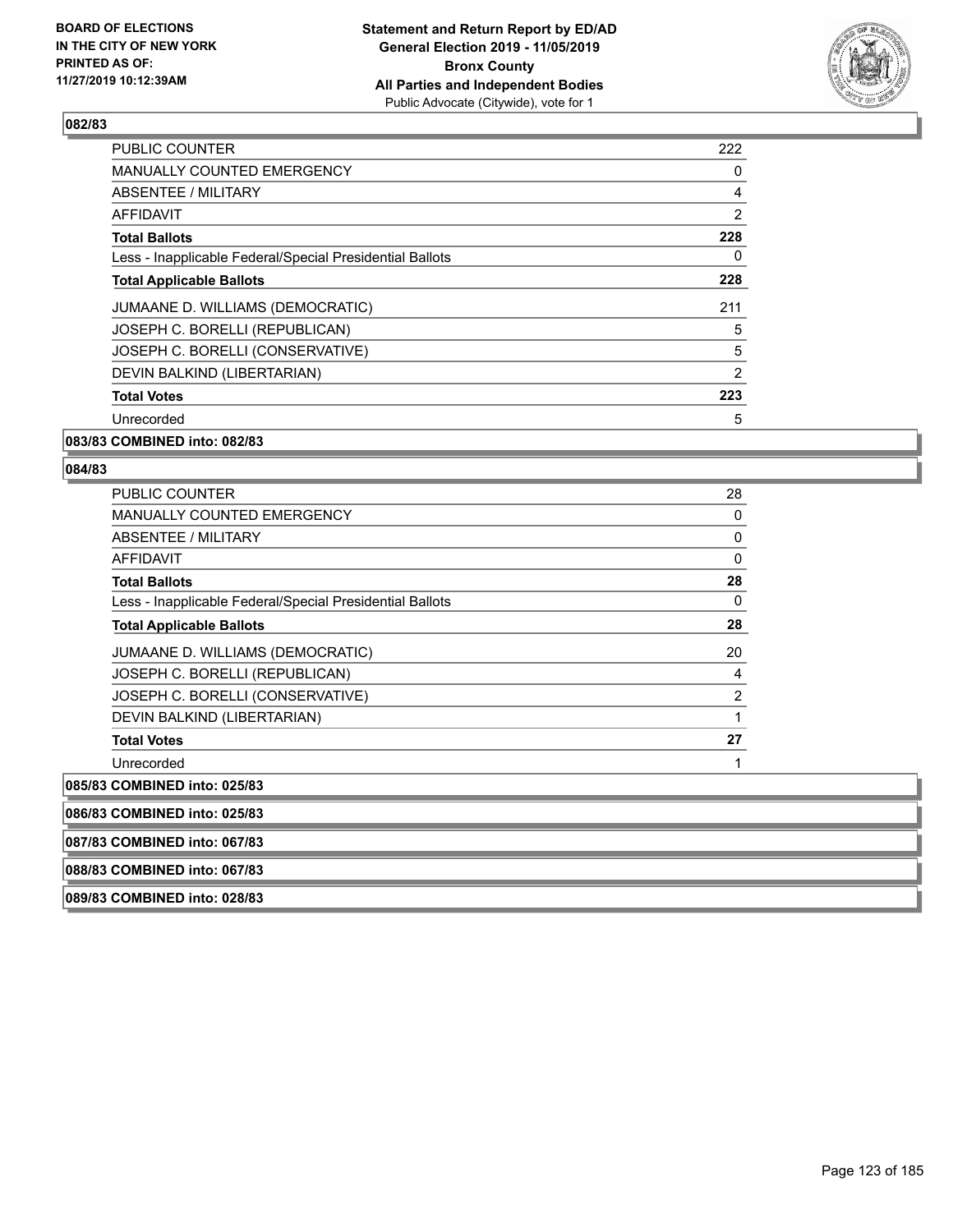

| <b>PUBLIC COUNTER</b>                                    | 73            |
|----------------------------------------------------------|---------------|
| <b>MANUALLY COUNTED EMERGENCY</b>                        | 0             |
| ABSENTEE / MILITARY                                      | 1             |
| <b>AFFIDAVIT</b>                                         | 2             |
| <b>Total Ballots</b>                                     | 76            |
| Less - Inapplicable Federal/Special Presidential Ballots | 0             |
| <b>Total Applicable Ballots</b>                          | 76            |
| JUMAANE D. WILLIAMS (DEMOCRATIC)                         | 66            |
| JOSEPH C. BORELLI (REPUBLICAN)                           | 3             |
| JOSEPH C. BORELLI (CONSERVATIVE)                         | 2             |
| DEVIN BALKIND (LIBERTARIAN)                              | $\mathcal{P}$ |
| <b>Total Votes</b>                                       | 73            |
| Unrecorded                                               | 3             |

## **002/84**

| PUBLIC COUNTER                                           | 198            |
|----------------------------------------------------------|----------------|
| <b>MANUALLY COUNTED EMERGENCY</b>                        | 0              |
| ABSENTEE / MILITARY                                      | $\overline{2}$ |
| AFFIDAVIT                                                | $\Omega$       |
| Total Ballots                                            | 200            |
| Less - Inapplicable Federal/Special Presidential Ballots | 0              |
| <b>Total Applicable Ballots</b>                          | 200            |
| JUMAANE D. WILLIAMS (DEMOCRATIC)                         | 177            |
| JOSEPH C. BORELLI (REPUBLICAN)                           | 9              |
| JOSEPH C. BORELLI (CONSERVATIVE)                         | 4              |
| DEVIN BALKIND (LIBERTARIAN)                              | 4              |
| UNATTRIBUTABLE WRITE-IN (WRITE-IN)                       | $\overline{2}$ |
| <b>Total Votes</b>                                       | 196            |
| Unrecorded                                               | 4              |

| PUBLIC COUNTER                                           | 96       |
|----------------------------------------------------------|----------|
| MANUALLY COUNTED EMERGENCY                               | $\Omega$ |
| ABSENTEE / MILITARY                                      |          |
| <b>AFFIDAVIT</b>                                         | 0        |
| <b>Total Ballots</b>                                     | 97       |
| Less - Inapplicable Federal/Special Presidential Ballots | $\Omega$ |
| <b>Total Applicable Ballots</b>                          | 97       |
| JUMAANE D. WILLIAMS (DEMOCRATIC)                         | 87       |
| JOSEPH C. BORELLI (REPUBLICAN)                           | 5        |
| JOSEPH C. BORELLI (CONSERVATIVE)                         |          |
| DEVIN BALKIND (LIBERTARIAN)                              |          |
| UNATTRIBUTABLE WRITE-IN (WRITE-IN)                       | 3        |
| <b>Total Votes</b>                                       | 97       |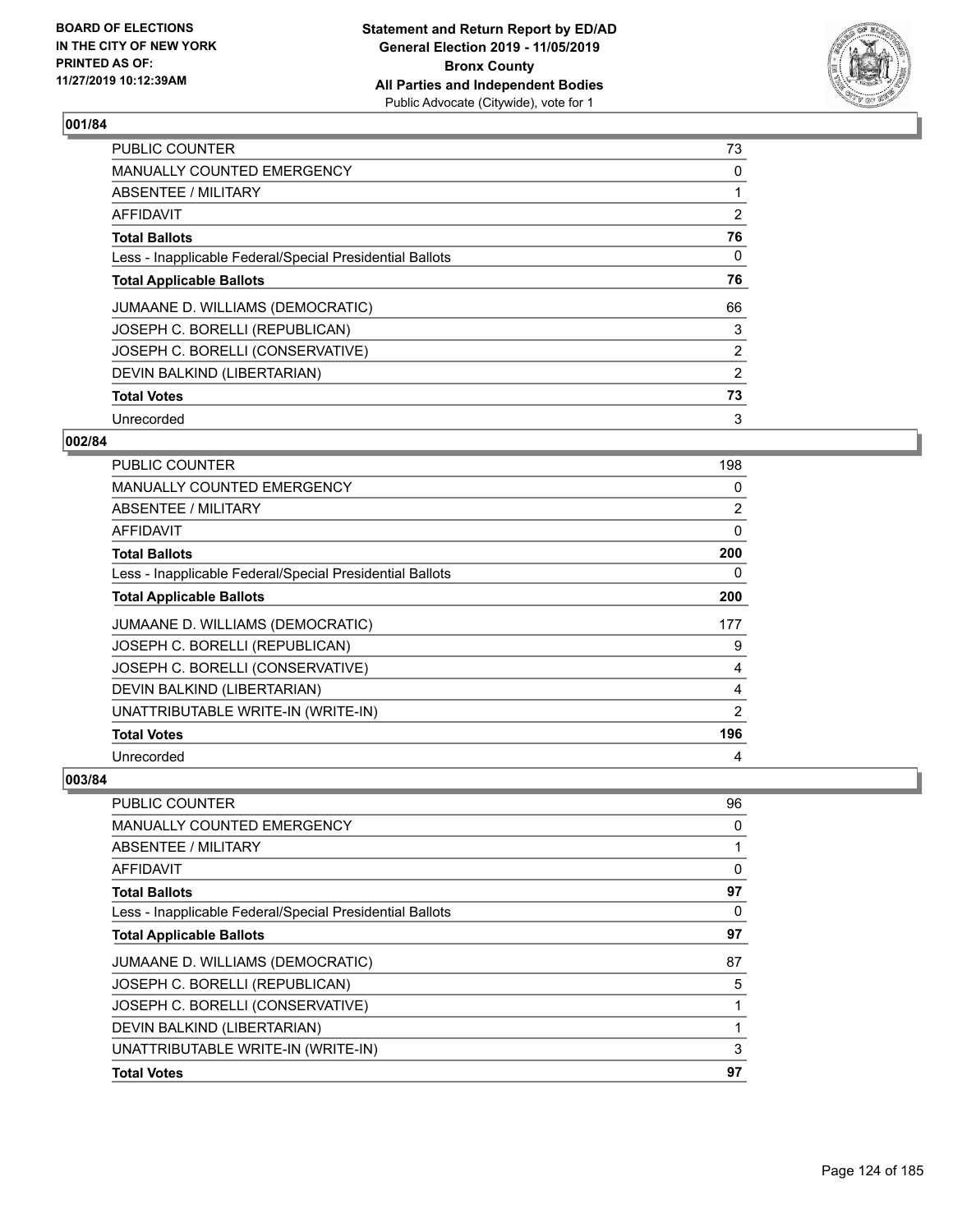

| <b>PUBLIC COUNTER</b>                                    | 173          |
|----------------------------------------------------------|--------------|
| <b>MANUALLY COUNTED EMERGENCY</b>                        | $\Omega$     |
| ABSENTEE / MILITARY                                      | 0            |
| AFFIDAVIT                                                | 1            |
| <b>Total Ballots</b>                                     | 174          |
| Less - Inapplicable Federal/Special Presidential Ballots | 0            |
| <b>Total Applicable Ballots</b>                          | 174          |
| JUMAANE D. WILLIAMS (DEMOCRATIC)                         | 157          |
| JOSEPH C. BORELLI (REPUBLICAN)                           | 9            |
| JOSEPH C. BORELLI (CONSERVATIVE)                         | 5            |
| DEVIN BALKIND (LIBERTARIAN)                              | $\mathbf{0}$ |
| <b>Total Votes</b>                                       | 171          |
| Unrecorded                                               | 3            |
| 005/84 COMBINED into: 004/84                             |              |

## **006/84**

| PUBLIC COUNTER                                           | 219 |
|----------------------------------------------------------|-----|
| MANUALLY COUNTED EMERGENCY                               | 0   |
| ABSENTEE / MILITARY                                      |     |
| AFFIDAVIT                                                | 0   |
| <b>Total Ballots</b>                                     | 220 |
| Less - Inapplicable Federal/Special Presidential Ballots | 0   |
| <b>Total Applicable Ballots</b>                          | 220 |
| JUMAANE D. WILLIAMS (DEMOCRATIC)                         | 191 |
| JOSEPH C. BORELLI (REPUBLICAN)                           | 11  |
| JOSEPH C. BORELLI (CONSERVATIVE)                         | 2   |
| DEVIN BALKIND (LIBERTARIAN)                              | 3   |
| <b>Total Votes</b>                                       | 207 |
| Unrecorded                                               | 13  |

#### **007/84**

| <b>PUBLIC COUNTER</b>                                    | 118          |
|----------------------------------------------------------|--------------|
| <b>MANUALLY COUNTED EMERGENCY</b>                        | 0            |
| ABSENTEE / MILITARY                                      | 3            |
| AFFIDAVIT                                                | 1            |
| <b>Total Ballots</b>                                     | 122          |
| Less - Inapplicable Federal/Special Presidential Ballots | $\Omega$     |
| <b>Total Applicable Ballots</b>                          | 122          |
| JUMAANE D. WILLIAMS (DEMOCRATIC)                         | 115          |
| JOSEPH C. BORELLI (REPUBLICAN)                           | 3            |
| JOSEPH C. BORELLI (CONSERVATIVE)                         | $\mathbf{0}$ |
| DEVIN BALKIND (LIBERTARIAN)                              | 1            |
| <b>Total Votes</b>                                       | 119          |
| Unrecorded                                               | 3            |
| 008/84 COMBINED into: 048/77                             |              |

**009/84 COMBINED into: 061/77**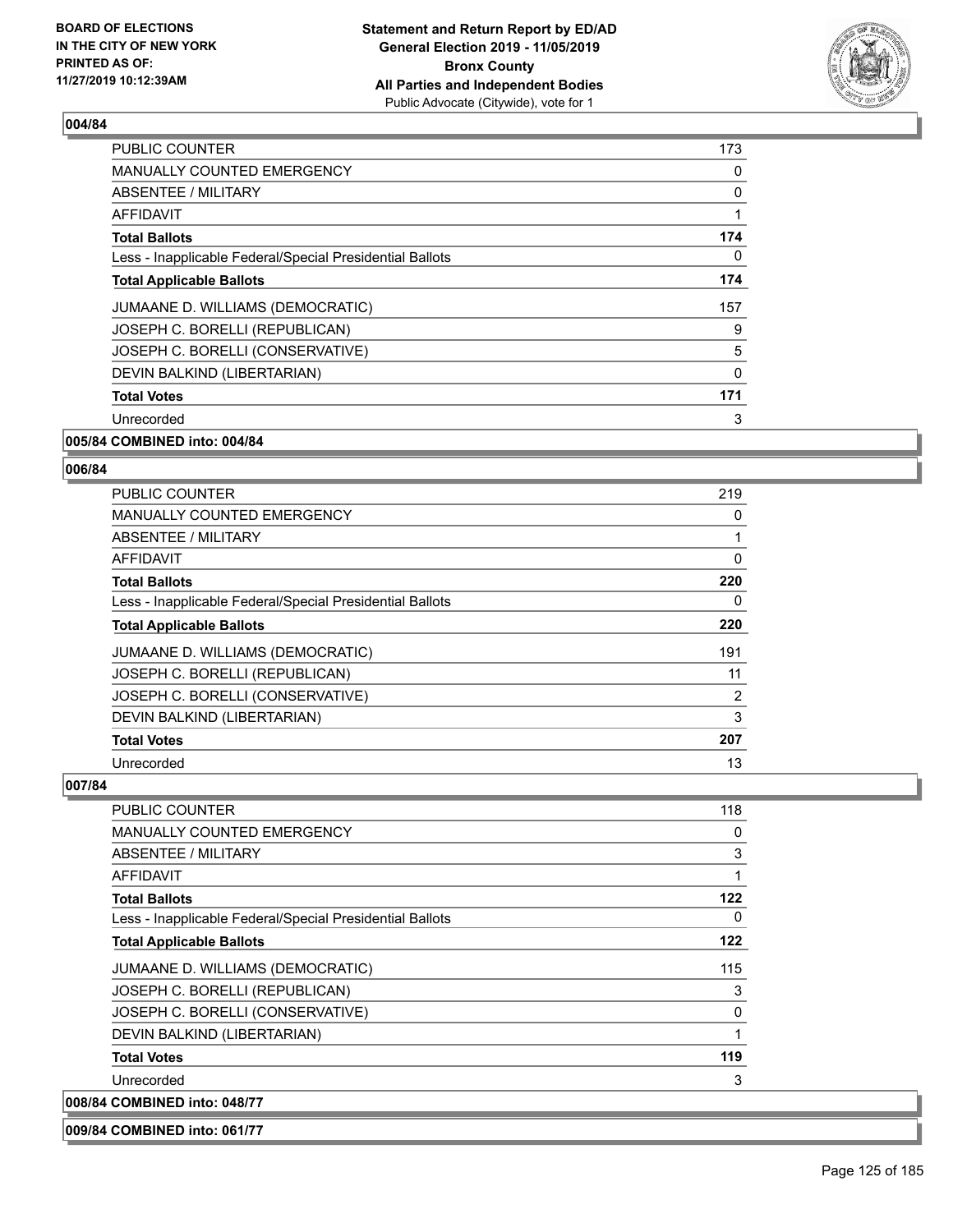

| <b>PUBLIC COUNTER</b>                                    | 242            |
|----------------------------------------------------------|----------------|
| <b>MANUALLY COUNTED EMERGENCY</b>                        | 0              |
| ABSENTEE / MILITARY                                      | 6              |
| <b>AFFIDAVIT</b>                                         | $\overline{2}$ |
| <b>Total Ballots</b>                                     | 250            |
| Less - Inapplicable Federal/Special Presidential Ballots | 0              |
| <b>Total Applicable Ballots</b>                          | 250            |
| JUMAANE D. WILLIAMS (DEMOCRATIC)                         | 228            |
| JOSEPH C. BORELLI (REPUBLICAN)                           | 9              |
| JOSEPH C. BORELLI (CONSERVATIVE)                         | 4              |
| DEVIN BALKIND (LIBERTARIAN)                              | 6              |
| <b>Total Votes</b>                                       | 247            |
| Unrecorded                                               | 3              |

## **011/84**

| <b>PUBLIC COUNTER</b>                                    | 164 |
|----------------------------------------------------------|-----|
| <b>MANUALLY COUNTED EMERGENCY</b>                        | 0   |
| ABSENTEE / MILITARY                                      | 3   |
| <b>AFFIDAVIT</b>                                         | 1   |
| <b>Total Ballots</b>                                     | 168 |
| Less - Inapplicable Federal/Special Presidential Ballots | 0   |
| <b>Total Applicable Ballots</b>                          | 168 |
| JUMAANE D. WILLIAMS (DEMOCRATIC)                         | 145 |
| JOSEPH C. BORELLI (REPUBLICAN)                           | 12  |
| JOSEPH C. BORELLI (CONSERVATIVE)                         | 3   |
| DEVIN BALKIND (LIBERTARIAN)                              | 1   |
| <b>Total Votes</b>                                       | 161 |
| Unrecorded                                               | 7   |
|                                                          |     |

## **012/84 COMBINED into: 005/77**

| <b>PUBLIC COUNTER</b>                                    | 83           |
|----------------------------------------------------------|--------------|
| <b>MANUALLY COUNTED EMERGENCY</b>                        | $\Omega$     |
| ABSENTEE / MILITARY                                      | 35           |
| <b>AFFIDAVIT</b>                                         | $\mathbf{0}$ |
| <b>Total Ballots</b>                                     | 118          |
| Less - Inapplicable Federal/Special Presidential Ballots | $\Omega$     |
| <b>Total Applicable Ballots</b>                          | 118          |
| JUMAANE D. WILLIAMS (DEMOCRATIC)                         | 96           |
| JOSEPH C. BORELLI (REPUBLICAN)                           | 13           |
| JOSEPH C. BORELLI (CONSERVATIVE)                         | 3            |
| DEVIN BALKIND (LIBERTARIAN)                              | 2            |
| <b>Total Votes</b>                                       | 114          |
| Unrecorded                                               | 4            |
| 014/84 COMBINED into: 010/84                             |              |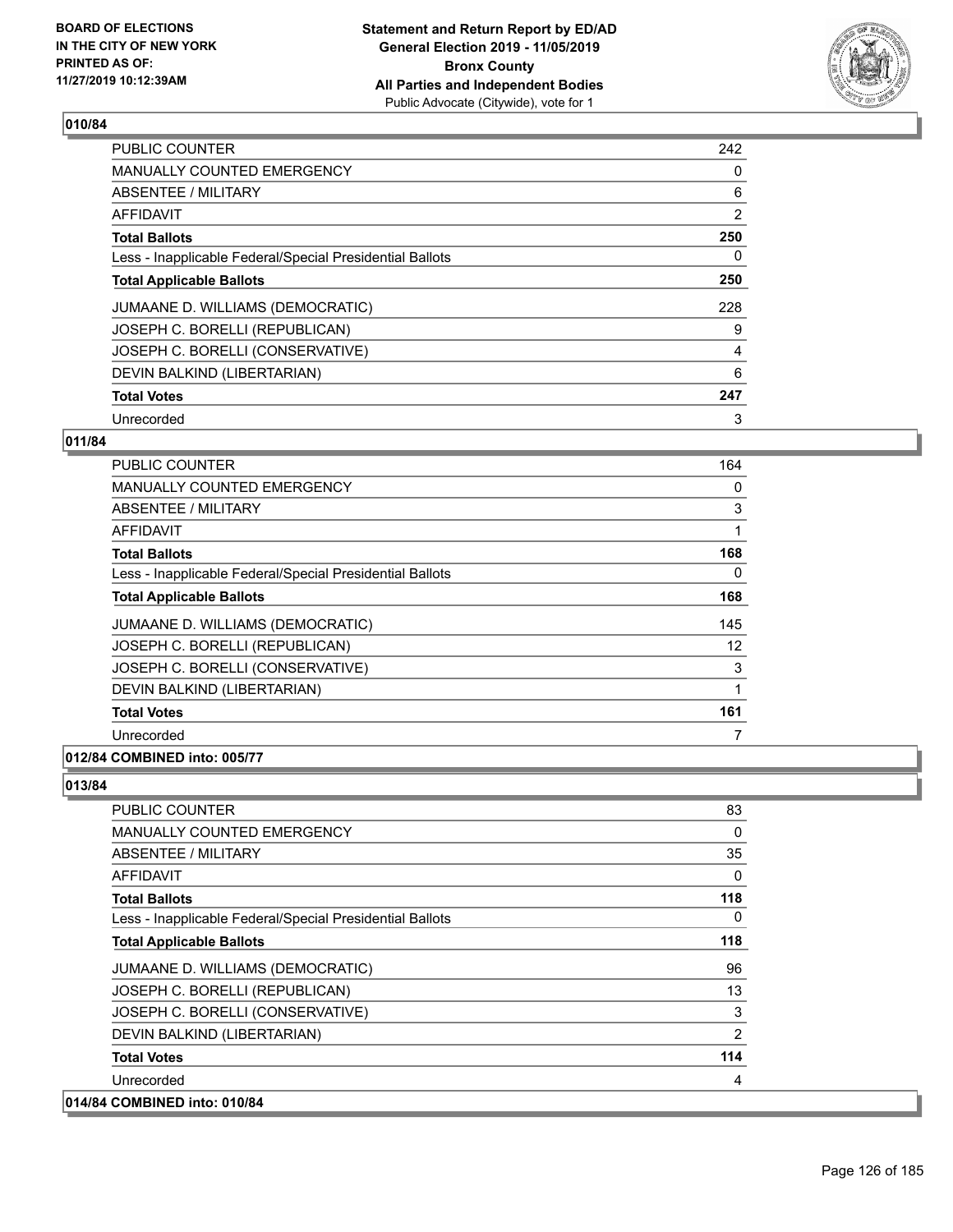

| <b>PUBLIC COUNTER</b>                                    | 257            |
|----------------------------------------------------------|----------------|
| <b>MANUALLY COUNTED EMERGENCY</b>                        | 0              |
| ABSENTEE / MILITARY                                      | 5              |
| <b>AFFIDAVIT</b>                                         | 2              |
| <b>Total Ballots</b>                                     | 264            |
| Less - Inapplicable Federal/Special Presidential Ballots | 0              |
| <b>Total Applicable Ballots</b>                          | 264            |
| JUMAANE D. WILLIAMS (DEMOCRATIC)                         | 240            |
| JOSEPH C. BORELLI (REPUBLICAN)                           | 14             |
| JOSEPH C. BORELLI (CONSERVATIVE)                         | $\overline{2}$ |
| DEVIN BALKIND (LIBERTARIAN)                              | $\overline{2}$ |
| <b>Total Votes</b>                                       | 258            |
| Unrecorded                                               | 6              |
|                                                          |                |

**016/84 COMBINED into: 066/77**

#### **017/84 COMBINED into: 066/77**

#### **018/84**

| PUBLIC COUNTER                                           | 155 |
|----------------------------------------------------------|-----|
| MANUALLY COUNTED EMERGENCY                               | 0   |
| ABSENTEE / MILITARY                                      | 2   |
| AFFIDAVIT                                                | 4   |
| <b>Total Ballots</b>                                     | 161 |
| Less - Inapplicable Federal/Special Presidential Ballots | 0   |
| <b>Total Applicable Ballots</b>                          | 161 |
| JUMAANE D. WILLIAMS (DEMOCRATIC)                         | 149 |
| JOSEPH C. BORELLI (REPUBLICAN)                           | 4   |
| JOSEPH C. BORELLI (CONSERVATIVE)                         | 0   |
| DEVIN BALKIND (LIBERTARIAN)                              | 0   |
| <b>Total Votes</b>                                       | 153 |
| Unrecorded                                               | 8   |

| <b>PUBLIC COUNTER</b>                                    | 243      |
|----------------------------------------------------------|----------|
| <b>MANUALLY COUNTED EMERGENCY</b>                        | 0        |
| ABSENTEE / MILITARY                                      | 6        |
| AFFIDAVIT                                                | 5        |
| <b>Total Ballots</b>                                     | 254      |
| Less - Inapplicable Federal/Special Presidential Ballots | $\Omega$ |
| <b>Total Applicable Ballots</b>                          | 254      |
| JUMAANE D. WILLIAMS (DEMOCRATIC)                         | 238      |
| JOSEPH C. BORELLI (REPUBLICAN)                           | 6        |
| JOSEPH C. BORELLI (CONSERVATIVE)                         | 2        |
| DEVIN BALKIND (LIBERTARIAN)                              | 3        |
| <b>Total Votes</b>                                       | 249      |
| Unrecorded                                               | 5        |
| 020/84 COMBINED into: 019/84                             |          |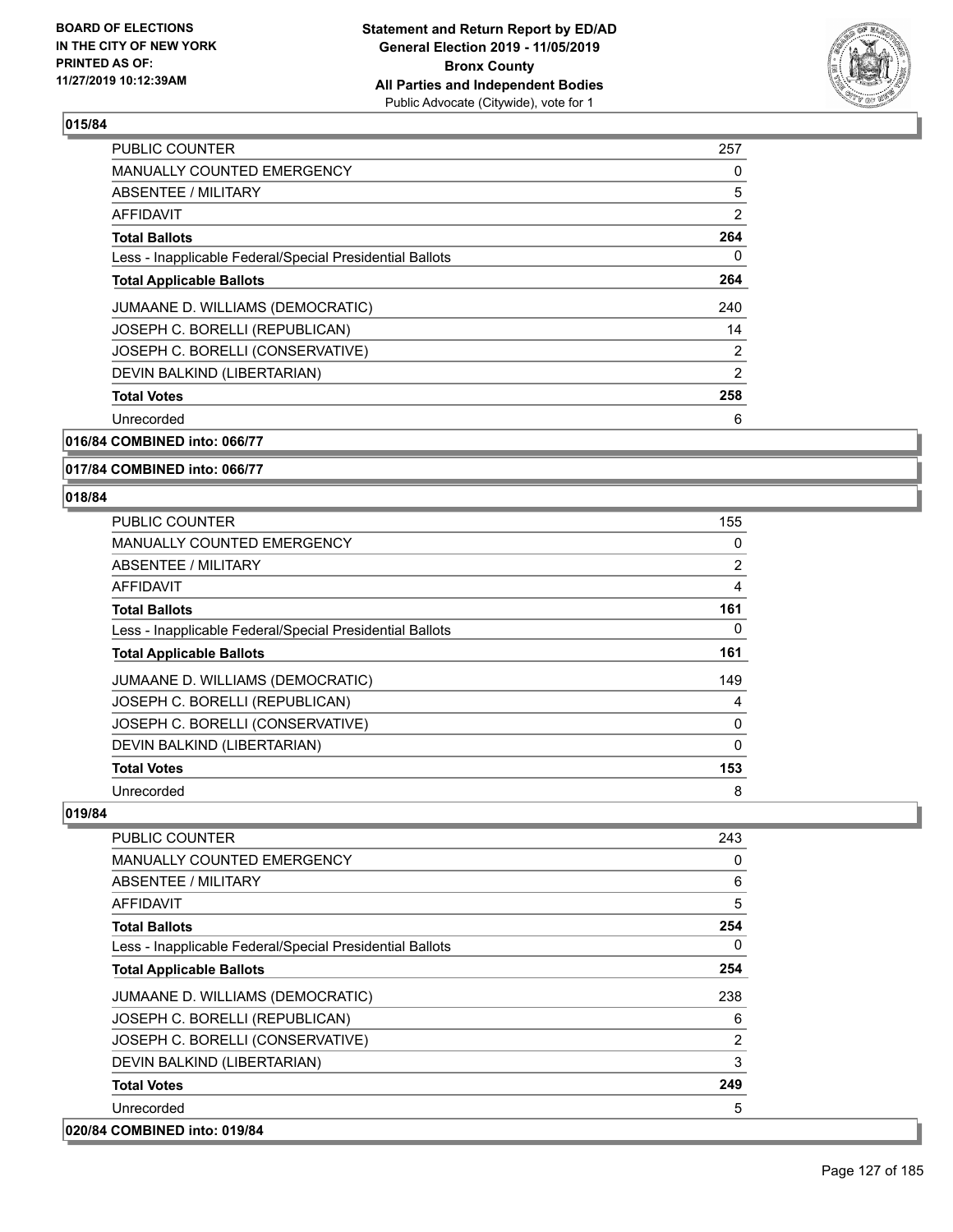

## **021/84 COMBINED into: 023/84**

#### **022/84 COMBINED into: 064/84**

**023/84** 

| PUBLIC COUNTER                                           | 196      |
|----------------------------------------------------------|----------|
| MANUALLY COUNTED EMERGENCY                               | $\Omega$ |
| ABSENTEE / MILITARY                                      |          |
| <b>AFFIDAVIT</b>                                         | 4        |
| <b>Total Ballots</b>                                     | 201      |
| Less - Inapplicable Federal/Special Presidential Ballots | 0        |
| <b>Total Applicable Ballots</b>                          | 201      |
| JUMAANE D. WILLIAMS (DEMOCRATIC)                         | 179      |
| JOSEPH C. BORELLI (REPUBLICAN)                           | 9        |
| JOSEPH C. BORELLI (CONSERVATIVE)                         | 0        |
| DEVIN BALKIND (LIBERTARIAN)                              |          |
| UNATTRIBUTABLE WRITE-IN (WRITE-IN)                       | 3        |
| <b>Total Votes</b>                                       | 192      |
| Unrecorded                                               | 9        |

| PUBLIC COUNTER                                           | 212             |
|----------------------------------------------------------|-----------------|
| MANUALLY COUNTED EMERGENCY                               | 0               |
| ABSENTEE / MILITARY                                      | 2               |
| <b>AFFIDAVIT</b>                                         | 2               |
| <b>Total Ballots</b>                                     | 216             |
| Less - Inapplicable Federal/Special Presidential Ballots | 0               |
| <b>Total Applicable Ballots</b>                          | 216             |
| JUMAANE D. WILLIAMS (DEMOCRATIC)                         | 198             |
| JOSEPH C. BORELLI (REPUBLICAN)                           | 12 <sup>°</sup> |
| JOSEPH C. BORELLI (CONSERVATIVE)                         | 2               |
| DEVIN BALKIND (LIBERTARIAN)                              | 1               |
| <b>Total Votes</b>                                       | 213             |
| Unrecorded                                               | 3               |
| 025/84 COMBINED into: 024/84                             |                 |
| 026/84 COMBINED into: 023/84                             |                 |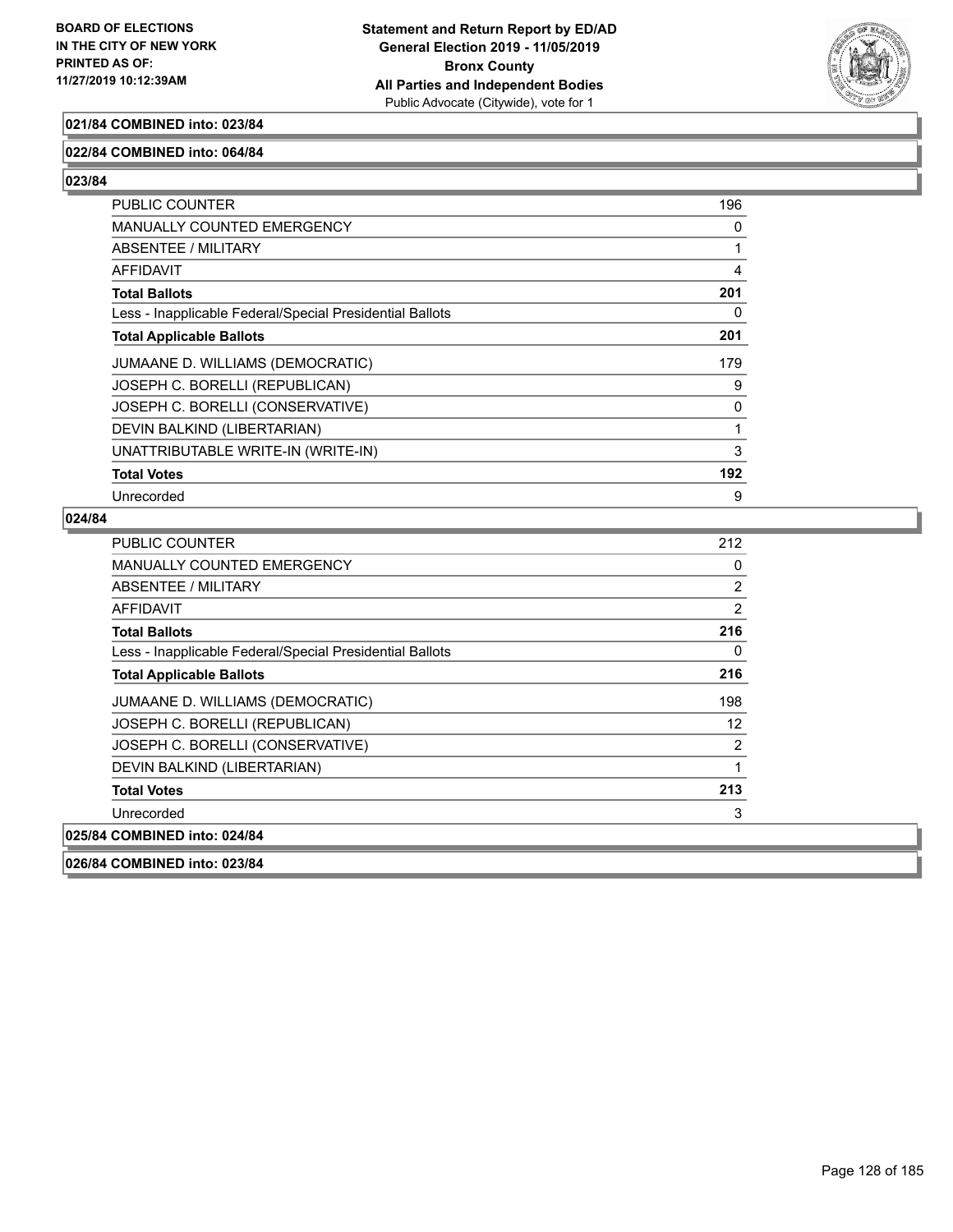

| <b>PUBLIC COUNTER</b>                                    | 199 |
|----------------------------------------------------------|-----|
| <b>MANUALLY COUNTED EMERGENCY</b>                        | 0   |
| ABSENTEE / MILITARY                                      | 2   |
| AFFIDAVIT                                                | 0   |
| <b>Total Ballots</b>                                     | 201 |
| Less - Inapplicable Federal/Special Presidential Ballots | 0   |
| <b>Total Applicable Ballots</b>                          | 201 |
| JUMAANE D. WILLIAMS (DEMOCRATIC)                         | 183 |
| JOSEPH C. BORELLI (REPUBLICAN)                           | 9   |
| JOSEPH C. BORELLI (CONSERVATIVE)                         | 2   |
| DEVIN BALKIND (LIBERTARIAN)                              | 1   |
| <b>Total Votes</b>                                       | 195 |
| Unrecorded                                               | 6   |

**028/84 COMBINED into: 027/84**

#### **029/84 COMBINED into: 018/84**

| <b>PUBLIC COUNTER</b>                                    | 137            |
|----------------------------------------------------------|----------------|
| <b>MANUALLY COUNTED EMERGENCY</b>                        | 0              |
| ABSENTEE / MILITARY                                      | $\overline{2}$ |
| AFFIDAVIT                                                | 1              |
| <b>Total Ballots</b>                                     | 140            |
| Less - Inapplicable Federal/Special Presidential Ballots | 0              |
| <b>Total Applicable Ballots</b>                          | 140            |
| JUMAANE D. WILLIAMS (DEMOCRATIC)                         | 130            |
| JOSEPH C. BORELLI (REPUBLICAN)                           | 2              |
| JOSEPH C. BORELLI (CONSERVATIVE)                         | 1              |
| DEVIN BALKIND (LIBERTARIAN)                              | 0              |
| UNATTRIBUTABLE WRITE-IN (WRITE-IN)                       | 1              |
| <b>Total Votes</b>                                       | 134            |
| Unrecorded                                               | 6              |
| 031/84 COMBINED into: 030/84                             |                |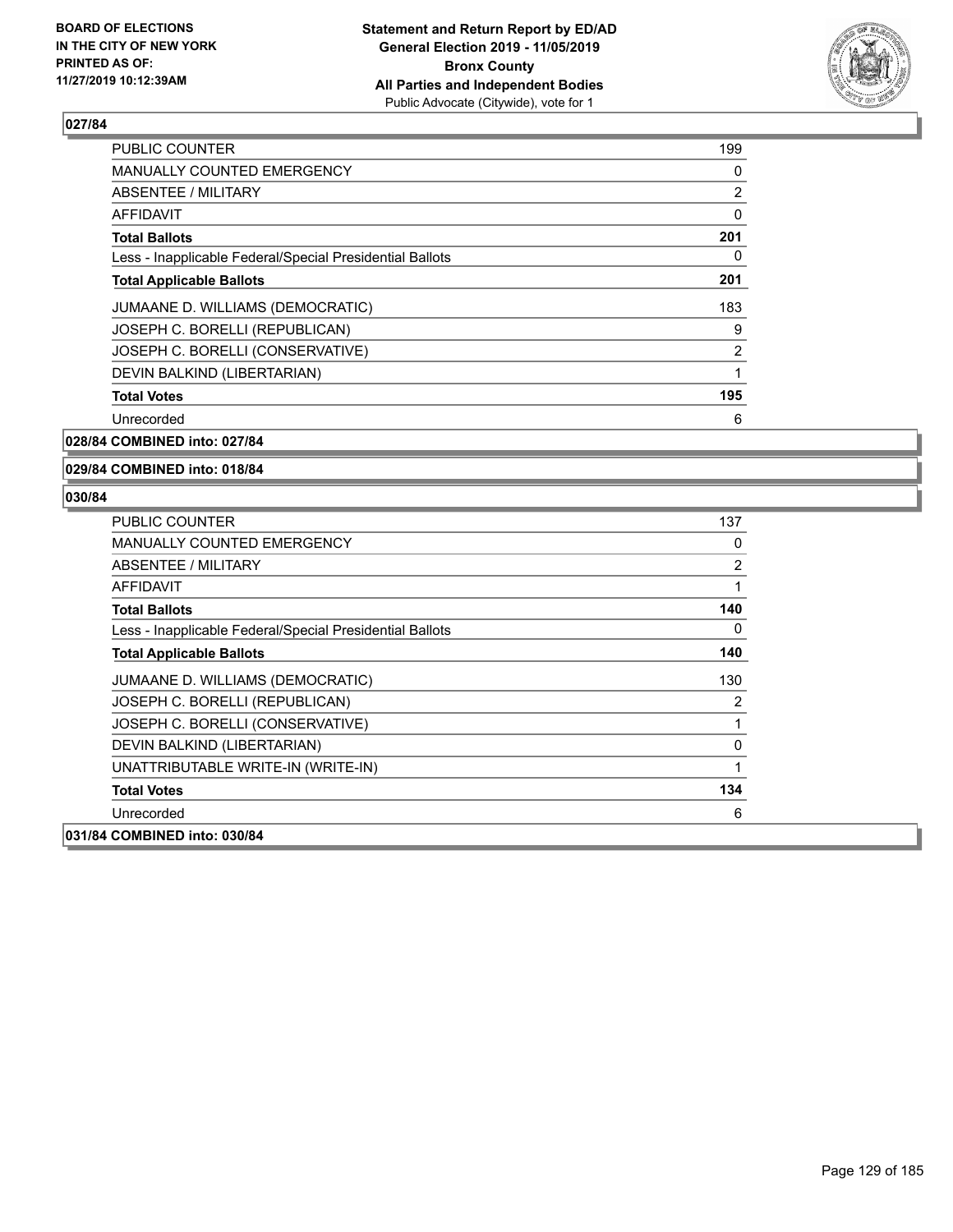

| <b>PUBLIC COUNTER</b>                                    | 116 |
|----------------------------------------------------------|-----|
| <b>MANUALLY COUNTED EMERGENCY</b>                        | 0   |
| ABSENTEE / MILITARY                                      | 3   |
| AFFIDAVIT                                                | 1   |
| <b>Total Ballots</b>                                     | 120 |
| Less - Inapplicable Federal/Special Presidential Ballots | 0   |
| <b>Total Applicable Ballots</b>                          | 120 |
| JUMAANE D. WILLIAMS (DEMOCRATIC)                         | 107 |
| JOSEPH C. BORELLI (REPUBLICAN)                           | 6   |
| JOSEPH C. BORELLI (CONSERVATIVE)                         | 3   |
| DEVIN BALKIND (LIBERTARIAN)                              | 2   |
| <b>Total Votes</b>                                       | 118 |
| Unrecorded                                               | 2   |
|                                                          |     |

**033/84 COMBINED into: 032/84**

**034/84 COMBINED into: 056/79**

#### **035/84**

| <b>MANUALLY COUNTED EMERGENCY</b><br>ABSENTEE / MILITARY<br>AFFIDAVIT<br><b>Total Ballots</b><br>Less - Inapplicable Federal/Special Presidential Ballots<br><b>Total Applicable Ballots</b><br>JUMAANE D. WILLIAMS (DEMOCRATIC)<br>JOSEPH C. BORELLI (REPUBLICAN)<br>JOSEPH C. BORELLI (CONSERVATIVE)<br>DEVIN BALKIND (LIBERTARIAN)<br><b>Total Votes</b><br>Unrecorded<br>036/84 COMBINED into: 066/79 | PUBLIC COUNTER | 230            |
|-----------------------------------------------------------------------------------------------------------------------------------------------------------------------------------------------------------------------------------------------------------------------------------------------------------------------------------------------------------------------------------------------------------|----------------|----------------|
|                                                                                                                                                                                                                                                                                                                                                                                                           |                | 0              |
|                                                                                                                                                                                                                                                                                                                                                                                                           |                | 1              |
|                                                                                                                                                                                                                                                                                                                                                                                                           |                | $\overline{2}$ |
|                                                                                                                                                                                                                                                                                                                                                                                                           |                | 233            |
|                                                                                                                                                                                                                                                                                                                                                                                                           |                | 0              |
|                                                                                                                                                                                                                                                                                                                                                                                                           |                | 233            |
|                                                                                                                                                                                                                                                                                                                                                                                                           |                | 205            |
|                                                                                                                                                                                                                                                                                                                                                                                                           |                | 10             |
|                                                                                                                                                                                                                                                                                                                                                                                                           |                | 3              |
|                                                                                                                                                                                                                                                                                                                                                                                                           |                | 2              |
|                                                                                                                                                                                                                                                                                                                                                                                                           |                | 220            |
|                                                                                                                                                                                                                                                                                                                                                                                                           |                | 13             |
|                                                                                                                                                                                                                                                                                                                                                                                                           |                |                |

**037/84 COMBINED into: 035/84**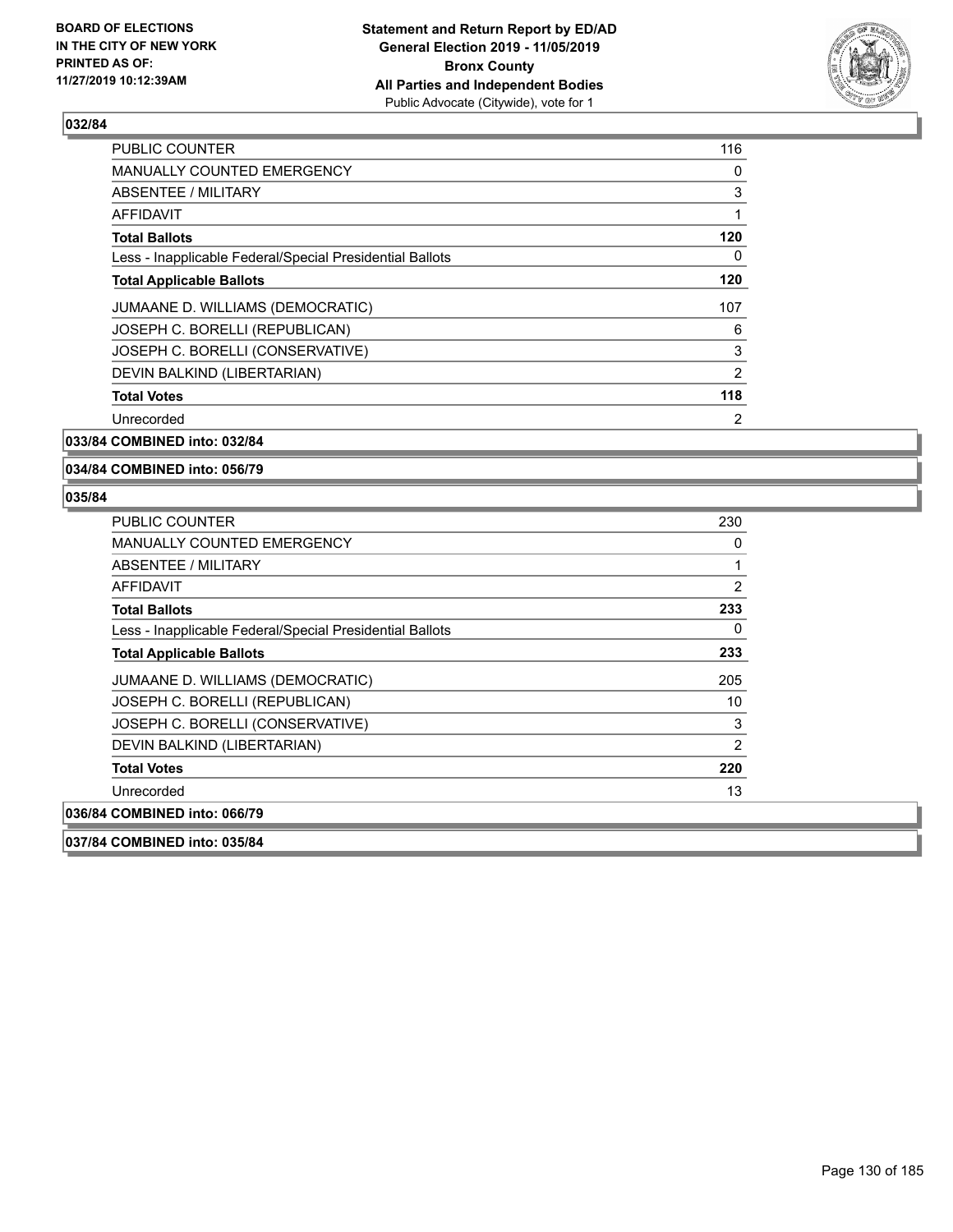

| <b>PUBLIC COUNTER</b>                                    | 94 |
|----------------------------------------------------------|----|
| <b>MANUALLY COUNTED EMERGENCY</b>                        | 0  |
| ABSENTEE / MILITARY                                      | 1  |
| <b>AFFIDAVIT</b>                                         | 0  |
| <b>Total Ballots</b>                                     | 95 |
| Less - Inapplicable Federal/Special Presidential Ballots | 0  |
| <b>Total Applicable Ballots</b>                          | 95 |
| JUMAANE D. WILLIAMS (DEMOCRATIC)                         | 80 |
| JOSEPH C. BORELLI (REPUBLICAN)                           | 5  |
| JOSEPH C. BORELLI (CONSERVATIVE)                         | 4  |
| DEVIN BALKIND (LIBERTARIAN)                              | 1  |
| <b>Total Votes</b>                                       | 90 |
| Unrecorded                                               | 5  |

#### **039/84**

| PUBLIC COUNTER                                           | 121 |
|----------------------------------------------------------|-----|
| MANUALLY COUNTED EMERGENCY                               | 0   |
| ABSENTEE / MILITARY                                      |     |
| AFFIDAVIT                                                | 3   |
| <b>Total Ballots</b>                                     | 125 |
| Less - Inapplicable Federal/Special Presidential Ballots | 0   |
| <b>Total Applicable Ballots</b>                          | 125 |
| JUMAANE D. WILLIAMS (DEMOCRATIC)                         | 101 |
| JOSEPH C. BORELLI (REPUBLICAN)                           | 11  |
| JOSEPH C. BORELLI (CONSERVATIVE)                         | 5   |
| DEVIN BALKIND (LIBERTARIAN)                              | 2   |
| <b>Total Votes</b>                                       | 119 |
| Unrecorded                                               | 6   |

| PUBLIC COUNTER                                           | 108            |
|----------------------------------------------------------|----------------|
| <b>MANUALLY COUNTED EMERGENCY</b>                        | 0              |
| ABSENTEE / MILITARY                                      |                |
| AFFIDAVIT                                                | 0              |
| <b>Total Ballots</b>                                     | 109            |
| Less - Inapplicable Federal/Special Presidential Ballots | 0              |
| <b>Total Applicable Ballots</b>                          | 109            |
| JUMAANE D. WILLIAMS (DEMOCRATIC)                         | 96             |
| JOSEPH C. BORELLI (REPUBLICAN)                           | 8              |
| JOSEPH C. BORELLI (CONSERVATIVE)                         | $\overline{2}$ |
| DEVIN BALKIND (LIBERTARIAN)                              | $\Omega$       |
| <b>Total Votes</b>                                       | 106            |
| Unrecorded                                               | 3              |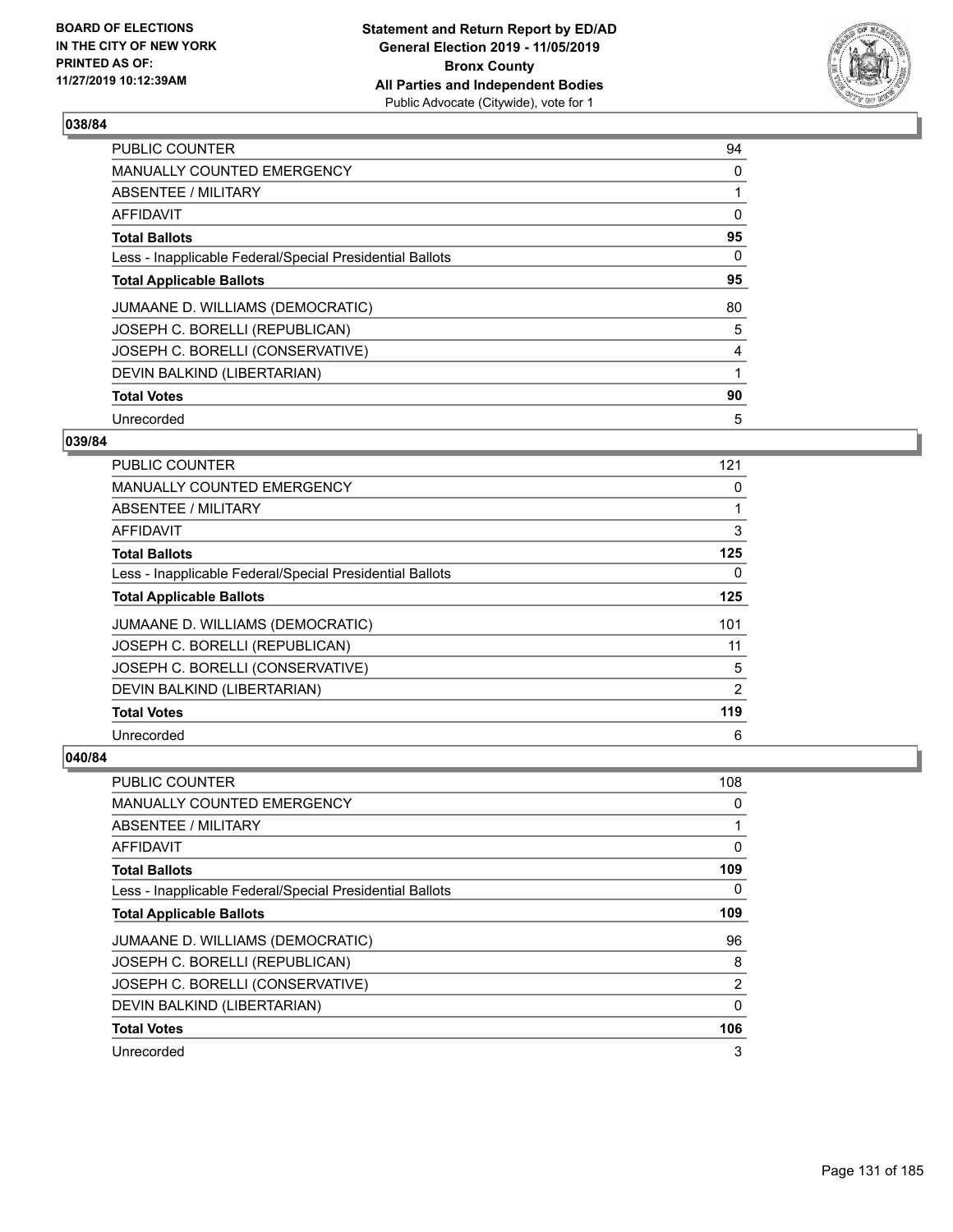

| PUBLIC COUNTER                                           | 195 |
|----------------------------------------------------------|-----|
| <b>MANUALLY COUNTED EMERGENCY</b>                        | 0   |
| ABSENTEE / MILITARY                                      | 1   |
| <b>AFFIDAVIT</b>                                         | 0   |
| <b>Total Ballots</b>                                     | 196 |
| Less - Inapplicable Federal/Special Presidential Ballots | 0   |
| <b>Total Applicable Ballots</b>                          | 196 |
| JUMAANE D. WILLIAMS (DEMOCRATIC)                         | 155 |
| JOSEPH C. BORELLI (REPUBLICAN)                           | 20  |
| JOSEPH C. BORELLI (CONSERVATIVE)                         | 2   |
| DEVIN BALKIND (LIBERTARIAN)                              | 2   |
| <b>Total Votes</b>                                       | 179 |
| Unrecorded                                               | 17  |

## **042/84**

| <b>PUBLIC COUNTER</b>                                    | 122      |
|----------------------------------------------------------|----------|
| MANUALLY COUNTED EMERGENCY                               | 0        |
| ABSENTEE / MILITARY                                      | 0        |
| AFFIDAVIT                                                | 0        |
| <b>Total Ballots</b>                                     | 122      |
| Less - Inapplicable Federal/Special Presidential Ballots | 0        |
| <b>Total Applicable Ballots</b>                          | 122      |
| JUMAANE D. WILLIAMS (DEMOCRATIC)                         | 108      |
| JOSEPH C. BORELLI (REPUBLICAN)                           | 3        |
| JOSEPH C. BORELLI (CONSERVATIVE)                         |          |
| DEVIN BALKIND (LIBERTARIAN)                              | $\Omega$ |
| <b>Total Votes</b>                                       | 112      |
| Unrecorded                                               | 10       |

| <b>PUBLIC COUNTER</b>                                    | 194      |
|----------------------------------------------------------|----------|
| <b>MANUALLY COUNTED EMERGENCY</b>                        | 0        |
| ABSENTEE / MILITARY                                      | 3        |
| AFFIDAVIT                                                | 1        |
| <b>Total Ballots</b>                                     | 198      |
| Less - Inapplicable Federal/Special Presidential Ballots | $\Omega$ |
| <b>Total Applicable Ballots</b>                          | 198      |
| JUMAANE D. WILLIAMS (DEMOCRATIC)                         | 177      |
| JOSEPH C. BORELLI (REPUBLICAN)                           | 13       |
| JOSEPH C. BORELLI (CONSERVATIVE)                         | 2        |
| DEVIN BALKIND (LIBERTARIAN)                              | $\Omega$ |
| <b>Total Votes</b>                                       | 192      |
| Unrecorded                                               | 6        |
| 044/84 COMBINED into: 043/84                             |          |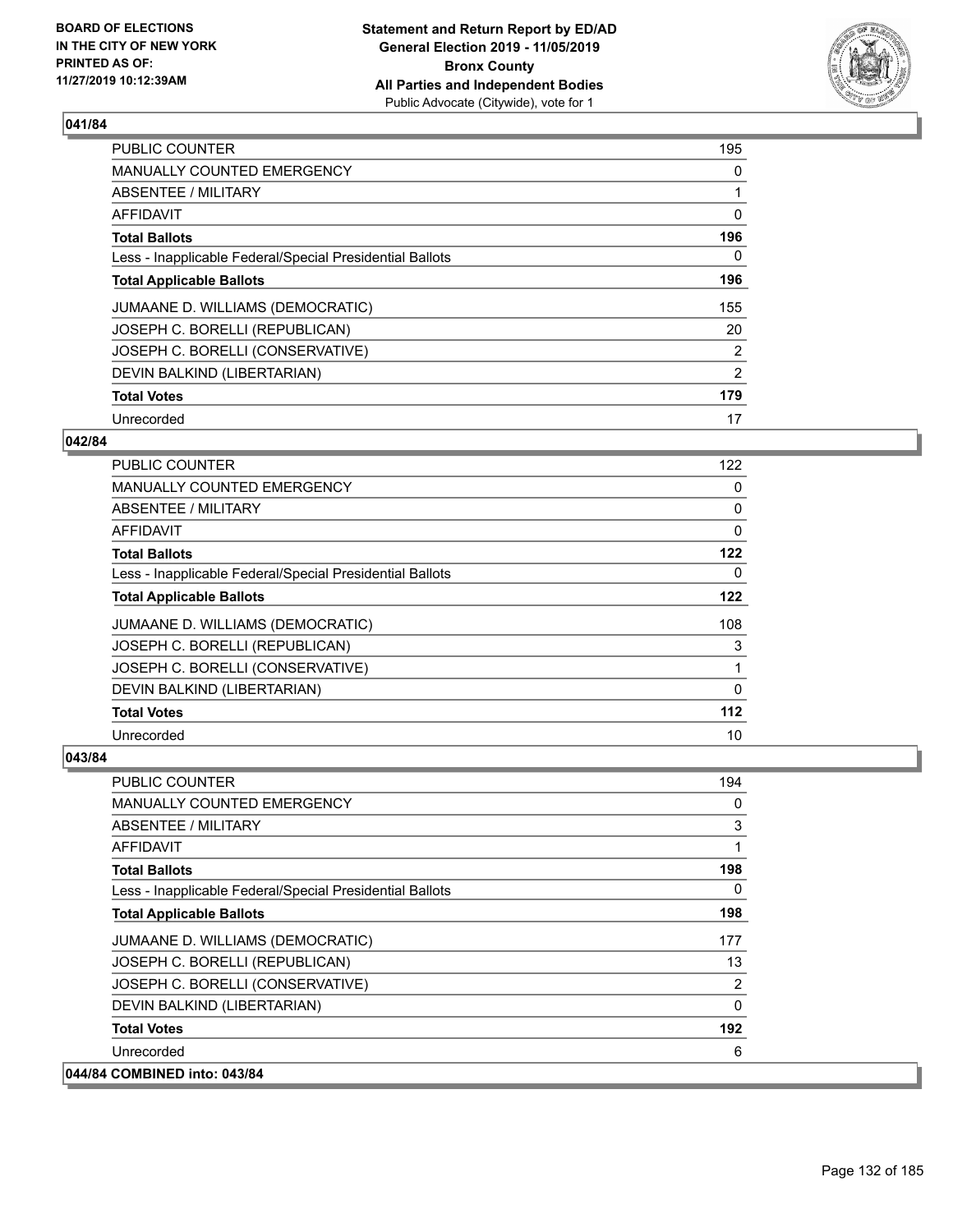

| <b>PUBLIC COUNTER</b>                                    | 135 |
|----------------------------------------------------------|-----|
| <b>MANUALLY COUNTED EMERGENCY</b>                        | 0   |
| ABSENTEE / MILITARY                                      | 2   |
| AFFIDAVIT                                                | 7   |
| <b>Total Ballots</b>                                     | 144 |
| Less - Inapplicable Federal/Special Presidential Ballots | 0   |
| <b>Total Applicable Ballots</b>                          | 144 |
| JUMAANE D. WILLIAMS (DEMOCRATIC)                         | 128 |
| JOSEPH C. BORELLI (REPUBLICAN)                           | 7   |
| JOSEPH C. BORELLI (CONSERVATIVE)                         | 1   |
| DEVIN BALKIND (LIBERTARIAN)                              | 2   |
| UNATTRIBUTABLE WRITE-IN (WRITE-IN)                       | 1   |
| <b>Total Votes</b>                                       | 139 |
| Unrecorded                                               | 5   |
|                                                          |     |

**046/84 COMBINED into: 045/84**

#### **047/84**

| <b>PUBLIC COUNTER</b>                                    | 33       |
|----------------------------------------------------------|----------|
| MANUALLY COUNTED EMERGENCY                               | 0        |
| ABSENTEE / MILITARY                                      | 0        |
| AFFIDAVIT                                                | 5        |
| <b>Total Ballots</b>                                     | 38       |
| Less - Inapplicable Federal/Special Presidential Ballots | 0        |
| <b>Total Applicable Ballots</b>                          | 38       |
| JUMAANE D. WILLIAMS (DEMOCRATIC)                         | 34       |
| JOSEPH C. BORELLI (REPUBLICAN)                           |          |
| JOSEPH C. BORELLI (CONSERVATIVE)                         | 0        |
| DEVIN BALKIND (LIBERTARIAN)                              | $\Omega$ |
| <b>Total Votes</b>                                       | 35       |
| Unrecorded                                               | 3        |

| PUBLIC COUNTER                                           | 95       |
|----------------------------------------------------------|----------|
| <b>MANUALLY COUNTED EMERGENCY</b>                        | 0        |
| <b>ABSENTEE / MILITARY</b>                               | 5        |
| AFFIDAVIT                                                | 17       |
| <b>Total Ballots</b>                                     | 117      |
| Less - Inapplicable Federal/Special Presidential Ballots | $\Omega$ |
| <b>Total Applicable Ballots</b>                          | 117      |
| JUMAANE D. WILLIAMS (DEMOCRATIC)                         | 106      |
| JOSEPH C. BORELLI (REPUBLICAN)                           | 8        |
| JOSEPH C. BORELLI (CONSERVATIVE)                         | 0        |
| DEVIN BALKIND (LIBERTARIAN)                              | 0        |
| UNATTRIBUTABLE WRITE-IN (WRITE-IN)                       | 1        |
| <b>Total Votes</b>                                       | 115      |
| Unrecorded                                               | 2        |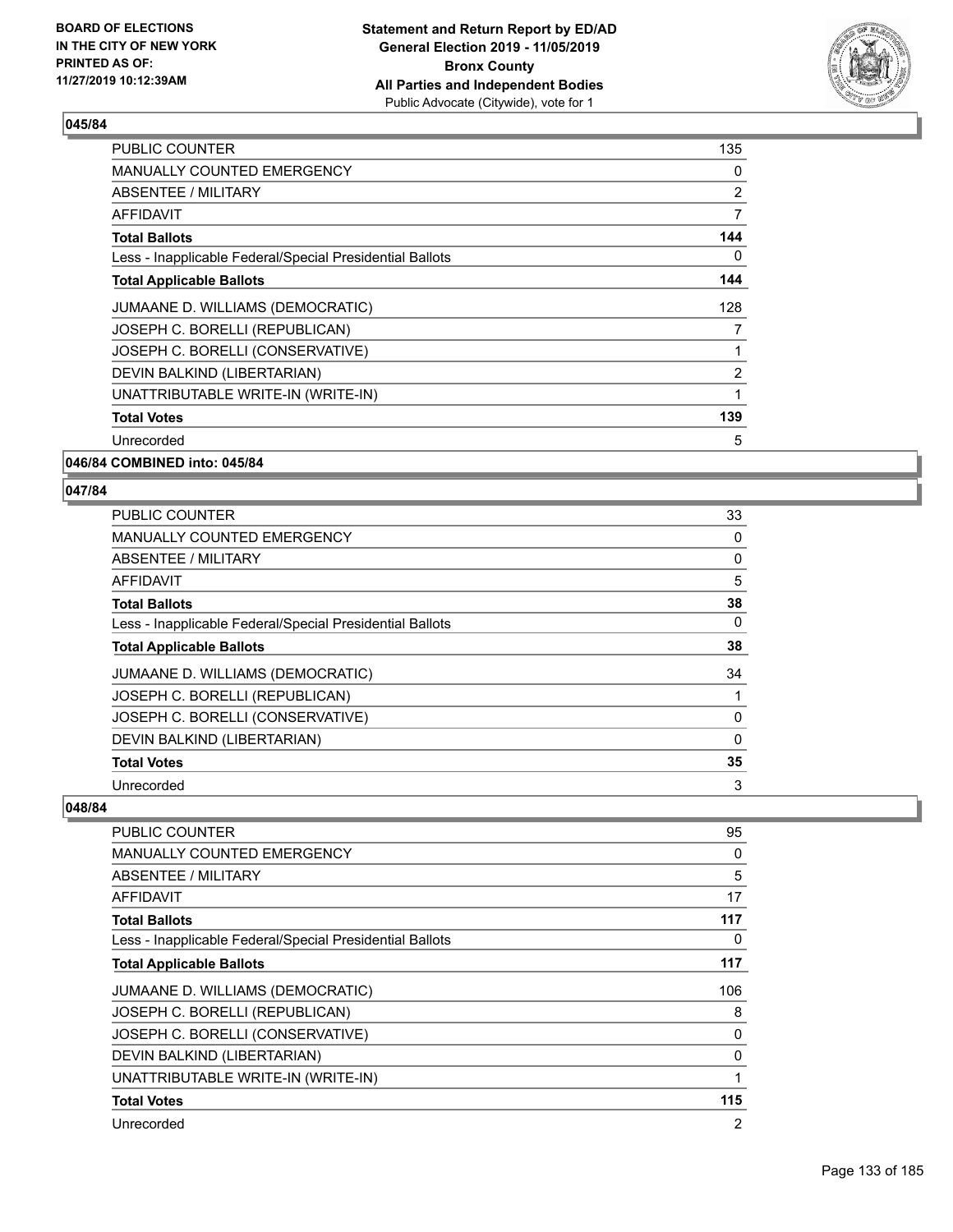

| <b>PUBLIC COUNTER</b>                                    | 195            |
|----------------------------------------------------------|----------------|
| <b>MANUALLY COUNTED EMERGENCY</b>                        | 0              |
| ABSENTEE / MILITARY                                      |                |
| AFFIDAVIT                                                |                |
| <b>Total Ballots</b>                                     | 197            |
| Less - Inapplicable Federal/Special Presidential Ballots | 0              |
| <b>Total Applicable Ballots</b>                          | 197            |
| JUMAANE D. WILLIAMS (DEMOCRATIC)                         | 179            |
| JOSEPH C. BORELLI (REPUBLICAN)                           | 9              |
| JOSEPH C. BORELLI (CONSERVATIVE)                         |                |
| DEVIN BALKIND (LIBERTARIAN)                              | $\overline{2}$ |
| CAMILLE DELICES (WRITE-IN)                               |                |
| <b>Total Votes</b>                                       | 192            |
| Unrecorded                                               | 5              |

## **050/84**

| <b>PUBLIC COUNTER</b>                                    | 201 |
|----------------------------------------------------------|-----|
| <b>MANUALLY COUNTED EMERGENCY</b>                        | 0   |
| ABSENTEE / MILITARY                                      |     |
| <b>AFFIDAVIT</b>                                         | 5   |
| <b>Total Ballots</b>                                     | 207 |
| Less - Inapplicable Federal/Special Presidential Ballots | 0   |
| <b>Total Applicable Ballots</b>                          | 207 |
| JUMAANE D. WILLIAMS (DEMOCRATIC)                         | 189 |
| JOSEPH C. BORELLI (REPUBLICAN)                           | 8   |
| JOSEPH C. BORELLI (CONSERVATIVE)                         | 3   |
| DEVIN BALKIND (LIBERTARIAN)                              | 3   |
| <b>Total Votes</b>                                       | 203 |
| Unrecorded                                               | 4   |
|                                                          |     |

## **051/84 COMBINED into: 049/84**

#### **052/84 COMBINED into: 049/84**

| <b>PUBLIC COUNTER</b>                                    | 121            |
|----------------------------------------------------------|----------------|
| <b>MANUALLY COUNTED EMERGENCY</b>                        | 0              |
| ABSENTEE / MILITARY                                      | $\Omega$       |
| AFFIDAVIT                                                | $\overline{2}$ |
| <b>Total Ballots</b>                                     | 123            |
| Less - Inapplicable Federal/Special Presidential Ballots | 0              |
| <b>Total Applicable Ballots</b>                          | 123            |
| JUMAANE D. WILLIAMS (DEMOCRATIC)                         | 109            |
| JOSEPH C. BORELLI (REPUBLICAN)                           |                |
| JOSEPH C. BORELLI (CONSERVATIVE)                         | 0              |
| DEVIN BALKIND (LIBERTARIAN)                              | 0              |
| <b>Total Votes</b>                                       | 116            |
| Unrecorded                                               | 7              |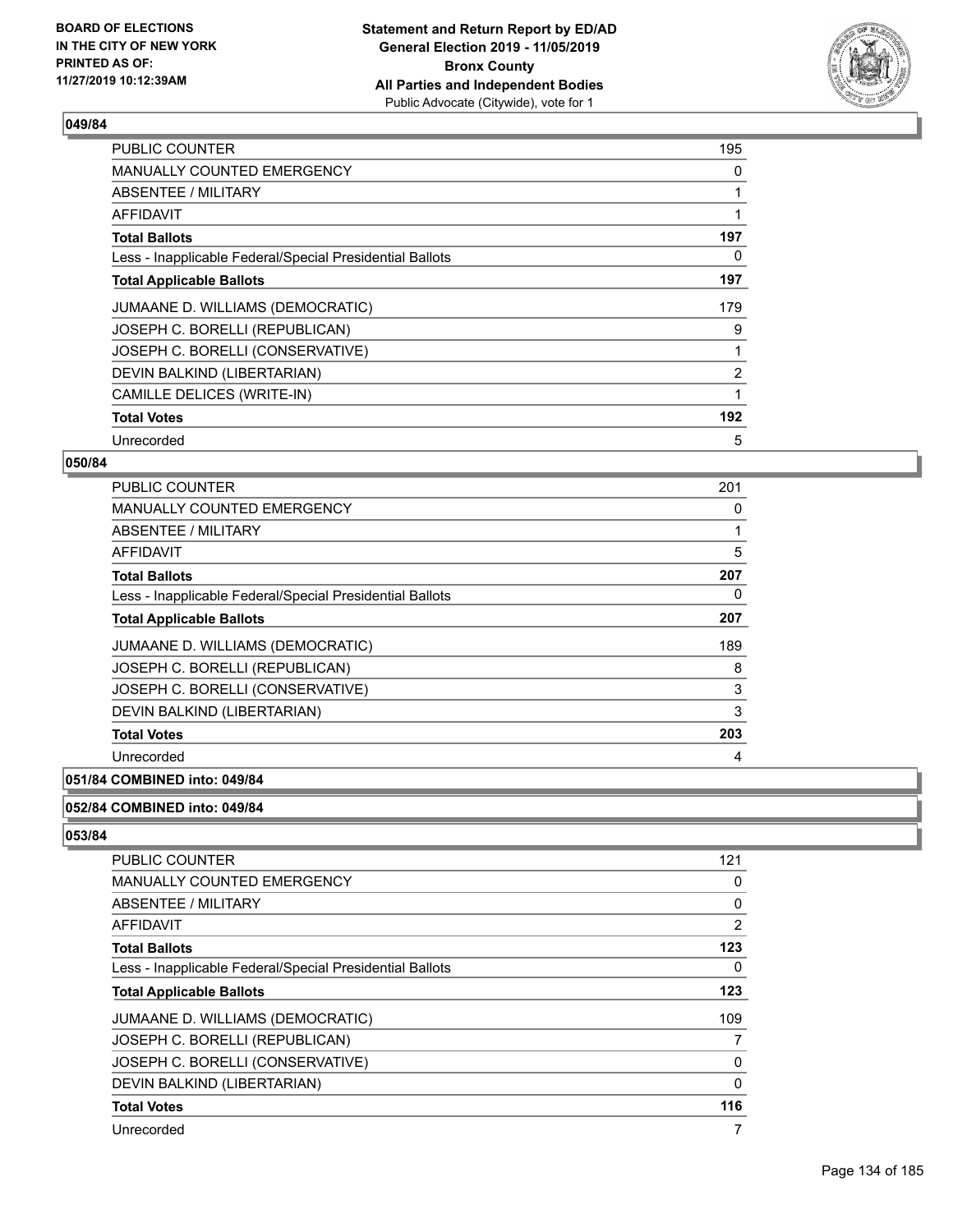

### **054/84 COMBINED into: 041/84**

## **055/84**

| PUBLIC COUNTER                                           | 85 |
|----------------------------------------------------------|----|
| MANUALLY COUNTED EMERGENCY                               | 0  |
| ABSENTEE / MILITARY                                      |    |
| <b>AFFIDAVIT</b>                                         | 0  |
| <b>Total Ballots</b>                                     | 86 |
| Less - Inapplicable Federal/Special Presidential Ballots | 0  |
| <b>Total Applicable Ballots</b>                          | 86 |
| JUMAANE D. WILLIAMS (DEMOCRATIC)                         | 75 |
| JOSEPH C. BORELLI (REPUBLICAN)                           | 6  |
| JOSEPH C. BORELLI (CONSERVATIVE)                         | 0  |
| DEVIN BALKIND (LIBERTARIAN)                              | 0  |
| UNATTRIBUTABLE WRITE-IN (WRITE-IN)                       |    |
| <b>Total Votes</b>                                       | 82 |
| Unrecorded                                               | 4  |

#### **056/84**

| PUBLIC COUNTER                                           | 81             |
|----------------------------------------------------------|----------------|
| <b>MANUALLY COUNTED EMERGENCY</b>                        | 0              |
| <b>ABSENTEE / MILITARY</b>                               | 0              |
| <b>AFFIDAVIT</b>                                         | 0              |
| <b>Total Ballots</b>                                     | 81             |
| Less - Inapplicable Federal/Special Presidential Ballots | 0              |
| <b>Total Applicable Ballots</b>                          | 81             |
| JUMAANE D. WILLIAMS (DEMOCRATIC)                         | 72             |
| JOSEPH C. BORELLI (REPUBLICAN)                           | 3              |
| JOSEPH C. BORELLI (CONSERVATIVE)                         | $\overline{2}$ |
| DEVIN BALKIND (LIBERTARIAN)                              | $\Omega$       |
| <b>Total Votes</b>                                       | 77             |
| Unrecorded                                               | 4              |

| <b>PUBLIC COUNTER</b>                                    | 102 |
|----------------------------------------------------------|-----|
| <b>MANUALLY COUNTED EMERGENCY</b>                        | 0   |
| ABSENTEE / MILITARY                                      | 0   |
| AFFIDAVIT                                                |     |
| <b>Total Ballots</b>                                     | 103 |
| Less - Inapplicable Federal/Special Presidential Ballots | 0   |
| <b>Total Applicable Ballots</b>                          | 103 |
| JUMAANE D. WILLIAMS (DEMOCRATIC)                         | 78  |
| JOSEPH C. BORELLI (REPUBLICAN)                           | 15  |
| JOSEPH C. BORELLI (CONSERVATIVE)                         | 4   |
| DEVIN BALKIND (LIBERTARIAN)                              | 3   |
| <b>Total Votes</b>                                       | 100 |
| Unrecorded                                               | 3   |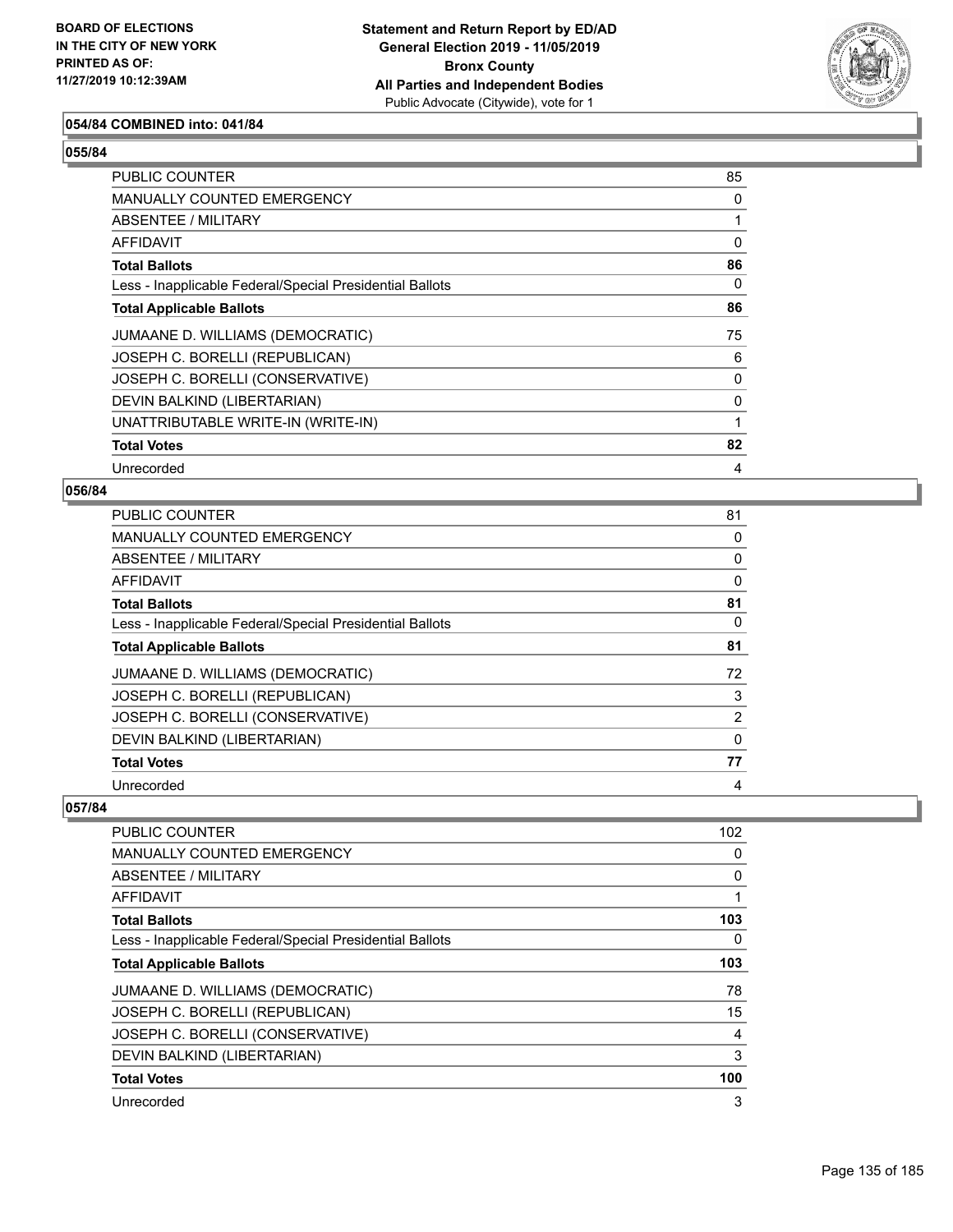

| <b>PUBLIC COUNTER</b>                                    | 217 |
|----------------------------------------------------------|-----|
| <b>MANUALLY COUNTED EMERGENCY</b>                        | 0   |
| ABSENTEE / MILITARY                                      |     |
| AFFIDAVIT                                                |     |
| <b>Total Ballots</b>                                     | 219 |
| Less - Inapplicable Federal/Special Presidential Ballots | 0   |
| <b>Total Applicable Ballots</b>                          | 219 |
| JUMAANE D. WILLIAMS (DEMOCRATIC)                         | 186 |
| JOSEPH C. BORELLI (REPUBLICAN)                           | 12  |
| JOSEPH C. BORELLI (CONSERVATIVE)                         | 16  |
| DEVIN BALKIND (LIBERTARIAN)                              | 1   |
| <b>Total Votes</b>                                       | 215 |
| Unrecorded                                               | 4   |
|                                                          |     |

#### **059/84 COMBINED into: 058/84**

#### **060/84**

| <b>PUBLIC COUNTER</b>                                    | 75       |
|----------------------------------------------------------|----------|
| MANUALLY COUNTED EMERGENCY                               | 0        |
| ABSENTEE / MILITARY                                      |          |
| AFFIDAVIT                                                | 3        |
| <b>Total Ballots</b>                                     | 79       |
| Less - Inapplicable Federal/Special Presidential Ballots | $\Omega$ |
| <b>Total Applicable Ballots</b>                          | 79       |
| JUMAANE D. WILLIAMS (DEMOCRATIC)                         | 67       |
| JOSEPH C. BORELLI (REPUBLICAN)                           | 5        |
| JOSEPH C. BORELLI (CONSERVATIVE)                         | 3        |
| DEVIN BALKIND (LIBERTARIAN)                              | $\Omega$ |
| <b>Total Votes</b>                                       | 75       |
| Unrecorded                                               | 4        |

| <b>PUBLIC COUNTER</b>                                    | 113          |
|----------------------------------------------------------|--------------|
| <b>MANUALLY COUNTED EMERGENCY</b>                        | 0            |
| ABSENTEE / MILITARY                                      | 0            |
| AFFIDAVIT                                                | $\mathbf{0}$ |
| <b>Total Ballots</b>                                     | 113          |
| Less - Inapplicable Federal/Special Presidential Ballots | 0            |
| <b>Total Applicable Ballots</b>                          | 113          |
| JUMAANE D. WILLIAMS (DEMOCRATIC)                         | 105          |
| JOSEPH C. BORELLI (REPUBLICAN)                           |              |
| JOSEPH C. BORELLI (CONSERVATIVE)                         | 0            |
| DEVIN BALKIND (LIBERTARIAN)                              | 0            |
| ANGEL VEGA (WRITE-IN)                                    | 1            |
| <b>Total Votes</b>                                       | 107          |
| Unrecorded                                               | 6            |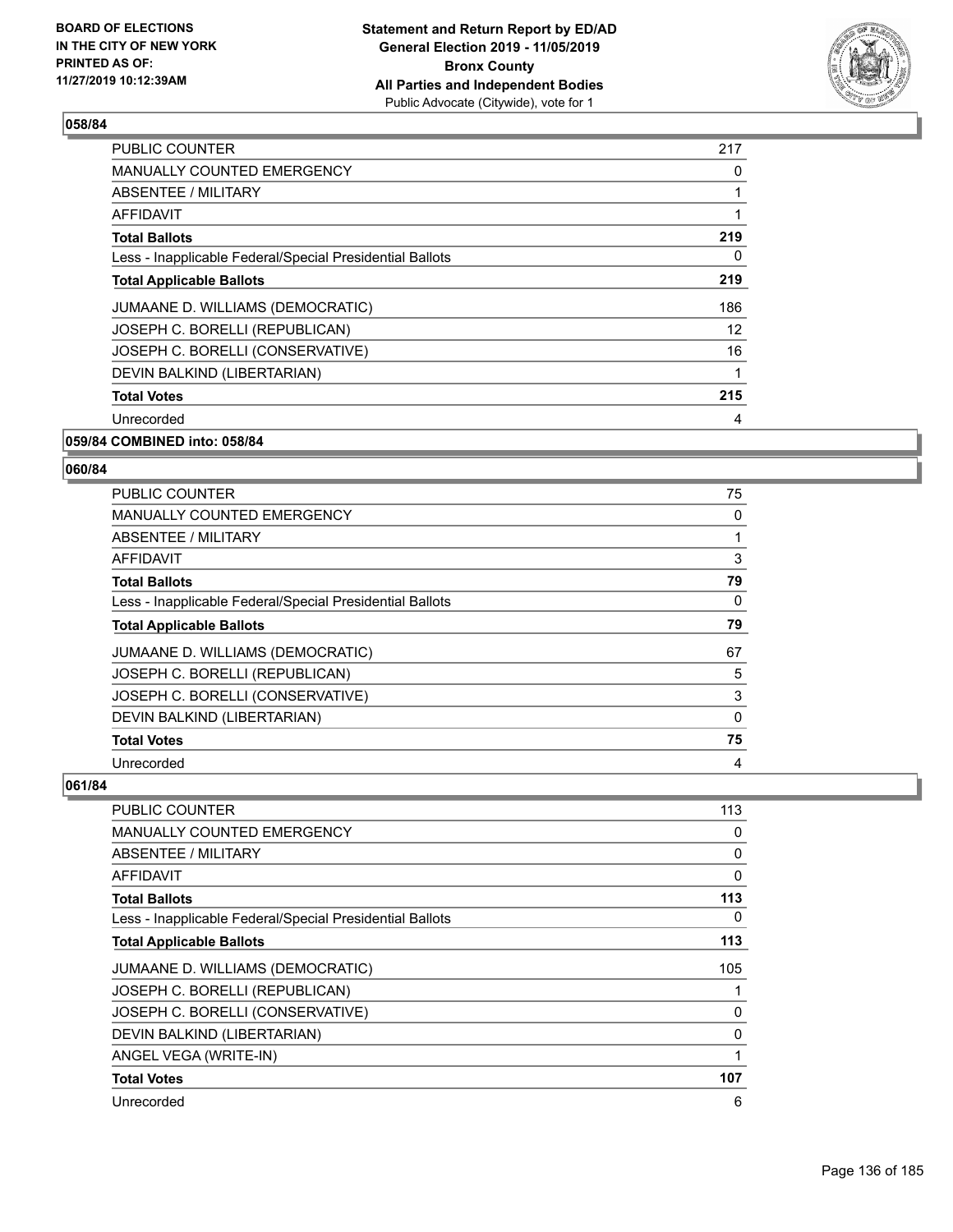

| <b>PUBLIC COUNTER</b>                                    | 173            |
|----------------------------------------------------------|----------------|
| <b>MANUALLY COUNTED EMERGENCY</b>                        | $\Omega$       |
| ABSENTEE / MILITARY                                      | $\overline{2}$ |
| AFFIDAVIT                                                | $\overline{2}$ |
| <b>Total Ballots</b>                                     | 177            |
| Less - Inapplicable Federal/Special Presidential Ballots | 0              |
| <b>Total Applicable Ballots</b>                          | 177            |
| JUMAANE D. WILLIAMS (DEMOCRATIC)                         | 156            |
| JOSEPH C. BORELLI (REPUBLICAN)                           | 11             |
| JOSEPH C. BORELLI (CONSERVATIVE)                         | 5              |
| DEVIN BALKIND (LIBERTARIAN)                              | $\mathbf{0}$   |
| <b>Total Votes</b>                                       | 172            |
| Unrecorded                                               | 5              |
| 063/84 COMBINED into: 062/84                             |                |

## **064/84**

| PUBLIC COUNTER                                           | 111      |
|----------------------------------------------------------|----------|
| MANUALLY COUNTED EMERGENCY                               | 0        |
| ABSENTEE / MILITARY                                      | 3        |
| AFFIDAVIT                                                |          |
| <b>Total Ballots</b>                                     | 115      |
| Less - Inapplicable Federal/Special Presidential Ballots | $\Omega$ |
| <b>Total Applicable Ballots</b>                          | 115      |
| JUMAANE D. WILLIAMS (DEMOCRATIC)                         | 102      |
| JOSEPH C. BORELLI (REPUBLICAN)                           | 5        |
| JOSEPH C. BORELLI (CONSERVATIVE)                         | 0        |
| DEVIN BALKIND (LIBERTARIAN)                              |          |
| UNATTRIBUTABLE WRITE-IN (WRITE-IN)                       |          |
| <b>Total Votes</b>                                       | 109      |
| Unrecorded                                               | 6        |

| PUBLIC COUNTER                                           | 155 |
|----------------------------------------------------------|-----|
| <b>MANUALLY COUNTED EMERGENCY</b>                        | 0   |
| ABSENTEE / MILITARY                                      | 3   |
| AFFIDAVIT                                                | 1   |
| <b>Total Ballots</b>                                     | 159 |
| Less - Inapplicable Federal/Special Presidential Ballots | 0   |
| <b>Total Applicable Ballots</b>                          | 159 |
| JUMAANE D. WILLIAMS (DEMOCRATIC)                         | 147 |
| JOSEPH C. BORELLI (REPUBLICAN)                           | 5   |
| JOSEPH C. BORELLI (CONSERVATIVE)                         | 3   |
| DEVIN BALKIND (LIBERTARIAN)                              | 1   |
| <b>Total Votes</b>                                       | 156 |
| Unrecorded                                               | 3   |
| 066/84 COMBINED into: 065/84                             |     |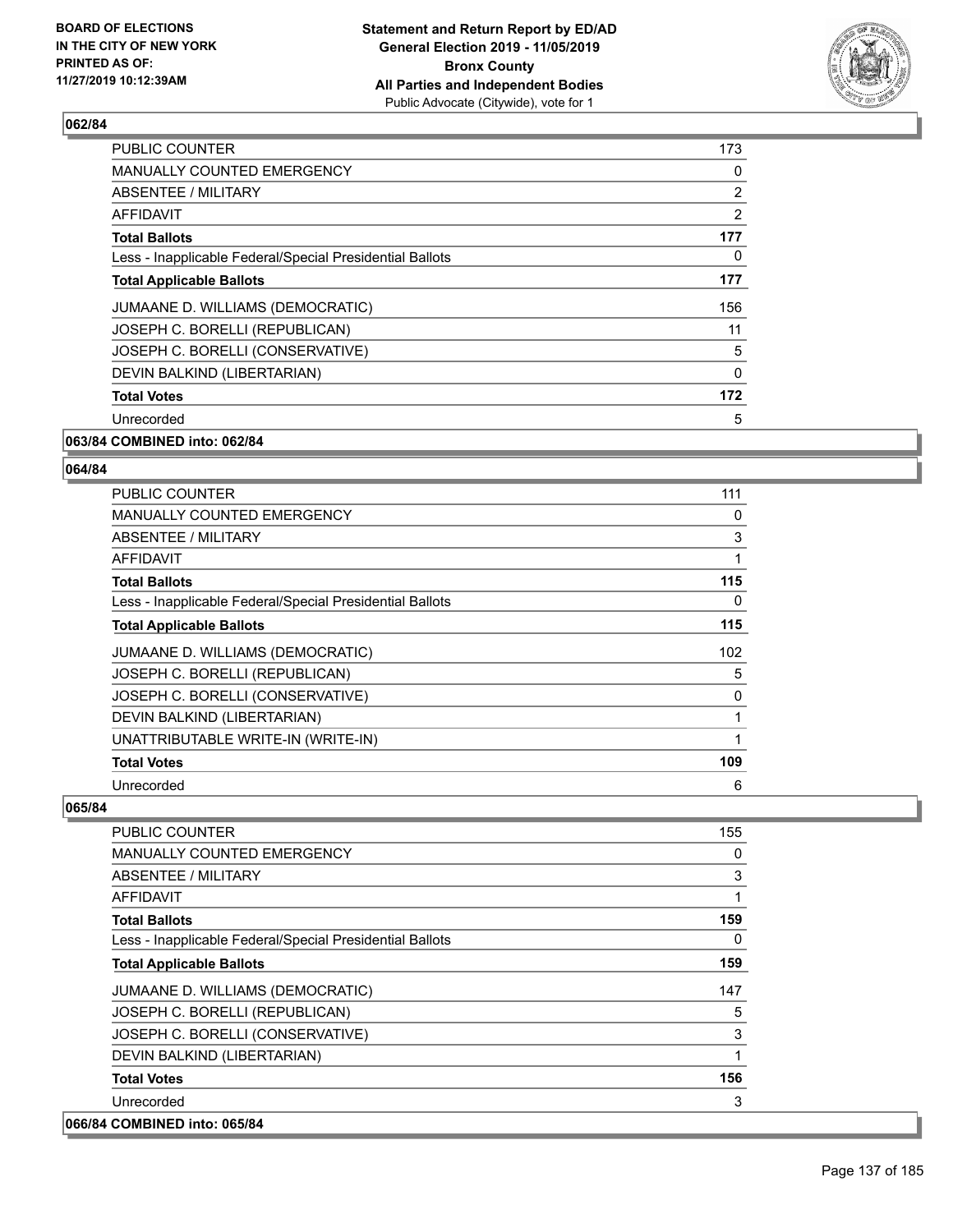

| 169 |
|-----|
| 0   |
| 4   |
| 9   |
| 182 |
| 0   |
| 182 |
| 161 |
| 9   |
| 6   |
| 3   |
| 179 |
| 3   |
|     |

**068/84 COMBINED into: 067/84**

**069/84 COMBINED into: 072/84**

**070/84 COMBINED into: 071/84**

| <b>PUBLIC COUNTER</b>                                    | 184 |
|----------------------------------------------------------|-----|
| <b>MANUALLY COUNTED EMERGENCY</b>                        | 0   |
| ABSENTEE / MILITARY                                      | 1   |
| AFFIDAVIT                                                | 8   |
| <b>Total Ballots</b>                                     | 193 |
| Less - Inapplicable Federal/Special Presidential Ballots | 0   |
| <b>Total Applicable Ballots</b>                          | 193 |
| JUMAANE D. WILLIAMS (DEMOCRATIC)                         | 168 |
| JOSEPH C. BORELLI (REPUBLICAN)                           | 9   |
| JOSEPH C. BORELLI (CONSERVATIVE)                         | 6   |
| DEVIN BALKIND (LIBERTARIAN)                              | 1   |
| HESHAM EL-MELIGY (WRITE-IN)                              | 1   |
| <b>Total Votes</b>                                       | 185 |
| Unrecorded                                               | 8   |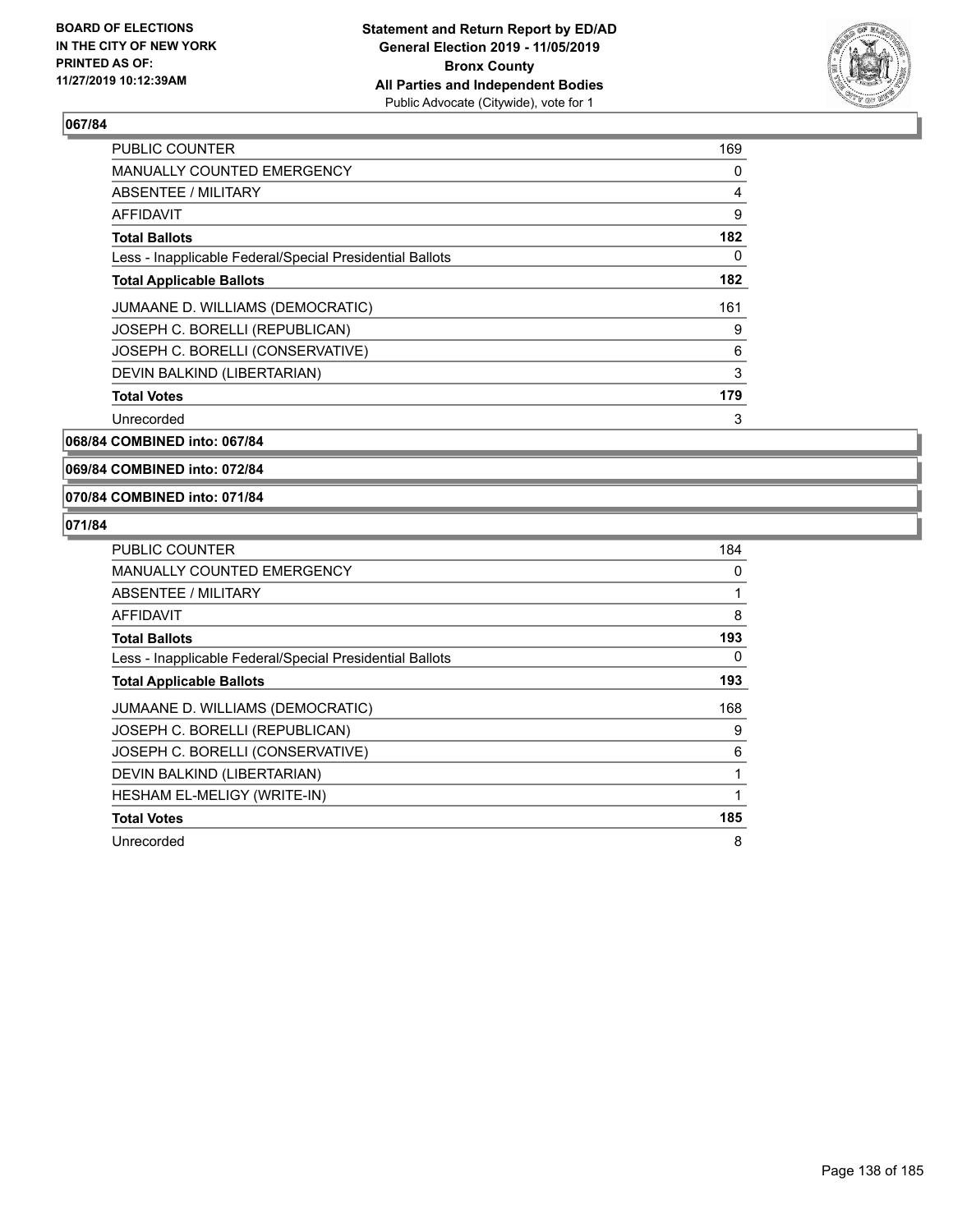

| PUBLIC COUNTER                                           | 141 |
|----------------------------------------------------------|-----|
| <b>MANUALLY COUNTED EMERGENCY</b>                        | 0   |
| ABSENTEE / MILITARY                                      | 2   |
| AFFIDAVIT                                                | 1   |
| <b>Total Ballots</b>                                     | 144 |
| Less - Inapplicable Federal/Special Presidential Ballots | 0   |
| <b>Total Applicable Ballots</b>                          | 144 |
| JUMAANE D. WILLIAMS (DEMOCRATIC)                         | 133 |
| JOSEPH C. BORELLI (REPUBLICAN)                           | 4   |
| JOSEPH C. BORELLI (CONSERVATIVE)                         | 0   |
| DEVIN BALKIND (LIBERTARIAN)                              | 1   |
| <b>Total Votes</b>                                       | 138 |
| Unrecorded                                               | 6   |
|                                                          |     |

#### **073/84 COMBINED into: 053/84**

#### **074/84**

| <b>PUBLIC COUNTER</b>                                    | 139            |
|----------------------------------------------------------|----------------|
| <b>MANUALLY COUNTED EMERGENCY</b>                        | 0              |
| ABSENTEE / MILITARY                                      | 1              |
| AFFIDAVIT                                                |                |
| <b>Total Ballots</b>                                     | 141            |
| Less - Inapplicable Federal/Special Presidential Ballots | $\Omega$       |
| <b>Total Applicable Ballots</b>                          | 141            |
| JUMAANE D. WILLIAMS (DEMOCRATIC)                         | 120            |
| JOSEPH C. BORELLI (REPUBLICAN)                           | 11             |
| JOSEPH C. BORELLI (CONSERVATIVE)                         | $\overline{2}$ |
| DEVIN BALKIND (LIBERTARIAN)                              | 3              |
| <b>Total Votes</b>                                       | 136            |
| Unrecorded                                               | 5              |

#### **075/84**

| <b>PUBLIC COUNTER</b>                                    | 142 |
|----------------------------------------------------------|-----|
| <b>MANUALLY COUNTED EMERGENCY</b>                        | 0   |
| ABSENTEE / MILITARY                                      | 7   |
| <b>AFFIDAVIT</b>                                         | 1   |
| <b>Total Ballots</b>                                     | 150 |
| Less - Inapplicable Federal/Special Presidential Ballots | 0   |
| <b>Total Applicable Ballots</b>                          | 150 |
| JUMAANE D. WILLIAMS (DEMOCRATIC)                         | 138 |
| JOSEPH C. BORELLI (REPUBLICAN)                           | 3   |
| JOSEPH C. BORELLI (CONSERVATIVE)                         | 2   |
| DEVIN BALKIND (LIBERTARIAN)                              | 3   |
| <b>Total Votes</b>                                       | 146 |
| Unrecorded                                               | 4   |
| 076/84 COMBINED into: 048/84                             |     |

**077/84 COMBINED into: 053/84**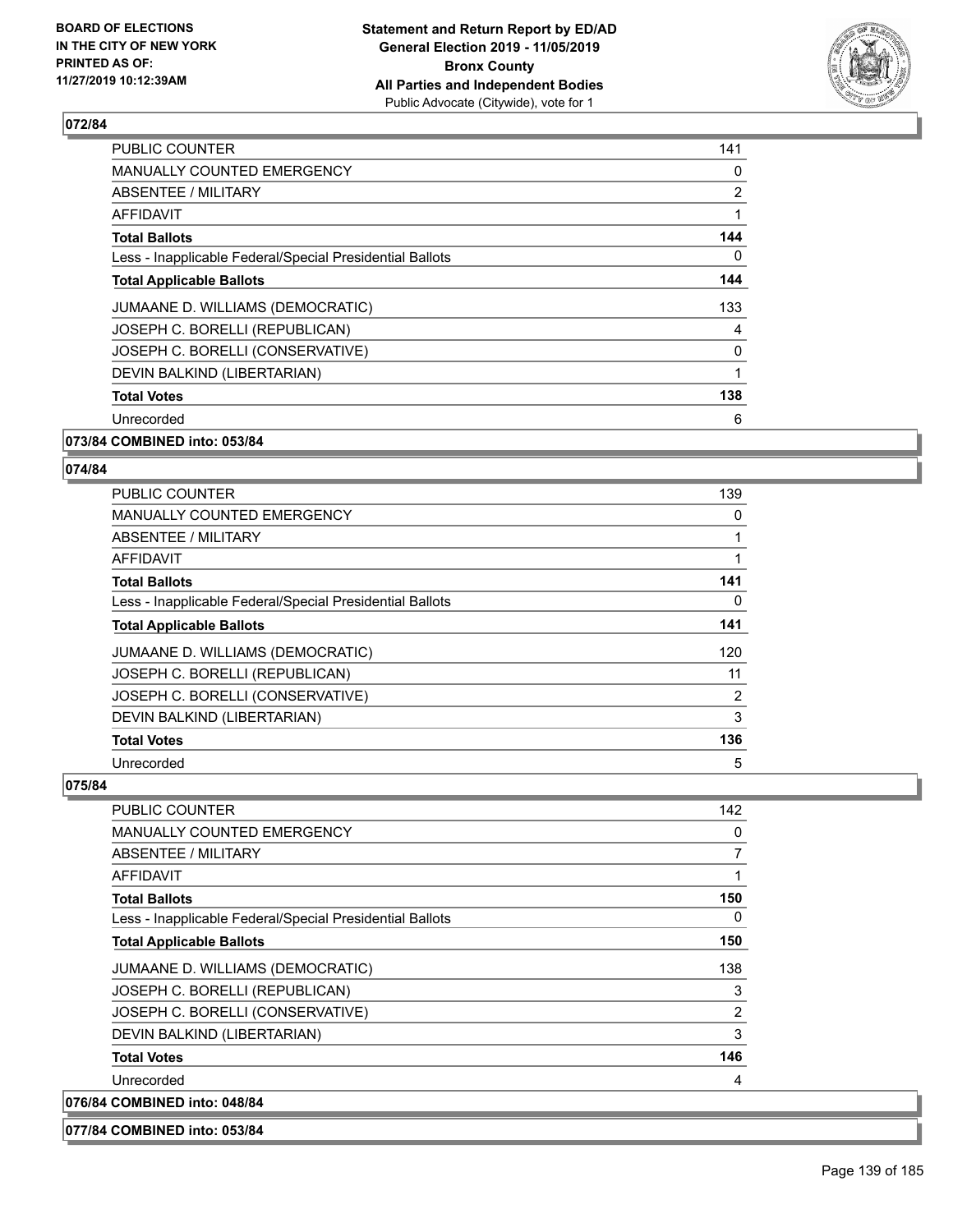

#### **078/84 COMBINED into: 048/84**

**079/84 COMBINED into: 039/84**

**080/84 COMBINED into: 015/84**

**081/84 COMBINED into: 053/84**

**082/84 COMBINED into: 002/84**

**083/84 COMBINED into: 006/84**

**084/84 COMBINED into: 066/77**

| <b>PUBLIC COUNTER</b>                                    | 171            |
|----------------------------------------------------------|----------------|
| <b>MANUALLY COUNTED EMERGENCY</b>                        | 0              |
| ABSENTEE / MILITARY                                      | 1              |
| AFFIDAVIT                                                | 0              |
| <b>Total Ballots</b>                                     | 172            |
| Less - Inapplicable Federal/Special Presidential Ballots | 0              |
| <b>Total Applicable Ballots</b>                          | 172            |
| JUMAANE D. WILLIAMS (DEMOCRATIC)                         | 155            |
| JOSEPH C. BORELLI (REPUBLICAN)                           | 5              |
| JOSEPH C. BORELLI (CONSERVATIVE)                         | 4              |
| DEVIN BALKIND (LIBERTARIAN)                              | $\overline{2}$ |
| <b>Total Votes</b>                                       | 166            |
| Unrecorded                                               | 6              |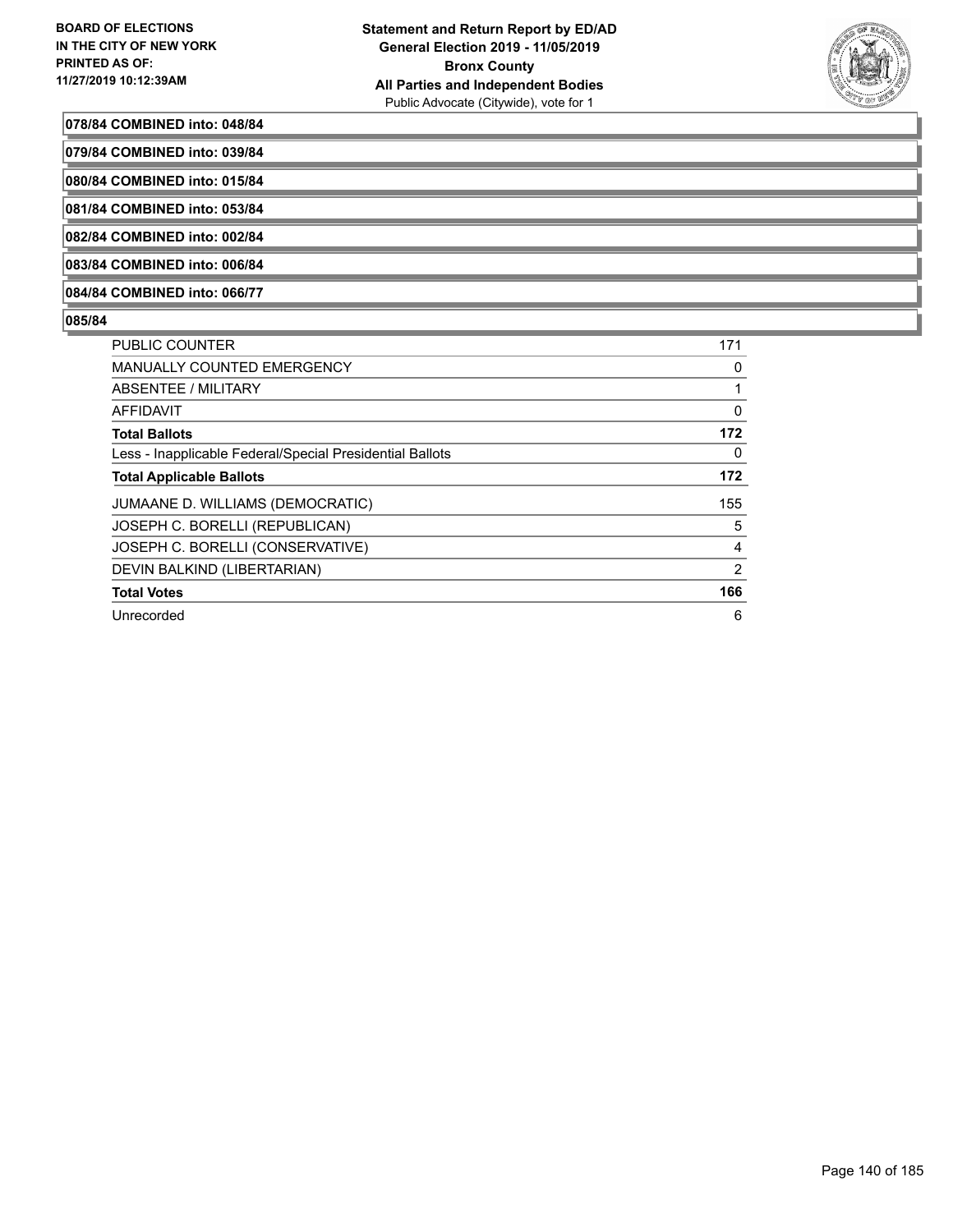

| PUBLIC COUNTER                                           | 172 |
|----------------------------------------------------------|-----|
| MANUALLY COUNTED EMERGENCY                               | 0   |
| ABSENTEE / MILITARY                                      | 2   |
| <b>AFFIDAVIT</b>                                         | 0   |
| <b>Total Ballots</b>                                     | 174 |
| Less - Inapplicable Federal/Special Presidential Ballots | 0   |
| <b>Total Applicable Ballots</b>                          | 174 |
| JUMAANE D. WILLIAMS (DEMOCRATIC)                         | 157 |
| JOSEPH C. BORELLI (REPUBLICAN)                           | 5   |
| JOSEPH C. BORELLI (CONSERVATIVE)                         | 7   |
| DEVIN BALKIND (LIBERTARIAN)                              | 4   |
| <b>Total Votes</b>                                       | 173 |
| Unrecorded                                               | 1   |

## **002/85**

| <b>PUBLIC COUNTER</b>                                    | 260 |
|----------------------------------------------------------|-----|
| MANUALLY COUNTED EMERGENCY                               | 0   |
| ABSENTEE / MILITARY                                      | 3   |
| AFFIDAVIT                                                | 0   |
| <b>Total Ballots</b>                                     | 263 |
| Less - Inapplicable Federal/Special Presidential Ballots | 0   |
| <b>Total Applicable Ballots</b>                          | 263 |
| JUMAANE D. WILLIAMS (DEMOCRATIC)                         | 220 |
| JOSEPH C. BORELLI (REPUBLICAN)                           | 31  |
| JOSEPH C. BORELLI (CONSERVATIVE)                         | 3   |
| DEVIN BALKIND (LIBERTARIAN)                              | 4   |
| <b>Total Votes</b>                                       | 258 |
| Unrecorded                                               | 5   |
|                                                          |     |

## **003/85 COMBINED into: 002/85**

| <b>PUBLIC COUNTER</b>                                    | 175            |
|----------------------------------------------------------|----------------|
| <b>MANUALLY COUNTED EMERGENCY</b>                        | 0              |
| ABSENTEE / MILITARY                                      | 2              |
| AFFIDAVIT                                                | $\overline{4}$ |
| <b>Total Ballots</b>                                     | 181            |
| Less - Inapplicable Federal/Special Presidential Ballots | 0              |
| <b>Total Applicable Ballots</b>                          | 181            |
| JUMAANE D. WILLIAMS (DEMOCRATIC)                         | 151            |
| JOSEPH C. BORELLI (REPUBLICAN)                           | 21             |
| JOSEPH C. BORELLI (CONSERVATIVE)                         | $\overline{2}$ |
| DEVIN BALKIND (LIBERTARIAN)                              | $\overline{4}$ |
| <b>Total Votes</b>                                       | 178            |
| Unrecorded                                               | 3              |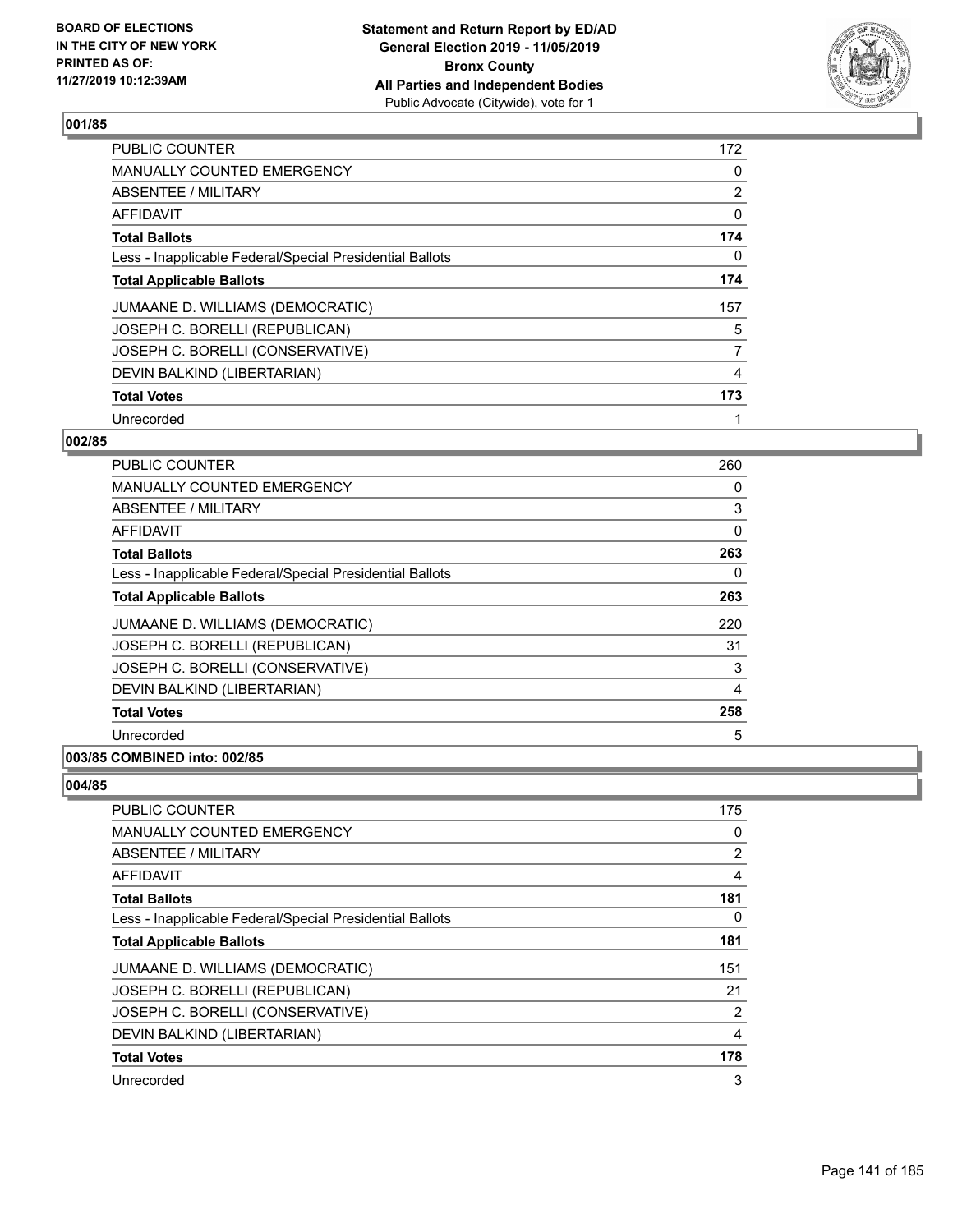

| PUBLIC COUNTER                                           | 111 |
|----------------------------------------------------------|-----|
| <b>MANUALLY COUNTED EMERGENCY</b>                        | 0   |
| ABSENTEE / MILITARY                                      | 1   |
| AFFIDAVIT                                                | 2   |
| Total Ballots                                            | 114 |
| Less - Inapplicable Federal/Special Presidential Ballots | 0   |
| <b>Total Applicable Ballots</b>                          | 114 |
| JUMAANE D. WILLIAMS (DEMOCRATIC)                         | 97  |
| JOSEPH C. BORELLI (REPUBLICAN)                           | 8   |
| JOSEPH C. BORELLI (CONSERVATIVE)                         | 2   |
| DEVIN BALKIND (LIBERTARIAN)                              | 2   |
| HORTENSIA ANDERSON (WRITE-IN)                            | 1   |
| <b>Total Votes</b>                                       | 110 |
| Unrecorded                                               | 4   |
|                                                          |     |

**006/85 COMBINED into: 004/85**

#### **007/85**

| <b>PUBLIC COUNTER</b>                                    | 193 |
|----------------------------------------------------------|-----|
| <b>MANUALLY COUNTED EMERGENCY</b>                        | 0   |
| ABSENTEE / MILITARY                                      | 5   |
| <b>AFFIDAVIT</b>                                         | 2   |
| <b>Total Ballots</b>                                     | 200 |
| Less - Inapplicable Federal/Special Presidential Ballots | 0   |
| <b>Total Applicable Ballots</b>                          | 200 |
| JUMAANE D. WILLIAMS (DEMOCRATIC)                         | 181 |
| JOSEPH C. BORELLI (REPUBLICAN)                           | 11  |
| JOSEPH C. BORELLI (CONSERVATIVE)                         | 2   |
| DEVIN BALKIND (LIBERTARIAN)                              | 3   |
| <b>Total Votes</b>                                       | 197 |
| Unrecorded                                               | 3   |

| PUBLIC COUNTER                                           | 136 |
|----------------------------------------------------------|-----|
| <b>MANUALLY COUNTED EMERGENCY</b>                        | 0   |
| ABSENTEE / MILITARY                                      |     |
| AFFIDAVIT                                                | 4   |
| <b>Total Ballots</b>                                     | 141 |
| Less - Inapplicable Federal/Special Presidential Ballots | 0   |
| <b>Total Applicable Ballots</b>                          | 141 |
| JUMAANE D. WILLIAMS (DEMOCRATIC)                         | 124 |
| JOSEPH C. BORELLI (REPUBLICAN)                           | 10  |
| JOSEPH C. BORELLI (CONSERVATIVE)                         | 2   |
| DEVIN BALKIND (LIBERTARIAN)                              | 2   |
| <b>Total Votes</b>                                       | 138 |
| Unrecorded                                               | 3   |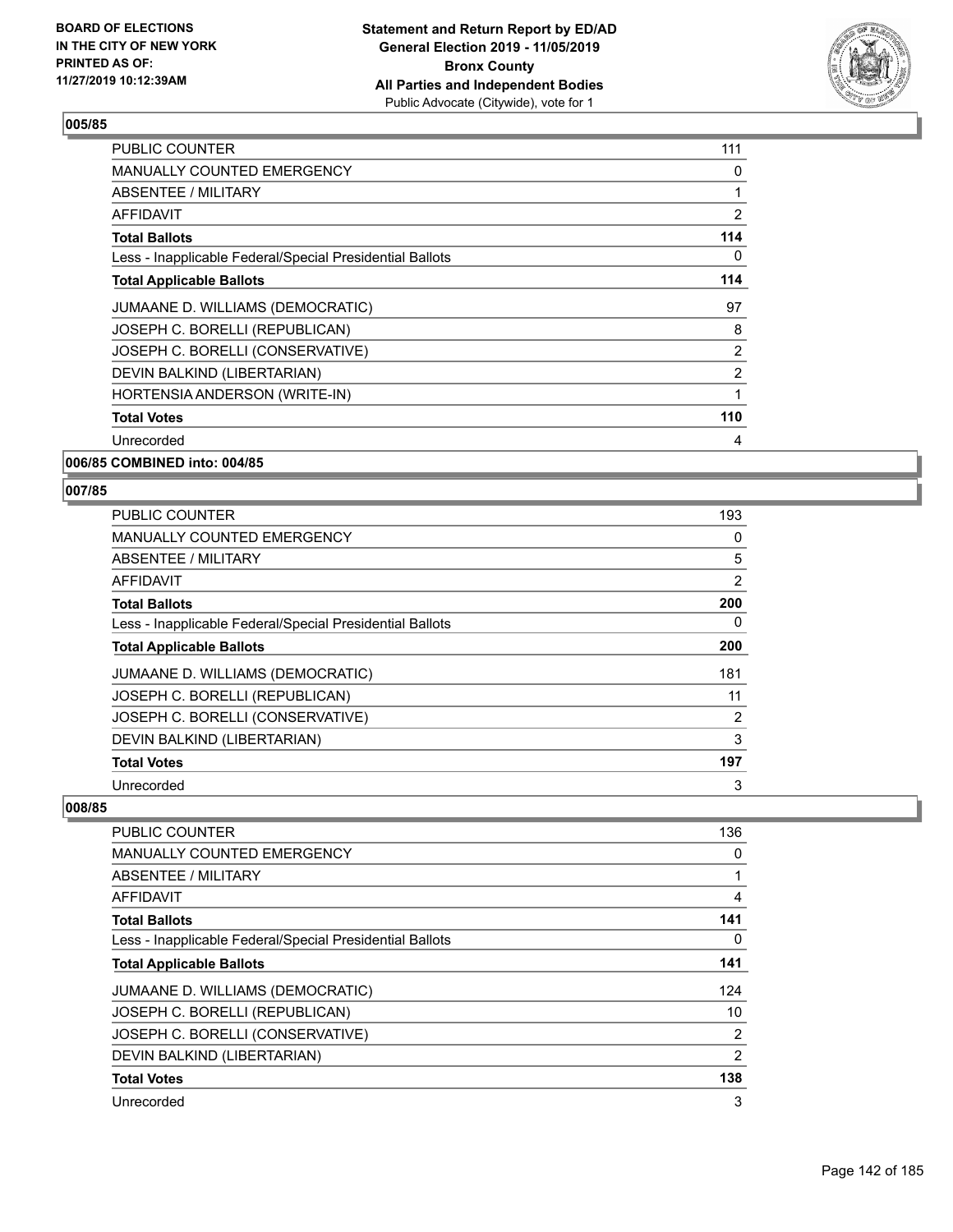

| PUBLIC COUNTER                                           | 89 |
|----------------------------------------------------------|----|
| <b>MANUALLY COUNTED EMERGENCY</b>                        | 0  |
| ABSENTEE / MILITARY                                      | 0  |
| AFFIDAVIT                                                |    |
| <b>Total Ballots</b>                                     | 90 |
| Less - Inapplicable Federal/Special Presidential Ballots | 0  |
| <b>Total Applicable Ballots</b>                          | 90 |
| JUMAANE D. WILLIAMS (DEMOCRATIC)                         | 79 |
| JOSEPH C. BORELLI (REPUBLICAN)                           | 3  |
| JOSEPH C. BORELLI (CONSERVATIVE)                         | 3  |
| DEVIN BALKIND (LIBERTARIAN)                              | 1  |
| <b>Total Votes</b>                                       | 86 |
| Unrecorded                                               | 4  |
|                                                          |    |

## **010/85 COMBINED into: 007/85**

#### **011/85**

| <b>PUBLIC COUNTER</b>                                    | 208 |
|----------------------------------------------------------|-----|
| <b>MANUALLY COUNTED EMERGENCY</b>                        | 0   |
| ABSENTEE / MILITARY                                      | 1   |
| AFFIDAVIT                                                | 1   |
| <b>Total Ballots</b>                                     | 210 |
| Less - Inapplicable Federal/Special Presidential Ballots | 0   |
| <b>Total Applicable Ballots</b>                          | 210 |
| JUMAANE D. WILLIAMS (DEMOCRATIC)                         | 187 |
| JOSEPH C. BORELLI (REPUBLICAN)                           | 10  |
| JOSEPH C. BORELLI (CONSERVATIVE)                         | 2   |
| DEVIN BALKIND (LIBERTARIAN)                              | 1   |
| <b>Total Votes</b>                                       | 200 |
| Unrecorded                                               | 10  |
|                                                          |     |

#### **012/85 COMBINED into: 011/85**

| <b>PUBLIC COUNTER</b>                                    | 394      |
|----------------------------------------------------------|----------|
| <b>MANUALLY COUNTED EMERGENCY</b>                        | $\Omega$ |
| <b>ABSENTEE / MILITARY</b>                               | 12       |
| AFFIDAVIT                                                |          |
| <b>Total Ballots</b>                                     | 407      |
| Less - Inapplicable Federal/Special Presidential Ballots | 0        |
| <b>Total Applicable Ballots</b>                          | 407      |
| JUMAANE D. WILLIAMS (DEMOCRATIC)                         | 384      |
| JOSEPH C. BORELLI (REPUBLICAN)                           | 10       |
| JOSEPH C. BORELLI (CONSERVATIVE)                         | 0        |
| DEVIN BALKIND (LIBERTARIAN)                              | 4        |
| <b>Total Votes</b>                                       | 398      |
| Unrecorded                                               | 9        |
| 014/85 COMBINED into: 015/85                             |          |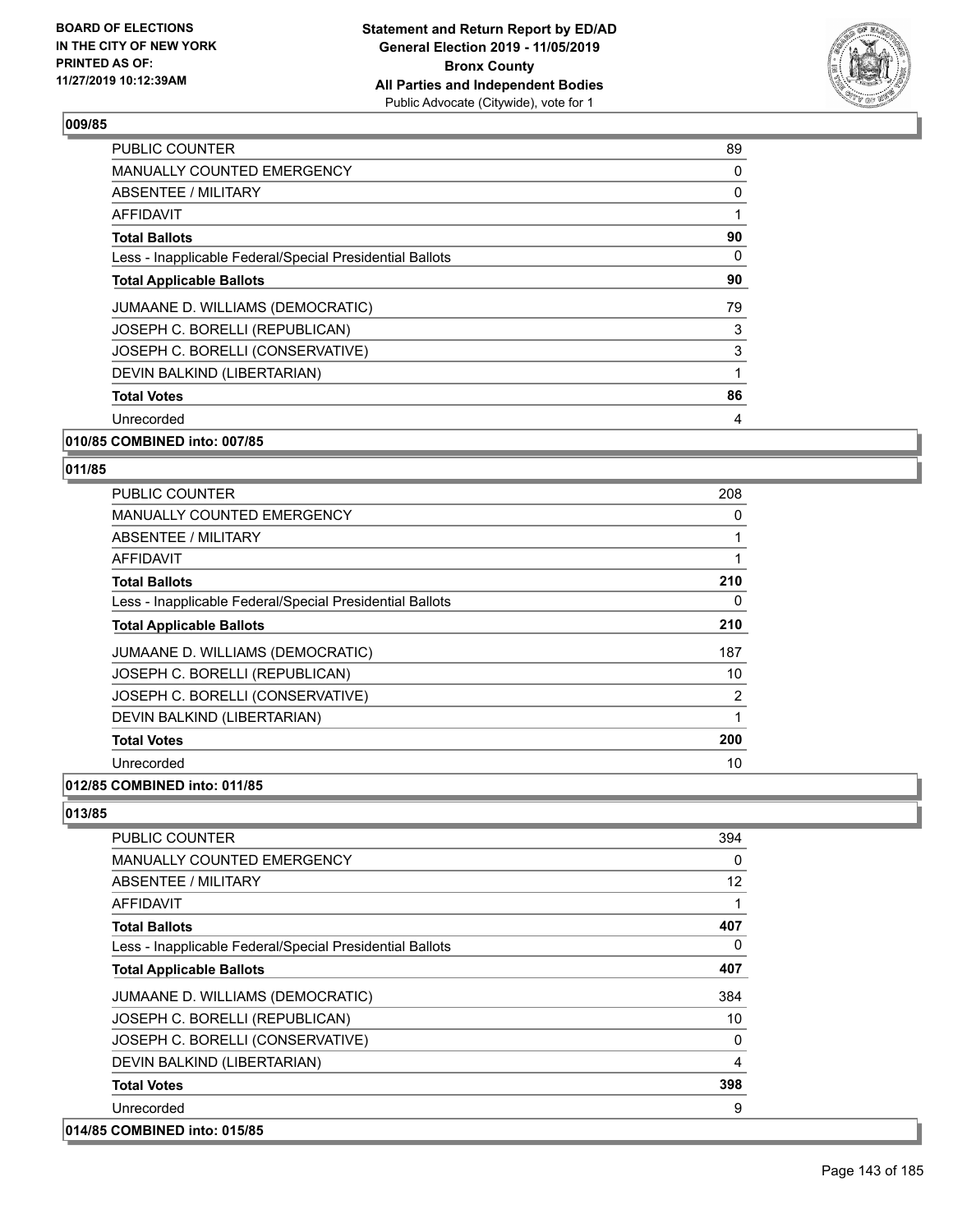

| <b>PUBLIC COUNTER</b>                                    | 160 |
|----------------------------------------------------------|-----|
| <b>MANUALLY COUNTED EMERGENCY</b>                        | 0   |
| ABSENTEE / MILITARY                                      | 0   |
| <b>AFFIDAVIT</b>                                         | 2   |
| <b>Total Ballots</b>                                     | 162 |
| Less - Inapplicable Federal/Special Presidential Ballots | 0   |
| <b>Total Applicable Ballots</b>                          | 162 |
| JUMAANE D. WILLIAMS (DEMOCRATIC)                         | 142 |
| JOSEPH C. BORELLI (REPUBLICAN)                           | 12  |
| JOSEPH C. BORELLI (CONSERVATIVE)                         | 3   |
| DEVIN BALKIND (LIBERTARIAN)                              | 2   |
| <b>Total Votes</b>                                       | 159 |
| Unrecorded                                               | 3   |

## **016/85**

| PUBLIC COUNTER                                           | 142      |
|----------------------------------------------------------|----------|
| <b>MANUALLY COUNTED EMERGENCY</b>                        | 0        |
| ABSENTEE / MILITARY                                      | 2        |
| <b>AFFIDAVIT</b>                                         | $\Omega$ |
| <b>Total Ballots</b>                                     | 144      |
| Less - Inapplicable Federal/Special Presidential Ballots | 0        |
| <b>Total Applicable Ballots</b>                          | 144      |
| JUMAANE D. WILLIAMS (DEMOCRATIC)                         | 129      |
| JOSEPH C. BORELLI (REPUBLICAN)                           | 5        |
| JOSEPH C. BORELLI (CONSERVATIVE)                         | 0        |
| DEVIN BALKIND (LIBERTARIAN)                              |          |
| <b>Total Votes</b>                                       | 135      |
| Unrecorded                                               | 9        |

## **017/85 COMBINED into: 016/85**

#### **018/85 COMBINED into: 013/85**

#### **019/85 COMBINED into: 013/85**

| <b>PUBLIC COUNTER</b>                                    | 177 |
|----------------------------------------------------------|-----|
| <b>MANUALLY COUNTED EMERGENCY</b>                        | 0   |
| ABSENTEE / MILITARY                                      | 5   |
| AFFIDAVIT                                                | 0   |
| <b>Total Ballots</b>                                     | 182 |
| Less - Inapplicable Federal/Special Presidential Ballots | 0   |
| <b>Total Applicable Ballots</b>                          | 182 |
| JUMAANE D. WILLIAMS (DEMOCRATIC)                         | 175 |
| JOSEPH C. BORELLI (REPUBLICAN)                           |     |
| JOSEPH C. BORELLI (CONSERVATIVE)                         | 0   |
| DEVIN BALKIND (LIBERTARIAN)                              | 5   |
| <b>Total Votes</b>                                       | 181 |
| Unrecorded                                               | 4   |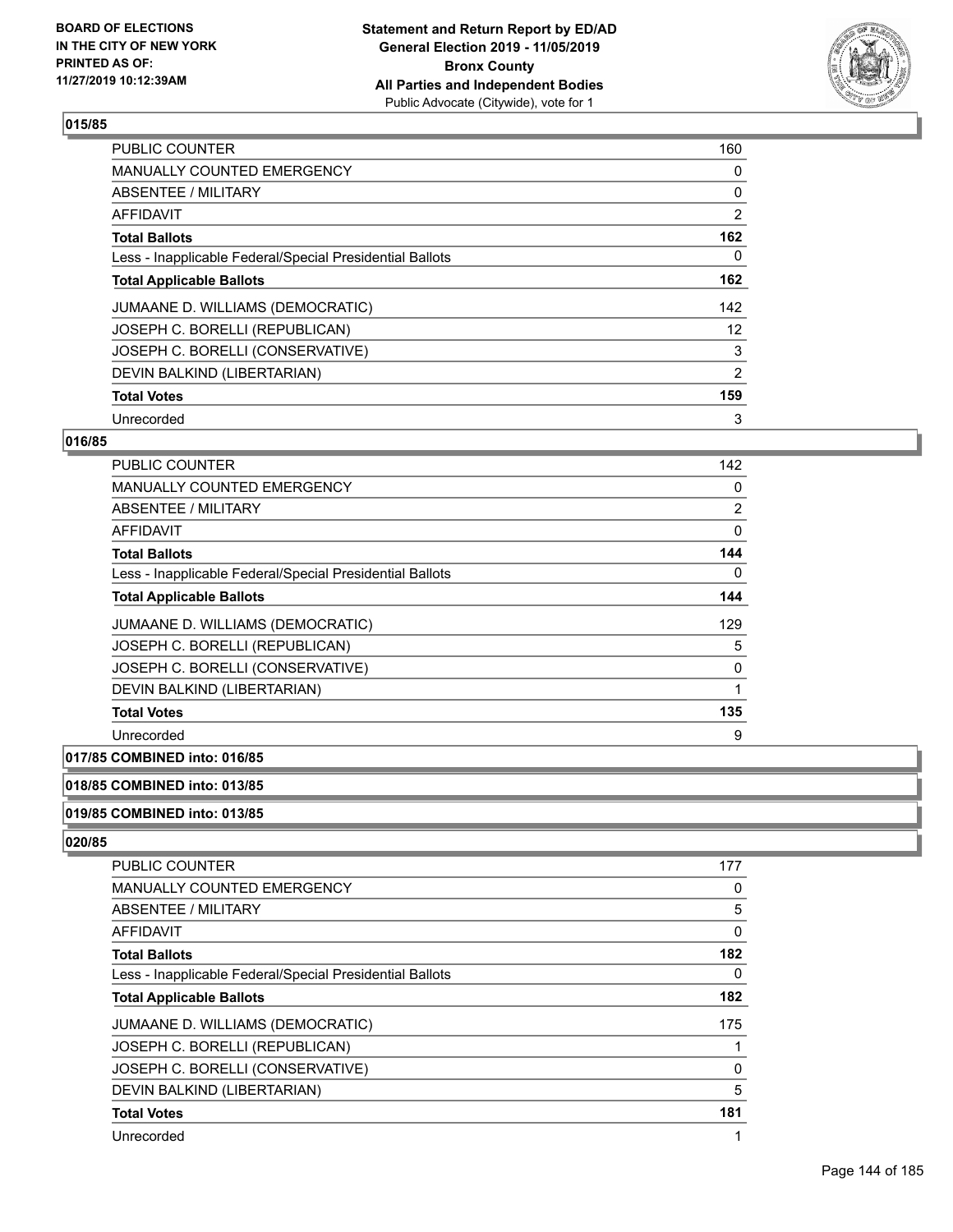

| <b>PUBLIC COUNTER</b>                                    | 283            |
|----------------------------------------------------------|----------------|
| MANUALLY COUNTED EMERGENCY                               | 0              |
| ABSENTEE / MILITARY                                      | 4              |
| AFFIDAVIT                                                | $\overline{2}$ |
| <b>Total Ballots</b>                                     | 289            |
| Less - Inapplicable Federal/Special Presidential Ballots | 0              |
| <b>Total Applicable Ballots</b>                          | 289            |
| JUMAANE D. WILLIAMS (DEMOCRATIC)                         | 264            |
| JOSEPH C. BORELLI (REPUBLICAN)                           | 11             |
| JOSEPH C. BORELLI (CONSERVATIVE)                         | 3              |
| DEVIN BALKIND (LIBERTARIAN)                              | 1              |
| UNATTRIBUTABLE WRITE-IN (WRITE-IN)                       |                |
| <b>Total Votes</b>                                       | 280            |
| Unrecorded                                               | 9              |

## **022/85**

| <b>PUBLIC COUNTER</b>                                    | 64             |
|----------------------------------------------------------|----------------|
| <b>MANUALLY COUNTED EMERGENCY</b>                        | 0              |
| ABSENTEE / MILITARY                                      | $\overline{2}$ |
| AFFIDAVIT                                                |                |
| <b>Total Ballots</b>                                     | 67             |
| Less - Inapplicable Federal/Special Presidential Ballots | 0              |
| <b>Total Applicable Ballots</b>                          | 67             |
| JUMAANE D. WILLIAMS (DEMOCRATIC)                         | 62             |
| JOSEPH C. BORELLI (REPUBLICAN)                           | 2              |
| JOSEPH C. BORELLI (CONSERVATIVE)                         | $\overline{2}$ |
| DEVIN BALKIND (LIBERTARIAN)                              | 0              |
| <b>Total Votes</b>                                       | 66             |
| Unrecorded                                               |                |

| PUBLIC COUNTER                                           | 236      |
|----------------------------------------------------------|----------|
| <b>MANUALLY COUNTED EMERGENCY</b>                        | 0        |
| ABSENTEE / MILITARY                                      | 2        |
| AFFIDAVIT                                                | 3        |
| <b>Total Ballots</b>                                     | 241      |
| Less - Inapplicable Federal/Special Presidential Ballots | $\Omega$ |
| <b>Total Applicable Ballots</b>                          | 241      |
| JUMAANE D. WILLIAMS (DEMOCRATIC)                         | 228      |
| JOSEPH C. BORELLI (REPUBLICAN)                           | 6        |
| JOSEPH C. BORELLI (CONSERVATIVE)                         | 2        |
| DEVIN BALKIND (LIBERTARIAN)                              | 3        |
| UNATTRIBUTABLE WRITE-IN (WRITE-IN)                       | 1        |
| <b>Total Votes</b>                                       | 240      |
| Unrecorded                                               |          |
| 024/85 COMBINED into: 023/85                             |          |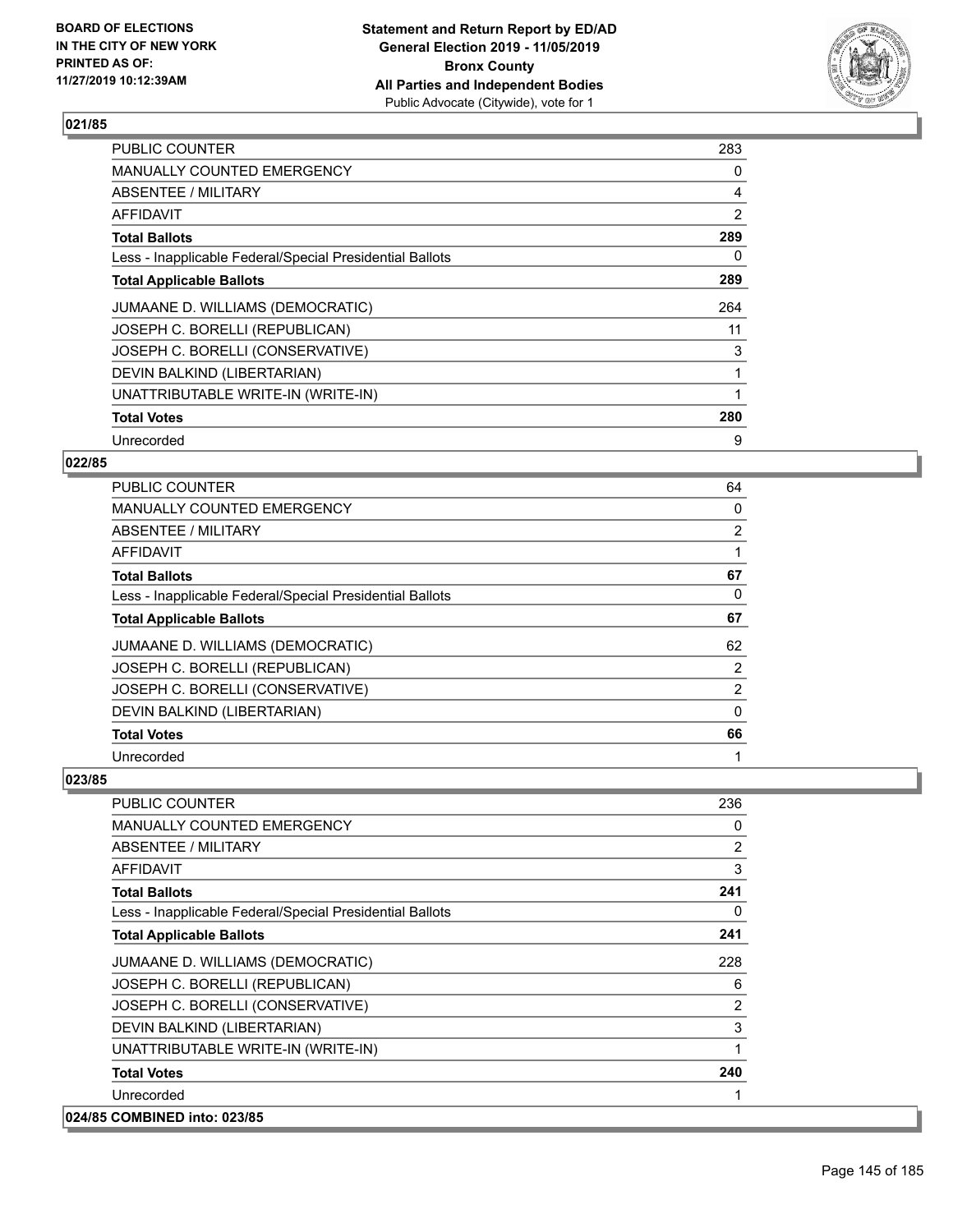

| <b>PUBLIC COUNTER</b>                                    | 210      |
|----------------------------------------------------------|----------|
| MANUALLY COUNTED EMERGENCY                               | 0        |
| ABSENTEE / MILITARY                                      | 6        |
| <b>AFFIDAVIT</b>                                         | $\Omega$ |
| <b>Total Ballots</b>                                     | 216      |
| Less - Inapplicable Federal/Special Presidential Ballots | 0        |
| <b>Total Applicable Ballots</b>                          | 216      |
| JUMAANE D. WILLIAMS (DEMOCRATIC)                         | 203      |
| JOSEPH C. BORELLI (REPUBLICAN)                           | 4        |
| JOSEPH C. BORELLI (CONSERVATIVE)                         | 2        |
| DEVIN BALKIND (LIBERTARIAN)                              | 3        |
| <b>Total Votes</b>                                       | 212      |
| Unrecorded                                               | 4        |
|                                                          |          |

## **026/85 COMBINED into: 025/85**

### **027/85**

| <b>PUBLIC COUNTER</b>                                    | 249 |
|----------------------------------------------------------|-----|
| <b>MANUALLY COUNTED EMERGENCY</b>                        | 0   |
| ABSENTEE / MILITARY                                      | 5   |
| AFFIDAVIT                                                | 0   |
| <b>Total Ballots</b>                                     | 254 |
| Less - Inapplicable Federal/Special Presidential Ballots | 0   |
| <b>Total Applicable Ballots</b>                          | 254 |
| JUMAANE D. WILLIAMS (DEMOCRATIC)                         | 227 |
| JOSEPH C. BORELLI (REPUBLICAN)                           | 16  |
| JOSEPH C. BORELLI (CONSERVATIVE)                         |     |
| DEVIN BALKIND (LIBERTARIAN)                              | 5   |
| <b>Total Votes</b>                                       | 249 |
| Unrecorded                                               | 5   |

| 029/85 COMBINED into: 028/85                             |    |
|----------------------------------------------------------|----|
| <b>Total Votes</b>                                       | 89 |
| DEVIN BALKIND (LIBERTARIAN)                              | 2  |
| JOSEPH C. BORELLI (CONSERVATIVE)                         | 0  |
| JOSEPH C. BORELLI (REPUBLICAN)                           | 2  |
| JUMAANE D. WILLIAMS (DEMOCRATIC)                         | 85 |
| <b>Total Applicable Ballots</b>                          | 89 |
| Less - Inapplicable Federal/Special Presidential Ballots | 0  |
| <b>Total Ballots</b>                                     | 89 |
| <b>AFFIDAVIT</b>                                         | 0  |
| ABSENTEE / MILITARY                                      | 3  |
| <b>MANUALLY COUNTED EMERGENCY</b>                        | 0  |
| <b>PUBLIC COUNTER</b>                                    | 86 |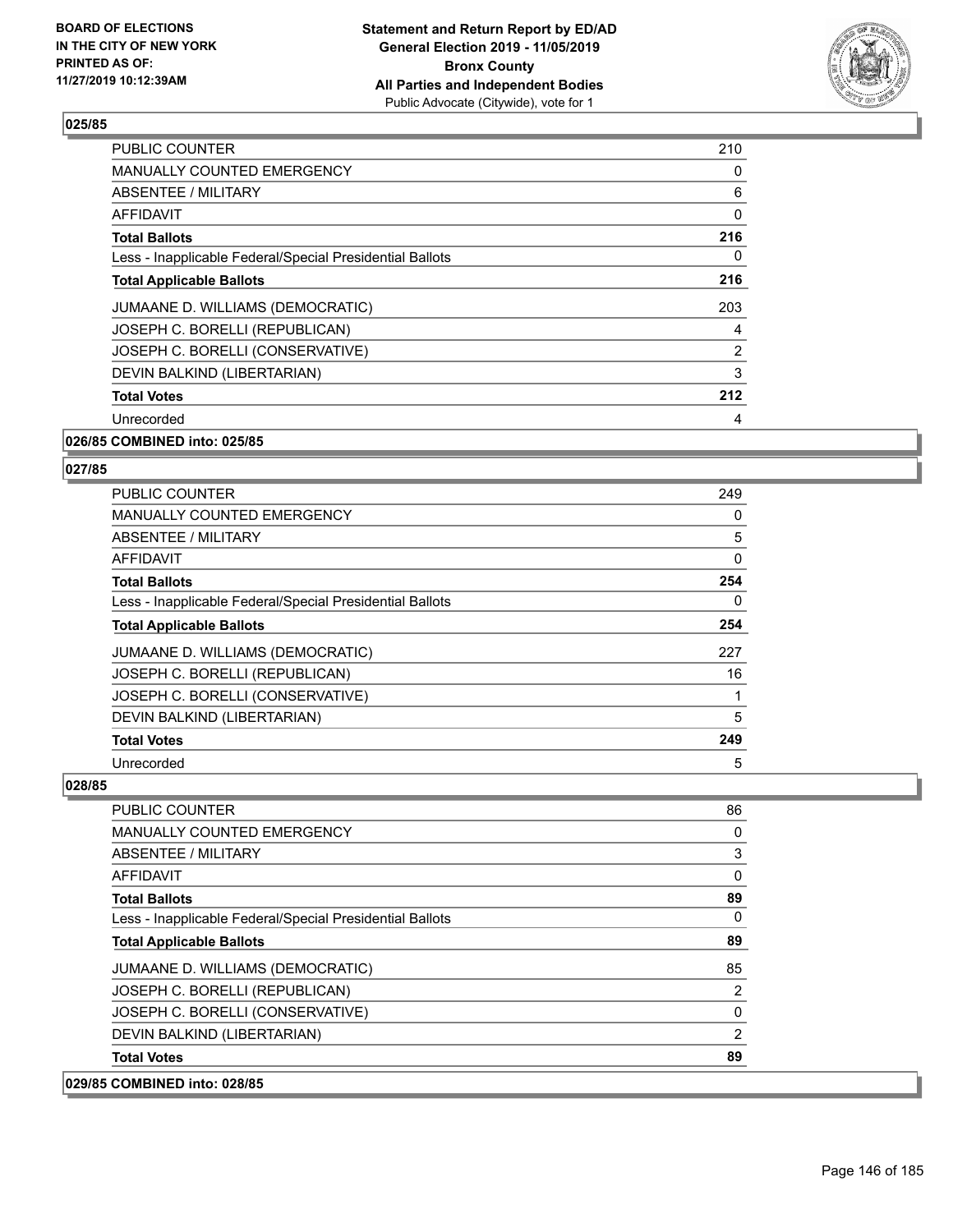

| <b>PUBLIC COUNTER</b>                                    | 180            |
|----------------------------------------------------------|----------------|
| <b>MANUALLY COUNTED EMERGENCY</b>                        | 0              |
| ABSENTEE / MILITARY                                      | 4              |
| AFFIDAVIT                                                |                |
| <b>Total Ballots</b>                                     | 185            |
| Less - Inapplicable Federal/Special Presidential Ballots | 0              |
| <b>Total Applicable Ballots</b>                          | 185            |
| JUMAANE D. WILLIAMS (DEMOCRATIC)                         | 169            |
| JOSEPH C. BORELLI (REPUBLICAN)                           | 5              |
| JOSEPH C. BORELLI (CONSERVATIVE)                         | $\overline{2}$ |
| DEVIN BALKIND (LIBERTARIAN)                              | 2              |
| <b>Total Votes</b>                                       | 178            |
| Unrecorded                                               |                |
| 031/85 COMBINED into: 030/85                             |                |

# **032/85**

| <b>PUBLIC COUNTER</b>                                    | 167 |
|----------------------------------------------------------|-----|
| <b>MANUALLY COUNTED EMERGENCY</b>                        | 0   |
| ABSENTEE / MILITARY                                      | 3   |
| AFFIDAVIT                                                |     |
| <b>Total Ballots</b>                                     | 171 |
| Less - Inapplicable Federal/Special Presidential Ballots | 0   |
| <b>Total Applicable Ballots</b>                          | 171 |
| JUMAANE D. WILLIAMS (DEMOCRATIC)                         | 153 |
| JOSEPH C. BORELLI (REPUBLICAN)                           | 9   |
| JOSEPH C. BORELLI (CONSERVATIVE)                         | 2   |
| DEVIN BALKIND (LIBERTARIAN)                              | 4   |
| <b>Total Votes</b>                                       | 168 |
| Unrecorded                                               | 3   |

| <b>PUBLIC COUNTER</b>                                    | 125 |
|----------------------------------------------------------|-----|
| MANUALLY COUNTED EMERGENCY                               | 0   |
| ABSENTEE / MILITARY                                      | 8   |
| <b>AFFIDAVIT</b>                                         | 0   |
| <b>Total Ballots</b>                                     | 133 |
| Less - Inapplicable Federal/Special Presidential Ballots | 0   |
| <b>Total Applicable Ballots</b>                          | 133 |
| JUMAANE D. WILLIAMS (DEMOCRATIC)                         | 119 |
| JOSEPH C. BORELLI (REPUBLICAN)                           | 10  |
| JOSEPH C. BORELLI (CONSERVATIVE)                         | 2   |
| DEVIN BALKIND (LIBERTARIAN)                              | 1   |
| <b>Total Votes</b>                                       | 132 |
| Unrecorded                                               | 1   |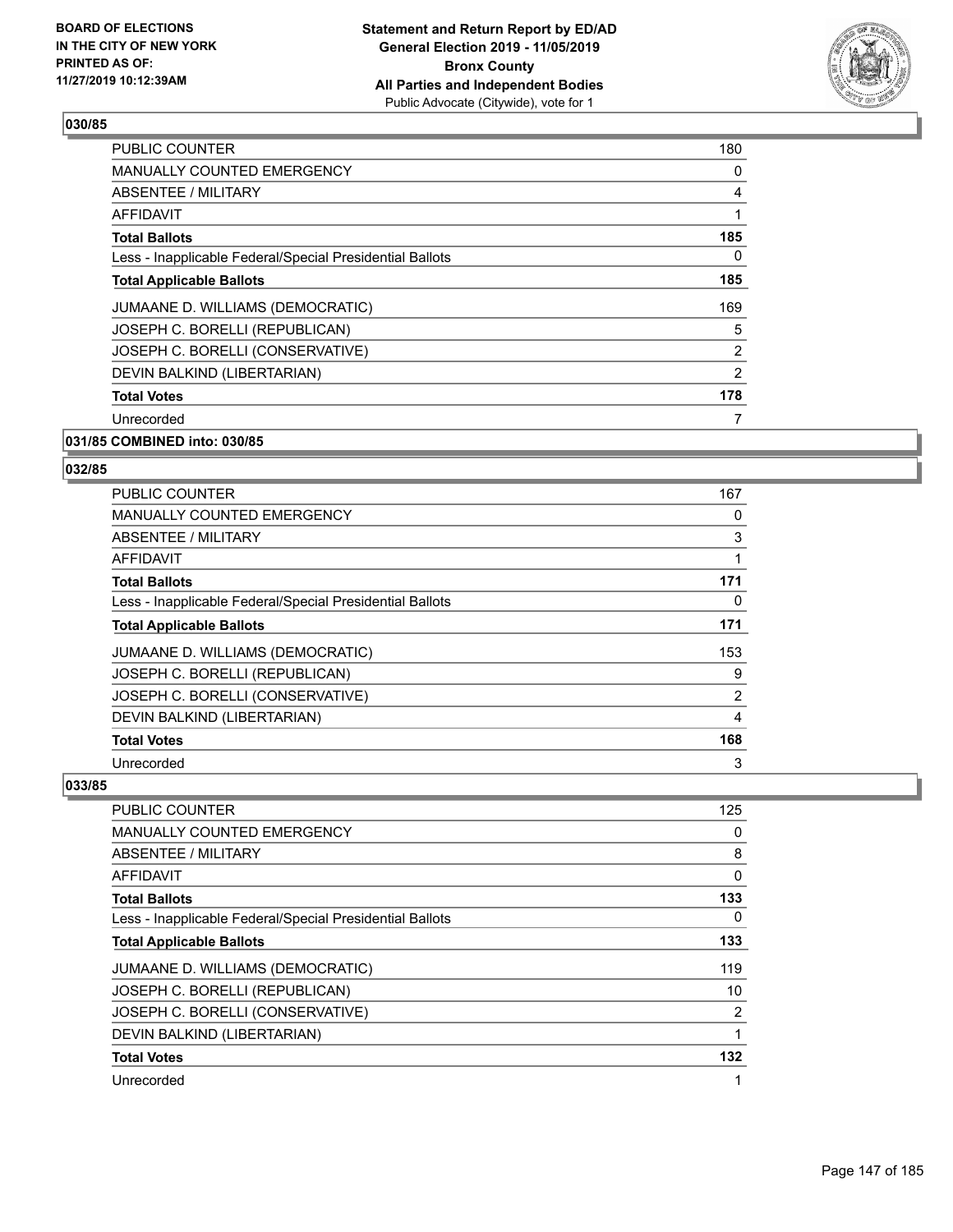

| <b>PUBLIC COUNTER</b>                                    | 139            |
|----------------------------------------------------------|----------------|
| <b>MANUALLY COUNTED EMERGENCY</b>                        | 0              |
| ABSENTEE / MILITARY                                      | 3              |
| <b>AFFIDAVIT</b>                                         | 3              |
| <b>Total Ballots</b>                                     | 145            |
| Less - Inapplicable Federal/Special Presidential Ballots | 0              |
| <b>Total Applicable Ballots</b>                          | 145            |
| JUMAANE D. WILLIAMS (DEMOCRATIC)                         | 128            |
| JOSEPH C. BORELLI (REPUBLICAN)                           | 9              |
| JOSEPH C. BORELLI (CONSERVATIVE)                         | 3              |
| DEVIN BALKIND (LIBERTARIAN)                              | 3              |
| <b>Total Votes</b>                                       | 143            |
| Unrecorded                                               | $\overline{2}$ |

**035/85 COMBINED into: 030/85**

**036/85 COMBINED into: 017/79**

**037/85 COMBINED into: 021/85**

### **038/85 COMBINED into: 075/84**

**042/85 COMBINED into: 050/84**

| <b>PUBLIC COUNTER</b>                                    | 152            |
|----------------------------------------------------------|----------------|
| <b>MANUALLY COUNTED EMERGENCY</b>                        | 0              |
| ABSENTEE / MILITARY                                      |                |
| <b>AFFIDAVIT</b>                                         | $\overline{2}$ |
| <b>Total Ballots</b>                                     | 155            |
| Less - Inapplicable Federal/Special Presidential Ballots | 0              |
| <b>Total Applicable Ballots</b>                          | 155            |
| JUMAANE D. WILLIAMS (DEMOCRATIC)                         | 139            |
| JOSEPH C. BORELLI (REPUBLICAN)                           | 8              |
| JOSEPH C. BORELLI (CONSERVATIVE)                         | 0              |
| DEVIN BALKIND (LIBERTARIAN)                              | 0              |
| <b>Total Votes</b>                                       | 147            |
| Unrecorded                                               | 8              |
| 040/85 COMBINED into: 039/85                             |                |
| 041/85 COMBINED into: 085/84                             |                |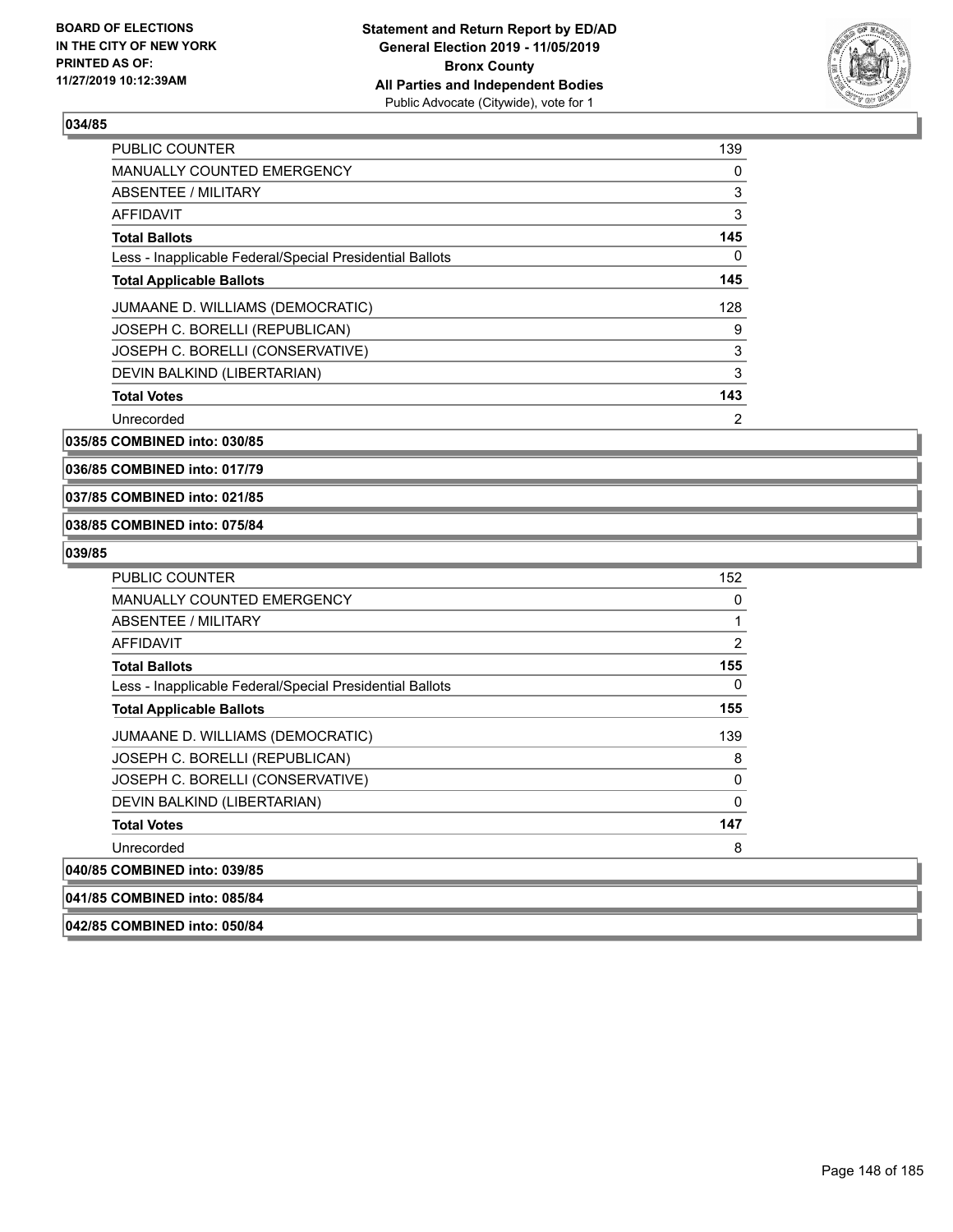

| <b>PUBLIC COUNTER</b>                                    | 175 |
|----------------------------------------------------------|-----|
| <b>MANUALLY COUNTED EMERGENCY</b>                        | 0   |
| ABSENTEE / MILITARY                                      | 1   |
| <b>AFFIDAVIT</b>                                         |     |
| <b>Total Ballots</b>                                     | 177 |
| Less - Inapplicable Federal/Special Presidential Ballots | 0   |
| <b>Total Applicable Ballots</b>                          | 177 |
| JUMAANE D. WILLIAMS (DEMOCRATIC)                         | 150 |
| JOSEPH C. BORELLI (REPUBLICAN)                           | 13  |
| JOSEPH C. BORELLI (CONSERVATIVE)                         | 2   |
| DEVIN BALKIND (LIBERTARIAN)                              | 4   |
| HORTENSIA ANDERSON (WRITE-IN)                            | 1   |
| <b>Total Votes</b>                                       | 170 |
| Unrecorded                                               | 7   |
|                                                          |     |

**044/85 COMBINED into: 043/85**

## **045/85**

| <b>PUBLIC COUNTER</b>                                    | 187 |
|----------------------------------------------------------|-----|
| <b>MANUALLY COUNTED EMERGENCY</b>                        | 0   |
| ABSENTEE / MILITARY                                      | 16  |
| <b>AFFIDAVIT</b>                                         | 0   |
| <b>Total Ballots</b>                                     | 203 |
| Less - Inapplicable Federal/Special Presidential Ballots | 0   |
| <b>Total Applicable Ballots</b>                          | 203 |
| JUMAANE D. WILLIAMS (DEMOCRATIC)                         | 185 |
| JOSEPH C. BORELLI (REPUBLICAN)                           |     |
| JOSEPH C. BORELLI (CONSERVATIVE)                         | 0   |
| DEVIN BALKIND (LIBERTARIAN)                              | 1   |
| <b>Total Votes</b>                                       | 193 |
| Unrecorded                                               | 10  |

| <b>PUBLIC COUNTER</b>                                    | 156 |
|----------------------------------------------------------|-----|
| <b>MANUALLY COUNTED EMERGENCY</b>                        | 0   |
| ABSENTEE / MILITARY                                      | 4   |
| AFFIDAVIT                                                | 1   |
| <b>Total Ballots</b>                                     | 161 |
| Less - Inapplicable Federal/Special Presidential Ballots | 0   |
| <b>Total Applicable Ballots</b>                          | 161 |
| JUMAANE D. WILLIAMS (DEMOCRATIC)                         | 148 |
| JOSEPH C. BORELLI (REPUBLICAN)                           | 4   |
| JOSEPH C. BORELLI (CONSERVATIVE)                         | 3   |
| DEVIN BALKIND (LIBERTARIAN)                              | 3   |
| <b>Total Votes</b>                                       | 158 |
| Unrecorded                                               | 3   |
| 047/85 COMBINED into: 045/85                             |     |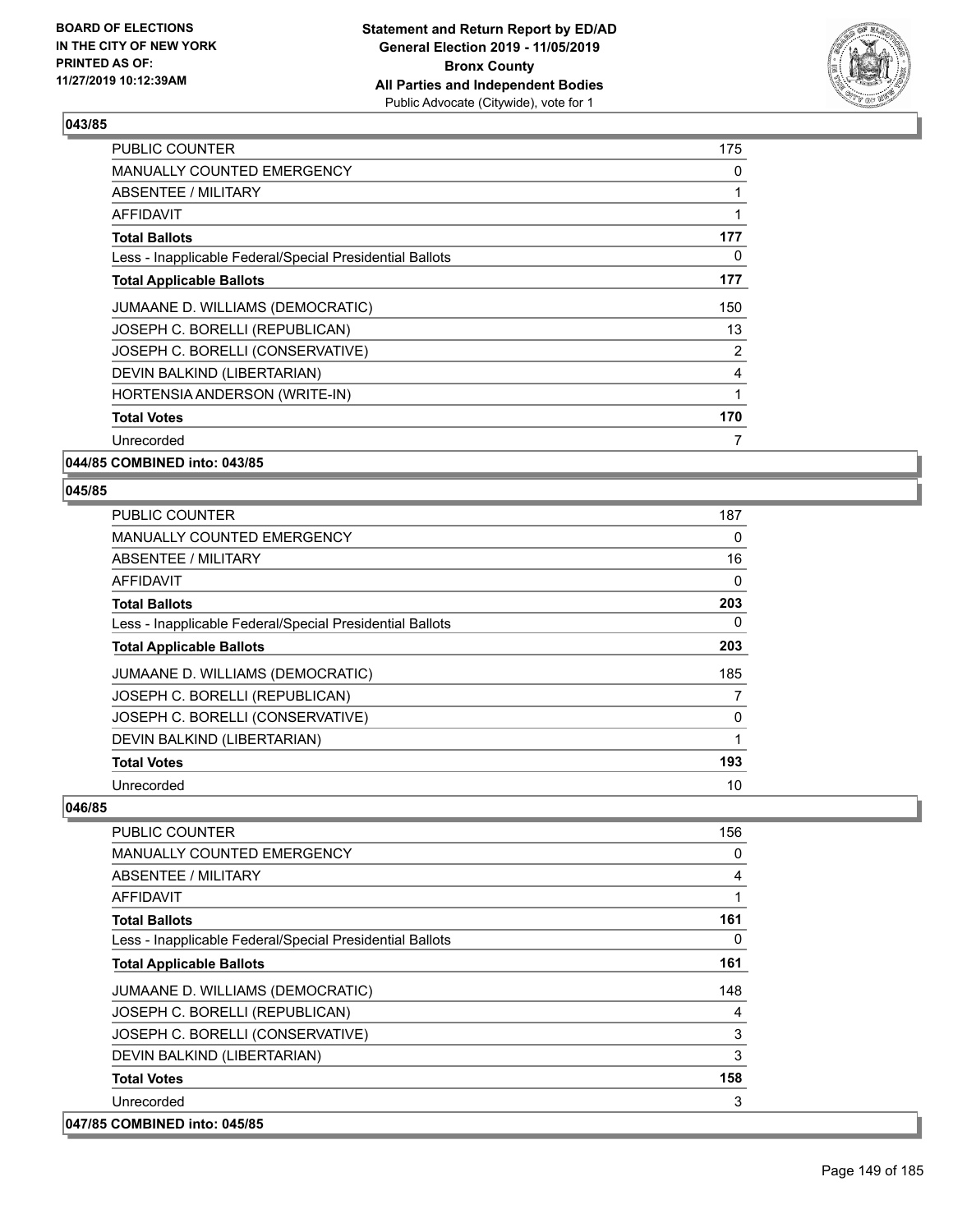

| <b>PUBLIC COUNTER</b>                                    | 88       |
|----------------------------------------------------------|----------|
| <b>MANUALLY COUNTED EMERGENCY</b>                        | 0        |
| ABSENTEE / MILITARY                                      | 0        |
| <b>AFFIDAVIT</b>                                         | 3        |
| <b>Total Ballots</b>                                     | 91       |
| Less - Inapplicable Federal/Special Presidential Ballots | 0        |
| <b>Total Applicable Ballots</b>                          | 91       |
| JUMAANE D. WILLIAMS (DEMOCRATIC)                         | 76       |
| JOSEPH C. BORELLI (REPUBLICAN)                           | 6        |
| JOSEPH C. BORELLI (CONSERVATIVE)                         | 6        |
| DEVIN BALKIND (LIBERTARIAN)                              | $\Omega$ |
| <b>Total Votes</b>                                       | 88       |
| Unrecorded                                               | 3        |

## **049/85**

| PUBLIC COUNTER                                           | 116            |
|----------------------------------------------------------|----------------|
| MANUALLY COUNTED EMERGENCY                               | 0              |
| ABSENTEE / MILITARY                                      | $\overline{2}$ |
| AFFIDAVIT                                                | 0              |
| <b>Total Ballots</b>                                     | 118            |
| Less - Inapplicable Federal/Special Presidential Ballots | 0              |
| <b>Total Applicable Ballots</b>                          | 118            |
| JUMAANE D. WILLIAMS (DEMOCRATIC)                         | 100            |
| JOSEPH C. BORELLI (REPUBLICAN)                           | 8              |
| JOSEPH C. BORELLI (CONSERVATIVE)                         | 4              |
| DEVIN BALKIND (LIBERTARIAN)                              | 3              |
| <b>Total Votes</b>                                       | 115            |
| Unrecorded                                               | 3              |

| <b>PUBLIC COUNTER</b>                                    | 243            |
|----------------------------------------------------------|----------------|
| MANUALLY COUNTED EMERGENCY                               | 0              |
| ABSENTEE / MILITARY                                      | 1              |
| AFFIDAVIT                                                | 3              |
| <b>Total Ballots</b>                                     | 247            |
| Less - Inapplicable Federal/Special Presidential Ballots | 0              |
| <b>Total Applicable Ballots</b>                          | 247            |
| JUMAANE D. WILLIAMS (DEMOCRATIC)                         | 220            |
| JOSEPH C. BORELLI (REPUBLICAN)                           | 8              |
| JOSEPH C. BORELLI (CONSERVATIVE)                         | $\overline{2}$ |
| DEVIN BALKIND (LIBERTARIAN)                              | 4              |
| <b>Total Votes</b>                                       | 234            |
| Unrecorded                                               | 13             |
| 051/85 COMBINED into: 050/85                             |                |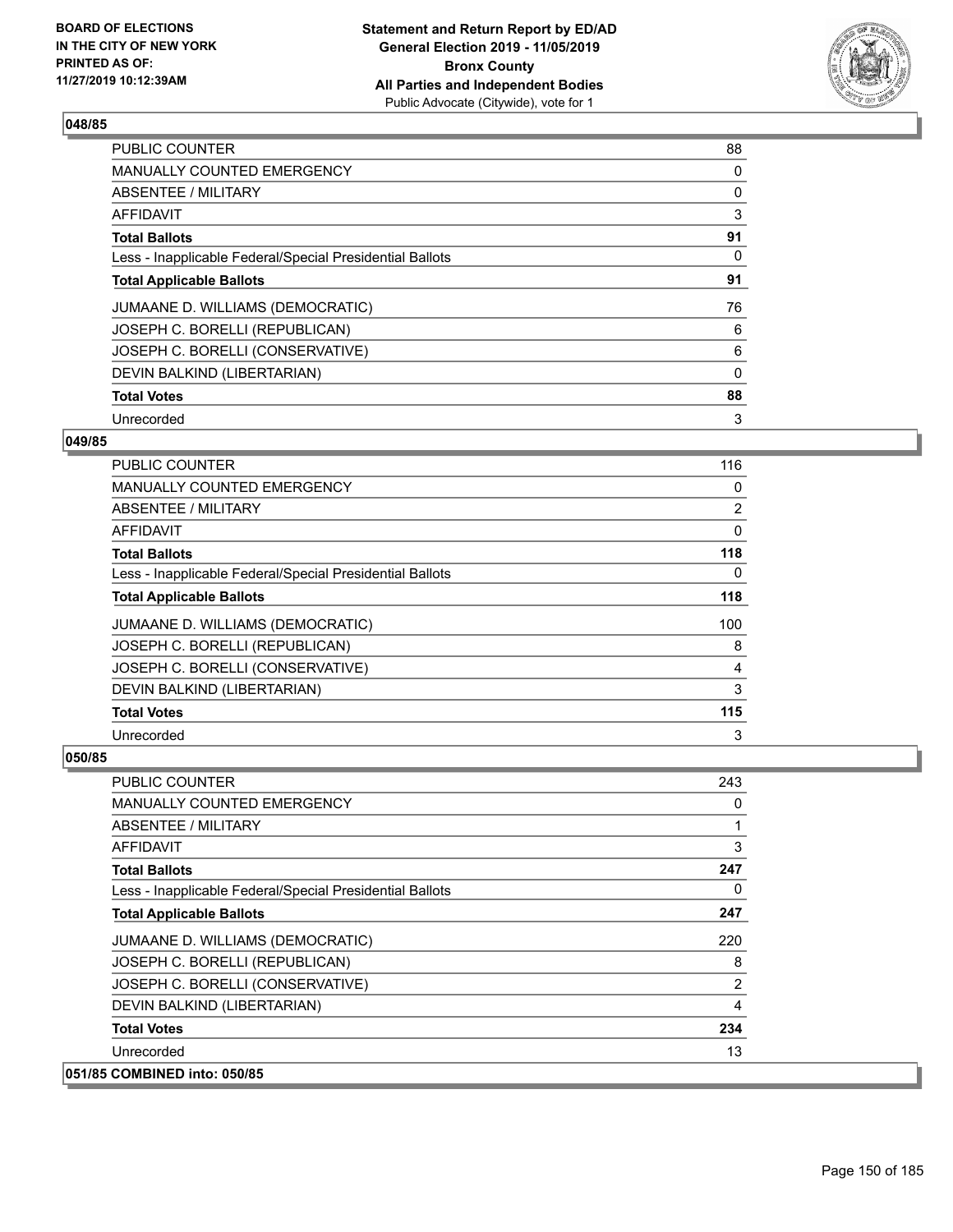

| <b>PUBLIC COUNTER</b>                                    | 153 |
|----------------------------------------------------------|-----|
| MANUALLY COUNTED EMERGENCY                               | 0   |
| ABSENTEE / MILITARY                                      | 2   |
| AFFIDAVIT                                                | 4   |
| <b>Total Ballots</b>                                     | 159 |
| Less - Inapplicable Federal/Special Presidential Ballots | 0   |
| <b>Total Applicable Ballots</b>                          | 159 |
| JUMAANE D. WILLIAMS (DEMOCRATIC)                         | 143 |
| JOSEPH C. BORELLI (REPUBLICAN)                           | 12  |
| JOSEPH C. BORELLI (CONSERVATIVE)                         |     |
| DEVIN BALKIND (LIBERTARIAN)                              | 2   |
| <b>Total Votes</b>                                       | 158 |
| Unrecorded                                               | 1   |

## **053/85**

| <b>PUBLIC COUNTER</b>                                    | 25       |
|----------------------------------------------------------|----------|
| <b>MANUALLY COUNTED EMERGENCY</b>                        | 0        |
| <b>ABSENTEE / MILITARY</b>                               | 6        |
| AFFIDAVIT                                                |          |
| <b>Total Ballots</b>                                     | 32       |
| Less - Inapplicable Federal/Special Presidential Ballots | 0        |
| <b>Total Applicable Ballots</b>                          | 32       |
| JUMAANE D. WILLIAMS (DEMOCRATIC)                         | 27       |
| JOSEPH C. BORELLI (REPUBLICAN)                           | 2        |
| JOSEPH C. BORELLI (CONSERVATIVE)                         | $\Omega$ |
| DEVIN BALKIND (LIBERTARIAN)                              | 3        |
| <b>Total Votes</b>                                       | 32       |

| PUBLIC COUNTER                                           | 38             |
|----------------------------------------------------------|----------------|
| MANUALLY COUNTED EMERGENCY                               | 0              |
| ABSENTEE / MILITARY                                      | 0              |
| AFFIDAVIT                                                | 0              |
| <b>Total Ballots</b>                                     | 38             |
| Less - Inapplicable Federal/Special Presidential Ballots | $\Omega$       |
| <b>Total Applicable Ballots</b>                          | 38             |
| JUMAANE D. WILLIAMS (DEMOCRATIC)                         | 30             |
| JOSEPH C. BORELLI (REPUBLICAN)                           | 3              |
| JOSEPH C. BORELLI (CONSERVATIVE)                         | 2              |
| DEVIN BALKIND (LIBERTARIAN)                              |                |
| <b>Total Votes</b>                                       | 36             |
| Unrecorded                                               | $\overline{2}$ |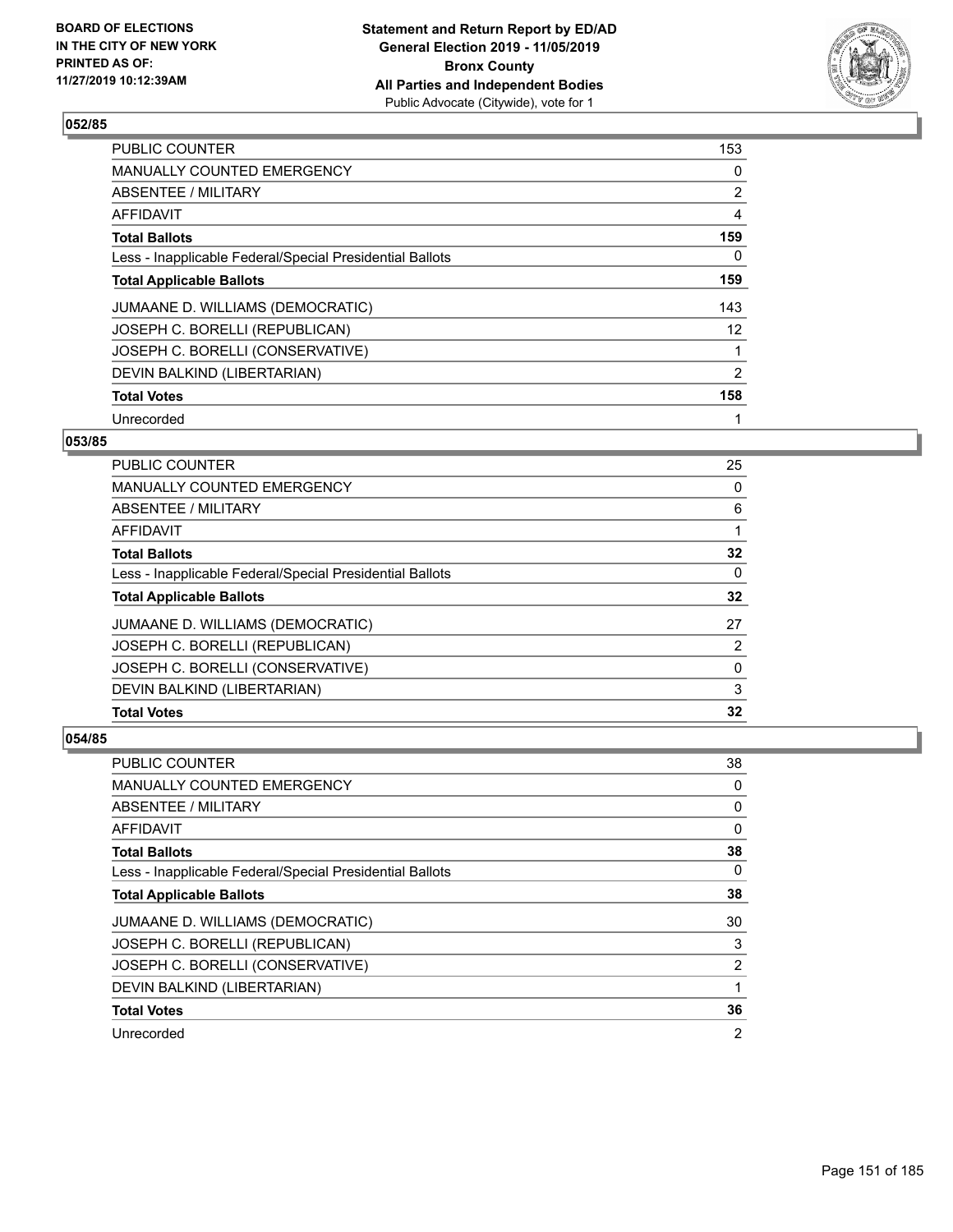

| <b>PUBLIC COUNTER</b>                                    | 49             |
|----------------------------------------------------------|----------------|
| <b>MANUALLY COUNTED EMERGENCY</b>                        | 0              |
| ABSENTEE / MILITARY                                      | $\overline{2}$ |
| <b>AFFIDAVIT</b>                                         |                |
| <b>Total Ballots</b>                                     | 52             |
| Less - Inapplicable Federal/Special Presidential Ballots | 0              |
| <b>Total Applicable Ballots</b>                          | 52             |
| JUMAANE D. WILLIAMS (DEMOCRATIC)                         | 45             |
| JOSEPH C. BORELLI (REPUBLICAN)                           | 4              |
| JOSEPH C. BORELLI (CONSERVATIVE)                         | 0              |
| DEVIN BALKIND (LIBERTARIAN)                              |                |
| <b>Total Votes</b>                                       | 50             |
| Unrecorded                                               | 2              |

## **056/85**

| <b>PUBLIC COUNTER</b>                                    | 215 |
|----------------------------------------------------------|-----|
| MANUALLY COUNTED EMERGENCY                               | 0   |
| ABSENTEE / MILITARY                                      | 5   |
| <b>AFFIDAVIT</b>                                         | 4   |
| <b>Total Ballots</b>                                     | 224 |
| Less - Inapplicable Federal/Special Presidential Ballots | 0   |
| <b>Total Applicable Ballots</b>                          | 224 |
| JUMAANE D. WILLIAMS (DEMOCRATIC)                         | 189 |
| JOSEPH C. BORELLI (REPUBLICAN)                           | 16  |
| JOSEPH C. BORELLI (CONSERVATIVE)                         | 2   |
| DEVIN BALKIND (LIBERTARIAN)                              | 1   |
| <b>Total Votes</b>                                       | 208 |
| Unrecorded                                               | 16  |
|                                                          |     |

## **057/85 COMBINED into: 052/85**

## **058/85**

| <b>PUBLIC COUNTER</b>                                    | 206      |
|----------------------------------------------------------|----------|
| <b>MANUALLY COUNTED EMERGENCY</b>                        | 0        |
| ABSENTEE / MILITARY                                      | 3        |
| <b>AFFIDAVIT</b>                                         | 0        |
| <b>Total Ballots</b>                                     | 209      |
| Less - Inapplicable Federal/Special Presidential Ballots | $\Omega$ |
| <b>Total Applicable Ballots</b>                          | 209      |
| JUMAANE D. WILLIAMS (DEMOCRATIC)                         | 190      |
| JOSEPH C. BORELLI (REPUBLICAN)                           | 13       |
| JOSEPH C. BORELLI (CONSERVATIVE)                         | 1        |
| DEVIN BALKIND (LIBERTARIAN)                              | 2        |
| <b>Total Votes</b>                                       | 206      |
| Unrecorded                                               | 3        |
| 059/85 COMBINED into: 058/85                             |          |

**060/85 COMBINED into: 034/85**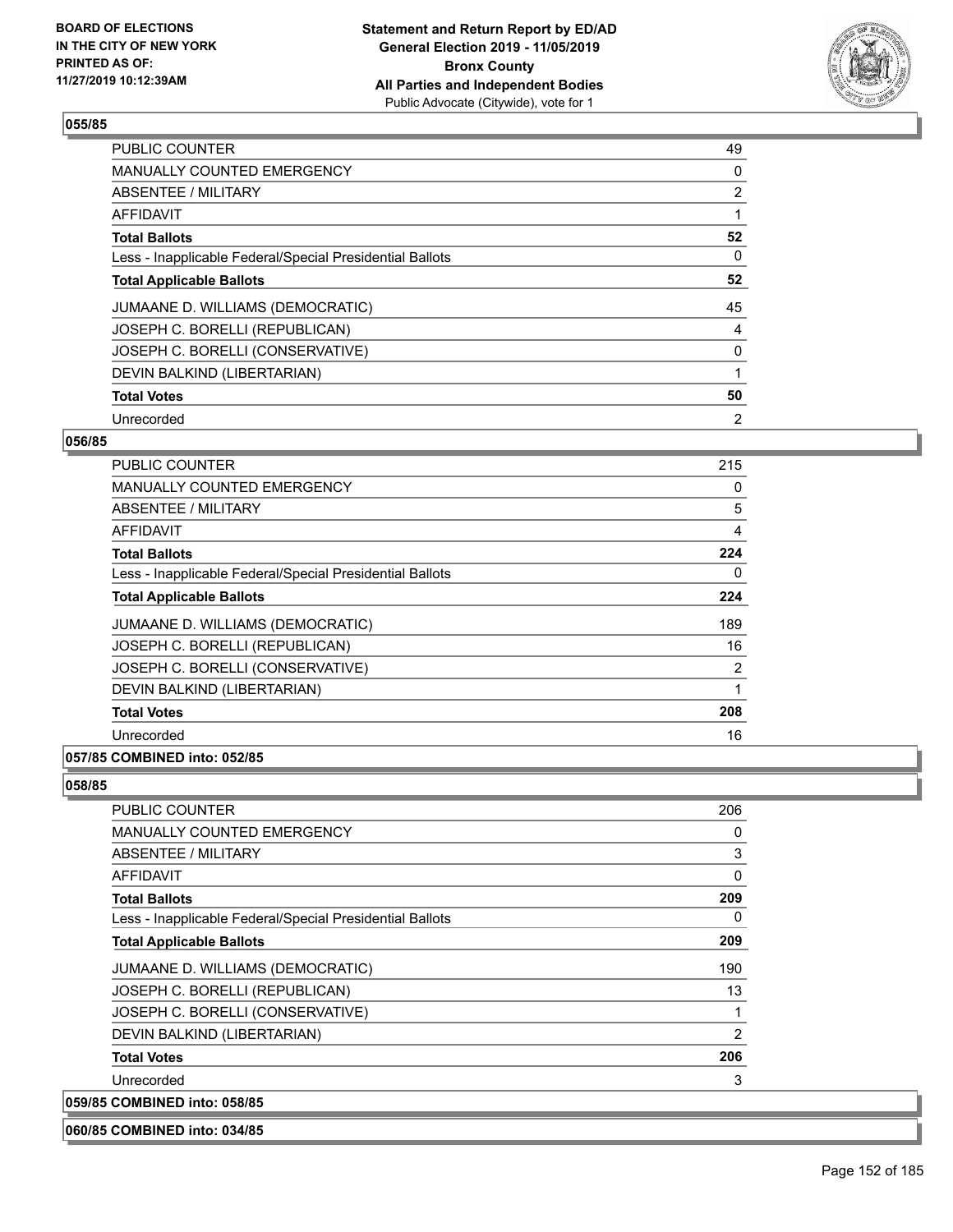

## **061/85 COMBINED into: 062/85**

## **062/85**

| PUBLIC COUNTER                                           | 170            |
|----------------------------------------------------------|----------------|
| MANUALLY COUNTED EMERGENCY                               | 0              |
| ABSENTEE / MILITARY                                      | 3              |
| AFFIDAVIT                                                | 0              |
| <b>Total Ballots</b>                                     | 173            |
| Less - Inapplicable Federal/Special Presidential Ballots | 0              |
| <b>Total Applicable Ballots</b>                          | 173            |
| JUMAANE D. WILLIAMS (DEMOCRATIC)                         | 158            |
| JOSEPH C. BORELLI (REPUBLICAN)                           | 10             |
| JOSEPH C. BORELLI (CONSERVATIVE)                         | $\overline{2}$ |
| DEVIN BALKIND (LIBERTARIAN)                              | $\mathbf{0}$   |
| <b>Total Votes</b>                                       | 170            |
| Unrecorded                                               | 3              |

## **063/85 COMBINED into: 064/85**

| <b>PUBLIC COUNTER</b>                                    | 161      |
|----------------------------------------------------------|----------|
| <b>MANUALLY COUNTED EMERGENCY</b>                        | $\Omega$ |
| ABSENTEE / MILITARY                                      | 3        |
| AFFIDAVIT                                                | 1        |
| <b>Total Ballots</b>                                     | 165      |
| Less - Inapplicable Federal/Special Presidential Ballots | 0        |
| <b>Total Applicable Ballots</b>                          | 165      |
| JUMAANE D. WILLIAMS (DEMOCRATIC)                         | 141      |
| JOSEPH C. BORELLI (REPUBLICAN)                           | 10       |
| JOSEPH C. BORELLI (CONSERVATIVE)                         | 3        |
| DEVIN BALKIND (LIBERTARIAN)                              | 0        |
| UNATTRIBUTABLE WRITE-IN (WRITE-IN)                       | 1        |
| <b>Total Votes</b>                                       | 155      |
| Unrecorded                                               | 10       |
| 065/85 COMBINED into: 066/85                             |          |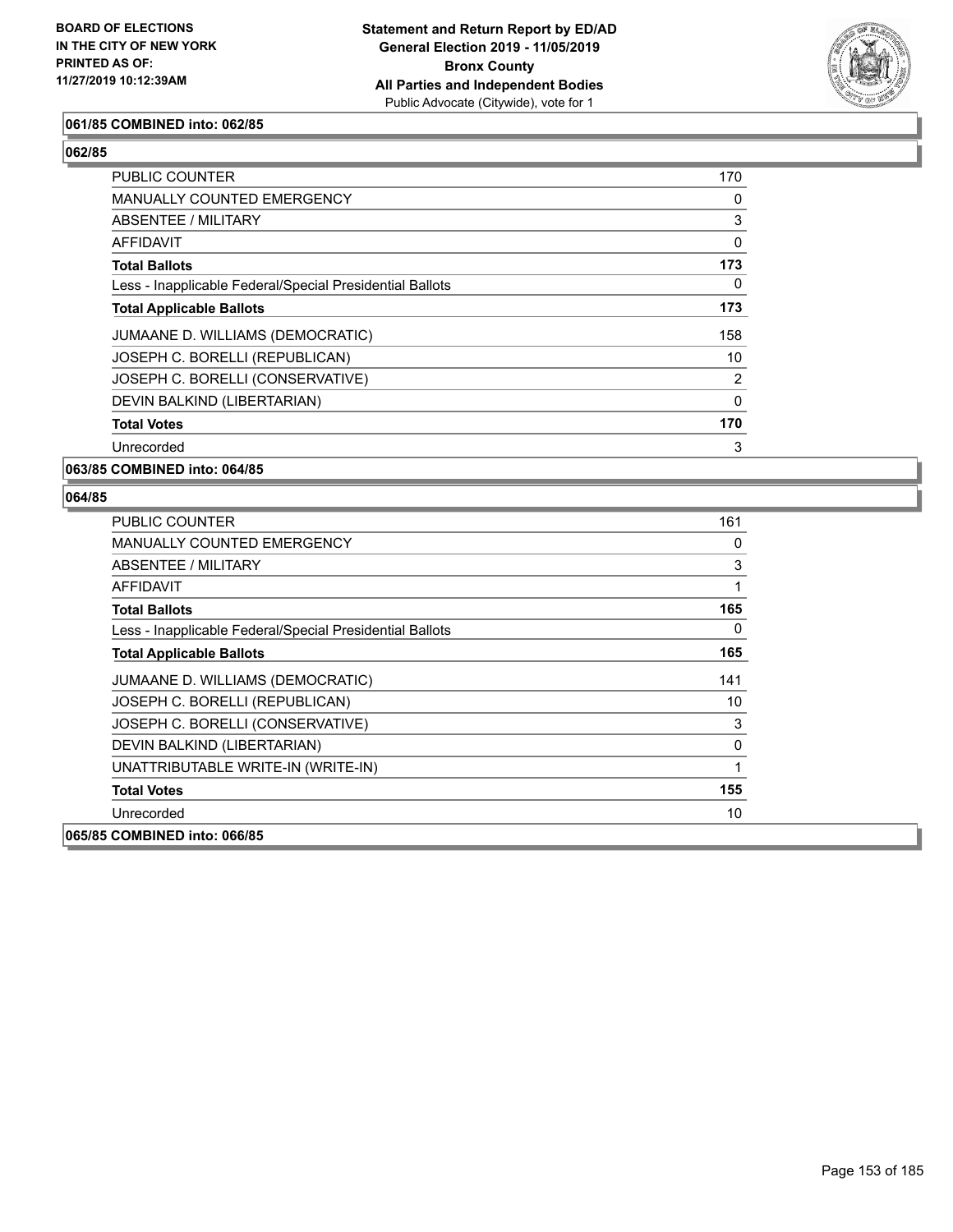

| <b>PUBLIC COUNTER</b>                                    | 182 |
|----------------------------------------------------------|-----|
| <b>MANUALLY COUNTED EMERGENCY</b>                        | 0   |
| ABSENTEE / MILITARY                                      | 1   |
| <b>AFFIDAVIT</b>                                         | 2   |
| <b>Total Ballots</b>                                     | 185 |
| Less - Inapplicable Federal/Special Presidential Ballots | 0   |
| <b>Total Applicable Ballots</b>                          | 185 |
| JUMAANE D. WILLIAMS (DEMOCRATIC)                         | 165 |
| JOSEPH C. BORELLI (REPUBLICAN)                           | 8   |
| JOSEPH C. BORELLI (CONSERVATIVE)                         | 0   |
| DEVIN BALKIND (LIBERTARIAN)                              | 4   |
| <b>Total Votes</b>                                       | 177 |
| Unrecorded                                               | 8   |

## **067/85**

| <b>PUBLIC COUNTER</b>                                    | 176 |
|----------------------------------------------------------|-----|
| MANUALLY COUNTED EMERGENCY                               | 0   |
| ABSENTEE / MILITARY                                      | 3   |
| AFFIDAVIT                                                | 0   |
| <b>Total Ballots</b>                                     | 179 |
| Less - Inapplicable Federal/Special Presidential Ballots | 0   |
| <b>Total Applicable Ballots</b>                          | 179 |
| JUMAANE D. WILLIAMS (DEMOCRATIC)                         | 160 |
| JOSEPH C. BORELLI (REPUBLICAN)                           | 12  |
| JOSEPH C. BORELLI (CONSERVATIVE)                         | 2   |
| DEVIN BALKIND (LIBERTARIAN)                              | 2   |
| <b>Total Votes</b>                                       | 176 |
| Unrecorded                                               | 3   |
|                                                          |     |

## **068/85 COMBINED into: 056/85**

| <b>PUBLIC COUNTER</b>                                    | 97  |
|----------------------------------------------------------|-----|
| <b>MANUALLY COUNTED EMERGENCY</b>                        | 0   |
| ABSENTEE / MILITARY                                      | 3   |
| AFFIDAVIT                                                |     |
| <b>Total Ballots</b>                                     | 101 |
| Less - Inapplicable Federal/Special Presidential Ballots | 0   |
| <b>Total Applicable Ballots</b>                          | 101 |
| JUMAANE D. WILLIAMS (DEMOCRATIC)                         | 93  |
| JOSEPH C. BORELLI (REPUBLICAN)                           |     |
| JOSEPH C. BORELLI (CONSERVATIVE)                         |     |
| DEVIN BALKIND (LIBERTARIAN)                              |     |
| <b>Total Votes</b>                                       | 96  |
| Unrecorded                                               | 5   |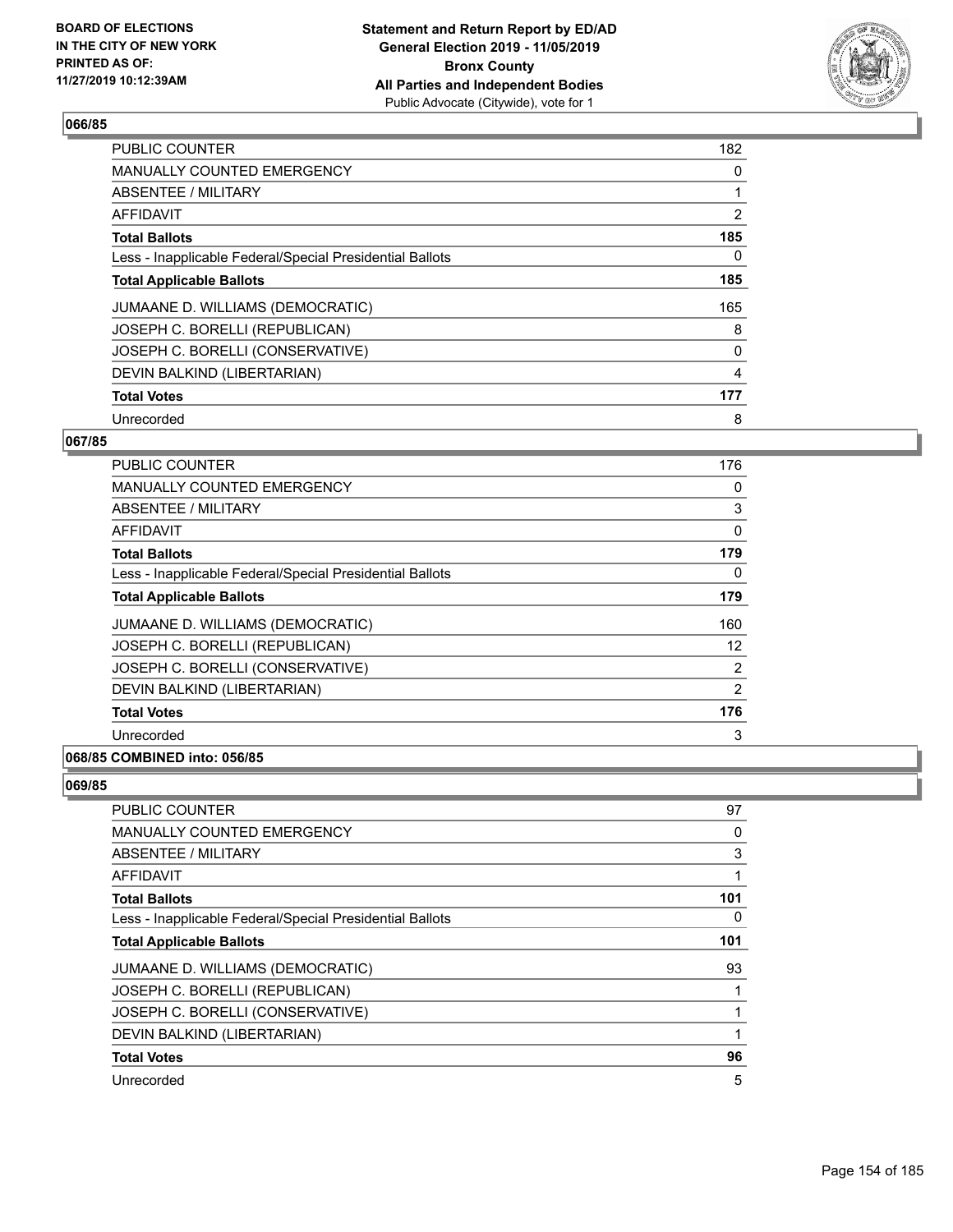

| <b>PUBLIC COUNTER</b>                                    | 162      |
|----------------------------------------------------------|----------|
| <b>MANUALLY COUNTED EMERGENCY</b>                        | 0        |
| ABSENTEE / MILITARY                                      | 5        |
| <b>AFFIDAVIT</b>                                         | 0        |
| <b>Total Ballots</b>                                     | 167      |
| Less - Inapplicable Federal/Special Presidential Ballots | 0        |
| <b>Total Applicable Ballots</b>                          | 167      |
| JUMAANE D. WILLIAMS (DEMOCRATIC)                         | 151      |
| JOSEPH C. BORELLI (REPUBLICAN)                           | 9        |
| JOSEPH C. BORELLI (CONSERVATIVE)                         | $\Omega$ |
| DEVIN BALKIND (LIBERTARIAN)                              | 0        |
| <b>Total Votes</b>                                       | 160      |
| Unrecorded                                               |          |

**071/85 COMBINED into: 027/85**

**072/85 COMBINED into: 027/85**

**073/85 COMBINED into: 027/85**

**074/85 COMBINED into: 027/85**

**075/85 COMBINED into: 027/85**

**076/85 COMBINED into: 027/85**

**077/85 COMBINED into: 027/85**

**078/85 COMBINED into: 027/85**

**079/85 COMBINED into: 027/85**

**080/85** 

| <b>PUBLIC COUNTER</b>                                    | 113 |
|----------------------------------------------------------|-----|
| <b>MANUALLY COUNTED EMERGENCY</b>                        | 0   |
| <b>ABSENTEE / MILITARY</b>                               | 2   |
| AFFIDAVIT                                                | 5   |
| <b>Total Ballots</b>                                     | 120 |
| Less - Inapplicable Federal/Special Presidential Ballots | 0   |
| <b>Total Applicable Ballots</b>                          | 120 |
| JUMAANE D. WILLIAMS (DEMOCRATIC)                         | 113 |
| JOSEPH C. BORELLI (REPUBLICAN)                           | 2   |
| JOSEPH C. BORELLI (CONSERVATIVE)                         | 2   |
| DEVIN BALKIND (LIBERTARIAN)                              | 1   |
| <b>Total Votes</b>                                       | 118 |
| Unrecorded                                               | 2   |
| 081/85 COMBINED into: 046/85                             |     |

**082/85 COMBINED into: 080/85**

**083/85 COMBINED into: 032/85**

**084/85 COMBINED into: 067/85**

**085/85 COMBINED into: 085/84**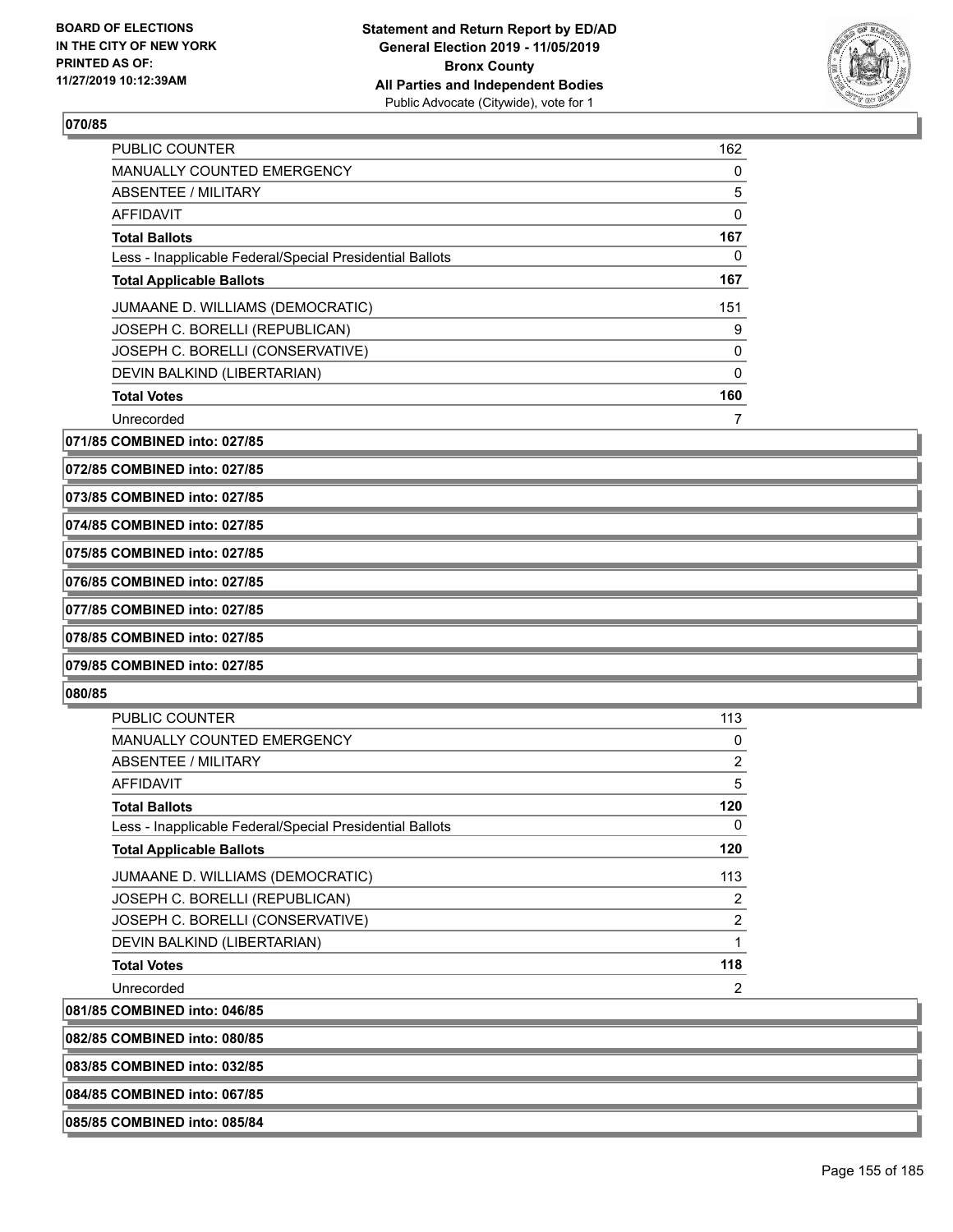

## **001/86 COMBINED into: 031/77**

## **002/86**

| <b>PUBLIC COUNTER</b>                                    | 198            |
|----------------------------------------------------------|----------------|
| <b>MANUALLY COUNTED EMERGENCY</b>                        | 0              |
| ABSENTEE / MILITARY                                      | 4              |
| AFFIDAVIT                                                |                |
| <b>Total Ballots</b>                                     | 203            |
| Less - Inapplicable Federal/Special Presidential Ballots | 0              |
| <b>Total Applicable Ballots</b>                          | 203            |
| JUMAANE D. WILLIAMS (DEMOCRATIC)                         | 188            |
| JOSEPH C. BORELLI (REPUBLICAN)                           | 7              |
| JOSEPH C. BORELLI (CONSERVATIVE)                         | $\overline{2}$ |
| DEVIN BALKIND (LIBERTARIAN)                              | 2              |
| <b>Total Votes</b>                                       | 199            |
| Unrecorded                                               | 4              |

## **003/86 COMBINED into: 002/86**

#### **004/86**

| <b>PUBLIC COUNTER</b>                                    | 174 |
|----------------------------------------------------------|-----|
| <b>MANUALLY COUNTED EMERGENCY</b>                        | 0   |
| ABSENTEE / MILITARY                                      | 4   |
| AFFIDAVIT                                                | 0   |
| <b>Total Ballots</b>                                     | 178 |
| Less - Inapplicable Federal/Special Presidential Ballots | 0   |
| <b>Total Applicable Ballots</b>                          | 178 |
| JUMAANE D. WILLIAMS (DEMOCRATIC)                         | 157 |
| JOSEPH C. BORELLI (REPUBLICAN)                           | 13  |
| JOSEPH C. BORELLI (CONSERVATIVE)                         | 4   |
| DEVIN BALKIND (LIBERTARIAN)                              | 0   |
| <b>Total Votes</b>                                       | 174 |
| Unrecorded                                               | 4   |

## **005/86 COMBINED into: 036/77**

| <b>PUBLIC COUNTER</b>                                    | 115         |
|----------------------------------------------------------|-------------|
| <b>MANUALLY COUNTED EMERGENCY</b>                        | 0           |
| ABSENTEE / MILITARY                                      | 6           |
| <b>AFFIDAVIT</b>                                         | $\mathbf 0$ |
| <b>Total Ballots</b>                                     | 121         |
| Less - Inapplicable Federal/Special Presidential Ballots | 0           |
| <b>Total Applicable Ballots</b>                          | 121         |
| JUMAANE D. WILLIAMS (DEMOCRATIC)                         | 108         |
| JOSEPH C. BORELLI (REPUBLICAN)                           | 4           |
| JOSEPH C. BORELLI (CONSERVATIVE)                         |             |
| DEVIN BALKIND (LIBERTARIAN)                              |             |
| <b>Total Votes</b>                                       | 114         |
| Unrecorded                                               | 7           |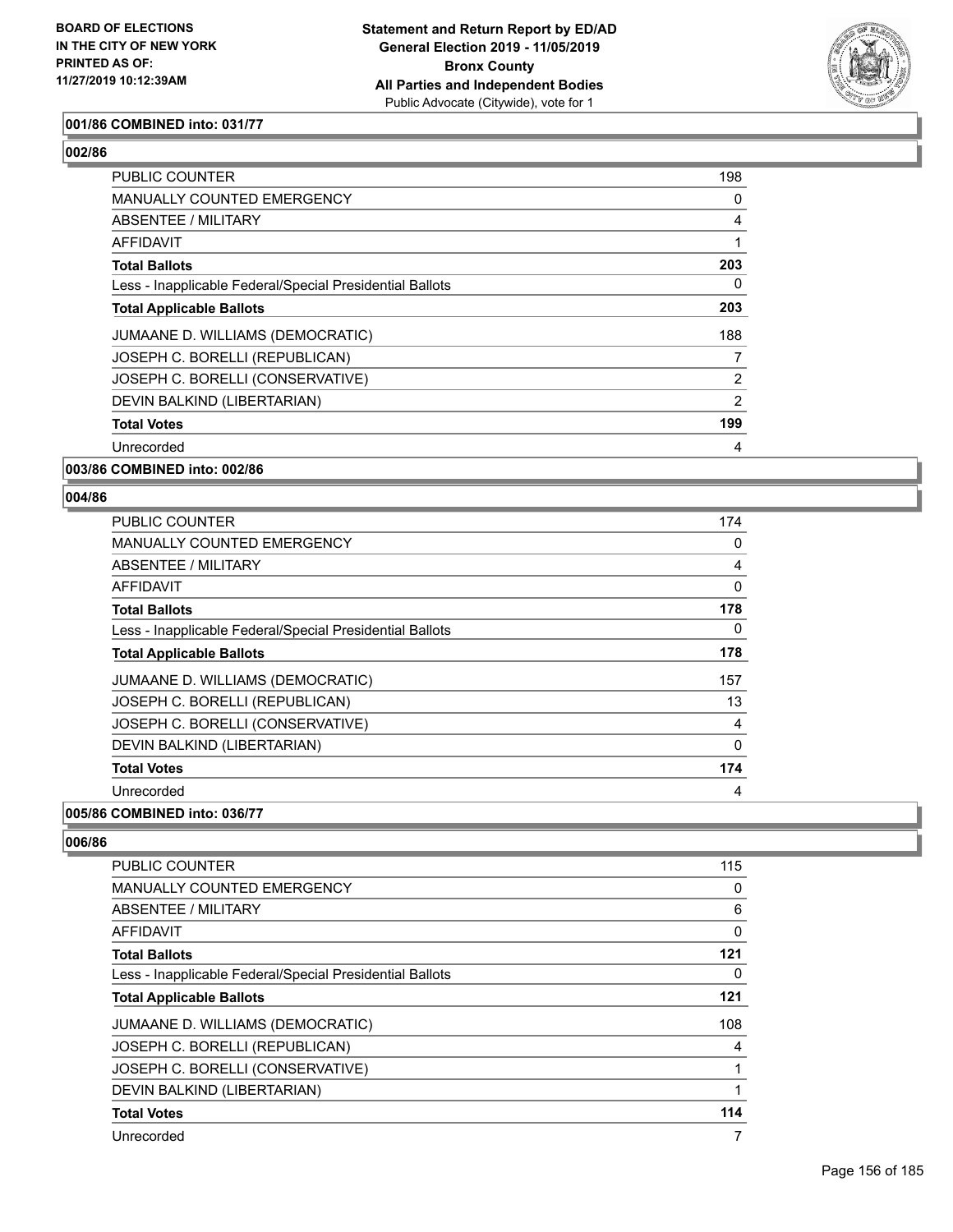

## **007/86 COMBINED into: 006/86**

## **008/86**

| <b>PUBLIC COUNTER</b>                                    | 198            |
|----------------------------------------------------------|----------------|
| <b>MANUALLY COUNTED EMERGENCY</b>                        | 0              |
| <b>ABSENTEE / MILITARY</b>                               | 4              |
| AFFIDAVIT                                                | $\overline{2}$ |
| <b>Total Ballots</b>                                     | 204            |
| Less - Inapplicable Federal/Special Presidential Ballots | 0              |
| <b>Total Applicable Ballots</b>                          | 204            |
| JUMAANE D. WILLIAMS (DEMOCRATIC)                         | 188            |
| JOSEPH C. BORELLI (REPUBLICAN)                           | 5              |
| JOSEPH C. BORELLI (CONSERVATIVE)                         | $\overline{2}$ |
| DEVIN BALKIND (LIBERTARIAN)                              | 2              |
| <b>Total Votes</b>                                       | 197            |
| Unrecorded                                               | 7              |

#### **009/86**

| <b>PUBLIC COUNTER</b>                                    | 112            |
|----------------------------------------------------------|----------------|
| <b>MANUALLY COUNTED EMERGENCY</b>                        | 0              |
| ABSENTEE / MILITARY                                      |                |
| AFFIDAVIT                                                | 0              |
| <b>Total Ballots</b>                                     | 113            |
| Less - Inapplicable Federal/Special Presidential Ballots | 0              |
| <b>Total Applicable Ballots</b>                          | 113            |
| JUMAANE D. WILLIAMS (DEMOCRATIC)                         | 99             |
| JOSEPH C. BORELLI (REPUBLICAN)                           | 5              |
| JOSEPH C. BORELLI (CONSERVATIVE)                         | $\overline{2}$ |
| DEVIN BALKIND (LIBERTARIAN)                              | 3              |
| <b>Total Votes</b>                                       | 109            |
| Unrecorded                                               | 4              |
| A                                                        |                |

### **010/86 COMBINED into: 004/86**

| PUBLIC COUNTER                                           | 181 |
|----------------------------------------------------------|-----|
| <b>MANUALLY COUNTED EMERGENCY</b>                        | 0   |
| ABSENTEE / MILITARY                                      | 6   |
| AFFIDAVIT                                                | 0   |
| <b>Total Ballots</b>                                     | 187 |
| Less - Inapplicable Federal/Special Presidential Ballots | 0   |
| <b>Total Applicable Ballots</b>                          | 187 |
| JUMAANE D. WILLIAMS (DEMOCRATIC)                         | 170 |
| JOSEPH C. BORELLI (REPUBLICAN)                           | 10  |
| JOSEPH C. BORELLI (CONSERVATIVE)                         |     |
| DEVIN BALKIND (LIBERTARIAN)                              | 3   |
| <b>Total Votes</b>                                       | 184 |
| Unrecorded                                               | 3   |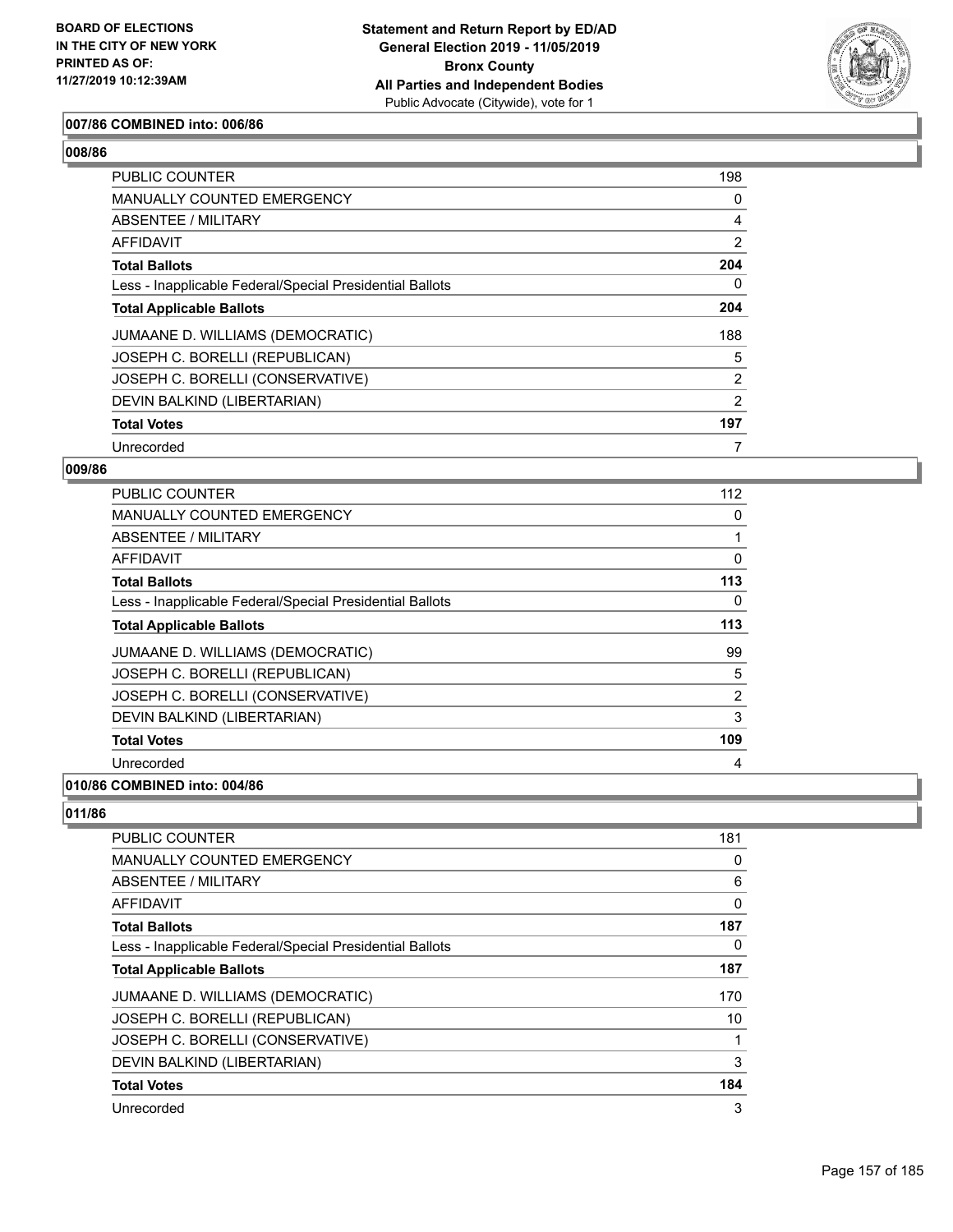

| PUBLIC COUNTER                                           | 100              |
|----------------------------------------------------------|------------------|
| <b>MANUALLY COUNTED EMERGENCY</b>                        | 0                |
| ABSENTEE / MILITARY                                      | 2                |
| AFFIDAVIT                                                | 0                |
| <b>Total Ballots</b>                                     | 102              |
| Less - Inapplicable Federal/Special Presidential Ballots | 0                |
| <b>Total Applicable Ballots</b>                          | 102 <sub>2</sub> |
| JUMAANE D. WILLIAMS (DEMOCRATIC)                         | 88               |
| JOSEPH C. BORELLI (REPUBLICAN)                           | 7                |
| JOSEPH C. BORELLI (CONSERVATIVE)                         | 2                |
| DEVIN BALKIND (LIBERTARIAN)                              | 1                |
| <b>Total Votes</b>                                       | 98               |
| Unrecorded                                               | 4                |
|                                                          |                  |

## **013/86 COMBINED into: 011/86**

### **014/86**

| <b>PUBLIC COUNTER</b>                                    | 185 |
|----------------------------------------------------------|-----|
| MANUALLY COUNTED EMERGENCY                               | 0   |
| ABSENTEE / MILITARY                                      | 3   |
| AFFIDAVIT                                                | 0   |
| <b>Total Ballots</b>                                     | 188 |
| Less - Inapplicable Federal/Special Presidential Ballots | 0   |
| <b>Total Applicable Ballots</b>                          | 188 |
| JUMAANE D. WILLIAMS (DEMOCRATIC)                         | 169 |
| JOSEPH C. BORELLI (REPUBLICAN)                           | 8   |
| JOSEPH C. BORELLI (CONSERVATIVE)                         | 1   |
| DEVIN BALKIND (LIBERTARIAN)                              | 4   |
| <b>Total Votes</b>                                       | 182 |
| Unrecorded                                               | 6   |

### **015/86 COMBINED into: 060/78**

## **016/86 COMBINED into: 014/86**

## **017/86 COMBINED into: 066/86**

| <b>PUBLIC COUNTER</b>                                    | 95 |
|----------------------------------------------------------|----|
| <b>MANUALLY COUNTED EMERGENCY</b>                        | 0  |
| <b>ABSENTEE / MILITARY</b>                               |    |
| <b>AFFIDAVIT</b>                                         | 0  |
| <b>Total Ballots</b>                                     | 96 |
| Less - Inapplicable Federal/Special Presidential Ballots | 0  |
| <b>Total Applicable Ballots</b>                          | 96 |
|                                                          |    |
| JUMAANE D. WILLIAMS (DEMOCRATIC)                         | 86 |
| JOSEPH C. BORELLI (REPUBLICAN)                           | 8  |
| JOSEPH C. BORELLI (CONSERVATIVE)                         |    |
| DEVIN BALKIND (LIBERTARIAN)                              |    |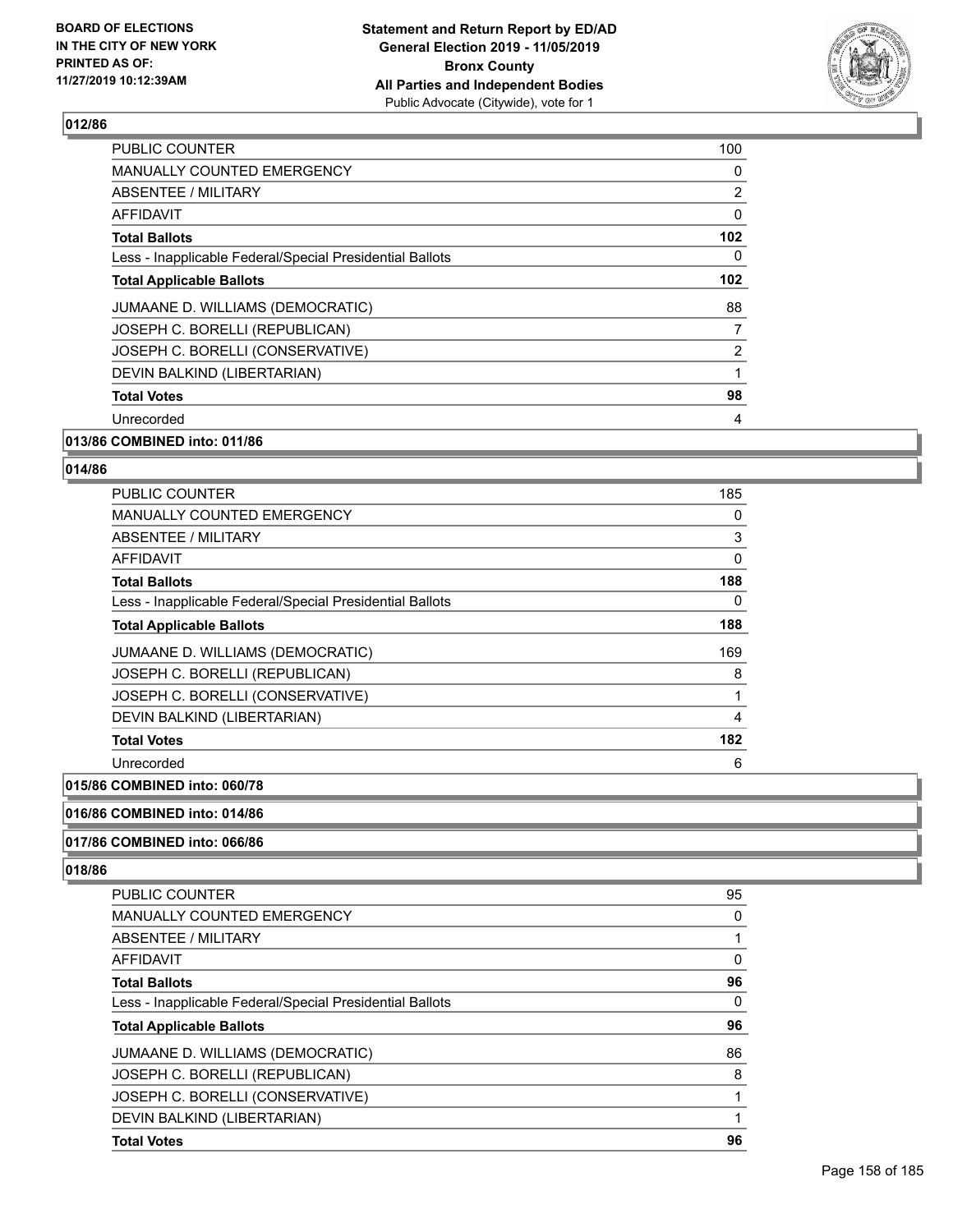

| <b>PUBLIC COUNTER</b>                                    | 149 |
|----------------------------------------------------------|-----|
| <b>MANUALLY COUNTED EMERGENCY</b>                        | 0   |
| ABSENTEE / MILITARY                                      |     |
| AFFIDAVIT                                                |     |
| <b>Total Ballots</b>                                     | 151 |
| Less - Inapplicable Federal/Special Presidential Ballots | 0   |
| <b>Total Applicable Ballots</b>                          | 151 |
| JUMAANE D. WILLIAMS (DEMOCRATIC)                         | 133 |
| JOSEPH C. BORELLI (REPUBLICAN)                           | 9   |
| JOSEPH C. BORELLI (CONSERVATIVE)                         | 0   |
| DEVIN BALKIND (LIBERTARIAN)                              | 4   |
| JAMES O'DONNELL (WRITE-IN)                               |     |
| <b>Total Votes</b>                                       | 147 |
| Unrecorded                                               | 4   |

## **020/86**

| <b>PUBLIC COUNTER</b>                                    | 87             |
|----------------------------------------------------------|----------------|
| <b>MANUALLY COUNTED EMERGENCY</b>                        | 0              |
| ABSENTEE / MILITARY                                      | 4              |
| AFFIDAVIT                                                | $\overline{2}$ |
| <b>Total Ballots</b>                                     | 93             |
| Less - Inapplicable Federal/Special Presidential Ballots | 0              |
| <b>Total Applicable Ballots</b>                          | 93             |
| JUMAANE D. WILLIAMS (DEMOCRATIC)                         | 82             |
| JOSEPH C. BORELLI (REPUBLICAN)                           | 3              |
| JOSEPH C. BORELLI (CONSERVATIVE)                         | 3              |
| DEVIN BALKIND (LIBERTARIAN)                              | $\Omega$       |
| <b>Total Votes</b>                                       | 88             |
| Unrecorded                                               | 5              |
| 0.01101100004170                                         |                |

## **021/86 COMBINED into: 064/78**

| <b>PUBLIC COUNTER</b>                                    | 144 |
|----------------------------------------------------------|-----|
| <b>MANUALLY COUNTED EMERGENCY</b>                        | 0   |
| ABSENTEE / MILITARY                                      | 0   |
| AFFIDAVIT                                                | 15  |
| <b>Total Ballots</b>                                     | 159 |
| Less - Inapplicable Federal/Special Presidential Ballots | 0   |
| <b>Total Applicable Ballots</b>                          | 159 |
| JUMAANE D. WILLIAMS (DEMOCRATIC)                         | 141 |
| JOSEPH C. BORELLI (REPUBLICAN)                           | 10  |
| JOSEPH C. BORELLI (CONSERVATIVE)                         | 2   |
| DEVIN BALKIND (LIBERTARIAN)                              | 0   |
| UNATTRIBUTABLE WRITE-IN (WRITE-IN)                       | 1   |
| <b>Total Votes</b>                                       | 154 |
| Unrecorded                                               | 5   |
| 023/86 COMBINED into: 022/86                             |     |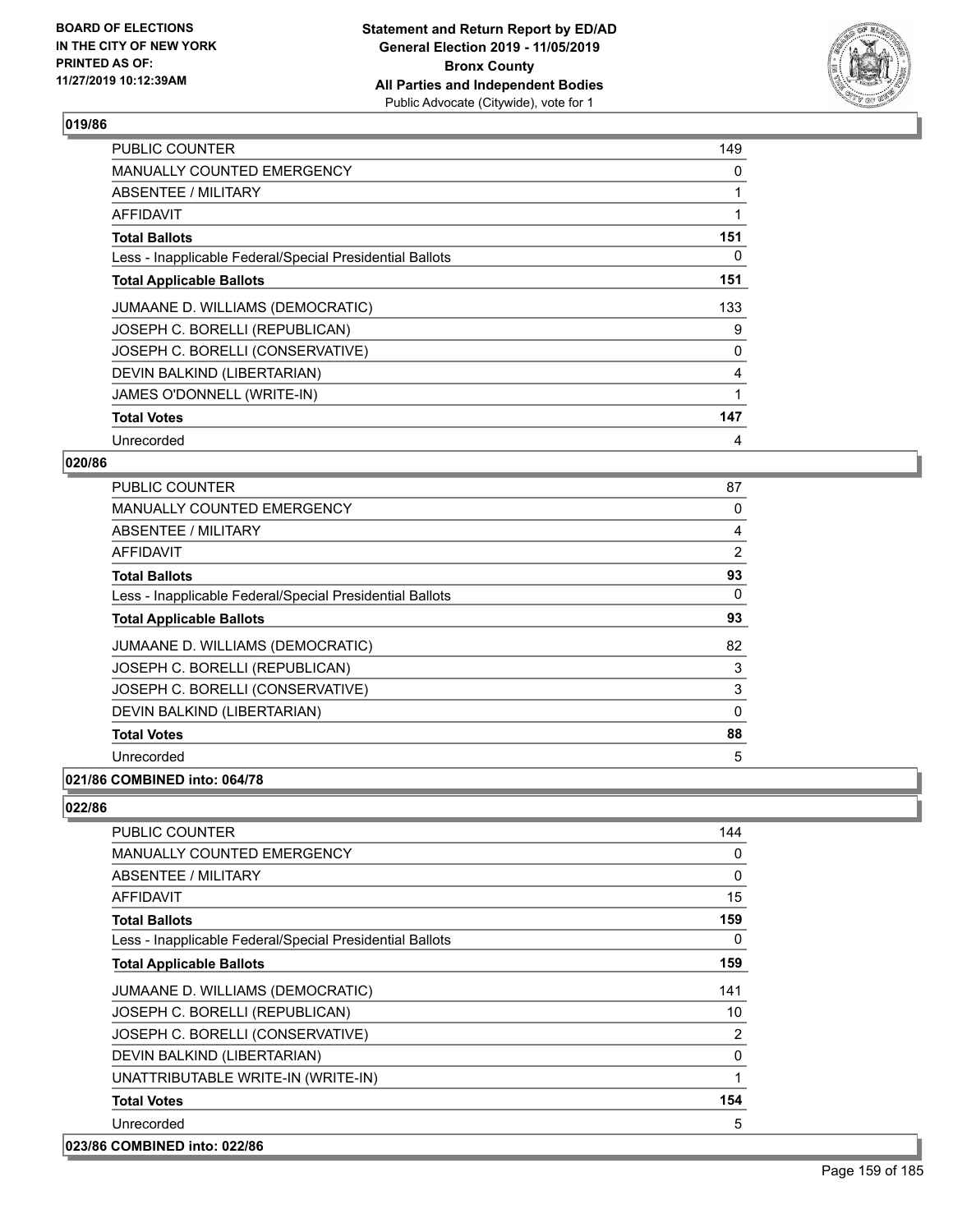

## **024/86 COMBINED into: 047/78**

## **025/86**

| <b>PUBLIC COUNTER</b>                                    | 156 |
|----------------------------------------------------------|-----|
| <b>MANUALLY COUNTED EMERGENCY</b>                        | 0   |
| ABSENTEE / MILITARY                                      | 4   |
| AFFIDAVIT                                                | 0   |
| <b>Total Ballots</b>                                     | 160 |
| Less - Inapplicable Federal/Special Presidential Ballots | 0   |
| <b>Total Applicable Ballots</b>                          | 160 |
| JUMAANE D. WILLIAMS (DEMOCRATIC)                         | 150 |
| JOSEPH C. BORELLI (REPUBLICAN)                           | 2   |
| JOSEPH C. BORELLI (CONSERVATIVE)                         |     |
| DEVIN BALKIND (LIBERTARIAN)                              |     |
| <b>Total Votes</b>                                       | 154 |
| Unrecorded                                               | 6   |

#### **026/86**

| <b>PUBLIC COUNTER</b>                                    | 185            |
|----------------------------------------------------------|----------------|
| <b>MANUALLY COUNTED EMERGENCY</b>                        | 0              |
| ABSENTEE / MILITARY                                      | $\overline{2}$ |
| AFFIDAVIT                                                | 4              |
| <b>Total Ballots</b>                                     | 191            |
| Less - Inapplicable Federal/Special Presidential Ballots | 0              |
| <b>Total Applicable Ballots</b>                          | 191            |
| JUMAANE D. WILLIAMS (DEMOCRATIC)                         | 170            |
| JOSEPH C. BORELLI (REPUBLICAN)                           | 6              |
| JOSEPH C. BORELLI (CONSERVATIVE)                         | 3              |
| DEVIN BALKIND (LIBERTARIAN)                              |                |
| <b>Total Votes</b>                                       | 180            |
| Unrecorded                                               | 11             |
|                                                          |                |

### **027/86 COMBINED into: 008/86**

| <b>PUBLIC COUNTER</b>                                    | 164 |
|----------------------------------------------------------|-----|
| <b>MANUALLY COUNTED EMERGENCY</b>                        | 0   |
| ABSENTEE / MILITARY                                      | 6   |
| AFFIDAVIT                                                | 2   |
| <b>Total Ballots</b>                                     | 172 |
| Less - Inapplicable Federal/Special Presidential Ballots | 0   |
| <b>Total Applicable Ballots</b>                          | 172 |
| JUMAANE D. WILLIAMS (DEMOCRATIC)                         | 156 |
| JOSEPH C. BORELLI (REPUBLICAN)                           | 8   |
| JOSEPH C. BORELLI (CONSERVATIVE)                         | 0   |
| DEVIN BALKIND (LIBERTARIAN)                              | 2   |
| <b>Total Votes</b>                                       | 166 |
| Unrecorded                                               | 6   |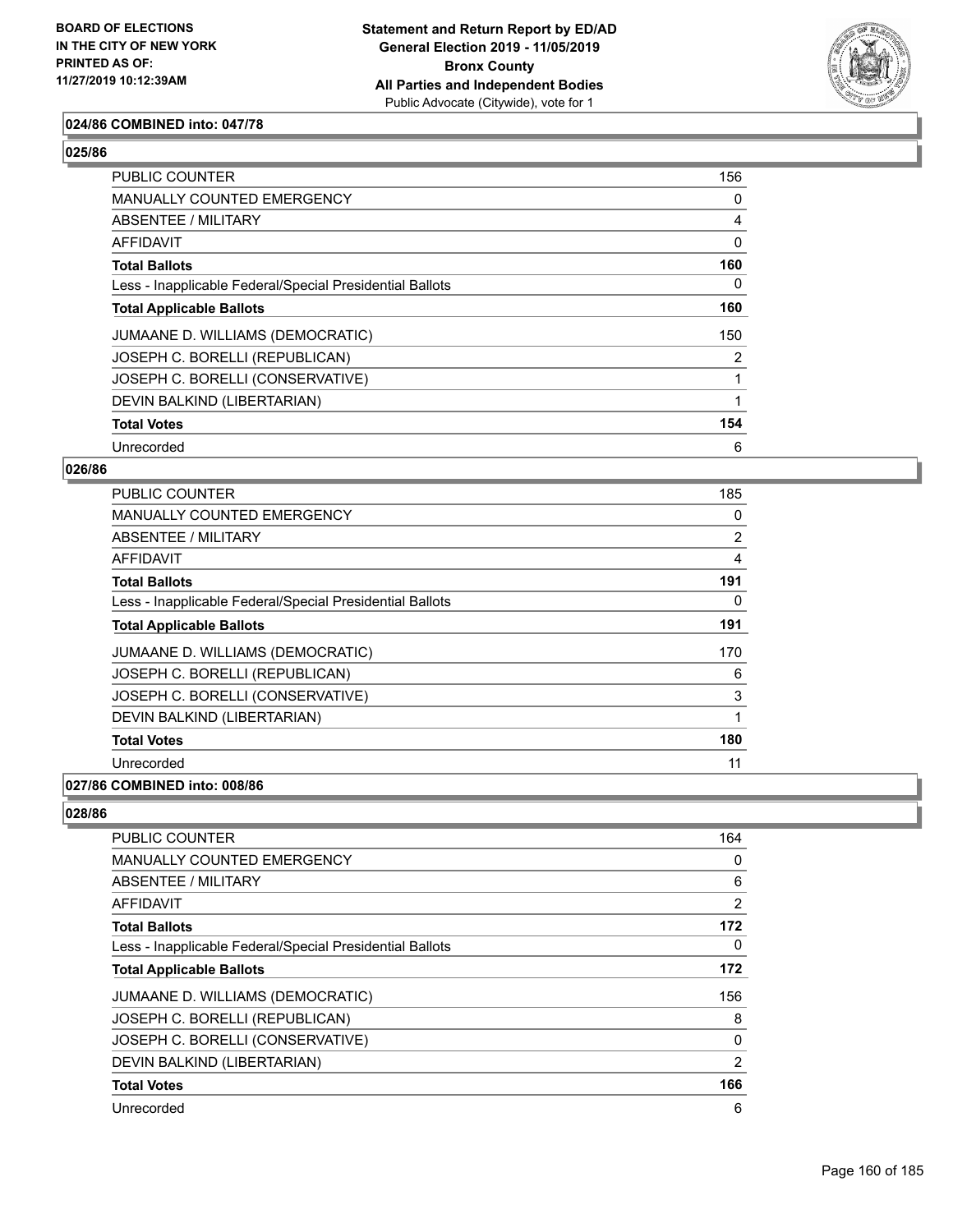

| <b>PUBLIC COUNTER</b>                                    | 238 |
|----------------------------------------------------------|-----|
| <b>MANUALLY COUNTED EMERGENCY</b>                        | 0   |
| ABSENTEE / MILITARY                                      | 2   |
| AFFIDAVIT                                                | 8   |
| <b>Total Ballots</b>                                     | 248 |
| Less - Inapplicable Federal/Special Presidential Ballots | 0   |
| <b>Total Applicable Ballots</b>                          | 248 |
| JUMAANE D. WILLIAMS (DEMOCRATIC)                         | 214 |
| JOSEPH C. BORELLI (REPUBLICAN)                           | 20  |
| JOSEPH C. BORELLI (CONSERVATIVE)                         |     |
| DEVIN BALKIND (LIBERTARIAN)                              | 1   |
| <b>Total Votes</b>                                       | 236 |
| Unrecorded                                               | 12  |
|                                                          |     |

**030/86 COMBINED into: 028/86**

**031/86 COMBINED into: 037/77**

#### **032/86**

| PUBLIC COUNTER                                           | 193            |
|----------------------------------------------------------|----------------|
| <b>MANUALLY COUNTED EMERGENCY</b>                        | 0              |
| ABSENTEE / MILITARY                                      | 0              |
| AFFIDAVIT                                                | 2              |
| <b>Total Ballots</b>                                     | 195            |
| Less - Inapplicable Federal/Special Presidential Ballots | 0              |
| <b>Total Applicable Ballots</b>                          | 195            |
| JUMAANE D. WILLIAMS (DEMOCRATIC)                         | 174            |
| JOSEPH C. BORELLI (REPUBLICAN)                           | 12             |
| JOSEPH C. BORELLI (CONSERVATIVE)                         | 4              |
| DEVIN BALKIND (LIBERTARIAN)                              | 3              |
| <b>Total Votes</b>                                       | 193            |
| Unrecorded                                               | $\overline{2}$ |

| PUBLIC COUNTER                                           | 246      |
|----------------------------------------------------------|----------|
| <b>MANUALLY COUNTED EMERGENCY</b>                        | 0        |
| ABSENTEE / MILITARY                                      | 9        |
| AFFIDAVIT                                                |          |
| <b>Total Ballots</b>                                     | 256      |
| Less - Inapplicable Federal/Special Presidential Ballots | $\Omega$ |
| <b>Total Applicable Ballots</b>                          | 256      |
| JUMAANE D. WILLIAMS (DEMOCRATIC)                         | 229      |
| JOSEPH C. BORELLI (REPUBLICAN)                           | 9        |
| JOSEPH C. BORELLI (CONSERVATIVE)                         |          |
| DEVIN BALKIND (LIBERTARIAN)                              | 3        |
| <b>Total Votes</b>                                       | 242      |
| Unrecorded                                               | 14       |
| 034/86 COMBINED into: 033/86                             |          |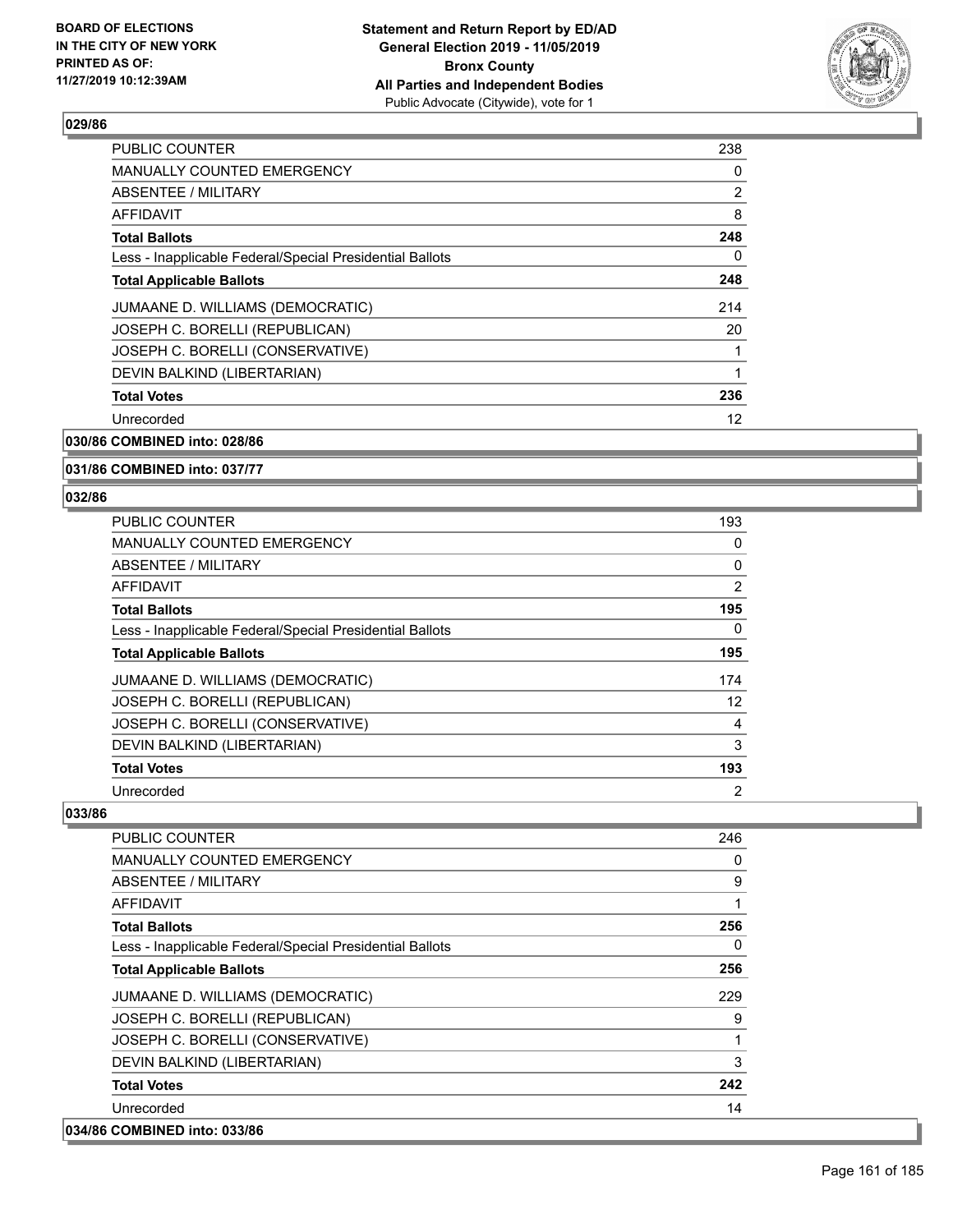

## **035/86 COMBINED into: 032/86**

#### **036/86**

| <b>PUBLIC COUNTER</b>                                    | 209 |
|----------------------------------------------------------|-----|
| MANUALLY COUNTED EMERGENCY                               | 0   |
| ABSENTEE / MILITARY                                      | 5   |
| AFFIDAVIT                                                | 5   |
| <b>Total Ballots</b>                                     | 219 |
| Less - Inapplicable Federal/Special Presidential Ballots | 0   |
| <b>Total Applicable Ballots</b>                          | 219 |
| JUMAANE D. WILLIAMS (DEMOCRATIC)                         | 191 |
| JOSEPH C. BORELLI (REPUBLICAN)                           | 14  |
| JOSEPH C. BORELLI (CONSERVATIVE)                         | 1   |
| DEVIN BALKIND (LIBERTARIAN)                              | 6   |
| <b>Total Votes</b>                                       | 212 |
| Unrecorded                                               | 7   |

**037/86 COMBINED into: 017/77**

#### **038/86**

| <b>PUBLIC COUNTER</b>                                    | 174 |
|----------------------------------------------------------|-----|
| <b>MANUALLY COUNTED EMERGENCY</b>                        | 0   |
| ABSENTEE / MILITARY                                      | 3   |
| AFFIDAVIT                                                | 1   |
| <b>Total Ballots</b>                                     | 178 |
| Less - Inapplicable Federal/Special Presidential Ballots | 0   |
| <b>Total Applicable Ballots</b>                          | 178 |
| JUMAANE D. WILLIAMS (DEMOCRATIC)                         | 166 |
| JOSEPH C. BORELLI (REPUBLICAN)                           | 6   |
| JOSEPH C. BORELLI (CONSERVATIVE)                         | 1   |
| DEVIN BALKIND (LIBERTARIAN)                              | 0   |
| <b>Total Votes</b>                                       | 173 |
| Unrecorded                                               | 5   |

## **039/86 COMBINED into: 038/86**

| <b>PUBLIC COUNTER</b>                                    | 189            |
|----------------------------------------------------------|----------------|
| <b>MANUALLY COUNTED EMERGENCY</b>                        | 0              |
| ABSENTEE / MILITARY                                      | $\overline{2}$ |
| AFFIDAVIT                                                | $\overline{2}$ |
| <b>Total Ballots</b>                                     | 193            |
| Less - Inapplicable Federal/Special Presidential Ballots | 0              |
| <b>Total Applicable Ballots</b>                          | 193            |
| JUMAANE D. WILLIAMS (DEMOCRATIC)                         | 178            |
| JOSEPH C. BORELLI (REPUBLICAN)                           | 9              |
| JOSEPH C. BORELLI (CONSERVATIVE)                         | $\mathbf{0}$   |
| DEVIN BALKIND (LIBERTARIAN)                              | 3              |
| <b>Total Votes</b>                                       | 190            |
| Unrecorded                                               | 3              |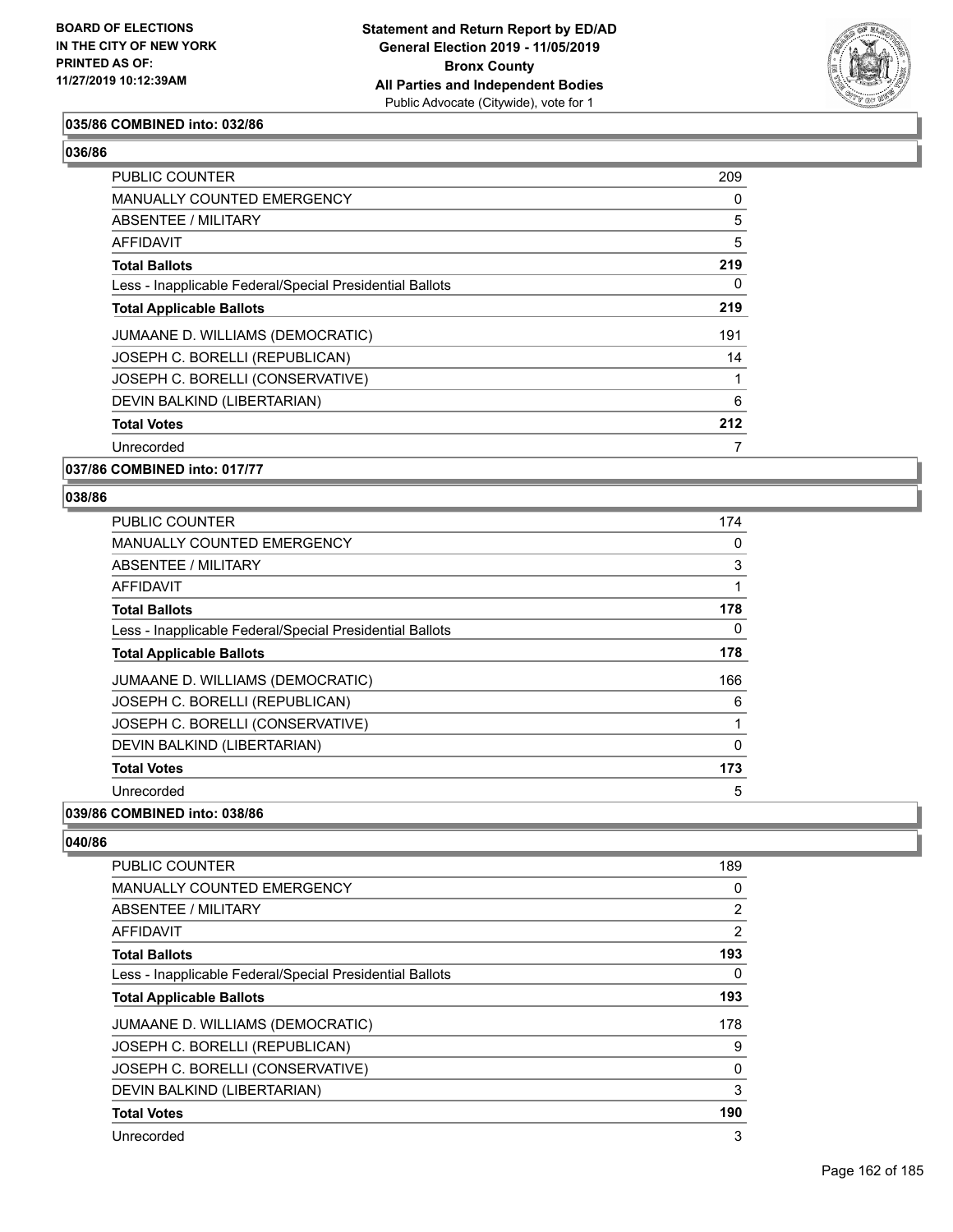

## **041/86 COMBINED into: 040/86**

**042/86 COMBINED into: 030/79**

**043/86 COMBINED into: 029/79**

### **044/86 COMBINED into: 007/79**

#### **045/86**

| PUBLIC COUNTER                                           | 128 |
|----------------------------------------------------------|-----|
| <b>MANUALLY COUNTED EMERGENCY</b>                        | 0   |
| ABSENTEE / MILITARY                                      | 3   |
| AFFIDAVIT                                                | 5   |
| <b>Total Ballots</b>                                     | 136 |
| Less - Inapplicable Federal/Special Presidential Ballots | 0   |
| <b>Total Applicable Ballots</b>                          | 136 |
| JUMAANE D. WILLIAMS (DEMOCRATIC)                         | 118 |
| JOSEPH C. BORELLI (REPUBLICAN)                           | 5   |
| JOSEPH C. BORELLI (CONSERVATIVE)                         | 1   |
| DEVIN BALKIND (LIBERTARIAN)                              |     |
| <b>GUSTAVO RIVERA (WRITE-IN)</b>                         |     |
| UNATTRIBUTABLE WRITE-IN (WRITE-IN)                       |     |
| <b>Total Votes</b>                                       | 127 |
| Unrecorded                                               | 9   |

| <b>PUBLIC COUNTER</b>                                    | 77 |
|----------------------------------------------------------|----|
| <b>MANUALLY COUNTED EMERGENCY</b>                        | 0  |
| ABSENTEE / MILITARY                                      | 8  |
| AFFIDAVIT                                                | 3  |
| <b>Total Ballots</b>                                     | 88 |
| Less - Inapplicable Federal/Special Presidential Ballots | 0  |
| <b>Total Applicable Ballots</b>                          | 88 |
| JUMAANE D. WILLIAMS (DEMOCRATIC)                         | 79 |
| JOSEPH C. BORELLI (REPUBLICAN)                           | 2  |
| JOSEPH C. BORELLI (CONSERVATIVE)                         | 2  |
| DEVIN BALKIND (LIBERTARIAN)                              | 2  |
| <b>Total Votes</b>                                       | 85 |
| Unrecorded                                               | 3  |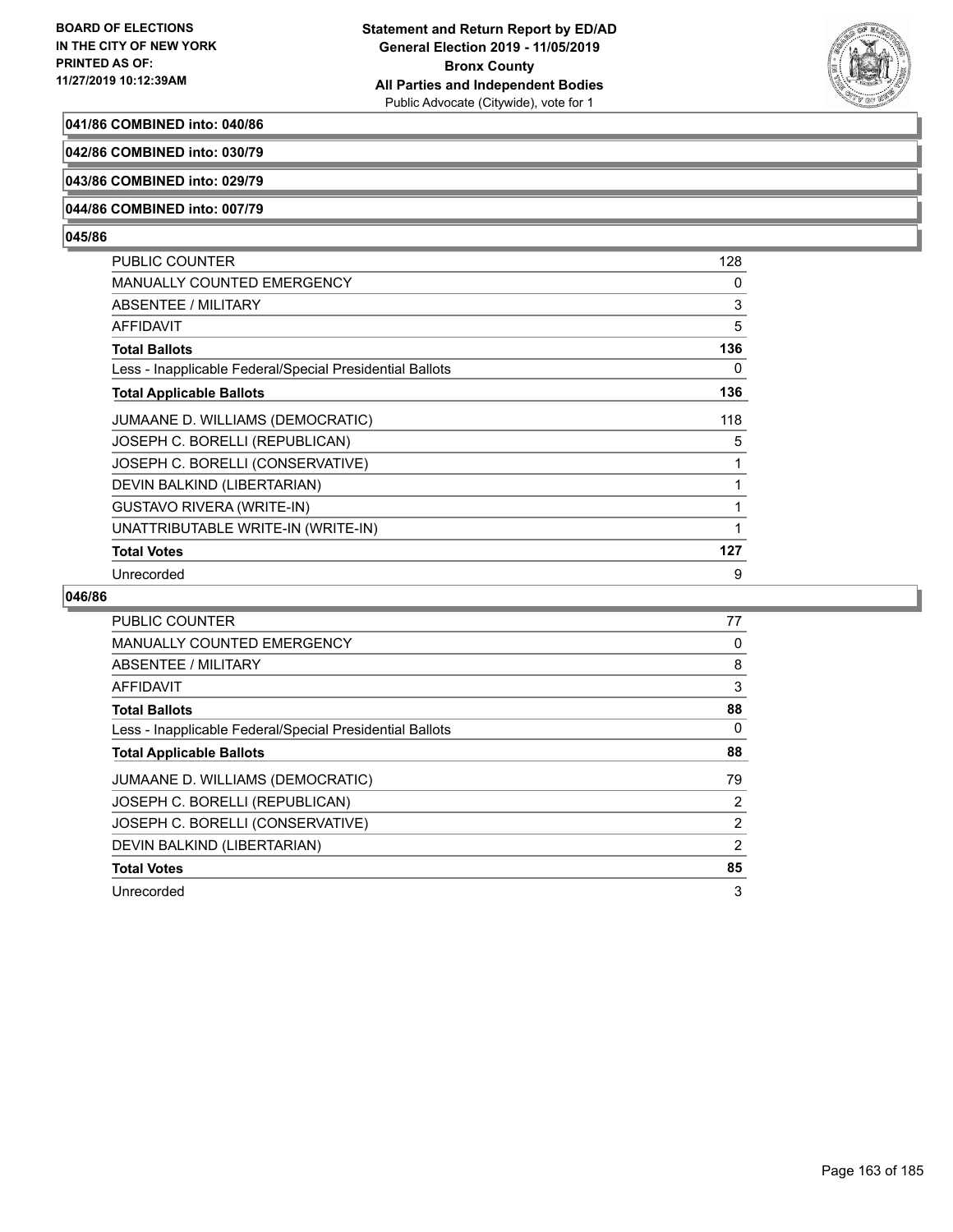

| 122      |
|----------|
| 0        |
| 5        |
|          |
| 128      |
| 0        |
| 128      |
| 120      |
| 3        |
| $\Omega$ |
| 2        |
| 125      |
| 3        |
|          |

# **048/86 COMBINED into: 064/78**

### **049/86 COMBINED into: 067/79**

#### **050/86**

| <b>PUBLIC COUNTER</b>                                    | 125 |
|----------------------------------------------------------|-----|
| <b>MANUALLY COUNTED EMERGENCY</b>                        | 0   |
| ABSENTEE / MILITARY                                      |     |
| AFFIDAVIT                                                |     |
| <b>Total Ballots</b>                                     | 127 |
| Less - Inapplicable Federal/Special Presidential Ballots | 0   |
| <b>Total Applicable Ballots</b>                          | 127 |
| JUMAANE D. WILLIAMS (DEMOCRATIC)                         | 115 |
| JOSEPH C. BORELLI (REPUBLICAN)                           | 8   |
| JOSEPH C. BORELLI (CONSERVATIVE)                         | 0   |
| DEVIN BALKIND (LIBERTARIAN)                              | 1   |
| <b>Total Votes</b>                                       | 124 |
| Unrecorded                                               | 3   |

## **051/86 COMBINED into: 019/78**

| <b>PUBLIC COUNTER</b>                                    | 94 |
|----------------------------------------------------------|----|
| <b>MANUALLY COUNTED EMERGENCY</b>                        | 0  |
| ABSENTEE / MILITARY                                      | 2  |
| AFFIDAVIT                                                | 0  |
| <b>Total Ballots</b>                                     | 96 |
| Less - Inapplicable Federal/Special Presidential Ballots | 0  |
| <b>Total Applicable Ballots</b>                          | 96 |
| JUMAANE D. WILLIAMS (DEMOCRATIC)                         | 88 |
| JOSEPH C. BORELLI (REPUBLICAN)                           | 4  |
| JOSEPH C. BORELLI (CONSERVATIVE)                         | 2  |
| DEVIN BALKIND (LIBERTARIAN)                              |    |
| <b>Total Votes</b>                                       | 95 |
| Unrecorded                                               | 1  |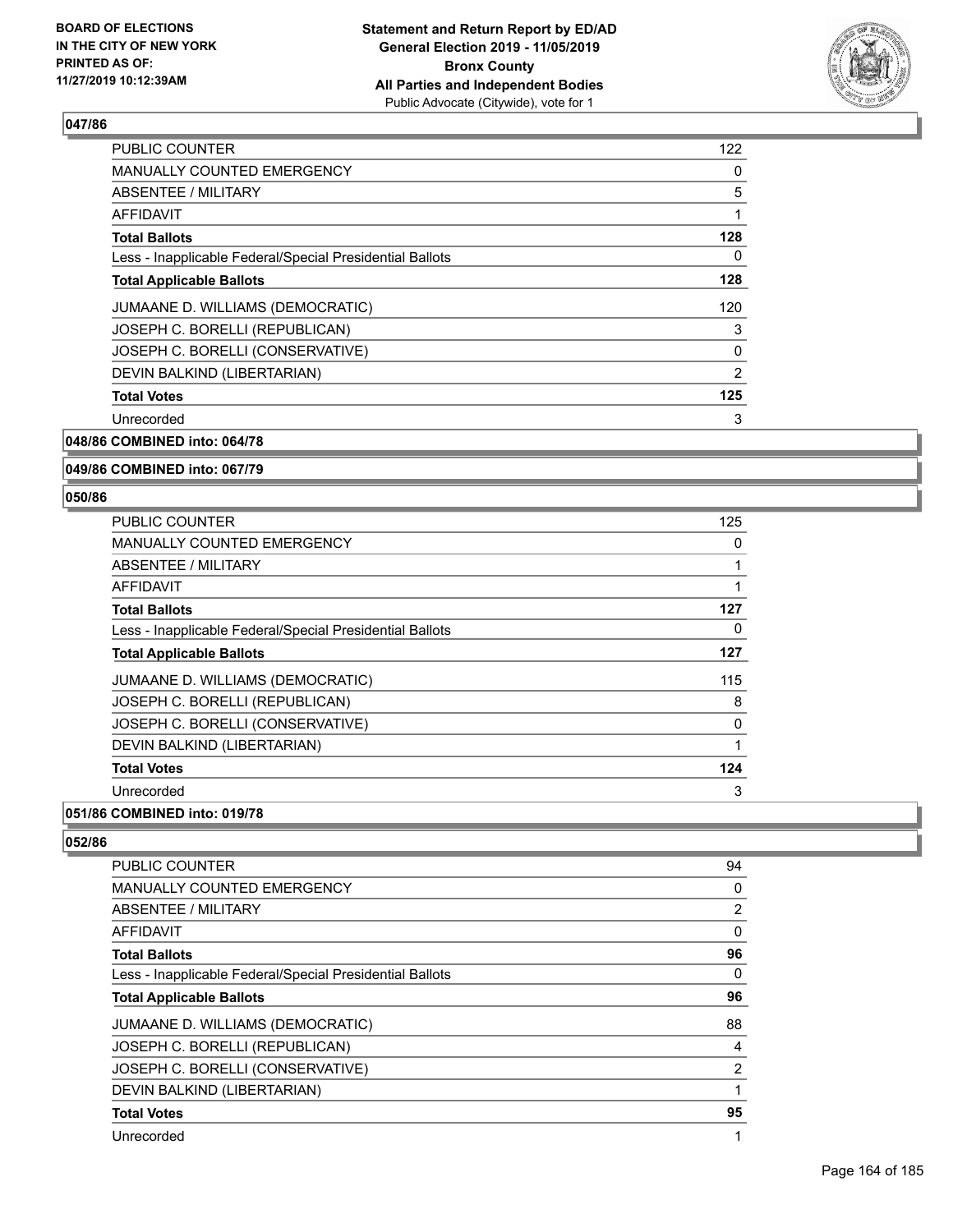

## **053/86 COMBINED into: 055/86**

### **054/86 COMBINED into: 056/86**

**055/86** 

| PUBLIC COUNTER                                           | 175      |
|----------------------------------------------------------|----------|
| <b>MANUALLY COUNTED EMERGENCY</b>                        | 0        |
| <b>ABSENTEE / MILITARY</b>                               | 9        |
| <b>AFFIDAVIT</b>                                         | 2        |
| <b>Total Ballots</b>                                     | 186      |
| Less - Inapplicable Federal/Special Presidential Ballots | $\Omega$ |
| <b>Total Applicable Ballots</b>                          | 186      |
| JUMAANE D. WILLIAMS (DEMOCRATIC)                         | 167      |
| JOSEPH C. BORELLI (REPUBLICAN)                           | 10       |
| JOSEPH C. BORELLI (CONSERVATIVE)                         | 0        |
| DEVIN BALKIND (LIBERTARIAN)                              |          |
| <b>Total Votes</b>                                       | 178      |
| Unrecorded                                               | 8        |

### **056/86**

| <b>PUBLIC COUNTER</b>                                    | 122 |
|----------------------------------------------------------|-----|
| MANUALLY COUNTED EMERGENCY                               | 0   |
| ABSENTEE / MILITARY                                      | 0   |
| AFFIDAVIT                                                | 4   |
| <b>Total Ballots</b>                                     | 126 |
| Less - Inapplicable Federal/Special Presidential Ballots | 0   |
| <b>Total Applicable Ballots</b>                          | 126 |
| JUMAANE D. WILLIAMS (DEMOCRATIC)                         | 112 |
| JOSEPH C. BORELLI (REPUBLICAN)                           | 2   |
| JOSEPH C. BORELLI (CONSERVATIVE)                         |     |
| DEVIN BALKIND (LIBERTARIAN)                              |     |
| <b>Total Votes</b>                                       | 116 |
| Unrecorded                                               | 10  |

| <b>PUBLIC COUNTER</b>                                    | 168      |
|----------------------------------------------------------|----------|
| <b>MANUALLY COUNTED EMERGENCY</b>                        | 0        |
| ABSENTEE / MILITARY                                      | 4        |
| <b>AFFIDAVIT</b>                                         | 1        |
| <b>Total Ballots</b>                                     | 173      |
| Less - Inapplicable Federal/Special Presidential Ballots | $\Omega$ |
| <b>Total Applicable Ballots</b>                          | 173      |
| JUMAANE D. WILLIAMS (DEMOCRATIC)                         | 156      |
| JOSEPH C. BORELLI (REPUBLICAN)                           | 7        |
| JOSEPH C. BORELLI (CONSERVATIVE)                         |          |
| DEVIN BALKIND (LIBERTARIAN)                              | 2        |
| <b>Total Votes</b>                                       | 166      |
| Unrecorded                                               | 7        |
| 058/86 COMBINED into: 018/78                             |          |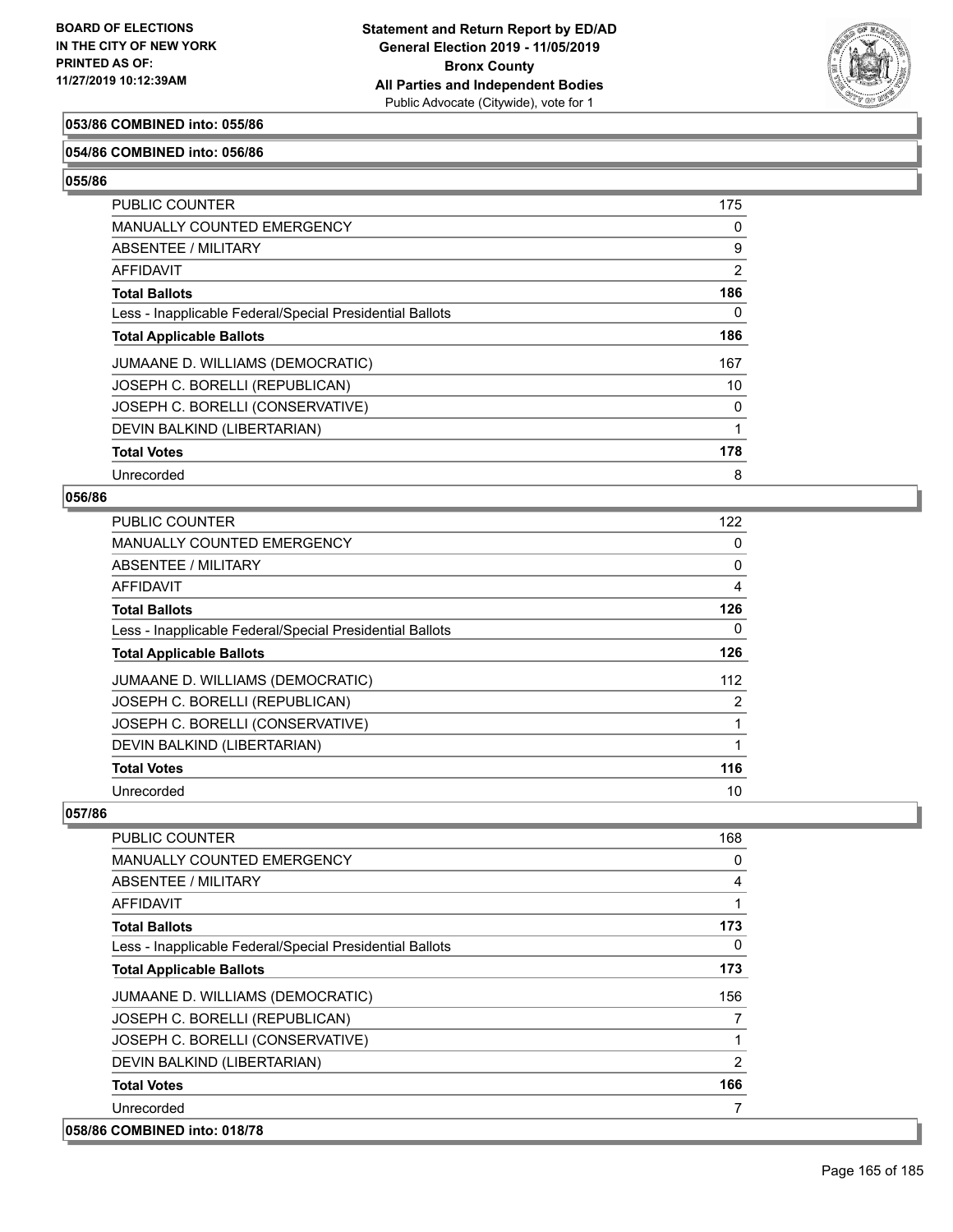

## **059/86 COMBINED into: 029/86**

**060/86 COMBINED into: 038/86**

## **061/86 COMBINED into: 019/86**

#### **062/86 COMBINED into: 025/86**

#### **063/86**

| <b>PUBLIC COUNTER</b>                                    | 130      |
|----------------------------------------------------------|----------|
| MANUALLY COUNTED EMERGENCY                               | 0        |
| ABSENTEE / MILITARY                                      | 2        |
| AFFIDAVIT                                                |          |
| <b>Total Ballots</b>                                     | 133      |
| Less - Inapplicable Federal/Special Presidential Ballots | $\Omega$ |
| <b>Total Applicable Ballots</b>                          | 133      |
| JUMAANE D. WILLIAMS (DEMOCRATIC)                         | 122      |
| JOSEPH C. BORELLI (REPUBLICAN)                           | 2        |
| JOSEPH C. BORELLI (CONSERVATIVE)                         | 2        |
| DEVIN BALKIND (LIBERTARIAN)                              | $\Omega$ |
| <b>Total Votes</b>                                       | 126      |
| Unrecorded                                               |          |

| <b>PUBLIC COUNTER</b>                                    | 107 |
|----------------------------------------------------------|-----|
| <b>MANUALLY COUNTED EMERGENCY</b>                        | 0   |
| ABSENTEE / MILITARY                                      | 6   |
| AFFIDAVIT                                                | 0   |
| <b>Total Ballots</b>                                     | 113 |
| Less - Inapplicable Federal/Special Presidential Ballots | 0   |
| <b>Total Applicable Ballots</b>                          | 113 |
| JUMAANE D. WILLIAMS (DEMOCRATIC)                         | 101 |
| JOSEPH C. BORELLI (REPUBLICAN)                           | 3   |
| JOSEPH C. BORELLI (CONSERVATIVE)                         | 5   |
| DEVIN BALKIND (LIBERTARIAN)                              | 0   |
| <b>Total Votes</b>                                       | 109 |
| Unrecorded                                               | 4   |
| 065/86 COMBINED into: 004/86                             |     |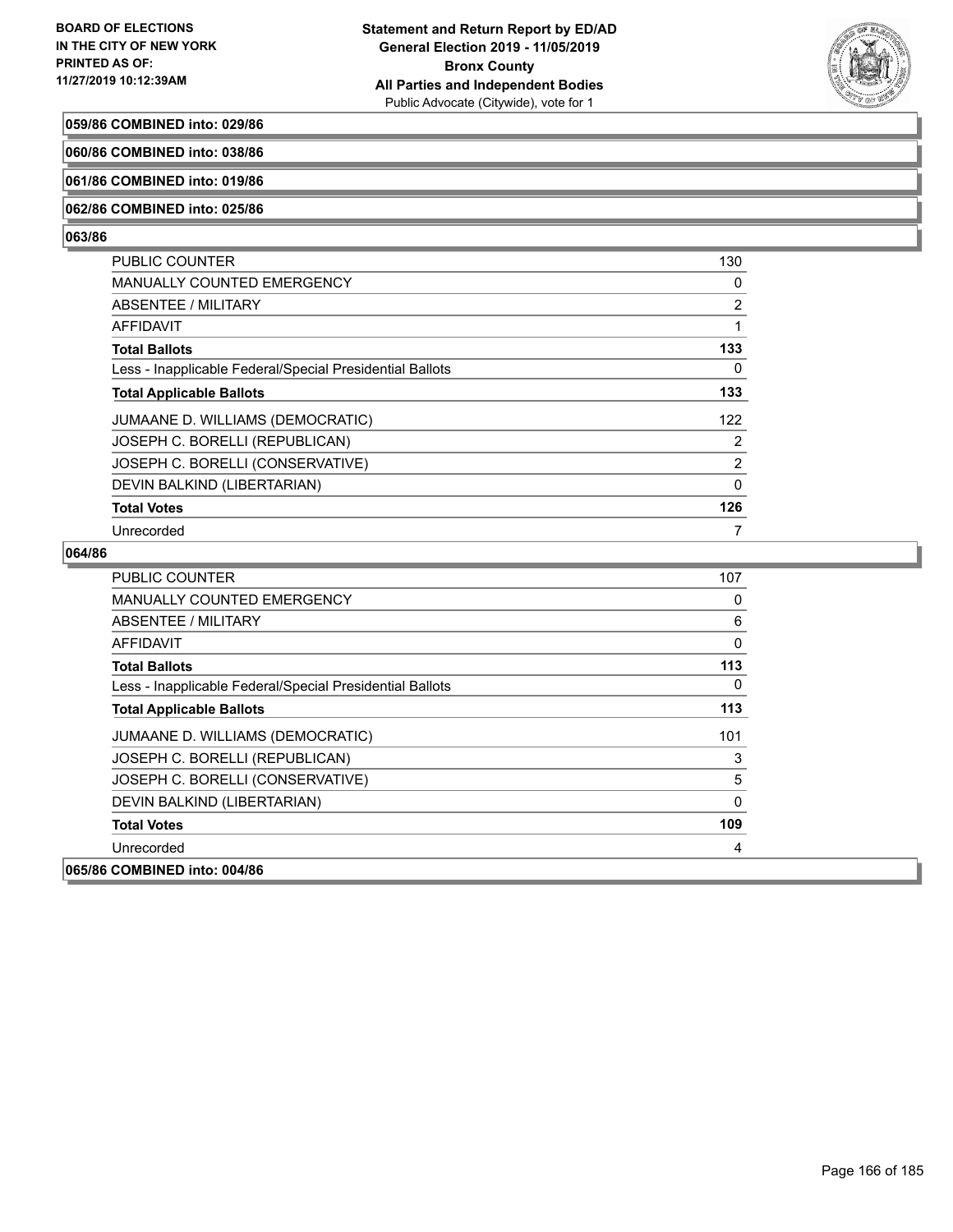

| <b>PUBLIC COUNTER</b>                                    | 219            |
|----------------------------------------------------------|----------------|
| MANUALLY COUNTED EMERGENCY                               | 0              |
| <b>ABSENTEE / MILITARY</b><br>AFFIDAVIT                  | 0              |
|                                                          | 3              |
| <b>Total Ballots</b>                                     | 222            |
| Less - Inapplicable Federal/Special Presidential Ballots | 0              |
| <b>Total Applicable Ballots</b>                          | 222            |
| JUMAANE D. WILLIAMS (DEMOCRATIC)                         | 198            |
| JOSEPH C. BORELLI (REPUBLICAN)                           | 12             |
| JOSEPH C. BORELLI (CONSERVATIVE)                         | 3              |
| DEVIN BALKIND (LIBERTARIAN)                              | $\overline{2}$ |
| <b>Total Votes</b>                                       | 215            |
| Unrecorded                                               | 7              |
| 067/86 COMBINED into: 026/86                             |                |
| 068/86 COMBINED into: 031/77                             |                |
| 069/86 COMBINED into: 043/78                             |                |
| 070/86 COMBINED into: 057/86                             |                |
| 071/86 COMBINED into: 036/86                             |                |
| 072/86 COMBINED into: 067/79                             |                |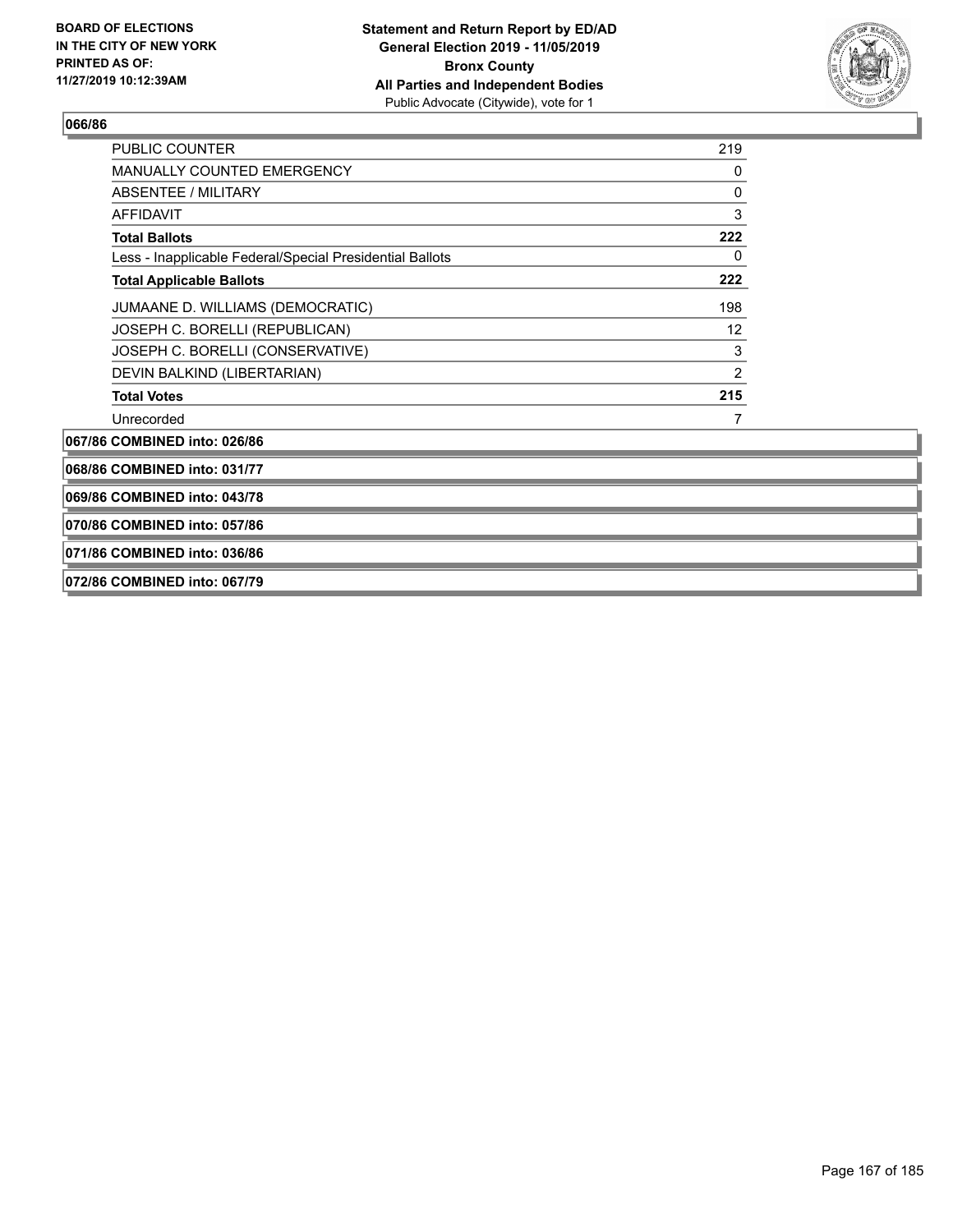

| <b>PUBLIC COUNTER</b>                                    | 83       |
|----------------------------------------------------------|----------|
| <b>MANUALLY COUNTED EMERGENCY</b>                        | 0        |
| <b>ABSENTEE / MILITARY</b>                               | 4        |
| <b>AFFIDAVIT</b>                                         | 4        |
| <b>Total Ballots</b>                                     | 91       |
| Less - Inapplicable Federal/Special Presidential Ballots | 0        |
| <b>Total Applicable Ballots</b>                          | 91       |
| JUMAANE D. WILLIAMS (DEMOCRATIC)                         | 76       |
| JOSEPH C. BORELLI (REPUBLICAN)                           | 12       |
| JOSEPH C. BORELLI (CONSERVATIVE)                         | 0        |
| DEVIN BALKIND (LIBERTARIAN)                              | $\Omega$ |
| <b>Total Votes</b>                                       | 88       |
| Unrecorded                                               | 3        |
| 002/87 COMBINED into: 001/87                             |          |

## **003/87**

| <b>PUBLIC COUNTER</b>                                    | 153      |
|----------------------------------------------------------|----------|
| MANUALLY COUNTED EMERGENCY                               | $\Omega$ |
| ABSENTEE / MILITARY                                      | 2        |
| <b>AFFIDAVIT</b>                                         | 12       |
| <b>Total Ballots</b>                                     | 167      |
| Less - Inapplicable Federal/Special Presidential Ballots | 0        |
| <b>Total Applicable Ballots</b>                          | 167      |
| JUMAANE D. WILLIAMS (DEMOCRATIC)                         | 144      |
| JOSEPH C. BORELLI (REPUBLICAN)                           | 8        |
| JOSEPH C. BORELLI (CONSERVATIVE)                         | 3        |
| DEVIN BALKIND (LIBERTARIAN)                              | 1        |
| <b>Total Votes</b>                                       | 156      |
| Unrecorded                                               | 11       |
| A                                                        |          |

## **004/87 COMBINED into: 001/87**

| PUBLIC COUNTER                                           | 169            |
|----------------------------------------------------------|----------------|
| <b>MANUALLY COUNTED EMERGENCY</b>                        | 0              |
| ABSENTEE / MILITARY                                      | 3              |
| AFFIDAVIT                                                | $\overline{2}$ |
| <b>Total Ballots</b>                                     | 174            |
| Less - Inapplicable Federal/Special Presidential Ballots | 0              |
| <b>Total Applicable Ballots</b>                          | 174            |
| JUMAANE D. WILLIAMS (DEMOCRATIC)                         | 156            |
| JOSEPH C. BORELLI (REPUBLICAN)                           | 11             |
| JOSEPH C. BORELLI (CONSERVATIVE)                         | 1              |
| DEVIN BALKIND (LIBERTARIAN)                              | 0              |
| HIPOLITO BAEZ (WRITE-IN)                                 | 1              |
| <b>Total Votes</b>                                       | 169            |
| Unrecorded                                               | 5              |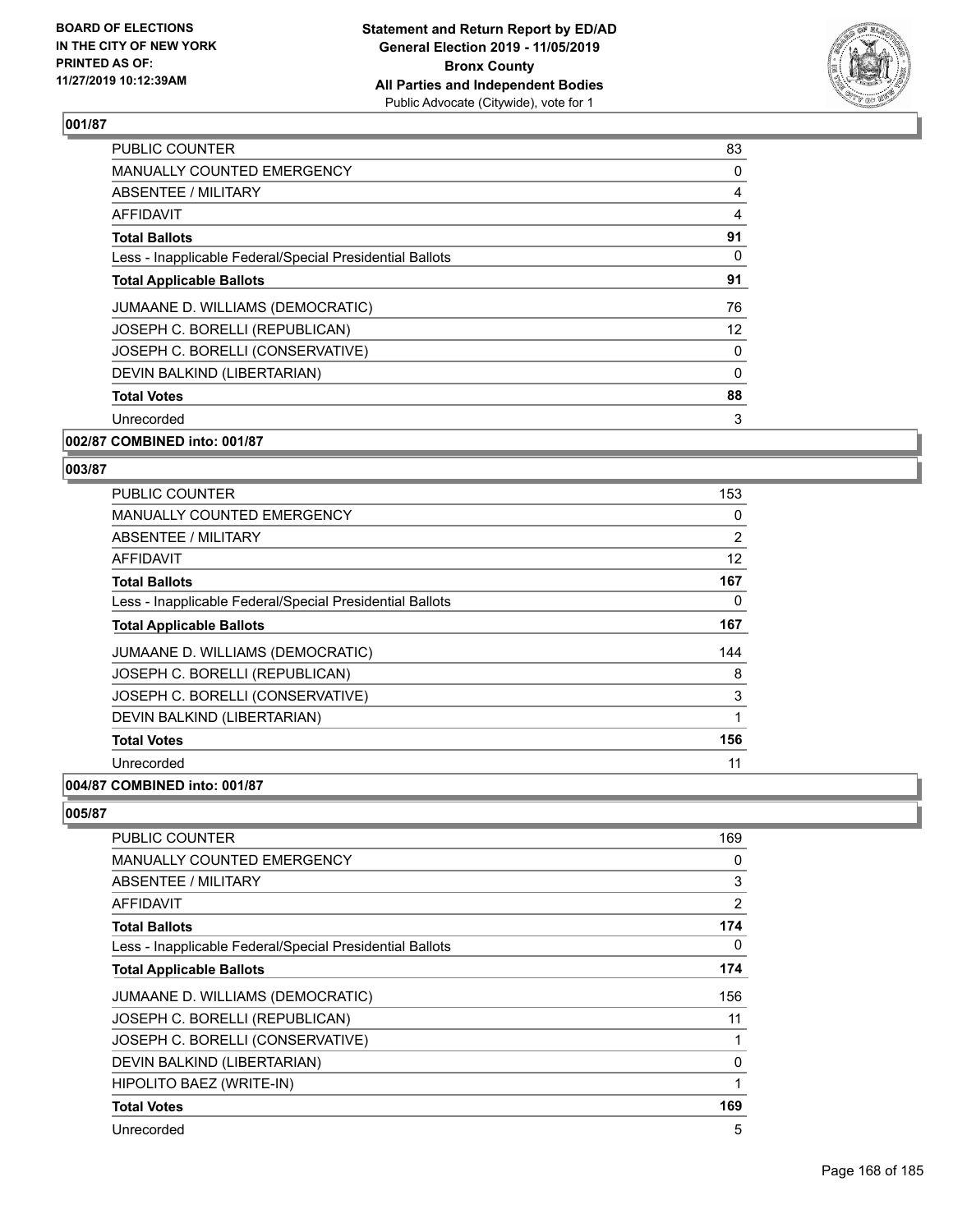

| <b>PUBLIC COUNTER</b>                                    | 128 |
|----------------------------------------------------------|-----|
| <b>MANUALLY COUNTED EMERGENCY</b>                        | 0   |
| ABSENTEE / MILITARY                                      | 0   |
| <b>AFFIDAVIT</b>                                         | 3   |
| <b>Total Ballots</b>                                     | 131 |
| Less - Inapplicable Federal/Special Presidential Ballots | 0   |
| <b>Total Applicable Ballots</b>                          | 131 |
| JUMAANE D. WILLIAMS (DEMOCRATIC)                         | 108 |
| JOSEPH C. BORELLI (REPUBLICAN)                           | 9   |
| JOSEPH C. BORELLI (CONSERVATIVE)                         | 2   |
| DEVIN BALKIND (LIBERTARIAN)                              | 4   |
| <b>Total Votes</b>                                       | 123 |
| Unrecorded                                               | 8   |
|                                                          |     |

**007/87 COMBINED into: 003/87**

### **008/87 COMBINED into: 005/87**

#### **009/87**

| PUBLIC COUNTER                                           | 88 |
|----------------------------------------------------------|----|
| <b>MANUALLY COUNTED EMERGENCY</b>                        | 0  |
| ABSENTEE / MILITARY                                      | 3  |
| AFFIDAVIT                                                | 0  |
| <b>Total Ballots</b>                                     | 91 |
| Less - Inapplicable Federal/Special Presidential Ballots | 0  |
| <b>Total Applicable Ballots</b>                          | 91 |
| JUMAANE D. WILLIAMS (DEMOCRATIC)                         | 75 |
| JOSEPH C. BORELLI (REPUBLICAN)                           | 8  |
| JOSEPH C. BORELLI (CONSERVATIVE)                         |    |
| DEVIN BALKIND (LIBERTARIAN)                              |    |
| <b>Total Votes</b>                                       | 85 |
| Unrecorded                                               | 6  |

| <b>PUBLIC COUNTER</b>                                    | 169 |
|----------------------------------------------------------|-----|
| <b>MANUALLY COUNTED EMERGENCY</b>                        | 0   |
| ABSENTEE / MILITARY                                      | 2   |
| AFFIDAVIT                                                | 4   |
| <b>Total Ballots</b>                                     | 175 |
| Less - Inapplicable Federal/Special Presidential Ballots | 0   |
| <b>Total Applicable Ballots</b>                          | 175 |
| JUMAANE D. WILLIAMS (DEMOCRATIC)                         | 155 |
| JOSEPH C. BORELLI (REPUBLICAN)                           | 13  |
| JOSEPH C. BORELLI (CONSERVATIVE)                         | 1   |
| DEVIN BALKIND (LIBERTARIAN)                              | 3   |
| <b>Total Votes</b>                                       | 172 |
| Unrecorded                                               | 3   |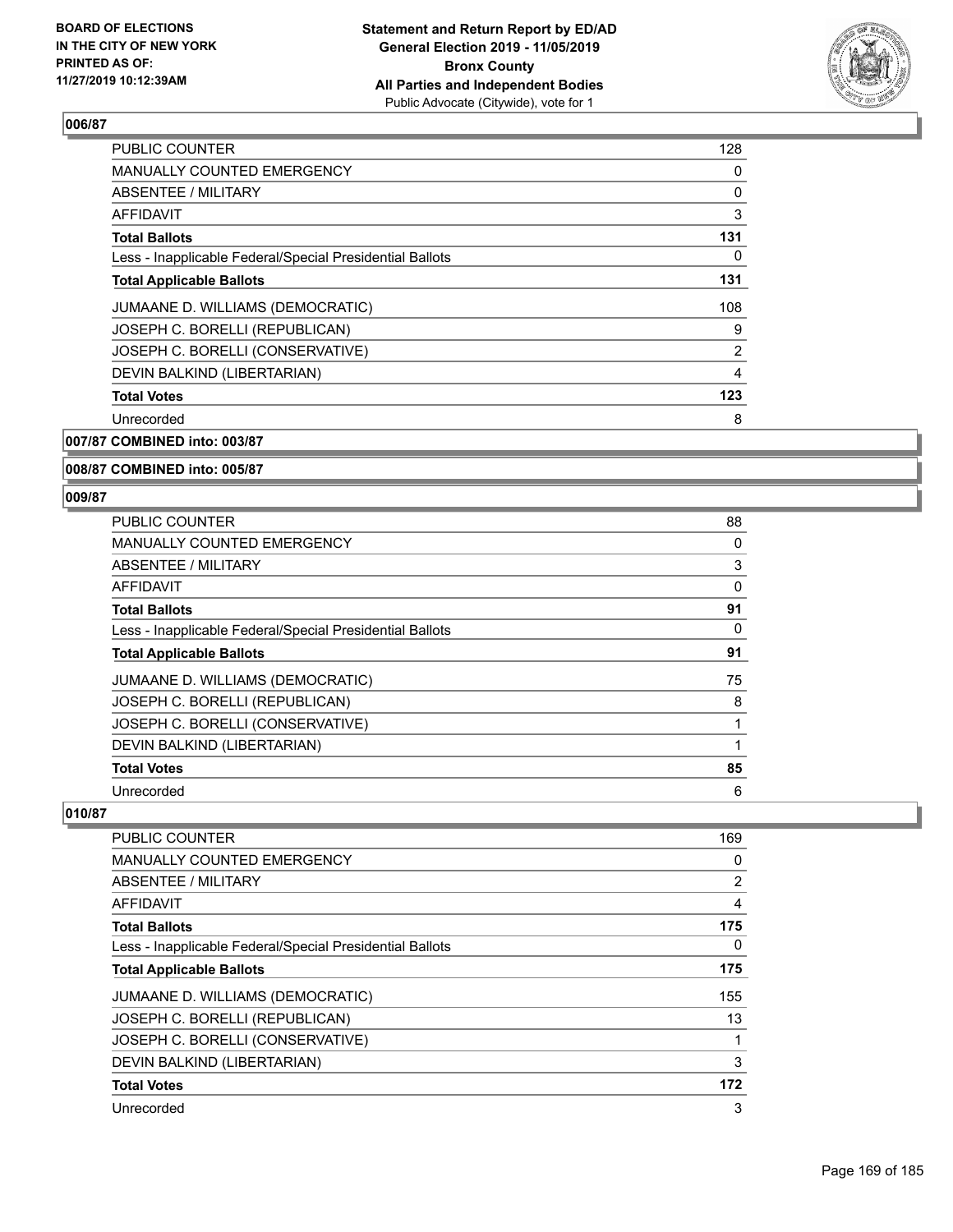

| <b>PUBLIC COUNTER</b>                                    | 146 |
|----------------------------------------------------------|-----|
| <b>MANUALLY COUNTED EMERGENCY</b>                        | 0   |
| ABSENTEE / MILITARY                                      | 3   |
| AFFIDAVIT                                                |     |
| <b>Total Ballots</b>                                     | 150 |
| Less - Inapplicable Federal/Special Presidential Ballots | 0   |
| <b>Total Applicable Ballots</b>                          | 150 |
| JUMAANE D. WILLIAMS (DEMOCRATIC)                         | 137 |
| JOSEPH C. BORELLI (REPUBLICAN)                           | 4   |
| JOSEPH C. BORELLI (CONSERVATIVE)                         |     |
| DEVIN BALKIND (LIBERTARIAN)                              | 2   |
| <b>Total Votes</b>                                       | 144 |
| Unrecorded                                               | 6   |

**012/87 COMBINED into: 011/87**

**013/87 COMBINED into: 011/87**

**014/87 COMBINED into: 010/87**

## **015/87 COMBINED into: 005/87**

**016/87 COMBINED into: 010/87**

## **017/87 COMBINED into: 013/80**

## **018/87 COMBINED into: 013/80**

#### **019/87**

| <b>PUBLIC COUNTER</b>                                    | 164 |
|----------------------------------------------------------|-----|
| <b>MANUALLY COUNTED EMERGENCY</b>                        | 0   |
| ABSENTEE / MILITARY                                      | 1   |
| AFFIDAVIT                                                | 0   |
| <b>Total Ballots</b>                                     | 165 |
| Less - Inapplicable Federal/Special Presidential Ballots | 0   |
| <b>Total Applicable Ballots</b>                          | 165 |
| JUMAANE D. WILLIAMS (DEMOCRATIC)                         | 137 |
| JOSEPH C. BORELLI (REPUBLICAN)                           | 19  |
| JOSEPH C. BORELLI (CONSERVATIVE)                         | 3   |
| DEVIN BALKIND (LIBERTARIAN)                              | 1   |
| <b>Total Votes</b>                                       | 160 |
| Unrecorded                                               | 5   |
| 020/87 COMBINED into: 019/87                             |     |

### **021/87 COMBINED into: 010/87**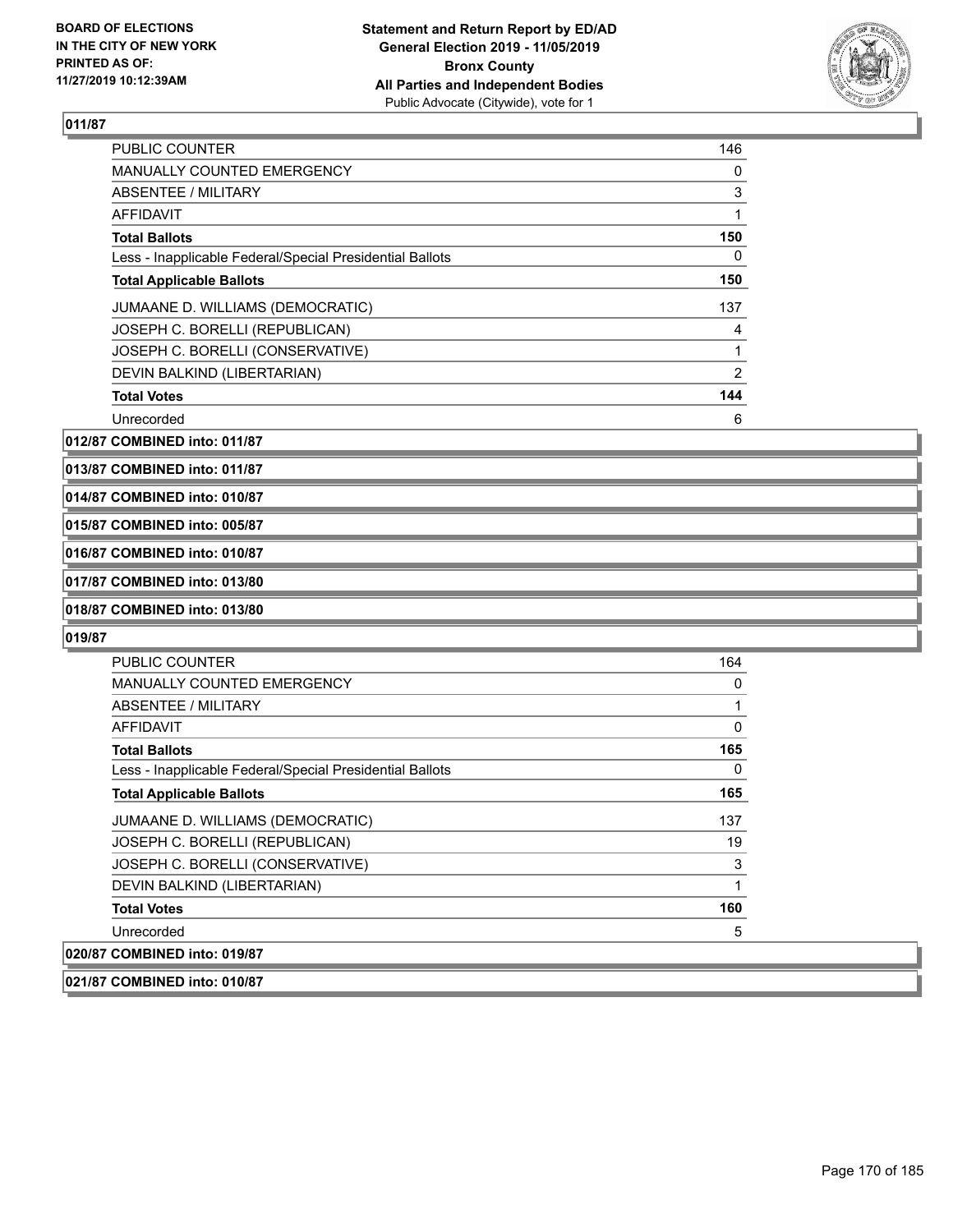

| <b>PUBLIC COUNTER</b>                                    | 184 |
|----------------------------------------------------------|-----|
| <b>MANUALLY COUNTED EMERGENCY</b>                        | 0   |
| ABSENTEE / MILITARY                                      | 5   |
| AFFIDAVIT                                                | 2   |
| <b>Total Ballots</b>                                     | 191 |
| Less - Inapplicable Federal/Special Presidential Ballots | 0   |
| <b>Total Applicable Ballots</b>                          | 191 |
| JUMAANE D. WILLIAMS (DEMOCRATIC)                         | 162 |
| JOSEPH C. BORELLI (REPUBLICAN)                           | 17  |
| JOSEPH C. BORELLI (CONSERVATIVE)                         | 5   |
| DEVIN BALKIND (LIBERTARIAN)                              | 2   |
| JILLIAN OSERE - SUAREZ (WRITE-IN)                        | 1   |
| <b>Total Votes</b>                                       | 187 |
| Unrecorded                                               | 4   |

**023/87 COMBINED into: 022/87**

**024/87 COMBINED into: 032/85**

### **025/87 COMBINED into: 022/87**

| PUBLIC COUNTER                                           | 179      |
|----------------------------------------------------------|----------|
| <b>MANUALLY COUNTED EMERGENCY</b>                        | 0        |
| ABSENTEE / MILITARY                                      | $\Omega$ |
| <b>AFFIDAVIT</b>                                         | 5        |
| <b>Total Ballots</b>                                     | 184      |
| Less - Inapplicable Federal/Special Presidential Ballots | 0        |
| <b>Total Applicable Ballots</b>                          | 184      |
| JUMAANE D. WILLIAMS (DEMOCRATIC)                         | 161      |
| JOSEPH C. BORELLI (REPUBLICAN)                           | 13       |
| JOSEPH C. BORELLI (CONSERVATIVE)                         |          |
| DEVIN BALKIND (LIBERTARIAN)                              |          |
| <b>Total Votes</b>                                       | 176      |
| Unrecorded                                               | 8        |
| 027/87 COMBINED into: 026/87                             |          |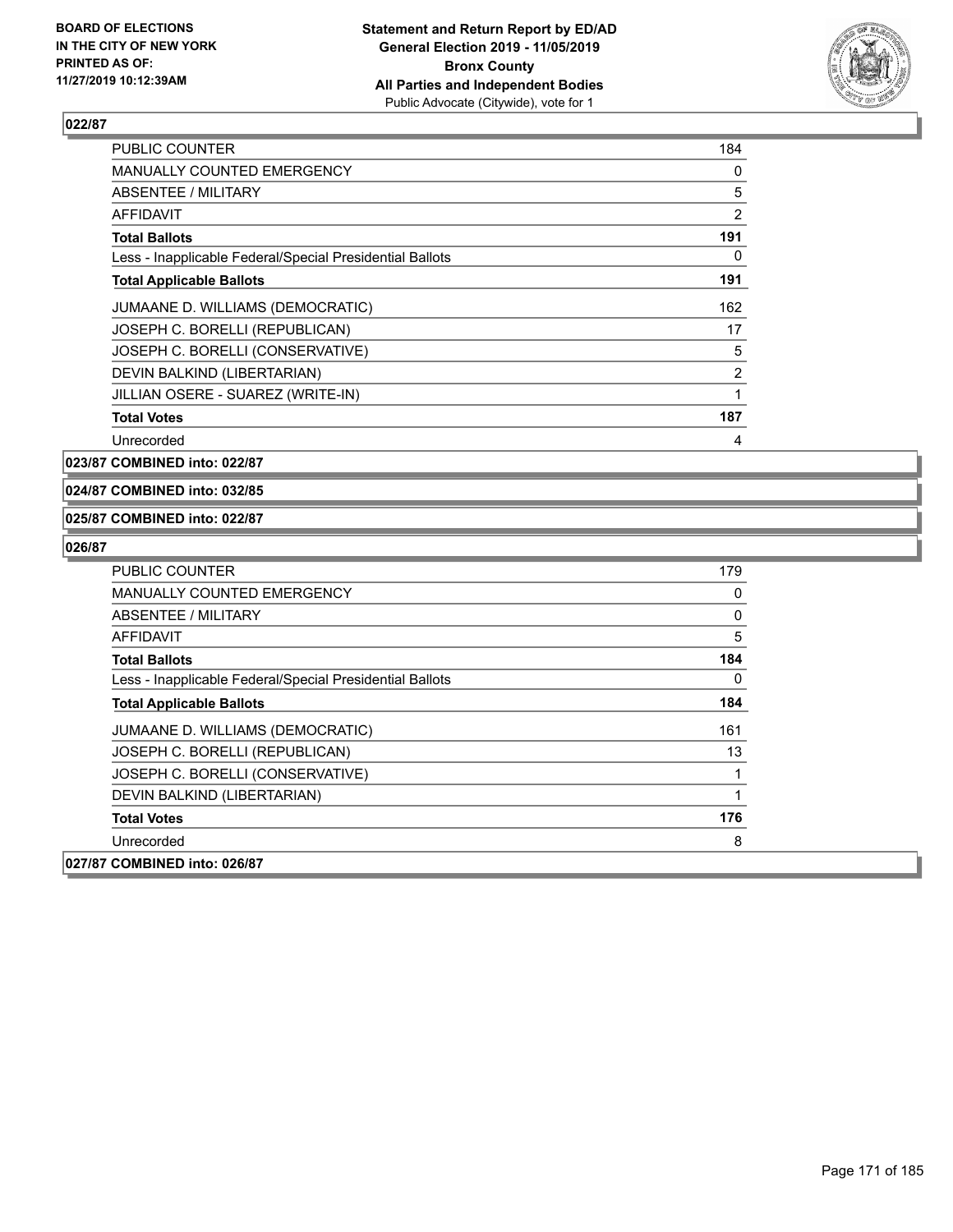

| <b>PUBLIC COUNTER</b>                                    | 138 |
|----------------------------------------------------------|-----|
| <b>MANUALLY COUNTED EMERGENCY</b>                        | 0   |
| ABSENTEE / MILITARY                                      | 0   |
| <b>AFFIDAVIT</b>                                         |     |
| <b>Total Ballots</b>                                     | 139 |
| Less - Inapplicable Federal/Special Presidential Ballots | 0   |
| <b>Total Applicable Ballots</b>                          | 139 |
| JUMAANE D. WILLIAMS (DEMOCRATIC)                         | 121 |
| JOSEPH C. BORELLI (REPUBLICAN)                           | 9   |
| JOSEPH C. BORELLI (CONSERVATIVE)                         | 0   |
| DEVIN BALKIND (LIBERTARIAN)                              | 4   |
| <b>Total Votes</b>                                       | 134 |
| Unrecorded                                               | 5   |

## **029/87**

| PUBLIC COUNTER                                           | 210 |
|----------------------------------------------------------|-----|
| <b>MANUALLY COUNTED EMERGENCY</b>                        | 0   |
| ABSENTEE / MILITARY                                      | 11  |
| AFFIDAVIT                                                | 2   |
| <b>Total Ballots</b>                                     | 223 |
| Less - Inapplicable Federal/Special Presidential Ballots | 0   |
| <b>Total Applicable Ballots</b>                          | 223 |
| JUMAANE D. WILLIAMS (DEMOCRATIC)                         | 189 |
| JOSEPH C. BORELLI (REPUBLICAN)                           | 22  |
| JOSEPH C. BORELLI (CONSERVATIVE)                         | 4   |
| DEVIN BALKIND (LIBERTARIAN)                              | 2   |
| ANTHONY BECKFORD (WRITE-IN)                              | 1   |
| <b>Total Votes</b>                                       | 218 |
| Unrecorded                                               | 5   |

| 031/87 COMBINED into: 070/85                             |                |
|----------------------------------------------------------|----------------|
| <b>Total Votes</b>                                       | 178            |
| RANDALL WILTZ (WRITE-IN)                                 | 1              |
| DEVIN BALKIND (LIBERTARIAN)                              | 1              |
| JOSEPH C. BORELLI (CONSERVATIVE)                         | 0              |
| JOSEPH C. BORELLI (REPUBLICAN)                           | 14             |
| JUMAANE D. WILLIAMS (DEMOCRATIC)                         | 162            |
| <b>Total Applicable Ballots</b>                          | 178            |
| Less - Inapplicable Federal/Special Presidential Ballots | 0              |
| <b>Total Ballots</b>                                     | 178            |
| AFFIDAVIT                                                | 1              |
| <b>ABSENTEE / MILITARY</b>                               | $\overline{7}$ |
| <b>MANUALLY COUNTED EMERGENCY</b>                        | 0              |
| <b>PUBLIC COUNTER</b>                                    | 170            |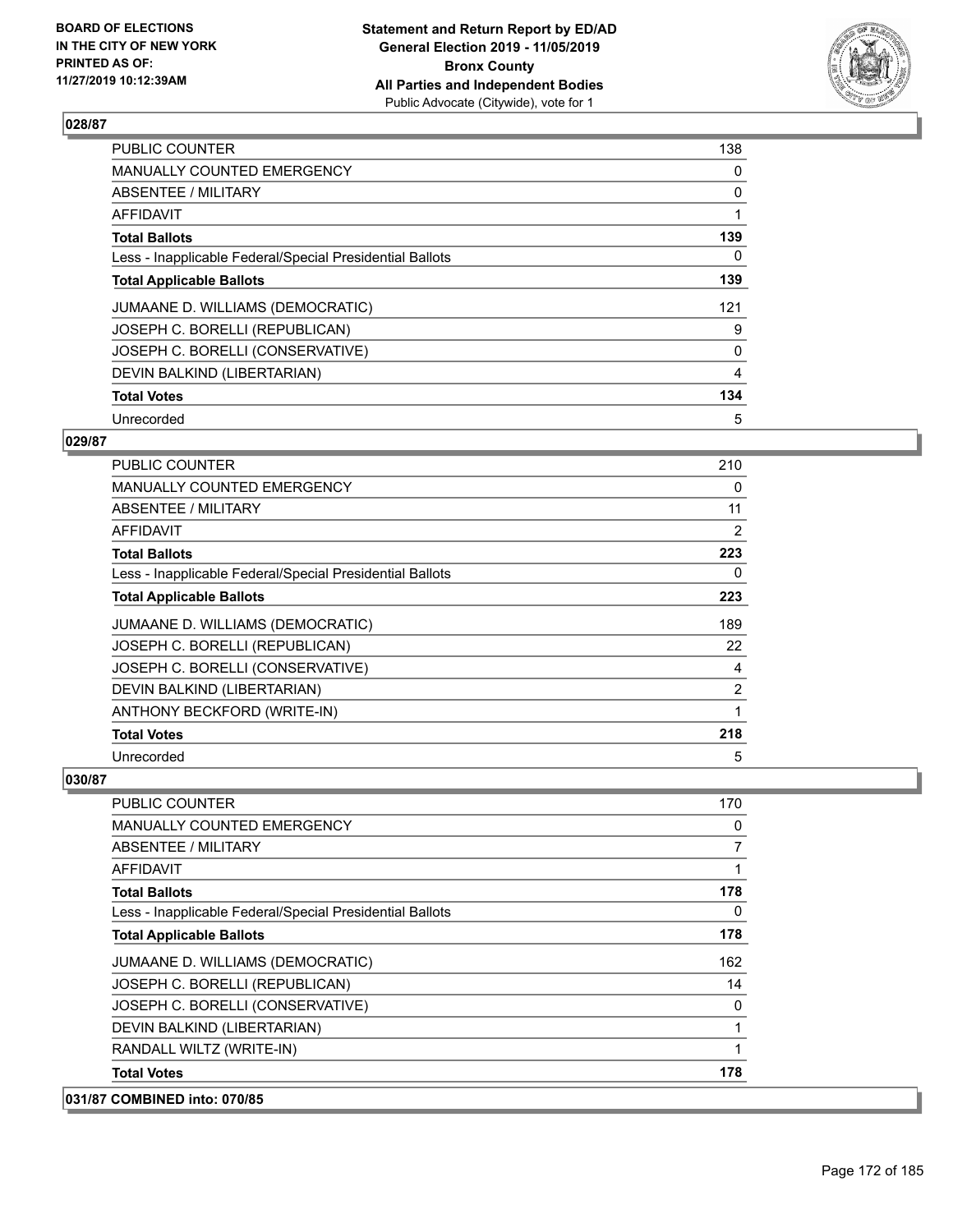

| <b>PUBLIC COUNTER</b>                                    | 71 |
|----------------------------------------------------------|----|
| <b>MANUALLY COUNTED EMERGENCY</b>                        | 0  |
| ABSENTEE / MILITARY                                      | 0  |
| <b>AFFIDAVIT</b>                                         | 0  |
| <b>Total Ballots</b>                                     | 71 |
| Less - Inapplicable Federal/Special Presidential Ballots | 0  |
| <b>Total Applicable Ballots</b>                          | 71 |
| JUMAANE D. WILLIAMS (DEMOCRATIC)                         | 57 |
| JOSEPH C. BORELLI (REPUBLICAN)                           | 6  |
| JOSEPH C. BORELLI (CONSERVATIVE)                         | 2  |
| DEVIN BALKIND (LIBERTARIAN)                              | 2  |
| <b>Total Votes</b>                                       | 67 |
| Unrecorded                                               | 4  |

## **033/87**

| <b>PUBLIC COUNTER</b>                                    | 202 |
|----------------------------------------------------------|-----|
| MANUALLY COUNTED EMERGENCY                               | 0   |
| ABSENTEE / MILITARY                                      | 0   |
| AFFIDAVIT                                                | 1   |
| <b>Total Ballots</b>                                     | 203 |
| Less - Inapplicable Federal/Special Presidential Ballots | 0   |
| <b>Total Applicable Ballots</b>                          | 203 |
| JUMAANE D. WILLIAMS (DEMOCRATIC)                         | 177 |
| JOSEPH C. BORELLI (REPUBLICAN)                           | 15  |
| JOSEPH C. BORELLI (CONSERVATIVE)                         | 2   |
| DEVIN BALKIND (LIBERTARIAN)                              | 1   |
| <b>Total Votes</b>                                       | 195 |
| Unrecorded                                               | 8   |
|                                                          |     |

## **034/87 COMBINED into: 033/87**

| PUBLIC COUNTER                                           | 177 |
|----------------------------------------------------------|-----|
| <b>MANUALLY COUNTED EMERGENCY</b>                        | 0   |
| ABSENTEE / MILITARY                                      | 2   |
| AFFIDAVIT                                                | 0   |
| <b>Total Ballots</b>                                     | 179 |
| Less - Inapplicable Federal/Special Presidential Ballots | 0   |
| <b>Total Applicable Ballots</b>                          | 179 |
| JUMAANE D. WILLIAMS (DEMOCRATIC)                         | 156 |
| JOSEPH C. BORELLI (REPUBLICAN)                           | 13  |
| JOSEPH C. BORELLI (CONSERVATIVE)                         | 3   |
| DEVIN BALKIND (LIBERTARIAN)                              | 2   |
| SETH GALINSKY (WRITE-IN)                                 | 1   |
| <b>Total Votes</b>                                       | 175 |
| Unrecorded                                               | 4   |
| 036/87 COMBINED into: 035/87                             |     |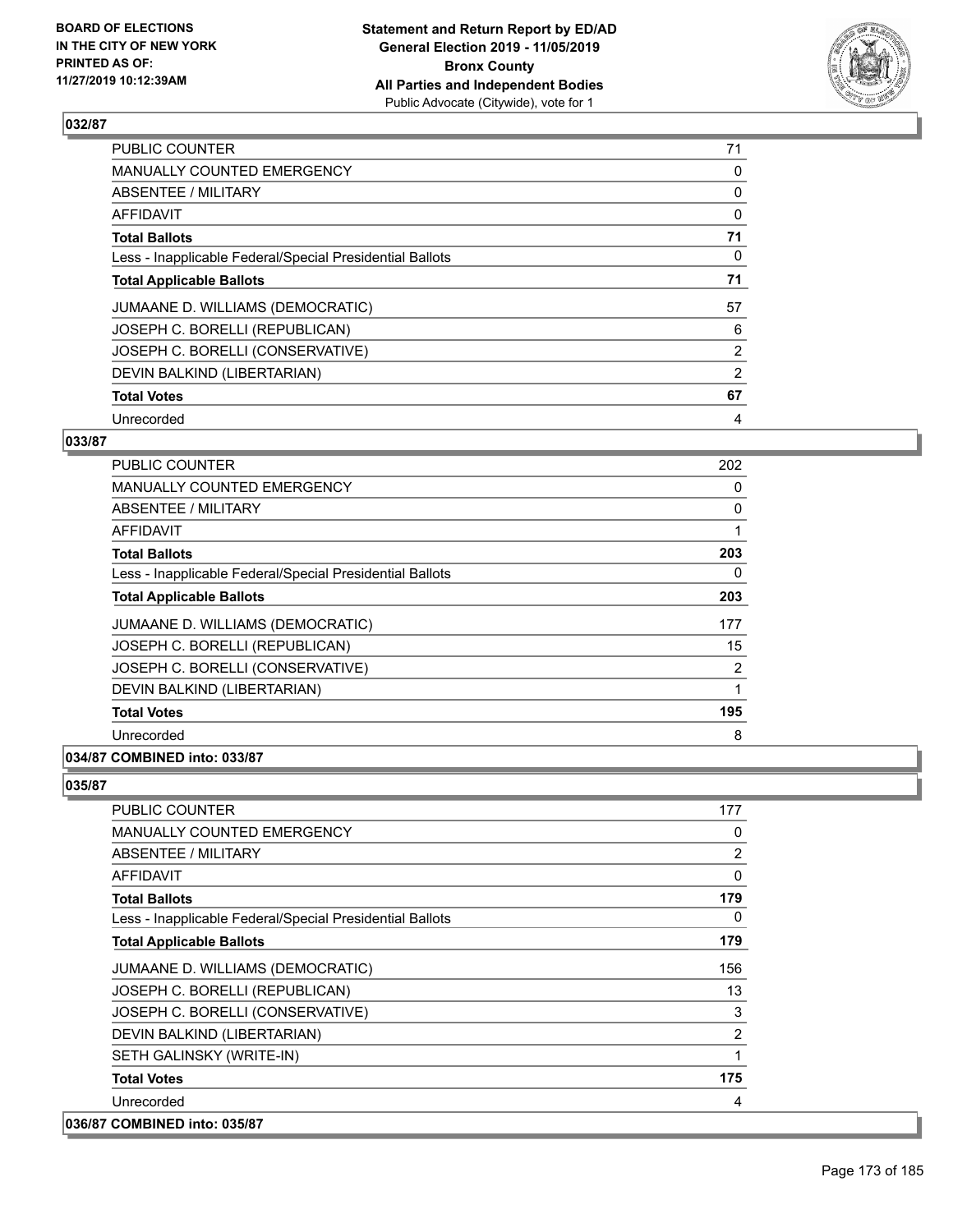

| <b>PUBLIC COUNTER</b>                                    | 180            |
|----------------------------------------------------------|----------------|
| <b>MANUALLY COUNTED EMERGENCY</b>                        | 0              |
| <b>ABSENTEE / MILITARY</b>                               | $\overline{2}$ |
| <b>AFFIDAVIT</b>                                         | 0              |
| <b>Total Ballots</b>                                     | 182            |
| Less - Inapplicable Federal/Special Presidential Ballots | 0              |
| <b>Total Applicable Ballots</b>                          | 182            |
| JUMAANE D. WILLIAMS (DEMOCRATIC)                         | 151            |
| JOSEPH C. BORELLI (REPUBLICAN)                           | 11             |
| JOSEPH C. BORELLI (CONSERVATIVE)                         | 3              |
| DEVIN BALKIND (LIBERTARIAN)                              | 5              |
| <b>Total Votes</b>                                       | 170            |
| Unrecorded                                               | 12             |
| 038/87 COMBINED into: 037/87                             |                |

## **039/87**

| <b>PUBLIC COUNTER</b>                                    | 124            |
|----------------------------------------------------------|----------------|
| <b>MANUALLY COUNTED EMERGENCY</b>                        | 0              |
| ABSENTEE / MILITARY                                      | $\overline{2}$ |
| AFFIDAVIT                                                | 3              |
| <b>Total Ballots</b>                                     | 129            |
| Less - Inapplicable Federal/Special Presidential Ballots | 0              |
| <b>Total Applicable Ballots</b>                          | 129            |
| JUMAANE D. WILLIAMS (DEMOCRATIC)                         | 112            |
| JOSEPH C. BORELLI (REPUBLICAN)                           | 6              |
| JOSEPH C. BORELLI (CONSERVATIVE)                         | 4              |
| DEVIN BALKIND (LIBERTARIAN)                              | 0              |
| UNATTRIBUTABLE WRITE-IN (WRITE-IN)                       | 1              |
| <b>Total Votes</b>                                       | 123            |
| Unrecorded                                               | 6              |

| <b>PUBLIC COUNTER</b>                                    | 218      |
|----------------------------------------------------------|----------|
| <b>MANUALLY COUNTED EMERGENCY</b>                        | 0        |
| ABSENTEE / MILITARY                                      | 5        |
| AFFIDAVIT                                                | 2        |
| <b>Total Ballots</b>                                     | 225      |
| Less - Inapplicable Federal/Special Presidential Ballots | $\Omega$ |
| <b>Total Applicable Ballots</b>                          | 225      |
| JUMAANE D. WILLIAMS (DEMOCRATIC)                         | 185      |
| JOSEPH C. BORELLI (REPUBLICAN)                           | 20       |
| JOSEPH C. BORELLI (CONSERVATIVE)                         | 7        |
| DEVIN BALKIND (LIBERTARIAN)                              | 6        |
| <b>Total Votes</b>                                       | 218      |
| Unrecorded                                               |          |
| 041/87 COMBINED into: 040/87                             |          |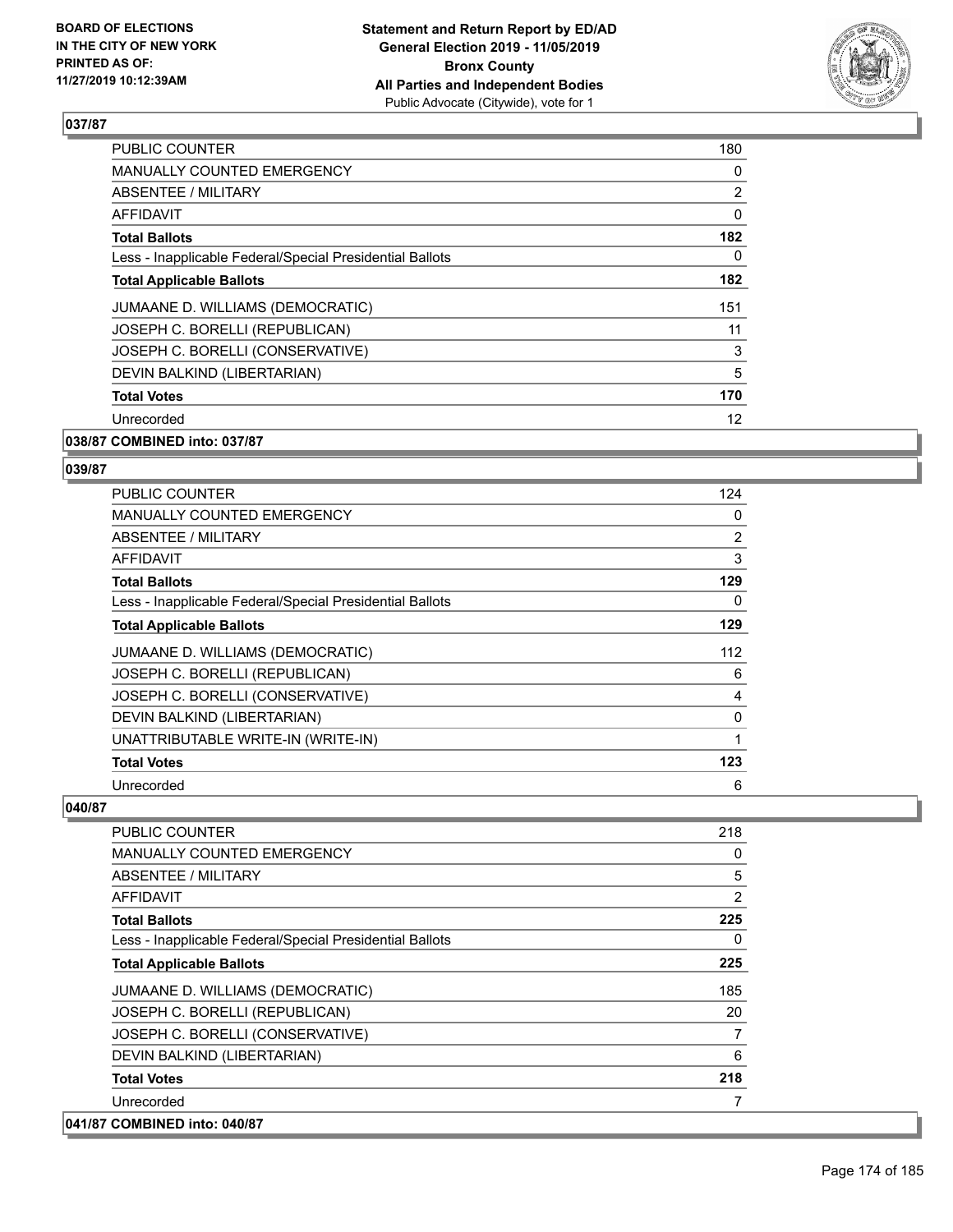

## **042/87 COMBINED into: 027/85**

**043/87 COMBINED into: 010/87**

## **044/87 COMBINED into: 064/82**

#### **045/87 COMBINED into: 064/82**

#### **046/87**

| <b>PUBLIC COUNTER</b>                                    | 85 |
|----------------------------------------------------------|----|
| <b>MANUALLY COUNTED EMERGENCY</b>                        | 0  |
| ABSENTEE / MILITARY                                      | 1  |
| AFFIDAVIT                                                | 0  |
| <b>Total Ballots</b>                                     | 86 |
| Less - Inapplicable Federal/Special Presidential Ballots | 0  |
| <b>Total Applicable Ballots</b>                          | 86 |
| JUMAANE D. WILLIAMS (DEMOCRATIC)                         | 74 |
| JOSEPH C. BORELLI (REPUBLICAN)                           | 7  |
| JOSEPH C. BORELLI (CONSERVATIVE)                         | 3  |
| DEVIN BALKIND (LIBERTARIAN)                              | 1  |
| <b>Total Votes</b>                                       | 85 |
| Unrecorded                                               | 1  |
|                                                          |    |

| <b>PUBLIC COUNTER</b>                                    | 229 |
|----------------------------------------------------------|-----|
| <b>MANUALLY COUNTED EMERGENCY</b>                        | 0   |
| ABSENTEE / MILITARY                                      | 6   |
| AFFIDAVIT                                                | 1   |
| <b>Total Ballots</b>                                     | 236 |
| Less - Inapplicable Federal/Special Presidential Ballots | 0   |
| <b>Total Applicable Ballots</b>                          | 236 |
| JUMAANE D. WILLIAMS (DEMOCRATIC)                         | 208 |
| JOSEPH C. BORELLI (REPUBLICAN)                           | 11  |
| JOSEPH C. BORELLI (CONSERVATIVE)                         | 7   |
| DEVIN BALKIND (LIBERTARIAN)                              |     |
| <b>BARACK OBAMA (WRITE-IN)</b>                           |     |
| <b>Total Votes</b>                                       | 228 |
| Unrecorded                                               | 8   |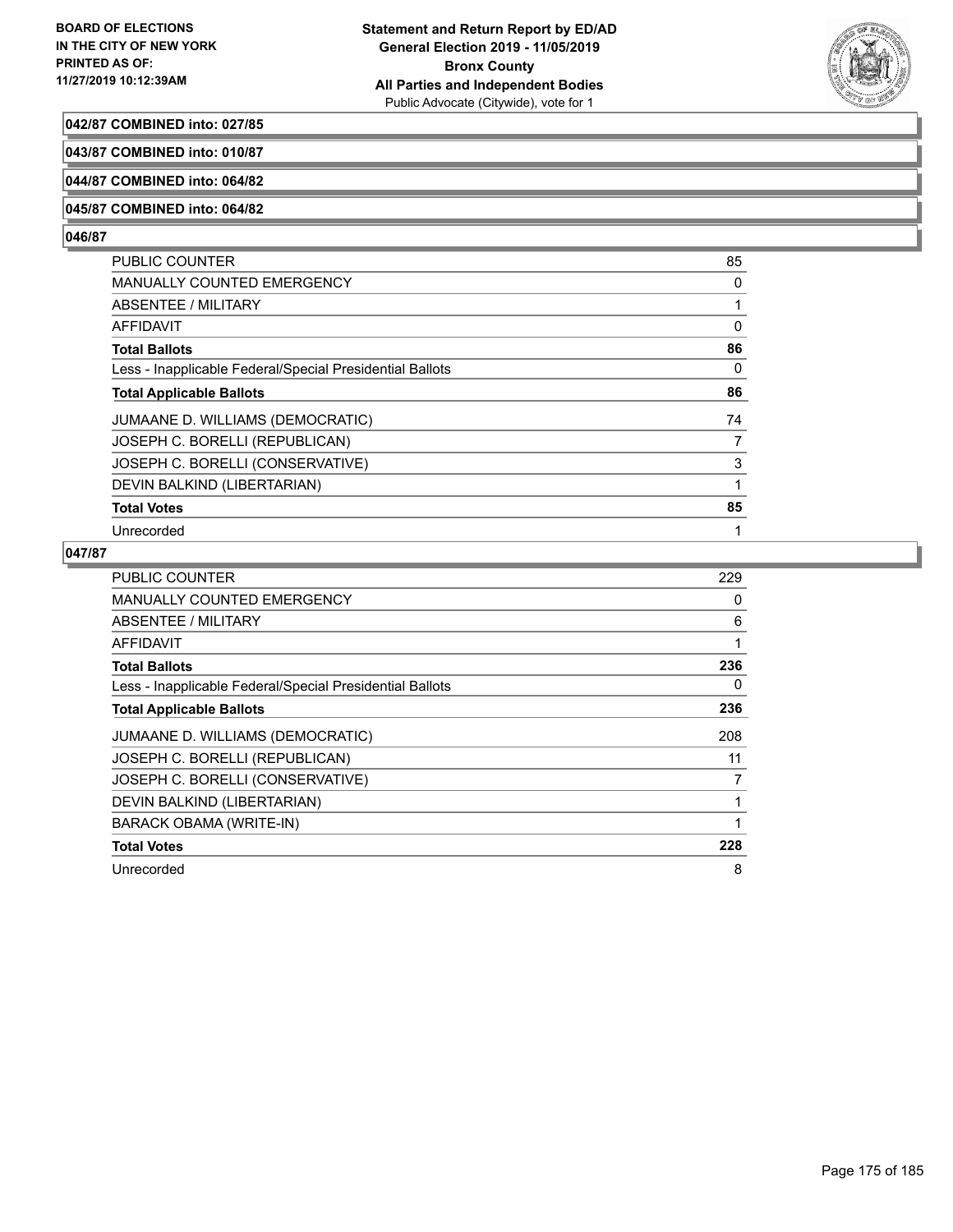

| <b>PUBLIC COUNTER</b>                                    | 189            |
|----------------------------------------------------------|----------------|
| <b>MANUALLY COUNTED EMERGENCY</b>                        | 0              |
| ABSENTEE / MILITARY                                      | 3              |
| <b>AFFIDAVIT</b>                                         | 4              |
| <b>Total Ballots</b>                                     | 196            |
| Less - Inapplicable Federal/Special Presidential Ballots | 0              |
| <b>Total Applicable Ballots</b>                          | 196            |
| JUMAANE D. WILLIAMS (DEMOCRATIC)                         | 178            |
| JOSEPH C. BORELLI (REPUBLICAN)                           | 8              |
| JOSEPH C. BORELLI (CONSERVATIVE)                         | $\overline{2}$ |
| DEVIN BALKIND (LIBERTARIAN)                              | $\overline{2}$ |
| <b>Total Votes</b>                                       | 190            |
| Unrecorded                                               | 6              |

## **049/87**

| <b>PUBLIC COUNTER</b>                                    | 326 |
|----------------------------------------------------------|-----|
| MANUALLY COUNTED EMERGENCY                               | 0   |
| ABSENTEE / MILITARY                                      | 6   |
| <b>AFFIDAVIT</b>                                         | 7   |
| <b>Total Ballots</b>                                     | 339 |
| Less - Inapplicable Federal/Special Presidential Ballots | 0   |
| <b>Total Applicable Ballots</b>                          | 339 |
| JUMAANE D. WILLIAMS (DEMOCRATIC)                         | 311 |
| JOSEPH C. BORELLI (REPUBLICAN)                           | 18  |
| JOSEPH C. BORELLI (CONSERVATIVE)                         | 2   |
| DEVIN BALKIND (LIBERTARIAN)                              | 4   |
| <b>Total Votes</b>                                       | 335 |
| Unrecorded                                               | 4   |
|                                                          |     |

## **050/87 COMBINED into: 049/87**

## **051/87**

| <b>PUBLIC COUNTER</b>                                    | 354 |
|----------------------------------------------------------|-----|
| <b>MANUALLY COUNTED EMERGENCY</b>                        | 0   |
| ABSENTEE / MILITARY                                      | 8   |
| AFFIDAVIT                                                | 5   |
| <b>Total Ballots</b>                                     | 367 |
| Less - Inapplicable Federal/Special Presidential Ballots | 0   |
| <b>Total Applicable Ballots</b>                          | 367 |
| JUMAANE D. WILLIAMS (DEMOCRATIC)                         | 338 |
| JOSEPH C. BORELLI (REPUBLICAN)                           | 18  |
| JOSEPH C. BORELLI (CONSERVATIVE)                         | 1   |
| DEVIN BALKIND (LIBERTARIAN)                              | 6   |
| <b>Total Votes</b>                                       | 363 |
| Unrecorded                                               | 4   |
| 052/87 COMBINED into: 051/87                             |     |

**053/87 COMBINED into: 029/87**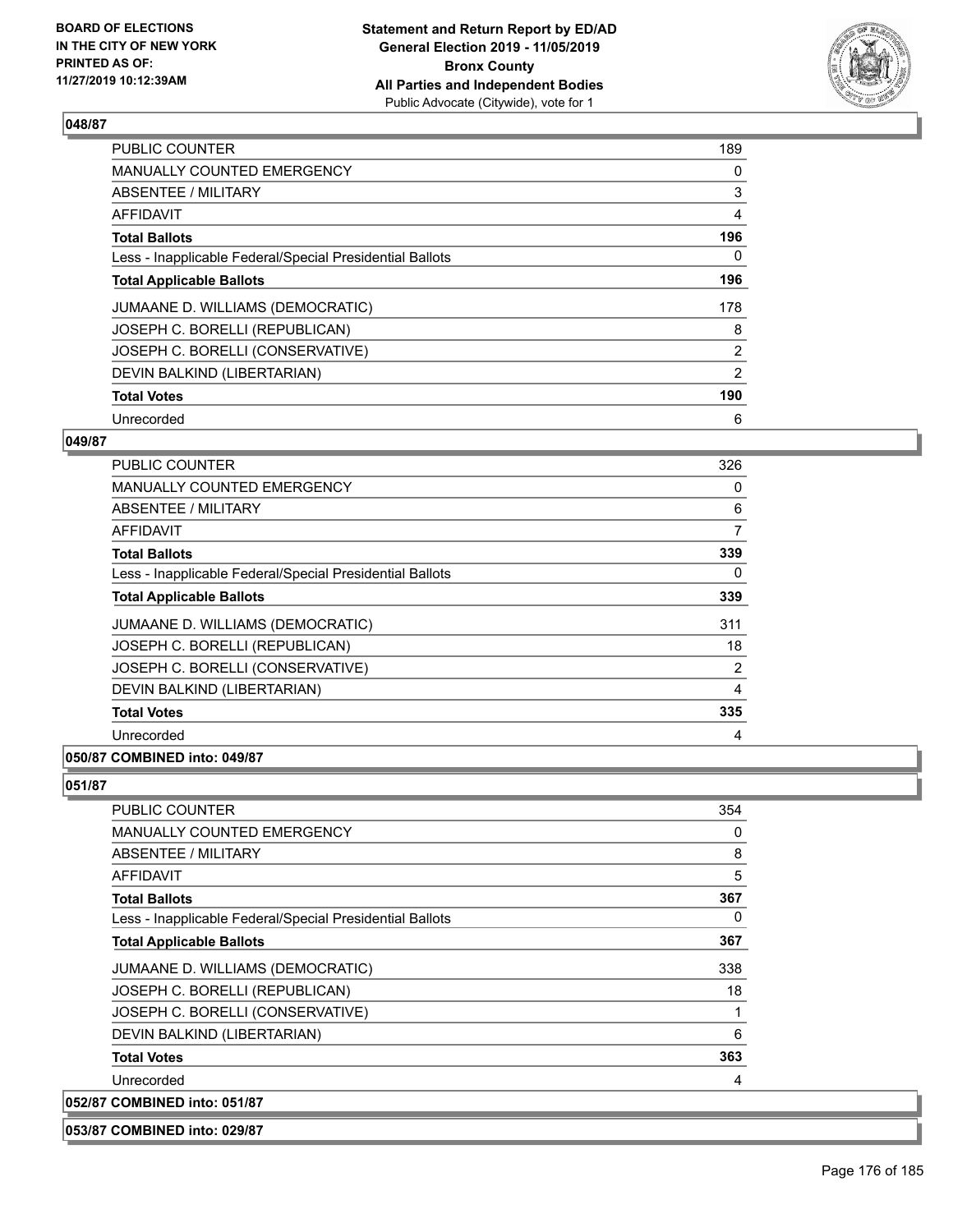

## **054/87 COMBINED into: 056/87**

## **055/87**

| <b>PUBLIC COUNTER</b>                                    | 274 |
|----------------------------------------------------------|-----|
| <b>MANUALLY COUNTED EMERGENCY</b>                        | 0   |
| <b>ABSENTEE / MILITARY</b>                               | 6   |
| <b>AFFIDAVIT</b>                                         |     |
| <b>Total Ballots</b>                                     | 281 |
| Less - Inapplicable Federal/Special Presidential Ballots | 0   |
| <b>Total Applicable Ballots</b>                          | 281 |
| JUMAANE D. WILLIAMS (DEMOCRATIC)                         | 253 |
| JOSEPH C. BORELLI (REPUBLICAN)                           | 15  |
| JOSEPH C. BORELLI (CONSERVATIVE)                         | 6   |
| DEVIN BALKIND (LIBERTARIAN)                              | 4   |
| <b>Total Votes</b>                                       | 278 |
| Unrecorded                                               | 3   |

### **056/87**

| <b>PUBLIC COUNTER</b>                                    | 298 |
|----------------------------------------------------------|-----|
| MANUALLY COUNTED EMERGENCY                               | 0   |
| <b>ABSENTEE / MILITARY</b>                               | 12  |
| AFFIDAVIT                                                | 21  |
| <b>Total Ballots</b>                                     | 331 |
| Less - Inapplicable Federal/Special Presidential Ballots | 0   |
| <b>Total Applicable Ballots</b>                          | 331 |
| JUMAANE D. WILLIAMS (DEMOCRATIC)                         | 304 |
| JOSEPH C. BORELLI (REPUBLICAN)                           | 13  |
| JOSEPH C. BORELLI (CONSERVATIVE)                         | 5   |
| DEVIN BALKIND (LIBERTARIAN)                              | 3   |
| <b>Total Votes</b>                                       | 325 |
| Unrecorded                                               | 6   |

| <b>PUBLIC COUNTER</b>                                    | 279 |
|----------------------------------------------------------|-----|
| <b>MANUALLY COUNTED EMERGENCY</b>                        | 0   |
| ABSENTEE / MILITARY                                      | 2   |
| AFFIDAVIT                                                | 1   |
| <b>Total Ballots</b>                                     | 282 |
| Less - Inapplicable Federal/Special Presidential Ballots | 0   |
| <b>Total Applicable Ballots</b>                          | 282 |
| JUMAANE D. WILLIAMS (DEMOCRATIC)                         | 245 |
| JOSEPH C. BORELLI (REPUBLICAN)                           | 24  |
| JOSEPH C. BORELLI (CONSERVATIVE)                         | 4   |
| DEVIN BALKIND (LIBERTARIAN)                              | 3   |
| UNATTRIBUTABLE WRITE-IN (WRITE-IN)                       | 1   |
| <b>Total Votes</b>                                       | 277 |
| Unrecorded                                               | 5   |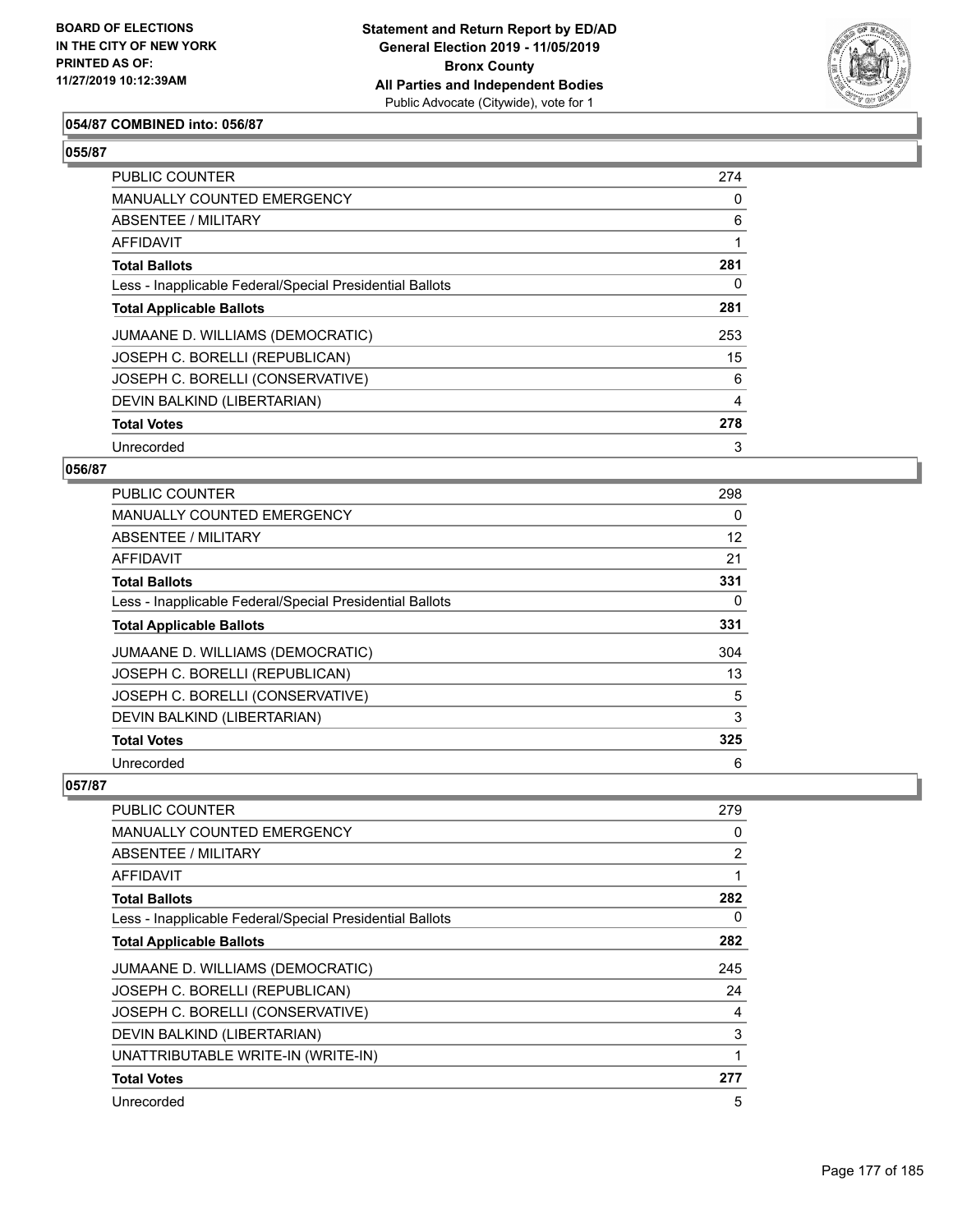

| <b>PUBLIC COUNTER</b>                                    | 285            |
|----------------------------------------------------------|----------------|
| <b>MANUALLY COUNTED EMERGENCY</b>                        | 0              |
| <b>ABSENTEE / MILITARY</b>                               | 5              |
| AFFIDAVIT                                                | $\overline{2}$ |
| <b>Total Ballots</b>                                     | 292            |
| Less - Inapplicable Federal/Special Presidential Ballots | 0              |
| <b>Total Applicable Ballots</b>                          | 292            |
| JUMAANE D. WILLIAMS (DEMOCRATIC)                         | 265            |
| JOSEPH C. BORELLI (REPUBLICAN)                           | 13             |
| JOSEPH C. BORELLI (CONSERVATIVE)                         | 2              |
| DEVIN BALKIND (LIBERTARIAN)                              | 3              |
| <b>Total Votes</b>                                       | 283            |
| Unrecorded                                               | 9              |
|                                                          |                |

## **059/87 COMBINED into: 058/87**

#### **060/87**

| PUBLIC COUNTER                                           | 319            |
|----------------------------------------------------------|----------------|
| MANUALLY COUNTED EMERGENCY                               | 0              |
| ABSENTEE / MILITARY                                      | $\overline{7}$ |
| AFFIDAVIT                                                | 7              |
| <b>Total Ballots</b>                                     | 333            |
| Less - Inapplicable Federal/Special Presidential Ballots | 0              |
| <b>Total Applicable Ballots</b>                          | 333            |
| JUMAANE D. WILLIAMS (DEMOCRATIC)                         | 290            |
| JOSEPH C. BORELLI (REPUBLICAN)                           | 25             |
| JOSEPH C. BORELLI (CONSERVATIVE)                         | 5              |
| DEVIN BALKIND (LIBERTARIAN)                              | 6              |
| UNATTRIBUTABLE WRITE-IN (WRITE-IN)                       |                |
| <b>Total Votes</b>                                       | 327            |
| Unrecorded                                               | 6              |

| <b>PUBLIC COUNTER</b>                                    | 262 |
|----------------------------------------------------------|-----|
| <b>MANUALLY COUNTED EMERGENCY</b>                        | 0   |
| ABSENTEE / MILITARY                                      | 5   |
| AFFIDAVIT                                                | 3   |
| <b>Total Ballots</b>                                     | 270 |
| Less - Inapplicable Federal/Special Presidential Ballots | 0   |
| <b>Total Applicable Ballots</b>                          | 270 |
| JUMAANE D. WILLIAMS (DEMOCRATIC)                         | 248 |
| JOSEPH C. BORELLI (REPUBLICAN)                           | 11  |
| JOSEPH C. BORELLI (CONSERVATIVE)                         | 3   |
| DEVIN BALKIND (LIBERTARIAN)                              | 4   |
| <b>Total Votes</b>                                       | 266 |
| Unrecorded                                               | 4   |
| 062/87 COMBINED into: 055/87                             |     |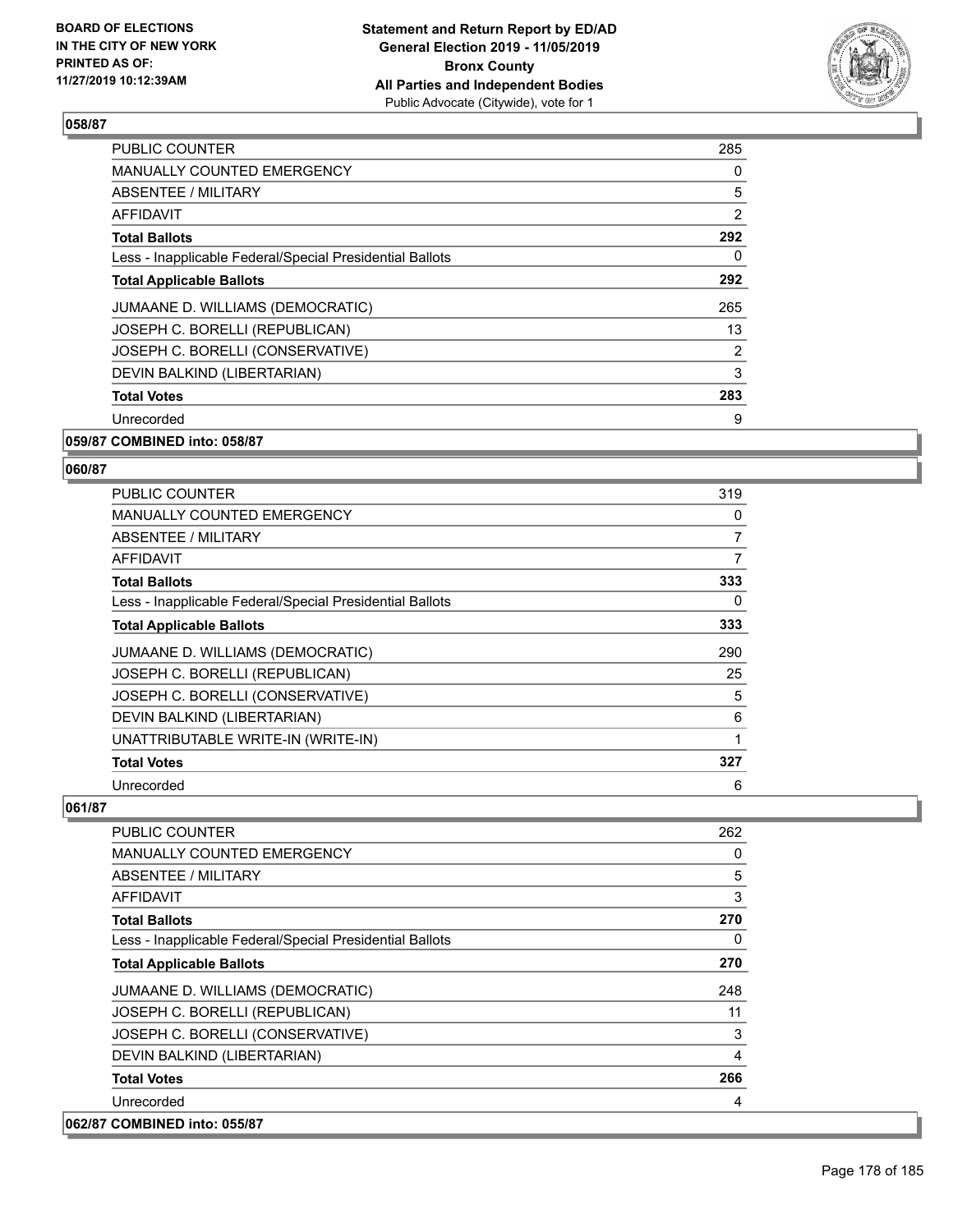

## **063/87 COMBINED into: 057/87**

#### **064/87 COMBINED into: 057/87**

#### **065/87 COMBINED into: 047/87**

#### **066/87**

| <b>PUBLIC COUNTER</b>                                    | 124      |
|----------------------------------------------------------|----------|
| <b>MANUALLY COUNTED EMERGENCY</b>                        | 0        |
| ABSENTEE / MILITARY                                      |          |
| <b>AFFIDAVIT</b>                                         |          |
| <b>Total Ballots</b>                                     | 126      |
| Less - Inapplicable Federal/Special Presidential Ballots | 0        |
| <b>Total Applicable Ballots</b>                          | 126      |
| JUMAANE D. WILLIAMS (DEMOCRATIC)                         | 104      |
| JOSEPH C. BORELLI (REPUBLICAN)                           | 14       |
| JOSEPH C. BORELLI (CONSERVATIVE)                         | 2        |
| DEVIN BALKIND (LIBERTARIAN)                              | $\Omega$ |
| <b>Total Votes</b>                                       | 120      |
| Unrecorded                                               | 6        |

## **067/87 COMBINED into: 057/87**

### **068/87**

| PUBLIC COUNTER                                           | 101            |
|----------------------------------------------------------|----------------|
| MANUALLY COUNTED EMERGENCY                               | $\Omega$       |
| ABSENTEE / MILITARY                                      |                |
| <b>AFFIDAVIT</b>                                         | 0              |
| <b>Total Ballots</b>                                     | 102            |
| Less - Inapplicable Federal/Special Presidential Ballots | $\Omega$       |
| <b>Total Applicable Ballots</b>                          | 102            |
| JUMAANE D. WILLIAMS (DEMOCRATIC)                         | 82             |
| JOSEPH C. BORELLI (REPUBLICAN)                           | 14             |
| JOSEPH C. BORELLI (CONSERVATIVE)                         | $\overline{4}$ |
| DEVIN BALKIND (LIBERTARIAN)                              | $\overline{2}$ |
| <b>Total Votes</b>                                       | 102            |

| <b>PUBLIC COUNTER</b>                                    | 91       |
|----------------------------------------------------------|----------|
| <b>MANUALLY COUNTED EMERGENCY</b>                        | 0        |
| ABSENTEE / MILITARY                                      | 3        |
| <b>AFFIDAVIT</b>                                         | $\Omega$ |
| <b>Total Ballots</b>                                     | 94       |
| Less - Inapplicable Federal/Special Presidential Ballots | 0        |
| <b>Total Applicable Ballots</b>                          | 94       |
| JUMAANE D. WILLIAMS (DEMOCRATIC)                         | 82       |
| JOSEPH C. BORELLI (REPUBLICAN)                           | 7        |
| JOSEPH C. BORELLI (CONSERVATIVE)                         | 4        |
| DEVIN BALKIND (LIBERTARIAN)                              | 0        |
| JAMES LANE (WRITE-IN)                                    |          |
| <b>Total Votes</b>                                       | 94       |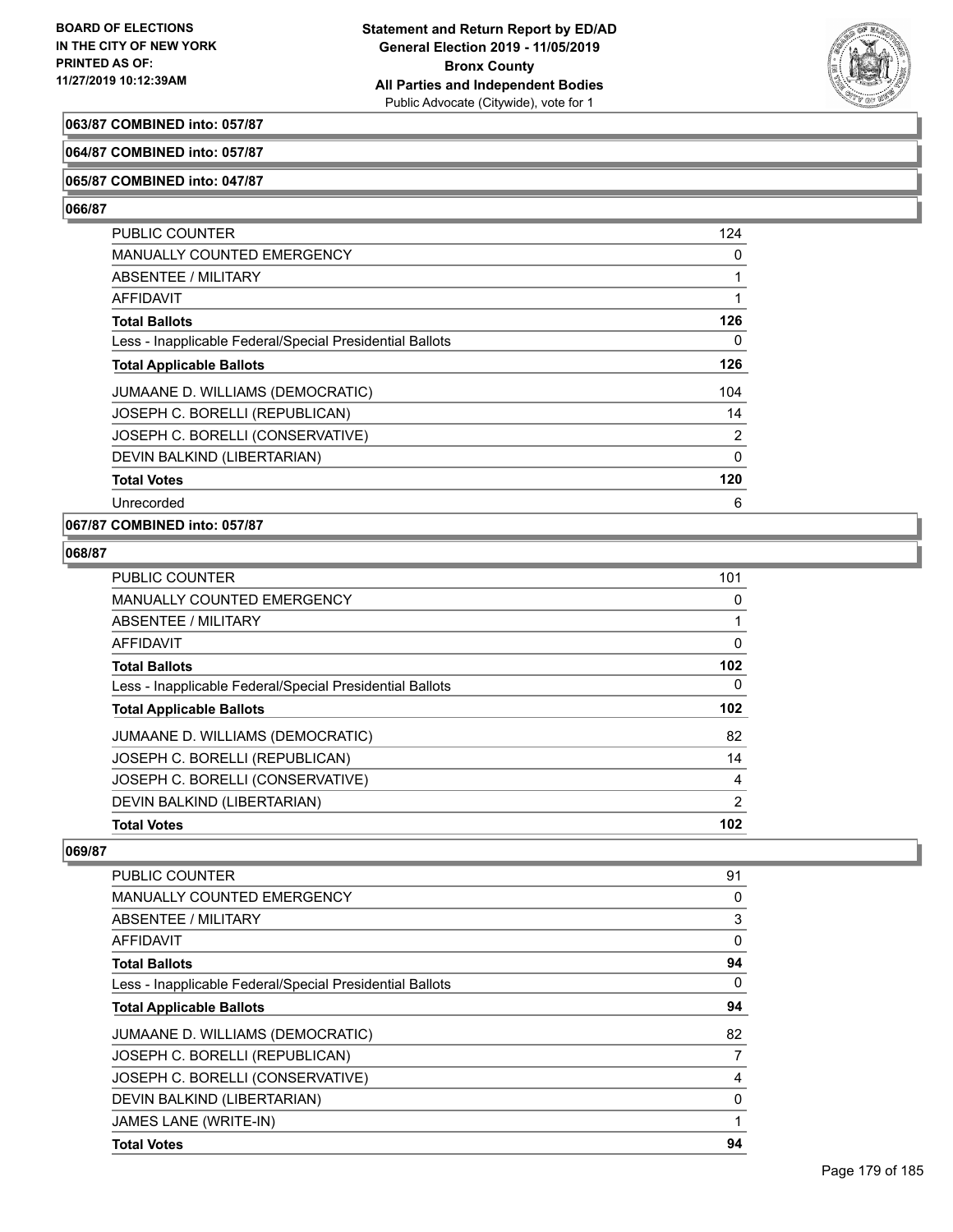

| <b>PUBLIC COUNTER</b>                                    | 153 |
|----------------------------------------------------------|-----|
| MANUALLY COUNTED EMERGENCY                               | 0   |
| ABSENTEE / MILITARY                                      | 3   |
| <b>AFFIDAVIT</b>                                         | 3   |
| <b>Total Ballots</b>                                     | 159 |
| Less - Inapplicable Federal/Special Presidential Ballots | 0   |
| <b>Total Applicable Ballots</b>                          | 159 |
| JUMAANE D. WILLIAMS (DEMOCRATIC)                         | 135 |
| JOSEPH C. BORELLI (REPUBLICAN)                           | 16  |
| JOSEPH C. BORELLI (CONSERVATIVE)                         | 3   |
| DEVIN BALKIND (LIBERTARIAN)                              | 1   |
| <b>Total Votes</b>                                       | 155 |
| Unrecorded                                               | 4   |

## **071/87**

| PUBLIC COUNTER                                           | 129 |
|----------------------------------------------------------|-----|
| MANUALLY COUNTED EMERGENCY                               | 0   |
| ABSENTEE / MILITARY                                      | 3   |
| AFFIDAVIT                                                | 0   |
| <b>Total Ballots</b>                                     | 132 |
| Less - Inapplicable Federal/Special Presidential Ballots | 0   |
| <b>Total Applicable Ballots</b>                          | 132 |
| JUMAANE D. WILLIAMS (DEMOCRATIC)                         | 115 |
| JOSEPH C. BORELLI (REPUBLICAN)                           | 8   |
| JOSEPH C. BORELLI (CONSERVATIVE)                         |     |
| DEVIN BALKIND (LIBERTARIAN)                              | 3   |
| <b>Total Votes</b>                                       | 127 |
| Unrecorded                                               | 5   |

| <b>PUBLIC COUNTER</b>                                    | 186            |
|----------------------------------------------------------|----------------|
| MANUALLY COUNTED EMERGENCY                               | 0              |
| ABSENTEE / MILITARY                                      | 4              |
| AFFIDAVIT                                                | $\overline{2}$ |
| <b>Total Ballots</b>                                     | 192            |
| Less - Inapplicable Federal/Special Presidential Ballots | $\Omega$       |
| <b>Total Applicable Ballots</b>                          | 192            |
| JUMAANE D. WILLIAMS (DEMOCRATIC)                         | 160            |
| JOSEPH C. BORELLI (REPUBLICAN)                           | 15             |
| JOSEPH C. BORELLI (CONSERVATIVE)                         | 5              |
| DEVIN BALKIND (LIBERTARIAN)                              | 3              |
| UNATTRIBUTABLE WRITE-IN (WRITE-IN)                       | 1              |
| <b>Total Votes</b>                                       | 184            |
| Unrecorded                                               | 8              |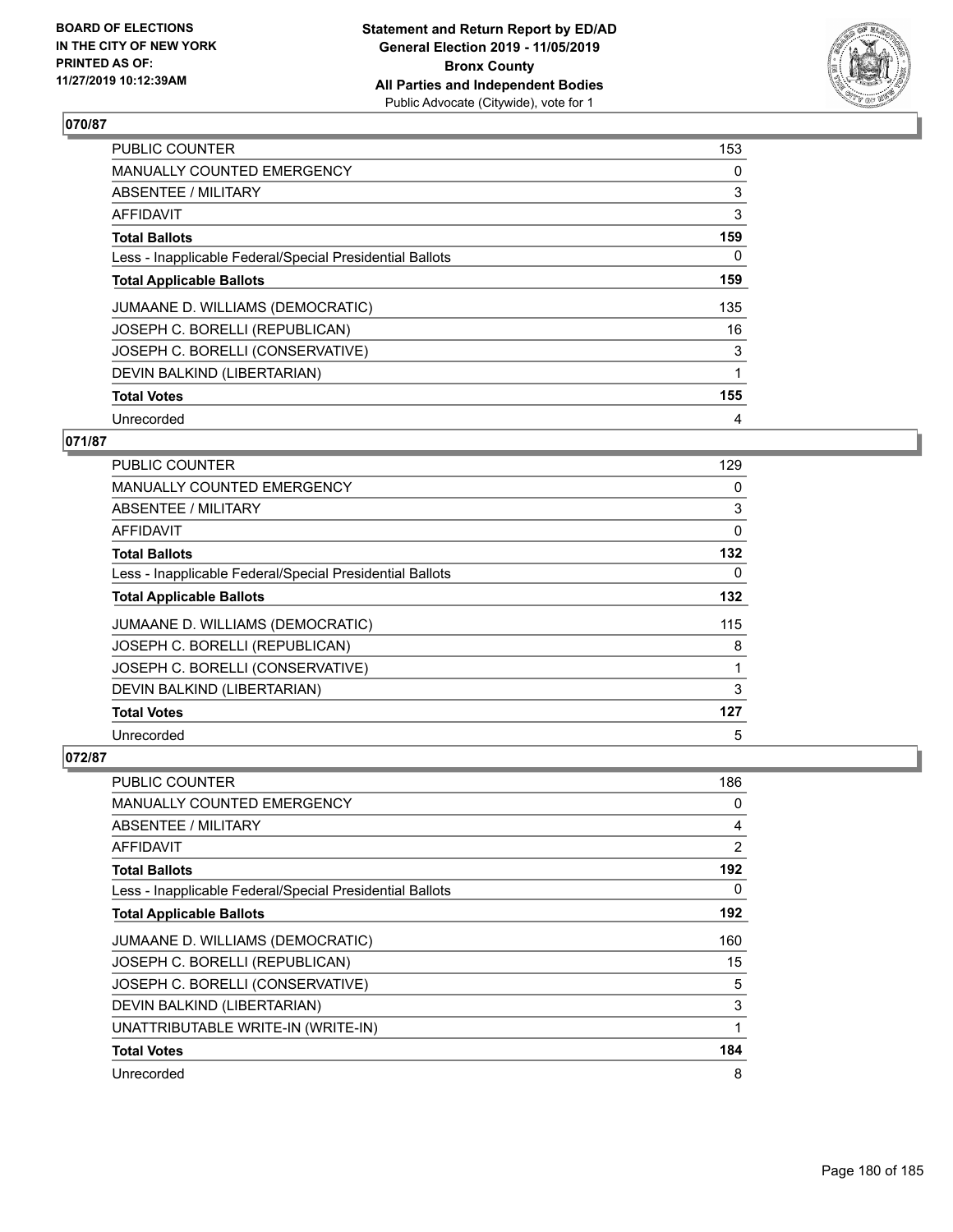

| <b>PUBLIC COUNTER</b>                                    | 24       |
|----------------------------------------------------------|----------|
| <b>MANUALLY COUNTED EMERGENCY</b>                        | 0        |
| ABSENTEE / MILITARY                                      | 0        |
| <b>AFFIDAVIT</b>                                         | 0        |
| <b>Total Ballots</b>                                     | 24       |
| Less - Inapplicable Federal/Special Presidential Ballots | 0        |
| <b>Total Applicable Ballots</b>                          | 24       |
| JUMAANE D. WILLIAMS (DEMOCRATIC)                         | 20       |
| JOSEPH C. BORELLI (REPUBLICAN)                           | 3        |
| JOSEPH C. BORELLI (CONSERVATIVE)                         | 0        |
| DEVIN BALKIND (LIBERTARIAN)                              | $\Omega$ |
| <b>Total Votes</b>                                       | 23       |
| Unrecorded                                               | 1        |

# **074/87**

| <b>PUBLIC COUNTER</b>                                    | 195            |
|----------------------------------------------------------|----------------|
| <b>MANUALLY COUNTED EMERGENCY</b>                        | 0              |
| ABSENTEE / MILITARY                                      | 1              |
| AFFIDAVIT                                                | 0              |
| <b>Total Ballots</b>                                     | 196            |
| Less - Inapplicable Federal/Special Presidential Ballots | 0              |
| <b>Total Applicable Ballots</b>                          | 196            |
| JUMAANE D. WILLIAMS (DEMOCRATIC)                         | 160            |
| JOSEPH C. BORELLI (REPUBLICAN)                           | 29             |
| JOSEPH C. BORELLI (CONSERVATIVE)                         |                |
| DEVIN BALKIND (LIBERTARIAN)                              | 4              |
| <b>Total Votes</b>                                       | 194            |
| Unrecorded                                               | $\overline{2}$ |
|                                                          |                |

# **075/87 COMBINED into: 070/87**

### **076/87 COMBINED into: 074/87**

# **077/87**

| PUBLIC COUNTER                                           | 173      |
|----------------------------------------------------------|----------|
| <b>MANUALLY COUNTED EMERGENCY</b>                        | 0        |
| ABSENTEE / MILITARY                                      |          |
| AFFIDAVIT                                                | 3        |
| <b>Total Ballots</b>                                     | 177      |
| Less - Inapplicable Federal/Special Presidential Ballots | 0        |
| <b>Total Applicable Ballots</b>                          | 177      |
| JUMAANE D. WILLIAMS (DEMOCRATIC)                         | 155      |
| JOSEPH C. BORELLI (REPUBLICAN)                           | 12       |
| JOSEPH C. BORELLI (CONSERVATIVE)                         |          |
| DEVIN BALKIND (LIBERTARIAN)                              | $\Omega$ |
| ANGELA LAQUER (WRITE-IN)                                 |          |
| <b>Total Votes</b>                                       | 169      |
| Unrecorded                                               | 8        |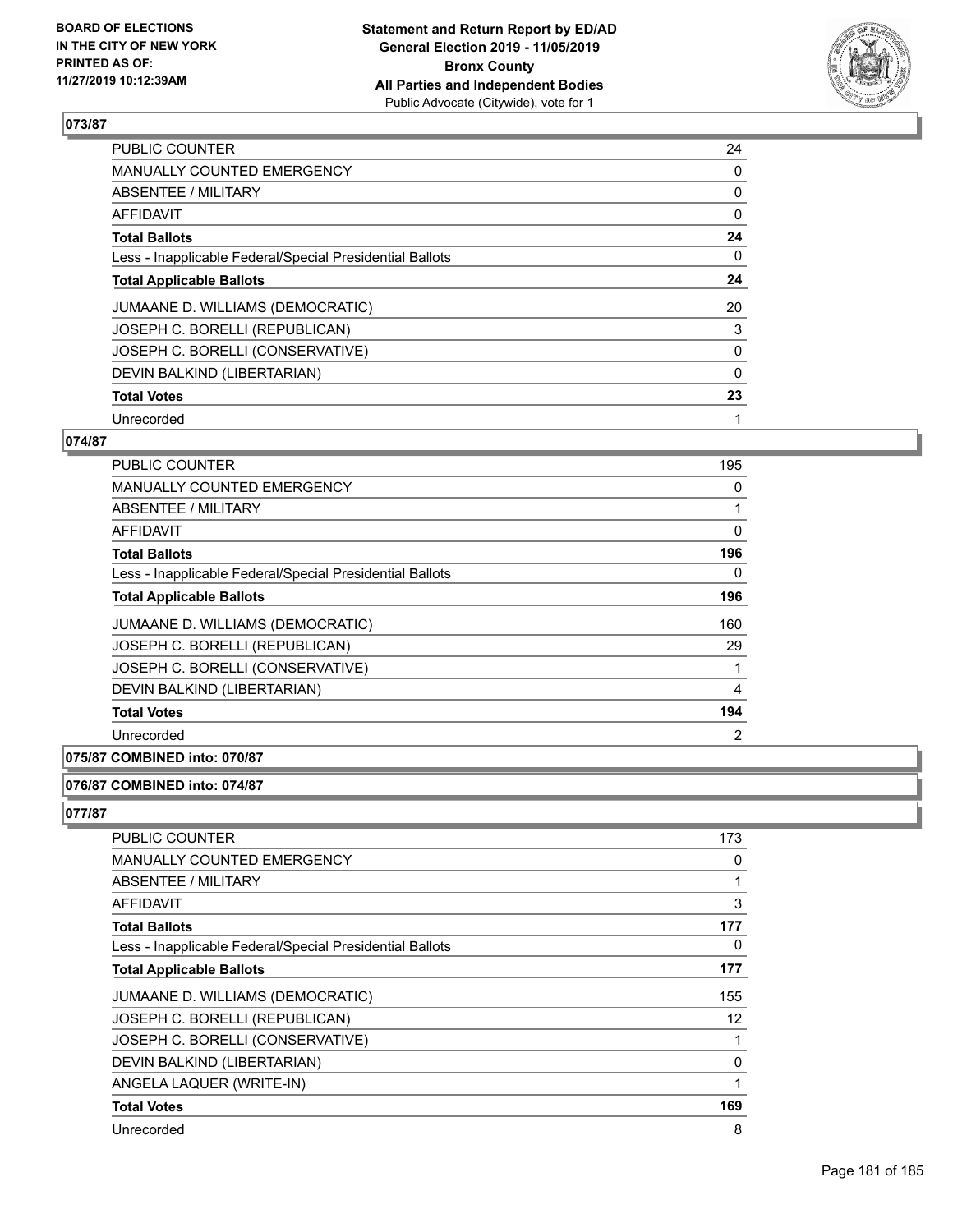

| <b>PUBLIC COUNTER</b>                                    | 211 |
|----------------------------------------------------------|-----|
| <b>MANUALLY COUNTED EMERGENCY</b>                        | 0   |
| ABSENTEE / MILITARY                                      | 3   |
| AFFIDAVIT                                                | 5   |
| <b>Total Ballots</b>                                     | 219 |
| Less - Inapplicable Federal/Special Presidential Ballots | 0   |
| <b>Total Applicable Ballots</b>                          | 219 |
| JUMAANE D. WILLIAMS (DEMOCRATIC)                         | 189 |
| JOSEPH C. BORELLI (REPUBLICAN)                           | 11  |
| JOSEPH C. BORELLI (CONSERVATIVE)                         | 2   |
| DEVIN BALKIND (LIBERTARIAN)                              | 12  |
| <b>Total Votes</b>                                       | 214 |
| Unrecorded                                               | 5   |
|                                                          |     |

## **079/87 COMBINED into: 008/85**

# **080/87**

| <b>PUBLIC COUNTER</b>                                    | 121          |
|----------------------------------------------------------|--------------|
| MANUALLY COUNTED EMERGENCY                               | 0            |
| ABSENTEE / MILITARY                                      | 3            |
| AFFIDAVIT                                                | 2            |
| <b>Total Ballots</b>                                     | 126          |
| Less - Inapplicable Federal/Special Presidential Ballots | 0            |
| <b>Total Applicable Ballots</b>                          | 126          |
| JUMAANE D. WILLIAMS (DEMOCRATIC)                         | 113          |
| JOSEPH C. BORELLI (REPUBLICAN)                           | 9            |
| JOSEPH C. BORELLI (CONSERVATIVE)                         | 2            |
| DEVIN BALKIND (LIBERTARIAN)                              | $\mathbf{0}$ |
| <b>Total Votes</b>                                       | 124          |
| Unrecorded                                               | 2            |

#### **081/87**

| PUBLIC COUNTER                                           | 151 |
|----------------------------------------------------------|-----|
| <b>MANUALLY COUNTED EMERGENCY</b>                        | 0   |
| <b>ABSENTEE / MILITARY</b>                               | 2   |
| <b>AFFIDAVIT</b>                                         | 2   |
| <b>Total Ballots</b>                                     | 155 |
| Less - Inapplicable Federal/Special Presidential Ballots | 0   |
| <b>Total Applicable Ballots</b>                          | 155 |
| JUMAANE D. WILLIAMS (DEMOCRATIC)                         | 136 |
| JOSEPH C. BORELLI (REPUBLICAN)                           | 8   |
| JOSEPH C. BORELLI (CONSERVATIVE)                         | 1   |
| DEVIN BALKIND (LIBERTARIAN)                              | 2   |
| <b>Total Votes</b>                                       | 147 |
| Unrecorded                                               | 8   |
| 082/87 COMBINED into: 080/87                             |     |

**083/87 COMBINED into: 077/87**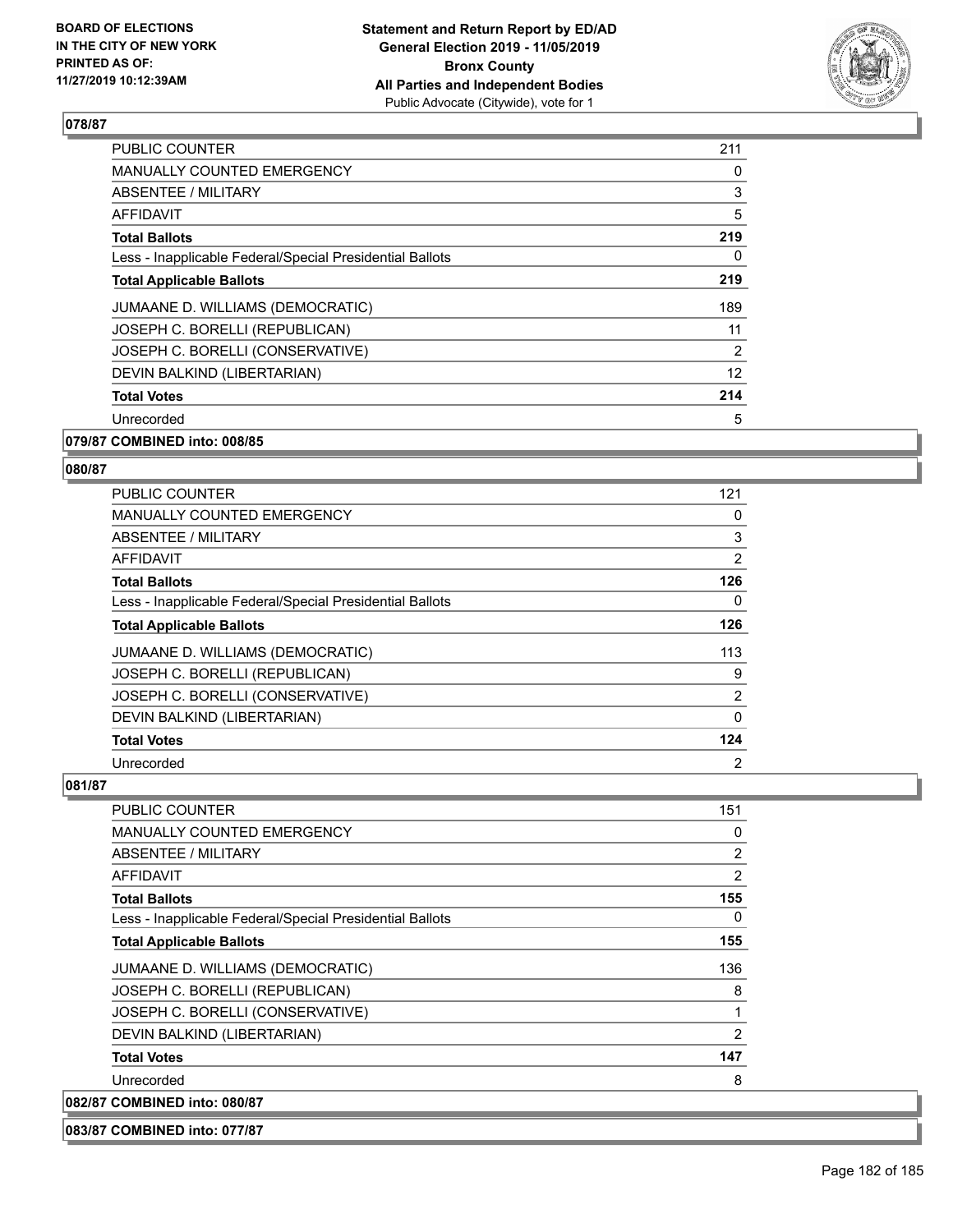

| <b>PUBLIC COUNTER</b>                                    | 214 |
|----------------------------------------------------------|-----|
| <b>MANUALLY COUNTED EMERGENCY</b>                        | 0   |
| ABSENTEE / MILITARY                                      | 2   |
| <b>AFFIDAVIT</b>                                         | 4   |
| <b>Total Ballots</b>                                     | 220 |
| Less - Inapplicable Federal/Special Presidential Ballots | 0   |
| <b>Total Applicable Ballots</b>                          | 220 |
| JUMAANE D. WILLIAMS (DEMOCRATIC)                         | 191 |
| JOSEPH C. BORELLI (REPUBLICAN)                           | 18  |
| JOSEPH C. BORELLI (CONSERVATIVE)                         | 2   |
| DEVIN BALKIND (LIBERTARIAN)                              | 2   |
| <b>Total Votes</b>                                       | 213 |
| Unrecorded                                               |     |

**085/87 COMBINED into: 084/87**

### **086/87 COMBINED into: 078/87**

#### **087/87**

| <b>PUBLIC COUNTER</b>                                    | 237            |
|----------------------------------------------------------|----------------|
| <b>MANUALLY COUNTED EMERGENCY</b>                        | 0              |
| ABSENTEE / MILITARY                                      | 5              |
| <b>AFFIDAVIT</b>                                         | $\overline{2}$ |
| <b>Total Ballots</b>                                     | 244            |
| Less - Inapplicable Federal/Special Presidential Ballots | 0              |
| <b>Total Applicable Ballots</b>                          | 244            |
| JUMAANE D. WILLIAMS (DEMOCRATIC)                         | 230            |
| JOSEPH C. BORELLI (REPUBLICAN)                           | 4              |
| JOSEPH C. BORELLI (CONSERVATIVE)                         |                |
| DEVIN BALKIND (LIBERTARIAN)                              | 3              |
| <b>Total Votes</b>                                       | 238            |
| Unrecorded                                               | 6              |

**088/87 COMBINED into: 071/87**

| 089/87 COMBINED into: 081/87 |  |
|------------------------------|--|
| 090/87 COMBINED into: 003/87 |  |
| 091/87 COMBINED into: 003/87 |  |
| 092/87 COMBINED into: 010/87 |  |
| 093/87 COMBINED into: 073/87 |  |
| 094/87 COMBINED into: 073/87 |  |
| 095/87 COMBINED into: 008/85 |  |
| 096/87 COMBINED into: 030/87 |  |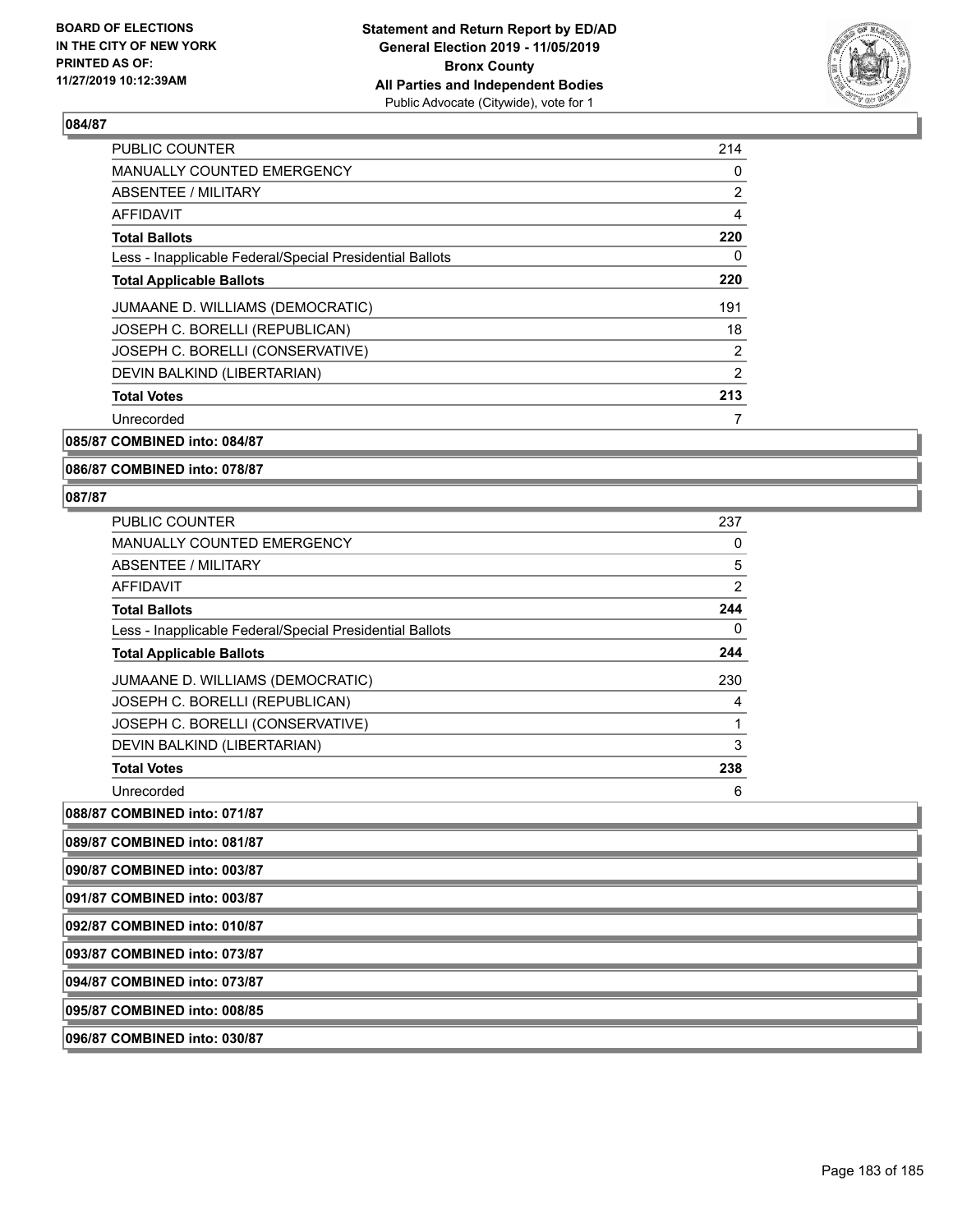

| PUBLIC COUNTER                                           | 65             |
|----------------------------------------------------------|----------------|
| <b>MANUALLY COUNTED EMERGENCY</b>                        | 0              |
| ABSENTEE / MILITARY                                      | 3              |
| AFFIDAVIT                                                | 0              |
| <b>Total Ballots</b>                                     | 68             |
| Less - Inapplicable Federal/Special Presidential Ballots | $\Omega$       |
| <b>Total Applicable Ballots</b>                          | 68             |
| JUMAANE D. WILLIAMS (DEMOCRATIC)                         | 60             |
| JOSEPH C. BORELLI (REPUBLICAN)                           | 6              |
| JOSEPH C. BORELLI (CONSERVATIVE)                         | 0              |
| DEVIN BALKIND (LIBERTARIAN)                              | $\overline{2}$ |
| <b>Total Votes</b>                                       | 68             |
| 098/87 COMBINED into: 072/87                             |                |
| 099/87 COMBINED into: 060/87                             |                |

**100/87 COMBINED into: 061/87**

**101/87 COMBINED into: 030/87**

**102/87 COMBINED into: 077/87**